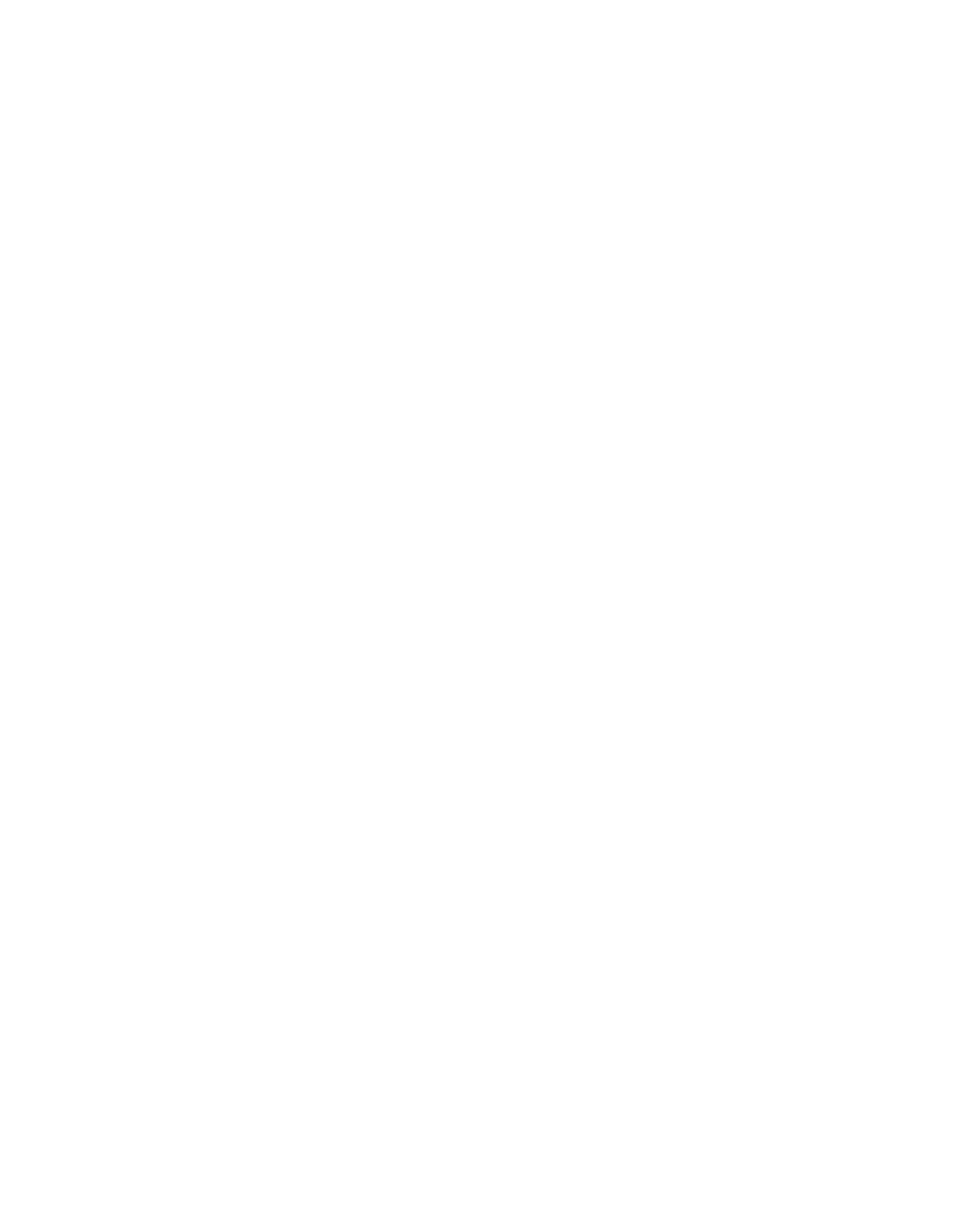# Contents

| Introduction                                            | $\overline{7}$ |
|---------------------------------------------------------|----------------|
| Standard Notation and Commonly Used Symbols             | 9              |
| Chapter 1. The integers                                 | 11             |
| Introduction<br>1.                                      | 11             |
| 2.<br>Induction                                         | 12             |
| 3.<br>The division algorithm: gcd and lcm               | 19             |
| Primes<br>4.                                            | 29             |
| 5.<br>The rationals, algebraic numbers and other beasts | 34             |
| 5.1.<br>The rationals, $\mathbb Q$                      | 34             |
| 5.2.<br>The reals, $\mathbb R$                          | 35             |
| 5.3.<br>The complex numbers, $\mathbb C$                | 36             |
| 5.4. The algebraic numbers                              | 36             |
| 5.5.<br>The quaternions, HI                             | 36             |
| Modular arithmetic<br>6.                                | 37             |
| Solutions of linear congruences<br>7.                   | 44             |
| Euler<br>8.                                             | 50             |
| Public key cryptography<br>9.                           | $55\,$         |
| A collection of beautiful results<br>10.                | 57             |
| Chapter 2. Foundations                                  | 59             |
| Naive set theory<br>1.                                  | 59             |
| 2.<br>Functions                                         | 60             |
| 3.<br>Relations                                         | 64             |
| Order relations on $\mathbb Z$ and $\mathbb Q$<br>4.    | 67             |
| Orders on $\mathbb Z$<br>4.1.                           | 67             |
| 4.2.<br>Orders on $\mathbb Q$                           | 68             |
| 5.<br>The complex numbers                               | 68             |
| Chapter 3. Groups                                       | 71             |
| Permutation groups<br>1.                                | 71             |
| The order and sign of a permutation<br>2.               | 77             |
| 3.<br>Definitions and more examples of groups           | 83             |
| Group homomorphisms and isomorphisms.<br>Chapter 4.     | 95             |
| Elementary group theory<br>1.                           | 95             |
| Lagrange's theorem<br>2.                                | 98             |
| 3.<br>Homomorphisms                                     | 100            |
| Groups of small order<br>4.                             | 101            |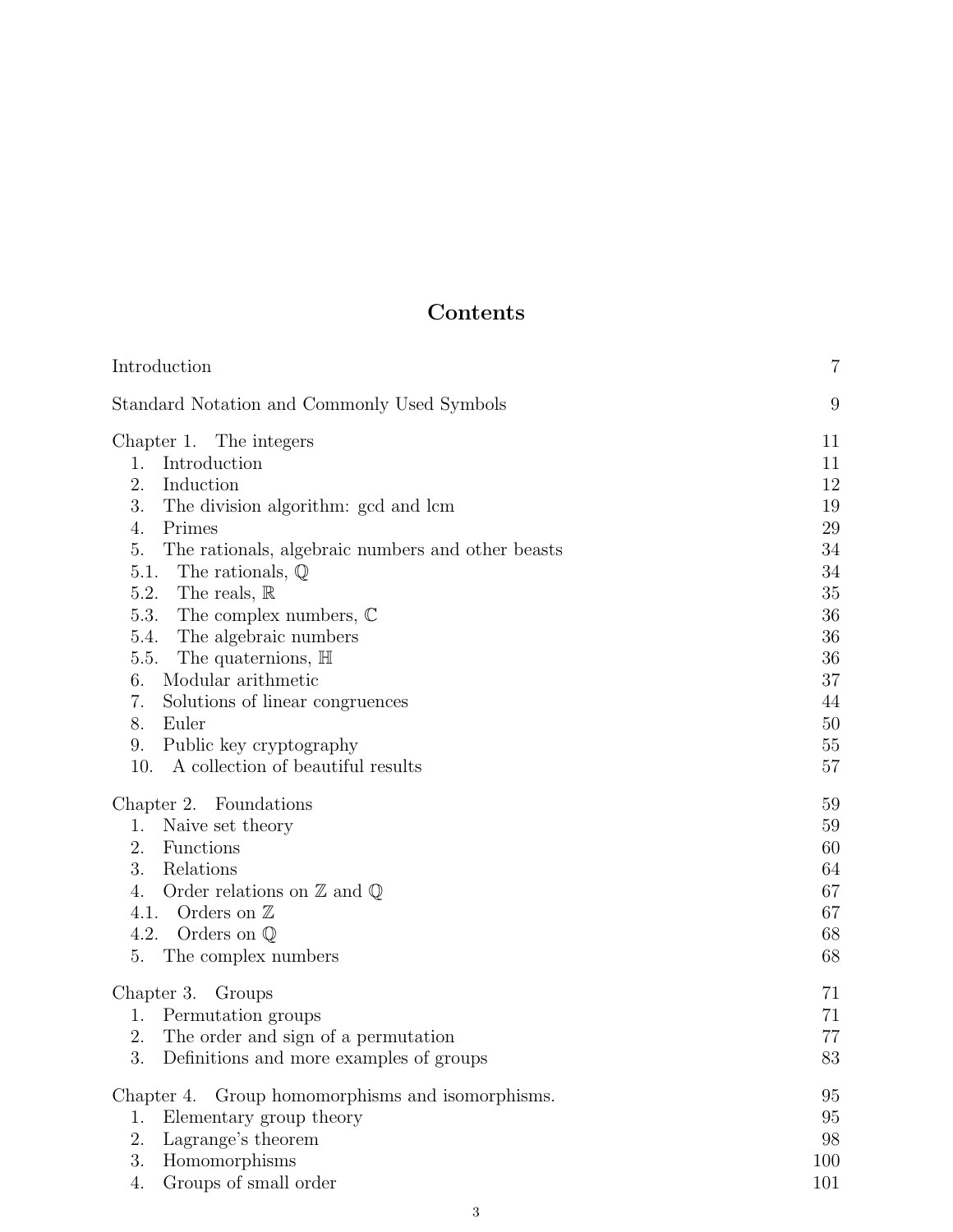4 CONTENTS

| 4.1.<br>$ G =1$                                                                  | 103 |
|----------------------------------------------------------------------------------|-----|
| 4.2. $ G  = 2, 3, 5, 7$ and, in fact, all primes                                 | 103 |
| 4.3.<br>$ G =4$                                                                  | 103 |
| 4.4.<br>$ G  = 6$                                                                | 103 |
| $ G  = 8$<br>4.5.                                                                | 104 |
| Homomorphisms and quotients<br>5.                                                | 106 |
| Isomorphisms<br>6.                                                               | 110 |
| 6.1.<br>Every group is a subgroup of a permutation group                         | 110 |
| 6.2.<br>Solvable groups                                                          | 111 |
| 6.3.<br>MORE sections to be included                                             | 111 |
| Chapter 5. Algebraic structures                                                  | 113 |
| A collection of algebraic structures<br>1.                                       | 113 |
| The algebra of polynomials<br>2.                                                 | 118 |
| 2.1.<br>The vector space of polynomials of degree $n$                            | 120 |
| 2.2.<br>The Euclidean algorithm (for polynomials)                                | 120 |
| 2.3.<br>Differentiation                                                          | 124 |
| 3.<br>Ideals                                                                     | 125 |
| 3.1.<br>Ideals in commutative rings                                              | 125 |
| 3.2. Ideals in $\mathbb Z$ and $\mathbb C[x]$                                    | 127 |
| CRT revisited<br>4.                                                              | 128 |
| 5.<br>Polynomials over more general fields                                       | 129 |
| 6.<br>Fields of quotients and rings of rational functions                        | 130 |
| Chapter 6. Error correcting codes                                                | 131 |
| <b>ISBN</b><br>1.                                                                | 131 |
| 2.<br>Groups and codes                                                           | 131 |
| Chapter 7. Roots of polynomials                                                  | 143 |
| Roots of polynomials<br>1.                                                       | 143 |
| Derivatives and multiple roots<br>1.1.                                           | 147 |
| 2.<br>Circulant matrices                                                         | 147 |
| 3.<br>Roots of polynomials of small degree                                       | 152 |
| 3.1.<br>Roots of linear and quadratic polynomials                                | 153 |
| 3.2.<br>The general case                                                         | 154 |
| 3.3.<br>Roots of cubics                                                          | 155 |
| Roots of quartics<br>3.4.                                                        | 156 |
| 3.5.<br>Real roots and roots of absolute value 1                                 | 158 |
| 3.6.<br>What goes wrong for polynomials of higher degree?                        | 159 |
| Moduli for polynomials<br>Chapter 8.                                             | 161 |
| Polynomials in three guises<br>1.                                                | 161 |
| 2.<br>An example from high school math: the quadratic polynomial                 | 162 |
| 3.<br>An equivalence relation                                                    | 162 |
| An example all high school math teachers should know: the cubic polynomial<br>4. | 164 |
| 5.<br>Arbitrary real or complex polynomials                                      | 164 |
| 6.<br>Back to the cubic polynomial                                               | 165 |
| Standard forms for cubics<br>7.                                                  | 168 |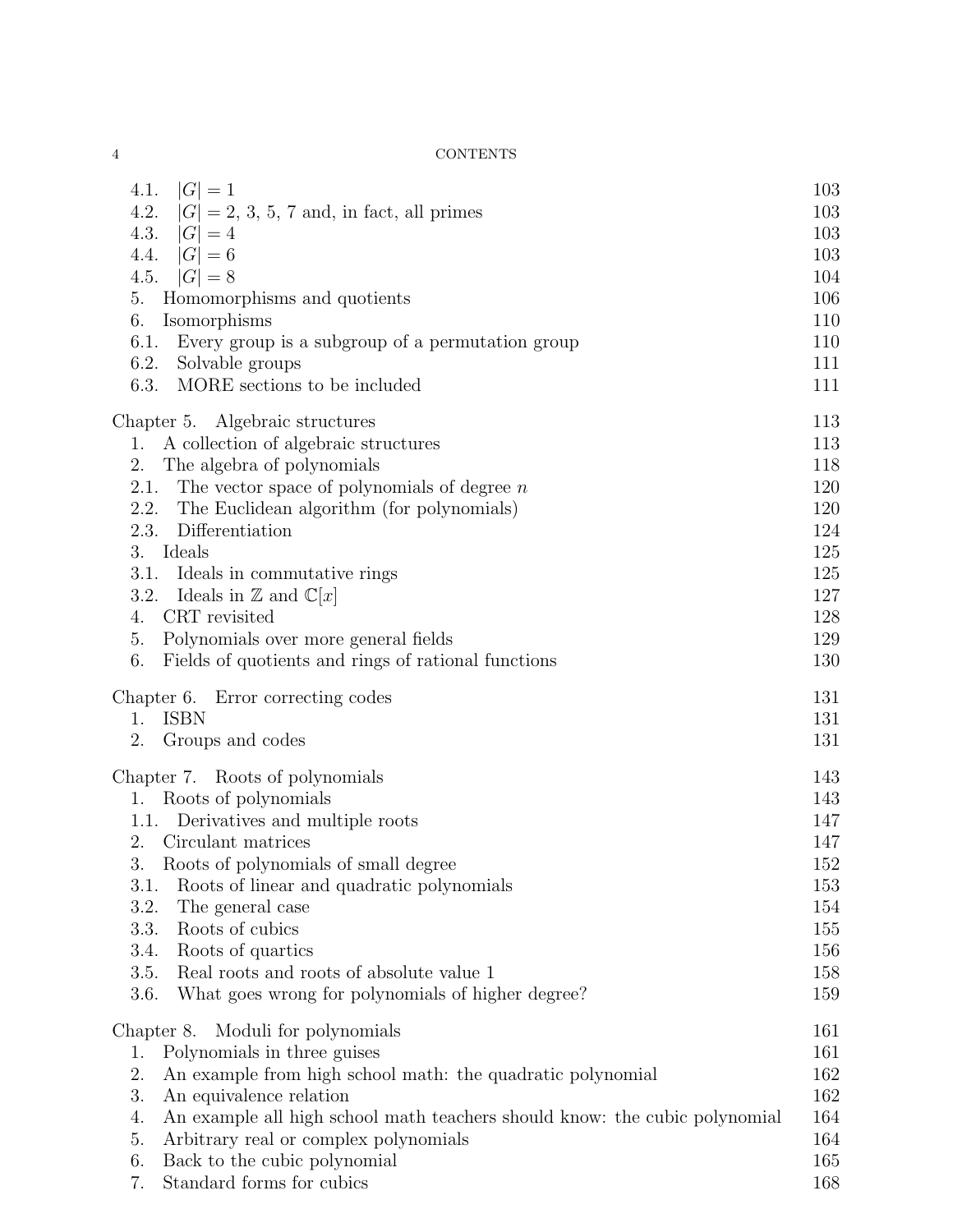| <b>CONTENTS</b>                                                                                                                                                                                                                                                                                        | 5                                                           |
|--------------------------------------------------------------------------------------------------------------------------------------------------------------------------------------------------------------------------------------------------------------------------------------------------------|-------------------------------------------------------------|
| Solving the cubic<br>8.<br>Solving the quartic<br>9.<br>Concluding remarks<br>10.<br>A moduli (parameter) count<br>11.                                                                                                                                                                                 | 170<br>171<br>172<br>172                                    |
| Chapter 9. Nonsolvability by radicals<br>Algebraic extensions of fields<br>1.<br>Field embeddings<br>2.<br>3.<br>Splitting fields<br>Galois extensions<br>4.<br>5.<br>Quadratic, cubic and quartic extensions<br>Linear extensions<br>5.1.<br>5.2.<br>Quadratic extensions<br>5.3.<br>Cubic extensions | 175<br>175<br>177<br>178<br>179<br>179<br>179<br>179<br>179 |
| Quartic extensions<br>5.4.<br>Nonsolvability<br>6.                                                                                                                                                                                                                                                     | 180<br>180                                                  |
| Bibliography                                                                                                                                                                                                                                                                                           | 183                                                         |
| Index                                                                                                                                                                                                                                                                                                  | 185                                                         |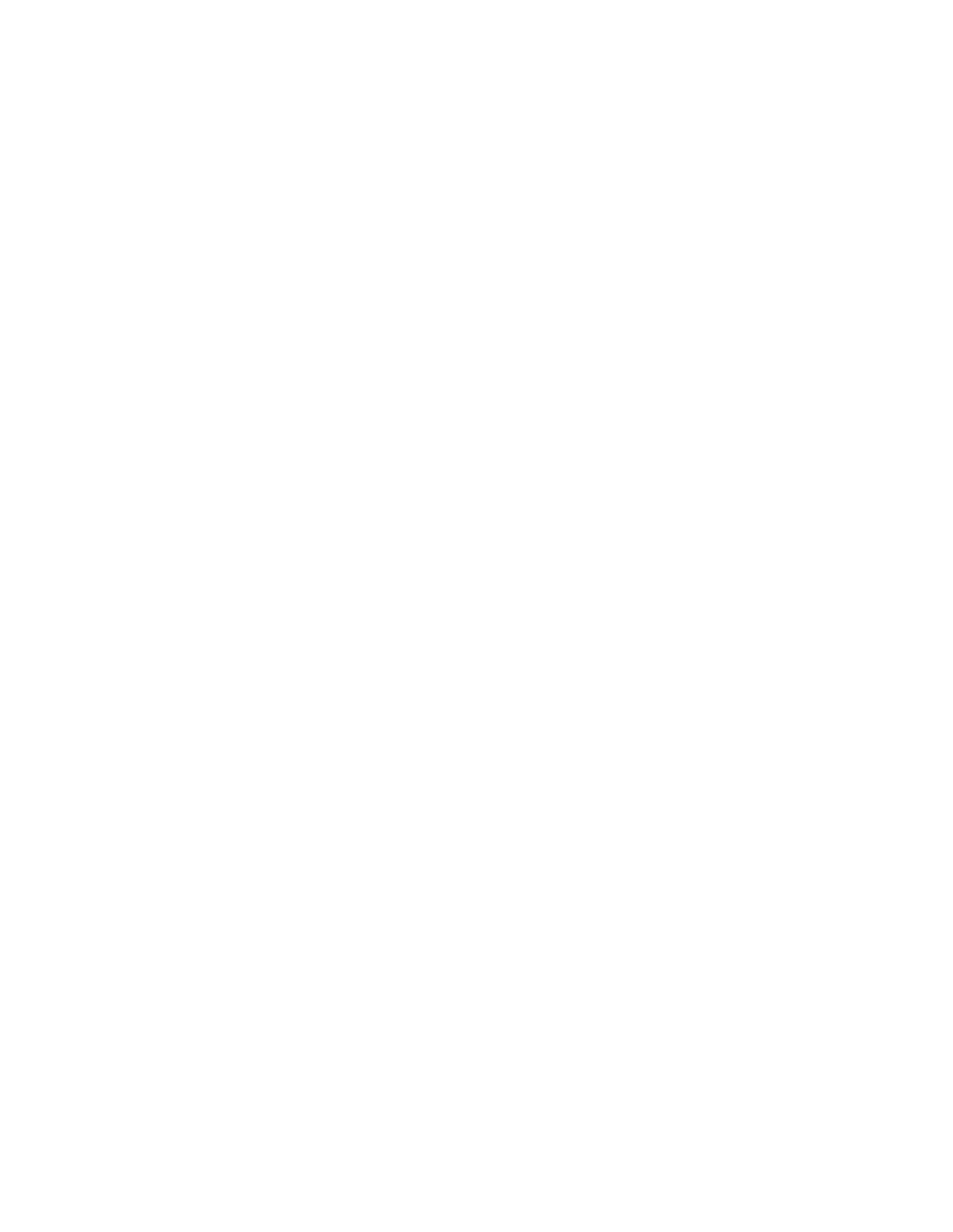# Introduction

This book is closest in spirit to  $[7]$ . Except for Chapters 7 and  $9<sup>1</sup>$ , where the reader will need some results from linear algebra (which are reviewed), this book requires no formal mathematics prerequisites. Readers should, however, posses sufficient mathematical sophistication to appreciate a logical argument and what constitutes a proof. More than enough information on these topics can be found in [10].

The reader should be aware of the following features of the book that may not be standard.

- I have cut the book down to a bare minimum. If a reader is interested in a given chapter or it is part of a mathematics course, then every word in it should be read and understood. When requested all the details should be filled in and all exercises and problems done (their content may be needed in subsequent parts of the "main" text).
- At times I use a "familiar" concept before if is formally defined as in Example 1.3.
- I use *italics* for terms defined, either formally in definitions or informally during a proof or discussion.
- Most nontrivial calculations and nontrivial management of sets as well as certain algebraic manipulations are performed using the symbolic manipulation programs MAPLE or MATHEMATICA.
- MAPLE and MATHEMATICA worksheets are included both in the text and on an accompanying disc – this latter format will permit easy program modifications by the reader for further exploration and experimentation. This is not a text book on MAPLE nor on MATHEMATICA. See [3] for such a treatise. Rather, these programs are used as tools to learn and do mathematics. I have tried to use only very simple MAPLE and MATHEMATICA programs and routines and to use, whenever possible, commands that are similar to ordinary mathematical expressions and formulae.
- I have tried to keep a reasonable mixture between formal proofs and informality (claims that certain statements are "obvious").

This book is an introduction to abstract algebra. I have particularly tried to pay attention to the needs of future high school mathematics teachers. With this in mind I have chosen applications such as public key cryptography and error correcting codes which use basic algebra as well as a study of polynomials and their roots which is such a big part of precollege mathematics.

Portions of the the material in this book were used as a basis for courses tought at Stony Brook and at Berkeley. The students challenged me with good questions and suggestions. I

<sup>&</sup>lt;sup>1</sup>The tone and level of mathematical sophistication of these two chapters is considerably different in these two chapters from those in the others. Much more background is expected from the reader interested in these sections.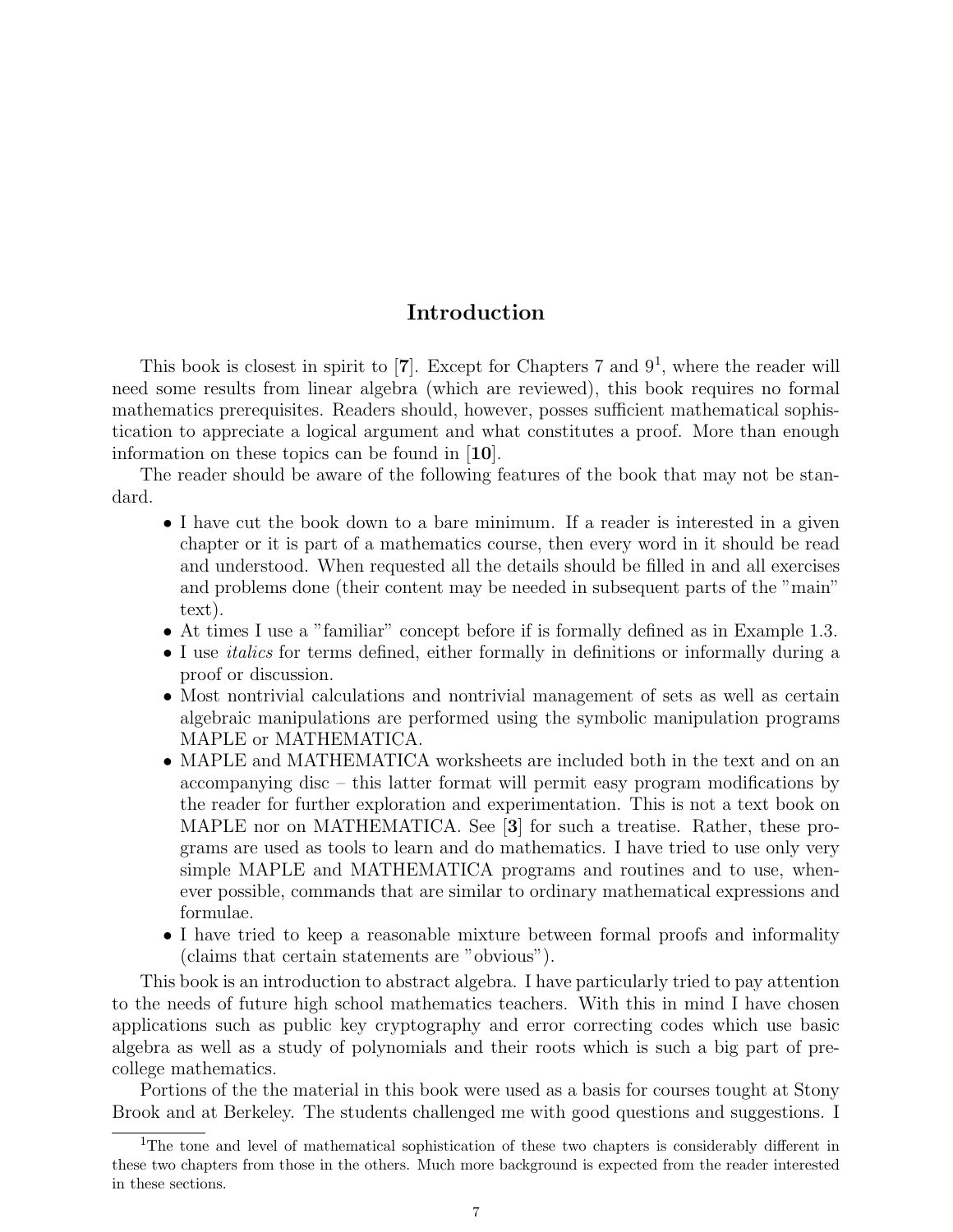# 8 INTRODUCTION

am very grateful to the students who read the material, corrected errors, and pointed out ways for improving the exposition. Errors, of course, remain and are the responsibility of the author.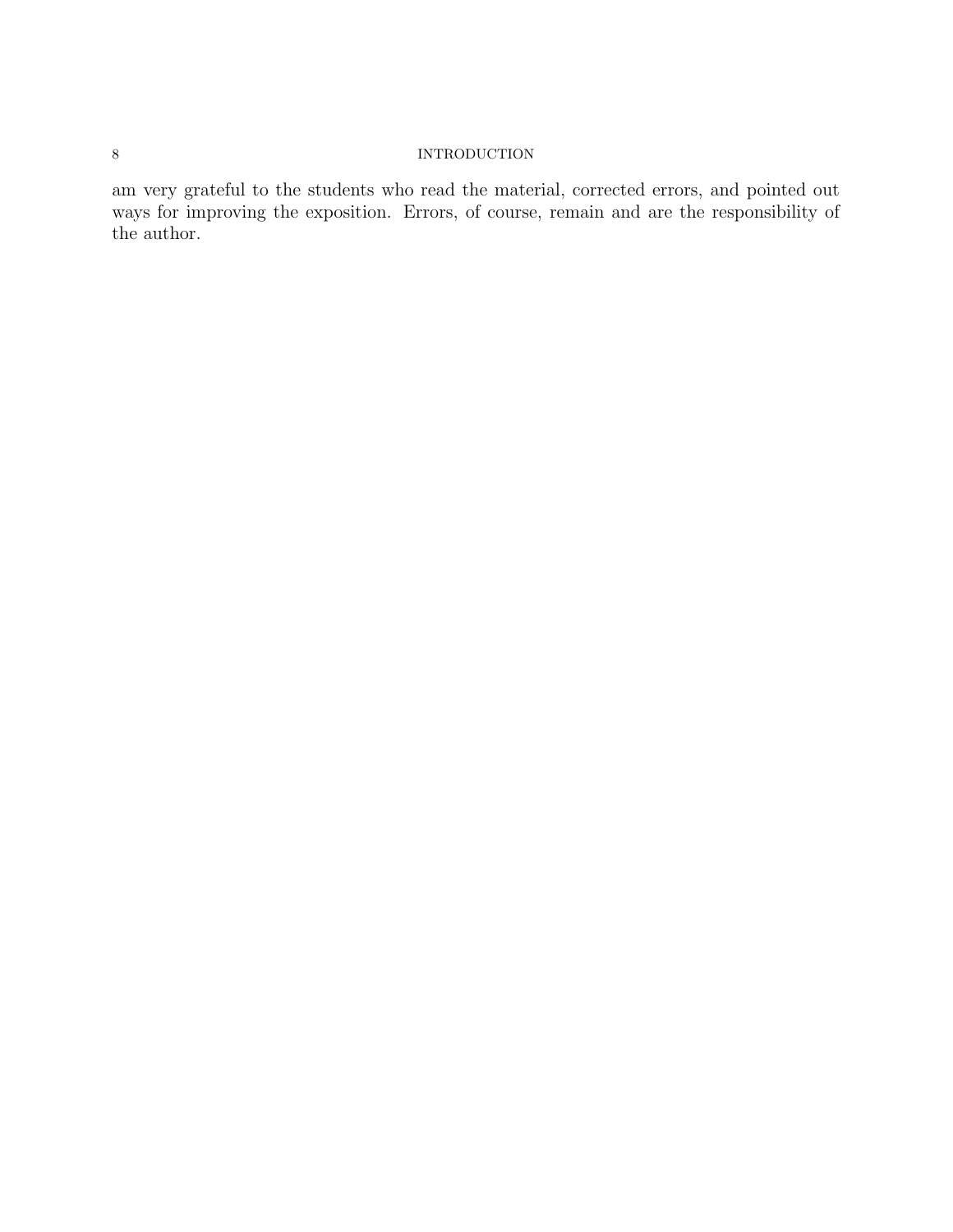# Standard Notation and Commonly Used Symbols

| A LIST OF SYMBOLS |
|-------------------|
|-------------------|

| <b>MEANING</b><br><b>TERM</b>                         |                                                                   |  |
|-------------------------------------------------------|-------------------------------------------------------------------|--|
| $\overline{\mathbb{Z}}$                               | integers                                                          |  |
| $\mathbb{Z}_n$                                        | congruence classes of integers modulo $n$                         |  |
| $\mathbb{Z}_n^*$                                      | the units (invertible elements) in $\mathbb{Z}_n$                 |  |
| $\mathbb Q$                                           | rationals                                                         |  |
| $\mathbb R$                                           | reals                                                             |  |
| $\overline{C}$                                        | complex numbers                                                   |  |
| a                                                     | the absolute value of the number $a$                              |  |
| $gcd(a_1, a_2, , a_n) = (a_1, a_2, , a_n)$            | the greatest common divisor of the integers $a_1, a_2, , a_n$     |  |
| $\operatorname{lcm}(a_1, a_2, , a_n)$                 | the least common multiple of the integers $a_1, a_2, , a_n$       |  |
| $[a]_n$                                               | the congruence class modulo $n$ containing the integer $a$        |  |
| $\imath$                                              | a square root of $-1$                                             |  |
| $\Re z$                                               | real part of the complex number z                                 |  |
| $\Im z$                                               | imaginary part of the complex number $z$                          |  |
| $x = \Re z$ and $y = \Im z$<br>$z = x + y$            |                                                                   |  |
| $\overline{z}$<br>conjugate of the complex number $z$ |                                                                   |  |
| $r= z $<br>absolute value of the complex number $z$   |                                                                   |  |
| $\theta = \arg z$                                     | an argument of the complex number $z$                             |  |
| $z = re^{i\theta}$<br>$r =  z $ and $\theta = \arg z$ |                                                                   |  |
| R                                                     | cardinality of set $R$                                            |  |
| $X_{condition}$                                       | the set of $x \in X$ that satisfy <i>condition</i>                |  |
| $\varphi(n)$                                          | the Euler $\varphi$ -function evaluated at the positive integer n |  |
| $\operatorname{ord}[a]_n$                             | the order of the congruence class $[a]_n$                         |  |
| a b                                                   | the integer $a$ divides the integer $b$                           |  |
| $\mathrm{red}_n$                                      | reduction of integers modulo $n$                                  |  |
| $\ker(\theta)$                                        | kernel of homomorphism $\theta$                                   |  |
| $\text{Im}(\theta)$                                   | image of homomorphism $\theta$                                    |  |
| $F^*$                                                 | the units (invertible elements) in the ring $F$                   |  |
| R[x]                                                  | polynomial ring over the commutative ring $R$                     |  |
| $F(\alpha)$                                           | smallest subfield of $\mathbb C$ containing F and $\alpha$        |  |
| F(x)                                                  | the field of rational functions for the field $F$                 |  |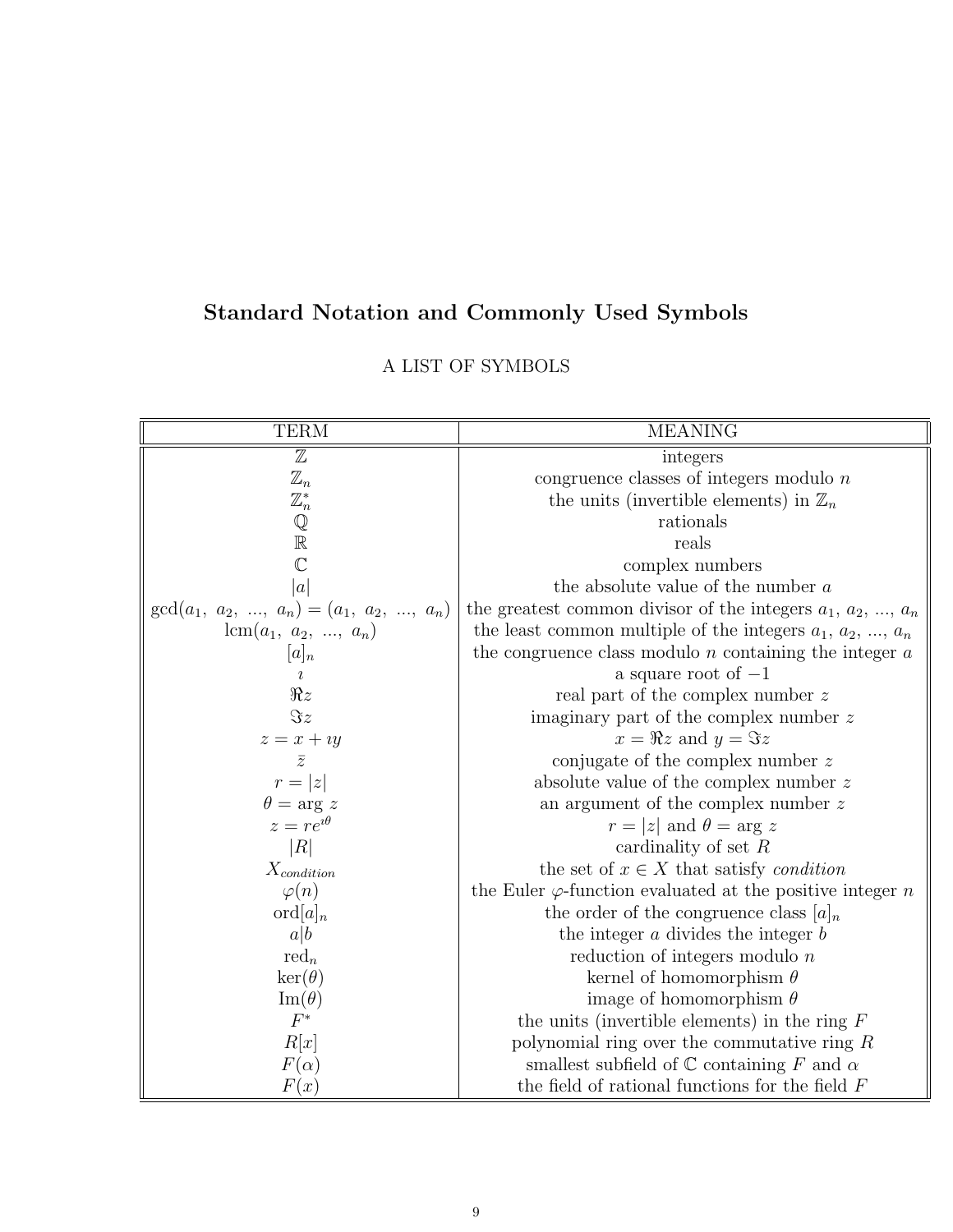# STANDARD TERMINOLOGY

| <b>TERM</b>      | MEANING                                           |  |  |
|------------------|---------------------------------------------------|--|--|
| <b>LHS</b>       | left hand side                                    |  |  |
| elements of sets | usually denoted by lower case letters             |  |  |
| sets             | usually denoted by upper case letters             |  |  |
| <b>RHS</b>       | right hand side                                   |  |  |
| iff              | if and only if                                    |  |  |
| $\subset$        | proper subset                                     |  |  |
| $\subseteq$      | subset, may not be proper                         |  |  |
| $a \in A$        | the element $a$ is a member of the set $A$        |  |  |
| $a \notin A$     | the element $a$ is not a member of the set $A$    |  |  |
| Ø                | the empty set                                     |  |  |
| A                | the cardinality of the set $A$                    |  |  |
| $A \cup B$       | the union of the sets $A$ and $B$                 |  |  |
| $A \cap B$       | the intersection of the sets $A$ and $B$          |  |  |
| $A^c$            | the complement of the set $A$                     |  |  |
| $A - B$          | $A \cap B^c$                                      |  |  |
| $X_{condition}$  | the elements of $X$ that satisfy <i>condition</i> |  |  |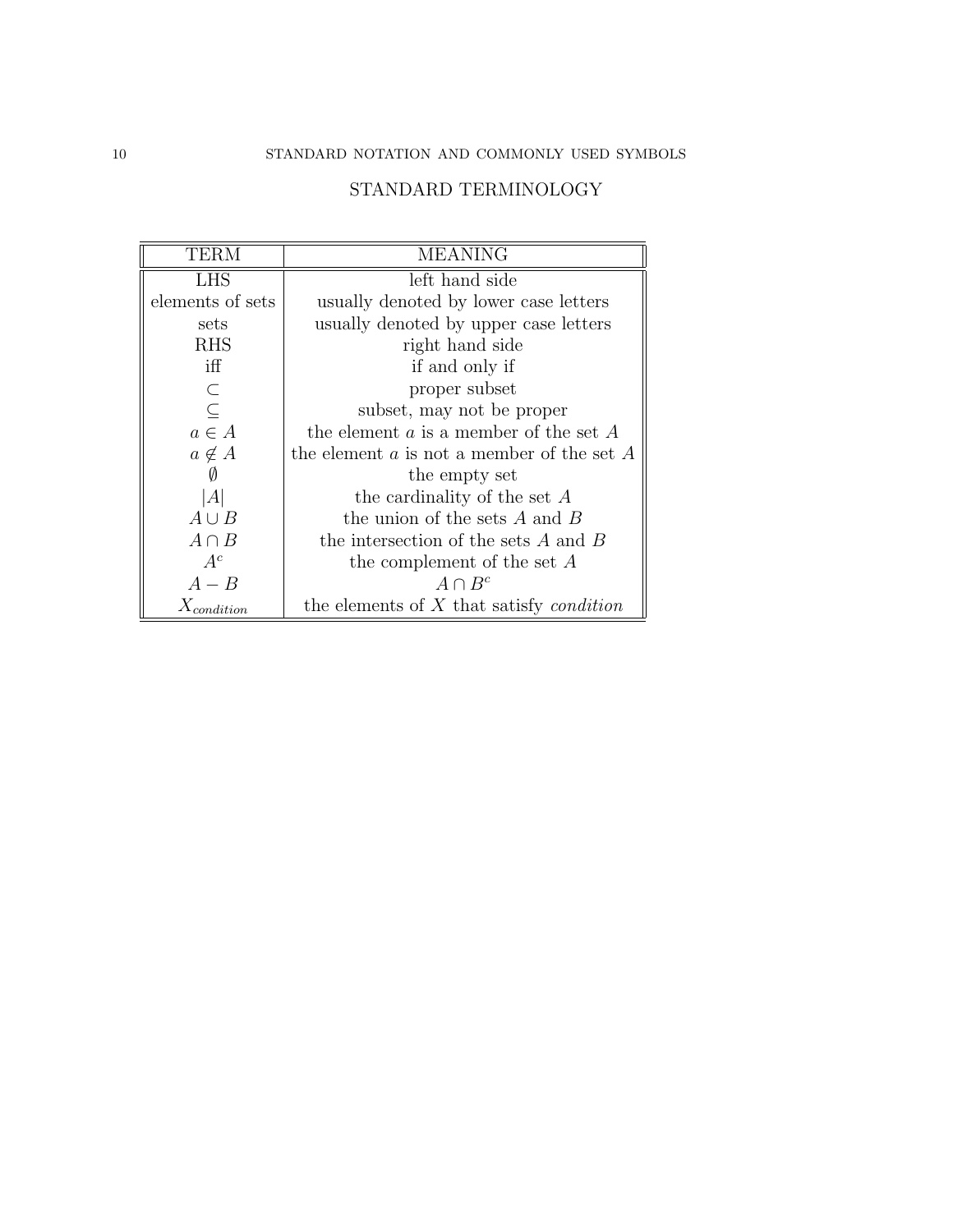# CHAPTER 1

# The integers

All of us have been dealing with integers from a very young age. They have been studied by mathematicians for thousands of years. Yet much about them is unknown and, in their education, most people though they have consistently used integers have not paid much attention to their basic properties. Only in 2003 was it proven that it does not take too long to decide whether an integer is a prime or not. It is still unknown whether one can factor an integer (into its prime factors) in a reasonably short time; although the belief is that it cannot be done in what is called "polynomial time." It is also surprising, perhaps, that in addition to their obvious role in counting and recording of data, they have deep applications to everyday life. The next to the last section of the chapter descibes a public key encryption system that allows secure communication, (on the INTERNET, for example) that is based on a beautiful theorem of Euler and the fact that it is very hard to factor large integers; the last section contains a small collection of results that I found fascinating – some of them will be needed in subsequent chapters of the book.

# 1. Introduction

In this chapter, we study properties of the set of integers

$$
\mathbb{Z} = \{..., -2, -1, 0, 1, 2, 3, ...\}
$$

and the subset  $\mathbb{N} \subset \mathbb{Z}$  of natural numbers or non-negative integers

$$
\mathbb{N} = \{0, 1, 2, 3, \ldots\}.
$$

We will assume that the reader is familiar with elementary logic, set theoretic notation (reviewed in  $\S1$  of Chapter 2), and the basic properties of the *binary relations of addition* (+) and multiplication ( $\cdot$ ) and the *order relation*<sup>1</sup> less than or equal ( $\leq$ ) on the integers. Thus our basic object of study is the quadruple

$$
(\mathbb{Z};+, \cdot, \leq).
$$

Three other (but related) order relations are associated to  $\leq$ : less than  $\lt$  (meaning  $\leq$  but  $f(\neq)$ , greater than or equal  $\geq$  (meaning  $\neq$ ) and greater than  $\geq$  (meaning  $\geq$  but  $\neq$ ). It is convenient to introduce some more notation. For all  $a \in \mathbb{Z}$ , we let

$$
\mathbb{Z}_{\leq a} = \{b \in \mathbb{Z}; b \leq a\}.
$$

The sets  $\mathbb{Z}_{\leq a}, \mathbb{Z}_{\geq a}$  and  $\mathbb{Z}_{\geq a}$  are defined in a similar manner. In this notation  $\mathbb{N} = \mathbb{Z}_{\geq 0} = \mathbb{Z}_{\geq -1}$ . Although we do not discuss the basic properties of this system, we emphasize one; the next principle. It will be converted in the next section into a property that we will use throughout this book.

<sup>&</sup>lt;sup>1</sup>Relations are discussed in Chapter 2. As seen in that chapter, the four order relations on the integers are defined in terms of the additive group  $(\mathbb{Z}, +)$  and the subset  $\mathbb{N} \subset \mathbb{Z}$ .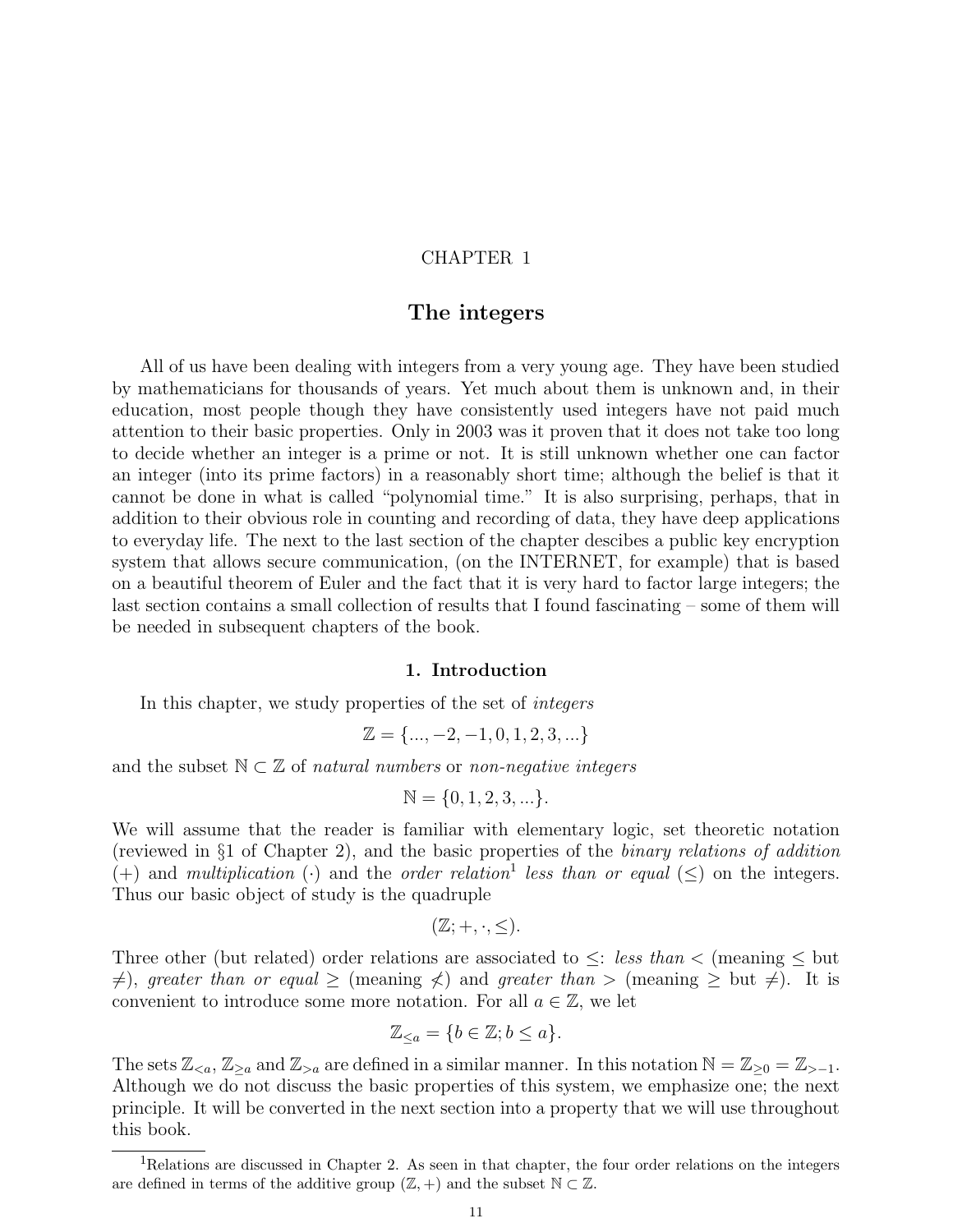#### 12 1. THE INTEGERS

THE WELL ORDERING PRINCIPLE: If  $S \subset \mathbb{Z}$  is bounded from below (that is, there exists a  $b \in \mathbb{Z}$  such that  $b \leq s$  for all  $s \in S$ ) and  $S \neq \emptyset$  (that is, it contains some elements), then there exists a *least* or *smallest* element<sup>2</sup> in S (that is there exists an  $a \in S$  such that  $a \leq s$  for all  $s \in S$  and if also  $b \leq s$  for all  $s \in S$ , then  $a \geq b$ ); in particular, every nonempty set of nonnegative integers contains a smallest element.

#### EXERCISES

- (1) Show that the least element of a non empty set of integers that is bounded from below is unique.
- (2) Formulate the concept of sets of integers being bounded from above and translate the WELL ORDERING PRINCIPLE to such sets. Prove the translation.

#### 2. Induction

One of the most powerful tools at our disposal will turn out to be a reformulation of the last principle into one that will be illustrated with simple examples in this section and will be used extensively throughout the book. The well ordering principle is equivalent to

THE INDUCTION PRINCIPLE: Let  $a \in \mathbb{Z}$  and assume that for each  $n \in \mathbb{Z}_{\geq a}$ , we have a statement P(n). If P(a) is true, and if for all  $k > a$ , P(k) is true whenever P(k - 1) is true, then  $P(n)$  is true for all  $n \in \mathbb{Z}_{\geq a}$ .

We begin with an informal example to illustrate the above principle.

Example 1.1. Let us assume that we have infinitely many dominos lined up in a straight line. We are ignoring all kinds of technicalities. For example, exactly what it means to be lined up in a straight line, how we order or number the dominos (say they are numbered 1, 2, 3, ....), the sizes of the dominos (they are all the same), the distances between dominos (they should be small in relation to the sizes of the dominos), etc... . We claim that if we push the first domino so that in falling it hits the second one, then all the dominoes will fall down. The first domino certainly falls down. For induction we assume that the  $n<sup>th</sup>$  domino has fallen down. In doing so, it pushed (hits) the  $(n+1)^{st}$  domino causing it also to fall. We conclude that all of the dominos fall down.

In working with the principle of mathematical induction, there is always a collection of statements, usually an infinite number, and we are trying to prove that each statement is true. In the above example the statements are "For each positive integer  $k$ , the  $k^{th}$  domino falls". Thus we are trying to establish the validity of an infinite collection of statements. The first statement is true, since we push the first domino to fall (and in faling it pushes the second). The induction principle allows us to assume the truth of the  $n<sup>th</sup>$  statement (*n* is an ARBITRARY positive integer) and requires us to establish the  $(n+1)^{st}$  statement. If we do so, we conclude that each statement is true.

WELL ORDERING and INDUCTION are equivalent PRINCIPLES. We show first that WELL ORDERING implies INDUCTION. Let

$$
S = \{ n \in \mathbb{Z}_{\geq a}; P(n) \text{ is not true} \}.
$$

<sup>&</sup>lt;sup>2</sup>In the language of analysis (calculus) courses and books, the least element of S is its minimum, infimum, or greatest lower bound.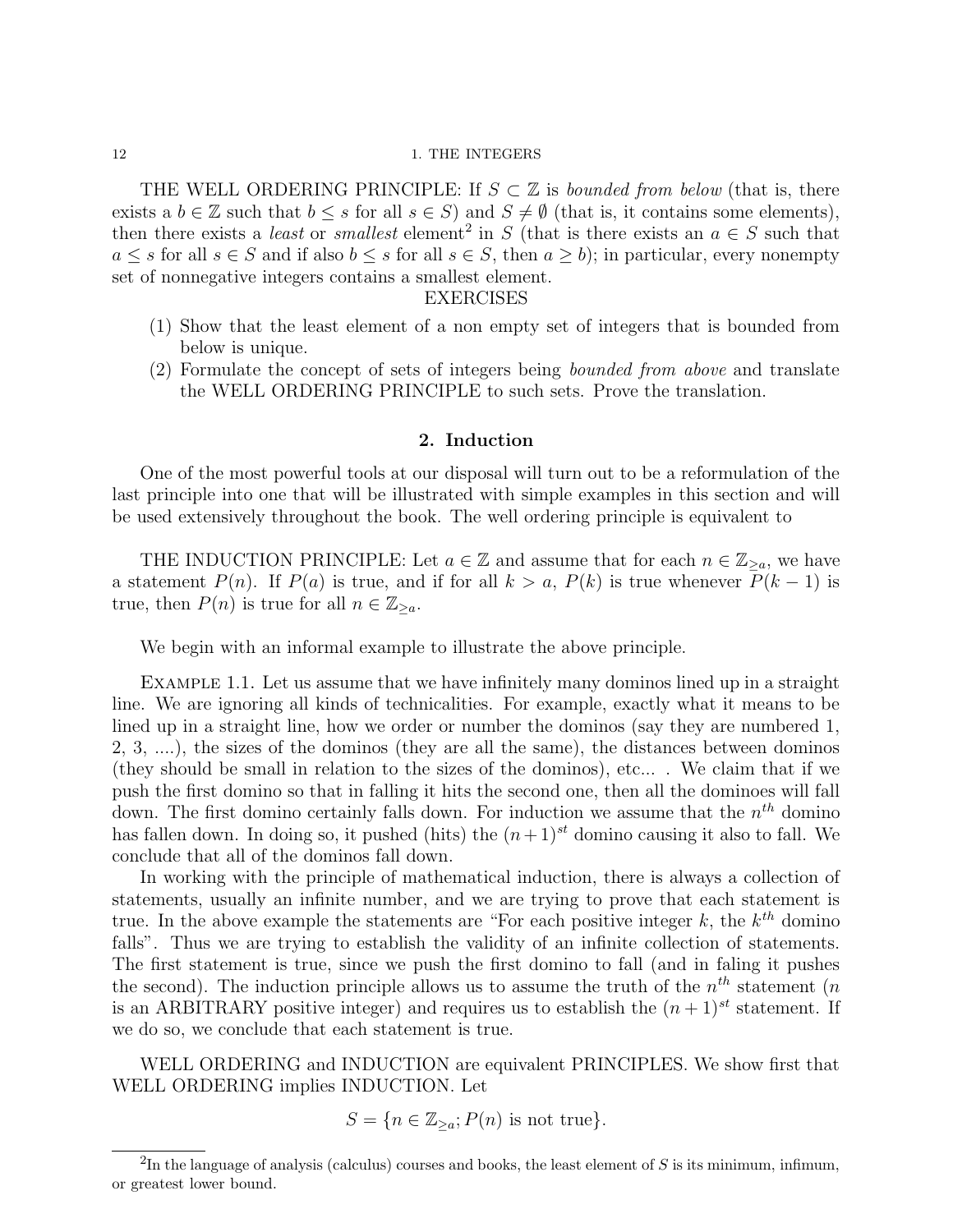#### 2. INDUCTION 13

Then obviously  $S \subseteq \mathbb{Z}_{\geq a}$ . If  $S \neq \emptyset$ , then by the well ordering principle it would contain a smallest element b. But  $b \neq a$  since  $a \notin S$ . Thus  $b > a$  and  $b-1 \in \mathbb{Z}_{\geq a}$  but  $b-1 \notin S$ . Hence  $P(b-1)$  is true. The induction hypothesis guarantees that under these circumstances  $P(b)$ is also true. Thus b could not belong to  $S$ ; we have arrived at a contradiction, and the set S must be empty.

To establish the converse that INDUCTION implies WELL ORDERING, assume that  $S \subset \mathbb{Z}$ , that  $S \neq \emptyset$  (let  $a \in S$ ) and that for some  $b \in \mathbb{Z}$ ,  $b \leq s$  for all  $s \in S$ . Assume that S does not contain a least element. Let  $P(n)$ ,  $n \in \mathbb{Z}_{\geq (b-1)}$ , be the statement that  $\mathbb{Z}_{\leq n} \cap S = \emptyset$ . Then  $P(b-1)$  is true because  $S \subset \mathbb{Z}_{\geq b}$ . Let  $k > (b-1)$ . If  $P(k-1)$  were true, then so would be  $P(k)$  because otherwise k would be a least element of S. So by induction,  $\mathbb{Z}_{\leq n} \cap S = \emptyset$ for all  $n \in \mathbb{Z}$ ,  $n \ge (b-1)$ . But this contradicts that  $a \ge b$  and  $a \in S$ .

The well ordering principle (and hence also the induction principle) is equivalent to

THE STRONG INDUCTION PRINCIPLE: Let  $a \in \mathbb{Z}$  and assume that for each  $n \in \mathbb{Z}_{\geq a}$ , we have a statement  $P(n)$ . If  $P(a)$  is true, and if for all  $k > a$ ,  $P(k)$  is true whenever  $P(j)$ is true for integers j with  $a \leq j \leq (k-1)$ , then  $P(n)$  is true for all  $n \in \mathbb{Z}_{\geq a}$ .

We leave it to the reader to verify the equivalence of the two forms of induction.

We proceed to two examples of the use of induction to prove elementary results.

EXAMPLE 1.2. For  $n \in \mathbb{Z}_{>0}$ , evaluate the sum of the first n positive integers.

PROOF. We are required to evaluate

$$
\sum_{i=1}^{n} i = 1 + 2 + \dots + n.
$$

We first derive a formula for the sum. Notice that the first and last terms add up to  $n+1$ . So do the second and second from the end, the third and third from the end, etc... . By grouping appropriate terms we have produced  $\frac{n}{2}$  groups each adding up to  $n + 1$  (this statement is correct even for odd  $n$  when appropriately interpreted). Thus

(1) 
$$
\sum_{i=1}^{n} i = \frac{n(n+1)}{2}.
$$

For the the second proof of the last formula, let us assume that through some process we have reached the conjecture that  $(1)$  is true for each positive integer n. An induction argument can turn the conjecture into a theorem. In this case  $P(n)$ , for  $n = 1, 2, 3, ...$  is the identity or equation (1). The base case  $n = 1$  is certainly correct. Assume now that  $k > 1$  and that the formula holds for  $k-1$  (that  $P(k-1)$ ) is true), then

$$
\sum_{i=1}^{k} i = \left(\sum_{i=1}^{k-1} i\right) + k = \frac{(k-1)k}{2} + k = \frac{k^2 - k + 2k}{2} = \frac{k^2 + k}{2} = \frac{k(k+1)}{2};
$$

that is, the formula for the sum also holds for  $k$  ( $P(k)$  is true). The induction principle allows us to conclude that (1) holds for all  $n \in \mathbb{Z}_{>0}$ .

Example 1.3. The product of any three consecutive integers is divisible by 3.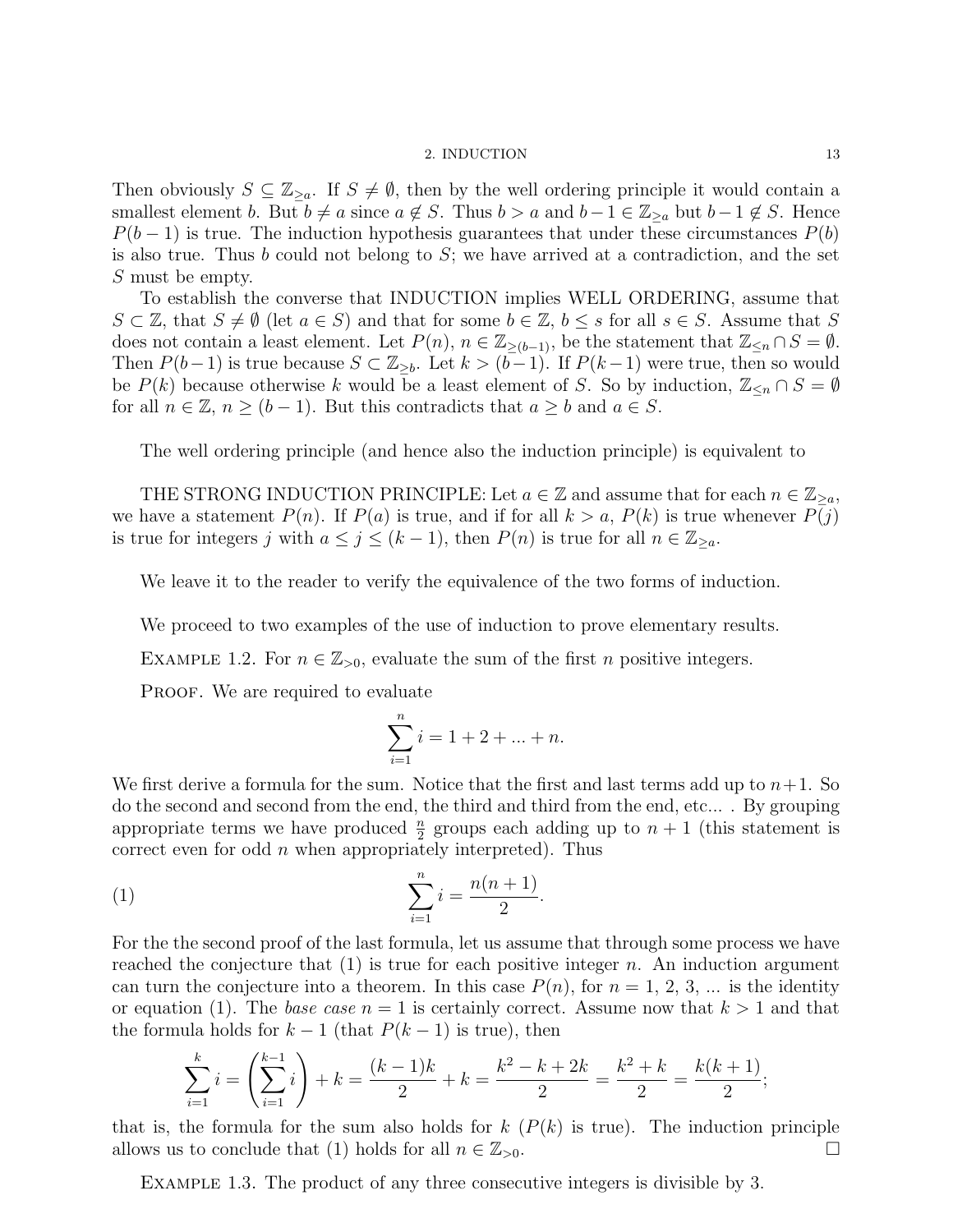REMARK 1.4. Formally, this problem should appear only after we have discussed divisibility in the next section. We assume the reader remembers from high school mathematics elementary properties of division of integers.

**PROOF.** We are asked to show that for all  $n \in \mathbb{Z}$ ,  $3|n(n+1)(n+2)$ . Let us use induction to establish the last assertion for all integers  $n > -2$ . The base case  $n = -2$  certainly is true. So let us take  $k > -2$ , and assume that  $3|(k-1)k(k+1)$ . We need to show from this assumption that  $3|k(k+1)(k+2)$ . We compute

$$
k(k+1)(k+2) - (k-1)k(k+1) = k(k+1)(k+2-k+1) = 3k(k+1).
$$

Certainly  $3|3k(k+1)$  and hence the induction assumption that  $3|(k-1)k(k+1)$  guarantees that  $3|k(k+1)(k+2)$  as required since the sum of two integers divisible by 3 is certainly also divisible by 3. We are left to consider the case  $n < -2$ . Notice that

$$
n(n+1)(n+2) = -(-n(-n-1)(-n-2)),
$$

and that for any integer a,  $3|a$  if and only if<sup>3</sup>  $3|(-a)$ . Finally observe that  $n < 2$  if and only if  $-n-2 > 0 \ge -2$ . □

#### EXERCISES

- (1) (a) Show that the product of any three consecutive integers is divisible by 6.
	- (b) Show that for every positive integer  $n, n^5 n$  is divisible by 5.
	- (c) Show that for every positive integer  $n, 3^{2n} 1$  is divisible by 8.
- (2) Prove that for all positive integers  $n$ ,

$$
1 + 22 + 32 + ... + n2 = \frac{n(n + 1)(2n + 1)}{6}.
$$

- (3) Do the next worksheet.
- (4) This problem gives a different way to determine the function  $p(n)$  of the worksheet below and hence a way to establish the formulae for the sum of cubes. As a consequence of the first two items of that worksheet, it is reasonable to conjecture that we have the following identity valid for all  $n \in \mathbb{Z}_{>0}$

$$
\sum_{i=1}^{n} i^3 = an^4 + bn^3 + cn^2 + dn + e,
$$

for some constants  $a, b, c, d$  and  $e$ . Evaluate these constants by expressing the sum of the first  $n+1$  cubes in two different ways; that is, start with

$$
\sum_{i=1}^{n+1} i^3 = a(n+1)^4 + b(n+1)^3 + c(n+1)^2 + d(n+1) + e = an^4 + bn^3 + cn^2 + dn + e + (n+1)^3.
$$

Justify this last formula and then use it to evaluate the five constants. Use the last calculation as a basis for an induction argument to prove the conjecture (with appropriate values for the 5 constants).

#### WORKSHEET  $# 1$ .

This worksheet provides a leisurely way to arrive at a formula for the sum of cubes of integers. It is also an introduction to the use of MAPLE.

<sup>3</sup>Abbreviated in many displayed equations as iff.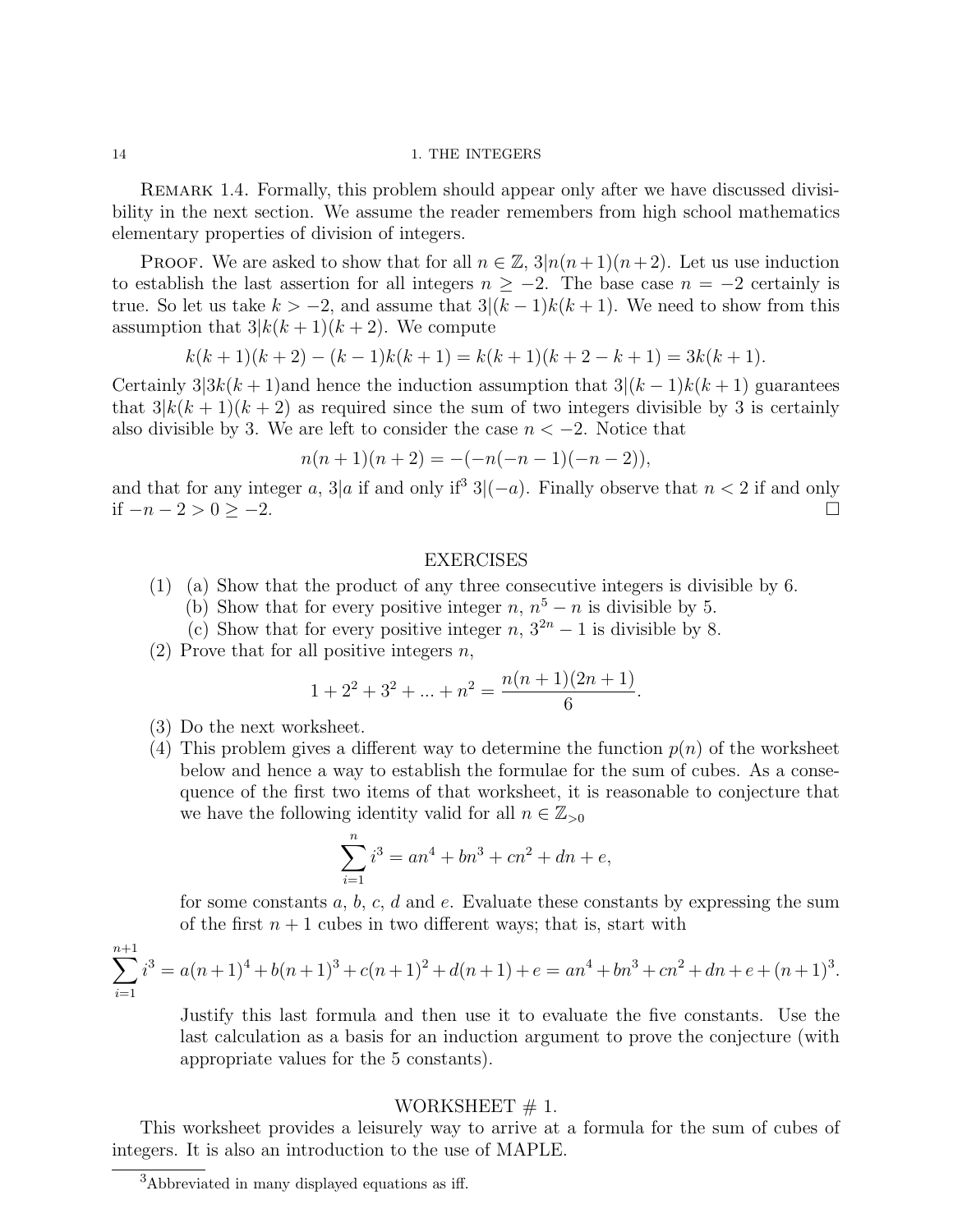#### 2. INDUCTION 15

(1) (Sums of integers.) Recall that we proved (in the text) by induction that for all positive integers  $n$ ,

$$
1 + 2 + \dots + n = \frac{n(n+1)}{2}.
$$

(2) (Sums of squares of integers.) Similarly we proved (in the exercises) by induction that for all positive integers  $n$ ,

$$
1^{2} + 2^{2} + \dots + n^{2} = \frac{n(n+1)(2n+1)}{6}.
$$

- (3) (Sums of cubes of integers.) The aim of this worksheet is to formulate and then prove a similar result for sums of cubes. We follow a leisurely path.
- (4) Notice that the sum of the first n positive integers is a quadratic polynomial in n. The sum of the squares of the first n positive integers is a cubic polynomial in  $n$ . It is hence reasonable to expect that the sum of the cubes of the first  $n$  positive integers is a fourth degree polynomial in  $n$ ; that is,

(2) 
$$
1^3 + 2^3 + \dots + n^3 = an^4 + bn^3 + cn^2 + dn + e,
$$

for some constants  $a, b, c, d$  and  $e$  that do not depend on the variable n. What are the corresponding constants for sums of integers and sums of squares of integers? Can you make some "educated guesses" about what the 5 constants should be?

(5) If we are not to rely on guesswork nor on inspiration, then one of our tasks is to determine the 5 constants. If equation  $(2)$  is to hold for all integers n, it certainly should hold for for  $n = 1, 2, 3, 4$  and 5, leading us to five equations

$$
1 = a + b + c + d + e,
$$
  
\n
$$
9 = 16a + 8b + 4c + 2d + e,
$$
  
\n
$$
36 = 81a + 27b + 9c + 3d + e,
$$
  
\n
$$
100 = 256a + 64b + 16c + 4d + e
$$

and

$$
225 = 625a + 125b + 25c + 5d + e.
$$

(6) If our intuition is right, the above system of linear equations should have a unique solution. Recall from your linear algebra course that a necessary and sufficient condition for the above system of equations to have a unique solution is that the matrix

| 16  |     |    |   |  |
|-----|-----|----|---|--|
| 81  | 27  | 9  | 3 |  |
| 256 | 64  | 16 |   |  |
| 625 | 125 | 25 |   |  |

be nonsingular. One could certainly compute its determinant by hand and show that it is non-zero. Do it using MAPLE or MATHEMATICA. You should get that the determinant equals 288.

(7) Now use MAPLE or MATHEMATICA to solve the system of equations. You should have obtained a polynomial  $p(n)$  with rational coefficients. You are trying to prove by induction, because so far we have no guarantee that the equation is correct, that

$$
1^3 + 2^3 + \dots + n^3 = p(n)
$$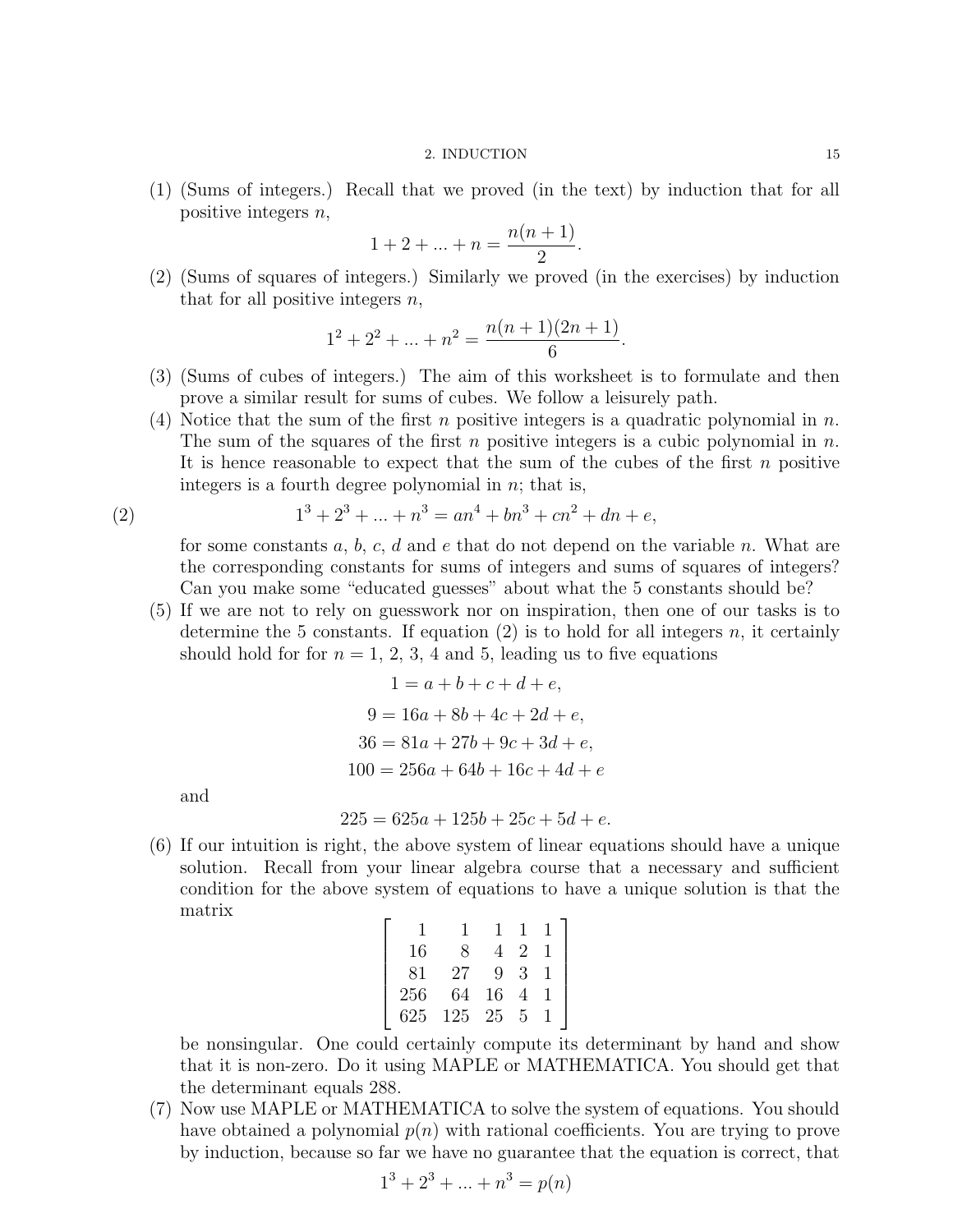for all positive integers  $n$ .

Let's make the polynomial look prettier. First write  $p(n)$  as  $\frac{P(n)}{N}$  where  $P(n)$  is a polynomial with integer coefficients and  $N$  is a positive integer, chosen as small as possible. Now factor the polynomial  $P(n)$ . The formula you now need to establish for sums of cubes should appear similar to the ones for sums of integers and sums of squares. Prove by induction that the formula you obtained is true. Thus finishing this exercise.

- (8) To get used to work with symbolic manipulation programs you may want, after attempting by yourself the steps outlined above, to consult the MAPLE program following this workshheet that outlines the commands needed to perform the calculations. There is a very nontrivial initial investment of time in learning to use a program of this kind. But, if one needs to do many symbolic calculations, it pays off in the long run.
- (9) Were your "educated guesses" about what the values of the 5 constants close to the mark?
- (10) Note that MAPLE has a command that evaluates  $p(n)$  directly.
- (11) Can you formulate and prove a similar result for sums of fourth powers of integers?

#### MAPLE SESSION  $#1$ .

(Most MAPLE warnings were suppressed in this and other printouts.)

<sup>&</sup>gt; a := Matrix([[1,1,1,1,1],[16,8,4,2,1],[81,27,9,3,1],[256,64,16,4,1],[625,12 5,25,5,1]]);

$$
a := \left[\begin{array}{rrrr} 1 & 1 & 1 & 1 & 1 \\ 16 & 8 & 4 & 2 & 1 \\ 81 & 27 & 9 & 3 & 1 \\ 256 & 64 & 16 & 4 & 1 \\ 625 & 125 & 25 & 5 & 1 \end{array}\right]
$$

<sup>&</sup>gt; with(linalg); det(a);

288

 $> b := Vector[column] ([1, 9, 36, 100, 225])$ ;

$$
b := \left[\begin{array}{c}1\\9\\36\\100\\225\end{array}\right]
$$

<sup>&</sup>gt; linsolve(a,b);

$$
\left[\frac{1}{4},\,\frac{1}{2},\,\frac{1}{4},\,0,\,0\right]
$$

 $poly := (y^4 +2*y^3 +y^2)/4;$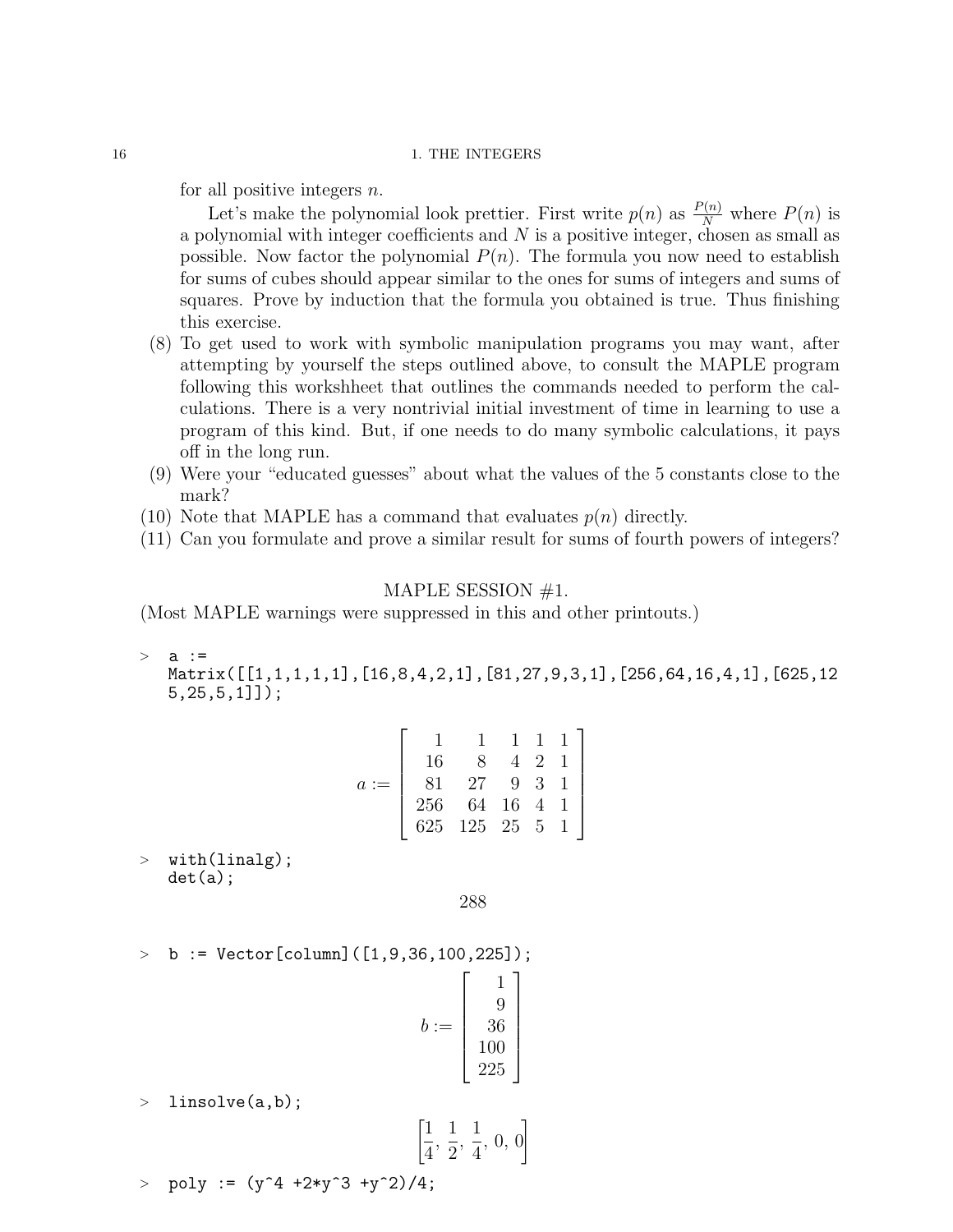$$
poly := \frac{1}{4}y^4 + \frac{1}{2}y^3 + \frac{1}{4}y^2
$$

 $>$  p := 4 \*poly;

 $>$  factor(p);

$$
p := y^4 + 2y^3 + y^2
$$

 $y^2(y+1)^2$ 

- $>$  sum(k<sup>-2</sup>3, k=1..n); 1  $\frac{1}{4}(n+1)^4 - \frac{1}{2}$ 2  $(n+1)^3 + \frac{1}{4}$ 4  $(n+1)^2$  $>$  simplify(%); 1 4  $n^4 + \frac{1}{2}$ 2  $n^3 + \frac{1}{4}$ 4  $n^2$
- $>$  factor $(\%)$ ;

$$
\frac{1}{4}n^2 (n+1)^2
$$
  
\*\*\*END OF PROGRAM\*\*\*

We follow this and, as appropriate, most other MAPLE and MATHEMATICA sessions with some explanatory remarks.

- (1) The first and third commands of the program enter the  $4 \times 4$  matrix a and the column vector  $b \in \mathbb{R}^4$ , respectively.
- (2) The second command, introduces the linear algebra package (a technical MAPLE requirement) and computes the determinant of the matrix a.
- (3) Since det  $a \neq 0$ , the equation  $ax = b$  is solvable. The solution is obtained by the fourth command.
- (4) The next three commands obtain the polynomial  $p$ .
- (5) The last three commands use MAPLE commands to directly evaluate the sum of cubes.
- (6) Note that MAPLE (the version used here) employs the symbol % to denote the result of its last calculation.

# MATHEMATICA SESSION #1

In the interactive MATHEMATICA session (notebook) reproduced below we study sums of  $4<sup>th</sup>$  powers of integers. Two avenues are explored.

```
\text{Sum}[k^{\wedge}4, \{k,2\}]17
Sum[k^{\wedge}4, \{k, n\}]\frac{\text{Sum}[k^{\mathsf{A}}4, \{k,n\}]}{\frac{1}{30}n(1+n)(1+2n)(-1+3n+3n^2)}%+(n+1)^{2}\left(1+n\right)^4 + \frac{1}{30}n(1+n)(1+2n)(-1+3n+3n^2)Simplify[%]
(1+n)^4 + \frac{1}{30}n(1+n)(1+2n)(-1+3n+3n^2)
```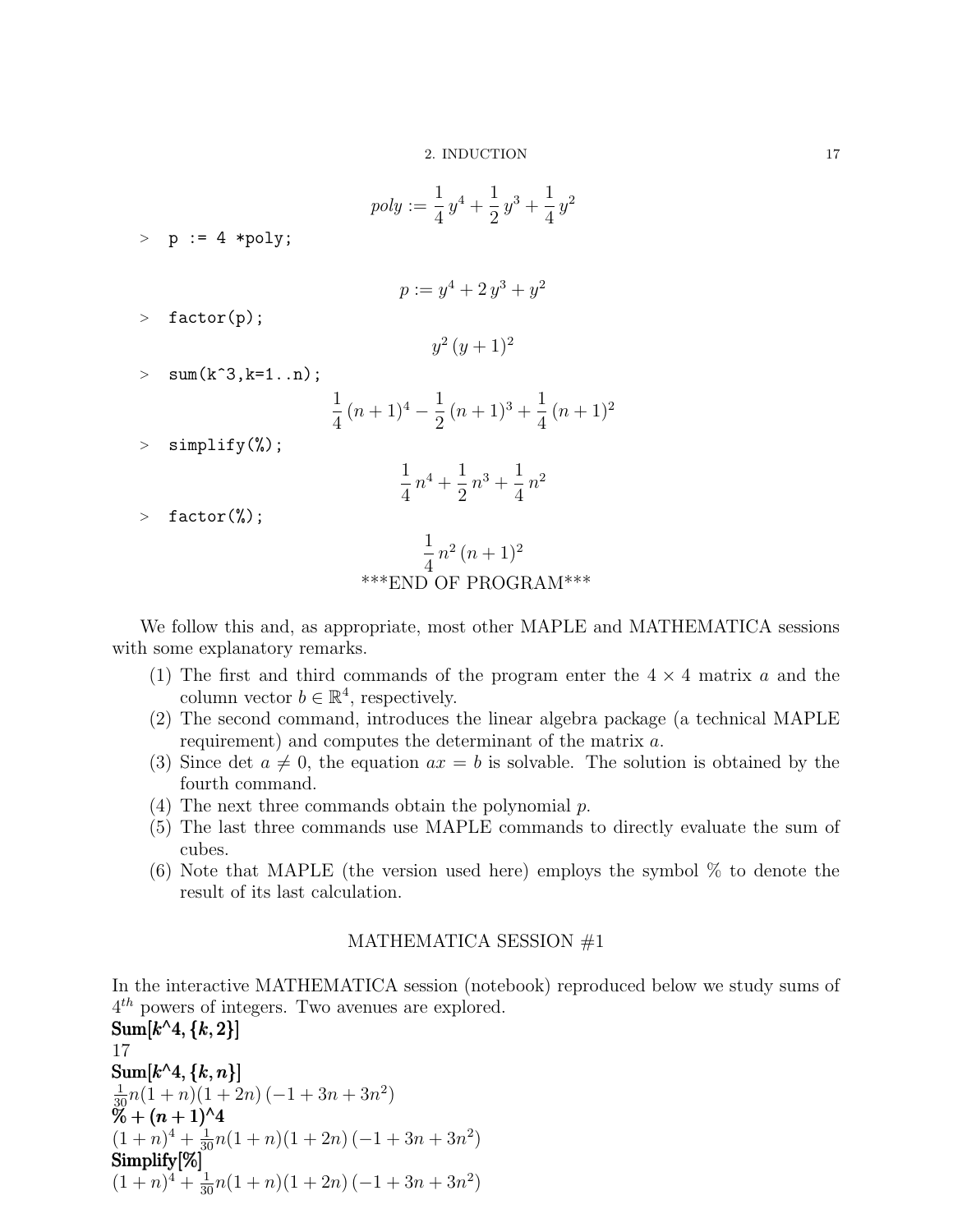# Expand[%]  $\frac{1}{30} + \frac{119n}{30} + 6n^2 + \frac{13n^3}{3} + \frac{3n^4}{2} + \frac{n^5}{5}$  $\frac{1}{2}$   $\frac{30}{2}$   $\frac{5}{2}$   $\frac{1}{2}$   $\frac{3}{2}$   $\frac{1}{2}$   $\frac{3}{2}$  $\frac{1}{30}(1+n)(2+n)(3+2n)(5+9n+3n^2)$  $f[{\rm{n}}\_]{:=} an^{\wedge}5 + b\; n^{\wedge}4\; + cn^{\wedge}3 + dn^{\wedge}2 + en + h$  $\text{Solve}[\text{Coefficient}[f[n] + (n+1)^A 4, n, 4] ==$ Coefficient $[f[n+1], n, 4], a]$  $\left\{ \left\{ a\rightarrow\frac{1}{5}\right\} \right\}$  $a = 1/5$ 1  $\text{\AA}^5$ olve[Coefficient $[f[n]+(n+1)^{\wedge}4,n,3] ==$ Coefficient $[f[n+1], n, 3], b]$  $\left\{ \left\{ b \rightarrow \frac{1}{2} \right\} \right\}$  $b = 1/2$ 1  $\stackrel{2}{\text{Solve}}[\text{Coefficient}[f[n]+(n+1)^{\wedge}4,n,2] ==$ Coefficient $[f[n+1], n, 2], c]$  $\left\{ \left\{ c\rightarrow\frac{1}{3}\right\} \right\}$  $c = 1/3$ 1  $\stackrel{3}{\text{Solve}}[\text{Coefficient}[f[n]+(n+1)^\wedge 4,n] ==$ Coefficient $[f[n+1], n], d$  $\{\{d \rightarrow 0\}\}\$  $d = 0$ 0  $Solve[Coefficient[f[n] + (n+1)^{n}, n, 0] ==$ Coefficient $[f[n+1], n, 0], e]$  $\left\{ \left\{ e \rightarrow -\frac{1}{30} \right\} \right\}$  $e = -1/30$  $-\frac{1}{30}$  $f[\stackrel{30}{n}]$  $h - \frac{n}{30} + \frac{n^3}{3} + \frac{n^4}{2} + \frac{n^5}{5}$  $\overset{\cdot\cdot\cdot}{\text{Solve}}[\overset{\cdot\cdot}{f[1]}\overset{\cdot\cdot\cdot}{=}\overset{\cdot\cdot}{1},\overset{\cdot\cdot}{h]}\overset{\cdot\cdot\cdot}{]}$  $\{ \{ h \to 0 \} \}$  $h = 0$ 0  $\mathrm{Factor}[f[n]]$

 $\frac{1}{30}n(1+n)(1+2n)(-1+3n+3n^2)$ \*\*\*END OF PROGRAM\*\*\*

- The reader should note the diiference in appearance of a MATHEMATICA session from a MAPLE session. As with MAPLE, a command line (which may appear on more than one printed line) is followed usually by the program's response.
- The first program command is practice to familiarize us with the language. The computer's response gives us confidence that we used appropriately the command.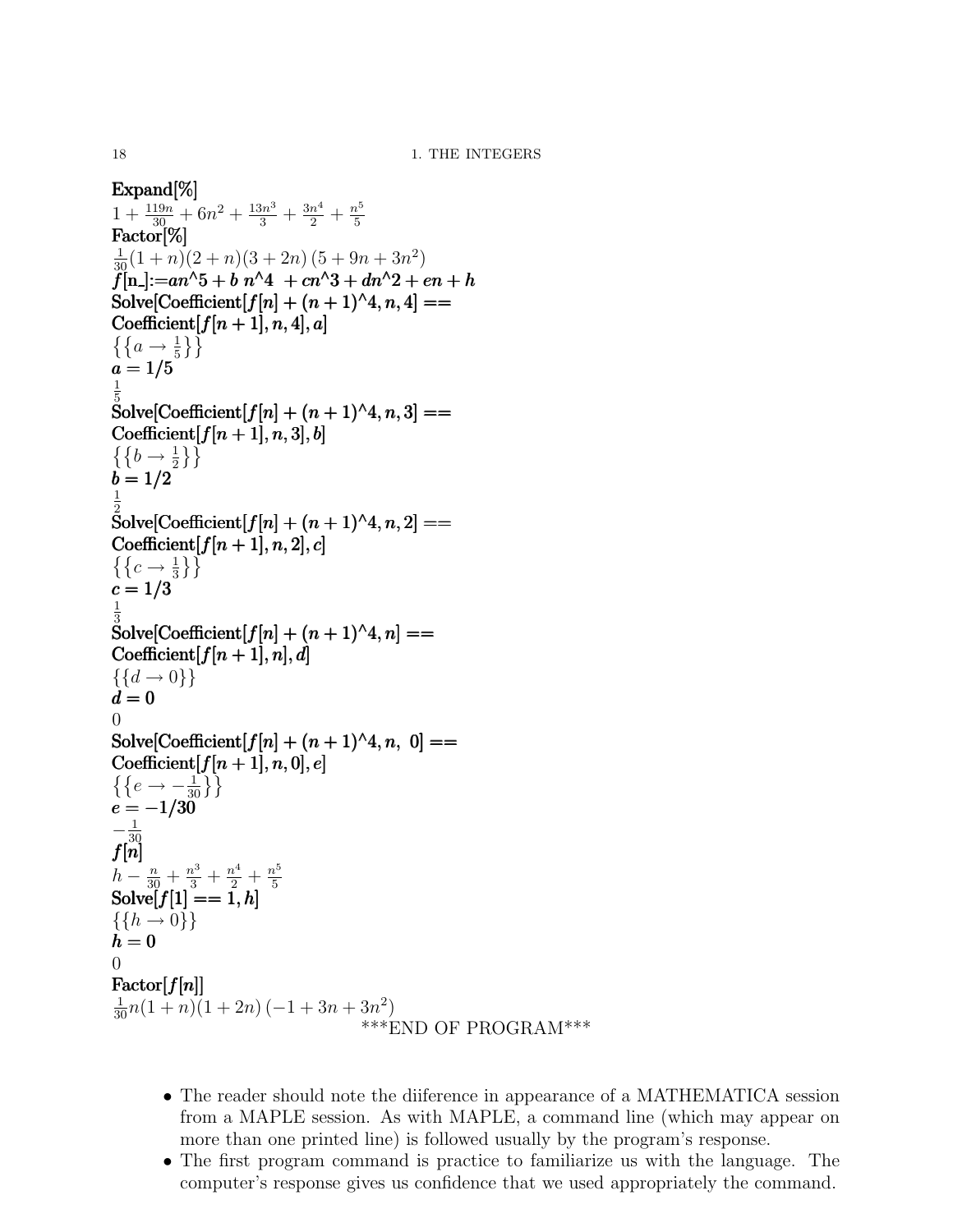- The second command evaluates symbolically  $\sum_{k=1}^{n} k^4 = \frac{1}{30}n(1+n)(1+2n)(-1+$  $3n + 3n^2$ ).
- Steps 3 through 6 give the induction aqrgument to establish the above formula.
- We begin an exploration of how to arrive at the above formula. From our work on  $\sum_{k=1}^{n} k^4$  is a fifth degree polynomial in *n*. sums of first, second and third powers of integers, it is reasonable to expect that
- Steps 7 through 21 of the program determine this polynomial. The commands use language that is very close to mathematical expressions and the reader should be able to follow it.
- In the above program we equated the coefficients of the zeroth, first, second, third and fourth powers of  $n$  in two polynomials of degree 5 to evaluate some undetermined coedfficients. We did not use an equation for fifth powers. Why not?

# 3. The division algorithm: gcd and lcm

The fact that the non-zero integers are not closed under the binary operation of division, rather than being a problem, presents an opening for all kind of investigations into the deeper properties of integers; some of these have practical implications as we will see later.

DEFINITION 1.5. Let a and  $b \in \mathbb{Z}$ . We say that a divides b or a is a factor of b or b is a multiple of a (and write a|b) if there exists a  $q \in \mathbb{Z}$  such that  $b = qa$ .

REMARK 1.6. Note that for all  $a \in \mathbb{Z}$ ,  $a|0$ . Thus every integer (including 0) divides 0. But only 0 is a multiple of 0, as expected.

CAUTION 1.7. Do not confuse the symbols  $a|b$  and  $\frac{a}{b}$ . The first states, more or less, that b (which may be 0) can be divided by a to obtain an integer; the second represents the number obtained by dividing a by b (which must be assumed  $\neq 0$ ) which need not be an integer.

PROPOSITION 1.8. Let a, b, c,  $\beta$  and  $\gamma \in \mathbb{Z}$ . If a|b and a|c, then a|( $\beta b + \gamma c$ ).

**PROOF.** That a|b and a|c means the existence of integers  $q_1$  and  $q_2$  such that  $b = q_1a$ and  $c = q_2a$ . Thus

$$
\beta b + \gamma c = \beta q_1 a + \gamma q_2 a = (\beta q_1 + \gamma q_2)a.
$$

EXAMPLE 1.9. For all  $n \in \mathbb{Z}_{>0}$ , 13 $\left|\right. (4^{2n-1} + 3^{n+1})$ .

**PROOF.** The proof is by induction on n. The *starting point*,  $n = 1$ , is of course trivial. We assume that we have the divisibility condition for  $k \geq 1$  and establish it for the successor integer  $k + 1$ :

$$
4^{2k+1} + 3^{k+2} = 4^2 4^{2k-1} + 4^2 3^{k+1} - 4^2 3^{k+1} + 3 \cdot 3^{k+1} = 16 \left( 4^{2k-1} + 3^{k+1} \right) - (16-3)3^{k+1};
$$

the induction hypothesis tell us that  $13|$   $(4^{2k-1} + 3^{k+1})$  and since  $13|(3-16)$ , the last proposition tell us that  $13 \left( 4^{2k+1} + 3^{k+2} \right)$ .

DEFINITION 1.10. Let  $n \in \mathbb{Z}_{\geq 0}$ , we define n! (to be read *n-factorial*) by induction as

$$
n! = \begin{cases} 1 & \text{for } n = 0 \\ n(n-1)! & \text{for } n > 0 \end{cases}
$$

 $\Box$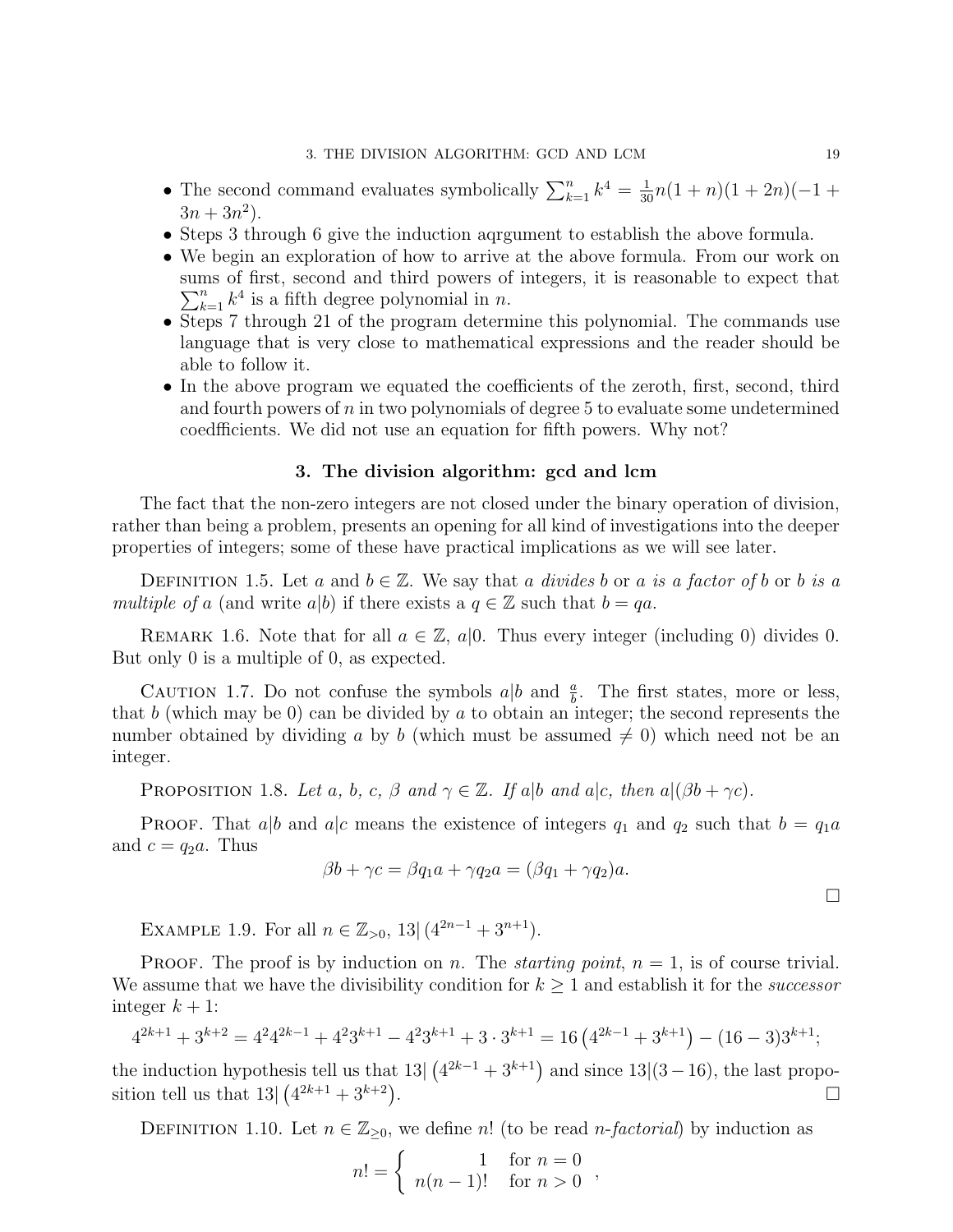and if  $k \in \mathbb{Z}$  with  $0 \leq k \leq n$ , then we let

$$
\left(\begin{array}{c}n\\k\end{array}\right)=\frac{n!}{k!(n-k)!}
$$

(these are called the *binomial coefficients*  $(n \; choose \; k)$ ).

The next result does not depend on divisibility properties and could have been established in the previous section.

THEOREM 1.11 (The binomial theorem). For all  $n \in \mathbb{Z}_{>0}$  and all x and  $y \in \mathbb{Z}$ ,

$$
(x+y)^n = \sum_{i=0}^n \binom{n}{i} x^{n-i} y^i.
$$

**PROOF.** We fix x and y and use induction on n. The base case,  $n = 1$ , is trivial. Assume that  $k \geq 1$  and that we have the result for  $n = k$ ; that is,

$$
(x+y)^k = \sum_{i=0}^k \binom{k}{i} x^{k-i} y^i.
$$

For the induction argument,

$$
(x+y)^{k+1} = (x+y)(x+y)^k = (x+y)\sum_{i=0}^k \binom{k}{i} x^{k-i} y^i = \sum_{i=0}^{k+1} a_i x^{k+1-i} y^i,
$$

for some integers  $a_0, a_1, ..., a_{k+1}$  that we need to determine. Obviously

$$
a_0 = \begin{pmatrix} k \\ 0 \end{pmatrix} = 1 = \begin{pmatrix} k+1 \\ 0 \end{pmatrix} \text{ and } a_{k+1} = \begin{pmatrix} k \\ k \end{pmatrix} = 1 = \begin{pmatrix} k+1 \\ k+1 \end{pmatrix}.
$$

For (the interesting cases),  $1 \leq i \leq k$ ,

$$
a_i = \binom{k}{i} + \binom{k}{i-1} = \frac{k!}{i!(k-i)!} + \frac{k!}{(i-1)!(k-i+1)!} = k! \frac{(k-i+1)+i}{i!(k+1-i)!} = \frac{(k+1)!}{i!(k+1-i)!}.
$$

REMARK 1.12. We have never used that x and y are integers. The theorem is valid for general indeterminate x and y.

THEOREM 1.13 (The division algorithm). For all  $a \in \mathbb{Z}_{>0}$  and all  $b \in \mathbb{Z}_{\geq 0}$ , there exist unique integers q and r such that  $b = aq + r$  and  $0 \le r < a$ .

PROOF. The proof has two parts.

Existence: If  $a > b$ , then  $q = 0$  and  $r = b$ . Now assume that  $a \leq b$ . We let

$$
D = \{b - ak; k \in \mathbb{Z}_{\geq 0} \text{ and } b - ak \geq 0\}.
$$

The set of non-negative integers D is not empty since it contains b (we use  $k = 0$ ). It is bounded from below (by 0). Hence it contains a least element r; further,  $b-aq = r$  for some  $q \in \mathbb{Z}_{\geq 0}$ . We need to verify that  $0 \leq r < a$ . Since  $r \in D$ ,  $r \geq 0$ . If  $r \geq a$ , then

$$
0 \le r - a = b - a(q+1).
$$

We conclude that  $r - a \in D$  contradicting the fact that r was a smallest element of D. Uniqueness: Assume that  $b = aq + r$  as in the statement of the theorem and also that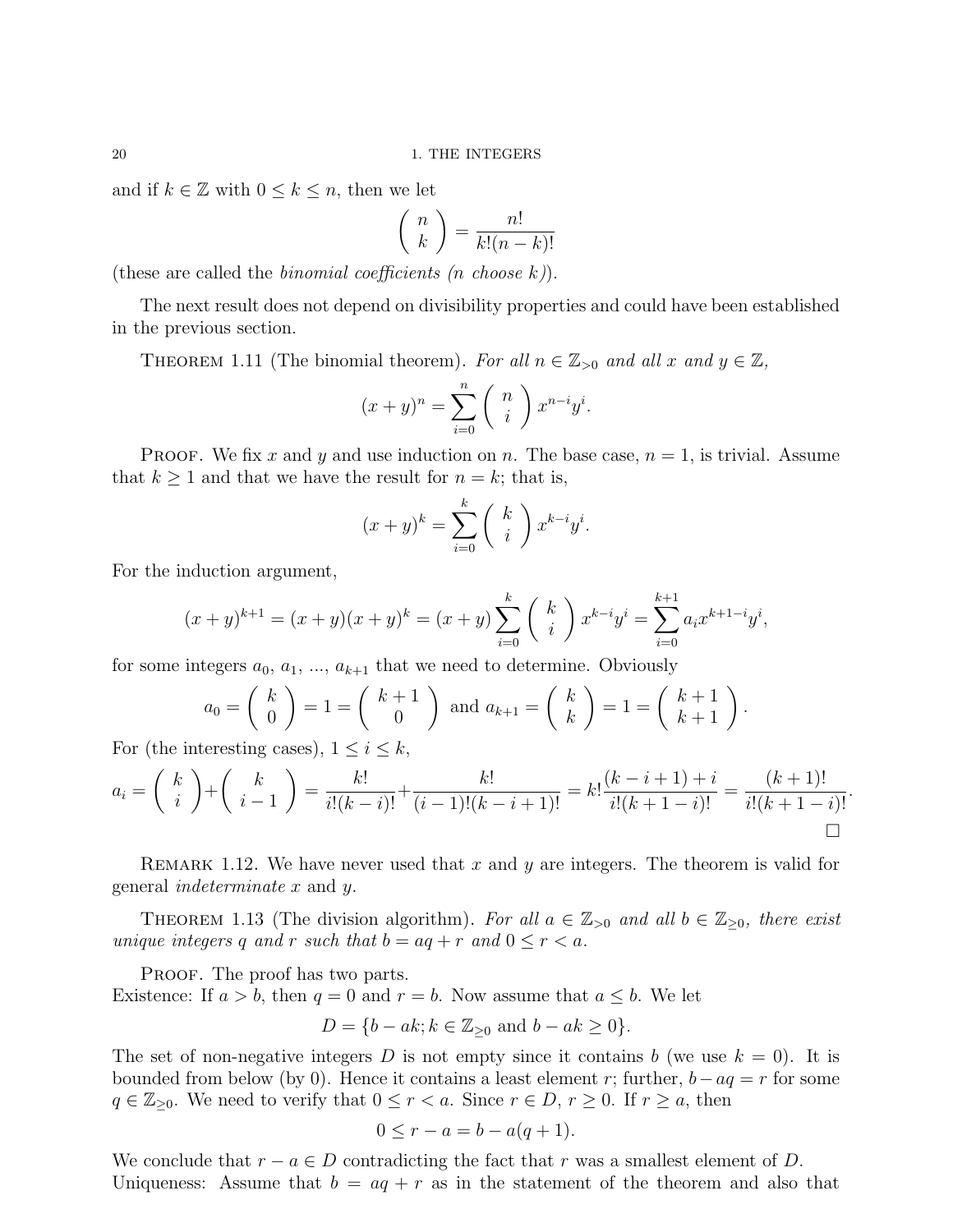$b = aq_1 + r_1$  for some integers  $q_1$  and  $r_1$  with  $0 \le r_1 < a$ . It involves no loss of generality to assume that  $r_1 \geq r$ . Thus

$$
a(q-q_1)=(r_1-r),
$$

and we conclude that  $a|(r_1 - r)$ . If  $r_1 \neq r$ , then  $0 < r_1 - r < r_1 < a$  and so a cannot divide  $(r_1 - r)$ . We conclude that  $r_1 = r$  and hence also  $q_1 = q$ .  $(r_1 - r)$ . We conclude that  $r_1 = r$  and hence also  $q_1 = q$ .

EXAMPLE 1.14. For  $b = 17$  and  $a = 3$ ,  $q = 5$  and  $r = 2$ .

REMARK 1.15. The last theorem is valid for all  $b \in \mathbb{Z}$ . We establish the existence part for  $b < 0$ . By the theorem as stated, there exist unique integers q and r such that

$$
-b = aq + r, \ \ 0 \le r < a.
$$

Thus

$$
b = a(-q) + (-r).
$$

If  $r = 0$ , we are done otherwise we continue with

$$
b = a(-q) + (-r) = a(-q - 1) + (a - r).
$$

Since  $0 < a - r < a$ , we have concluded the existence argument. Note that the proof of uniqueness part of the theorem never assumed that  $b$  was non-negative. Why is it unnecessary to consider  $a \in \mathbb{Z}_{\leq 0}$ ? If we also want to consider such a, it is convenient to introduce the absolute value of  $a \in \mathbb{Z}$  defined by

$$
|a| = \begin{cases} a & \text{if } a \ge 0 \\ -a & \text{if } a \le 0 \end{cases}
$$

.

The division algorithm can now be stated as follows: For all a and  $b \in \mathbb{Z}$  with  $a \neq 0$ , there exist unique integers  $q$  and  $r$  such that

 $b = aa + r$  and  $0 \leq r \leq |a|$ .

This is the formulation we will use in the sequel.

DEFINITION 1.16. It is useful to introduce two definitions with notation motivated by computer science. Let a and b be integers with  $a > 0$ . We define the *integral content* or floor  $\frac{b}{a}$  $\frac{b}{a}$  of the rational number  $\frac{b}{a}$  as<sup>4</sup> the largest integer  $\leq \frac{b}{a}$  $\frac{b}{a}$  and the *ceiling*  $\left\lceil \frac{b}{a} \right\rceil$  $\frac{b}{a}$  of  $\frac{b}{a}$  as the smallest integer  $\geq \frac{b}{a}$  $\frac{b}{a}$ . We define  $r = r \left(\frac{b}{a}\right)$  $rac{b}{a}$ ) by

(3) 
$$
b = a \left\lfloor \frac{b}{a} \right\rfloor + r \left( \frac{b}{a} \right).
$$

REMARK 1.17. Note that  $0 \leq r \left( \frac{b}{a} \right)$  $\frac{b}{a}$   $\left( \alpha \right)$  and that (3) is another way of writing the division algorithm. The formula is also valid, with proper interpretation, for negative a since  $\frac{b}{-a} = \frac{-b}{a}, \lfloor \frac{b}{-a} \rfloor$  $\left\lfloor \frac{b}{-a} \right\rfloor = \left\lfloor \frac{-b}{a} \right\rfloor, \left\lceil \frac{b}{-a} \right\rfloor$  $\left\lfloor \frac{b}{-a} \right\rfloor = \left\lceil \frac{-b}{a} \right\rceil$  and  $r \left( \frac{b}{-a} \right)$  $\frac{b}{-a}$ ) =  $r\left(\frac{-b}{a}\right)$ .

THEOREM 1.18. Let a and  $b \in \mathbb{Z}$ , not both 0. There exists a unique  $d = (a, b) =$  $gcd(a, b) \in \mathbb{Z}_{\geq 0}$  such that

(i)  $d|a$  and  $d|b$  and

(ii) c|d whenever  $c \in \mathbb{Z}$ , c|a and c|b.

<sup>&</sup>lt;sup>4</sup>For this definition we need the concept of order relations on the rationals. See, for example, the next chapter for a discussion of this topic.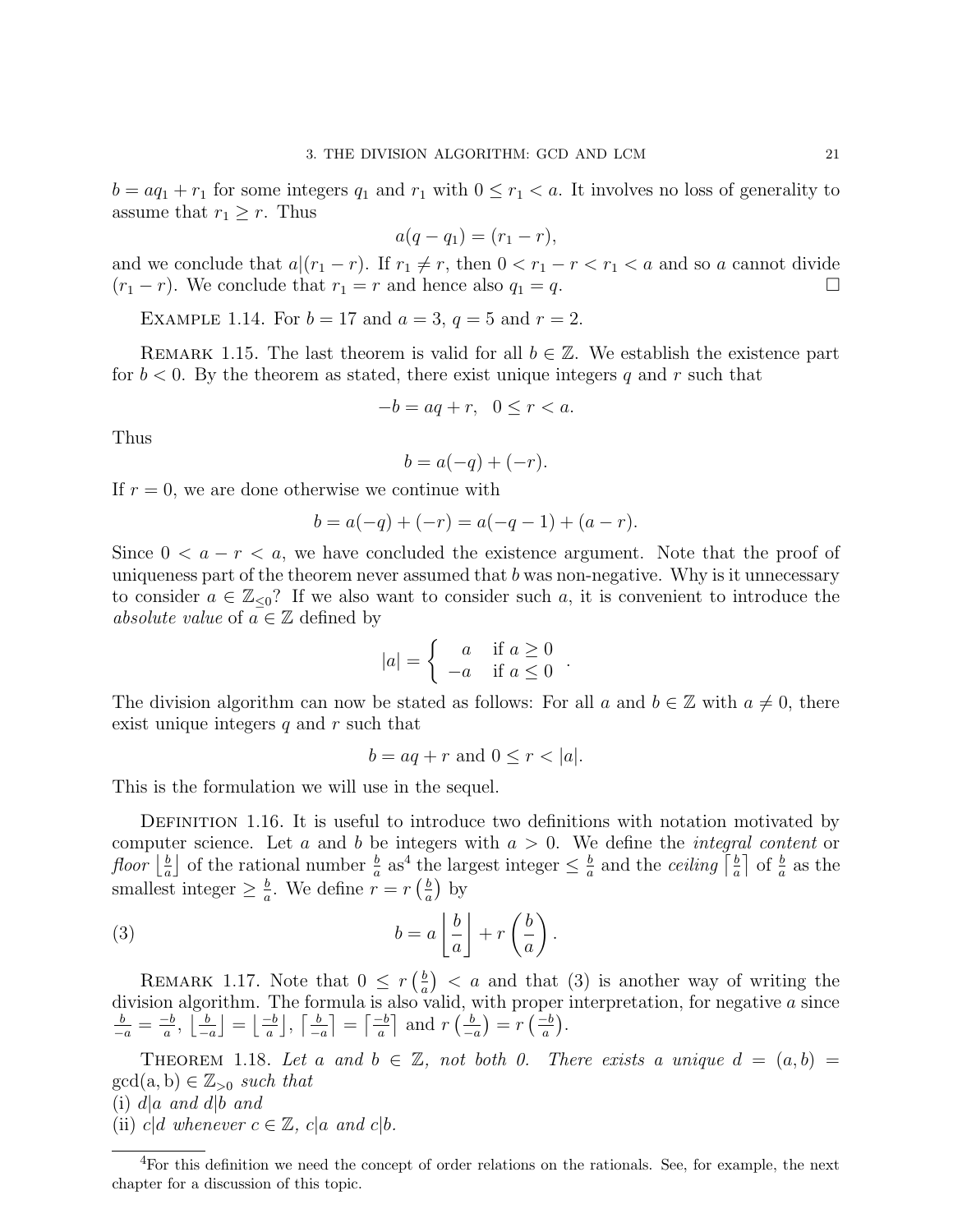#### 22 1. THE INTEGERS

PROOF. Let

# $D = \{as + bt; s \text{ and } t \in \mathbb{Z} \text{ and } as + bt > 0\}.$

The set D is not empty (it contains<sup>5</sup> either |a| or |b|) and is bounded from below (by 0). It hence contains a smallest (positive) element  $d = as_o + bt_o$ , where  $s_o$  and  $t_o \in \mathbb{Z}$ . We have produced d. Now we must verify its claimed properties. For the proof of (ii), note that  $c \neq 0$ and we may assume that  $c \in \mathbb{Z}_{>0}$ . Since it divides both a and b, it obviously divides d. Thus establishing (ii). By the division algorithm  $a = qd + r$ , where r and  $q \in \mathbb{Z}$  with  $0 \le r < d$ . Thus

$$
r = a - qd = a - q(as_o + bt_o) = a(1 + qs_o) + b(-qt_o),
$$

and if  $r > 0$ , then it belongs to D and is smaller than d. This contradiction shows that  $r = 0$  and hence  $d|a$ . Similarly  $d|b$ . We have established existence. For uniqueness assume that  $d_1 \in \mathbb{Z}_{>0}$  also satisfies conditions (i) and (ii) (with d replaced by  $d_1$ , of course). We use (i) for d and (ii) with  $c = d_1$  to conclude that  $d_1|d$ . Similarly  $d|d_1$ . Since both d and  $d_1$  are nositive integers we conclude that  $d = d_1$ positive integers, we conclude that  $d = d_1$ .

DEFINITION 1.19. The last theorem defined the two symbols  $(a, b)$  and  $gcd(a, b)$  that we abbreviated by the symbol d. We call d, the *greatest common divisor* of a and b, and we say that a and b are relatively prime if  $d = 1$ .

COROLLARY 1.20 (of proof). For all a and  $b \in \mathbb{Z}$ , not both 0,  $(a, b)$  is the smallest positive integral linear combination of a and b.

REMARK 1.21. Note that  $(a, 0) = |a|$  for  $a \in \mathbb{Z}_{\neq 0}$ , and that  $(a, b) = (|a|, |b|)$  for a and  $b \in \mathbb{Z}$ , not both 0. It is convenient to extend the definition of the gcd to include  $(0, 0) = 0$ . Note also that  $(a, 1) = 1$  for all integers a; that is, all integers are relatively prime to 1.

EXAMPLE 1.22.  $(25, 12) = (25, -12) = 1$ ,  $1 = 1 \cdot 25 + (-2)12$  and  $1 = 1 \cdot 25 + 2(-12)$ .

LEMMA 1.23. Let a and  $b \in \mathbb{Z}$ , and let  $b = aq + r$  with q and  $r \in \mathbb{Z}$ . Then  $(a, b) = (a, r)$ .

**PROOF.** Let  $d = (a, b)$ . Then  $d|r$  and thus  $d|(a, r)$ . But also  $(a, r)|b$  (and trivially  $r||a|$ ): hence  $(a, r)|d$  and we must have that  $(a, r) = d$ .  $(a, r)|a$ ; hence  $(a, r)|d$  and we must have that  $(a, r) = d$ .

THEOREM 1.24 (The Euclidean algorithm). Let a and  $b \in \mathbb{Z}$  with  $a \neq 0$ . Then (a) if a divides b, there exists a unique  $q_1 \in \mathbb{Z}$  such that

$$
b = aq_1 \ and \ (a, b) = |a|,
$$

and

(b) if a does not divide b, there exists a unique  $n \in \mathbb{Z}_{>0}$ , unique  $r_1, r_2, ..., r_n \in \mathbb{Z}_{>0}$  and unique  $q_1, q_2, ..., q_n, q_{n+1} \in \mathbb{Z}$  such that

$$
b = r_{-1} = aq_1 + r_1, \ 0 < r_1 < |a|
$$
\n
$$
a = r_0 = r_1 q_2 + r_2, \ 0 < r_2 < r_1
$$
\n
$$
r_1 = r_2 q_3 + r_3, \ 0 < r_3 < r_2
$$
\n
$$
\vdots
$$
\n
$$
r_{n-2} = r_{n-1} q_n + r_n, \ 0 < r_n < r_{n-1}
$$
\n
$$
r_{n-1} = r_n q_{n+1}
$$

<sup>5</sup>If  $a \neq 0$ , then D contains  $a = 1a$  if  $a > 0$  and it contains  $-a = (-1)a$  if  $a < 0$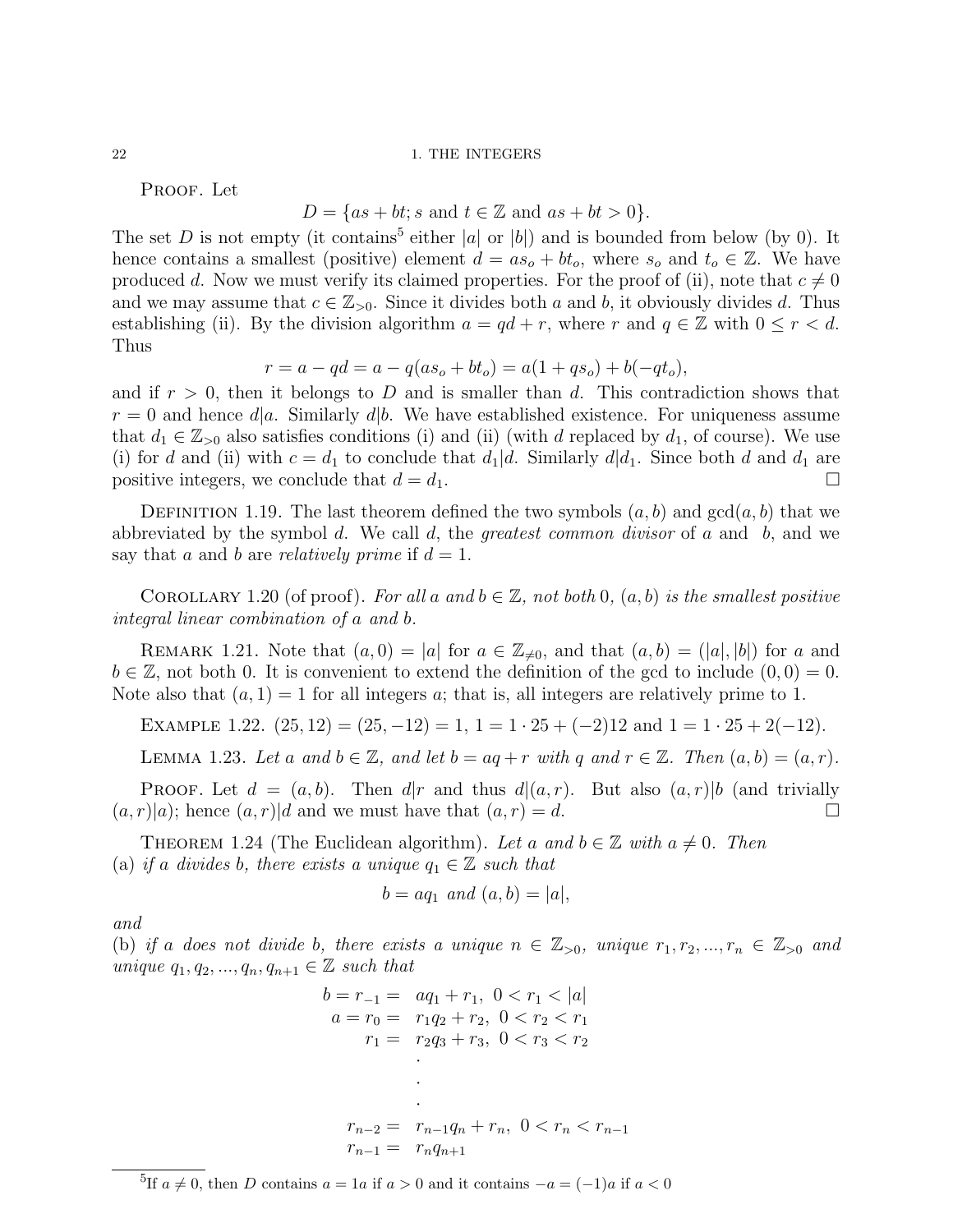and  $(a, b) = r_n$ .

PROOF. Part (a) of the theorem has, of course, already been established. For part (b), the existence and uniqueness of  $n$ , and the collections of  $r_i$  and  $q_i$  follow from the division algorithm. The form of the last line in the list of equations follows from the fact that the  $r_i$ are strictly decreasing. The last lemma tells us that

$$
(b, a) = (a, r_1) = (r_1, r_2) = \dots = (r_{n-2}, r_{n-1}) = (r_{n-1}, r_n) = r_n.
$$

Remark 1.25. It is usuful to introduce some convenient notational conventions.

- To have consistency of natation we labeled  $b = r_{-1}$  and  $a = r_0$ .
- The last line of the algorithm reads

$$
r_{n-1} = r_n q_{n+1} + r_{n+1} \text{ with } r_{n+1} = 0.
$$

• Note also that for  $i = 1, 2, ..., n + 1, q_i = \left| \frac{r_{i-2}}{r_{i-1}} \right|$  $r_{i-1}$  $\vert$  .

EXAMPLE 1.26. We apply the Euclidean algorithm to  $a = 30$  and  $b = 172$ :

$$
172 = 30 \cdot 5 + 22 \n30 = 22 \cdot 1 + 8 \n22 = 8 \cdot 2 + 6 \n8 = 6 \cdot 1 + 2 \n6 = 2 \cdot 3
$$

.

Thus  $(172, 30) = 2$ . We know that there exist integers r and s such that  $2 = 172r + 30s$ . We find them by reading the Euclidean algorithm back-wards (starting with the next to last line):

$$
2 = 8 - 6 = 8 - (22 - 2 \cdot 8)
$$
  
= 3 \cdot 8 - 22 = 3(30 - 22) - 22  
= 3 \cdot 30 - 4 \cdot 22 = 3 \cdot 30 - 4(172 - 5 \cdot 30)

Thus  $r = -4$  and  $s = 23$ .

We expect to get the same result for  $a = 172$  and  $b = 30$ . The calculations for the Euclidean algorithm should also read more or less the same as above. They do, except that the calculations have an extra line at the start:

$$
30 = 172 \cdot 0 + 30.
$$

We systematize the above procedure using ideas suggested by the row reduction method of linear algebra. We describe the *GCD algorithm*. (We use the notation introduced in Theorem 1.24.) The algorithm consists of calculating  $n + 2$  matrices and producing  $n + 1$  arrows (corresponding to row operations on matrices) between them; the computations involve only  $2 \times 2$  integer matrices and integer vectors written as columns. We fix a and  $b \in \mathbb{Z}$  and assume that neither integer divides the other.<sup>6</sup> The aim is to compute  $(a, b)$  and express it as an integral linear combination of  $a$  and  $b$ . It involves no loss of generality to assume that

 $\Box$ 

<sup>&</sup>lt;sup>6</sup>The case where either a|b or b|a is, of course, trivial.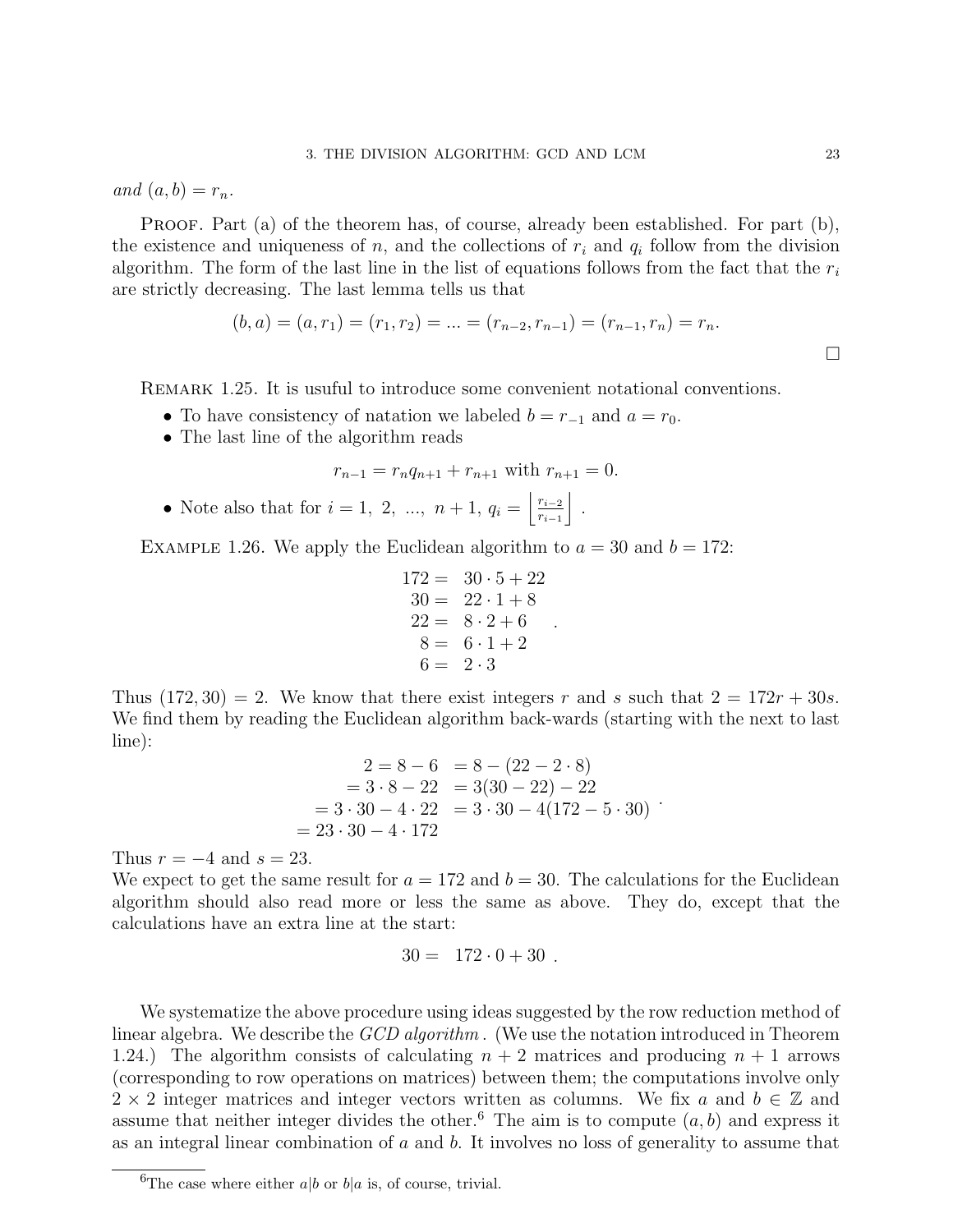$|b| > |a|$ . For notational and computational convinience we use expanded  $(2 \times 3)$  matrices of the form

$$
\begin{bmatrix} \alpha & \beta & y \\ \gamma & \delta & x \end{bmatrix}
$$

with integer entries. This last expanded matrix is understood to stand for the matrix product

(5) 
$$
\begin{bmatrix} \alpha & \beta \\ \gamma & \delta \end{bmatrix} \begin{bmatrix} b \\ a \end{bmatrix} = \begin{bmatrix} y \\ x \end{bmatrix}.
$$

The key to the method is the realization that standard row operations preserve this symbolism. We now describe the first three steps in the algorithm to find  $(a, b)$  and express it as an integral linear combination of a and b.

$$
\left[\begin{array}{cc|c}1 & 0 & b = aq_1 + r_1 \\ 0 & 1 & a \end{array}\right] \xrightarrow{q_1} \left[\begin{array}{cc|c}1 & -q_1 & r_1 \\ 0 & 1 & a = r_1q_2 + r_2 \end{array}\right] \xrightarrow{q_2} \left[\begin{array}{cc|c}1 & -q_1 & r_1 \\ -q_2 & 1 + q_1q_2 & r_2 \end{array}\right].
$$

The first expanded matrix is obvious: the  $2 \times 2$  identity matrix followed after the long vertical dash by the column vector  $\begin{bmatrix} b \\ a \end{bmatrix}$ a 1 . We have supplied an equality for  $b$  using the first step of the Euclidean algorithm to justify the method. The substitution  $b = aq_1 + r_1$ is not needed in practice. Recall that  $q_1 = \left\lfloor \frac{b}{a} \right\rfloor$  $\frac{b}{a}$ . The  $q_1$  over the first arrow indicates that we should multiply the second row by  $q_1$  and subtract it from the first row to obtain the second expanded matrix; that is, we are subtracting from the first row the largest integral multiple of the second row that leaves the rightmost entry of the first row nonnegative. The  $q_2$  over the second arrow indicates that we should multiply the first row (again this is this the row whose third entry has smallest absolute in its column) by  $q_2$  and subtract it from the second row to obtain the third expanded matrix; that is, we are subtracting from the second row the largest integral multiple of the first row that leaves the leftmost entry of the second nonnegative. For convenience we place the arrow on the same line as the row whose multiple is being subtracted. We stop this alternating process when we first obtain a 0 as the rightmost entry. If, at this stage, the row with the  $\neq 0$  rightmost entry is  $[r, s, d]$ , then  $(a, b) = d = ra + sb$ . The line with the 0 entry in the last matrix  $[\rho, \sigma, 0]$  tells us that  $0 = \rho a + \sigma b.$ 

We illustrate with  $a = 30$  and  $b = 172$ :

$$
\begin{bmatrix} 1 & 0 & | & 172 \\ 0 & 1 & | & 30 \end{bmatrix} \xrightarrow{5} \begin{bmatrix} 1 & -5 & | & 22 \\ 0 & 1 & | & 30 \end{bmatrix} \xrightarrow{1} \begin{bmatrix} 1 & -5 & | & 22 \\ -1 & 6 & | & 8 \end{bmatrix} \xrightarrow{2} \begin{bmatrix} 3 & -17 & | & 6 \\ -1 & 6 & | & 8 \end{bmatrix}
$$

$$
\xrightarrow{1} \begin{bmatrix} 3 & -17 & | & 6 \\ -4 & 23 & | & 2 \end{bmatrix} \xrightarrow{3} \begin{bmatrix} 15 & -86 & | & 0 \\ -4 & 23 & | & 2 \end{bmatrix}.
$$

We conclude (once again) that  $(172, 30) = 2 = -4.172 + 23.30$ . Also that  $0 = 15.172 - 86.30$ . Signs do not alter much. We take up the case  $a = 30$  and  $b = -172$ :

$$
\begin{bmatrix} 1 & 0 & | & -172 \\ 0 & 1 & | & 30 \end{bmatrix} \xrightarrow{-6} \begin{bmatrix} 1 & 6 & | & 8 \\ 0 & 1 & | & 30 \end{bmatrix} \xrightarrow{3} \begin{bmatrix} 1 & 6 & | & 8 \\ -3 & -17 & | & 6 \end{bmatrix} \xrightarrow{1}{\xrightarrow{4}} \begin{bmatrix} 4 & 23 & | & 2 \\ -3 & -17 & | & 6 \end{bmatrix}
$$
\n
$$
\xrightarrow{3} \begin{bmatrix} 4 & 23 & | & 2 \\ -15 & -86 & | & 0 \end{bmatrix}.
$$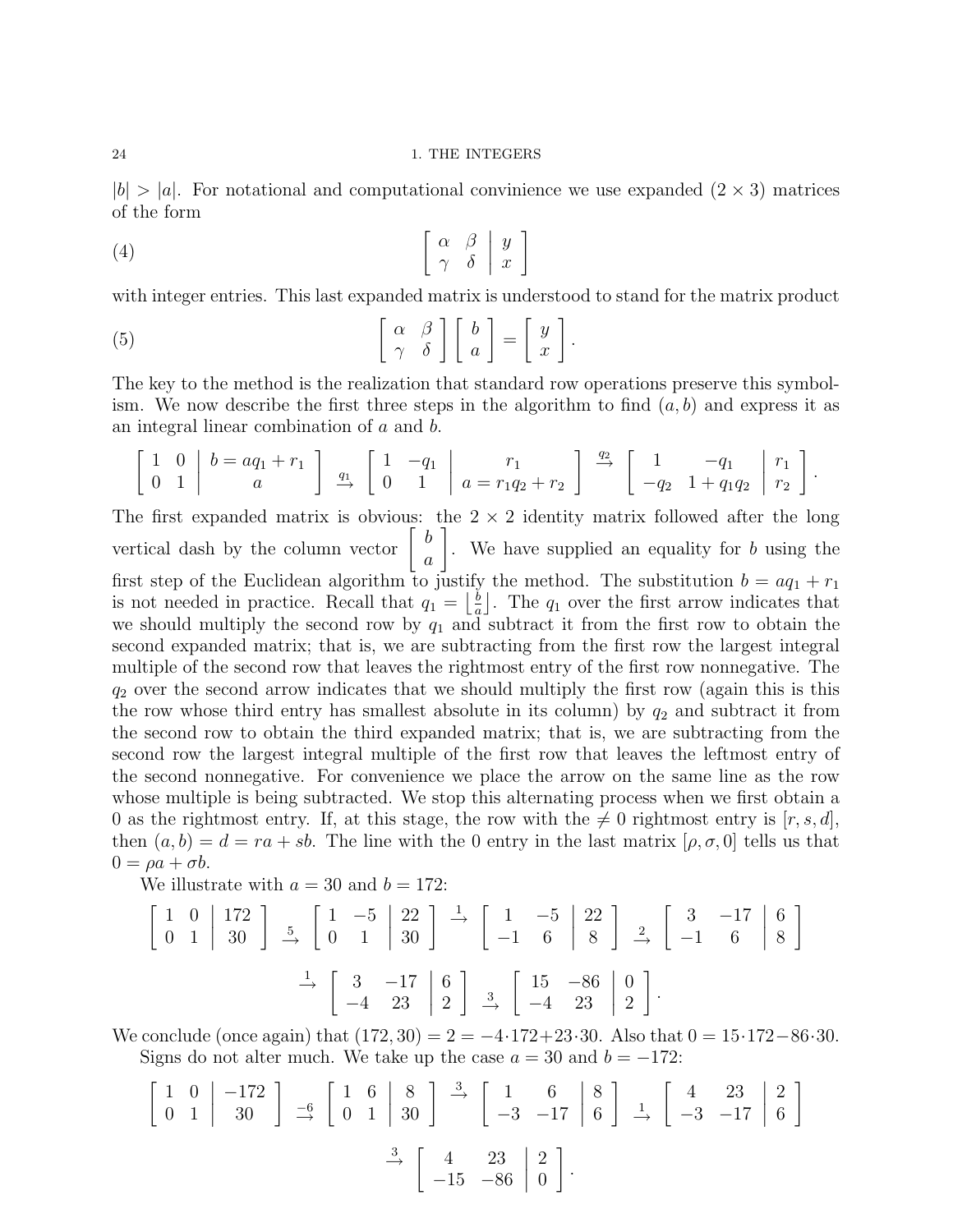We conclude (not surprisingly) that  $(-172, 30) = 2 = 4(-172)+23.30$  and  $0 = (-15)(-172)$ 86 · 30. It may be only slightly surprising that the introduction of a minus sign shortened the calculation.

THE GCD ALGORITHM – a formal description

The algorithm can be described as a diagram consisting of  $n + 2$  matrices  $\{A_i\}$ ;  $i =$ 0, 1, ...,  $n+1$ , of the form (4) (that hence satisfy (5)), and  $n+1$  maps

$$
q_i: \mathbb{A}_{i-1} \to \mathbb{A}_i, \quad i = 1, 2, ..., n+1.
$$

The  $i^{th}$  such map is represented by an arrow with the number  $q_i$  above it.<sup>7</sup>:

$$
\mathbb{A}_{0} = \begin{bmatrix} 1 & 0 & r_{-1} \\ 0 & 1 & r_{0} \end{bmatrix} \xrightarrow{q_{1}} \mathbb{A}_{1} = \begin{bmatrix} 1 & -q_{1} & r_{1} \\ 0 & 1 & r_{0} \end{bmatrix} \xrightarrow{q_{2}} \mathbb{A}_{2} = \begin{bmatrix} 1 & -q_{1} & r_{1} \\ -q_{2} & 1 + q_{1}q_{2} & r_{2} \end{bmatrix}
$$
\n
$$
\xrightarrow{q_{3}} \mathbb{A}_{3} = \begin{bmatrix} 1 + q_{3}q_{2} & -q_{1} - q_{3}(1 + q_{1}q_{2}) & r_{3} \\ -q_{2} & 1 + q_{1}q_{2} & r_{2} \end{bmatrix} \cdots
$$
\n
$$
\dots \mathbb{A}_{i} = \begin{bmatrix} \alpha_{i} & \beta_{i} & r_{i-1} \\ \gamma_{i} & \delta_{i} & r_{i} \end{bmatrix} \xrightarrow{q_{i+1}} \mathbb{A}_{i+1} = \begin{bmatrix} \alpha_{i+1} & \beta_{i+1} & r_{i+1} \\ \gamma_{i+1} & \delta_{i+1} & r_{i} \end{bmatrix} \cdots
$$
\n
$$
\dots \mathbb{A}_{n} = \begin{bmatrix} \alpha_{n} & \beta_{n} & r_{n-2} \\ \gamma_{n} & \delta_{n} & r_{n-1} \end{bmatrix} \xrightarrow{q_{n+1}} \mathbb{A}_{n+1} = \begin{bmatrix} \alpha_{n+1} & \beta_{n+1} & (\alpha_{i}, b) \\ \gamma_{n+1} & \delta_{n+1} & 0 \end{bmatrix}.
$$
\n
$$
\text{The starting matrix is } \mathbb{A} \qquad \begin{bmatrix} 1 & 0 & | & b \end{bmatrix} \qquad \text{For } i = 1, 2, \ldots, n+1 \text{ the number}
$$

The starting matrix is  $\mathbb{A}_0 = \begin{bmatrix} 1 & 0 \\ 0 & 1 \end{bmatrix}$ 0 1 a For  $i = 1, 2, ..., n+1$ , the number  $q_i$  is obtained from the entries in the matrix  $\mathbb{A}_{i-1}$ , and the matrix  $\mathbb{A}_i$  is obtained by applying the operator  $q_i$  to the the matrix  $\mathbb{A}_{i-1}$ . This operator depends on the parity of the integer i. For the above diagram, we have assumed that  $i$  is even and  $n$  is odd. The integer  $q_i$  is computed from the last column of the matrix  $\mathbb{A}_{i-1}$ . For even i, the operator  $q_i$  takes the second row of the matrix  $\mathbb{A}_{i-1}$  and turns it into the second row of the matrix  $\mathbb{A}_i$ ; and it sets the first row of the matrix  $\mathbb{A}_i$  to be the first row of the matrix  $\mathbb{A}_{i-1}$  minus  $q_i$  times its second row. For odd i, the roles of the rows are reversed.

**PROOF.** We need to verify that each of the matrices  $\mathbb{A}_i$  satifies (5). We use induction on *i*. The matrix  $\mathbb{A}_0$  satisfies (5) by construction. So assume that for a given integer *s*,  $0 \leq s < n+1$ , the matrix  $\mathbb{A}_s$  satisfies (5). Let us assume that s is even.<sup>8</sup> Thus

$$
\alpha_s b + \beta_s a = r_{s-1}
$$

and

$$
\gamma_s b + \delta_s a = r_s.
$$

We let  $q_{s+1} = \left\lfloor \frac{r_{s-1}}{r_s} \right\rfloor$  $r_s$  $\vert$ . Now

$$
\alpha_{s+1} = \alpha_s - q_{s+1}\gamma_s,
$$
  
\n
$$
\beta_{s+1} = \beta_s - q_{s+1}\delta_s,
$$
  
\n
$$
\gamma_{s+1} = \gamma_s,
$$
  
\n
$$
\delta_{s+1} = \delta_s
$$

<sup>&</sup>lt;sup>7</sup>We view  $q_i$  as an operator (map between matrices) and as a number (an integer); this should not cause confusion.

<sup>&</sup>lt;sup>8</sup>The argument for odd  $s$  is similar.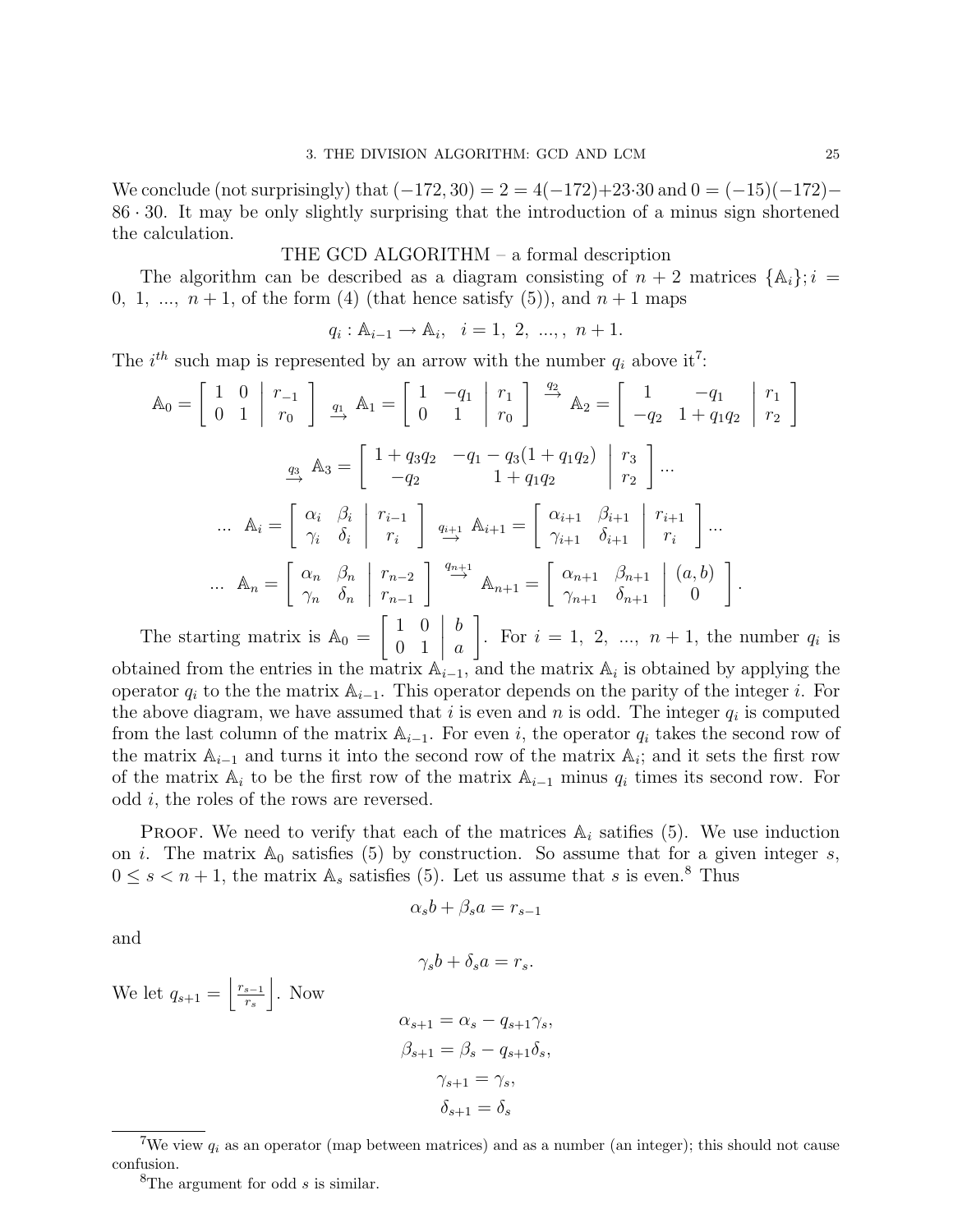and

$$
r_{s+1}=r_{s-1}-q_{s+1}r_s.
$$

Hence

 $\alpha_{s+1}b+\beta_{s+1}a = (\alpha_s - q_{s+1}\gamma_s)\,b+(\beta_s - q_{s+1}\delta_s)\,a = r_{s-1}-q_{s+1}(\gamma_s b+\delta_s a) = r_{s-1}-q_{s+1}r_s = r_{s+1}$ and

$$
\gamma_{s+1}b + \delta_{s+1}a = \gamma_s b + \delta_s a = r_s;
$$

finishing the induction argument.

## MATHEMATICA SESSION #2

We illustrate the use of the GCD algorithm by computing  $(11235, 603)$ . This is a transcript of an interacive session.

```
m0 = \{\{1, 0, 11235\}, \{0, 1, 603\}\}\\{\{1, 0, 11235\}, \{0, 1, 603\}\}\q1 = Floor[11235/603]18
m1 = m0 - 18\{\{0, 1, 603\}, \{0, 0, 0\}\}\\{\{1, -18, 381\}, \{0, 1, 603\}\}\q2 = Floor[603/381]1
m2 = m1 - \{\{0,0,0\},\{1,-18,381\}\}\\{\{1, -18, 381\}, \{-1, 19, 222\}\}\q3 = Floor[381/222]1
m3 = m2 - \{(-1, 19, 222\}, \{0, 0, 0\}\}\\{\{2, -37, 159\}, \{-1, 19, 222\}\}\q4 = Floor[222/159]1
m4 = m3 - \{\{0,0,0\},\{2,-37,159\}\}\\{\{2, -37, 159\}, \{-3, 56, 63\}\}\Floor[159/63]
2
m5 = m4 - 2{(-3, 56, 63}, {0, 0, 0})\{\{8, -149, 33\}, \{-3, 56, 63\}\}\q5 = Floor[63/33]1
m6 = m5 - \{\{0, 0, 0\}, \{8, -149, 33\}\}\\{\{8, -149, 33\}, \{-11, 205, 30\}\}\q6 = Floor[33/30]1
m7 = m6 - \{(-11, 205, 30\}, \{0, 0, 0\}\}\\{\{19, -354, 3\}, \{-11, 205, 30\}\}\q7 = Floor [30/3]
10
m8 = m7 - 10\{\{0, 0, 0\}, \{19, -354, 3\}\}\
```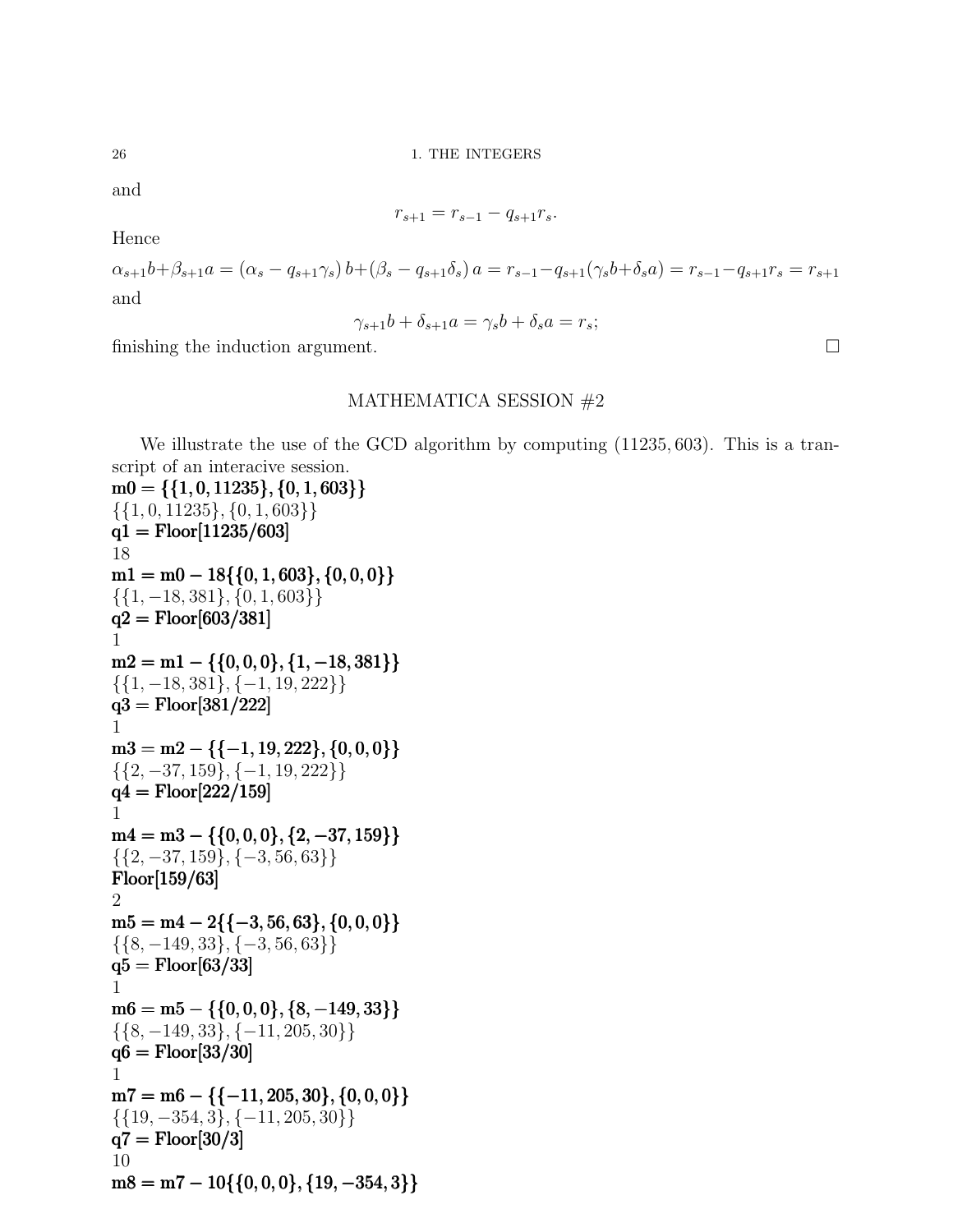$\{\{19, -354, 3\}, \{-201, 3745, 0\}\}\$ GCD[112305, 603] 3

# \*\*\*END OF PROGRAM\*\*\*

- (1) All but the last command of the program implement the GCD algorithm.
- (2) The matrix  $m<sub>7</sub>$  yields the gcd

 $(11235, 603) = 3 = 19 \cdot 11235 - 354 \cdot 603$ 

and the companion identity

$$
03 = -201 \cdot 11235 + 3745 \cdot 603.
$$

(3) The last section of the program shows the command that MATHEMATICA uses to compute the gcd of two integers.

DEFINITION 1.27. Let  $n \in \mathbb{Z}_{>0}$  and let  $a_1, ..., a_n \in \mathbb{Z}$ . We define the greatest common divisor

$$
(a_1, ..., a_n) = \gcd(a_1, ..., a_n)
$$

of  $a_1, ..., a_n$  to be 0 if all the  $a_i$  are 0 and otherwise as the positive integer m with the following two properties:

(i)  $m|a_i$  for  $i = 1, 2, ..., n$  and

(ii) whenever  $c \in \mathbb{Z}$ ,  $c \neq 0$  and  $c|a_i$  for  $i = 1, 2, ..., n$ , then also  $c|m$ .

REMARK 1.28. Some obseravations are required.

- It should be checked that the concept is well defined (that is, that  $m$  exists and is unique) as is done in the next theorem and that the definition for  $n = 2$  agrees with the previous one that we used as is obvious.
- For all  $0 \neq a \in \mathbb{Z}$ ,  $(a) = |a|$ . So for  $n = 1$  there are no issues involving existence or uniqueness of  $m$ .

THEOREM 1.29. Let  $n \in \mathbb{Z}_{>1}$ . For all  $a_1, ..., a_n \in \mathbb{Z}$ ,  $(a_1, ..., a_n)$  exists and is unique. Further

(6) 
$$
(a_1, ..., a_n) = ((a_1, ..., a_{n-1}), a_n).
$$

**PROOF.** If all the  $a_i = 0$ , then there is nothing to prove. So assume that they are not all zero. We use induction on  $n \geq 2$ . For the base case,  $n = 2$ , the existence of the gcd has been established and (6) reads

$$
(a_1, a_2) = (|a_1|, a_2);
$$

a correct formula. So we assume now that  $k > 2$  and that by induction we have the existence of  $(a_1, ..., a_{k-1})$  and (6) for  $n = k-1$ . We proceed to establish the existence of  $(a_1, ..., a_k)$  as well as (6) for  $n = k$ . Let  $m = ((a_1, ..., a_{k-1}), a_k)$ . By the induction hypothesis  $(a_1, ..., a_{k-1})$ exists and is unique. The case  $n = 2$ , tells us that m exists and is unique. We have only to verify that m has the required properties. So  $m|(a_1, ..., a_{k-1})$  and  $m|a_k$  from the  $n = 2$ assumption. But for  $i = 1, ..., k - 1, (a_1, ..., a_{k-1})|a_i$ ; so also  $m|a_i$ . If  $c \in \mathbb{Z}$ ,  $c \neq 0$  and  $c|a_i$ for  $i = 1, ..., k$ , then also  $c|(a_1, ..., a_{k-1})$  (the induction  $k-1$  case) and hence  $c|m$  (the  $n = 2$  case). The proof of the uniqueness of the gcd is left to the reader. case). The proof of the uniqueness of the gcd is left to the reader.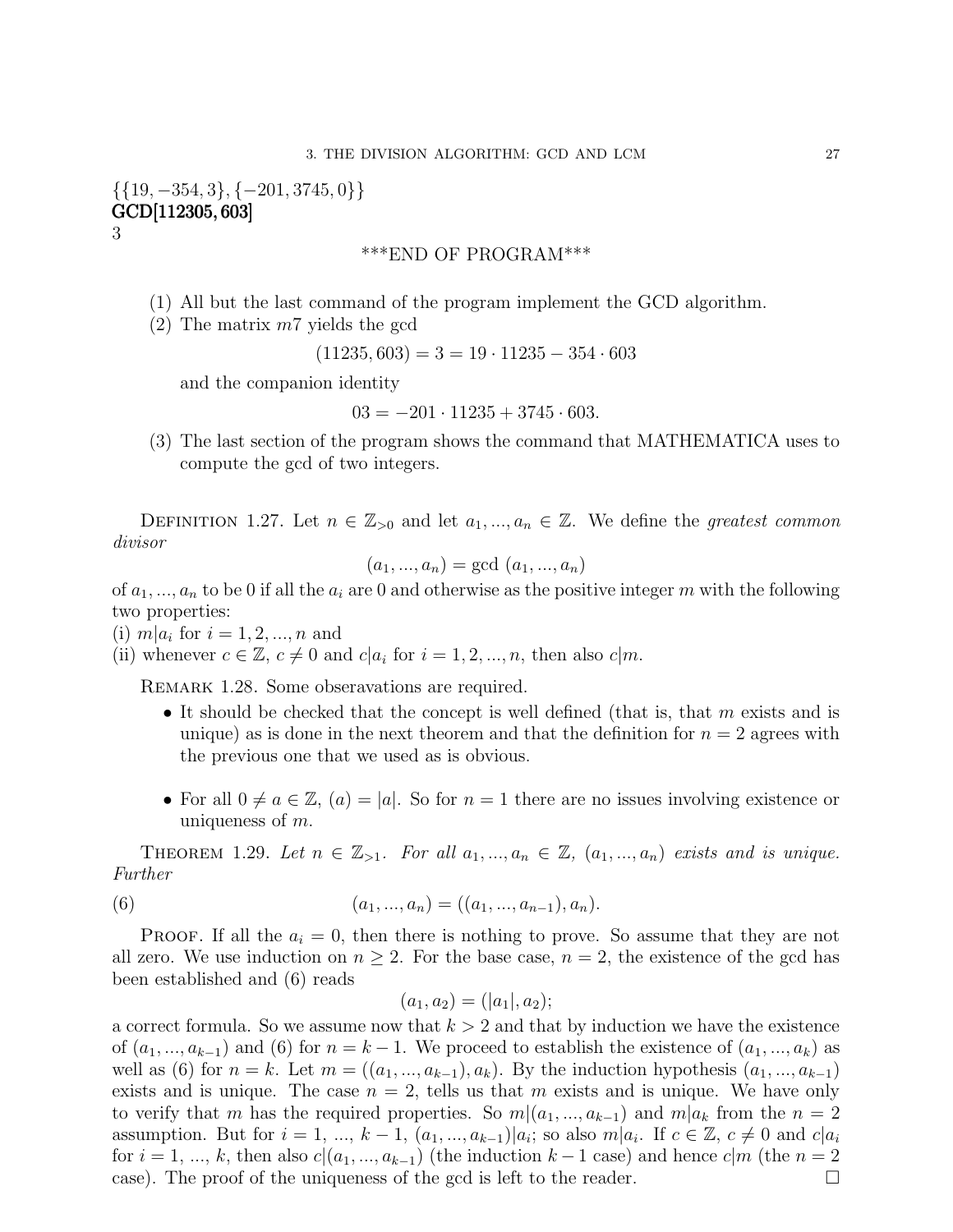#### 28 1. THE INTEGERS

THEOREM 1.30. Let a, b and  $c \in \mathbb{Z}$ , none 0, and  $(a, b) = 1$ . (i) If a|bc, then a|c.

(ii) If a|c and b|c, then ab|c.

**PROOF.** That a and b are relatively prime tells that there exist integers r and s such that

$$
1 = ar + bs.
$$

Thus  $c = car + cbs$ . Assume that a bc. Since a car and a bsc, we see that then a c, establishing (i). Assume that  $a|c$  and  $b|c$ , then  $ab|cb$  and  $ba|ca$ . Thus also  $ba|car$  and  $ab|cbs$  and hence  $ab|(car + cbs) = c$ .  $ab|(car + cbs) = c.$ 

DEFINITION 1.31. Let a and  $b \in \mathbb{Z}$ . We define the least common multiple M of a and b, in symbols  $M = \text{lcm}(a, b)$ , to be 0 if a and  $b = 0$ . Otherwise, we define the lcm as the unique  $M \in \mathbb{Z}_{>0}$  that satisfies

(i) if  $a \neq 0$ , then  $a|M$  and if  $b \neq 0$ , then  $b|M$  and

(ii) if  $a \neq 0$   $(b \neq 0)$  and c is a multiple of a  $(b)$ , then M|c.

We leave it to the reader to define  $lcm(a_1, ..., a_n)$  and to prove the analogue of Theorem 1.29 for the lcm of  $n$  integers.

#### EXERCISES

- (1) For each of the following pairs of integers a and b, find  $(a, b)$  and express it as  $ar + bs$ with  $r$  and  $s$  integers:
	- (a)  $a = 7$  and  $b = 11$ .
	- (b)  $a = -55$  and  $b = 25$ .
	- (c)  $a = -75$  and  $b = 21$ .
	- (d)  $a = -45$  and  $b = -81$ .
	- (e)  $a = 5245$  and  $b = 1345$ .
	- (f)  $a = 6321$  and  $b = -291$ .
- (2) The Fibonnacci sequence  ${F_n}$  is defined inductively by the condition that the first two terms of the sequence are 1 and each subsequent term is the sum of the two preceding terms. Write down the formulae that define the terms of this sequence and prove that for all  $n \in \mathbb{Z}_{>0}$ ,  $(F_n, F_{n+1}) = 1$ .
- (3) Let a, b and  $c \in \mathbb{Z}$ , with at most one of these equal to zero. Assume that  $(a, c)$  $1 = (b, c)$ . Show that  $(ab, c) = 1$ .

(4) Show that the binomial coefficients  $\begin{pmatrix} n \\ k \end{pmatrix}$ k  $\Big) \in \mathbb{Z}_{>0}.$ 

(5) (a) Let  $m, n \in \mathbb{Z}_{\geq 0}$ . Prove the identity:

$$
\sum_{i=0}^{k} \binom{m}{i} \binom{n}{k-i} = \binom{m+n}{k}.
$$

Hint: Consider the polynomial equation

$$
\sum_{k=0}^{m+n} \binom{m+n}{k} z^k = (1+z)^{m+n} = (1+z)^m (1+z)^n.
$$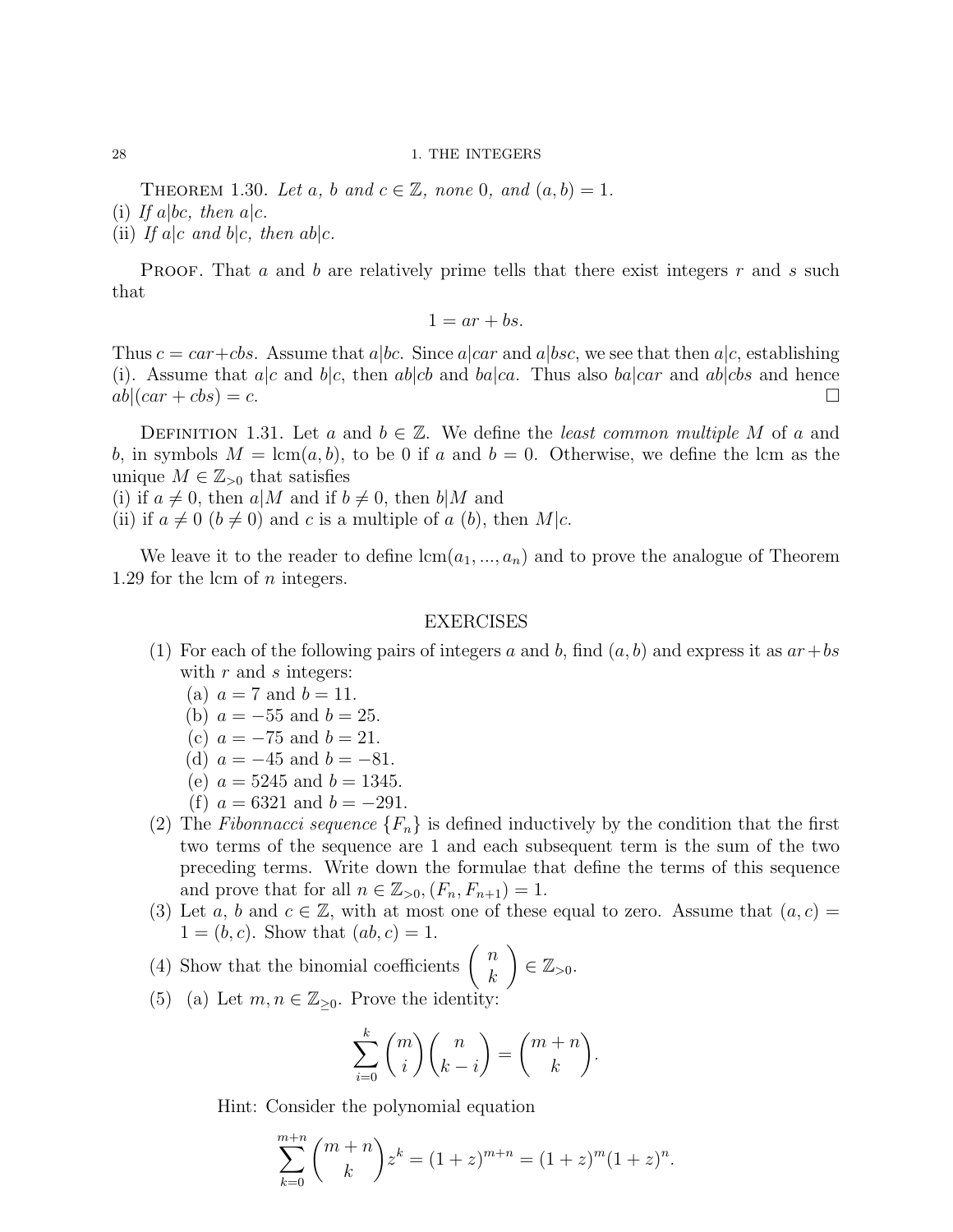(b) Show that if  $n \geq 1$ , then

$$
\sum_{k=0}^{n} \binom{n}{k}^2 = \binom{2n}{n}.
$$

(6) Show that if  $n \in \mathbb{Z}_{>0}$ , then

$$
\sum_{k=0}^{n}(-1)^{k}\binom{n}{k} = 0.
$$

- (7) Show that for all a and  $b \in \mathbb{Z}$  with  $a \neq 0, \lfloor \frac{b}{a} \rfloor$  $\frac{b}{a}$  =  $\left\lceil \frac{-b}{a} \right\rceil$ .
- (8) Augment the argument of Remark 1.15 to complete the proof of the division algorithm (both the existence and uniqueness claims) as given by (3) (consider the four cases of possible signs of  $a$  and  $b$ ). Base the proof of existence on Theorem 1.13 and then supply a uniqueness proof. Give an alternate proof of existence that is valid in all cases (thus not relying on Theorem 1.13) by considering as before the set of integers

$$
D = \{b - ak; k \in \mathbb{Z} \text{ and } b - ak \ge 0\},\
$$

and establishing that this set is nonempty.

- (9) Let  $a,b \ r$  and  $s \in \mathbb{Z}$ , not all zero. Assume that  $d = ar + bs$ . Is  $|d| = a, b$ ? What integers can be written as integral linear combinations of  $a$  and  $b$ ?
- (10) Let  $n \in \mathbb{Z}_{>0}$  and  $a_1, ..., a_n \in \mathbb{Z}$ , not all zero. Show that there exist and  $r_1, ..., r_n \in \mathbb{Z}$ , not all zero, such that

$$
(a_1, ..., a_n) = \sum_{i=1}^n a_i r_i.
$$

(11) Let *n* be a positive integer and let  $a_1, a_2, ..., a_n$  be *n* integers, not all zero. Define  $lcm(a_1, ..., a_n)$  and prove that for  $n \geq 2$ ,

$$
lcm(a_1, ..., a_n) = lcm(lcm(a_1, ..., a_{n-1}), a_n).
$$

- (12) In the gcd algorithm, we started with integers a and b with  $0 < |a| < |b|$ . What does the algorithm produce
	- if we strart with a and ka, with a and k non-zero integers?
	- if we started with the integer  $a \neq 0$  and 0?

#### 4. Primes

The additive structure of the positive integers is rather simple. An arbitrary positive integer *n* is constructed from the integers 1 (*n* copies of the same integer) by  $n-1$  additions. The multiplicative structure of the positive integers is more complicated. We turn now to the multiplicative building blocks of  $Z_{>0}$ .

DEFINITION 1.32. A number  $p \in \mathbb{Z}_{\geq 1}$  is prime provided it has precisely two distinct positive divisors, namely 1 and p.

REMARK 1.33. Note that 1 is not a prime.

We have a fairly efficient method for producing (relatively short) lists of primes known as the sieve of Eratosthenes. It consists of a number of steps. Let us choose a positive integer say N and we want to produce a list of the primes less than or equal to N. We proceed as follows.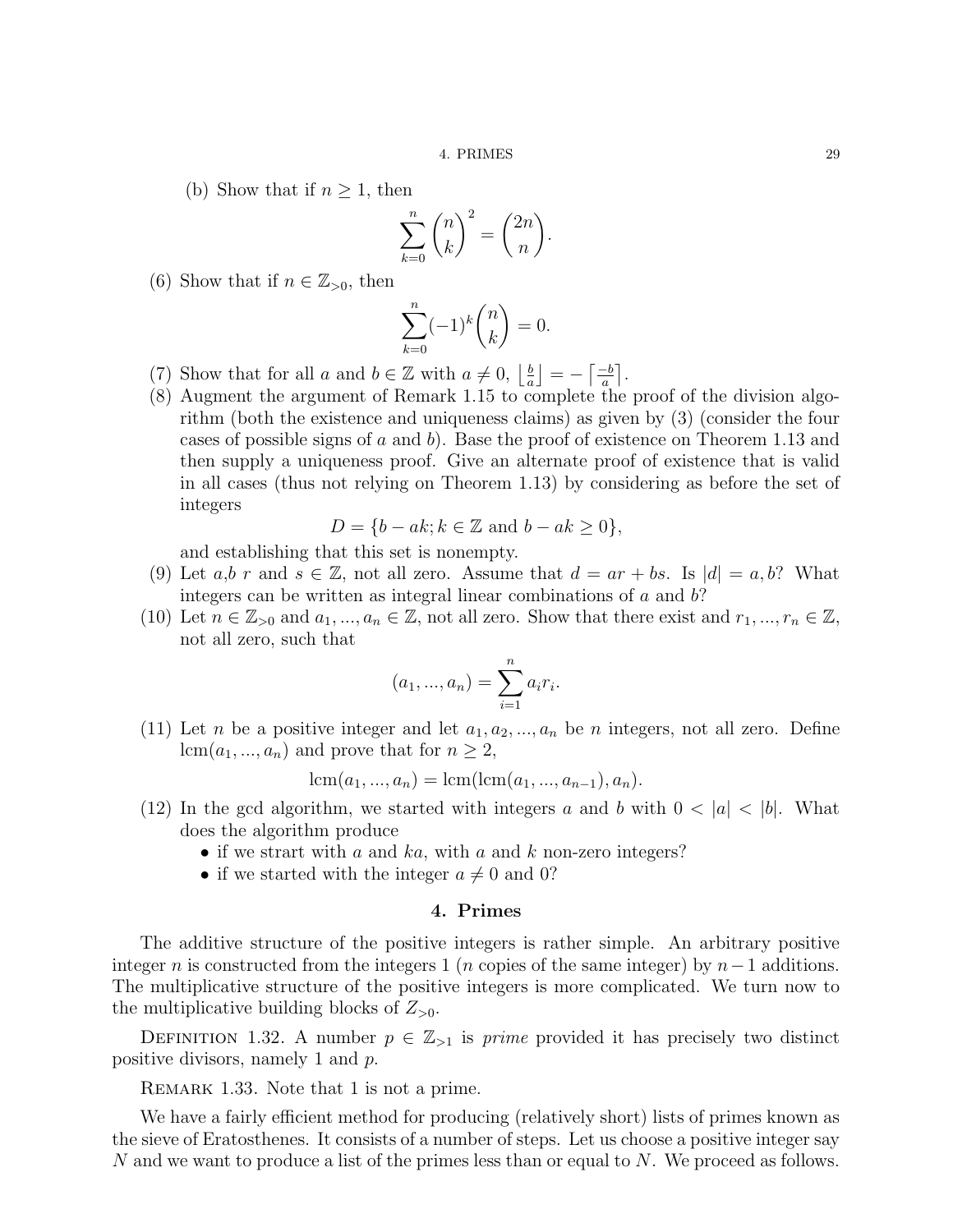#### 30 1. THE INTEGERS

- (First step.) We start with the list integers  $2, 3, ..., N$ . Notice that the first entry in our list is the prime 2.
- (Second step.) We remove from our list all proper multiples of 2; that is, integers of the form  $\{2i; i \in \mathbb{Z}_{>0}, 2 \leq i \leq \frac{N}{2}\}$  $\frac{N}{2}$ . Notice that the first two entries in the resulting list are the first two primes; namely 2 and 3.
- (Third step.) We remove from our list all proper multiples of 3; that is, integers of the form  $\{3i; i \in \mathbb{Z}_{>0}, 2 \leq i \leq \frac{N}{3}\}$  $\frac{N}{3}$ . Notice that the first 3 entries in the resulting list are the first two primes 2, 3 and 5.
- After r steps, we have produced a list that starts with the first r primes:  $2, 3, ..., p_r$ .
- (The  $r+1^{st}$  step.) We remove from the list produced after r steps all proper multiples of the  $r^{th}$  prime  $p_r$ ; that is, integers of the form  $\{p_r i; i \in \mathbb{Z}_{>0}, 2 \leq i \leq \frac{N}{p_r}\}$  $\frac{N}{p_r}$ . The resulting list starts with the first  $r + 1$  primes.
- (The stopping time.) We are done as soon as  $p_{r+1}^2 > N$ .

We need to prove that the above procedure does what we claim. We will do so after proving the next theorem (FTA). Obviously the sieve of Eratosthenes algorithm is best performed by a computer. A sample MAPLE program using  $N = 200$  follows.

#### MAPLE SESSION #2.

 $set1 := \{seq(i, i = 2..200) \};$ 

 $set1 := \{2, 3, 4, 5, 6, 7, 8, 9, 10, 11, 12, 13, 14, 15, 16, 17, 18, 19, 20, 21, 22, 23, 24, 25,$ , 27, 28, 29, 30, 31, 32, 33, 34, 35, 36, 37, 38, 39, 40, 41, 42, 43, 44, 45, 46, 47, , 49, 50, 51, 52, 53, 54, 55, 56, 57, 58, 59, 60, 61, 62, 63, 64, 65, 66, 67, 68, 69, , 71, 72, 73, 74, 75, 76, 77, 78, 79, 80, 81, 82, 83, 84, 85, 86, 87, 88, 89, 90, 91, , 93, 94, 95, 96, 97, 98, 99, 100, 101, 102, 103, 104, 105, 106, 107, 108, 109, , 111, 112, 113, 114, 115, 116, 117, 118, 119, 120, 121, 122, 123, 124, 125, , 127, 128, 129, 130, 131, 132, 133, 134, 135, 136, 137, 138, 139, 140, 141, , 143, 144, 145, 146, 147, 148, 149, 150, 151, 152, 153, 154, 155, 156, 157, , 159, 160, 161, 162, 163, 164, 165, 166, 167, 168, 169, 170, 171, 172, 173, , 175, 176, 177, 178, 179, 180, 181, 182, 183, 184, 185, 186, 187, 188, 189, , 191, 192, 193, 194, 195, 196, 197, 198, 199, 200}

 $>$  set2 := set1 minus {seq( 2\*i, i = 2..100)};

 $set2 := \{2, 3, 5, 7, 9, 11, 13, 15, 17, 19, 21, 23, 25, 27, 29, 31, 33, 35, 37, 39, 41, 43, 45,$ , 49, 51, 53, 55, 57, 59, 61, 63, 65, 67, 69, 71, 73, 75, 77, 79, 81, 83, 85, 87, 89, , 93, 95, 97, 99, 101, 103, 105, 107, 109, 111, 113, 115, 117, 119, 121, 123, , 127, 129, 131, 133, 135, 137, 139, 141, 143, 145, 147, 149, 151, 153, 155, , 159, 161, 163, 165, 167, 169, 171, 173, 175, 177, 179, 181, 183, 185, 187, , 191, 193, 195, 197, 199}

 $>$  set3 := set2 minus {seq( 3\*i, i = 2..67)};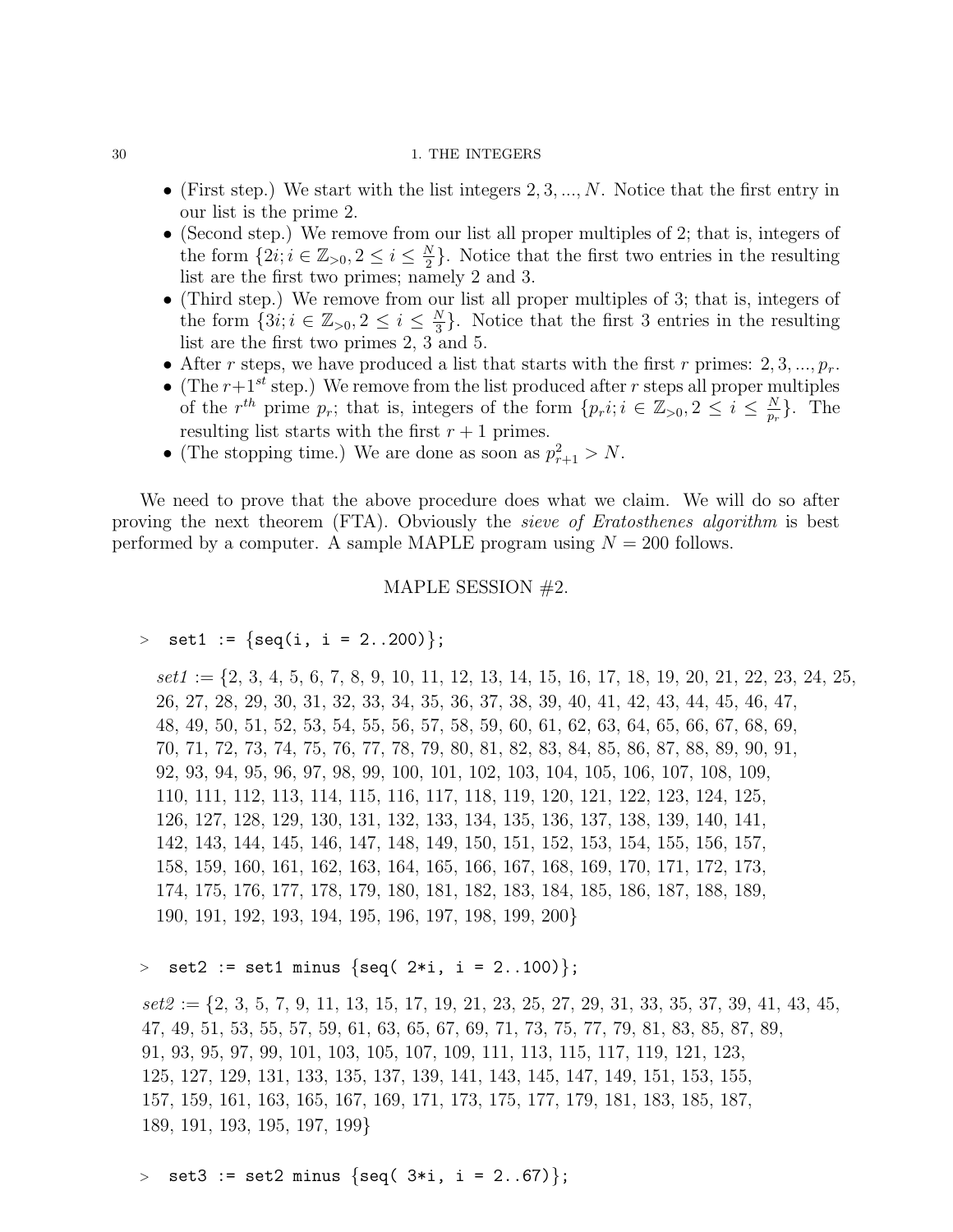$set3 := \{2, 3, 5, 7, 11, 13, 17, 19, 23, 25, 29, 31, 35, 37, 41, 43, 47, 49, 53, 55, 59, 61, 65,$ 67, 71, 73, 77, 79, 83, 85, 89, 91, 95, 97, 101, 103, 107, 109, 113, 115, 119, 121, 125, 127, 131, 133, 137, 139, 143, 145, 149, 151, 155, 157, 161, 163, 167, 169, 173, 175, 179, 181, 185, 187, 191, 193, 197, 199}  $>$  set5 := set3 minus {seq( 5\*i, i = 2..40)};  $set5 := \{2, 3, 5, 7, 11, 13, 17, 19, 23, 29, 31, 37, 41, 43, 47, 49, 53, 59, 61, 67, 71, 73, 77,$ 79, 83, 89, 91, 97, 101, 103, 107, 109, 113, 119, 121, 127, 131, 133, 137, 139, 143, 149, 151, 157, 161, 163, 167, 169, 173, 179, 181, 187, 191, 193, 197, 199}  $>$  set7 := set5 minus {seq( 7\*i, i = 2..29)};  $set7 := \{2, 3, 5, 7, 11, 13, 17, 19, 23, 29, 31, 37, 41, 43, 47, 53, 59, 61, 67, 71, 73, 79, 83,$ 89, 97, 101, 103, 107, 109, 113, 121, 127, 131, 137, 139, 143, 149, 151, 157, 163, 167, 169, 173, 179, 181, 187, 191, 193, 197, 199} > set11 := set7 minus  $\{seq( 11 * i, i = 2..19) \};$  $set11 := \{2, 3, 5, 7, 11, 13, 17, 19, 23, 29, 31, 37, 41, 43, 47, 53, 59, 61, 67, 71, 73, 79, 83,$ 89, 97, 101, 103, 107, 109, 113, 127, 131, 137, 139, 149, 151, 157, 163, 167, 169, 173, 179, 181, 191, 193, 197, 199} > set13 := set11 minus  $\{seq( 13*i, i = 2..17) \};$  $set13 := \{2, 3, 5, 7, 11, 13, 17, 19, 23, 29, 31, 37, 41, 43, 47, 53, 59, 61, 67, 71, 73, 79, 83,$ 89, 97, 101, 103, 107, 109, 113, 127, 131, 137, 139, 149, 151, 157, 163, 167, 173, 179, 181, 191, 193, 197, 199} > set17 := set13 minus  $\{seq( 13*i, i = 2..12) \};$  $set17 := \{2, 3, 5, 7, 11, 13, 17, 19, 23, 29, 31, 37, 41, 43, 47, 53, 59, 61, 67, 71, 73, 79, 83,$ 

89, 97, 101, 103, 107, 109, 113, 127, 131, 137, 139, 149, 151, 157, 163, 167, 173, 179, 181, 191, 193, 197, 199}

## \*\*\*END OF PROGRAM\*\*\*

We will see later that care must be used in employing the MAPLE set theoretic command minus.

THEOREM 1.34. Let a,  $b \in \mathbb{Z}$  and p be a prime. If p|ab, then either p|a or p|b.

**PROOF.** Assume that p does not divide a. Then  $(p, a) = 1$ ; which implies that p|b by the theorem. last theorem.

LEMMA 1.35. Let  $a_i \in \mathbb{Z}$  for  $i = 1, 2, ..., r$  (with  $r \in \mathbb{Z}_{>0}$ ). If the prime p divides the product  $a_1...a_r$ , then  $p|a_i$  for some i.

**PROOF.** The proof is by induction on r. The base case,  $r = 1$  is trivial. So assume that  $r > 1$  and that  $p|(a_1...a_{r-1})a_r$ . The previous lemma say that either  $p|(a_1...a_{r-1})$  or  $p|a_r$ . In the former case, the induction hypothesis guarantees that  $p|a_i$  for some  $1 \le i \le r-1$ . □ the former case, the induction hypothesis guarantees that  $p|a_i$  for some  $1 \leq i \leq r-1$ .  $\Box$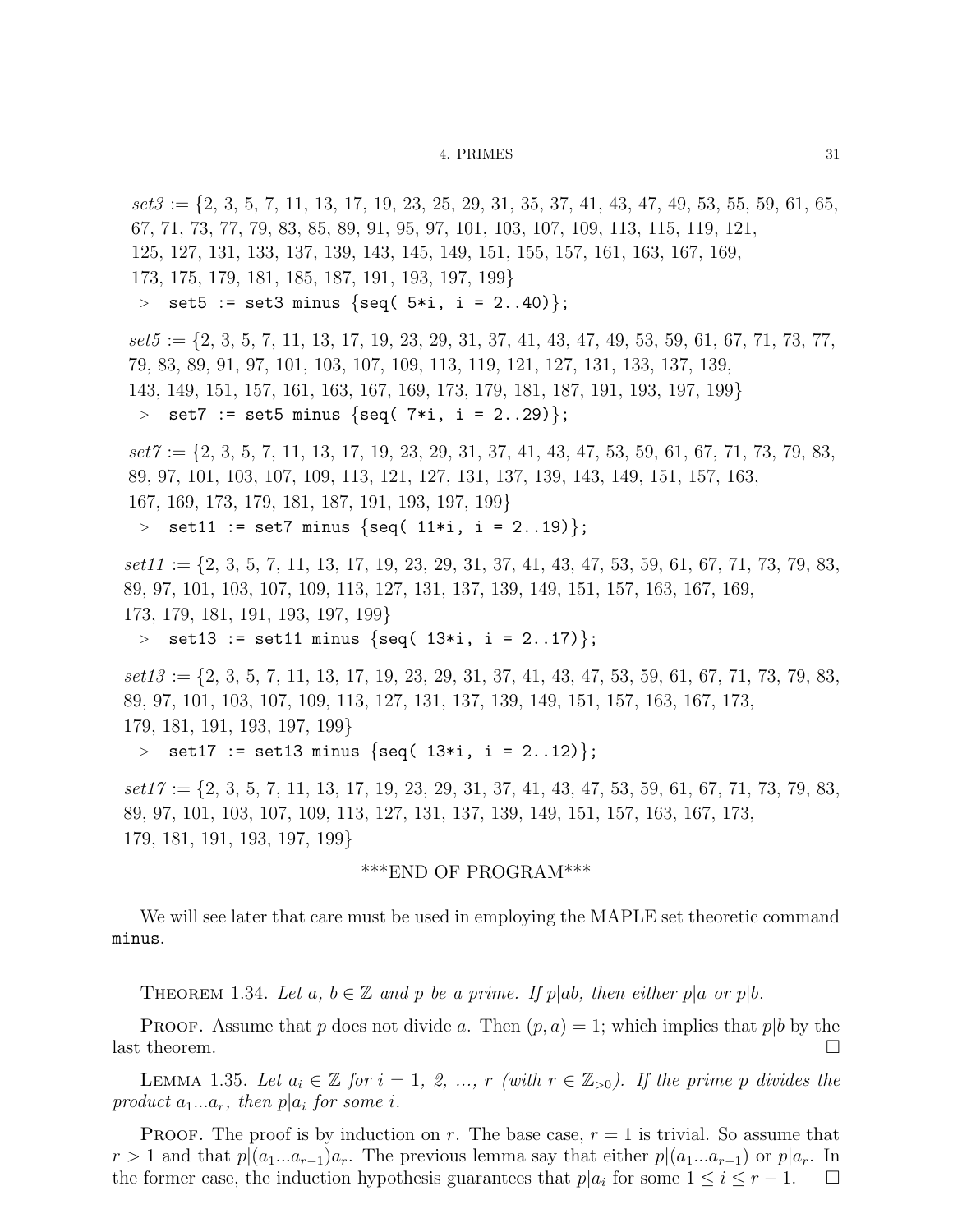THEOREM 1.36 (The fundamental theorem of arithmetic, FTA). Let  $n \in \mathbb{Z}_{\geq 1}$ . Then there exists a unique  $r \in \mathbb{Z}_{>0}$  and primes  $p_1, p_2, \ldots, p_r$  such that

$$
n = p_1 p_2 \dots p_r = \prod_{i=1}^r p_i.
$$

The decomposition of n into a product of primes is unique except for order; that is, if also

$$
n=q_1q_2...q_s\,
$$

for some  $s \in \mathbb{Z}_{>0}$  and primes  $q_j$ ,  $j = 1, ..., s$ , then  $s = r$  and for each j, there exists an i such that  $q_j = p_i$ .

**PROOF.** We use strong induction on  $n \geq 2$  to show that factorization is possible. The base case is trivial since  $n = 2$  is prime. So assume that  $n > 2$ . If n is prime, there is nothing to do. Otherwise  $n = ab$  with  $a, b \in \mathbb{Z}, 1 < a < n$  and  $1 < b < n$ . By the strong induction assumption, both  $a$  and  $b$  can be factored as products of primes. Hence so can their product ab.

We use induction on  $r \geq 1$  to show that factorization is unique. If  $r = 1$ , then  $n = p_1$  is prime. If also  $n = q_1 q_2 \dots q_s$ . Then  $p_1 | q_j$  for some j and it follows that  $p_1 = q_j$  and  $s = 1$ . So assume that  $r > 1$  and that

$$
n=p_1p_2...p_r=q_1q_2...q_s.
$$

Then  $p_1|q_1q_2...q_s$  and it must be the case that  $p_1|q_j$  for some j. As before we conclude that  $p_1 = q_j$ . Reordering the  $q_i$ , we may and do assume that  $j = 1$ . Thus also  $p_2...p_r = q_2...q_s$  we conclude by induction that  $r - 1 = s - 1$  and that each  $p_i$   $(i > 1)$  is a  $q_i$   $(j > 1)$ .

REMARK 1.37. We shall abbreviate "the fundamental theorem of arithmetic" by "FTA." At times it will be useful to write the factorization of an integer  $n \geq 1$  in a slightly different form

$$
n = p_1^{k_1} p_2^{k_2} \dots p_t^{k_t} = \prod_{i=1}^t p_i^{k_i},
$$

where  $t \in \mathbb{Z}_{>0}, p_1, p_2, ..., p_t$  are DISTINCT primes and the  $k_i \in \mathbb{Z}_{>0}$ . This factorization is again unique if we list the primes in ascending order. We can also include (unnecessary) primes  $p_i$  with exponent  $k_i = 0$  in the products in equation (1.37). By doing so, we loose uniqueness, but (as we shall see shortly) gain some advantages in simplifying formulae. Note that  $n = 1$  is represented by using any t and all the  $k_i = 0$ .

COROLLARY 1.38. There are infinitely many primes.

**PROOF.** Let  $p_1, p_2, ..., p_n$  be a collection of  $n \in \mathbb{Z}_{\geq 0}$  distinct primes. Then either  $p_1p_2...p_n+1$  is prime or some prime p divides it. Since  $p \neq p_i$  for  $i = 1, ..., n$ . We have in all cases produced a prime not in our list of  $n$  of them. There hence must be infinitely many of them.  $\square$ 

DEFINITION 1.39. We can list *(enumerate)* the infinitely many primes in increasing order as

#### $p_1, p_2, ..., p_n, ...$

Note that this means in particular, that the entries in the list continue forever, that  $p_n < p_{n+1}$ , and that  $p_n \geq n+1$   $(p_n > n+1$  for  $n > 2)$ . We will from now on keep the above notation and call  $p_n$ , the  $n^{th}$  prime.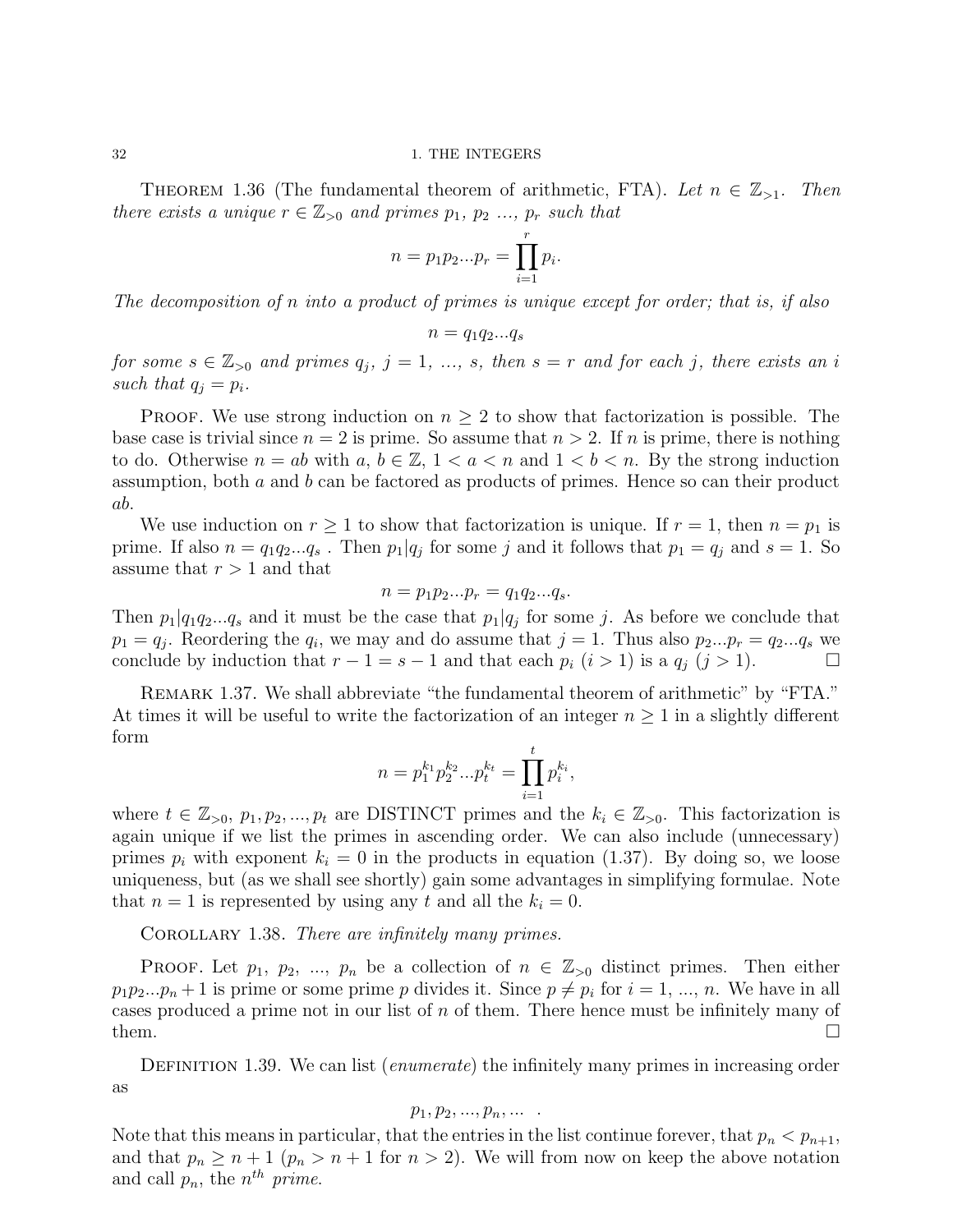COROLLARY 1.40. Let a and  $b \in \mathbb{Z}_{>0}$  and write

$$
a = \prod_{i=1}^{r} p_i^{n_i} \text{ and } b = \prod_{i=1}^{r} p_i^{m_i},
$$

where  $r \in \mathbb{Z}_{>0}$ , the  $p_i$  are primes, and the  $n_i$  and  $m_i$  are non-negative integers. Then (i) a|b if and only if  $n_i \leq m_i$  for each i,

(ii) gcd  $(a, b) = \prod_{i=1}^{r} p_i^{\min\{n_i, m_i\}},$ (iii) lcm  $(a, b) = \prod_{i=1}^{r} p_i^{\max\{n_i, m_i\}},$  and (iv)  $gcd(a, b)$  lcm $(a, b) = ab$ .

**PROOF.** Part (i) is obvious. To prove (ii), let  $d = \prod_{i=1}^r p_i^{\min\{n_i, m_i\}}$ . Then by part (i),  $d|a$  and  $d|b$ . If  $c \in \mathbb{Z}_{>0}$  divides both a and b, then  $c = \prod_{i=1}^r p_i^{k_i}$  with integers  $0 \leq k_i \leq$  $\min\{n_i, m_i\}$ . Thus c|d and it follows that  $d = (a, b)$ . The proof of (iii) is similar to the last argument and (iv) follows from the observation that for all pairs of integers m and  $n$ ,

$$
m + n = \min\{m, n\} + \max\{m, n\}.
$$

 $\Box$ 

EXAMPLE 1.41. Since  $135 = 3^35$  and  $639 = 3^271$ , we have gcd  $(135, 639) = 3^2 = 9$  and lcm  $(135, 639) = 3^35 \cdot 71 = 9585.$ 

We can now formulate a proposition yielding the sieve of Eratosthenes algorithm.

PROPOSITION 1.42. Fix an integer  $N > 5$  and consider the steps and the list in the sieve of Eratosthenes algorithm. Let a be the smallest integer such that  $p_{a+1}^2 < N$ . (a) For all  $r \in \mathbb{N}$ ,  $1 \le r \le a+1$ , after r steps, the first, r entries in our list are primes. (b) After  $a + 1$  steps, the list consists only of primes.

**PROOF.** Part (a) is proven by induction on r. It is certainly true for  $r = 1$ . So assume that  $r > 1$  and that after  $r - 1$  steps, the list starts with  $r - 1$  primes. If after the r<sup>th</sup> step,  $a_r$ , the  $r^{th}$  element in our list were not prime, then it would be divisible by a  $p_j$  with  $j \leq (r-1)$ . But this is impossible since proper multiples of  $p_j$  were eliminated from the list at the  $j<sup>th</sup>$  step. We prove part (b) by contradiction. We know by the first part that after  $a+1$  steps, the first  $a+1$  entries in our list are primes:  $p_1, p_2, ..., p_{a+1}$ . If an entry  $a_k$  in this list with  $k > a + 1$  is not prime, then since  $a_k > p_{a+1}$ ,  $a_k = bc$  with one of b or  $c \leq p_{a+1}$ . Say that  $b \leq p_{a+1}$ . By FTA, we may assume that b is a prime. But this contradicts that  $a_k$  was eliminated from our list in the b-th step.  $\Box$ 

DEFINITION 1.43. Let  $r \in \mathbb{Z}_{\geq 2}$  and  $m_1, m_2, ..., m_r$  a collection of r integers. We say that this set is *relatively prime* if  $(m_i, m_j) = 1$  for all  $1 \le i < j \le r$ .

Remark 1.44. The concept introduced above is stronger than the reqirement that

 $(m_1, m_2, ..., m_r) = 1$ 

as shown by the set consisting of the three integers 2, 3 and 4.

## EXERCISES

- (1) Show that  $n \in \mathbb{Z}_{>0}$  is a prime whenever  $2^n 1$  is.
- (2) Prove that there are infinitely many primes of the form  $4n + 3$ ,  $n \in \mathbb{Z}_{\geq 0}$ .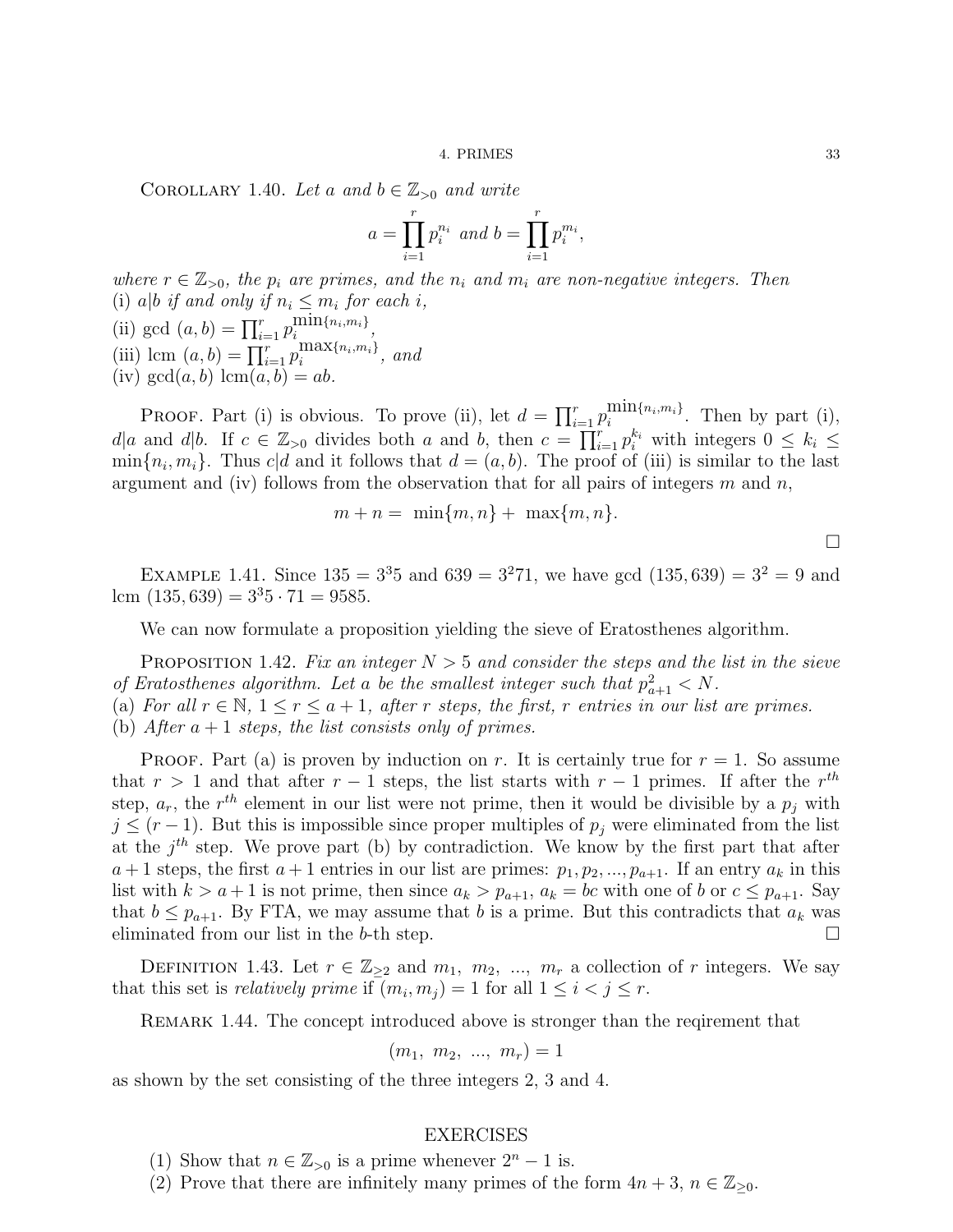#### 34 1. THE INTEGERS

# WORKSHEET #2

- (1) (Definition) Remember that a prime number is an integer  $p > 1$  whose only positive divisors are 1 and  $p$  itself. This means that a prime number does not admit a representation as product of two integers each strictly smaller than  $p$  and strictly bigger than 1.
- (2) (Factorization in MAPLE) The computer system MAPLE has a routine that computes the factorization of integers, provided they are not too long. The appropriate command is ifactor. For example, if one wants to know the factorization of the number 1743756435671253155121751498513846136, one enters the command

> ifactor(1743756435671253155121751498513846136);

after a few seconds, MAPLE replies

 $(2)^{3}(41)(960956229634381)(666787244268091)(8297)$ 

this is the factorization of the entered integer into a product of primes.

(3) (Fermat numbers) The French mathematician Pièrre de Fermat considered numbers of the form  $2^n + 1$  to provide prime numbers.

Using MAPLE, compute the first twenty numbers  $2^n + 1$ , and using ifactor determine which ones are prime.

(4) From the previous computations, we can make an educated guess: only numbers of the form  $2^{2^k} + 1$  (that is, when  $n = 1, 2, 4, 8, 16, ...$ ) are prime. Fermat thought that all the numbers of the form  $2^{2^k} + 1$  were prime, unfortunately he was wrong.

Using MAPLE, check that the two numbers  $2^{32} + 1$  and  $2^{64} + 1$  are not prime.

- (5) The above computations lead us to think that if a number of the form  $2^n + 1$  is prime, then *n* should be of the form  $n = 2<sup>k</sup>$  for some  $k \ge 0$ . Prove this statement. (Hint: Assume *n* is an odd integer  $\geq 3$ , then the expression  $x^n + 1$  factors as  $(x+1)(x^{n-1} - x^{n-2} + x^{n-3} - \cdots + 1).$
- (6) (Optional) It is also possible to get primes from numbers of the form  $2^n 1$ . Repeat the above steps to guess which numbers of this form are prime.

#### 5. The rationals, algebraic numbers and other beasts

The reader is surely familiar with other number systems. We briefly review some of these – they will not be used much in this book, except to discuss examples of algebraic structures.

5.1. The rationals, Q. The rationals can be constructed from the integers by use of equivalence relations. Those unfamiliar with this topic should first study §3 of Chapter 2. Let  $S = \mathbb{Z} \times \mathbb{Z}_{>0}$ . Thus the elements of S are ordered pairs<sup>9</sup>  $(a, b)$  of integers with  $b > 0$ . We introduce a relation R on S by saying that  $(a, b)R(a', b')$  if and only if  $ab' = ba'$ . We note that:

1. R is reflexive since  $(a, b)R(a, b)$ ,

**2.** R is symmetric since  $(a, b)R(a', b')$  obviously implies that  $(a', b')R(a, b)$ .

**3.** R is transitive. To prove this assume that  $(a, b)R(a', b')$  and  $(a', b')R(a'', b'')$ . These two statements are equivalent to  $ab' = ba'$  and  $a'b'' = b'a''$ . We consider cases:

**3a.**  $a' = 0$ . In this case, also  $a = 0 = a''$ . Thus certainly  $ab'' = ba''$  or  $(a, b)R(a'', b'')$ .

**3b.**  $a' \neq 0$ . We start with  $a'b'' = b'a''$  and multiply both sides by a to obtain  $aa'b'' = ab'a''$ . After substituting ba' for ab' in the right hand side of the last equality we obtain  $aa'b'' = ba'a''$ . Since  $a' \neq 0$ , we can cancel it from both sides to obtain  $ab'' = ba''$  as required.

<sup>&</sup>lt;sup>9</sup>We are thinking, of course, of the ordered pair of integers  $(a, b)$  as the fraction  $\frac{a}{b}$ .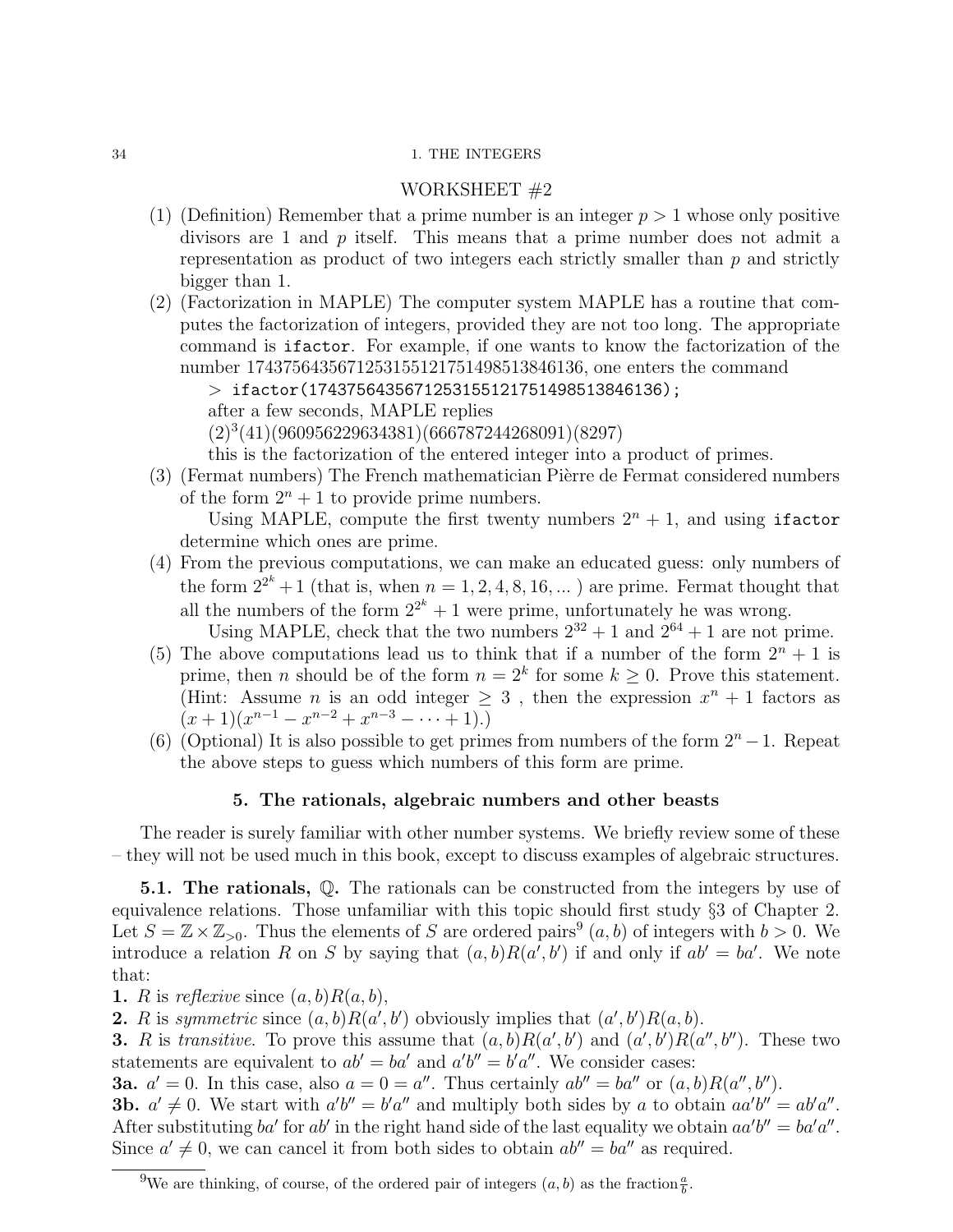The set of equivalence classes of R, the set of *rational* numbers, is denoted by  $\mathbb{Q}$  and the equivalence class of  $(a, b) \in S$  is customarily written as  $\frac{a}{b}$ . We define addition and multiplication in Q by

$$
\frac{a}{b} + \frac{c}{d} = \frac{ad + bc}{bd}
$$
 and 
$$
\frac{a}{b} \frac{c}{d} = \frac{ac}{bd}.
$$

Since  $b \neq 0 \neq d$ , both  $\frac{ad+bc}{bd}$  and  $\frac{ac}{bd} \in S$ . We must still verify that these operations are well defined; that is do not depend on the choice of representatives used. So assume that  $\frac{a}{b} = \frac{a'}{b'}$  $b^{\prime}$ and  $\frac{c}{d} = \frac{c'}{d'}$  $\frac{c'}{d'}$ . We must verify that  $\frac{ad+bc}{bd} = \frac{a'd'+b'c'}{b'd'}$  $\frac{d}{d}$  and that  $\frac{ac}{bd} = \frac{a'c'}{b'd'}$  $\frac{a'c'}{b'd'}$ . We leave that as an exercise for the reader. We note that we can think of  $\mathbb{Z} \subset \mathbb{Q}$  if we identify  $n \in \mathbb{Z}$  with  $\frac{n}{1} \in \mathbb{Q}$ .

What have we gained? Every non-zero rational number  $\frac{a}{b}$  (thus  $a \neq 0$ ) has a multiplicative inverse  $\frac{b}{a}$ . Is this enough for most applications? The answer is a resounding no since what we think of as simple numbers, for example  $\sqrt{2}$ , are not in  $\mathbb{Q}$ ; that is, "the rationals have holes." To be more precise, we prove

THEOREM 1.45. For all  $r \in \mathbb{Q}$ ,  $r^2 \neq 2$ .

**PROOF.** Assume that for some  $\frac{a}{b}$  with a and  $b \in \mathbb{Z}$ ,  $b > 0$ , we have  $\frac{a^2}{b^2}$  $\frac{a^2}{b^2} = 2$ . If  $d = (a, b)$ , then we write  $a = da_1$  and  $b = db_1$  with  $a_1 \in \mathbb{Z}$ ,  $b_1 \in \mathbb{Z}_{\neq 0}$ , and  $(a_1, b_1) = 1$ . Then  $\frac{a}{b} = \frac{a_1}{b_1}$  $b_1$ and we conclude that  $a_1^2 = 2b_1^2$ . Thus  $a_1^2$  is even and so must be  $a_1$  (as a consequence of the fundamental theorem of arithmetic). Thus  $b_1^2$  and hence also  $b_1$  is even. We conclude that  $2|(a_1, b_1);$  a contradiction.

REMARK 1.46. The theorem states that the equation  $x^2 - 2 = 0$  has no solutions in  $\mathbb{Q}$ .

**5.2.** The reals, R. The study of the reals, R, belongs properly to analysis rather than algebra. We confine ourselves to the briefest of discussions. The construction of the reals from the rationals is more sophisticated than the construction of the rationals from the integers. One method is to identify the reals as the collection of certain subsets of rationalnumbers known as *Dedekind cuts*. These are subsets  $\alpha \subset \mathbb{Q}$  with the following properties:

- $\alpha \neq \emptyset$  and  $\alpha \neq \mathbb{Q}$ .
- If  $a \in \alpha$  and  $b \in \mathbb{Q}$  with  $b < a$ , then  $b \in \alpha$ .
- For all  $a \in \alpha$  there exists a  $b \in \alpha$  with  $b > a$ .

We identify a rational  $r$  with the Dedekind cut

$$
\{\rho \in \mathbb{Q}; \ \rho < r\}.
$$

With this identification,  $\mathbb{Q} \subset \mathbb{R}$ . One must do some work to properly define addition and multiplication of real numbers. What have we gained? We certainly filled in some holes in the rationals since

$$
\sqrt{2} = \mathbb{Q}_{\leq 0} \cup \{r \in \mathbb{Q}; 0 < r \text{ and } r^2 < 2\}.
$$

But much more has been acomplished: we have filled in *all* the holes in the sense that any set S of reals that is bounded from above, must have a *least upper bound*<sup>10</sup>. The proof of this completeness property is rather simple if one understands what the various concepts mean. A point  $s \in S$  is a subset of Q. It hence makes sense to define  $*s = \bigcup_{s \in S} s$ ; this is the least upper bound for the set  $S$ .

<sup>10</sup>For precise definitions consult any book on analysis.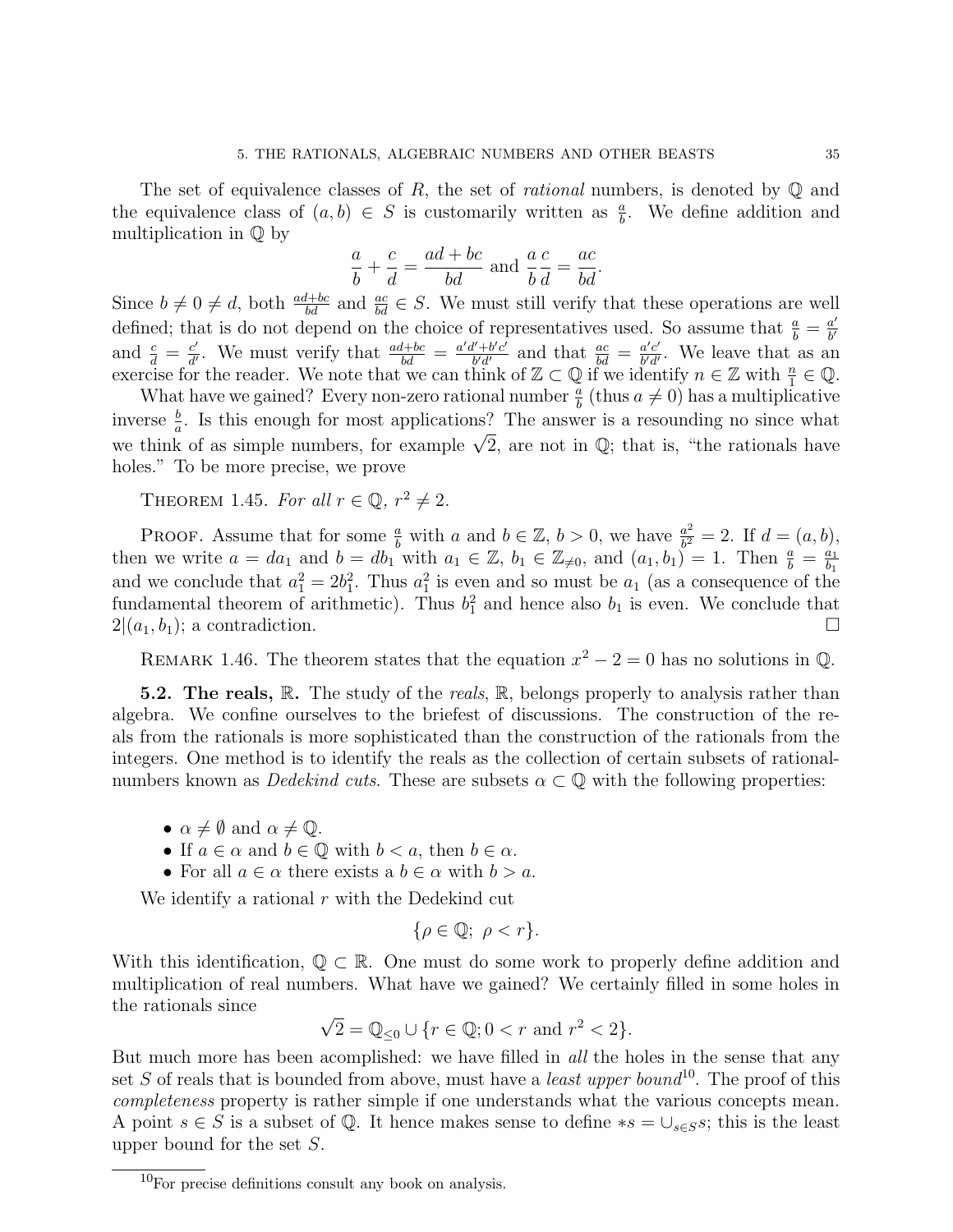## 36 1. THE INTEGERS

5.3. The complex numbers, C. Even though the real numbers are analytically complete, they are not algebraically complete in the sense that the equation  $x^2 + 1 = 0$  has no solutions in R. One way to remedy this problem is to artificially introduce a solution to this equation by defining the operations of addition and multiplication on ordered pairs of real numbers:  $(a, b) \in \mathbb{R}^2$ . If both  $(a, b)$  and  $(a', b') \in \mathbb{R}^2$ , we define

$$
(a, b) + (a', b') = (a + a', b + b')
$$
 and  $(a, b)(a', b') = (aa' - bb', ab' + ba').$ 

With this additive and multiplicative structure,  $\mathbb{R}^2$  is a model for the complex numbers  $\mathbb{C}$ . We will study this system further in §5 of Chapter 2. For the moment, we limit the discussion to a few observations.

- The reals are a subset of  $\mathbb C$  consisting of the ordered pairs  $(a, 0)$  with  $a \in \mathbb R$ .
- We define  $i = (0, 1)$ . We then observe that  $i^2 = -1$ ; that is,  $\pm i$  solve the equation  $x^2 + 1 = 0.$
- The complex number  $(a, b)$  is usually written as  $a + bi$ . The usual laws of arithmetic (addition and multiplication) for  $\mathbb R$  then apply to  $\mathbb C$  with the convention that *i* is a new quantity ( $\notin \mathbb{R}$ ) whose square is -1.
- The complex numbers are *algebraicaly complete* in the sense that every polynomial equation (here z stands for an inderminate,  $n \in \mathbb{Z}_{>0}$ ,  $a_i \in \mathbb{C}$  for all intgers i with  $0 \le i \le n$

$$
a_n z^n + a_{n-1} z^{n-1} + \dots + a_1 z + a_0 = 0
$$

has a solution  $z \in \mathbb{C}$ .

#### 5.4. The algebraic numbers.

DEFINITION 1.47. A number  $\alpha \in \mathbb{C}$  is *algebraic* if it satisfies an equation of the form

$$
a_0\alpha^n + a_1\alpha^{n-1} + a_n = 0,
$$

where  $n \in \mathbb{Z}_{>0}$ ,  $a_0 \in \mathbb{Z}_{\neq 0}$ , and  $a_i \in \mathbb{Z}$  for  $1 \leq i \leq n$ . All other numbers are called transcendental.

- REMARK 1.48. A complex number is algebraic if and only if it is a root of a monic polynomial of positive degree with rational coefficients.
	- It is rather obvious that each rational number is algebraic. Thus the rationals are a subset of the algebraic numbers.
	- It is not easy (it requires some preparation) to prove that the algebraic numbers form a field (as defined in Section 1 of Chapter 5). See Chapter 9.

**5.5. The quaternions, H.** The number systems discussed so far,  $\mathbb{Z}$ ,  $\mathbb{Q}$  and  $\mathbb{R}$  are all subsets of C. As a matter of fact we have the tower of proper inclusions

$$
\mathbb{Z} \subset \mathbb{Q} \subset \mathbb{R} \subset \mathbb{C}.
$$

Are there any number systems that are supersets of  $\mathbb{C}$ ? The answer is yes, many. But in going to "bigger" systems we now begin to loose rather than gain. One such system, the quaternions, is described in discussing examples of groups in Chapter 3. In passing from the complex numbers to the quaternions, we loose the commutativity of multiplication.

# EXERCISES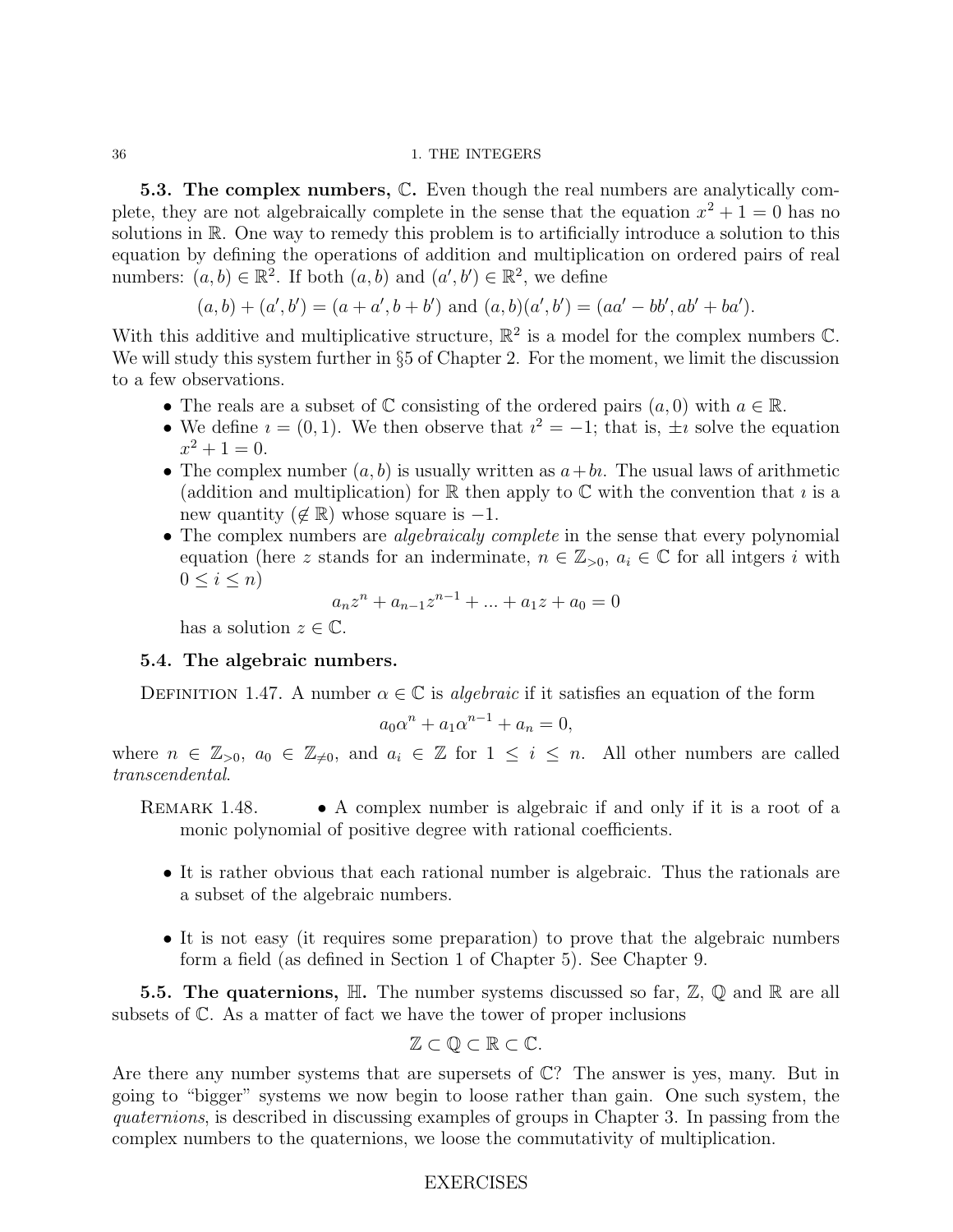#### 6. MODULAR ARITHMETIC 37

- (1) In our definition of the rationals we used an intermediate set  $S = \mathbb{Z} \times \mathbb{Z}_{>0}$ . What would happen if we had defined this set as  $S = \mathbb{Z} \times \mathbb{Z}$ ?
- (2) Prove that the operations of addition and multiplication on Q are well defined.
- (3) Introduce order relations  $(<, \leq, >, \geq)$  on Q and show that they are compatible (agree) with the corresponding order relations on  $\mathbb{Z}$ .
- (4) Show that the set of algebraic numbers is countable. Before doing this problem, you may want to review some of the material of the next chapter on cardinality.

# 6. Modular arithmetic

This section deals with what is commonly called "clock arithmetic." It involves arithmetic on (for applications, large) finite sets. It will be the basis for our study of coding (in §9).

DEFINITION 1.49. Let  $n \in \mathbb{Z}_{\geq 0}$  and a and  $b \in \mathbb{Z}$ . We say that a is congruent or equivalent to b modulo n or (for short) mod n (in symbols  $a \equiv b \mod n$ <sup>11</sup> provided  $n|(a - b)$ .

The division algorithm implies the following

PROPOSITION 1.50. Let  $n \in \mathbb{Z}_{>0}$  and  $a \in \mathbb{Z}$ . There exists a unique  $r \in \mathbb{Z}$ ,  $0 \le r < n$ such that  $a \equiv r \mod n$ .

DEFINITION 1.51. Let  $n \in \mathbb{Z}_{>0}$  and  $a \in \mathbb{Z}$ . We define the *congruence class* of a modulo  $n,$ 

$$
[a]_n = \{b \in \mathbb{Z}; b \equiv a \mod n\}.
$$

An element of the set

$$
[a]_n = \{..., a-3n, a-2n, a-n, a, a+n, a+2n, ..., \}
$$

is called a *representative* of the congruence class  $[a]_n$ . The last proposition showed how to choose a *canonical*<sup>12</sup> representative for each congruence class; that is, an integer in the set

$$
\{0, 1, ..., n-1\},\
$$

to be called the *standard representative* of the class. We denote by  $\mathbb{Z}_n$  the set of congruence classes of the integers modulo n, and usually represend a congrunence class  $[a]_n \in \mathbb{Z}_n$  by an integer  $a \in [a]_n$ ,  $0 \le a < n$ . When there can be no confusion, we will denote  $[a]_n$  also by  $[a]$ or just a.

DEFINITION 1.52. Let  $n \in \mathbb{Z}_{>0}$  and  $a$  and  $b \in \mathbb{Z}$ . We define the operations of addition (+) and multiplication  $(\cdot)^{13}$  on  $\mathbb{Z}_n$  by

$$
[a]_n + [b]_n = [a+b]_n
$$

and

$$
[a]_n [b]_n = [ab]_n.
$$

<sup>&</sup>lt;sup>11</sup>Throughout this section *n* is a positive integer fixed once and for all. The theory developed for the case  $n = 1$  is completely trivial.

<sup>12</sup>Meaning involving no choices.

<sup>&</sup>lt;sup>13</sup>As usual the  $\cdot$  is omitted in most cases.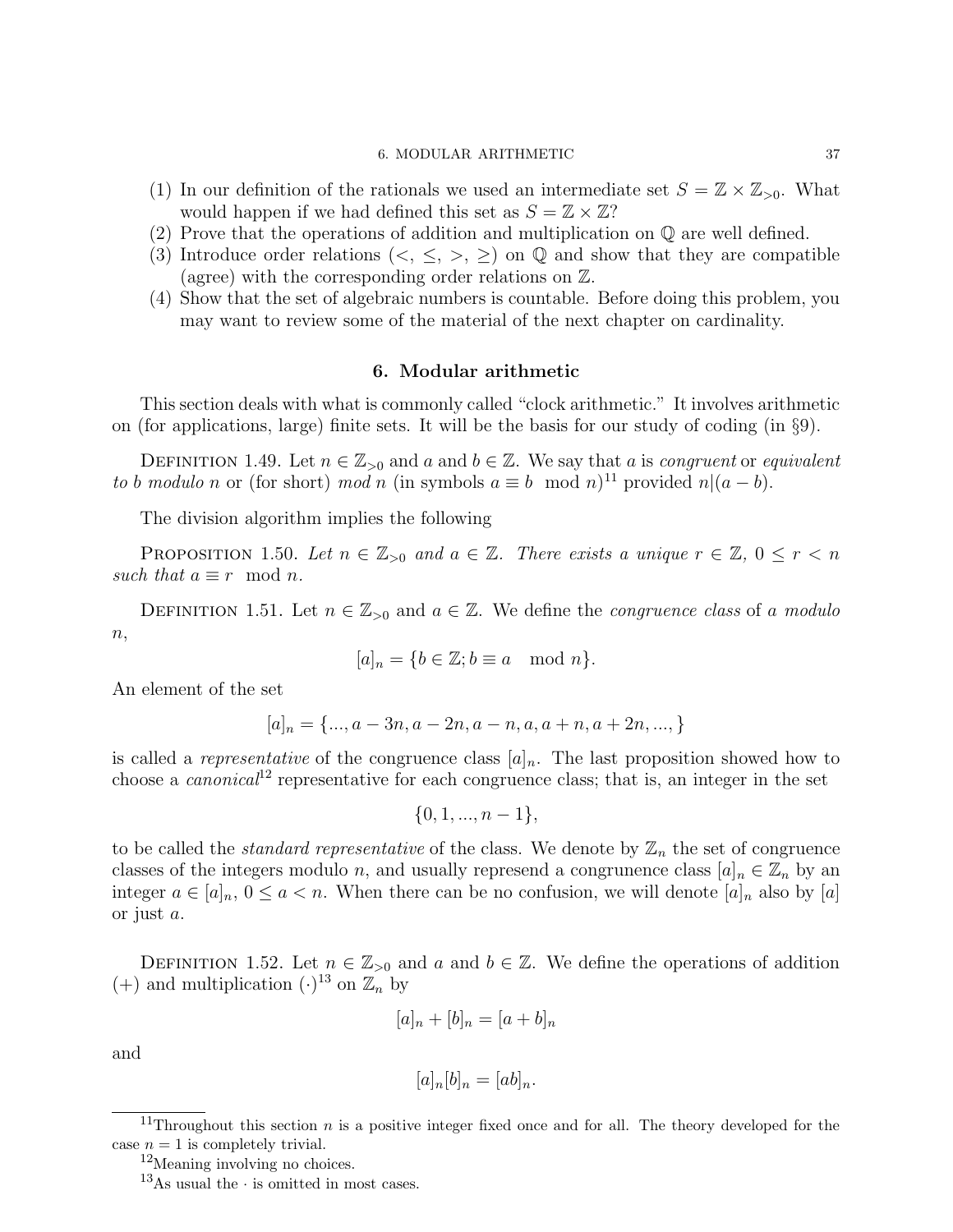We must show the last definitions are well defined (make sense). First let us interpret what the definitions say. To add (multiply) two congruence classes, say  $[a]_n$  and  $[b]_n$ , choose representatives a and b of these classes. Add (multiply) these representatives to get  $a+b$  (ab in case of multiplication) and then take their respective congruence classes  $[a + b]_n$  ( $[ab]_n$  for multiplication). What happens if we choose different representatives  $\alpha$  and  $\beta$  for the classes  $[a]_n$  and  $[b]_n$ ? We use that  $[a]_n = [\alpha]_n$  and  $[b]_n = [\beta]_n$  to conclude that

$$
\alpha = a + kn
$$
 and  $\beta = b + ln$  for some k and  $l \in \mathbb{Z}$ .

Thus

 $\alpha + \beta = a + b + (k + l)n$  and  $\alpha\beta = ab + (kb + la)n + kln^2 = ab + (kb + la + kln)n$ 

and we conclude that

$$
[\alpha + \beta]_n = [a + b]_n
$$
 and  $[\alpha \beta]_n = [ab]_n$ 

as required for the operations to make sense.

As a matter of fact the system  $(\mathbb{Z}_n, +, \cdot)$  (that is, the set  $\mathbb{Z}_n$  with its binary operations  $+$  and  $\cdot$ ) shares many (but not all) properties of the more familiar system  $(\mathbb{Z}, +, \cdot)$ . The set  $\mathbb{Z}_n$  contains a zero element  $[0]_n$  and a *(multiplicative) identity*  $[1]_n$ <sup>14</sup> We illustrate with the addition and multiplication tables for  $\mathbb{Z}_6$ .

| II             |   |   |   | 3              |                |          |     |                |                      |                |   |    |  |
|----------------|---|---|---|----------------|----------------|----------|-----|----------------|----------------------|----------------|---|----|--|
|                |   |   |   | 3              |                | G        |     |                |                      |                |   |    |  |
|                |   |   |   | $\overline{4}$ | G              |          |     |                |                      | $\overline{2}$ | 3 |    |  |
| $\overline{2}$ | റ | 3 | 4 | 5              |                |          | and | $\overline{2}$ | $\ddot{\phantom{0}}$ | $\pm$          |   | 61 |  |
| 3              |   |   |   | O              |                | $\Omega$ |     | 3              | IJ                   |                | 3 |    |  |
|                |   | G |   |                | $\overline{2}$ | 3        |     |                |                      | 2              |   |    |  |
| 5              |   |   |   | 2              | 3              |          |     | h              |                      |                | 3 | ິ  |  |

In all our tables on congruence arithmetic a denotes  $[a]_n$  (with n understood from the context). In the above two tables, we have listed the elements of  $\mathbb{Z}_6$  in the first rows and first columns. In the first (second) of these table the sum (product)  $a + b$  (ab) appears in the intersection of the row indexed by  $a$  and the column indexed by  $b$ . Notice and explain the symmetries in the above tables. The addition tables are rather easy to construct. Some more work is required to produce the multiplication tables. We reproduce here the MAPLE programs that give in matrix form the multiplication tables for  $\mathbb{Z}_{17}$  and  $\mathbb{Z}_{24}$ . We then print the resulting matrices in standard format.

#### MAPLE SESSION #3.

 $> k := 17;$  $k := 17$ <sup>&</sup>gt; aa := array(1..k,1..k): for i to k do for j to k do aa[i,j] :=  $(i-1)$  \*  $(j-1)$  mod k end do end do: print(aa);

<sup>&</sup>lt;sup>14</sup>We will show later in the book that the system  $(\mathbb{Z}_n, +, \cdot)$  forms a *commutative ring*. When there can be no confusion, we will use the symbol  $\mathbb{Z}_n$  to represent this set, the *commutative group*  $(\mathbb{Z}_n, +)$  or the ring  $(\mathbb{Z}_n, +, \cdot).$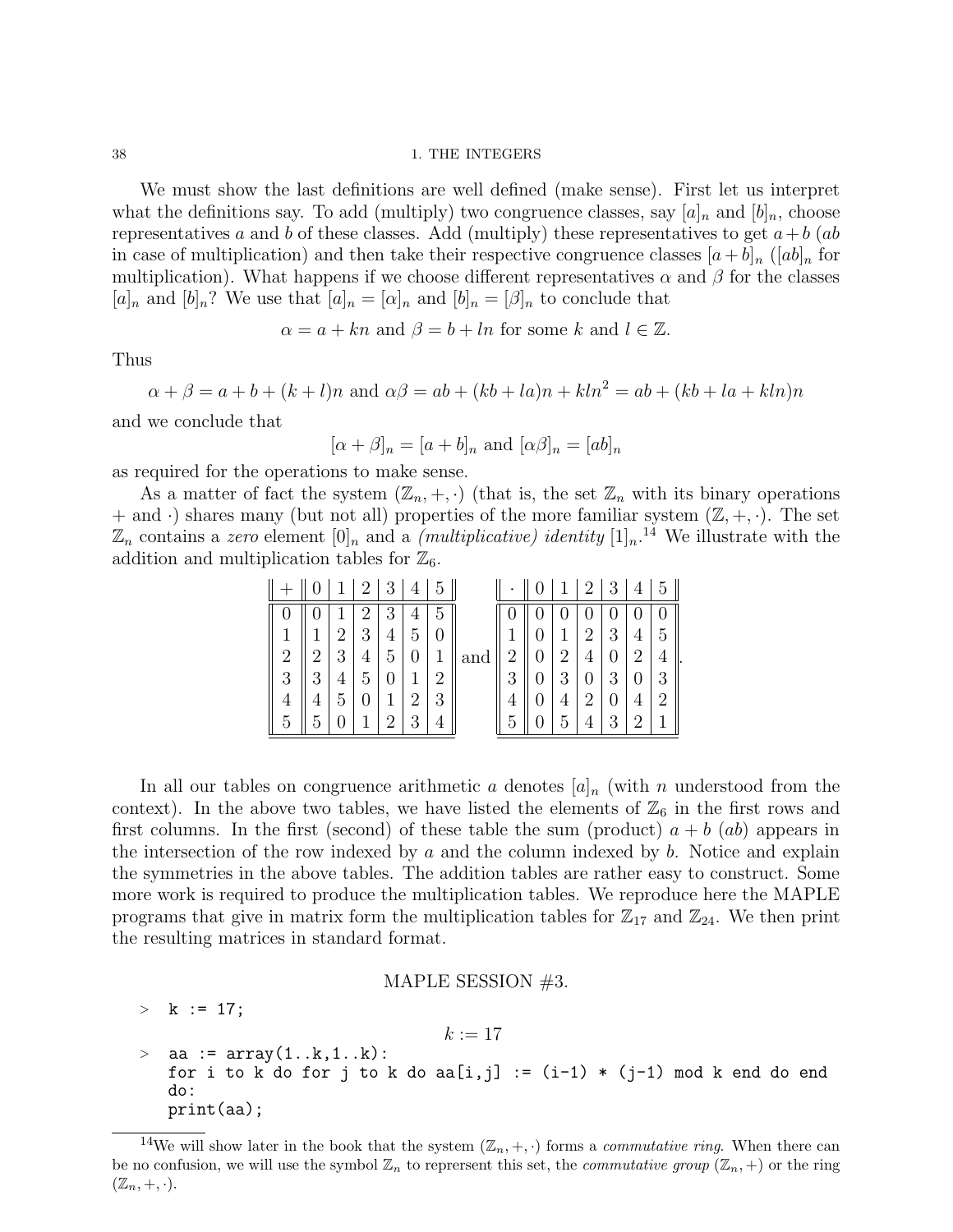# 6. MODULAR ARITHMETIC 39

# \*\*\*END OF PROGRAM\*\*\*

# MULTIPLICATION MATRIX FOR  $\mathbb{Z}_{17}$

| $\theta$         | 0              | $\left( \right)$ | $\left( \right)$ | 0  | $\theta$       | 0              | $\left( \right)$ | $\left( \right)$ | $\theta$       | 0              | 0              | $\left( \right)$ | $\left( \right)$ | 0              | $\theta$ |                |
|------------------|----------------|------------------|------------------|----|----------------|----------------|------------------|------------------|----------------|----------------|----------------|------------------|------------------|----------------|----------|----------------|
| $\theta$         | $\mathbf 1$    | 2                | 3                | 4  | 5              | 6              | 7                | 8                | 9              | 10             | 11             | 12               | 13               | 14             | 15       | 16             |
| $\left( \right)$ | $\overline{2}$ | 4                | 6                | 8  | 10             | 12             | 14               | 16               | $\mathbf{1}$   | 3              | 5              | 7                | 9                | 11             | 13       | 15             |
| $\left( \right)$ | 3              | 6                | 9                | 12 | 15             | 1              | 4                | 7                | 10             | 13             | 16             | $\overline{2}$   | 5                | 8              | 11       | 14             |
| $\theta$         | 4              | 8                | 12               | 16 | 3              | 7              | 11               | 15               | 2              | 6              | 10             | 14               | 1                | 5              | 9        | 13             |
| $\theta$         | 5              | 10               | 15               | 3  | 8              | 13             | 1                | 6                | 11             | 16             | $\overline{4}$ | 9                | 14               | $\overline{2}$ | 7        | 12             |
| $\theta$         | 6              | 12               | 1                | 7  | 13             | $\overline{2}$ | 8                | 14               | 3              | 9              | 15             | 4                | 10               | 16             | 5        | 11             |
| $\theta$         | 7              | 14               | 4                | 11 | 1              | 8              | 15               | 5                | 12             | $\overline{2}$ | 9              | 16               | 6                | 13             | 3        | 10             |
| $\theta$         | 8              | 16               | 7                | 15 | 6              | 14             | 5                | 13               | 4              | 12             | 3              | 11               | 2                | 10             | 1        | 9              |
| $\theta$         | 9              | 1                | 10               | 2  | 11             | 3              | 12               | 4                | 13             | 5              | 14             | 6                | 15               | 7              | 16       | 8              |
| $\theta$         | 10             | 3                | 13               | 6  | 16             | 9              | 2                | 12               | 5              | 15             | 8              | 1                | 11               | 4              | 14       | 7              |
| $\theta$         | 11             | 5                | 16               | 10 | 4              | 15             | 9                | 3                | 14             | 8              | $\overline{2}$ | 13               | 7                | 1              | 12       | 6              |
| $\theta$         | 12             | 7                | 2                | 14 | 9              | 4              | 16               | 11               | 6              | 1              | 13             | 8                | 3                | 15             | 10       | 5              |
| $\theta$         | 13             | 9                | 5                | 1  | 14             | 10             | 6                | 2                | 15             | 11             | $\overline{7}$ | 3                | 16               | 12             | 8        | 4              |
| 0                | 14             | 11               | 8                | 5  | $\overline{2}$ | 16             | 13               | 10               | $\overline{7}$ | 4              | 1              | 15               | 12               | 9              | 6        | 3              |
| $\left( \right)$ | 15             | 13               | 11               | 9  | $\overline{7}$ | 5              | 3                | 1                | 16             | 14             | 12             | 10               | 8                | 6              | 4        | $\overline{2}$ |
| $\theta$         | 16             | 15               | 14               | 13 | 12             | 11             | 10               | 9                | 8              | 7              | 6              | 5                | 4                | 3              | 2        | 1              |

MULTIPLICATION MATRIX FOR  $\mathbb{Z}_{24}$ 

|   | 0        | $\Omega$ | $\Omega$       | $\Omega$       | $\Omega$       | $\Omega$       | $\Omega$ | $\Omega$       | $\Omega$       | $\Omega$       | $\Omega$       | $\Omega$       | $\Omega$       | $\Omega$       | $\Omega$       | $\Omega$       | $\Omega$       | $\Omega$       | $\Omega$       | $\Omega$       | $\Omega$ | $\Omega$ | $\Omega$       | $\Omega$       |
|---|----------|----------|----------------|----------------|----------------|----------------|----------|----------------|----------------|----------------|----------------|----------------|----------------|----------------|----------------|----------------|----------------|----------------|----------------|----------------|----------|----------|----------------|----------------|
|   | 0        | 1        | $\overline{2}$ | 3              | $\overline{4}$ | 5              | 6        | 7              | 8              | 9              | 10             | 11             | 12             | 13             | 14             | 15             | 16             | 17             | 18             | 19             | 20       | 21       | 22             | 23             |
|   | 0        | 2        | 4              | 6              | 8              | 10             | 12       | 14             | 16             | 18             | 20             | 22             | $\Omega$       | $\overline{2}$ | 4              | 6              | 8              | 10             | 12             | 14             | 16       | 18       | 20             | 22             |
|   | 0        | 3        | 6              | 9              | 12             | 15             | 18       | 21             | $\Omega$       | 3              | 6              | 9              | 12             | 15             | 18             | 21             | $\Omega$       | 3              | 6              | 9              | 12       | 15       | 18             | 21             |
|   | 0        | 4        | 8              | 12             | 16             | 20             | $\Omega$ | $\overline{4}$ | 8              | 12             | 16             | 20             | $\theta$       | $\overline{4}$ | 8              | 12             | 16             | 20             | 0              | 4              | 8        | 12       | 16             | 20             |
|   | 0        | 5        | 10             | 15             | 20             | 1              | 6        | 11             | 16             | 21             | $\overline{2}$ | 7              | 12             | 17             | 22             | 3              | 8              | 13             | 18             | 23             | 4        | 9        | 14             | 19             |
|   | 0        | 6        | 12             | 18             | $\Omega$       | 6              | 12       | 18             | $\theta$       | 6              | 12             | 18             | $\overline{0}$ | 6              | 12             | 18             | $\Omega$       | 6              | 12             | 18             | $\Omega$ | 6        | 12             | 18             |
|   | 0        | 7        | 14             | 21             | 4              | 11             | 18       | 1              | 8              | 15             | 22             | 5              | 12             | 19             | $\overline{2}$ | 9              | 16             | 23             | 6              | 13             | 20       | 3        | 10             | 17             |
|   | 0        | 8        | 16             | $\overline{0}$ | 8              | 16             | $\theta$ | 8              | 16             | $\overline{0}$ | 8              | 16             | $\overline{0}$ | 8              | 16             | $\overline{0}$ | 8              | 16             | $\overline{0}$ | 8              | 16       | $\Omega$ | 8              | 16             |
|   | 0        | 9        | 18             | 3              | 12             | 21             | 6        | 15             | $\Omega$       | 9              | 18             | 3              | 12             | 21             | 6              | 15             | $\overline{0}$ | 9              | 18             | 3              | 12       | 21       | 6              | 15             |
|   | 0        | 10       | 20             | 6              | 16             | $\overline{2}$ | 12       | 22             | 8              | 18             | $\overline{4}$ | 14             | $\theta$       | 10             | 20             | 6              | 16             | $\overline{2}$ | 12             | 22             | 8        | 18       | 4              | 14             |
| > | 0        | 11       | 22             | 9              | 20             | 7              | 18       | 5              | 16             | 3              | 14             | 1              | 12             | 23             | 10             | 21             | 8              | 19             | 6              | 17             | 4        | 15       | 2              | 13             |
|   | $\theta$ | 12       | $\Omega$       | 12             | $\overline{0}$ | 12             | $\theta$ | 12             | $\overline{0}$ | 12             | 0              | 12             | $\theta$       | 12             | $\overline{0}$ | 12             | 0              | 12             | $\Omega$       | 12             | 0        | 12       | 0              | 12             |
|   | 0        | 13       | $\overline{2}$ | 15             | 4              | 17             | 6        | 19             | 8              | 21             | 10             | 23             | 12             | -1             | 14             | 3              | 16             | 5              | 18             | 7              | 20       | 9        | 22             | 11             |
|   | $\Omega$ | 14       | 4              | 18             | 8              | 22             | 12       | $\overline{2}$ | 16             | 6              | 20             | 10             | $\Omega$       | 14             | 4              | 18             | 8              | 22             | 12             | $\overline{2}$ | 16       | 6        | 20             | 10             |
|   | 0        | 15       | 6              | 21             | 12             | 3              | 18       | 9              | $\Omega$       | 15             | 6              | 21             | 12             | 3              | 18             | 9              | $\Omega$       | 15             | 6              | 21             | 12       | 3        | 18             | 9              |
|   | $\Omega$ | 16       | 8              | $\Omega$       | 16             | 8              | $\theta$ | 16             | 8              | $\Omega$       | 16             | 8              | $\overline{0}$ | 16             | 8              | $\Omega$       | 16             | 8              | $\overline{0}$ | 16             | 8        | $\Omega$ | 16             | 8              |
|   | $\Omega$ | 17       | 10             | 3              | 20             | 13             | 6        | 23             | 16             | 9              | $\overline{2}$ | 19             | 12             | 5              | 22             | 15             | 8              | $\mathbf{1}$   | 18             | 11             | 4        | 21       | 14             |                |
|   | $\Omega$ | 18       | 12             | 6              | $\Omega$       | 18             | 12       | 6              | $\theta$       | 18             | 12             | 6              | $\theta$       | 18             | 12             | 6              | $\Omega$       | 18             | 12             | 6              | $\Omega$ | 18       | 12             | 6              |
|   | $\Omega$ | 19       | 14             | 9              | 4              | 23             | 18       | 13             | 8              | 3              | 22             | 17             | 12             | 7              | $\overline{2}$ | 21             | 16             | 11             | 6              | -1             | 20       | 15       | 10             | 5              |
|   | $\Omega$ | 20       | 16             | 12             | 8              | 4              | $\Omega$ | 20             | 16             | 12             | 8              | 4              | $\Omega$       | 20             | 16             | 12             | 8              | 4              | $\Omega$       | 20             | 16       | 12       | 8              | 4              |
|   | $\Omega$ | 21       | 18             | 15             | 12             | 9              | 6        | 3              | $\Omega$       | 21             | 18             | 15             | 12             | 9              | 6              | 3              | $\Omega$       | 21             | 18             | 15             | 12       | 9        | 6              | 3              |
|   | 0        | 22       | 20             | 18             | 16             | 14             | 12       | 10             | 8              | 6              | $\overline{4}$ | $\overline{2}$ | $\Omega$       | 22             | 20             | 18             | 16             | 14             | 12             | 10             | 8        | 6        | 4              | $\overline{2}$ |
|   | $\Omega$ | 23       | 22             | 21             | 20             | 19             | 18       | 17             | 16             | 15             | 14             | 13             | 12             | 11             | 10             | 9              | 8              | 7              | 6              | 5              | 4        | 3        | $\overline{2}$ |                |

The above program needs no explanatory remarks. In the output, we have omitted the previously used first column and first row. So the  $(i, j)$ -entry of the output matrix is the standard representative of  $[(i-1)(j-1)]_n$ . The first columns and first rows of the output matrices are, of course, superfluous.

 $\overline{1}$  $\overline{a}$  $\overline{a}$  $\mathbf{I}$  $\frac{1}{2}$  $\overline{a}$  $\overline{a}$  $\overline{1}$  $\overline{1}$  $\overline{1}$  $\overline{1}$  $\mathbf{I}$  $\overline{a}$  $\overline{1}$  $\overline{1}$  $\overline{1}$  $\overline{1}$  $\overline{1}$  $\mathbf{I}$  $\overline{a}$  $\overline{a}$  $\overline{1}$  $\overline{1}$  $\overline{1}$  $\overline{1}$  $\overline{1}$  $\overline{a}$  $\overline{1}$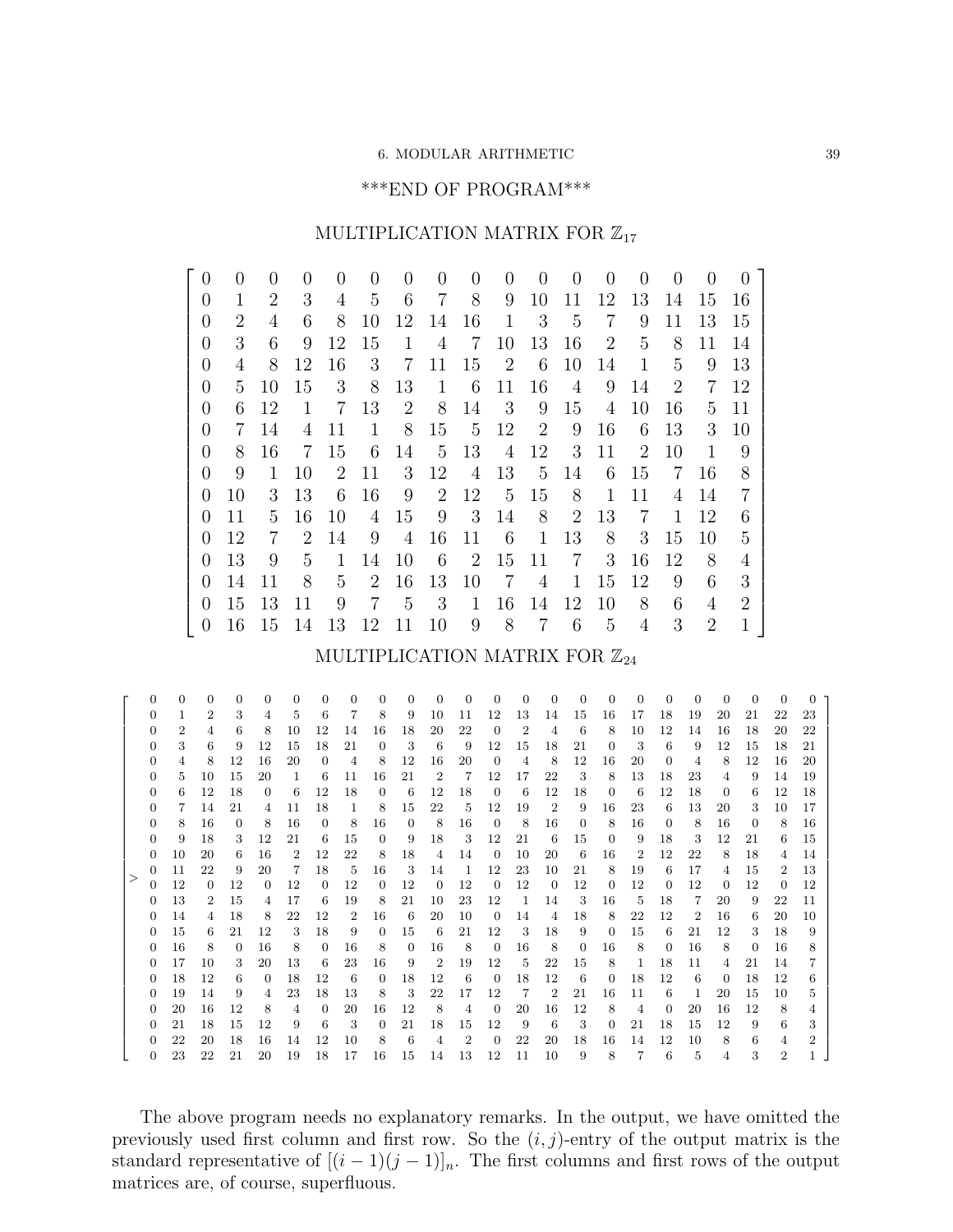EXAMPLE 1.53. Let us show that  $11/(10! + 1)$  or equivalently that  $10! + 1 \equiv 0 \mod 11$ . We do not do the brute force calculation, but reduce modulo 11. Start with

 $10! = 10.9.8.7.6.5(4.3.2) \equiv (10.9)8.7.6(5.2) \equiv 2(8.7)6.10 \equiv 2.1.6.10 \equiv (2.6)10 \equiv 10 \mod 11.$ Hence

$$
10! + 1 \equiv 10 + 1 \equiv 0 \mod 11.
$$

DEFINITION 1.54. Let  $n \in \mathbb{Z}_{\geq 1}$  and  $a \in \mathbb{Z}$ . We say that  $[a]_n$  is *invertible* in  $\mathbb{Z}_n$  or has an inverse (modulo n) if there exists a  $b \in \mathbb{Z}$  such that  $[a]_n[b]_n = [1]_n$ . The invertible elements in  $\mathbb{Z}_n$  are also called *units*. We say that a non-zero congruence class  $[a]_n$  is a zero divisor (modulo n) if there exists an integer b such that  $[b]_n \neq [0]_n$  but  $[a]_n[b]_n = [0]_n$ .

THEOREM 1.55. Let  $n \in \mathbb{Z}_{>1}$  and  $a \in \mathbb{Z}$ . Then  $[a]_n$  has an inverse modulo n if and only if  $(a, n) = 1$ . If in fact r and  $s \in \mathbb{Z}$  satisfy  $ar + sn = 1$ , then  $[r]_n$  is an inverse of  $[a]_n$ .

PROOF. Suppose that [a] is invertible<sup>15</sup> with inverse [k] ( $k \in \mathbb{Z}$ ). Then  $ak \equiv 1 \mod n$ ; that is,  $n|(ak-1)$ . Therefore there exists a  $t \in \mathbb{Z}$  such that  $nt = ak - 1$ . This implies that  $(a, n) = 1$ . Conversely, if  $(a, n) = 1$ , then there exists integers r and s such that  $ar + sn = 1$ . Therefore  $n|(1-ar)$  and  $ar \equiv 1 \mod n$ ; the last equation says  $[a]_n[r]_n=[1]_n$ .

PROPOSITION 1.56. Let  $n \in \mathbb{Z}_{>1}$  and  $a \in \mathbb{Z}$ . If  $[a]_n$  is invertible modulo n, then its inverse  $[b]_n$  is unique and is hence written as  $[a]_n^{-1}$ 

PROOF. If for  $c \in \mathbb{Z}$ ,  $[c]_n$  is also an inverse of  $[a]_n$ , then  $[a]([b]-[c]) = [0]$ . Thus  $n|a(b-c)$ <br>l since  $(a, n) = 1, n|(b-c)$  Thus  $[b] = [c]$ and since  $(a, n) = 1, n|(b - c)$ . Thus  $[b] = [c]$ .

EXAMPLE 1.57. Since  $1 = -91.507 + 118.391$ ,  $[391]_{507}^{-1} = [118]_{507}$  (and  $[116]_{391}^{-1} = [300]_{391}$ ).

EXAMPLE 1.58. Since  $(215, 795) = 5, 215$  does not have an inverse modulo 795 and 795 does not have an inverse modulo 215. Note that  $[795]_{215} = [150]_{215}$ .

EXAMPLE 1.59. It is rather obvious that  $(73, 23) = 1$ . So that both  $[73]_{23}^{-1}$  and  $[23]_{73}^{-1}$ exist. To find them, we proceed to express (73, 23) as a linear combination of 73 and 23 using the GCD algorithm:

$$
\left[\begin{array}{cc|c}1 & 0 & 73 \\ 0 & 1 & 23\end{array}\right] \xrightarrow{3} \left[\begin{array}{cc|c}1 & -3 & 4 \\ 0 & 1 & 23\end{array}\right] \xrightarrow{5} \left[\begin{array}{cc|c}1 & -3 & 4 \\ -5 & 16 & 3\end{array}\right] \xrightarrow{1}_{\rightarrow} \left[\begin{array}{cc|c}6 & -19 & 1 \\ -5 & 16 & 3\end{array}\right].
$$

Thus  $6 \cdot 73 - 19 \cdot 23 = 1$ ,  $[23]_{73} = [-19]_{73} = [54]_{23}$  and  $[73]_{23} = [6]_{23}$ .

COROLLARY 1.60. Let  $n \in \mathbb{Z}_{>1}$  and  $a, b$  and  $c \in \mathbb{Z}$ . If  $(n, c) = 1$  and  $ac \equiv bc \mod n$ , then  $a \equiv b \mod n$ .

**PROOF.** We rewrite the congruence  $ac \equiv bc \mod n$  as  $[a]_n[c]_n = [b]_n[c]_n$ . Since n and c are relatively prime,  $[c]_n^{-1}$  exists and the lemma follows by multiplying each side of the last equality by  $[c]_n^{-1}$ .

COROLLARY 1.61. Let  $n \in \mathbb{Z}_{>0}$ . Then each non-zero  $[a]_n$  is either invertible or a zero divisor, but not both.

<sup>&</sup>lt;sup>15</sup>The subscript n is dropped since it fixed throughout the argument. When clear from the context we will also drop the  $\lceil \cdot \rceil$  from the notation.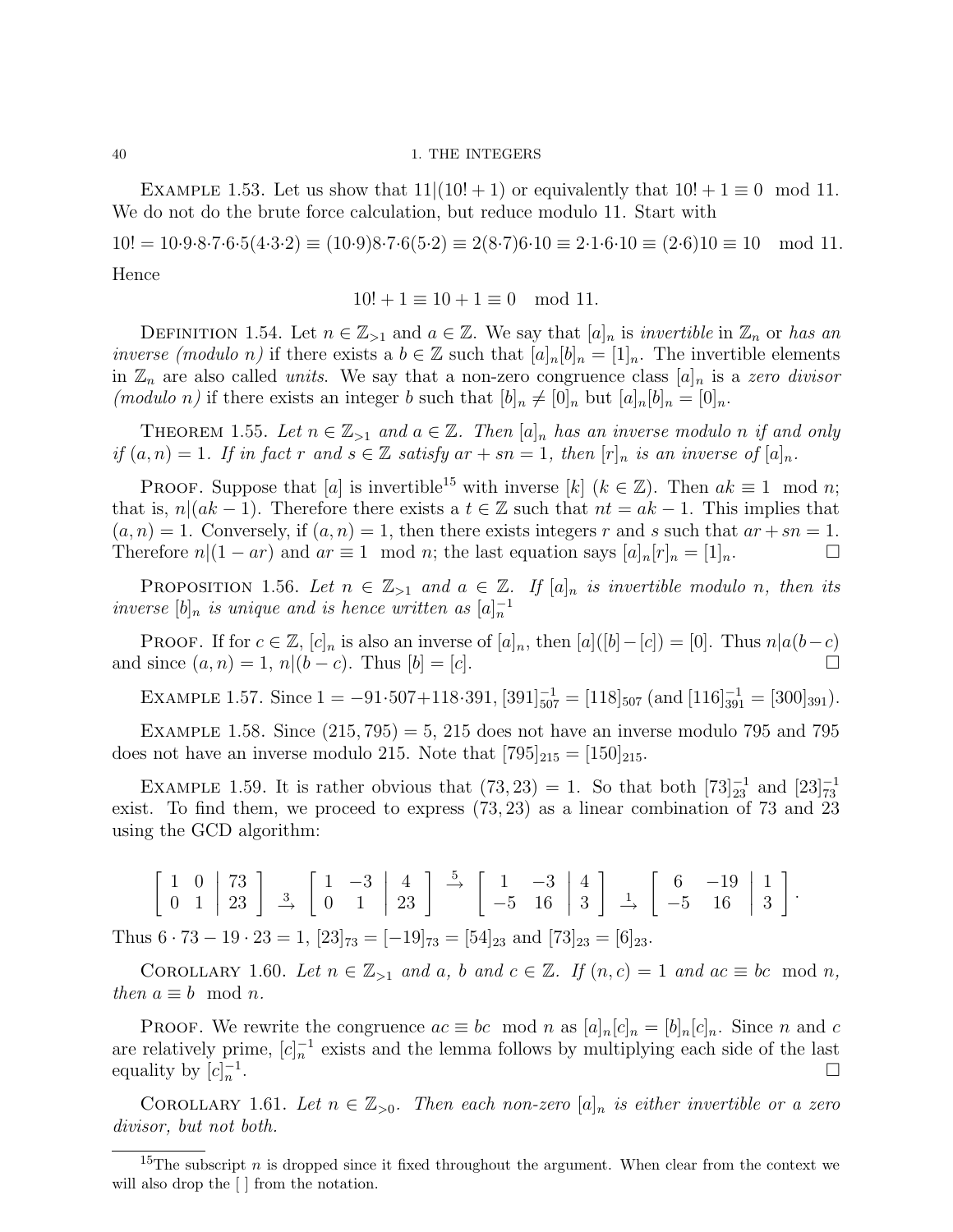**PROOF.** Let  $a \in \mathbb{Z}$  and assume that  $[a]_n$  is non-zero and not invertible. Thus  $d = (n, a) >$ 1. It follows that  $a = kd$  and  $n = ld$  for some positive integers k and  $l > 1$ . Hence  $al = kld$ is divisible by n. Thus  $[a]_n[l]_n = [0]_n$ ; that is,  $[a]_n$  is a zero divisor.

COROLLARY 1.62. Let  $p \in \mathbb{Z}_{>0}$  be a prime. Then every non-zero element in  $\mathbb{Z}_p$  is invertible.

DEFINITION 1.63. For each  $n \in \mathbb{Z}_{>0}$ , we let  $\mathbb{Z}_n^*$  be the set of invertible congruence classes in  $\mathbb{Z}_n$ .

THEOREM 1.64. Let  $n \in \mathbb{Z}_{>1}$ . Then  $\mathbb{Z}_n^*$  is closed under multiplication; that is, if [a] and  $[b] \in \mathbb{Z}_n^*$ , then so does  $[a][b]$ .

**PROOF.** Let p be a prime. Since  $(n, a) = 1$ , either p does not divide n or p does not divide a. Similarly (either  $p$  does not divide  $n$ ) or it does not divide b. Hence either  $p$  does not divide *n* or *p* does not divide *ab*. It must be the case that  $(n, ab) = 1$ .

Note that  $\mathbb{Z}_8^*$  consists of  $\{[1], [3], [5], [7]\}$  and thus  $|\mathbb{Z}_8^*| = 4$ . It is easy to construct by brute force the multiplication table for  $\mathbb{Z}_8^*$ . It is, of course, a subset of the multiplication table for  $\mathbb{Z}_8$  (that the reader should construct and compare to the one below) and is described by

|               |   | 3              | 5              |                |  |
|---------------|---|----------------|----------------|----------------|--|
|               |   | 3              | $\overline{5}$ | 7              |  |
| $\frac{3}{5}$ | 3 |                | 7              | $\overline{5}$ |  |
|               | 5 | $\overline{7}$ |                | 3              |  |
|               |   | 5              | 3              |                |  |

For larger  $n$ , we may use MAPLE to construct the multiplication tables. The construction of the first of these tables for the prime 17 offers no challenges. It can readily be modified to produce the multiplication table for  $\mathbb{Z}_n^*$  for any prime n by merely changing the first line of the program.

### MAPLE SESSION #4.

 $> n := 17;$  $n := 17$  $>$  f:= x -> x;  $f := x \rightarrow x$  $>$  aa := array(1..(n-1),1..(n-1)): > for i to  $(n-1)$  do for j to  $(n-1)$  do  $aa[i,j] := f(i) * f(j)$  mod n end do end do:

```
> print(aa);
```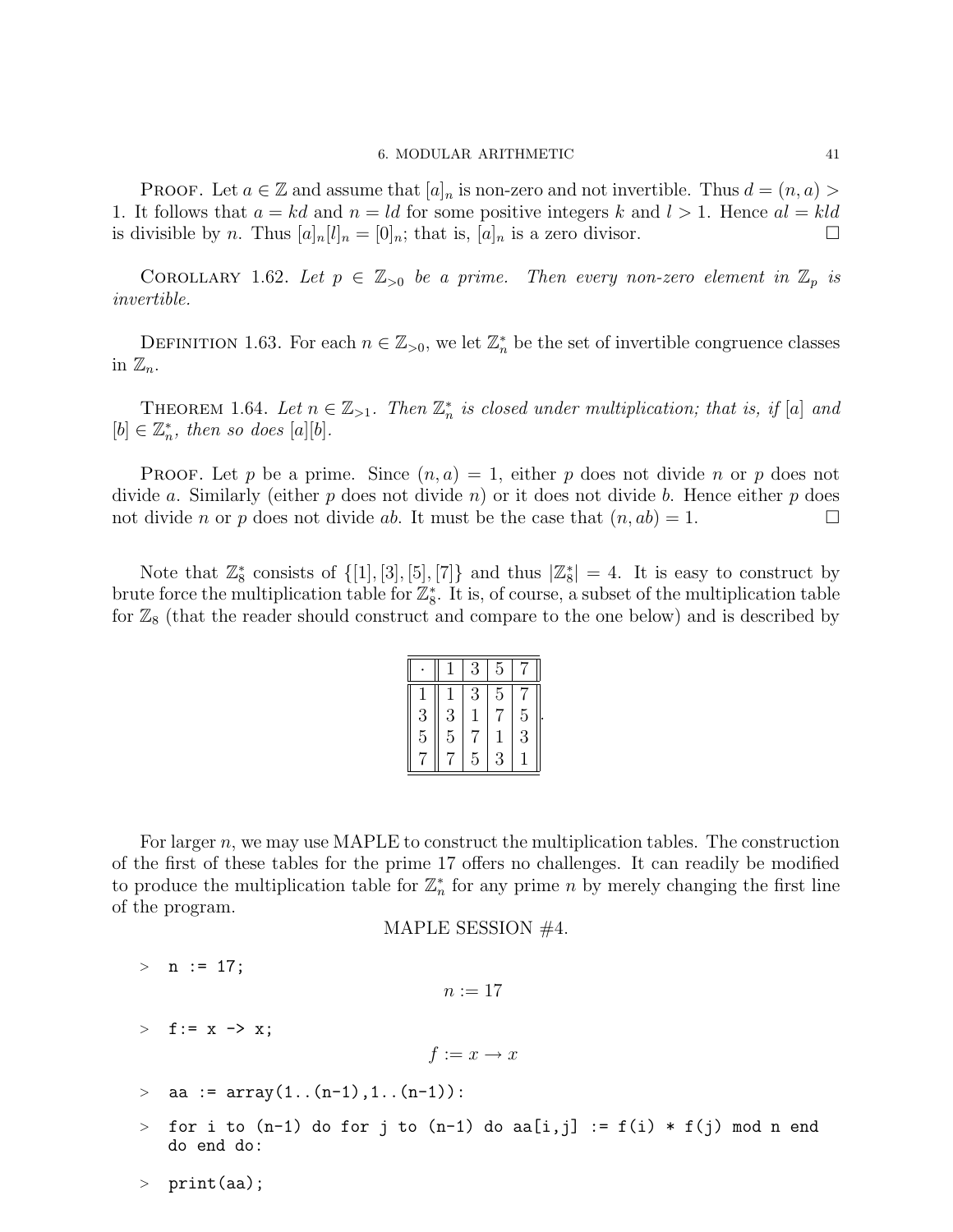| 1  | 2  | 3  | 4  | 5  | 6            | 7              | 8  | 9              | 10             | 11             | 12             | 13             | 14             | 15             | 16             |  |
|----|----|----|----|----|--------------|----------------|----|----------------|----------------|----------------|----------------|----------------|----------------|----------------|----------------|--|
| 2  | 4  | 6  | 8  | 10 | 12           | 14             | 16 | 1              | 3              | 5              | 7              | 9              | 11             | 13             | 15             |  |
| 3  | 6  | 9  | 12 | 15 | $\mathbf{1}$ | 4              | 7  | 10             | 13             | 16             | $\overline{2}$ | 5              | 8              | 11             | 14             |  |
| 4  | 8  | 12 | 16 | 3  | 7            | 11             | 15 | $\overline{2}$ | 6              | 10             | 14             | $\mathbf{1}$   | 5              | 9              | 13             |  |
| 5  | 10 | 15 | 3  | 8  | 13           | $\mathbf{1}$   | 6  | 11             | 16             | $\overline{4}$ | 9              | 14             | $\overline{2}$ | $\overline{7}$ | 12             |  |
| 6  | 12 | 1  | 7  | 13 | 2            | 8              | 14 | 3              | 9              | 15             | 4              | 10             | 16             | 5              | 11             |  |
| 7  | 14 | 4  | 11 | 1  | 8            | 15             | 5  | 12             | $\overline{2}$ | 9              | 16             | 6              | 13             | 3              | 10             |  |
| 8  | 16 | 7  | 15 | 6  | 14           | 5              | 13 | 4              | 12             | 3              | 11             | $\overline{2}$ | 10             | 1              | 9              |  |
| 9  | 1  | 10 | 2  | 11 | 3            | 12             | 4  | 13             | 5              | 14             | 6              | 15             | 7              | 16             | 8              |  |
| 10 | 3  | 13 | 6  | 16 | 9            | $\overline{2}$ | 12 | 5              | 15             | 8              | 1              | 11             | 4              | 14             | 7              |  |
| 11 | 5  | 16 | 10 | 4  | 15           | 9              | 3  | 14             | 8              | $\overline{2}$ | 13             | 7              | 1              | 12             | 6              |  |
| 12 | 7  | 2  | 14 | 9  | 4            | 16             | 11 | 6              | 1              | 13             | 8              | 3              | 15             | 10             | 5              |  |
| 13 | 9  | 5  | 1  | 14 | 10           | 6              | 2  | 15             | 11             | $\overline{7}$ | 3              | 16             | 12             | 8              | 4              |  |
| 14 | 11 | 8  | 5  | 2  | 16           | 13             | 10 | 7              | 4              | 1              | 15             | 12             | 9              | 6              | 3              |  |
| 15 | 13 | 11 | 9  | 7  | 5            | 3              | 1  | 16             | 14             | 12             | 10             | 8              | 6              | 4              | $\overline{2}$ |  |
| 16 | 15 | 14 | 13 | 12 | 11           | 10             | 9  | 8              | 7              | 6              | 5              | 4              | 3              | 2              | $\mathbf{1}$   |  |

\*\*\*END OF PROGRAM\*\*\*

Compare the last output with that of the of the previous MAPLE session for the prime 17. What is the difference? The program for non-primes is more interesting.

# MAPLE SESSION #5.

 $> n := 24$ : > zstarn:=select(x->if ( $gcd(x,n)=1$ ) then true; else false; end if,  $\{seq(i, i=1..n)\})$ ;

 $zstar := \{1, 5, 7, 11, 13, 17, 19, 23\}$ 

<sup>&</sup>gt; with(numtheory):

Warning, the protected name order has been redefined and unprotected

 $>$  phi(n);

8

- $>$  aa := array(1..phi(n),1..phi(n)):
- > for i to  $(\text{phi}(n))$  do for j to  $(\text{phi}(n))$  do  $\text{aa}[i,j]$  := zstarn[i] \* zstarn[j] mod n end do end do;
- $>$  print(aa);

|                 | $5\overline{)}$ | $7\overline{ }$ |      | 11 13 17             |                 | 19 23           |                |
|-----------------|-----------------|-----------------|------|----------------------|-----------------|-----------------|----------------|
| $5^{\circ}$     | $\mathbf{1}$    | 11              |      | 7 17                 |                 | 13 23 19        |                |
| $7\overline{ }$ | 11              |                 |      | $1 \quad 5 \quad 19$ |                 | 23 13           | 17             |
| 11              | 7               |                 |      | $5 \t1 \t23$         | 19              | 17              | 13             |
| 13              | 17              |                 |      | 19 23 1 5            |                 | $7\phantom{.0}$ | 11             |
|                 |                 |                 |      | 17 13 23 19 5 1 11   |                 |                 |                |
| 19              |                 | 23 13           | - 17 | $7\overline{ }$      | 11              | $\mathbf{1}$    | $\overline{5}$ |
| 23              | 19              | 17              | 13   | 11                   | $7\phantom{.0}$ | $5 -$           |                |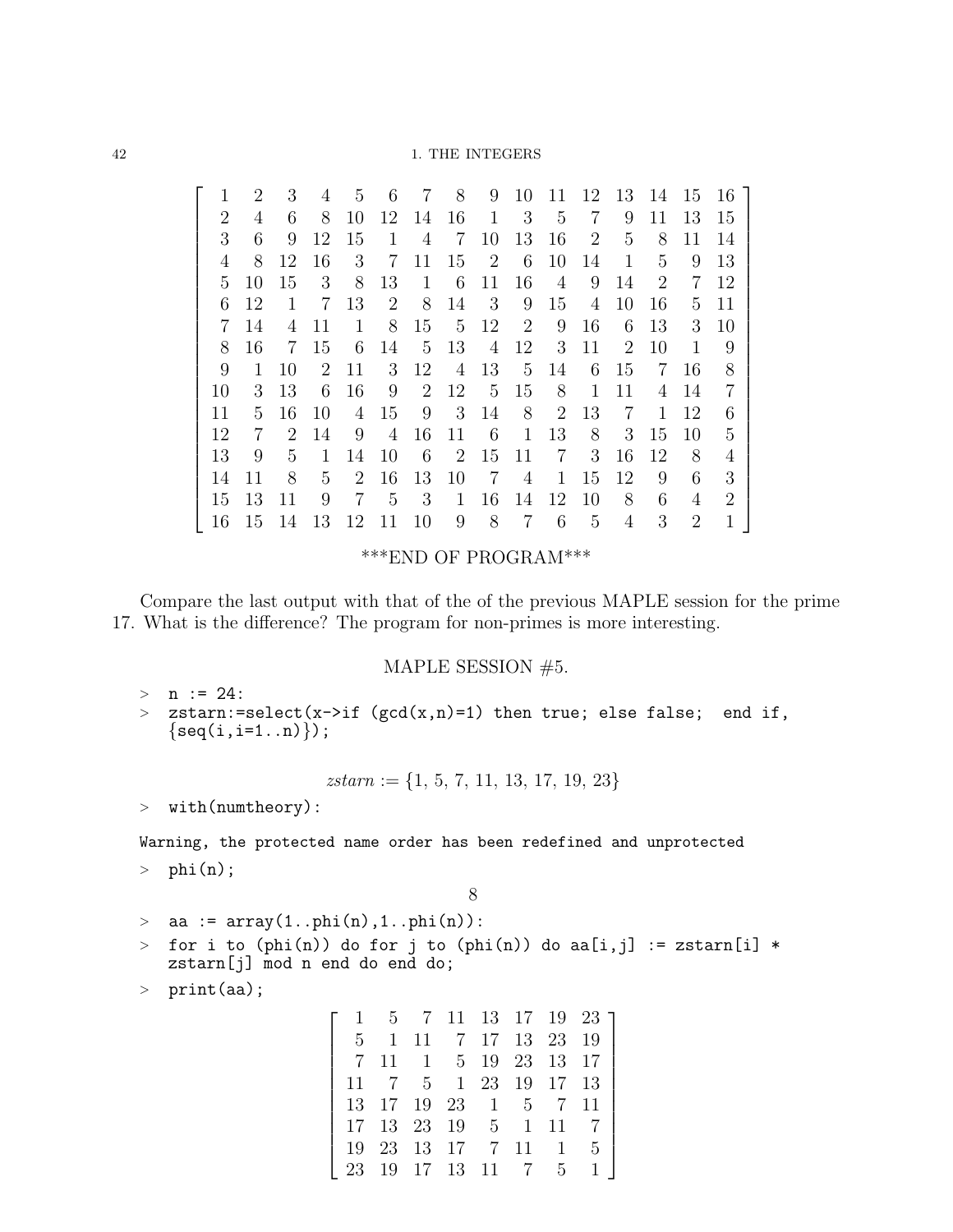### 6. MODULAR ARITHMETIC 43

### \*\*\*END OF PROGRAM\*\*\*

The second command of the above program produces the list of  $\varphi(n)^{16}$  positive integers that are  $\leq n$  and relatively prime to n. The entry phi(n) was included only as very weak consistency check on our program. By changing 24 to 72 in the first line of the program, we obtain the multiplication table for  $\mathbb{Z}_{72}$ . It results in the following table.

 $\Gamma$  $\overline{1}$  $\overline{1}$  $\overline{1}$  $\overline{1}$  $\overline{1}$  $\overline{1}$  $\overline{1}$  $\overline{1}$  $\overline{1}$  $\overline{1}$  $\overline{1}$  $\overline{1}$  $\overline{1}$  $\overline{1}$  $\overline{1}$  $\overline{1}$  $\overline{1}$  $\overline{1}$  $\overline{1}$  $\overline{1}$  $\overline{1}$  $\overline{1}$  $\overline{1}$  $\overline{1}$  $\overline{1}$  $\overline{1}$  $\overline{1}$  $\overline{1}$  $\overline{1}$  $\overline{1}$  $\overline{1}$  $\overline{1}$  $\overline{1}$  $\overline{1}$  $\overline{1}$  $\overline{1}$  $\overline{1}$  $\overline{1}$  $\overline{1}$  $\overline{1}$  $\overline{1}$  $\overline{1}$  $\overline{1}$ 4 1 5 7 11 13 17 19 23 25 29 31 35 37 41 43 47 49 53 55 59 61 65 67 71 5 25 35 55 65 13 23 43 53 1 11 31 41 61 71 19 29 49 59 7 17 37 47 67 7 35 49 5 19 47 61 17 31 59 1 29 43 71 13 41 55 11 25 53 67 23 37 65 11 55 5 49 71 43 65 37 59 31 53 25 47 19 41 13 35 7 29 1 23 67 17 61 13 65 19 71 25 5 31 11 37 17 43 23 49 29 55 35 61 41 67 47 1 53 7 59 17 13 47 43 5 1 35 31 65 61 23 19 53 49 11 7 41 37 71 67 29 25 59 55 19 23 61 65 31 35 1 5 43 47 13 17 55 59 25 29 67 71 37 41 7 11 49 53 23 43 17 37 11 31 5 25 71 19 65 13 59 7 53 1 47 67 41 61 35 55 29 49 25 53 31 59 37 65 43 71 49 5 55 11 61 17 67 23 1 29 7 35 13 41 19 47 29 1 59 31 17 61 47 19 5 49 35 7 65 37 23 67 53 25 11 55 41 13 71 43 31 11 1 53 43 23 13 65 55 35 25 5 67 47 37 17 7 59 49 29 19 71 61 41 35 31 29 25 23 19 17 13 11 7 5 1 71 67 65 61 59 55 53 49 47 43 41 37 37 41 43 47 49 53 55 59 61 65 67 71 1 5 7 11 13 17 19 23 25 29 31 35 41 61 71 19 29 49 59 7 17 37 47 67 5 25 35 55 65 13 23 43 53 1 11 31 43 71 13 41 55 11 25 53 67 23 37 65 7 35 49 5 19 47 61 17 31 59 1 29 47 19 41 13 35 7 29 1 23 67 17 61 11 55 5 49 71 43 65 37 59 31 53 25 49 29 55 35 61 41 67 47 1 53 7 59 13 65 19 71 25 5 31 11 37 17 43 23 53 49 11 7 41 37 71 67 29 25 59 55 17 13 47 43 5 1 35 31 65 61 23 19 55 59 25 29 67 71 37 41 7 11 49 53 19 23 61 65 31 35 1 5 43 47 13 17 59 7 53 1 47 67 41 61 35 55 29 49 23 43 17 37 11 31 5 25 71 19 65 13 61 17 67 23 1 29 7 35 13 41 19 47 25 53 31 59 37 65 43 71 49 5 55 11 65 37 23 67 53 25 11 55 41 13 71 43 29 1 59 31 17 61 47 19 5 49 35 7 67 47 37 17 7 59 49 29 19 71 61 41 31 11 1 53 43 23 13 65 55 35 25 5 71 67 65 61 59 55 53 49 47 43 41 37 35 31 29 25 23 19 17 13 11 7 5 1 1  $\overline{1}$  $\overline{1}$  $\overline{1}$  $\mathcal{I}$  $\overline{1}$  $\overline{1}$  $\overline{1}$  $\mathcal{I}$  $\overline{1}$  $\overline{1}$  $\overline{1}$  $\overline{1}$  $\overline{1}$  $\overline{1}$  $\overline{1}$  $\mathcal{I}$  $\overline{1}$  $\overline{1}$  $\overline{1}$  $\mathcal{I}$  $\overline{1}$  $\overline{1}$  $\overline{1}$  $\mathcal{I}$  $\overline{1}$  $\overline{1}$  $\overline{1}$  $\mathcal{I}$  $\overline{1}$  $\overline{1}$  $\overline{1}$  $\mathcal{I}$  $\overline{1}$  $\overline{1}$  $\overline{1}$  $\mathcal{I}$  $\overline{1}$  $\overline{1}$  $\overline{1}$  $\mathcal{I}$  $\overline{1}$  $\overline{1}$  $\overline{1}$  $\overline{1}$ 

### EXERCISES

- (1) Let n and m be positive integers. Consider the set  $\mathbb{Z}_n \times \mathbb{Z}_m$  of ordered pairs  $(a, b)$ with  $a \in \mathbb{Z}_n$  and  $b \in \mathbb{Z}_m$ . Introduce a multiplication on such pairs by defining  $(a, b)(c, d) = (ac, bd).$ 
	- Show this multiplication is well defined.
	- Construct this multiplication for  $\mathbb{Z}_3 \times \mathbb{Z}_5$  and compare it to the multiplication table for  $\mathbb{Z}_{15}$ .
	- Construct the multiplication table for  $\mathbb{Z}_4 \times \mathbb{Z}_6$  and compare it to the multiplication table for  $\mathbb{Z}_{24}$ .
- (2) Fix a positive integer *n*. The multiplication table for  $\mathbb{Z}_n^*$  that we have been using is a  $\varphi(n) \times \varphi(n)$  matrix M constructed as follows. Let  $x_1, x_2, ..., x_{\varphi(n)}$  be increasing list of integers j with  $1 \leq j < n$  and  $(j, n) = 1$ . The  $(i, j)$ -entry of the matrix M is the standard representative of  $[x_ix_j]$ . Show that M is a symmetric matrix. What property of multiplication of congruence classes does the symmetry of M reflect?
- (3) In this exercise we study simple divisiblity tests for positive integes N.
	- Show that N is divisble by 3 if and only if the sum of the digits in N is.
	- Devise and establish similar (or simpler) divisibilty tests for 4, 5, 6 and 7.

<sup>&</sup>lt;sup>16</sup>The Euler  $\varphi$ -function is introduced in Section 8.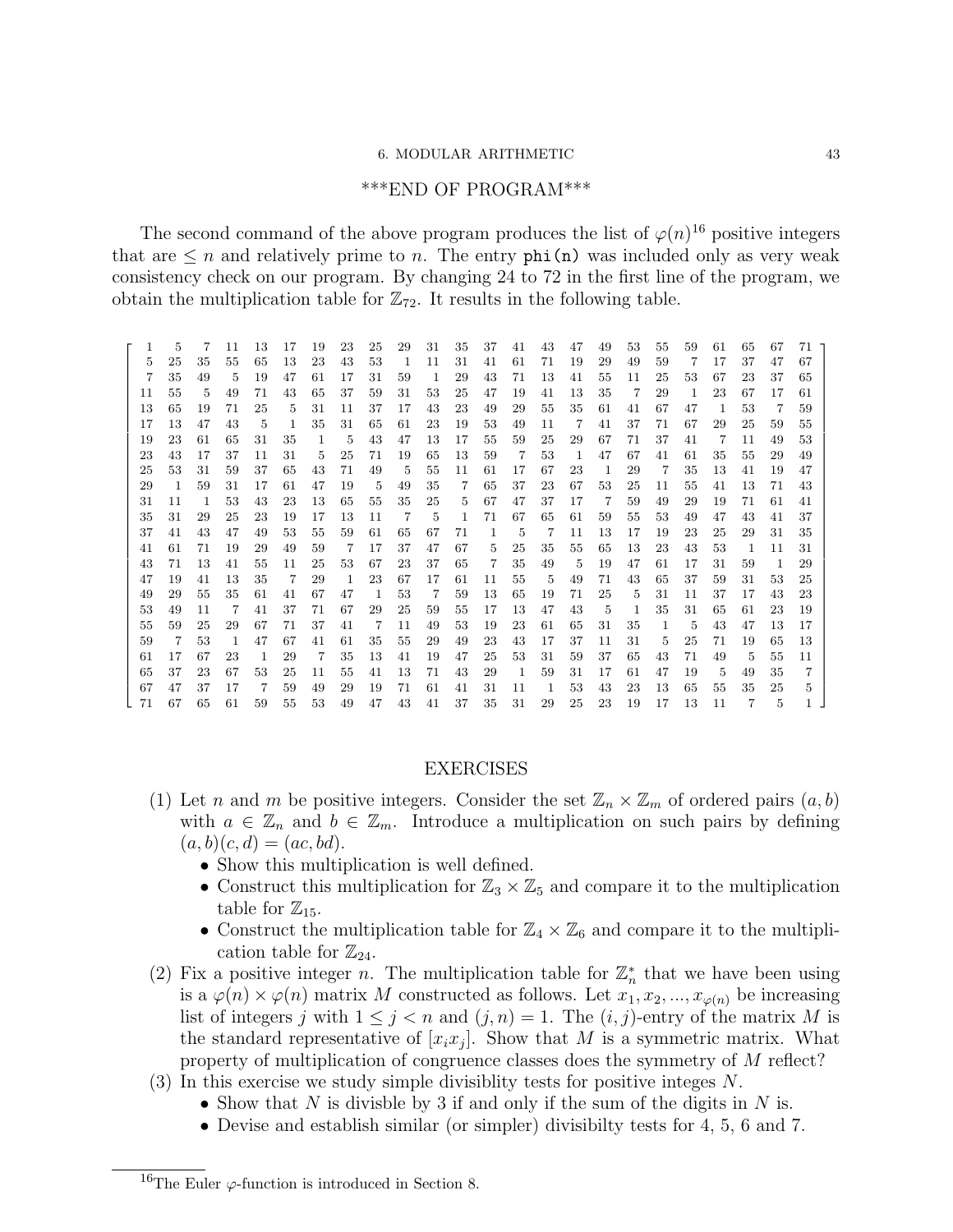### 7. Solutions of linear congruences

We are interested in solving *linear congruences*; that is, equations of the form

(7) 
$$
ax \equiv b \mod n \text{ equivalently } [a]_n X = [b]_n,
$$

where  $n \in \mathbb{Z}_{>0}$ , a and  $b \in \mathbb{Z}$  are fixed and we are looking for integers x that satisfy (in the equivalent formulation we are looking for X, equivalence classes of integers modulo  $n$ ) equation (7). If  $a = 0$  or  $a = 1$ , we already know the answer, so we may assume from now on that  $1 < a < n$ . However, we work without this restriction. It pays for us to concentrate on the formulation in terms of equivalence classes. There are some immediate differences from ordinary equations:

- The equation  $[2]_3X = [1]_3$  has a unique solution  $X = [2]_3$ .
- The equation  $[2]_4X=[1]_4$  has no solutions.
- The equation  $[2]_4X = [0]_4$  has two solutions:  $X = [0]_4$  and  $[2]_4$ .

This is more or less the general picture as seen in

THEOREM 1.65. Let  $n \in \mathbb{Z}_{>0}$ ,  $a, b \in \mathbb{Z}$ . Then (7) has solutions if and only if  $d = (a, n) \mid b$ . If d|b, there are exactly d congruence classes of solutions modulo n and all these solutions are congruent modulo  $\frac{n}{d}$ .

**PROOF.** For  $c \in \mathbb{Z}$ , let  $[c]_n$  be a solution to (7). Then  $ac \equiv b \mod n$ ; that is,  $[a]_n[c]_n =$  $[b]_n$  or  $ac - nk = b$  for some  $k \in \mathbb{Z}$ . Thus  $d|b$ . Conversely, assume that  $d|b$ . We divide (7) by d and obtain

(8) 
$$
\frac{a}{d}x \equiv \frac{b}{d} \mod \frac{n}{d} \text{ or equivalently } \left[\frac{a}{d}\right]_{\frac{n}{d}} X = \left[\frac{b}{d}\right]_{\frac{n}{d}},
$$

where in the last equation X represents a congruence class modulo  $\frac{n}{d}$ . It is easy to see that as equations for unknown integers x, (7) and (8) are equivalent; an  $x \in \mathbb{Z}$  that solves one also solves the other. The same is true for equivalence classes X once one understands that equivalence class X modulo  $\frac{n}{d}$  that solves (8) corresponds to d equivalence classes modulo n that solve (7). To see this, pick any  $x \in X$  and let  $X_0 = [x]_n$ . Then  $X_0 \subset X$  and we define for any integer a,

$$
X_a = X_0 + a = \{y + a; y \in X_0\} = [x + a]_n.
$$

It is easily seen that

$$
X = X_0 \cup X_{\frac{n}{d}} \cup X_{2\frac{n}{d}} \cup \dots \cup X_{(d-1)\frac{n}{d}}
$$

Since  $\left(\frac{a}{d}\right)$  $\frac{a}{d}$ ,  $\frac{n}{d}$  $\left(\frac{a}{d}\right) = 1$ , (8) has a unique solution  $X = \left[\frac{a}{d}\right]$  $\left[\frac{a}{d}\right]_{\frac{n}{d}}^{-1}$   $\left[\frac{b}{d}\right]$  $\frac{b}{d}$ <sub> $\frac{n}{d}$ </sub> . В последните поставите на примерение в поставите на примерение в поставите на примерение в собита на примере<br>В поставите на примерение в поставите на примерение в поставите на примерение в поставите на примерение в пост

REMARK 1.66. It is useful to consider various special cases.

- $n = 1$ : In this case every  $x \in \mathbb{Z}$  is a solution and  $X = \mathbb{Z}$ .
- $n|a$  or equivalently  $[a]_n = [0]_n$ : In this case, once again, every  $x \in \mathbb{Z}$  is a solution. In terms of equivalence classes, every class is a solution (there are *n* such solutions).

.

•  $[a]_n$  is a zero divisor (in particular  $[a]_n \neq [0]_n$ ): In this case, we consider two subcases:  $(a) \left[ \frac{b}{d} \right]$  $\frac{b}{d}$ <sub> $\frac{b}{d}$ </sub> =  $[0]$ <sub> $\frac{n}{d}$ </sub>:  $[0]$ <sub> $\frac{n}{d}$ </sub> is the only solution of (8) and thus (7) has d solutions

$$
[0]_n, \ \left[\frac{n}{d}\right]_n, \ \ldots, \ \left[(d-1)\frac{n}{d}\right]_n;
$$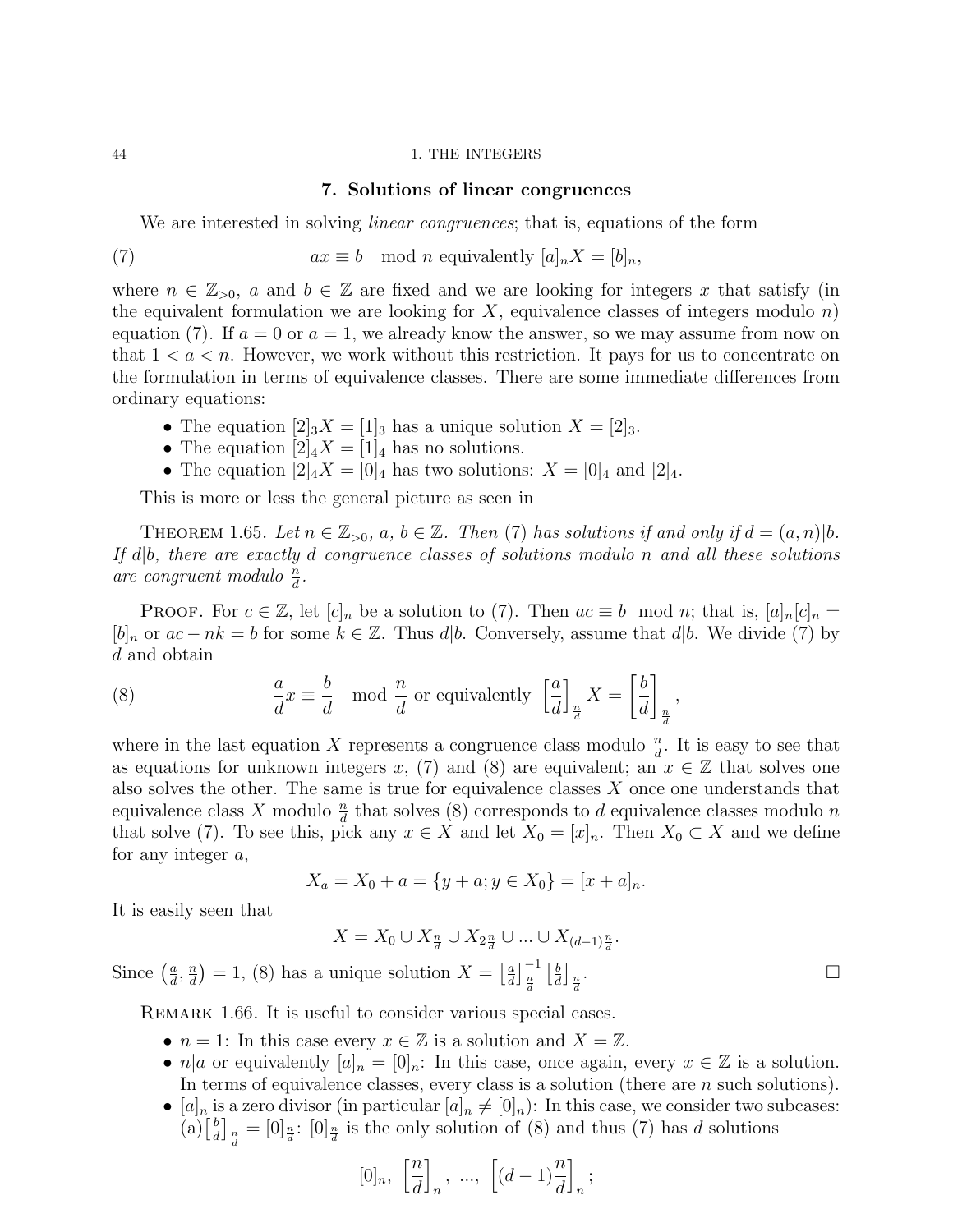all but the first of these are zero divisors, and

 $\left(\mathrm{b}\right)$   $\left[\frac{b}{d}\right]$  $\frac{b}{d}$ <sub> $\frac{n}{d}$ </sub>  $\neq$   $[0]$  $\frac{n}{d}$ : Let  $\left[\frac{\alpha}{d}\right]$  $\frac{\alpha}{d}$   $\frac{1}{a}$ , with  $\alpha \in \mathbb{Z}$  such that  $0 < \alpha < d$  be the unique solution of  $(8)$ , then  $(7)$  has d solutions

$$
[\alpha]_n, \ \left[\alpha + \frac{n}{d}\right]_n, \ \ldots, \ \left[\alpha + (d-1)\frac{n}{d}\right]_n;
$$

all are zero divisors.

Corollary 1.67. Equation (7) has a unique equivalence class of solutions if and only if  $d = (a, n) = 1$ ; in particular, whenever n is a prime and n does not divide a.

EXAMPLE 1.68. To solve  $6x \equiv 2 \mod 17$  we note that since 17 is a prime and 6 is not a multiple of 17, the unique solution is  $X = [6]_{17}^{-1}[2]_{17} = [3]_{17}[2]_{17} = [6]_{17}.$ 

EXAMPLE 1.69. To solve a more substantial looking problem like  $432x \equiv 12 \mod 546$ we need to do some more work. It is easily seen that  $432 = 2^43^3$  and  $546 = 2 \cdot 3 \cdot 7 \cdot 13$ and thus  $6 = (432, 546)$ . Hence  $[72]_{91}X = [2]_{91}$  has a unique solution. To find it we need to calculate  $[72]_{91}^{-1}$ . This is, perhaps, best done by the GCD algorithm:

$$
\begin{bmatrix} 1 & 0 & 91 \\ 0 & 1 & 72 \end{bmatrix} \xrightarrow{1} \begin{bmatrix} 1 & -1 & 19 \\ 0 & 1 & 72 \end{bmatrix} \xrightarrow{3} \begin{bmatrix} 1 & -1 & 19 \\ -3 & 4 & 15 \end{bmatrix} \xrightarrow{1}{\rightarrow} \begin{bmatrix} 4 & -5 & 4 \\ -3 & 4 & 15 \end{bmatrix}
$$

$$
\xrightarrow{3} \begin{bmatrix} 4 & -5 & 4 \\ -15 & 19 & 3 \end{bmatrix} \xrightarrow{1}{\rightarrow} \begin{bmatrix} 19 & -24 & 1 \\ -15 & 19 & 3 \end{bmatrix}.
$$

We read of that  $19 \cdot 91 - 24 \cdot 72 = 1$ ; which tells us that  $[72]_{91}^{-1} = [-24]_{91} = [67]_{91}$ . So that  $X = [43]_{91}$ . In terms of congruence classes modulo 546, we have 6 solution; namely,

 $[43]_{546}, [134]_{546}, [225]_{546}, [316]_{546}, [407]_{546}, [498]_{546}.$ 

THEOREM 1.70 (The Chinese remainder theorem, CRT). Let  $r \in \mathbb{Z}_{>0}$  and let  $m_1, m_2, ..., m_r$ be relatively prime positive integers. Let  $a_1, a_2, ..., a_r$  be any set of integers. Then the system of congruences

 $x \equiv a_i \mod m_i, \quad i = 1, ..., r$ 

has a unique solution modulo  $M = m_1...m_r$ .

**PROOF.** The theorem is obviously true for  $r = 1$ . So assume that  $r > 1$ . Observe however that the argument that follows holds (with appropriate understanding of symbols) for the case  $r=1$ . Let  $M_k = \frac{M}{m_k}$  $\frac{M}{m_k} = m_1...m_{k-1}m_k m_{k+1}...m_r$ , where  $\hat{m_k}$  indicates that the  $m_k$  term is missing from the product. Then since  $(m_i, m_j) = 1$  if  $i \neq j$ , we conclude that  $(m_k, M_k) = 1$ . Thus there exists  $y_k \in \mathbb{Z}$  such that  $[y_k]_{m_k} = [M_k]_{m_k}^{-1}$ . We set

$$
x = a_1 M_1 y_1 + a_2 M_2 y_2 + \dots + a_r M_r y_r.
$$

Then

$$
[x]_{m_i} = [a_1]_{m_i} [M_1]_{m_i} [y_1]_{m_i} + [a_2]_{m_i} [M_2]_{m_i} [y_2]_{m_i} + \dots + [a_r]_{m_i} [M_r]_{m_i} [y_r]_{m_i}.
$$
  
But  $[M_j]_{m_i} = 0$  if  $j \neq i$ . Hence

$$
[x]_{m_i} = [a_i]_{m_i} [M_i]_{m_i} [y_i]_{m_i} = [a_i]_{m_i}.
$$

If y is another solution the system of congruences, then for each i,  $m_i|(y-x)$  hence lcm  $(m_1, m_2, ..., m_r) = M|(y - x).$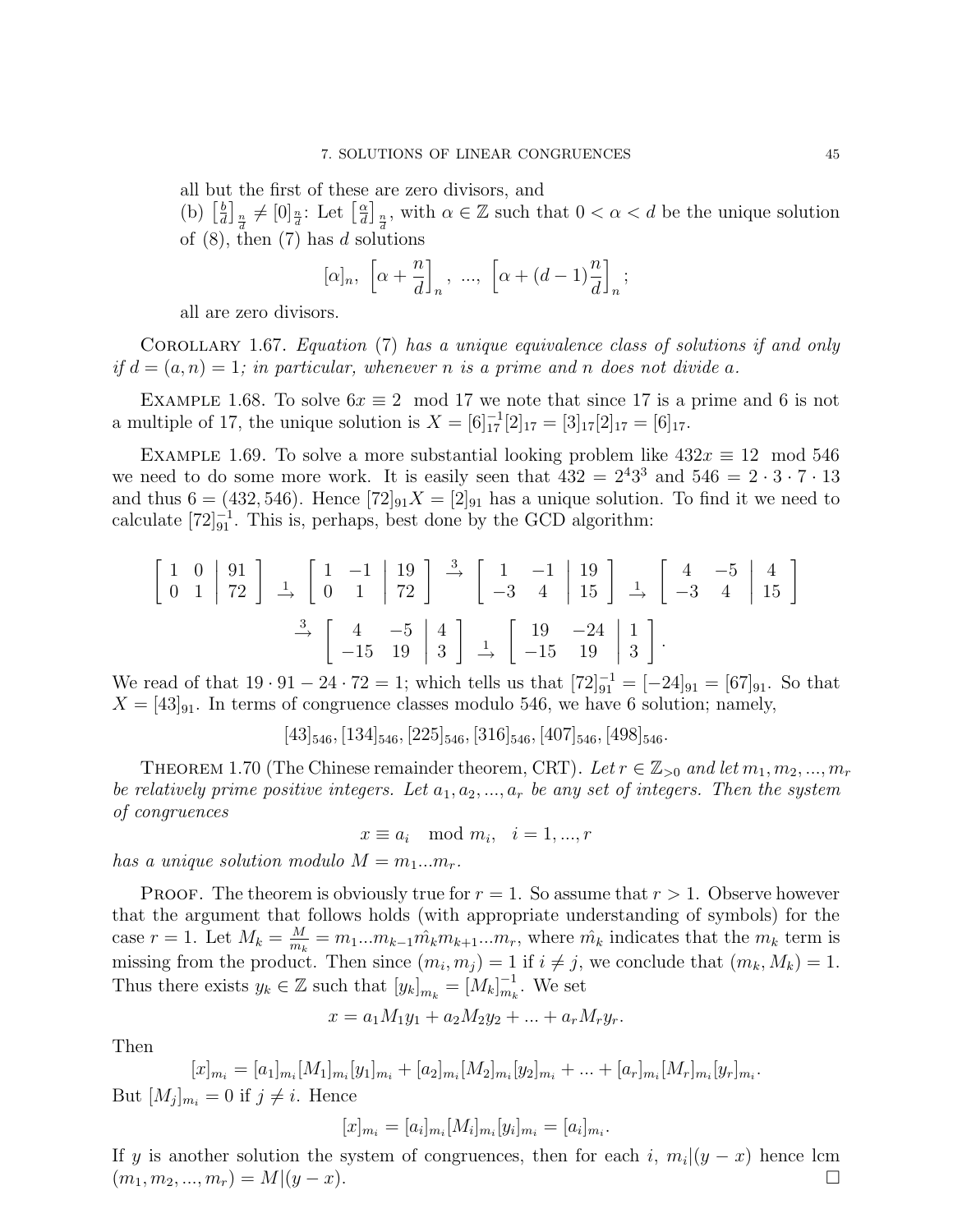EXAMPLE 1.71. To solve simultaneously (in  $\mathbb{Z}$ ) the three equations

$$
x \equiv 2 \mod 7,
$$
  

$$
x \equiv 0 \mod 9
$$

and

and

$$
2x \equiv 6 \mod 8,
$$

we first solve the last equation to obtain  $x \equiv 3$  or 7 mod 8: which is equivalent to  $x \equiv 3$ mod 4. We can replace our system of equation by the equivalent system

$$
x \equiv 2 \mod 7,
$$
  

$$
x \equiv 0 \mod 9
$$
  

$$
x \equiv 3 \mod 4,
$$

whose solution is

$$
x \equiv 2 \cdot 36 \cdot 1 + 0 + 3 \cdot 63 \cdot 3 \equiv 135 \mod 252.
$$

It is clear that computers should be of use in applications of CRT. We illustrate what can and cannot be done in MAPLE. Our first example is the solution of the system

$$
x \equiv 12 \mod 13,
$$
  
\n
$$
x \equiv 13 \mod 14,
$$
  
\n
$$
x \equiv 14 \mod 23
$$

and

It would be quite a time consuming task to rely solely on calculators to solve this problem. We approach this problem as an algorithm involving a few steps.

 $x \equiv 15 \mod 25$ .

1. We first verify that the hypothesis of CRT are satisfied (that is, that the moduli are relatively prime).

2. We know that the solution is a congruence class a mod  $M$ . We compute  $M$  as the product of the moduli.

3. We determine next the smallest positive a. It is in the intersection of several sets that are easily described; the  $k^{th}$  set is a subset of the set of solutions to the  $k^{th}$  equation.

# MAPLE SESSION #6.

| $> \gcd(13, 14);$       |   |
|-------------------------|---|
| $> \text{gcd}(13, 23);$ | 1 |
| $> \text{gcd}(13, 25);$ | 1 |
| $> \text{gcd}(14, 23);$ | 1 |
| $> \text{gcd}(14, 25);$ | 1 |
|                         |   |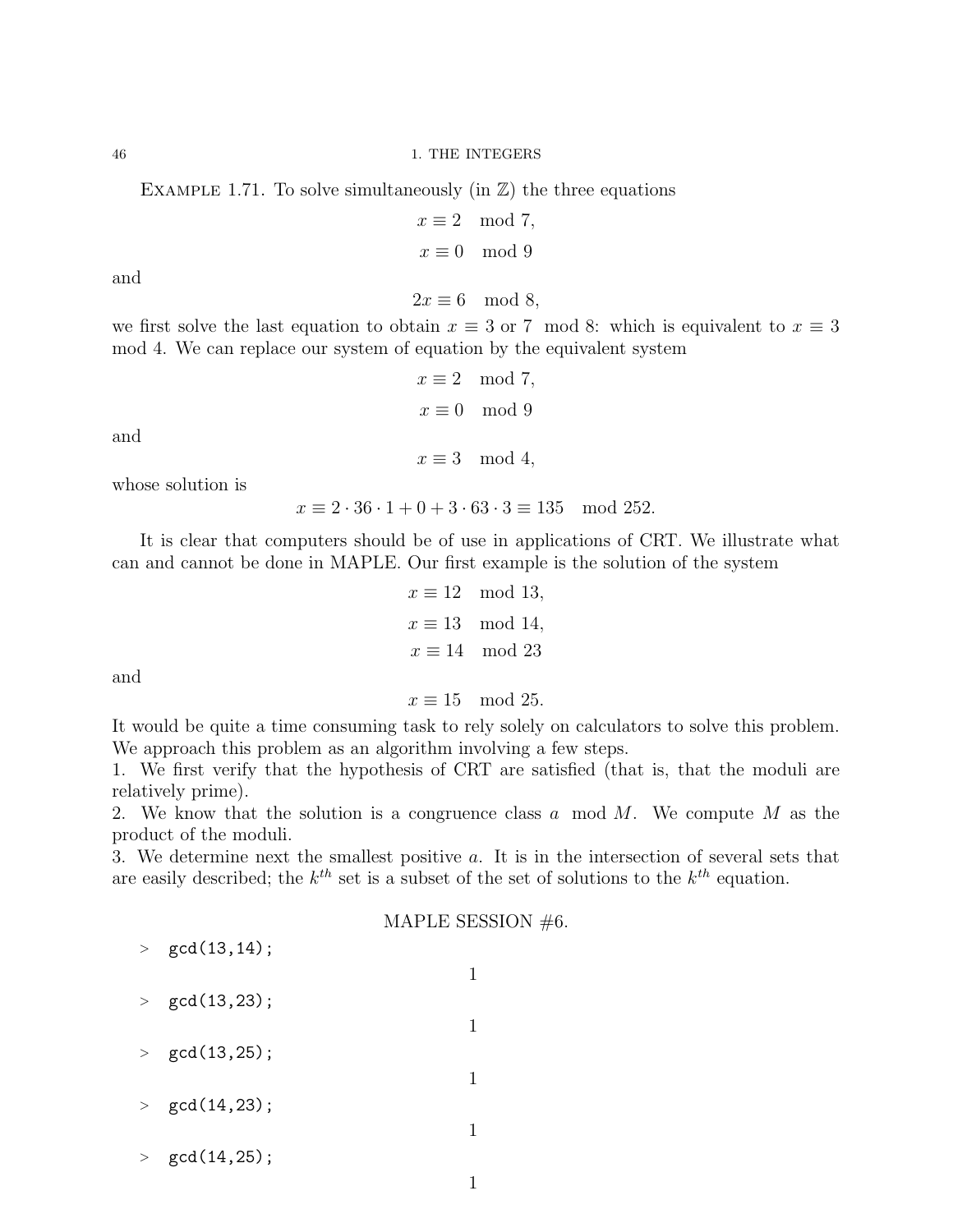```
> gcd(23,25);
                                      1
> 13 * 14 * 23 * 25;104650
> set1 := \{seq( 12 + 13 * i, i=0..200) \}: set2 := \{seq( 13 +14*i, i=0..200}: set3 := {seq( 14 + 23*i, i=0..200}: set4 := {seq(
   15 + 25 * i, i=0..200) }:
 set1 intersect set2 intersect set3 intersect set4;
                                     {}
> set1 := \{seq( 12 + 13 * i, i=0..20000) \}: set2 := \{seq( 13 + 13 * i, i=0..20000) \}14*i, i=0..20000) : set3 := {seq( 14 + 23*i, i=0..20000) : set4 :=
   \{seq( 15 + 25 * i, i=0..20000) \}:
> set1 intersect set2 intersect set3 intersect set4;
                           {34215, 138865, 243515}
\ge chrem([12, 13, 14, 15],[13, 14, 23, 25]);
                                    34215
```

```
***END OF PROGRAM***
```
- The first 6 lines of the program are just a check on the hypothesis for the Chinese remainder theorem. They can be combined into a single command as is done in the next program.
- The  $8<sup>th</sup>$  line of the program defines the sets whose intersection should yield a solution. However we have truncated the sets too quickly as is shown by the next line.
- The next to the last section of the program shows that the simultaneous solutions to the set of four equations is the congruence class

34215 mod 104650

(we use the single calculation  $104650 = 138865 - 34215$ ).

• The last section of the program shows the single MAPLE command needed to get the smallest positive solution.

A slightly different picture emerges in the MAPLE solution to a similar set of congruences involving bigger numbers

> $x \equiv 12 \mod 993$ ,  $x \equiv 13 \mod 994,$  $x \equiv 14 \mod 1003$  $x \equiv 15 \mod 1007$ .

and

# MAPLE SESSION #7.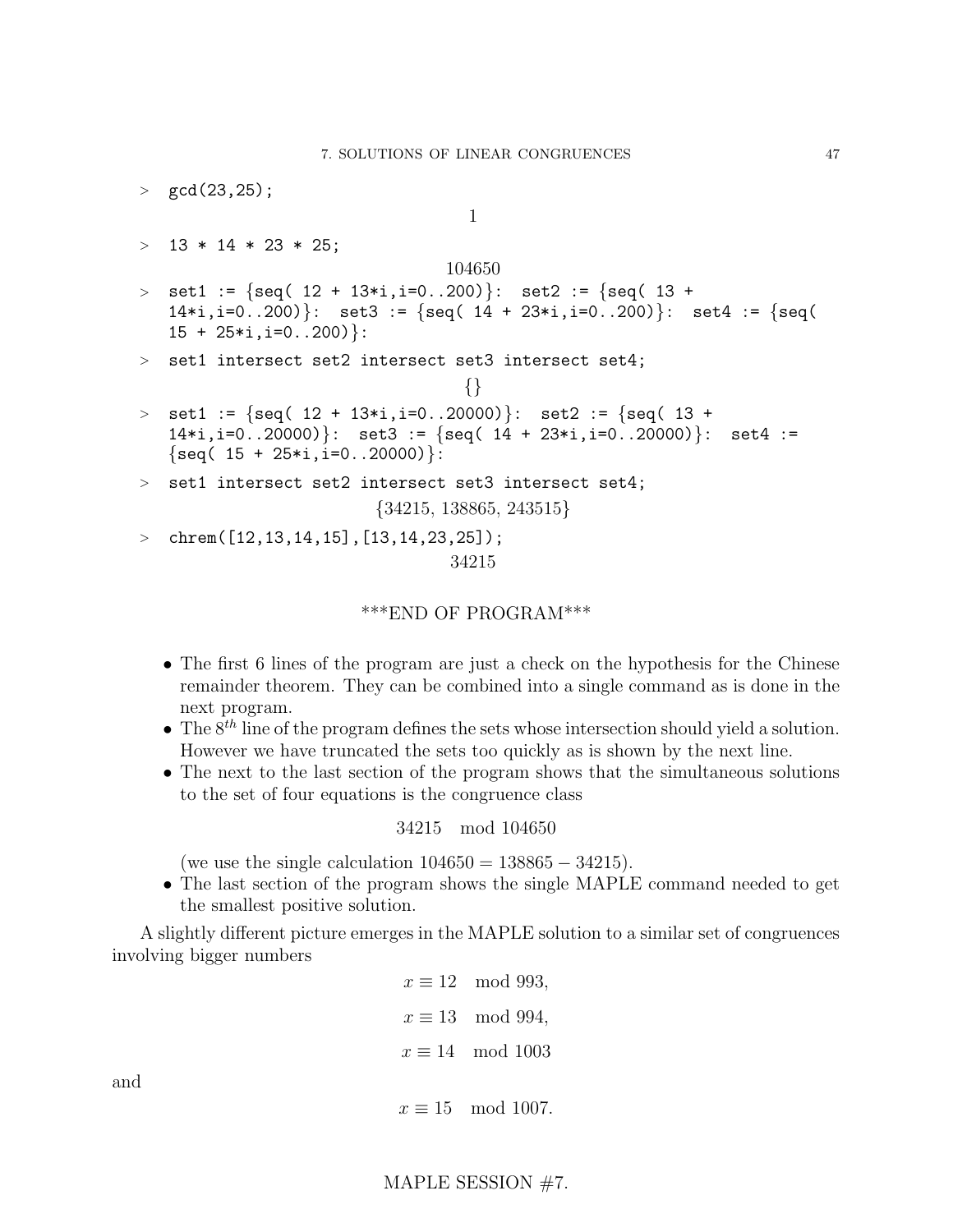```
> [gcd(993,994),
> gcd(993,1003),
> \gcd(993, 1007),
> \bar{\text{gcd}}(994, 1003),
> \text{gcd}(994, 1007), \text{gcd}(1003, 1007);
                                 [1, 1, 1, 1, 1, 1]> 993 * 994 * 1003 * 1007;
                                  996933147882
> set1 := \{seq( 12 + 993 * i, i=0..200) \}: set2 := \{seq( 13 +994*i,i=0..200)}: set3 := \{seq( 14 + 1003 * i, i=0..200) \}: set4 :=
   \{seq( 15 + 1007 * i, i=0..200) \}.> set1 intersect set2 intersect set3 intersect set4;
                                        {}
> set1 := \{seq( 12 + 993 * i, i=0..20000) \}: set2 := \{seq( 13 + 123 * i, i=0..20000) \}994*i, i=0..20000): set3 := {seq( 14 + 1003*i, i=0..20000)}: set4 :=
   \{seq( 15 + 1007 * i, i=0..20000) \}:
> set1 intersect set2 intersect set3 intersect set4;
                                        {}
> set1 := \{seq( 12 + 993 * i, i=0..2000000) \}: set2 := \{seq( 13 + 122 * i, i=0..2000000) \}994*i,i=0..2000000) }: set3 := \{seq( 14 + 1003*i, i=0..2000000) \}:
   set4 := \{seq( 15 + 1007 * i, i=0..2000000) \}:
Warning, computation interrupted
\text{chrem}([12, 13, 14, 15], [993, 994, 1003, 1007]);
```
630257901363

### \*\*\*END OF PROGRAM\*\*\*

Note that the naive calculations that look for a solution as an intersection of four sets runs into time problems (hence the interruption). However, the chrem MAPLE command is powerful enough to perform its calculation in a very short period of time. It follows that MAPLE uses a more sophisticated algorithm in solving simultaneous congruence equations.

REMARK 1.72. The hypothesis that  $(m_i, m_j) = 1$  for  $i \neq j$  cannot be replaced by the weaker hypothesis  $(m_1, m_2, ..., m_r) = 1$  as is easily shown by the example

```
x \equiv 0 \mod 2,
x \equiv 0 \mod 3
```
and

 $x \equiv 1 \mod 4$ 

that has no solutions; since the first of theses three equations says that  $x$  must be even and the last that it must be odd.

We end this section with a brief introduction to non-linear congruences.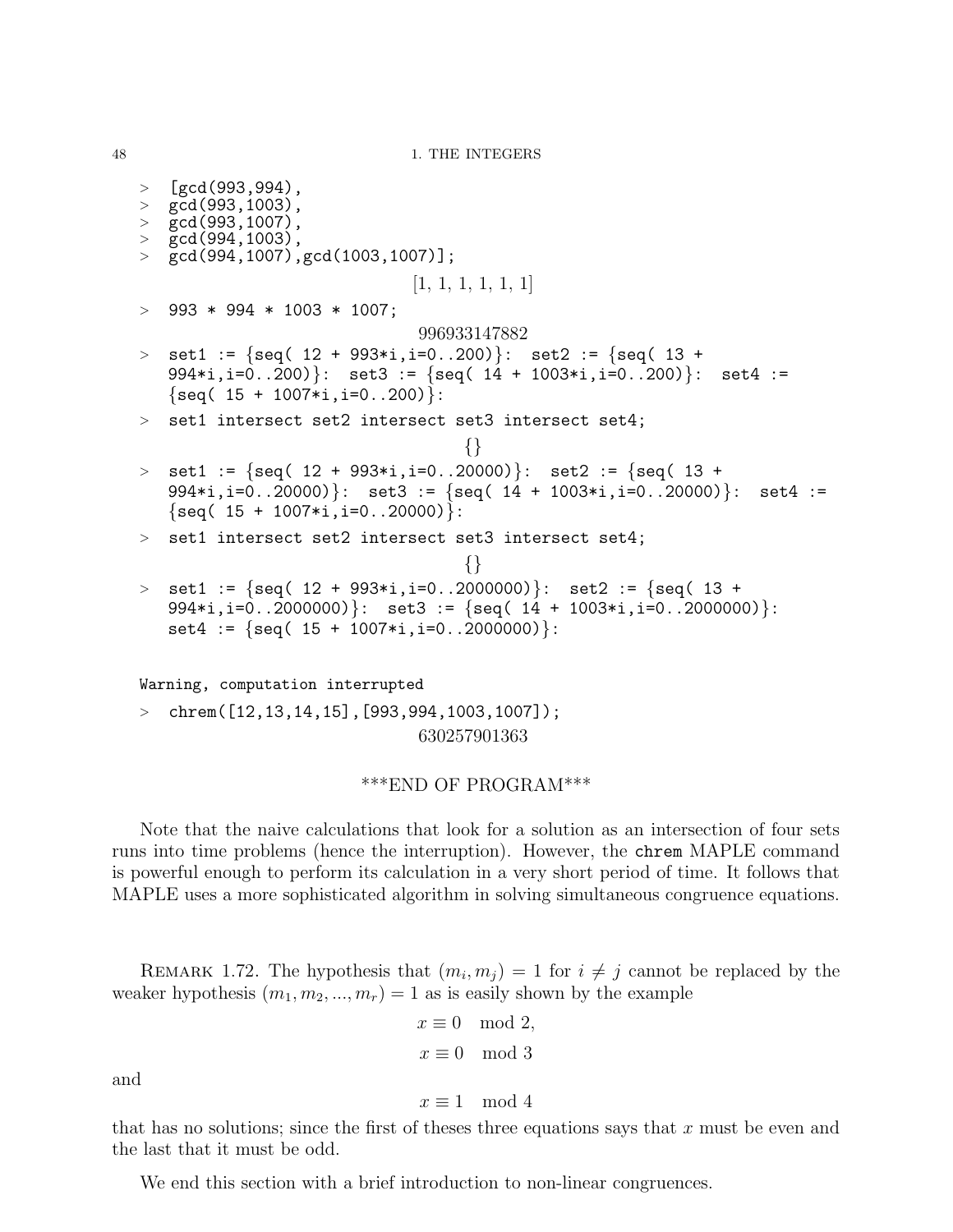Example 1.73. We start with the equation

$$
x^2 - 1 \equiv 0 \mod n.
$$

It is equivalent to the equation

$$
(x-1)(x+1) \equiv 0 \mod n.
$$

So if x is a solution, then  $x - 1$  and  $x + 1$  are either 0 or zero divisors. Thus if n is prime, the only solutions are  $x = 1$  and  $x = n - 1$  (modulo n, of course). For composite n,  $x = 1$ ,  $x = n - 1$  are still solutions. But there may be others (extra solutions) as well. They are to be found among the x for which both  $x \pm 1$  are zero divisors. The zero divisors for  $n = 6$ are 2, 3 and 4. Thus only  $x = 3$  could be an extra solution, but it is not. For  $n = 8$ , the solutions are 1, 3, 5 and 7. The zero divisors in this case are 2, 4 and 6. Each extreme pair of these accounts for one solution. For  $n = 25$ , only 5 is a zero divisor. Hence, only 1 and 24 are solutions.

Example 1.74. We continue with the equation

$$
x^2 + 1 \equiv 0 \mod n
$$

and try to find its roots. Once again the answer depends on n. For  $n = 2$ , 1 is a solution. There are no solutions for  $n = 3$  and 4. For  $n = 5$ ,  $x = 2$  and 3 are the solutions. Obviously this is a place where a symbolic computation program will help. Using MAPLE (a worksheet is included below), we see that for  $n = 125$ ,  $x = 57$  and 68 are solutions leading us to the factorization

$$
x^2 + 1 \equiv (x - 57)(x - 68) \mod 125.
$$

Perhaps more surprising is the case  $n = 65$  where 8, 18, 47 and 57 are solutions giving us two factorizations

$$
x^2 + 1 \equiv (x - 8)(x - 57) \mod 65
$$

and

$$
x^2 + 1 \equiv (x - 18)(x - 47) \mod 65.
$$

A self-explanatory MAPLE program (reproduced below) facilitates the computations in this example.

\n
$$
\text{MAPLE SESION} \#8.
$$
\n
$$
> \text{ msolve}(\{x^2 + 1 = 0\}, 2);
$$
\n
$$
\{x = 1\}
$$
\n
$$
\Rightarrow \text{ msolve}(\{x^2 + 1 = 0\}, 3);
$$
\n
$$
\Rightarrow \text{ msolve}(\{x^2 + 1 = 0\}, 4);
$$
\n
$$
\Rightarrow \text{ msolve}(\{x^2 + 1 = 0\}, 5);
$$
\n
$$
\{x = 2\}, \{x = 3\}
$$
\n
$$
\Rightarrow \text{ msolve}(\{x^2 + 1 = 0\}, 125);
$$
\n
$$
\{x = 57\}, \{x = 68\}
$$
\n
$$
\Rightarrow \text{ msolve}(\{x^2 + 1 = 0\}, 65);
$$
\n
$$
\{x = 8\}, \{x = 18\}, \{x = 47\}, \{x = 57\}
$$
\n
$$
\Rightarrow \text{ msolve}(\{x^2 + 1 = 0\}, 13);
$$
\n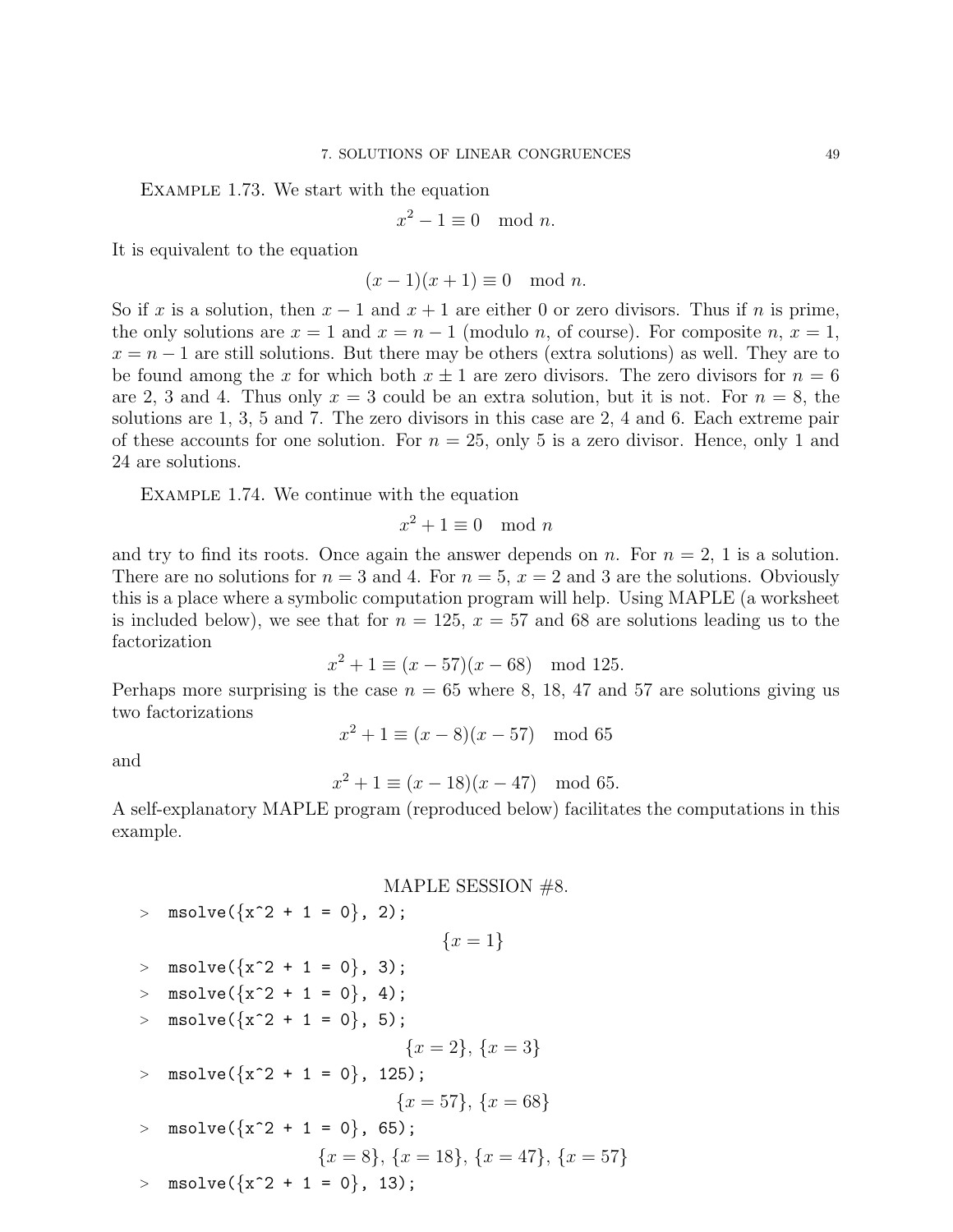$$
\{x = 5\}, \{x = 8\}
$$
\n
$$
\} \text{msolve}(\{x^2 + 1 = 0\}, 17);
$$
\n
$$
\{x = 4\}, \{x = 13\}
$$
\n
$$
\} \text{msolve}(\{x^2 + 1 = 0\}, 19);
$$

### \*\*\*END OF PROGRAM\*\*\*

Example 1.75. Our last example of this section is a brief discussion of the polynomial  $(x)$  x  $x^3 - x^2 + x + 2$ .

We investigate whether it can have any integral roots. One can learn from more advanced algebra books (or courses) that the only possible integral roots of the polynomial are  $\pm 1$  and  $\pm 2$  and that none of these are in fact roots to conclude that the equation has no integer roots (see Section 10). Without more advanced results we can come to the same conclusion using modular arithmetic. If (9) had an integer root, then for every  $n \in \mathbb{Z}_{\geq 1}$  reducing modulo n, we would certainly have a root in  $\mathbb{Z}_n$ . Let  $f(r) = r^3 - r^2 + r + 2$ . Then  $f(0) = 2$ ,  $f(1) = 3$ ,  $f(2) = 8$ ,  $f(3) = 23$  and  $f(4) = 54$ . So the equation  $f(r) \equiv 0 \mod 5$  has no solutions. Hence (9) cannot have any integral solutions.

## 8. Euler

Let us fix a positive integer n. For  $a \in \mathbb{Z}$ , we have determined conditions that guarantee the existence of  $[a]_n^{-1}$  and algorithms for computing it. Two results that give formulae for this inverse (due to Fermat for n prime and to Euler for the general case) turn out to have good applications to cryptography.

DEFINITION 1.76. Let  $n \in \mathbb{Z}_{>0}$  and  $a \in \mathbb{Z}$ . The integer a (or the equivalence class  $[a]_n$ ) has *finite multiplicative order modulo n* if there exists a  $k \in \mathbb{Z}_{>0}$  such that

$$
[a]_n^k = ([a^k]_n) = [1]_n.
$$

If a has finite multiplicative order modulo n, then the smallest k as above is the *(multiplica*tive) order of a (and of  $[a]_n$ ) modulo n; in symbols ord<sub>n</sub>a (ord  $[a]_n$ ) or ord a (ord  $[a]$ ) when the n is clear from the context.

REMARK 1.77. Only  $[1]_n$  has order 1.

THEOREM 1.78. Let  $n \in \mathbb{Z}_{>0}$  and  $a \in \mathbb{Z}$ . The following conditions are equivalent: (a) The integer a has finite multiplicative order modulo n.

(b)  $(a, n) = 1$ .

- (c)  $[a]_n$  is invertible.
- (d)  $[a]_n \neq [0]_n$  and  $[a]_n$  is not a zero divisor.

**PROOF.** The equivalence of conditions  $(b)$ ,  $(c)$  and  $(d)$  has already been established. If a has finite multiplicative order, then  $[a]_n^k = [a]_n [a]_n^{k-1} = [1]_n$  and so  $[a]_n$  is invertible. Thus (a) implies (c). To establish the converse (that (c) implies (a)), consider the list of  $n + 1$ elements

$$
[a]_n, [a]_n^2, ..., [a]_n^{n+1}
$$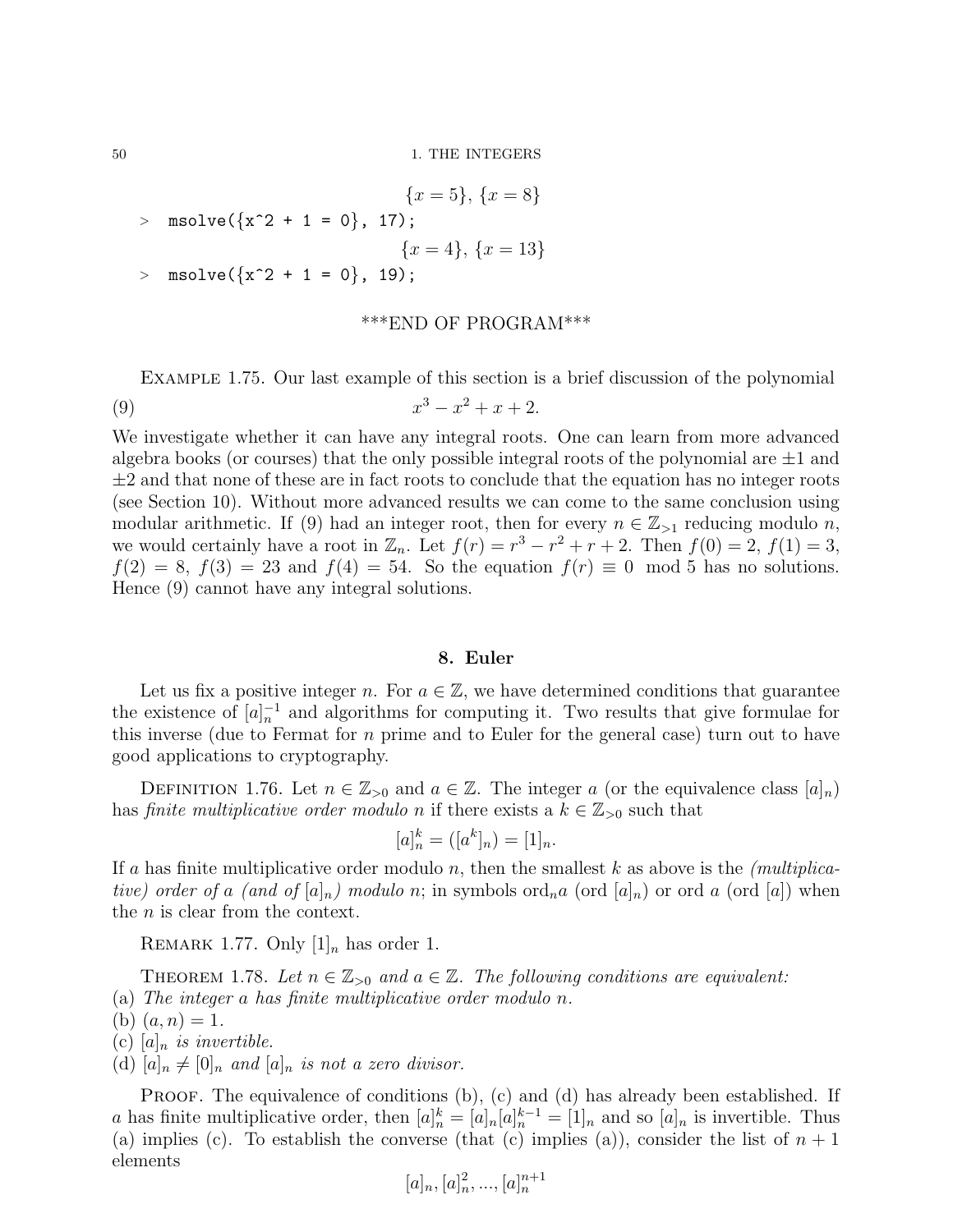#### 8. EULER 51

in  $\mathbb{Z}_n$ . Since  $|\mathbb{Z}_n| = n$ , two elements in the list must be the same. Thus

$$
[a]_n^k = [a]_n^t
$$
 for some  $1 \le k < t \le n+1$ .

If  $[a]_n$  is invertible, we can multiply both sides of the last equation by  $[a]_n^{-k}$  and conclude that  $[1]_n = [a]_n^{t-k}$ .

THEOREM 1.79. Suppose that  $a \in \mathbb{Z}$  has order k modulo n. Then

 $a^r \equiv a^s \mod n$  if and only if  $r \equiv s \mod k$ .

**PROOF.** The fact that a has order k modulo n means that  $a^k = 1 + nw$  for some  $w \in \mathbb{Z}$ . If  $r \equiv s \mod k$ , then  $r = s + tk$  for some  $t \in \mathbb{Z}$ . Then

$$
a^r = a^{s+tk} = a^s a^{tk} = a^s (1 + nw)^t \equiv a^s \mod n.
$$

Conversely, if  $a^r \equiv a^s \mod n$ , we may without loss of generality assume that  $r \leq s$ . Since  $(a, n) = 1$ ,  $[a]_n^{-1}$  exists and we conclude that  $1 \equiv a^{s-r} \mod n$ . The division algorithm tells us that  $s-r = qk+u$  for some q and  $u \in \mathbb{Z}$  with  $0 \le u < k$ . Therefore  $1 \equiv a^{s-r} \equiv a^u \mod n$ . Since k is the smallest positive integer with  $a^k \equiv 1 \mod n$ , we conclude that  $u = 0$ .  $\Box$ 

THEOREM 1.80 (Fermat's little theorem). Let p be a prime and suppose that  $a \in \mathbb{Z}$  is not a multiple of p. Then  $a^{p-1} \equiv 1 \mod p$ . Hence for all  $a \in \mathbb{Z}$ ,  $a^p \equiv a \mod p$ .

PROOF. The group<sup>17</sup>  $\mathbb{Z}_p^*$  has  $p-1$  elements:

$$
[1]_p, [2]_p, ..., [p-1]_p.
$$

For  $[a]_p \in \mathbb{Z}_p^*$ , denote by  $[a]_p \mathbb{Z}_p^*$  the set of multiples of  $[a]_p$  in  $\mathbb{Z}_p^*$ :

$$
[a]_p \mathbb{Z}_p^* = \{ [a]_p [b]_p; [b]_p \in \mathbb{Z}_p^* \} = \{ [a]_p [1]_p, [a]_p [2]_p, ..., [a]_p [p-1]_p \} \subseteq \mathbb{Z}_p^*.
$$

We observe next that  $|[a]_p \mathbb{Z}_p^*| = p-1$  because no two elements of  $\mathbb{Z}_p^*$  are equal. (If  $[a]_p [b]_p =$  $[a]_p[c]_p$ , then since  $[a]_p$  is invertible,  $[b]_p = [c]_p$ . Hence

$$
[1]_p[2]_p...[p-1]_p = [a]_p[1]_p[a]_p[2]_p...[a]_p[p-1]_p = [a]_p^{p-1}[1]_p[2]_p...[p-1]_p
$$

and it follows (by cancellation) that  $[a]_p^{p-1} = [1]_p$ . This establishes the first part of the theorem; also that  $a^p \equiv a \mod p$  whenever p does not divide a. But this last assertion is trivial for multiples of p.

COROLLARY 1.81. Let p be a prime and suppose that  $a \in \mathbb{Z}$  is not divisible by p. Then the order of a mod p divides  $(p-1)$ .

PROOF. The theorem shows that  $[a]_p^{p-1} = [1]_p$ . If k is the order of a mod p, then  $[a]_p^k = [1]_p$  and Theorem 1.79 tells us that  $p - 1 \equiv k \mod k$ .

EXAMPLE 1.82. For all primes p, the order of  $[1]_p$  is, of course, 1 and the order of  $[p-1]_p$ is 2 provided p is odd. All possibilities allowed by the theorem do occur. In  $\mathbb{Z}_7^*$ , for example, the orders of the units  $[1]_7$ ,  $[2]_7$ ,  $[3]_7$ ,  $[4]_7$ ,  $[5]_7$  and  $[6]_7$  are 1, 3, 6, 3, 6 and 2, respectively.

We now come to one of the most important functions in number theory, the Euler  $\varphi$ function.

DEFINITION 1.83. For each  $n \in \mathbb{Z}_{>0}$ , we let  $\varphi(n) = |\mathbb{Z}_{n}^{*}|$ . Thus  $\varphi(n)$  is the number of positive integers  $\leq n$  that are relatively prime to n. (Note that  $\varphi(1) = 1$ .)

<sup>&</sup>lt;sup>17</sup>Language to be justified later.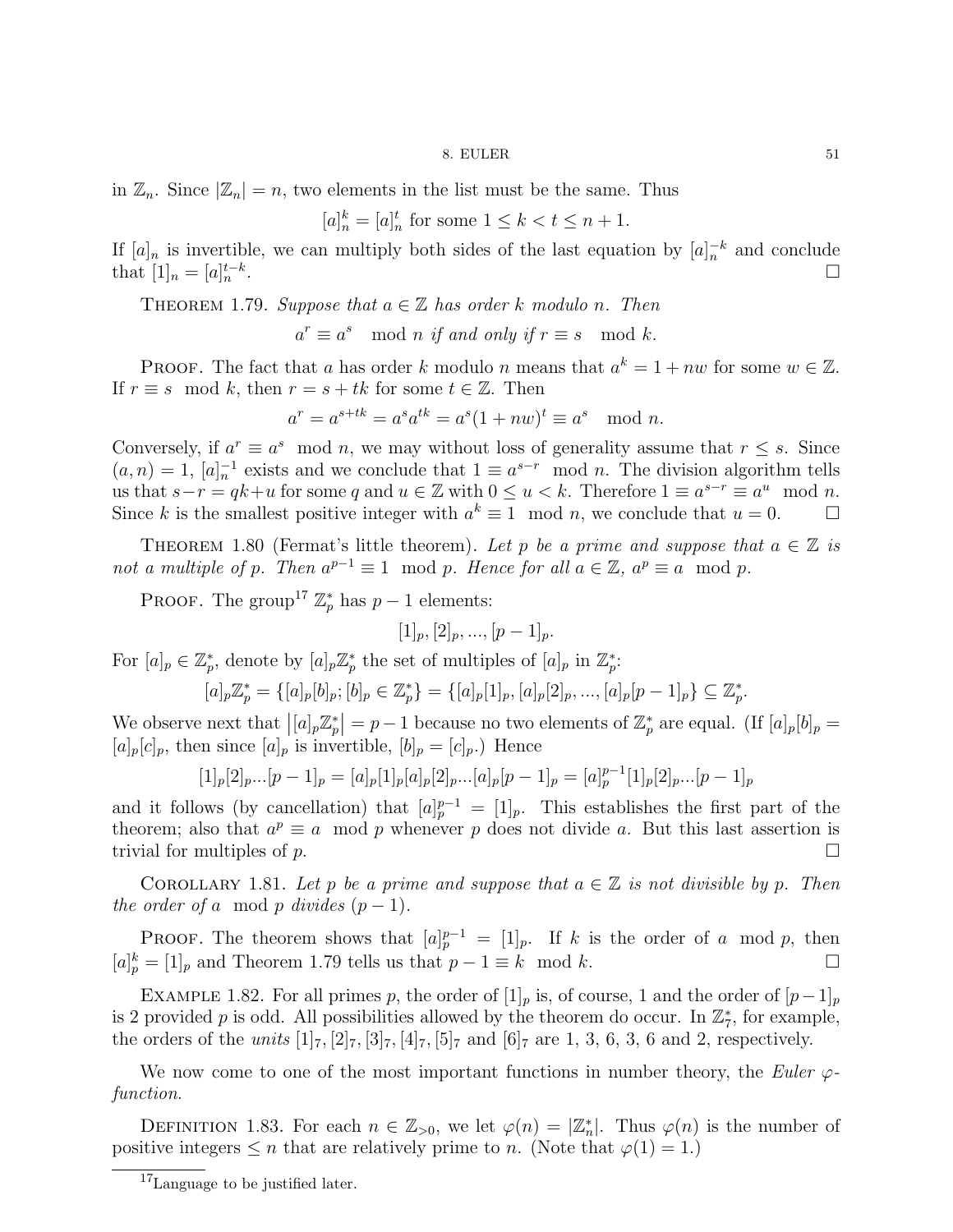The reader should check that the entries in the following table are correct.

|              |             |  |  |  |  |                  | $12 3 4 5 6 7 8 9 10 11 12 \overline{13 14 }$ |  |
|--------------|-------------|--|--|--|--|------------------|-----------------------------------------------|--|
| $\varphi(n)$ | 11122442646 |  |  |  |  | $4 \mid 10 \mid$ |                                               |  |

It is perhaps surprising that there is an easy formula for  $\varphi(n)$ . We now begin the journey toward (1.86).

PROPOSITION 1.84. If p is a prime and  $n \in \mathbb{Z}_{>0}$ , then

$$
\varphi(p^n) = p^n - p^{n-1}.
$$

**PROOF.** The only integers between 1 and  $p^n$  (including both ends) that are not relatively prime to  $p^n$  are the multiples of  $p$ , namely

$$
p, 2p, \ldots p^{n-1}p.
$$

There are exactly  $p^{n-1}$  such integers.  $\Box$ 

THEOREM 1.85. If a and b are relatively prime positive integers, then

$$
\varphi(ab) = \varphi(a)\varphi(b).
$$

**PROOF.** Since  $\varphi(1) = 1$ , there is nothing to prove if either a or  $b = 1$ . So assume that both are in  $\mathbb{Z}_{\geq 1}$ . The theorem says that the number of elements in  $\mathbb{Z}_{ab}^*$ ,  $|\mathbb{Z}_{ab}^*|$ , is the product of  $|\mathbb{Z}_{a}^{*}|$  and  $|\mathbb{Z}_{b}^{*}|$ . We construct a one-to-one surjective map<sup>18</sup>

$$
f: \mathbb{Z}_a^* \times \mathbb{Z}_b^* \to \mathbb{Z}_{ab}^*.
$$

A point in the direct product  $\mathbb{Z}_a^* \times \mathbb{Z}_b^*$  is a pair  $([r]_a, [s]_b)$ , where r and s are positive integers relatively prime to  $a$  and  $b$ , respectively. By the Chinese remainder theorem, there is a unique congruence class  $[t]_{ab}$  (the notation is meant to imply that we are choosing a representative  $t \in \mathbb{Z}$  of this class) such that

$$
t \equiv r \mod a \text{ and } t \equiv s \mod b.
$$

Since  $t = r + ka$  for some  $k \in \mathbb{Z}$  and  $(r, a) = 1$ , we conclude that  $(t, a) = 1$ . Similarly  $(t, b) = 1$ . Thus  $(t, ab) = 1$ ; that is,  $[t]_{ab} \in \mathbb{Z}_{ab}^*$ . Hence we define f by

$$
f([r]_a, [s]_b) = [t]_{ab}.
$$

We need to show that the map is  $f$  is an isomorphism (one-to-one and onto). We proceed indirectly by constructing a map

$$
g: \mathbb{Z}_{ab}^* \to \mathbb{Z}_a^* \times \mathbb{Z}_b^*
$$

that is an inverse of f. Let  $[t]_{ab} \in \mathbb{Z}_{ab}^*$ . Choose the unique r and  $s \in \mathbb{Z}$  such that  $0 \le r < a$ ,  $0 \le s < b$ ,  $[t]_a = [r]_a$  and  $[t]_b = [s]_b$ . We define

$$
g([t]_{ab}) = ([r]_a, [s]_b).
$$

We must show that  $[r]_a \in \mathbb{Z}_a^*$ ; that is, that  $(a, r) = 1$ . This is shown as follows. Since  $(ab, t) = 1$ , we must also have that  $(a, t) = 1$ . Since  $t \equiv r \mod a$  it follows from  $(a, t) = 1$ that  $(a, r) = 1$ . Similarly we see that  $[s]_b \in \mathbb{Z}_b^*$ . It is clear from the uniqueness part of the Chinese remainder theorem that  $f \circ g$  is the identity self map of  $\mathbb{Z}_{ab}^*$ . Hence g is injective and f is surjective. The fact that g is one-to-one tells us that  $|\mathbb{Z}_{ab}^*| \geq |\mathbb{Z}_a^*| |\mathbb{Z}_b^*|$ . The fact that f is onto tells us that  $|\mathbb{Z}_{ab}^*| \leq |\mathbb{Z}_a^*||\mathbb{Z}_b^*|$ . The last two inequalities imply equality.

 $^{18}$ As we shall see later, an isomorphism between groups.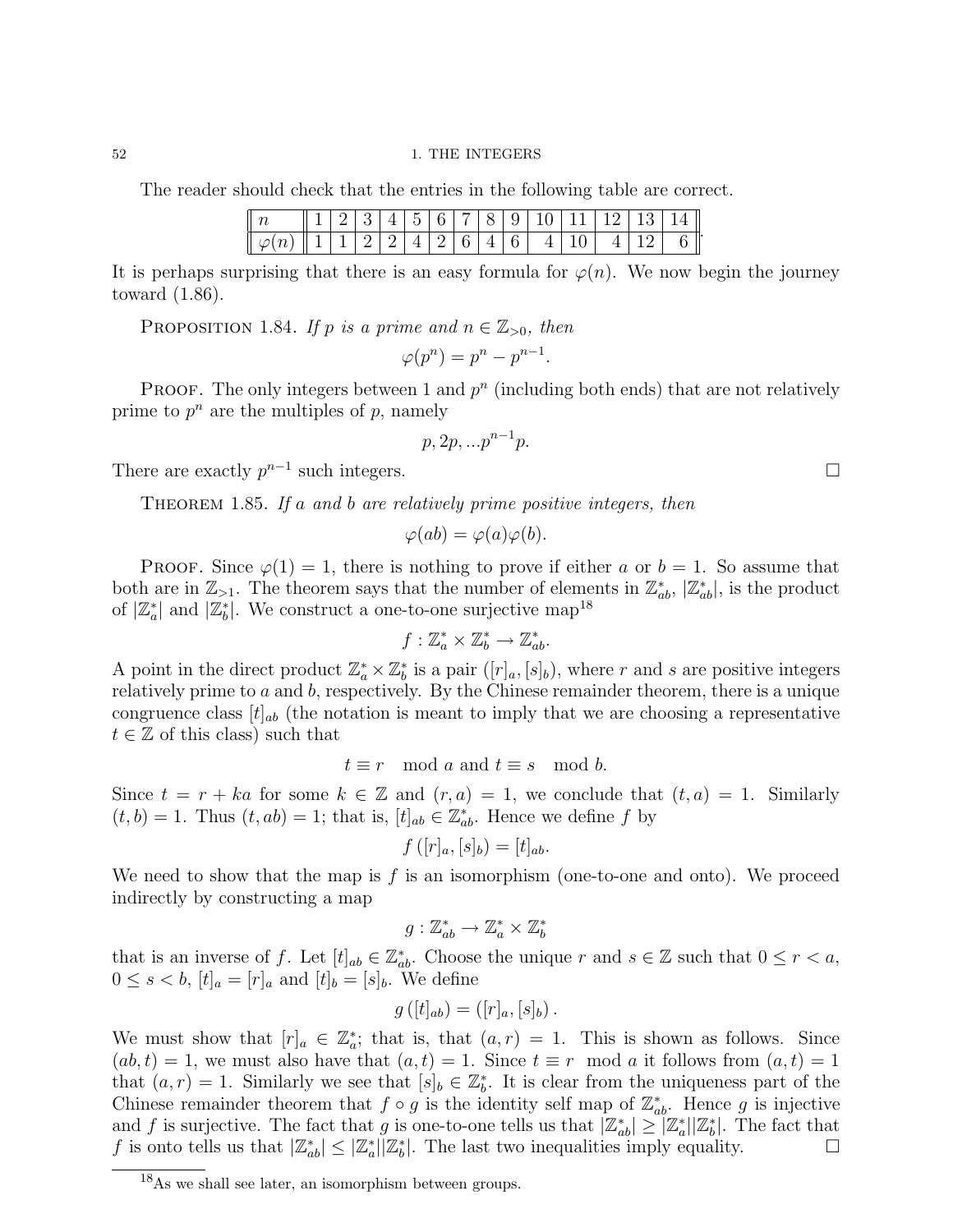THEOREM 1.86. Let  $n \in \mathbb{Z}_{\geq 1}$  have prime factorization  $n = \prod_{i=1}^r p_i^{n_i}$  with the  $p_i$  distinct primes and the exponents  $n_i > 0$ . Then

$$
\varphi(n) = \prod_{i=1}^r (p_i^{n_i} - p_i^{n_i-1}) = n \prod_{i=1}^r \left(1 - \frac{1}{p_i}\right).
$$

**PROOF.** The first formula is proven by induction on r. The base case  $r = 1$  is the content of Proposition 1.84. So assume that we have the formula for  $r = k \ge 1$  and proceed to establish it for  $r = k + 1$ . Write

$$
n = \prod_{i=1}^{k+1} p_i^{n_i} = \left(\prod_{i=1}^k p_i^{n_i}\right) p_{k+1}^{n_{k+1}}.
$$

Since  $\left(\prod_{i=1}^k p_i^{n_i}, p_{k+1}^{n_{k+1}}\right) = 1$ , we conclude by the induction hypothesis and the last theorem that

$$
\varphi\left(\prod_{i=1}^{k+1} p_i^{n_i}\right) = \varphi\left(\left(\prod_{i=1}^k p_i^{n_i}\right) p_{k+1}^{n_{k+1}}\right) = \left(\prod_{i=1}^k \left(p_i^{n_i} - p_i^{n_i - 1}\right)\right) \left(p_{k+1}^{n_{k+1}} - p_{k+1}^{n_{k+1}-1}\right) = \prod_{i=1}^{k+1} \left(p_i^{n_i} - p_i^{n_i - 1}\right).
$$

This finishes the proof of the first equality; the second equality is a consequence of an easy algebraic manipulation.

Our next result is a generalization of Fermat's little theorem.

THEOREM 1.87 (Euler). Let  $n \in \mathbb{Z}_{\geq 2}$  and suppose that  $a \in \mathbb{Z}$  is relatively prime to n. Then  $a^{\varphi(n)} \equiv 1 \mod n$ .

PROOF. The argument here is a generalization of the one used to establish Fermat's little theorem. The group  $\mathbb{Z}_n^*$  has  $\varphi(n)$  elements. As before,  $[a]_n \in \mathbb{Z}_n^*$  and  $[a]_n \mathbb{Z}_n^*$  denotes the set of multiples of  $[a]_n$  in  $\mathbb{Z}_n^*$ :  $[a]_n \mathbb{Z}_n^* = \{[a]_n [b]_n; [b]_n \in \mathbb{Z}_n^*\}$ . As in the earlier proof  $|[a]_n \mathbb{Z}_n^*| = \varphi(n)$  because no two elements of  $\mathbb{Z}_n^*$  are equal. Hence

$$
\prod_{b \in \mathbb{Z}_n^*} b = \prod_{b \in \mathbb{Z}_n^*} ab = a^{\varphi(n)} \prod_{b \in \mathbb{Z}_n^*} b,
$$

and Euler's theorem follows by cancellation.

COROLLARY 1.88. Let  $n \in \mathbb{Z}_{\geq 2}$  and suppose that  $a \in \mathbb{Z}$  is relatively prime to n. Then the order of a mod n divides  $\varphi(n)$ .

EXAMPLE 1.89. We determine the congruence class mod 14 of  $3^{19}$ . We can, of course use the MAPLE command  $\geq 3^{\{19\}} \mod 14$ ; and receive 3 as the answer. But this problem can be solved and was solved before and without MAPLE. The order of 3 modulo 14 divides  $\varphi(14) = 6$ . Hence  $3^{18} \equiv 1 \mod 14$  and thus  $3^{19} \equiv 3 \mod 14$ .

EXAMPLE 1.90. We determine the last two digits of  $7^{2962}$ . Again MAPLE readily supplies the answer; although it (version 7) has trouble obtaining the last two digits of  $7^{2962}$ . The last two digits of an integer are determined by its congruence class mod 100. The order of 7 mod 100 divides  $\varphi(100) = \varphi(2^2 5^2) = 2 \cdot 20 = 40$ . Hence  $7^{40r} \equiv 1 \mod 100$  for every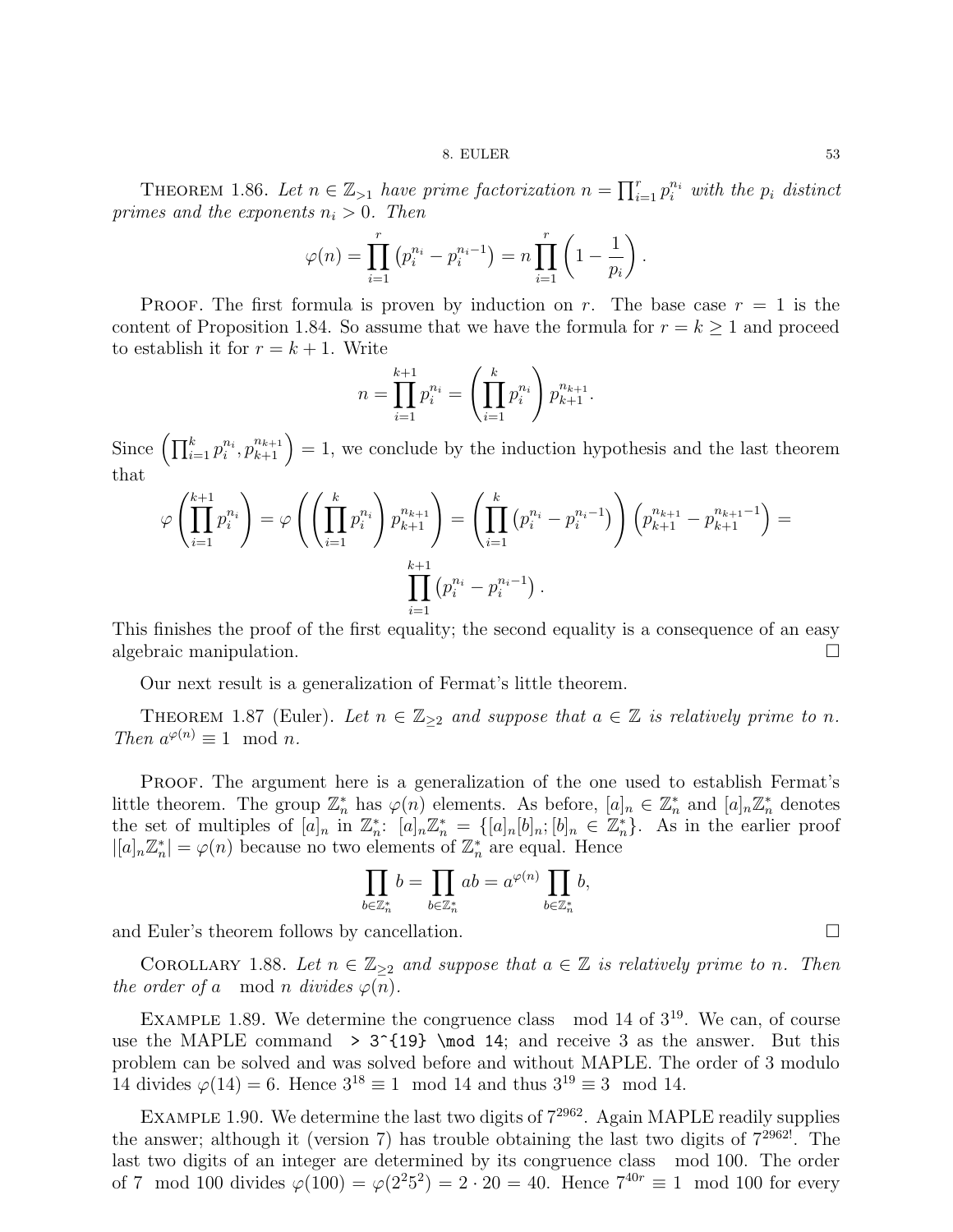positive integer r. Thus  $7^{2962} = 7^{99 \cdot 40 + 2} \equiv 49 \mod 100$  and  $7^{2962} \equiv 1 \mod 100$  because  $40|2962!$ . Can we determine this way the last two digits of  $6^{2962}$ ? Not exactly as before.  $6^{2962} = 2^{2962}3^{2962}$ . As before  $3^{2962} \equiv 9 \mod 100$ . But at this point we do not have the tools to conclude (without a brute force calculation using MAPLE, for example) that  $2^{2962} \equiv 4$ mod 100.

DEFINITION 1.91. Let  $a \in \mathbb{Z}$  with  $(a, n) = 1$ . The *(multiplicative) inverse* of  $[a]_n \in \mathbb{Z}_n^*$  is DEFINITION 1.91. Let  $u \in \mathbb{Z}$  with  $(u, n) = 1$ . The *(mattiplicative)* inverse of  $[u]_n \in \mathbb{Z}_n$  is<br>the unique  $[b]_n \in \mathbb{Z}_n^*$  with  $[a][b] = [ab] = [1]$ . We have seen that if  $[a]$  has order k, then its inverse exists and  $[b] = [a]^{k-1} = [a]^{\varphi(n)-1}$ .

Remark 1.92. We have been studying three systems. The language will be established in subsequent chapters:

- $(\mathbb{Z}_n, +, \cdot)$  is a commutative ring.
- $(\mathbb{Z}_n, +)$  is a cyclic abelian group of order n with generator [1].
- $(\mathbb{Z}_n^*, \cdot)$  is an abelian group of order  $\varphi(n)$ ; usually not cyclic.

### EXERCISES

- (1) Find the orders of
	- (a) 2 mod 31,
	- (b) 3 mod 75 and
	- (c) 4 mod 27.
- (2) Show that  $a \in \mathbb{Z}$  has order k modulo n if and only if  $k \in \mathbb{Z}_{>0}$  is the smallest integer such that  $a^k - 1 = nw$  for some  $w \in \mathbb{Z}$ .
- (3) Prove that a and  $a^5$  have the same last digit for all  $a \in \mathbb{Z}_{>0}$ .
- (4) Let a and  $b \in \mathbb{Z}$ . Prove that

$$
\varphi\left(\frac{a}{\gcd(a,b)}\right)\varphi\left(\frac{b}{\gcd(a,b)}\right) = \varphi\left(\frac{\operatorname{lcm}(a,b)}{\gcd(a,b)}\right).
$$

- (5) For what positive integers n is  $\varphi(n) \leq 8$ ?
- (6) In this exercise we study an additive version of the (multiplicative) order function.
	- Verify the entries in

Order of elements of  $\mathbb{Z}_{24}^*$ 

|                     |     |  |  | 7   11   13   17   19   23 |  |  |
|---------------------|-----|--|--|----------------------------|--|--|
| $\int$ ord $\alpha$ | 112 |  |  |                            |  |  |

- Let  $n \in \mathbb{Z}_{>0}$  and let  $a \in \mathbb{Z}_n$ . In analogy with the definition of the multplivative order of  $a \in \mathbb{Z}_n^*$ , define the additive order of  $a \in \mathbb{Z}_n$ .
- Your definition should produce the following:

Order of elements of  $\mathbb{Z}_{24}$ 

| $\begin{array}{ c c } \hline a \end{array}$<br>$\ 0\ 1\ 2\ 3\ 4\ 5\ 6\ 7\ 8\ 7\ 10\ 11\ $                                      |  |  |  |  |  |  |
|--------------------------------------------------------------------------------------------------------------------------------|--|--|--|--|--|--|
| $\boxed{ \text{ord } a \parallel 1 \mid 24 \mid 12 \mid 8 \mid 6 \mid 24 \mid 4 \mid 24 \mid 3 \mid 12 \mid 12 \mid 24 \mid }$ |  |  |  |  |  |  |

|                                                                                                                                                         | $\ 12\ 13\ 14\ 15\ 16\ 17\ 18\ 19\ 20\ 21\ 22\ 23\ $ |  |  |  |  |  |  |
|---------------------------------------------------------------------------------------------------------------------------------------------------------|------------------------------------------------------|--|--|--|--|--|--|
| $\lceil \text{ord } a \rceil \rceil 2 \rceil 24 \rceil 12 \rceil 8 \rceil 3 \rceil 24 \rceil 4 \rceil 24 \rceil 12 \rceil 8 \rceil 12 \rceil 24 \rceil$ |                                                      |  |  |  |  |  |  |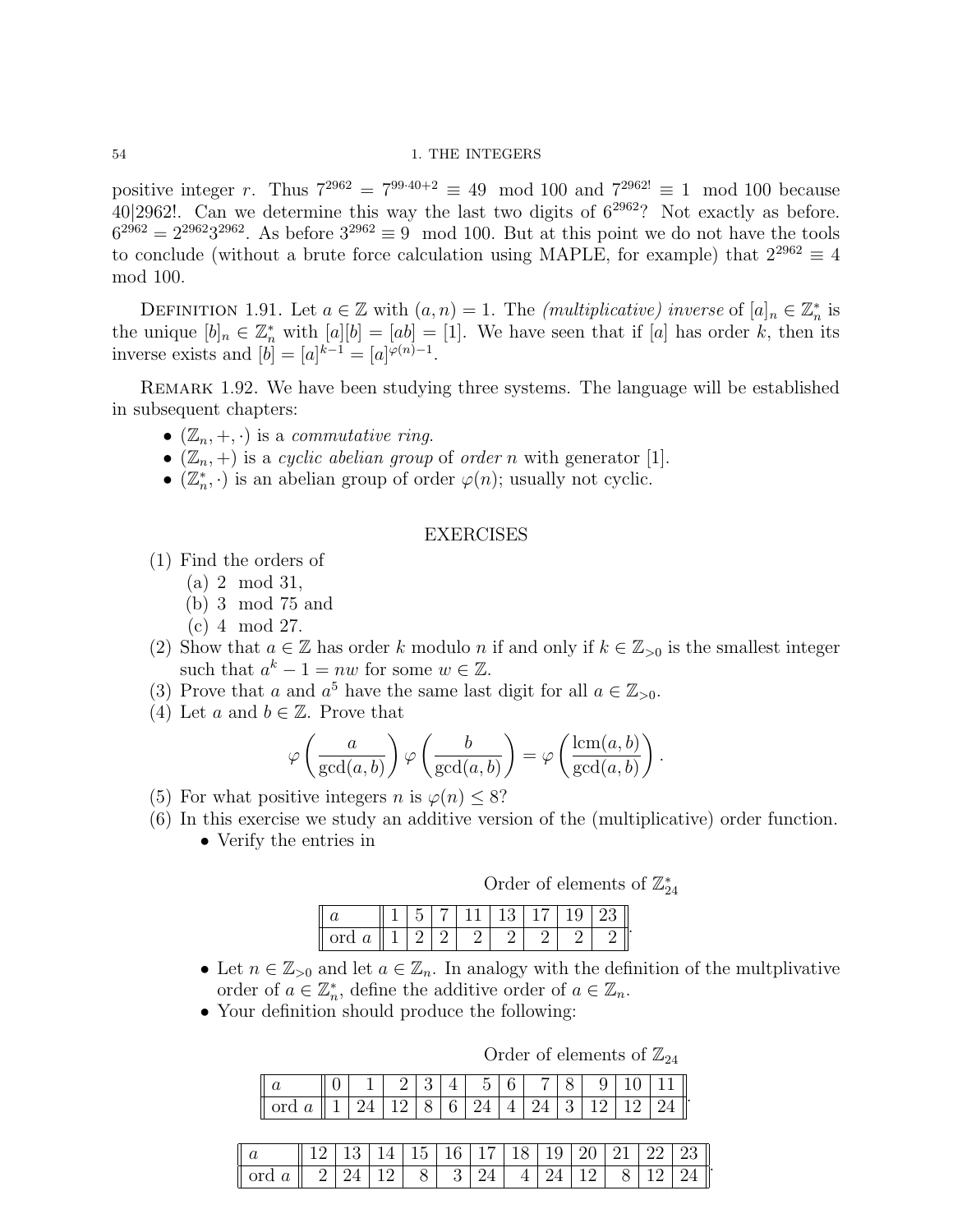#### 9. PUBLIC KEY CRYPTOGRAPHY 55

### 9. Public key cryptography

Let us assume that we have a large number,  $N \in \mathbb{Z}_{>0}$ , of people who want to communicate (say on the web) in a more or less secure manner. Electronically, we can only transmit numbers. So the first task is to translate the letters of our alphabet to numbers. We can certainly choose a subset of the integers between 1 and 100 to accomplish this. Say we may set up the following correspondence

$$
A = 03
$$
,  $B = 07$ ,  $C = 13$ ,  $D = 17$ ,  $E = 21$ , ...,  $Y = 77$ ,  $Z = 91$ ,  
 $blank = 93$ ,  $= 98$ ,  $= 99$ ,

known as a code book or an encryption algorithm. The message 170377 would hence be read as  $DAY$ . We share the code book between our set of N correspondents. We now have no problem sending messages to each other. If our code is secure (more on this later), only the N communicators:

# $\Pi_1, \Pi_2, ..., \Pi_N$

can code (changing the letters to numbers) and decode (changing the numbers back to the "correct" letters) messages. There is a problem with this scheme. Say that two communicators  $\Pi_1$  and  $\Pi_2$  want to keep the information they exchange from all the other communicators  $\Pi_j$ ,  $j > 2$ . This can certainly be accomplished if each pair of communicators had their own code book. But this would require a huge number,  $\begin{pmatrix} N & 0 \\ 0 & 0 \end{pmatrix}$ 2  $\setminus$  $=\frac{N(N-1)}{2}$ , of code books.

We consider a way to cut down the number of code books. Say that  $\Pi_1$  wants to be able to receive messages from each  $\Pi_j$ ,  $j > 1$ , in such a way that if  $j \neq k$ , j and  $k > 1$ , then neither  $\Pi_i$  nor  $\Pi_k$  can decode the other's message. This can be accomplished through what is known as a *public key code*. In this system  $\Pi_1$  publishes (for everyone to know) an encryption algorithm that only s/he can decode. Sounds hard, but it is really easy in theory. We describe the RSA system, one of several that accomplishes this, named after its inventors: Rivest, Shamir and Adleman.

We  $(\Pi_1)$  start(s) by selecting two very large distinct primes p and q and forming their product  $n = pq$  which is the base for the encryption algorithm. We know that

$$
\varphi(n) = (p-1)(q-1);
$$

but a knowledge of n which we publish is insufficient to determine  $\varphi(n)$  since in practice it is very difficult to factor large integers<sup>19</sup>. Next we choose a number a relatively prime to  $\varphi(n)$ , the exponent for the encryption algorithm which we also publish. Assign a positive number (consisting, for convenience, of a fixed number of digits) to each letter in the alphabet (the alphabet usually includes, the ordinary (English) letters, the digits 0 through 9, punctuation marks, and other special symbols) to form a *dictionary* – also part of the public knowledge. A message to be transmitted now consists of a large number of positive integers which form when written sequentially a *digited message*. Break the digited message into blocks b of length less than the number of digits<sup>20</sup> in p and in q, but larger than the number of symbols in two letters of the alphabet (so that no block contains only zeros). The block  $b$  is a non-zero integer. By construction  $1 \leq b < p$  and  $1 \leq b < q$ . In particular, b cannot divide p nor q and thus  $(b, n) = 1$ . We encode the block b, by computing the standard representative m of  $b^a$ mod n. The encoding can be done by anyone who knows the dictionary (the construction of

<sup>19</sup>This is the key to the method.

<sup>&</sup>lt;sup>20</sup>Remember than in practice p, q and b are very large.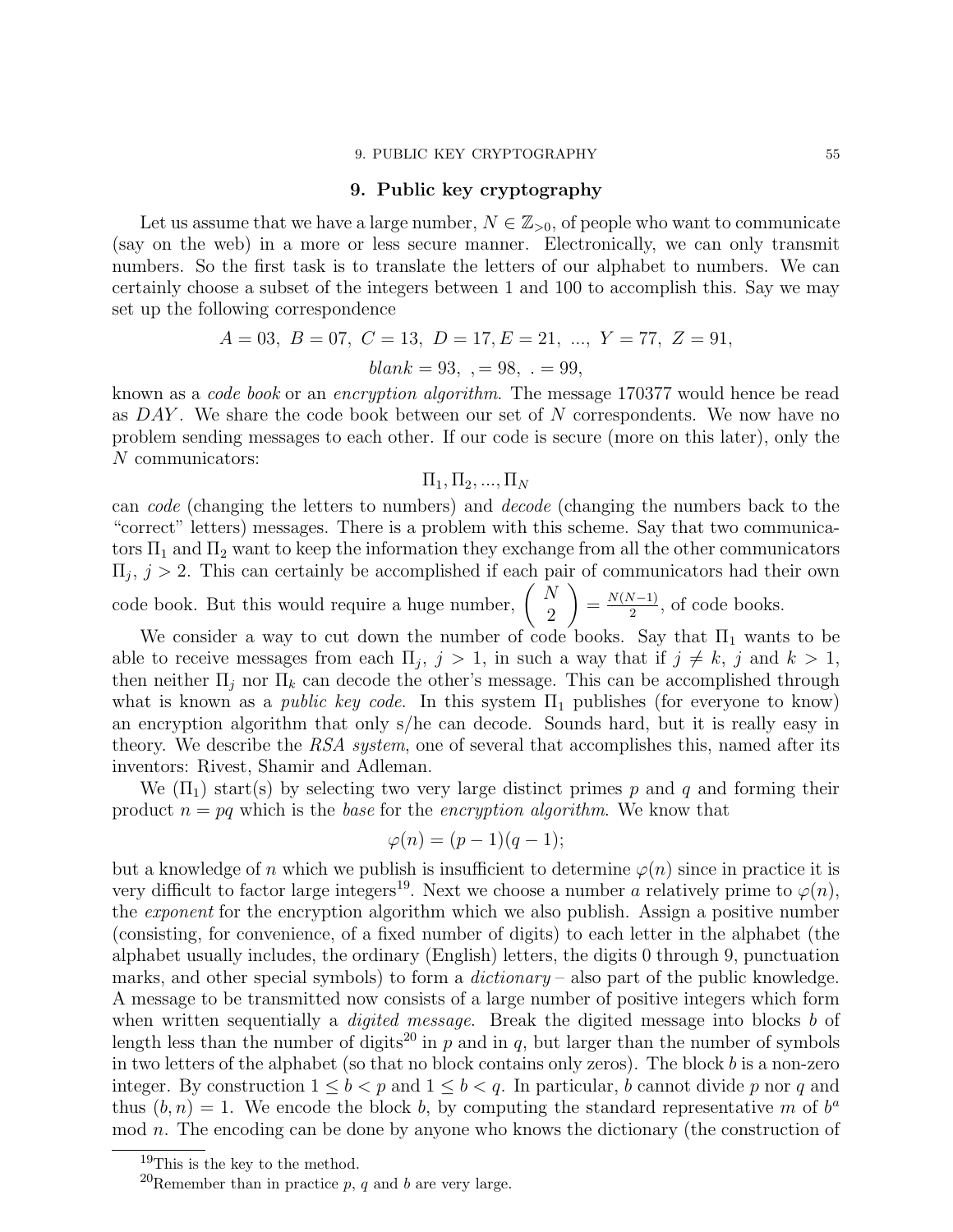b), the base (n) and the exponent (a). We  $(\Pi_1)$  need (needs) to recover b from m. By the construction we outlined,  $(b, n) = 1$  and hence  $[b]_n$  is a unit in  $\mathbb{Z}_n$  (thus in  $\mathbb{Z}_n^*$ ). So is  $[m]_n$ , a power of  $[b]_n$ . Raising  $[m]_n$  to the  $x^{th}$  power is the same as raising  $[b]_n$  to the  $ax^{th}$  power. An appropriate power, for example,  $1 + \alpha \varphi(n)$  or  $1 + \beta$  ord<sub>n</sub>a (with  $\alpha$  and  $\beta$  arbitrary integers), of  $[b]_n$  yields back  $[b]_n$ 

Now  $\Pi_1$  kept p and q (equivalently  $\varphi(n)$ ) secret. S/he will use this information to choose the appropriate x. We know that  $1 = (a, \varphi(n))$ ; thus 1 can be written as an integral linear combination

 $ax + \varphi(n)y$ 

of a and  $\varphi(n)$ . The integers x and y are computed by the methods at our disposal: namely, the Euclidean or GCD algorithms. Anyone who knows  $\varphi(n)$  can obtain x (and hence decode the message) – but only  $\Pi_1$  knows this value. Even the sender of the message cannot decode what s/he sent, if s/he forgot to keep a copy of the message before it was encoded. With the above value of  $x$ , we have

$$
ax = 1 - y\varphi(n)
$$

and thus

$$
m^x \equiv b^{ax} \equiv b \mod n.
$$

### WORKSHEET #3

On the construction and deconstruction of codes.

- (1) In this exercise on the RSA code, you will encode a message for transmission, decode a transmitted message, and then break an intercepted coded message. All coding in this exercise assumes that the primes  $p$  and  $q$  are chosen between 100 and 200.
- (2) We use the alphabet

$$
A = 03, B = 07, C = 13, D = 17, E = 21, F = 31, G = 32,
$$
  
\n
$$
H = 33, I = 34, J = 35, K = 36, L = 37, M = 38, N = 39,
$$
  
\n
$$
O = 40, P = 41, Q = 43, R = 44,
$$
  
\n
$$
S = 45, T = 46, U = 47, V = 48, W = 49, X = 50, Y = 77, Z = 91,
$$

 $blank = 93, \, \, . = 98, \, \, . = 99.$ 

Assume throughout this exercise that the transmission blocks have length 5. (This is suggested by the size of  $n$ .)

- (3) The base n for the encryption algorithm for the SUPERSECRET CODE is publicly announced to be 23711. The exponent a for the encryption algorithm is chosen as (and announced to be) 121.
- (4) Encode the message

STUDY MATHEMATICS.

- (5) The secret part of the SUPERSECRET CODE is the fact that  $\varphi(n) = 23400$ .
- (6) Decode the intercepted message

13615199172019408040129710095113768201941297101414 186060185917475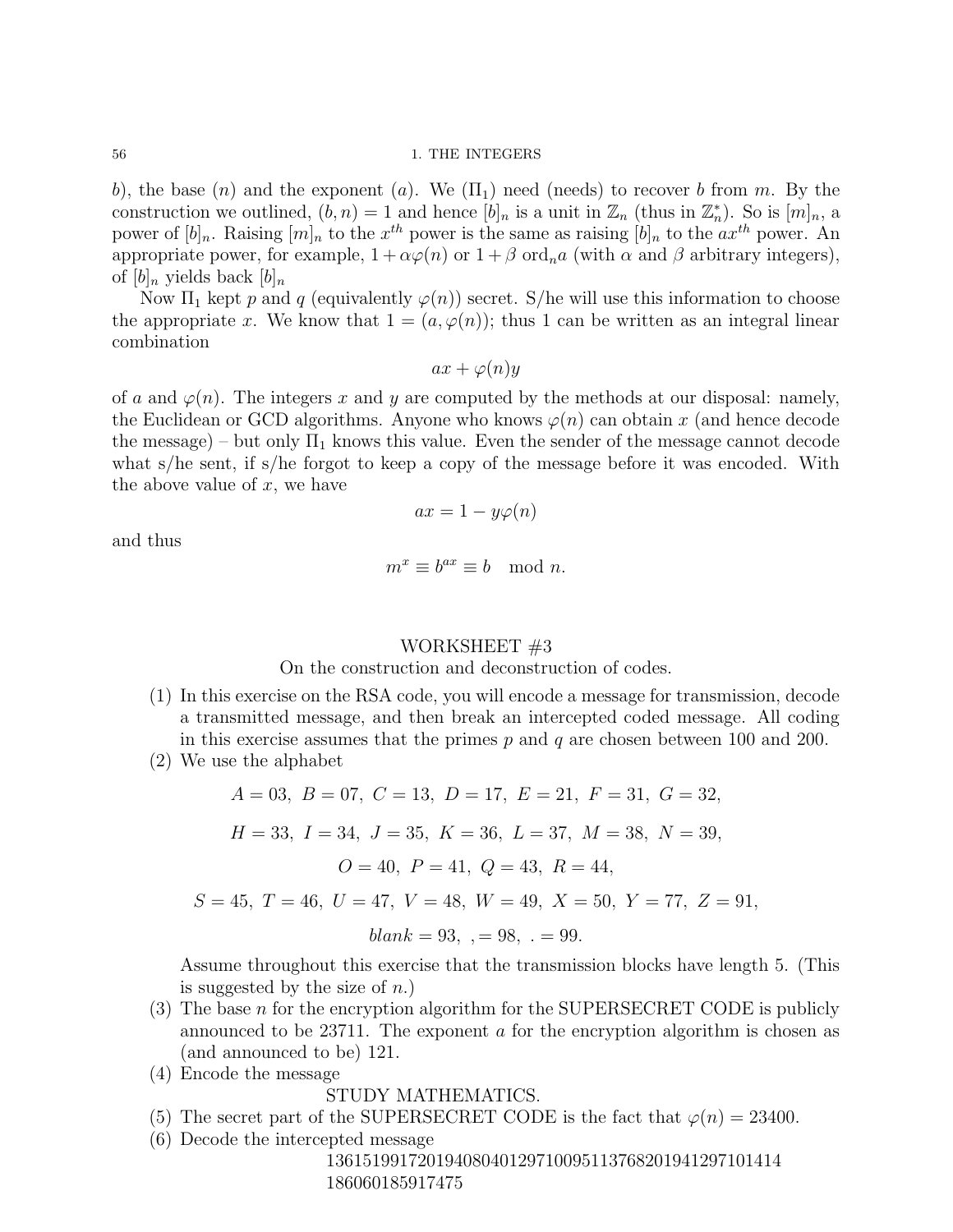(7) Another SECRET CODE uses the base  $n = 12091$  and exponent  $a = 121$ . The value of  $\varphi(n)$  is under continuous lock and key. You will need to discover it to decode the intercepted message:

01111095650956504835012310990701111089500096604835

# 099070483508950063380808609907048350160908950009660483511528

- (8) What is  $\varphi(n)$ ? What is the content of the intercepted message?
- (9) What in addition to  $\varphi(n)$  did you need to know in order to break the code?
- (10) Which code is easier to break, the SECRET CODE or the SUPERSECRET CODE? Why?

# 10. A collection of beautiful results

In this section we collect some beautiful consequences of the theory developed in this chapter, especially if the results suggest futher areas and questions for study. We limit the discussion to results relevant to the high school mathematics curriculum. Some of the proofs "formally" require material to be developed in subsequent chapters of this book.

Primes cannot be congruent to 0 mod 4. The unique even prime is the only one congruent to 2 mod 4. An odd prime is hence congruent to 1 or 3 mod 4.

THEOREM 1.93. Infinitely many primes are congruent to 3 mod 4.

PROOF. The set of primes congruent to 3 mod 4 is certainly not empty, since it contains 3, 7 and 11, for example. Assume that it is a finite set:  $\{3 = p_1, p_2, ..., p_r\}$ . It suffices to produce a prime  $p \equiv 3 \mod 4$  not on this list. Let

$$
Q=4p_2...p_r+3.
$$

Then obviusly  $Q \equiv 3 \mod 4$ . Consider the prime factorization of Q. Since Q is odd, the prime 2 does not appear in this factorization, Since 3 does not divide Q, neither does this prime. If only primes  $\equiv 1 \mod 4$  appeared, then Q would also be  $\equiv 1 \mod 4$ . We conclude that at least one prime  $p \neq 3$ ,  $p \equiv 3 \mod 4$  must appear in the factoriation. Now  $p \neq p_j$ for  $2 \le j \le r$  since such a  $p_j$  does not divide Q. We have produced a prime  $p \equiv 3 \mod 4$  not on our list. not on our list.  $\Box$ 

REMARK 1.94. The theorem suggests many avenues for further exploration.

- There are infinitely many primes  $\equiv 1 \mod 4$ , but this is harder to establish than our last result.
- It is a consequence of a theorem of G. Lejeune Dirichlet that there are infinitely many primes p of the form are  $an + b$ ,  $n \in \mathbb{Z}_{>0}$ , where a and b are fixed integers with  $(a, b) = 1$ .
- In 2004, Ben Green and Terrence Tao proved, the remarkable result that there are arbitrarily long arithmetic progressions of primes.

The next two theorems will appear more relevant after, and serve as an inducement for, the study of polynomials – in the last few chapters of this book.

THEOREM 1.95. If  $\alpha \in \mathbb{Q}$  is a root of the monic polynomial

$$
x^n + a_1 x^{n-1} + \dots a_n
$$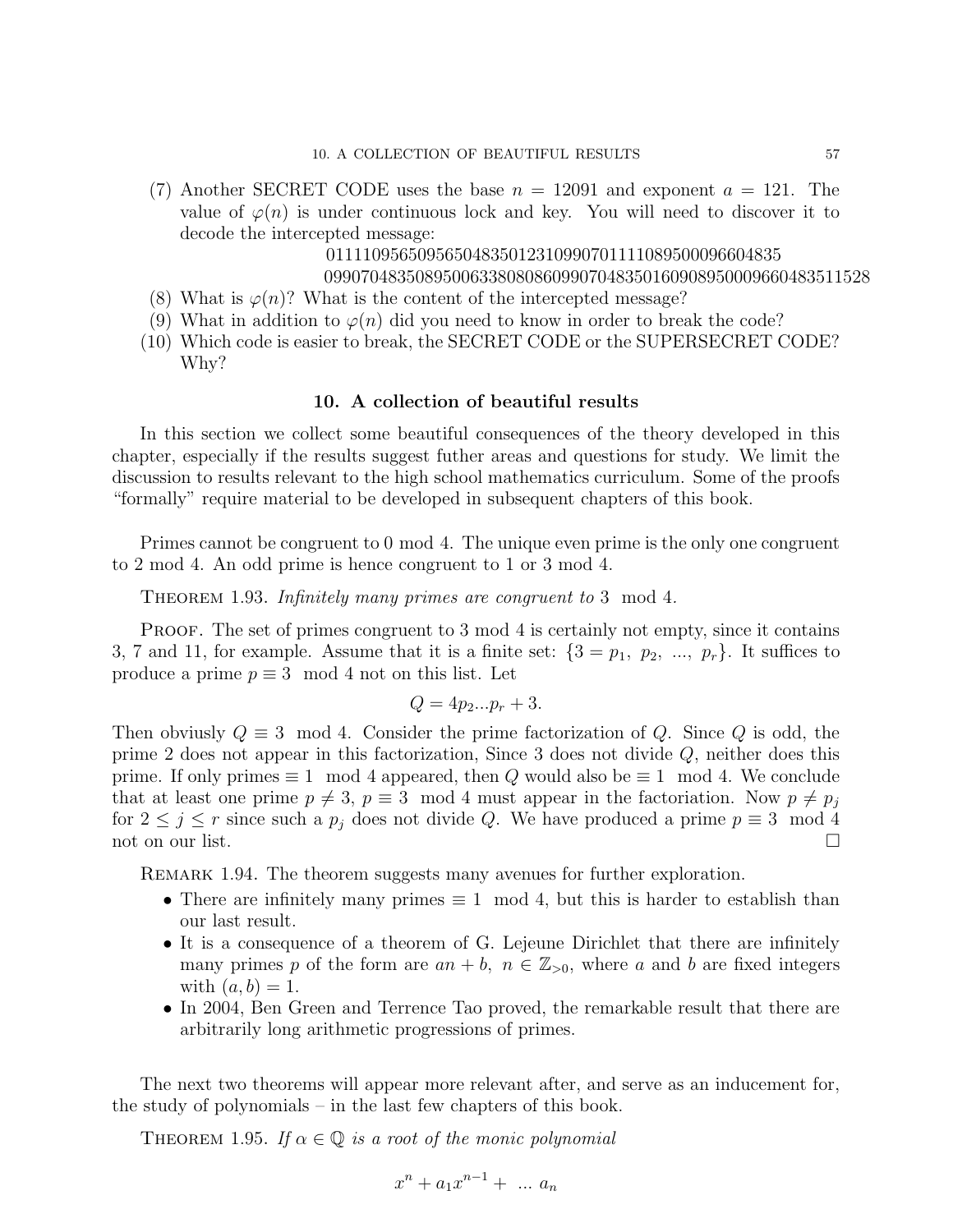with integer coefficients (thus  $n \in \mathbb{Z}_{>0}$  and  $a_j \in \mathbb{Z}$  for  $1 \leq j \leq n$ ), then  $\alpha \in \mathbb{Z}$ .

PROOF. Since  $\alpha = \frac{a}{b}$  $\frac{a}{b}$ ,  $a \in \mathbb{Z}$ ,  $b \in \mathbb{Z}_{>0}$ , is a root of the above polynomial

$$
\left(\frac{a}{b}\right)^n + a_1 \left(\frac{a}{b}\right)^{n-1} + \dots a_n = 0,
$$

it involves no loss of generality to assume that  $(a, b) = 1$ . Clearing fractions in the last equation we obtain

$$
a^n + a_1 a^{n-1}b + \dots a_n b^n = 0
$$

equivalently

$$
a^{n} = -b \left( a_1 a^{n-1} + \dots a_n b^{n-1} \right).
$$

Thus  $b|a^n$ . Since  $(a, b) = 1$ , the last divisibilty condition guarantees that  $b = 1$  and thus  $\alpha = a$ .

THEOREM 1.96. If  $\alpha \in \mathbb{Z}$  is a root of the monic polynomial

$$
p(x) = x^n + a_1 x^{n-1} + \dots a_n,
$$

then  $\alpha|a_n$ .

**PROOF.** The proof is by induction on n, the degree of the monic polynomial. If  $n = 1$ , then the polynomial is of the form  $x + a$  and  $-a$  is its root. Consider the general case  $n > 1$ . If the polynomial  $p(x)$  does not have an integral root, there is nothing to prove. If it has an integral root  $\alpha$ , then by the division algorithm for polynomials

$$
x^{n} + a_{1}x^{n-1} + \dots a_{n} = (x^{n-1} + b_{1}x^{n-2} + \dots b_{n-1})(x - \alpha),
$$

where  $b_j \in \mathbb{Z}$  for  $j = 1, 2, ..., n-1$ . Now  $\alpha | a_n = -b_{n-1} \alpha$ . If the polynomial  $p(x)$  has another integral root  $\beta$ , then  $\beta$  must be a root of the polynomial  $x^{n-1} + b_1 x^{n-2} + \dots + b_{n-1}$  of degree  $n-1$ . The induction hypothesis tells us that  $\beta|b_{n-1}$  and hence also  $\beta|a_n$ .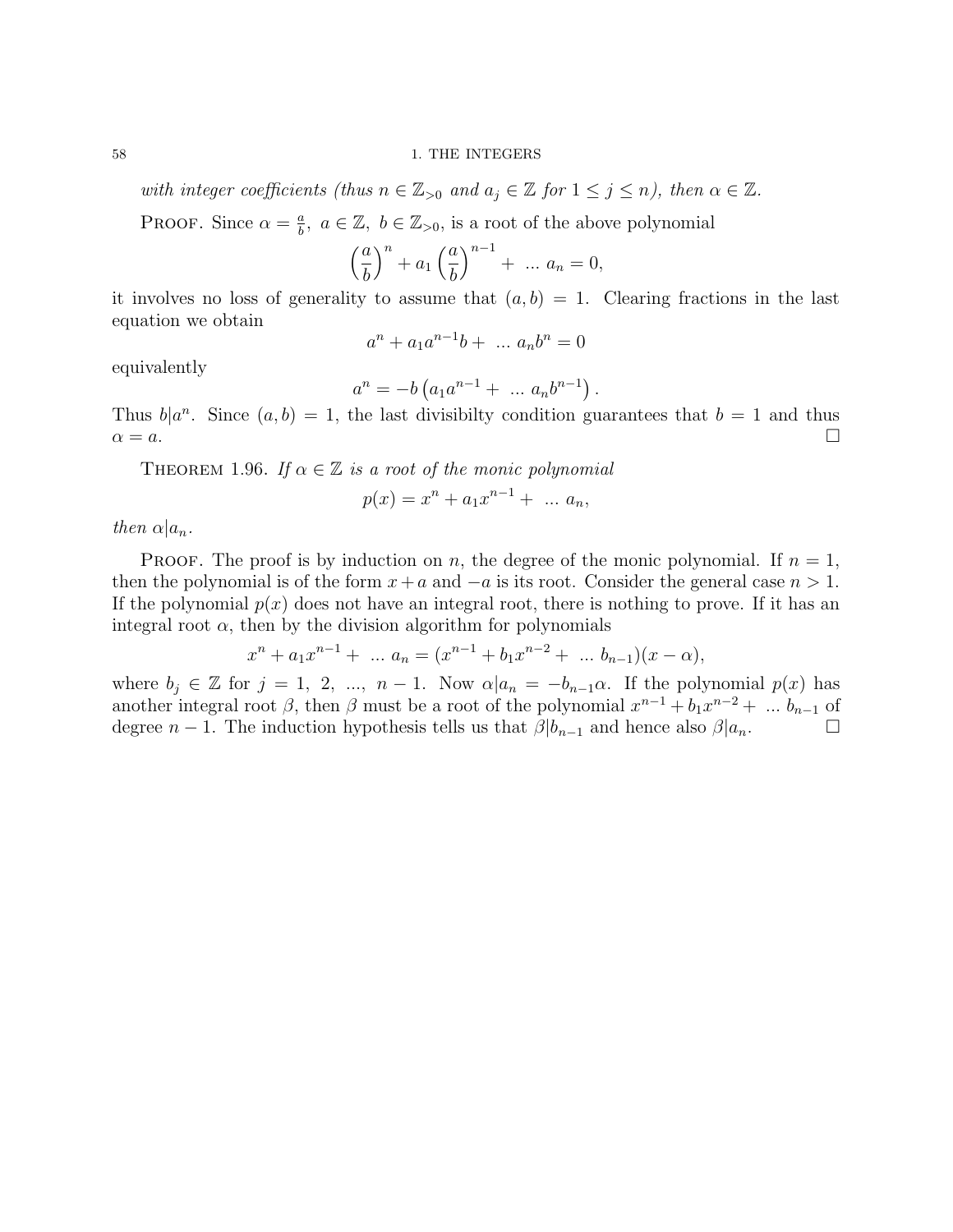## CHAPTER 2

# Foundations

This chapter consists of material that should be familiar to most readers (students). It should be reviewed, as needed, to establish a common notation for the author and reader. The last section on complex number is needed only for a discussion of examples and the study of roots of polynomials.

### 1. Naive set theory

A set is a formally undefined object (informally, a collection of objects) containing (formally undefined) members or elements. The notation  $x \in X$  (as well as  $X \ni x$ ) is to denote that X is a set and that x is an element of X (we will also say that x belongs to X); similarly,  $x \notin X$  is to denote that X is a set and that x is not an element of X. In Chapter 1 we worked with sets of integers and we denoted by expressions enclosed by braces {....} collections of integers. Typical ways of describing the set of even integers between between 2 and 20 (inclusive) are:

$$
\{2, 4, 6, 8, 10, 12, 14, 16, 28, 20\},\
$$

$$
\{2r; r \in \mathbb{Z} \text{ and } 1 \le r \le 10\}
$$

and

 $\{r \in \mathbb{Z}; r \text{ is even and } 1 \leq r \leq 21\}.$ 

To avoid logical complications we work in a *universal* set  $U$  and assume that all the members of all sets under study are in  $U$ . Thus all set are subsets (defined below) of  $U$ .

DEFINITION 2.1. We reserve the symbol  $\emptyset$  for the *emptyset*; the set containing no elements. For a given set X,  $X<sup>c</sup>$  denotes its *complement* consisting of the points in U that are not in  $X$ ;

$$
X^c = \{ x \in U; x \notin X \}.
$$

Given two sets  $X$  and  $Y$ , we define several relations between them and operations on them. We say that X equals Y (in symbols  $X = Y$ ), if both sets contain exactly the same elements. We say that X is a *subset* of Y (or X is included in Y) (in symbols  $X \subseteq Y$  or  $Y \supseteq X$ ) if every element  $x \in X$  also belongs to Y. (Note that by our conventions,  $X \subseteq U$ ,  $X = Y$  if and only if  $X \subseteq Y$  and  $Y \subseteq X$ , and  $\emptyset \subseteq X$ . ) The set inclusion  $X \subseteq Y$  is proper (in symbols  $X \subset Y$  if  $X \neq Y$ . We define the *union* and *intersection* of X and Y by

$$
X \cup Y = \{ x \in U; x \in X \text{ or } x \in Y \}
$$

and

$$
X \cap Y = \{ x \in U; x \in X \text{ and } x \in Y \}.
$$

The collection of sets satisfies many basic properties similar to those satisfied by the integers as illustrated in the following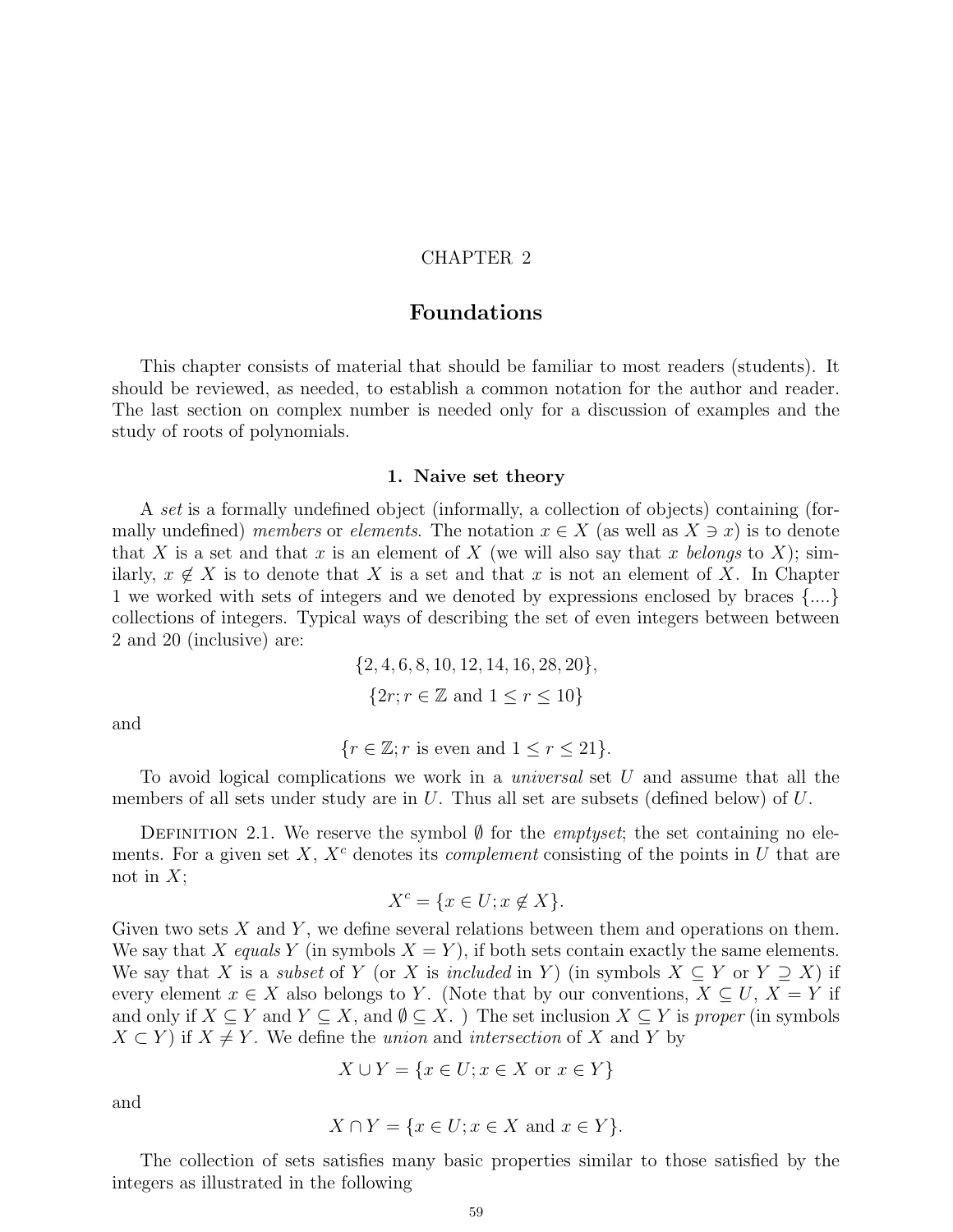#### 60 2. FOUNDATIONS

**PROPOSITION** 2.2. Let X, Y and Z be three sets (all contained in the same universal set U). The following properties hold:

- (1) (idempotence)  $X \cap X = X$  and  $X \cup X = X$ ,
- (2) (complementarity)  $X \cap X^c = \emptyset$  and  $X \cup X^c = U$ ,
- (3) (commutativity)  $X \cap Y = Y \cap X$  and  $X \cup Y = Y \cup X$ ,
- (4) (associativity)  $X \cap (Y \cap Z) = (X \cap Y) \cap Z$  and  $X \cup (Y \cup Z) = (X \cup Y) \cup Z$ ,
- (5) (de Morgan's laws)  $(X \cap Y)^c = X^c \cup Y^c$  and  $(X \cup Y)^c = X^c \cap Y^c$ ,
- (6) (distributivity)  $X \cap (Y \cup Z) = (X \cap Y) \cup (X \cap Z)$  and  $X \cup (Y \cap Z) = (X \cup Y) \cap (X \cup Z)$ ,
- (7) (complementation is an involution)  $(X^c)^c = X$ ,
- (8) (properties of  $\emptyset$ )  $X \cap \emptyset = \emptyset$  and  $X \cup \emptyset = X$ ,
- (9) (properties of U)  $X \cap U = X$  and  $X \cup U = U$ , and
- (10) (absorption properties)  $X \cap (X \cup Y) = X$  and  $X \cup (X \cap Y) = X$ .

**PROOF.** We establish only the first equality in  $(5)$  and  $(7)$  leaving it to the reader to fill in sequentially the missing proofs. We start with  $(5)$ . Let  $x \in (X \cap Y)^c$ . Then  $x \notin X \cap Y$ . So  $x \notin X$  or  $x \notin Y$ . In the first possibility,  $x \in X^c$ ; in the second  $x \in Y^c$ . So certainly  $x \in X^c \cup Y^c$  and thus  $(X \cap Y)^c \subseteq X^c \cup Y^c$ . Conversely, if  $x \in X^c \cup Y^c$ , then either  $x \in X^c$ or  $x \in Y^c$ . So either  $x \notin X$  or  $x \notin Y$ . So certainly,  $x \notin X \cap Y$  and hence  $x \in (X \cap Y)^c$ . Thus we have the inclusion  $(X \cap Y)^c \supseteq X^c \cup Y^c$ . The two inclusions we have established show that the two sets are equal.

To show that (7) holds we note that  $x \in (X^c)^c$  if and only if  $x \notin (X^c)$  if and only if  $x \in X$ .

DEFINITION 2.3. (INFORMAL) If X is a set, we denote by  $|X|$ , its *cardinality*, the number of elements it contains. Note that  $|X| \in \mathbb{N} \cup \{\infty\}$ . (The symbol  $\infty$ , *infinity*, is so far undefined.) See Definition 2.18 for a formal definition of cardinality of a set.

DEFINITION 2.4. The *(Cartesian)* product of the two sets X and Y is defined as the set of ordered pairs whose first components are from  $X$  and second, from  $Y$ :

$$
X \times Y = \{(x, y); x \in X \text{ and } y \in Y\}.
$$

The *difference* of two sets  $X$  and  $Y$  is defined by

$$
X - Y = X \cap Y^c.
$$

### EXERCISES

- (1) Prove (6) of Proposition 2.2.
- (2) If X is a set with  $n \in \mathbb{Z}_{>0}$  elements. How many elements are there in  $P(X)$ , the set of subsets of X.
- (3) Show that  $|X \times Y| = |X| |Y|$ . Include the possibility that either or both sets are empty or contain infinitely many elements. What is the appropriate interpretation of  $0 \cdot \infty$  in this context?

### 2. Functions

Perhaps the most important concept in mathematics is that of a function (from one set to another). The concept alone is not sufficient. We must also have good notation for it.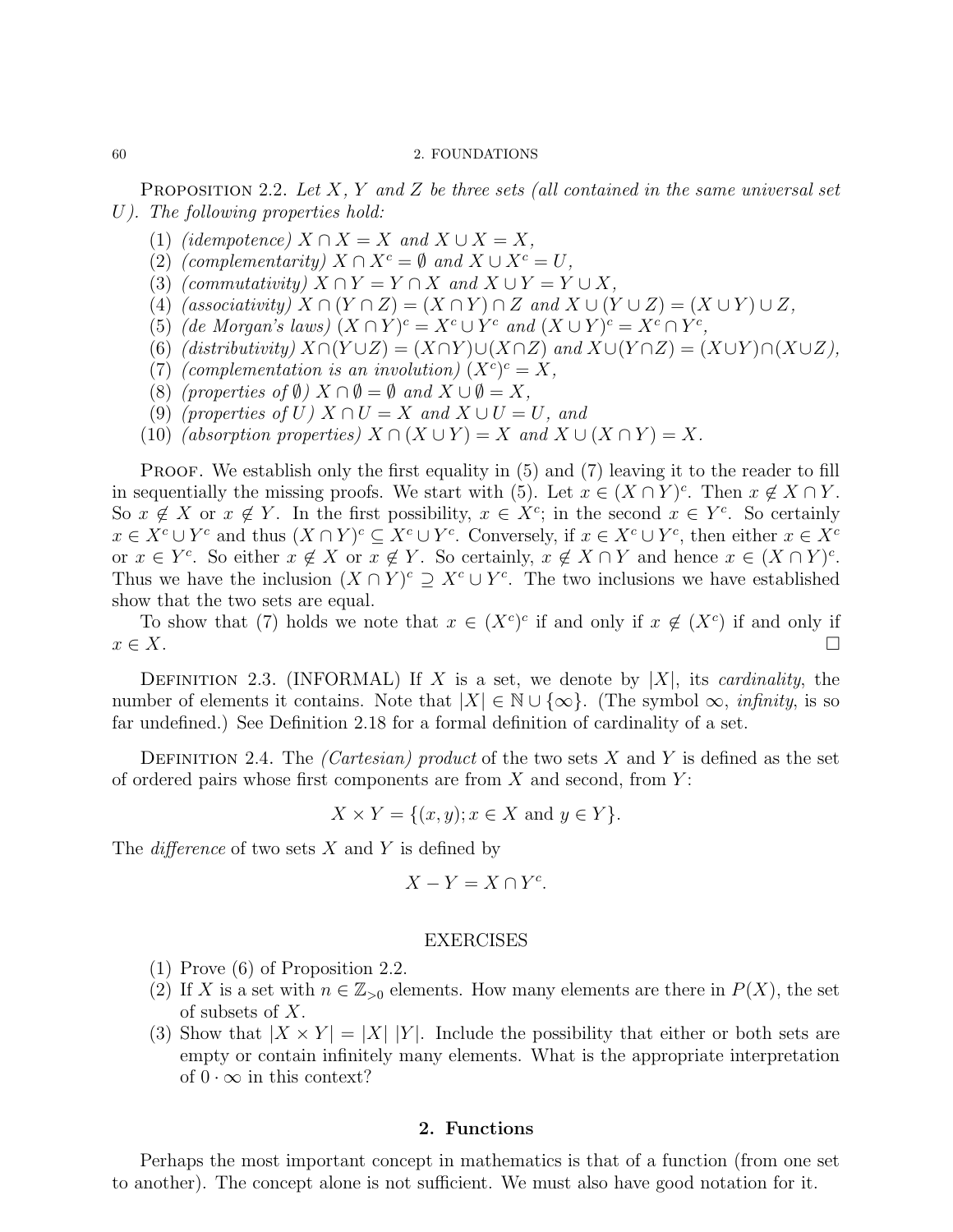#### 2. FUNCTIONS 61

DEFINITION 2.5. (INFORMAL) Let X and Y be sets. A function (map or mapping) f from X to Y is an assignment of an element  $f(x) \in Y$ , to each element  $x \in X$ . We use the self-explanatory notation

$$
f: X \to Y
$$
 and  $f: X \ni x \mapsto f(x) \in Y$ 

to give more information on f. The set X is the domain of f, the set Y, its target or codomain and

$$
f(X) = \{ y \in Y; y = f(x) \text{ for some } x \in X \} \subseteq Y,
$$

its range or image.

DEFINITION 2.6. The graph,  $\text{Gr}(f)$ , of a function  $f: X \to Y$  is defined by

$$
\operatorname{Gr}(f) = \{(x, y) \in X \times Y; y = f(x)\} \subseteq X \times Y.
$$

Note that for each  $x \in X$ , there is precisely one  $y \in Y$  such that  $(x, y) \in \mathbb{G}r(f)$ . Thus for a function  $f : \mathbb{R} \to \mathbb{R}$ ,  $\text{Gr}(f)$  is a subset of  $\mathbb{R}^2$  with some additional properties (see two examples below).

We are now ready for a formal definition of a function.

DEFINITION 2.7. Let X and Y be sets. A function  $f: X \to Y$  is a subset  $G \subseteq X \times Y$ with the properties

(1) for all  $x \in X$ , there exists a  $y \in Y$  such that  $(x, y) \in G$ , and

(2) whenever  $(x, y_1)$  and  $(x, y_2) \in G$ , then  $y_1 = y_2$ .

For a given  $x \in X$ , the unique  $y \in Y$  with  $(x, y) \in G$  is denoted by  $f(x)$  and called the *image* of x under  $f$ .

Thus for functions  $f: I \to \mathbb{R}$  defined on an interval  $I \subseteq \mathbb{R}$ , the graph of f intersects any vertical line at most once. The first of the next two figures illustrates the intersection of a graph of a function with a vertical line; while in the second, the curved figure is not the graph of a function.

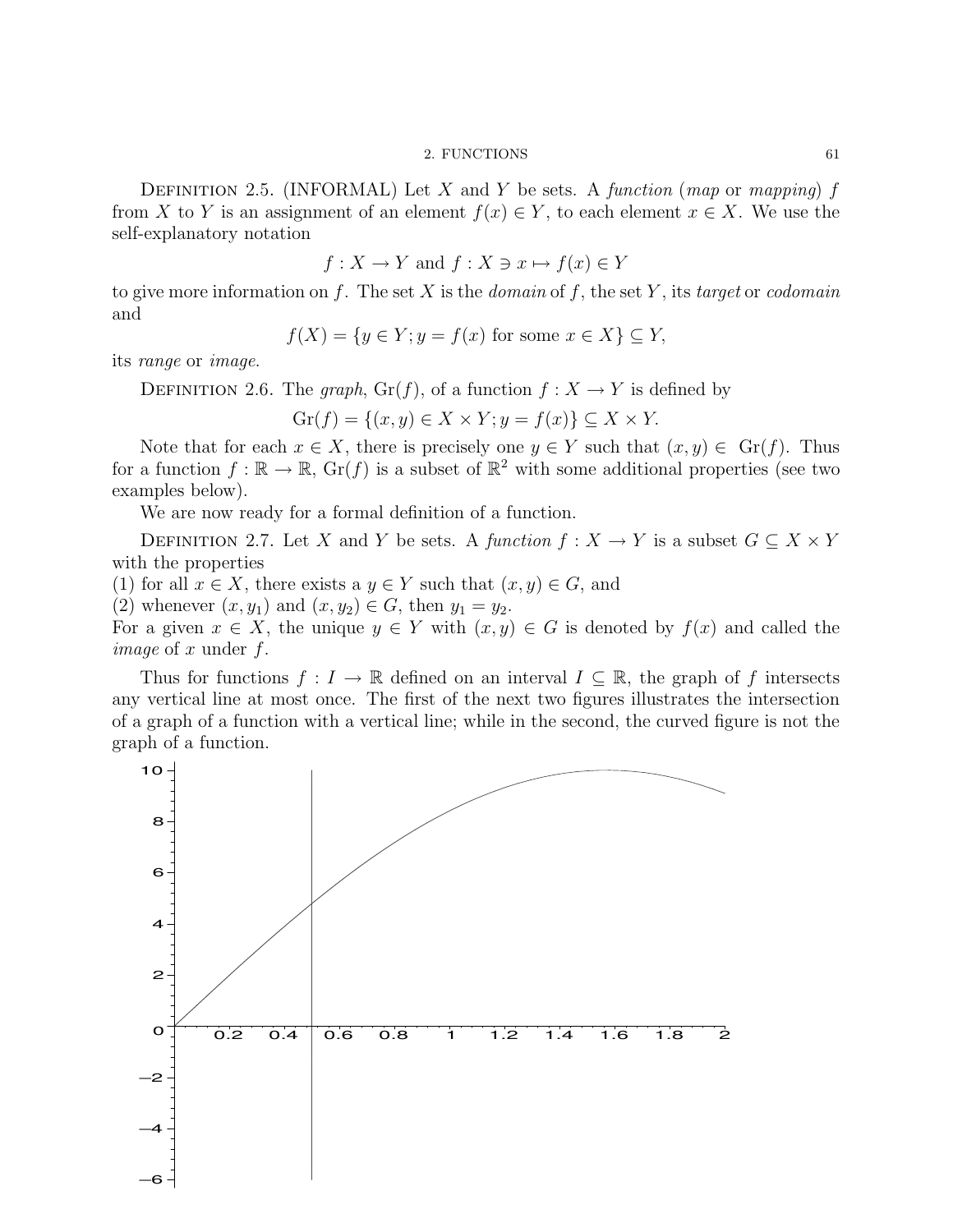62 2. FOUNDATIONS



DEFINITION 2.8. A function  $f: X \to Y$  is injective or one-to-one or an injection if whenever  $x_1$  and  $x_2 \in X$  with  $f(x_1) = f(x_2)$ , then  $x_1 = x_2$ . The function is *surjective* or onto or a surjection if for every  $y \in Y$  there exists at least one  $x \in X$  with  $f(x) = y$ . Finally, f is bijective or a bijection if it is both injective and surjective.

DEFINITION 2.9. Let X and Y be sets. The *identity* function on X,  $\mathrm{id}_X$ , is the function which takes every element of  $X$  onto itself:

$$
id_X: X \ni x \mapsto x \in X.
$$

Whenever the set X is clear from the context, we will denote  $\mathrm{id}_X$  by id. If we choose a  $c \in Y$ , then the *constant* function on X,  $f_c$ , is the function which takes every element of X onto c:

$$
f_c: X \ni x \mapsto c \in Y.
$$

DEFINITION 2.10. Let  $f : X \to Y$  and  $g : Y \to Z$  be functions. We define the *composite* function or composition

$$
g \circ f : X \in x \mapsto g(f(x)) \in Z.
$$

If  $f: X \to X$ , the composition  $f \circ f$  is also denoted by  $f^2$  and  $f^{\circ 2}$ . Similarly<sup>1</sup>, the composition of f with itself  $n \in \mathbb{Z}_{\geq 0}$  times is denoted by  $f^n$  and  $f^{\circ n}$ . Note that  $f^0 = id_X$ .

PROPOSITION 2.11. If  $f : X \to Y$ ,  $g : Y \to Z$  and  $h : Z \to W$  are functions, then  $h \circ (g \circ f) = (h \circ g) \circ f.$ 

PROOF. Both functions send  $x \in X$  to  $h(g(f(x))) \in W$ .

<sup>&</sup>lt;sup>1</sup>Under certain circumstances (for example, if  $Y = \mathbb{R}$ ) functions can be multiplied. In such cases  $f^n$  also stands for the n-fold product of f. The context usually makes it clear which meaning applies.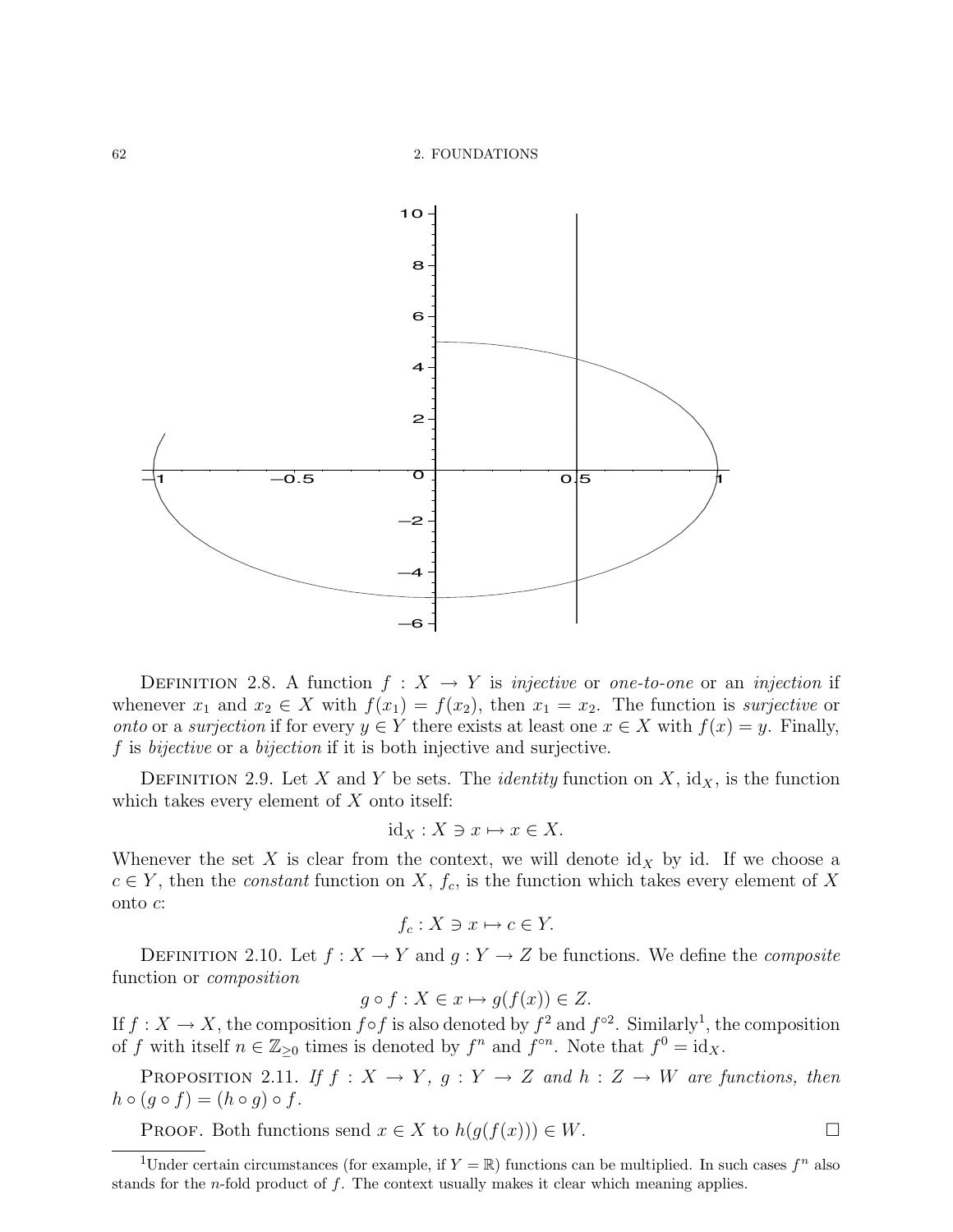#### 2. FUNCTIONS 63

DEFINITION 2.12. Let  $f: X \to Y$  be a function. A function  $g: Y \to X$  is an *inverse* of f if  $g \circ f = id_X$  and  $f \circ g = id_Y$ .

PROPOSITION 2.13. The inverse function, when it exists, is unique.

PROOF. Assume that  $f: X \to Y$  has inverses  $q: Y \to X$  and  $h: Y \to X$ . Then

$$
g = g \circ id_X = g \circ (f \circ h) = (g \circ f) \circ h = id_X \circ h = h.
$$

NOTATION 2.14. The inverse of the function  $f: X \to Y$ , when it exists, is denoted by  $f^{-1}.$ 

CAUTION 2.15. If  $f: X \to \mathbb{R} - \{0\}$  is a function, then the *reciprocal* function  $x \mapsto \frac{1}{f(x)}$ is also denoted at times by  $f^{-1}$ . The context usually makes it clear whether the inverse or reciprocal is meant.

PROPOSITION 2.16. A function has an inverse if and only if it is a bijection.

**PROOF.** Let  $f: X \to Y$  be a function. If  $f^{-1}: Y \to X$  is its inverse, then for  $x_1$  and  $x_2 \in X$  with  $f(x_1) = f(x_2)$  we have

$$
x_1 = f^{-1}(f(x_1)) = f^{-1}(f(x_2)) = x_2.
$$

Thus f is injective. For  $y \in Y$ ,  $f(f^{-1}(y)) = y$ . Hence f is surjective. Conversely if f is bijective, then for each  $y \in Y$ , there exists a unique  $x \in X$  such that  $f(x) = y$ . Define  $f^{-1}(y) = x$ .  $f^{-1}$  $(y) = x.$ 

COROLLARY 2.17. If  $f : X \to Y$  and  $g : Y \to Z$  are bijections. Then (i)  $g \circ f : X \to Z$  is a bijection and  $(g \circ f)^{-1} = f^{-1} \circ g^{-1}$  and (ii)  $f^{-1}: Y \to X$  is a bijection and  $(f^{-1})^{-1} = f$ . Also (iii)  $\mathrm{id}_X : X \to X$  is a bijection and  $\mathrm{id}_X^{-1} = \mathrm{id}_X$ .

PROOF. Since f and g are bijections,  $f^{-1}$  and  $g^{-1}$  exist. Let  $x_1$  and  $x_2 \in X$  and assume that  $(g \circ f)(x_1) = (g \circ f)(x_2)$ . Applying  $g^{-1}$  to both sides we conclude that  $f(x_1) = f(x_2)$ . If we now apply  $f^{-1}$  to both sides, we see that  $x_1 = x_2$ . Thus  $g \circ f$  is injective. For this part of the proof we only need the injectivity of both  $f$  and  $g$ . The reader should rework the argument to use only this information. If  $z \in Z$ , then since g is surjective, there exists a  $y \in Y$  such that  $g(y) = z$ . The surjectivity of f implies the existence of a  $x \in X$  with  $f(x) = y$ . Thus  $g(f(x)) = z$  and we conclude that  $g \circ f$  is surjective. Now

$$
(g \circ f) \circ (f^{-1} \circ g^{-1}) = g \circ id_Y \circ g^{-1} = g \circ g^{-1} = id_Z.
$$

Similarly,

 $(f^{-1} \circ g^{-1}) \circ (g \circ f) = id_X.$ 

This establishes (i). The proofs of (ii) and (iii) are left to the reader.  $\Box$ 

DEFINITION 2.18. We say that two sets X and Y have the *same cardinality* if there exists a bijection between them (in symbols  $|X| = |Y|$ ). Note that we have not (yet formally) defined the cardinality  $|X|$  of a set  $X$ .<sup>2</sup> We now define  $|\emptyset| = 0$  and for all  $n \in \mathbb{Z}_{>0}, |\{1, 2, ..., n\}| = n$ . We say that a set X has finite cardinality  $(|X| < \infty)$  or X is a finite set, if it is either the empty set  $(|X| = 0$  in this case) or in bijective correspondence with the set consisting of the

<sup>2</sup>Only what it means for two sets to have the same cardinality.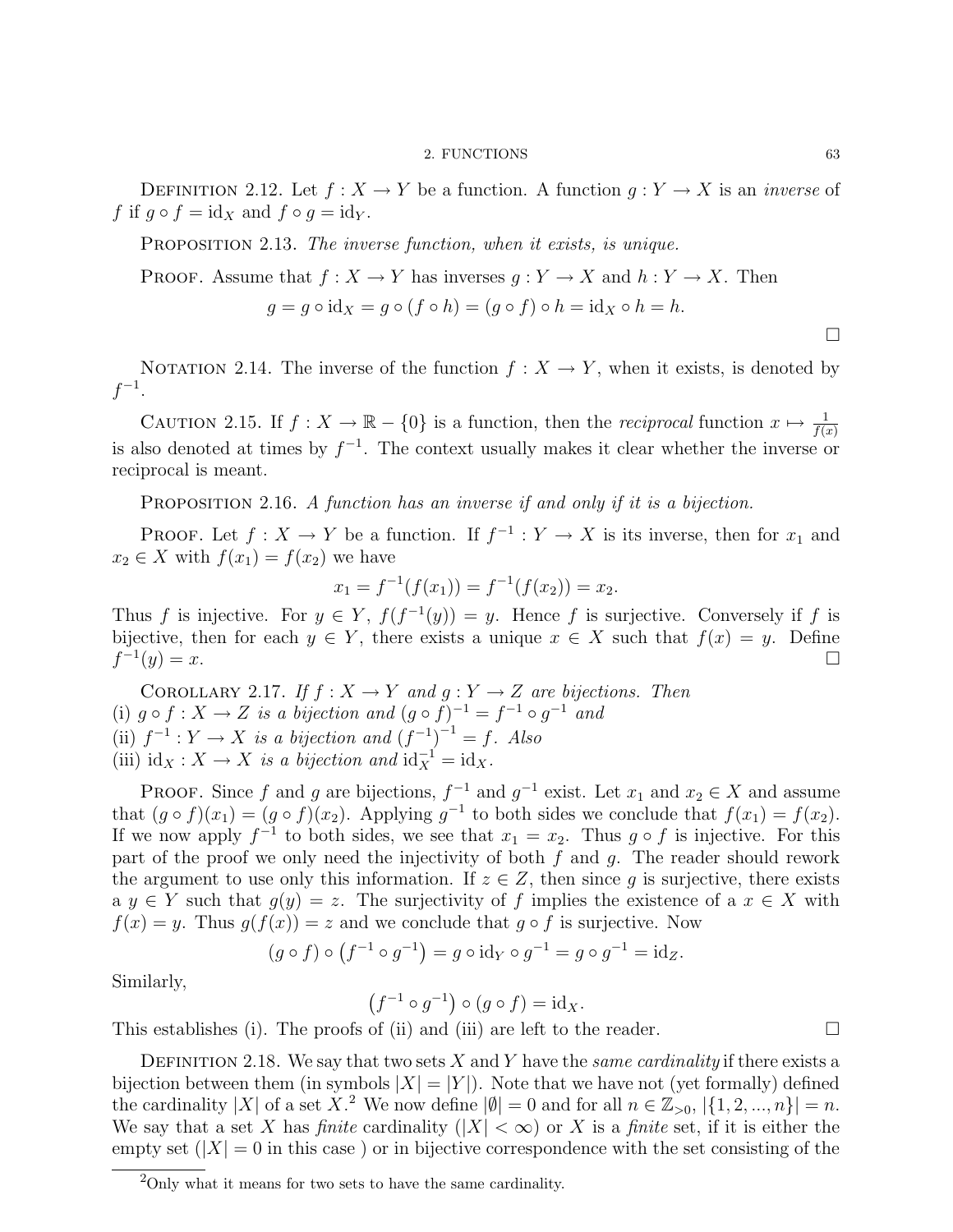#### 64 2. FOUNDATIONS

first n positive integers for some  $n \in \mathbb{Z}_{>0}$  ( $|X| = n$ ). Otherwise, we say that X has *infinite* cardinality and write  $|X| = \infty$ . Thus  $|X|$  denotes the number of elements in X. We say that an infinite set is countable or has countable cardinality if it is in bijective correspondence with the set of positive integers.

PROPOSITION 2.19. Suppose  $X$  and  $Y$  are finite sets, then

 $|X \cup Y| + |X \cap Y| = |X| + |Y|.$ 

**PROOF.** If either X or  $Y = \emptyset$ , we may assume that  $Y = \emptyset$ . In this case  $X \cup Y = X$ and  $X \cap Y = \emptyset$  and the equality of proposition is trivially true. So assume that neither X nor  $Y = \emptyset$  and that  $X \cap Y = \emptyset$ . Assume that  $|X| = n$  and  $|Y| = m$ . Thus there exist bijections  $f: X \to \{1, 2, ..., n\}$  and  $g: Y \to \{1, 2, ..., m\}$ . We set up a bijection  $h: X \cup Y \to \{1, 2, ..., n+m\}$ , by defining

$$
h(x) = \begin{cases} f(x) & \text{for } x \in X \\ g(x) + n & \text{for } x \in Y \end{cases}.
$$

We use the fact that X and Y are disjoint to conclude that h is well defined (makes sense). The map  $h$  is clearly both injective and surjective. For the general case we note that that the sets X and  $Y - (X \cap Y)$  are disjoint and that

$$
X \cup Y = X \cup [Y - (X \cap Y)].
$$

Thus

$$
|X \cup Y| = |X \cup [Y - (X \cap Y)]| = |X| + |[Y - (X \cap Y)]| = |X| + |Y| - |X \cap Y|.
$$

REMARK 2.20. (1) The sets Z and Q are countable; so are the sets  $2\mathbb{Z}$  and  $\mathbb{Q}_{\geq 0}$ ; the sets  $\mathbb R$  and  $\mathbb C$  are not.

(2) A countable union of countable sets is countable.

# 3. Relations

Relations, our next concept, are generalizations of functions. They play a key role in algebra and almost all branches of mathematics.

DEFINITION 2.21. Let X and Y be sets. A relation R from X to Y is a subset of the Cartesian product  $X \times Y$  ( $R \subseteq X \times Y$ ). It is convenient to write xRy for  $(x, y) \in R$ . A relation from X to X is also called a relation on X (these are the most common types).

REMARK 2.22. If  $f: X \to Y$  is a function, then  $\text{Gr}(f)$  is a relation from X to Y.

DEFINITION 2.23. Let R be a relation on a set X. We say that R is

- reflexive if  $xRx$  for all  $x \in X$ ,
- symmetric if for all x and  $y \in X$ , xRy implies yRx (equivalently, if for all x and  $y \in X$ , xRy if and only if  $yRx$ ),
- weakly antisymmetric if for all x and  $y \in X$ , xRy and yRx implies that  $x = y$ ,
- antisymmetric if for all x and  $y \in X$ , xRy implies that  $(y, x) \notin R$ , and
- transitive if for all x, y and  $z \in X$ , xRy and yRz implies that xRz.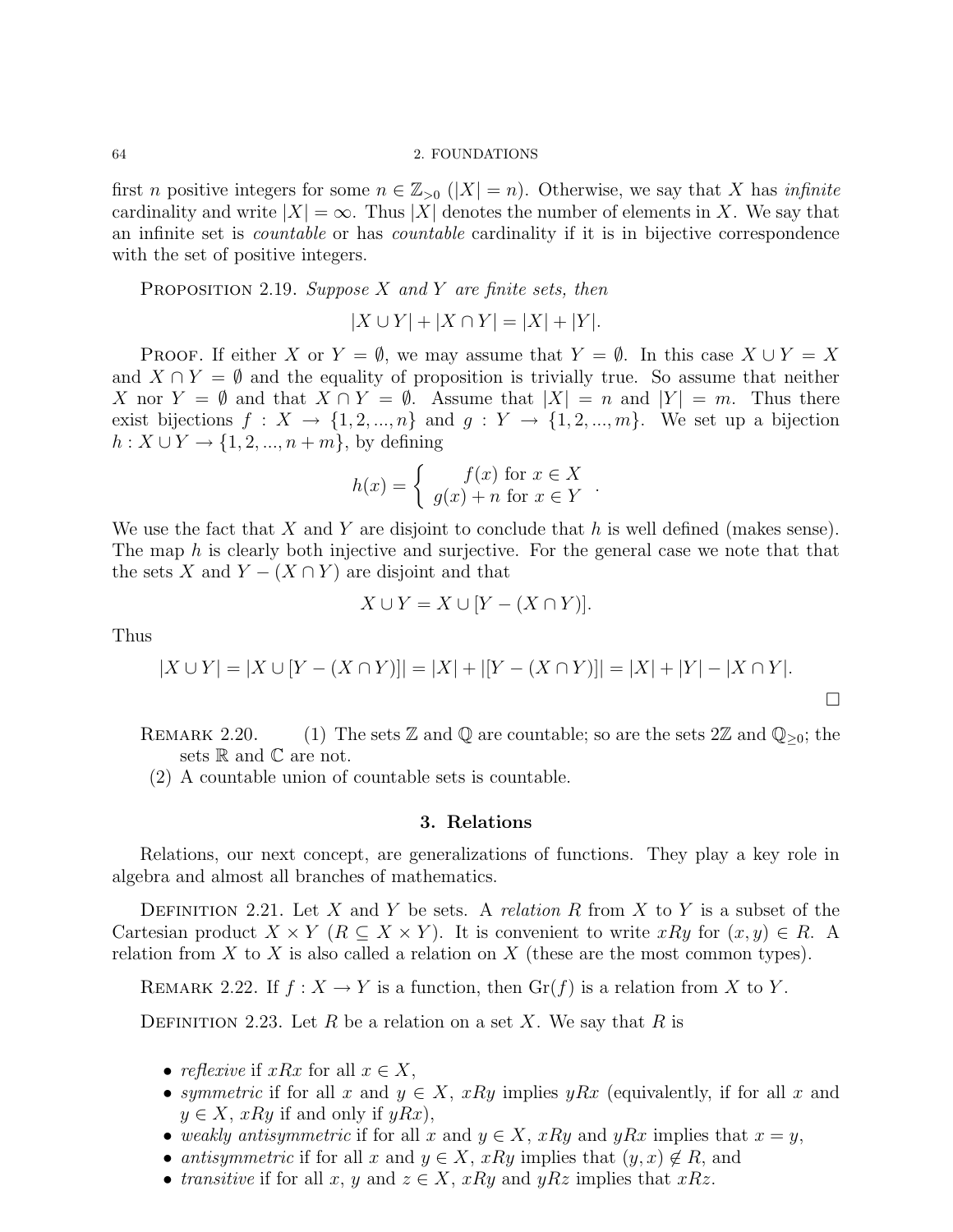#### 3. RELATIONS 65

EXAMPLE 2.24. We examine certain relations on  $\mathbb{Z}$ .

- Equality  $(=)$  is reflexive, symmetric, weakly antisymmetric, not antisymmetric, and transitive.
- Greater than or equal  $(\geq)$  is reflexive, not symmetric, weakly antisymmetric, not antisymmetric, and transitive.
- Greater than  $(\geq)$  is reflexive, not symmetric, weakly antisymmetric, antisymmetric, and transitive.
- Congruence of integers modulo  $n \in \mathbb{Z}_{>0}$  ( $\equiv \mod n$ ) is reflexive, symmetric, not weakly antisymmetric, not antisymmetric, and transitive.
- Let  $f : \mathbb{Z} \to \mathbb{Z}$  be a function. We define

$$
R = \{(x, f(x)); x \in \mathbb{Z}\}.
$$

Then  $R$  is not reflexive, not symmetric, not weakly antisymmetric, not antisymmetric, and not transitive. Nether is

$$
R = \{ (f(x), x); x \in \mathbb{Z} \}.
$$

DEFINITION 2.25. A graph is a collection of points (called vertices) and lines (called edges joining some pairs of points. A *directed* graph or a *digraph* is a graph where each edge has a direction (an arrow from its *originating* vertex to its *terminating* vertex). We note that two vertices may be joined by more than one edge.

A useful way to represent pictorially a relation R on a set X is by its digraph  $\Gamma(R)$ constructed as follows. The vertices of  $\Gamma(R)$  are the points  $x \in X$ . A directed edge starts at x and ends at y if and only if  $xRy$ .

EXAMPLE 2.26. Consider the set  $X_4 = \{1, 2, 3, 4\}$ . We let R be the relation  $\geq$ . Thus

 $R = \{(1, 1), (2, 1), (2, 2), (3, 1), (3, 2), (3, 3), (4, 1), (4, 2), (4, 3), (4, 4)\}.$ 

Its directed graph is



Another useful way to represent a relation R on a set X is by an *adjacency matrix*  $M(R)$ constructed as follows. We index the rows and columns of  $M(R)$  by the points  $x \in X$ . Each entry in  $M(R)$  is either a zero or a one. We define the entry corresponding to the row indexed by x and the column indexed by y to be 1 if  $xRy$  and to be 0 if  $(x, y) \notin R$ .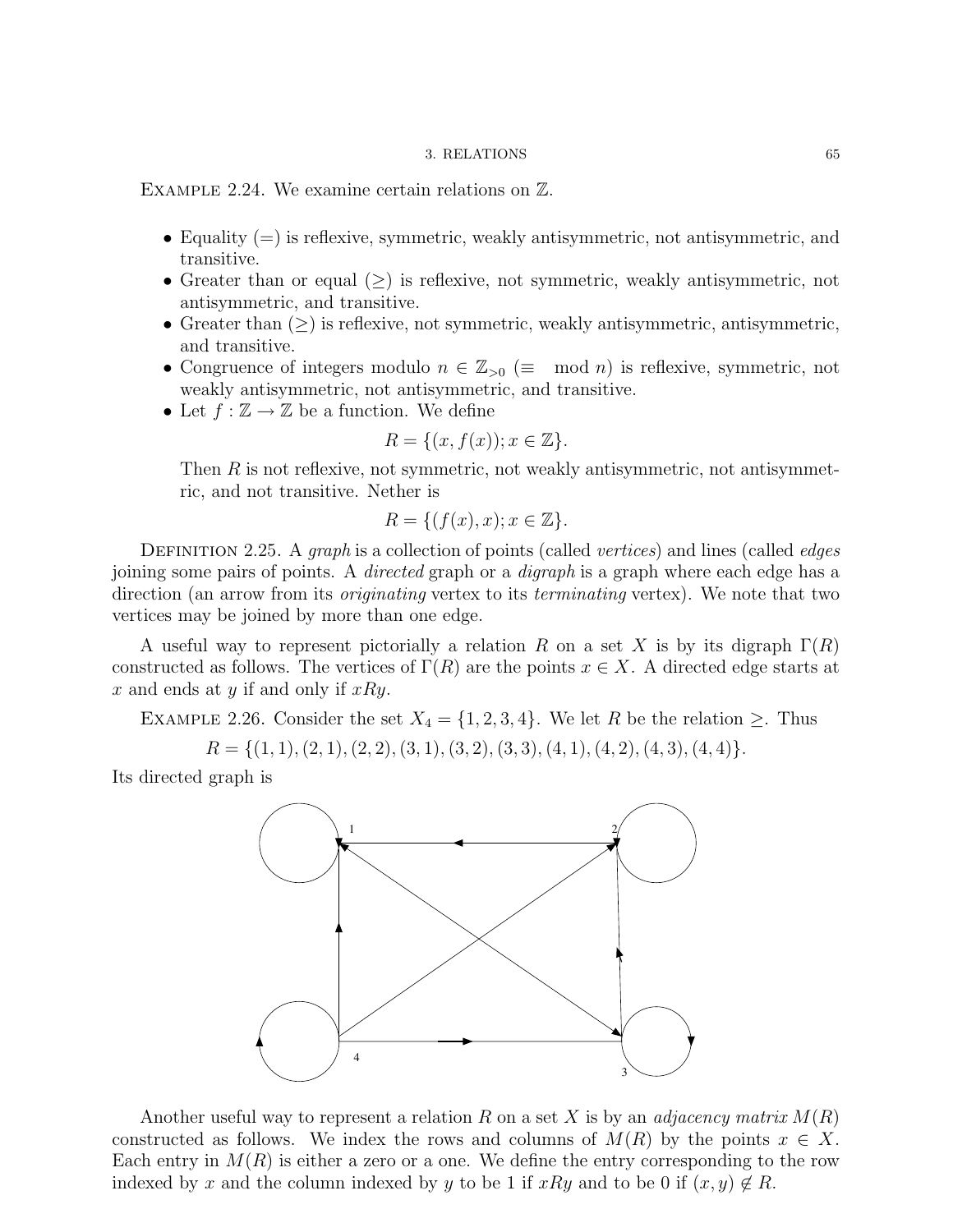66 2. FOUNDATIONS

EXAMPLE 2.27. For the relation R of the previous example

$$
M(R) = \begin{array}{c|cccc} & 1 & 2 & 3 & 4 \\ \hline 1 & 1 & 0 & 0 & 0 \\ 2 & 1 & 1 & 0 & 0 \\ 3 & 1 & 1 & 1 & 0 \\ 4 & 1 & 1 & 1 & 1 \end{array}
$$

Note that in general the adjacency matrix of a relation can be infinite. For example, for the relation = on  $\mathbb{Z}_{\geq 0}$ , the adjacency matrix is infinite symmetric with ones along the diagonal and zeros elsewhere:

|  |  |  | $\begin{array}{c cccccc} & 0 & 1 & 2 & 3 & 4 & \ldots \\ \hline 0 & 1 & 0 & 0 & 0 & 0 & \ldots \\ 1 & 0 & 1 & 0 & 0 & 0 & \ldots \\ 2 & 0 & 0 & 1 & 0 & 0 & \ldots \\ 3 & 0 & 0 & 0 & 1 & 0 & \ldots \\ 4 & 0 & 0 & 0 & 0 & 1 & \ldots \end{array}$ |
|--|--|--|-----------------------------------------------------------------------------------------------------------------------------------------------------------------------------------------------------------------------------------------------------|
|  |  |  |                                                                                                                                                                                                                                                     |
|  |  |  |                                                                                                                                                                                                                                                     |
|  |  |  |                                                                                                                                                                                                                                                     |
|  |  |  |                                                                                                                                                                                                                                                     |
|  |  |  |                                                                                                                                                                                                                                                     |
|  |  |  |                                                                                                                                                                                                                                                     |
|  |  |  |                                                                                                                                                                                                                                                     |
|  |  |  |                                                                                                                                                                                                                                                     |

Among the most interesting relations are those that satisfy a number of the properties of Definition 2.23. We give some of these special names.

DEFINITION 2.28. A relation  $R$  on a set  $X$  is

- a *partial order* if it is reflexive, weekly antisymmetric and transitive (we also say that X is partially ordered by R and that X is a partially ordered set),
- a strict partial order if it is antisymmetric and transitive, and
- an *equivalence relation* if it is reflexive, symmetric and transitive.

EXAMPLE 2.29. The relations  $\leq$ ,  $\lt$  and  $=$  on  $\mathbb Z$  are a partial order, a strict partial order and an equivalence relation, respectively.

DEFINITION 2.30. Let R be a strict partial order on a set X. Let x and  $y \in X$ . We say that y is an *immediate successor* of x (and x is an *immediate predecessor* of y) if xRy, and if for some  $z \in X$ , xRz and zRy, then  $z = y$ . If R is a partial order (perhaps not strict), we modify the above definition by requiring that  $y \neq x$ .

The concept of successor can be illustrated by a graph. Let R be a partial order on a set X. The Hasse graph G of R is a graph whose vertices are the points of X and if x and  $y \in X$  with y is an immediate successor of x, then G has a directed edge from x to y.

EXAMPLE 2.31. Fix an integer  $n \geq 1$ . Congruence modulo n is an equivalence relation on Z.

DEFINITION 2.32. Let X and I be nonempty sets. A partition of X (indexed by I) is a collection of subsets  $\{X_i; i \in I\}$  of X such that

$$
X_i \cap X_j = \emptyset \text{ if } i \neq j
$$

and

$$
\bigcup_{i\in I} X_i = X.
$$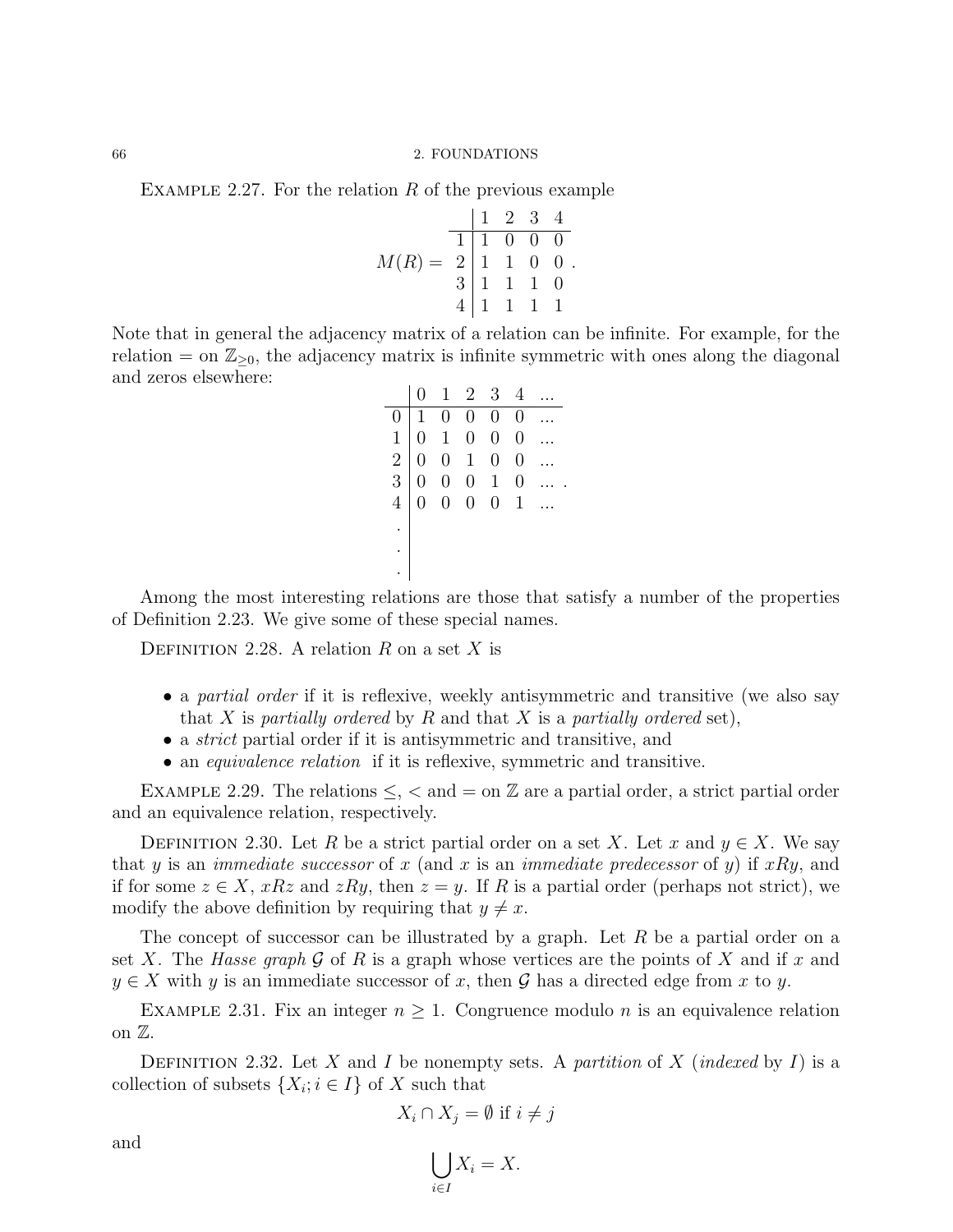We call the  $X_i$ , the *blocks* of the partition.

Partitions and equivalence relations are essentially the same thing as shown by

THEOREM 2.33. Let X be a nonempty set. If  $\{X_i; i \in I\}$  is a partition of X, we define a relation R on X by xRy for x and  $y \in X$  if and only if x and  $y \in X_i$  for some  $i \in I$ . This relation is an equivalence.

**PROOF.** It is of course obvious that R defines a relation on X. Let  $x \in X$ . Since  $xRx$ , R is reflexive. If x and  $y \in X$  and  $xRy$ , then x and y are in the same block of the partition. So yRx and R is symmetric. Now let us take x, y and  $z \in X$  with xRy and yRz. Thus x and y are in the same block and y and z are in the same block. We conclude that x and z are in the same block and thus  $xRz$ ; that is, R is transitive.

We outline the proof of the converse to the above theorem. Let  $E$  be an equivalence relation on X. For each  $x \in X$ , we form the set

$$
E_x = \{ y \in X; xEy \}.
$$

The collection of subsets of X,

$$
\mathbb{V} = \{E_x; x \in X\}
$$

contains many equal elements. We remove from V all but one copy of every collection of equal elements in this set. The remaining sets in  $V$  are the blocks of a partition of X. An  $x \in X$  belongs to  $E_x$  and since  $E_x \in V$ , the union of the sets in V is all of X. Let x and  $z \in X$  and assume that  $E_x \cap E_z$  contains an element  $y \in X$ . Thus  $xEy$  and  $yEz$  and hence also xEz. But this means that  $z \in E_x$ . Next, if  $w \in E_z$ , then  $wEz$ . Thus also  $wEx$  and  $w \in E_z$ . We have shown that  $E_z \subseteq E_x$ . By symmetry, also  $E_x \subseteq E_z$  and thus  $E_x = E_z$ . So the blocks are disjoint.

### 4. Order relations on  $\mathbb Z$  and  $\mathbb Q$

4.1. Orders on  $\mathbb{Z}$ . Using elementary set theory one constructs the natural numbers N. From N one proceeds to the construcion of the integers  $\mathbb Z$  (as the disjoint union of N and  $\mathbb{N} - \{0\}$  and its binary operations of *addition* + and *multiplication*  $\cdot$ ; resulting in the commutative ring  $(\mathbb{Z}, +, \cdot)$ . In this section, as an illustration, we describe one relation on  $\mathbb{Z}$ .

The most basic relation on  $\mathbb Z$  is that of equality (=). It is an equivalence relation and it partitions  $\mathbb Z$  into subsets consisting of single elements.

We turn to a study of a second most important relation on  $\mathbb{Z}$ .

DEFINITION 2.34. Let a and  $b \in \mathbb{Z}$ . We say that b is greater than or equal to a (in symbols  $b \ge a$ ) if and only if  $b - a \in \mathbb{N}$ .

As noted earlier  $\geq$  is reflexive  $(a \geq a$  for all  $a \in \mathbb{Z}$  since  $a - a = 0 \in \mathbb{N}$ , weekly antisymetric (if  $a \geq b$  and  $b \geq a$ , then  $a - b$  and  $b - a \in \mathbb{N}$  which implies that  $a - b = 0$ ) and transitive (if  $a \geq b$  and  $b \geq c$ , then  $a - b$  and  $b - c \in \mathbb{N}$  which tells us that also that  $a-c \in \mathbb{N}$ ).

An integer is *positive* if it belongs to  $\mathbb{N} - \{0\}$  and *negative* if it does not belong to  $\mathbb{N}$ . The set of positive integers is closed under addition and multiplication; the set of negative integer under addition, but not multiplication. If a and  $b \in \mathbb{Z}$  and c is a positve integer, then the cancelation property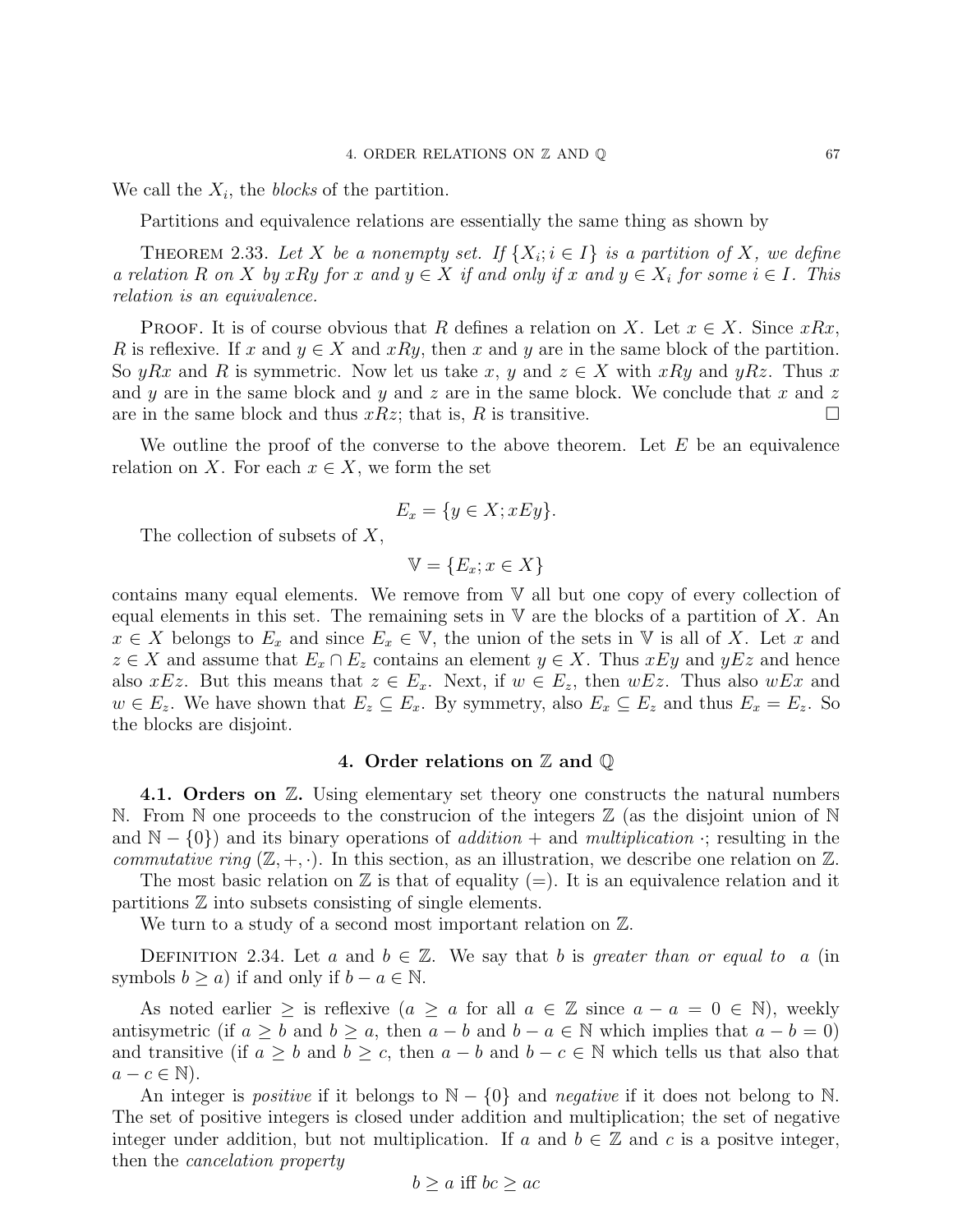#### 68 2. FOUNDATIONS

holds. All the above properties (propositions) require, of course, formal proofs.

**4.2. Orders on Q.** Recall that a rational  $\frac{a}{b}$  (here  $a \in \mathbb{Z}$  and  $b \in \mathbb{Z}_{>0}$ ) is an equivalence class of pairs of integers.

DEFINITION 2.35. Let  $\frac{a}{b}$  and  $\frac{c}{d}$  be rational numbers. We say that  $\frac{c}{d}$  is greater than or *equal to*  $\frac{a}{b}$  (in symbols  $\frac{c}{d} \geq \frac{a}{b}$  $\frac{a}{b}$ ) if and only if  $cb \geq ad$ .

A first task is to show that the concept of  $\geq$  is well defined on Q. So assume that  $\frac{a}{b} = \frac{a'}{b'}$  $b^{\prime}$ and  $\frac{c}{d} = \frac{c'}{d'}$  $\frac{c}{d'}$ . We have to show here that  $cb \ge ad$  if and only if  $c'b' \ge a'd'$ . The definition of rational numbers tells us that  $ab' = ba'$  and  $cd' = dc'$ . Using the last two equalities and the cancelation law, we conclude that

$$
cb \ge ad \text{ iff } cbb' \ge adb' = ba'd
$$
  
iff 
$$
cb' \ge a'd \text{ iff } dc'b' = cb'd' \ge a'dd' \text{ iff } c'b' \ge a'd'.
$$

# 5. The complex numbers

Mostly as a source for examples, we study<sup>3</sup> the complex numbers  $(\mathbb{C}, +, \cdot)$  under the operations of addition and multiplication. This number system shares many, but not all, of the properties of the real numbers  $(\mathbb{R}, +, \cdot)$ . Missing is the *canonical* ordering (in general one studies  $(\mathbb{R}, +, \cdot, \geq)$  rather than just  $(\mathbb{R}, +, \cdot)$ . The complex numbers satisfy all the rules of addition and multiplication satisfied by the real numbers (in the language discussed in §1 of Chapter 5, they form a field) To construct  $\mathbb C$  we start with R and introduce a new symbol ı that satisfies

$$
i^2 = -1.
$$

We can view  $\mathbb C$  as consisting of numbers of the form  $c = a + bi$ , with a and  $b \in \mathbb R$ . Addition of such numbers is vector (component) sum; thus

$$
(a_1 + b_1i) + (a_2 + b_2i) = (a_1 + a_2) + (b_1 + b_2)i.
$$

It agrees with vector addition in  $\mathbb{R}^2$  if we identify the complex numbers  $\mathbb C$  with the Cartesian plane  $\mathbb{R}^2$ . In this identification we use 1 and *i* as a basis for  $\mathbb C$  over  $\mathbb R$  that corresponds to the usual basis  $(1,0)$  and  $(0,1)$  for  $\mathbb{R}^2$ . Multiplication seems a bit more complicated:

$$
(a_1 + b_1i)(a_2 + b_2i) = (a_1a_2 - b_1b_2) + (a_1b_2 + a_2b_1)i.
$$

The *multiplicative inverse* or *reciprocal* of non-zero complex number is again a complex number; to describe it, it is convenient to first introduce the *conjugate*  $\bar{c}$  of the complex number  $a + bi$  as

$$
\bar{c} = a - bi
$$

and the absolute value or modulus |c| of c as

$$
|c| = \sqrt{a^2 + b^2} = \sqrt{c\bar{c}}.
$$

With these preliminaries out of the way, the reciprocal of the complex number  $0 \neq c = a+b$ is easily seen to be

$$
\frac{1}{a+bi} = \frac{1}{a+bi} \frac{a-bi}{a-bi} = \frac{a-bi}{a^2+b^2} = \frac{\bar{c}}{|c|^2}.
$$

<sup>3</sup>Presumably, a review for most readers.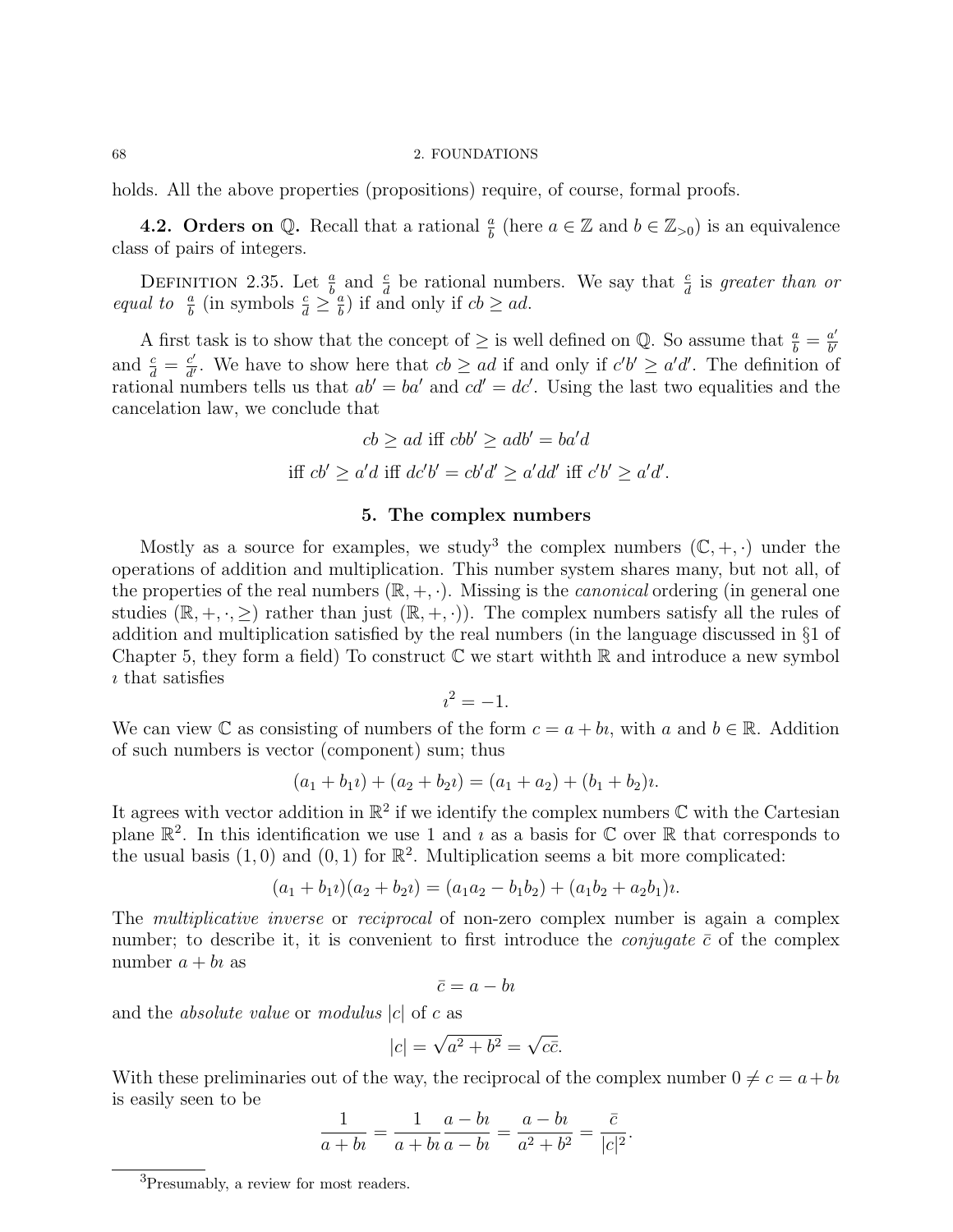Using the last formula it is easy to compute  $\frac{a_1+b_1i}{a_2+b_2i}$  (we must, of course, assume that  $a_2+b_2i \neq$ 0).

Let us identify the complex number  $c = a + bi \in \mathbb{C}$  (remember that here both a and  $b \in \mathbb{R}$ ) with the point in the Cartesian plane  $(a, b) \in \mathbb{R}^2$ . Thus we think of c as a directed line segment from the origin in  $\mathbb{R}^2$  to the point  $(a, b) \in \mathbb{R}^2$ ; an arrow (direction). For graphic representations, there is nothing magic about starting at 0. The same vector is obtained by moving the arrow (while preserving its length and direction) to start at any point in the Cartesian plane. The graphic interpretation of complex addition (addition of vectors) is now easily illustrated (see Figure 1).



FIGURE 1. Addition of complex numbers.

To add the points z and  $w \in \mathbb{C}$ , we represent them as directed line segments starting at the origin in  $\mathbb{R}^2$ . We then move the arrow corresponding to w to start at the end point of z. The arrow from the origin to the end point of the transported  $w$  now represents the sum  $z + w$ . We can also transport z to start at the end point of w. We thus form a closed parallelogram; its main diagonal (the one starting at 0) represents  $z + w$ ; its other diagonal (from w to z) transported to 0 represents  $z - w$ . We have used rectangular coordinates on  $\mathbb{R}^2$  for a geometric interpretation of complex addition.

Polar coordinates are useful to obtain a geometric interpretation of complex multiplication. If we represent, the non-zero complex number  $c = a + bi$  as the point  $(a, b) \in \mathbb{R}^2$ , then we can associate with it two other real numbers  $r = \sqrt{a^2 + b^2} = |c|$  (note that r, the absolute value of the non-zero complex number c is positive) and  $\theta = \arcsin \frac{b}{r} = \arccos \frac{a}{r}$ . The two equations defining  $\theta$  specify it uniquely up to an ambiguity of the form  $2\pi n$  with  $n \in \mathbb{Z}$ . (Note that either single equation would involve a "bigger" ambiguity.) We call  $\theta$ , the *argument* of the complex number c. For  $\theta \in \mathbb{R}$ , it is convenient to denote the complex number of absolute value 1,  $\cos\theta + i\sin\theta$ , by the symbol  $e^{i\theta}$ . With this convention, the complex number c is represented in polar coordinates as

$$
c=re^{i\theta}.
$$

Note that  $e^{i\theta} = 1$  and that we may view the number  $c = re^{i\theta}$  as the product of 1 and c; this product is obtained by multiplying their moduli and adding their arguments.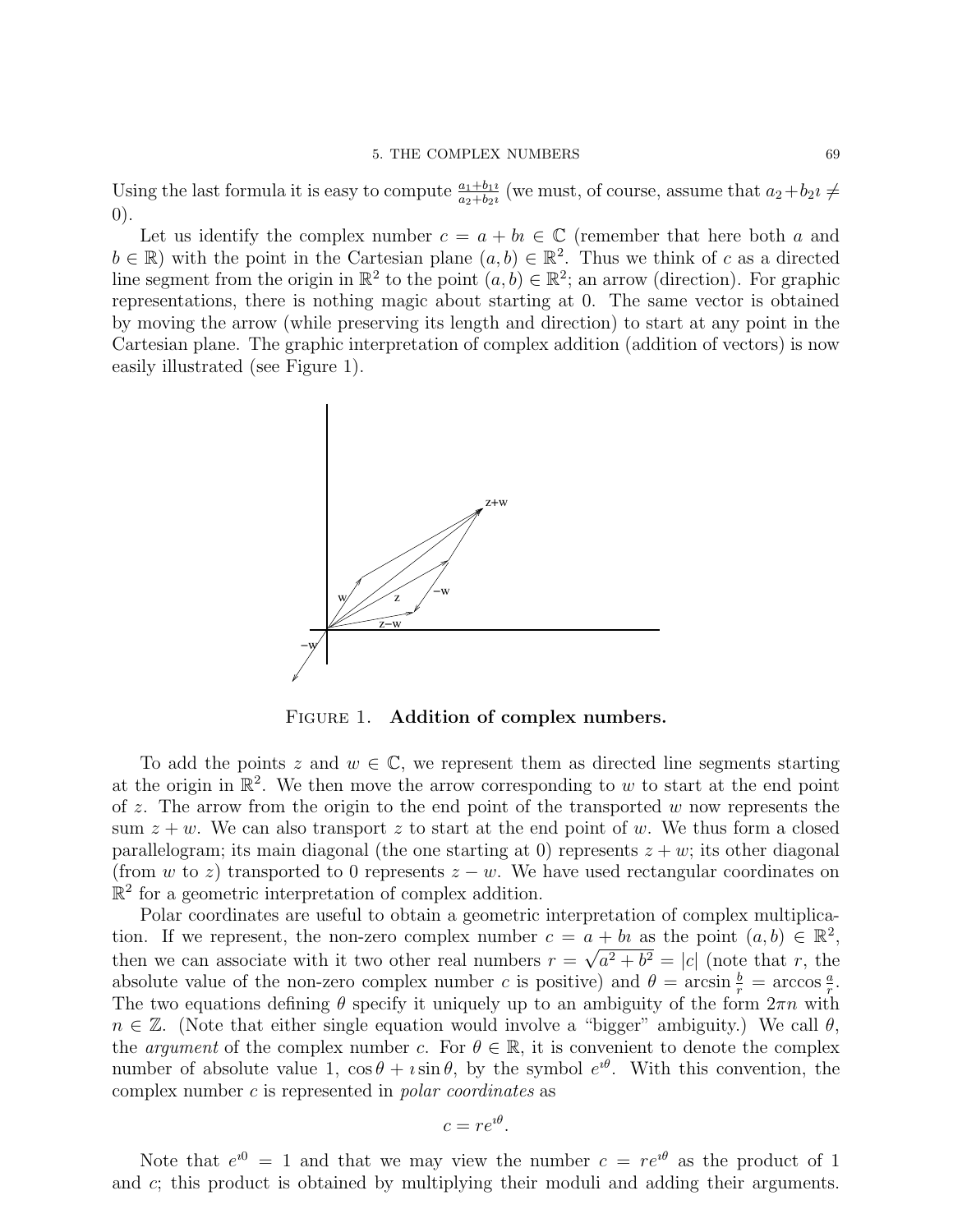#### 70 2. FOUNDATIONS

In general multiplication of a vector  $z$  by the vector  $c$  moves the vector  $z$  in the counterclockwise direction through an angle  $\theta$  and adjusts the length of the resulting vector. Thus, geometrically, the vector (in  $\mathbb{R}^2$ ) corresponding to the product of the non-zero complex numbers  $c_1 = r_1 e^{i\alpha_1}$  and  $c_2 = r_2 e^{i\alpha_2}$  is a vector of length  $r_1 r_2$  with argument  $\alpha_1 + \alpha_2$ .



FIGURE 2. Multiplication of complex numbers.

From the geometric interpretation of multiplication we see that for all  $\theta$  and  $\varphi \in \mathbb{R}$ ,  $e^{i\theta}e^{i\varphi}=e^{i(\theta+\varphi)}.$ 

We now transform the last equation to rectangular coordinates:

 $(\cos \theta + i \sin \theta)(\cos \varphi + i \sin \varphi) = \cos(\theta + \varphi) + i \sin(\theta + \varphi).$ 

Equating the respective real and imaginary parts of the complex numbers involved, we obtain the angle addition formulae

$$
\cos\theta\cos\varphi - \sin\theta\sin\varphi = \cos(\theta + \varphi)
$$

and

$$
\cos\theta\sin\varphi + \sin\theta\cos\varphi = \sin(\theta + \varphi).
$$

Many other identities can be similarly derived.

Remark 2.36. The complex numbers are complete in the sense of analysis (every Cauchy sequence converges), and as we shall see later, in the algebraic sense (every polynomial over C has a root).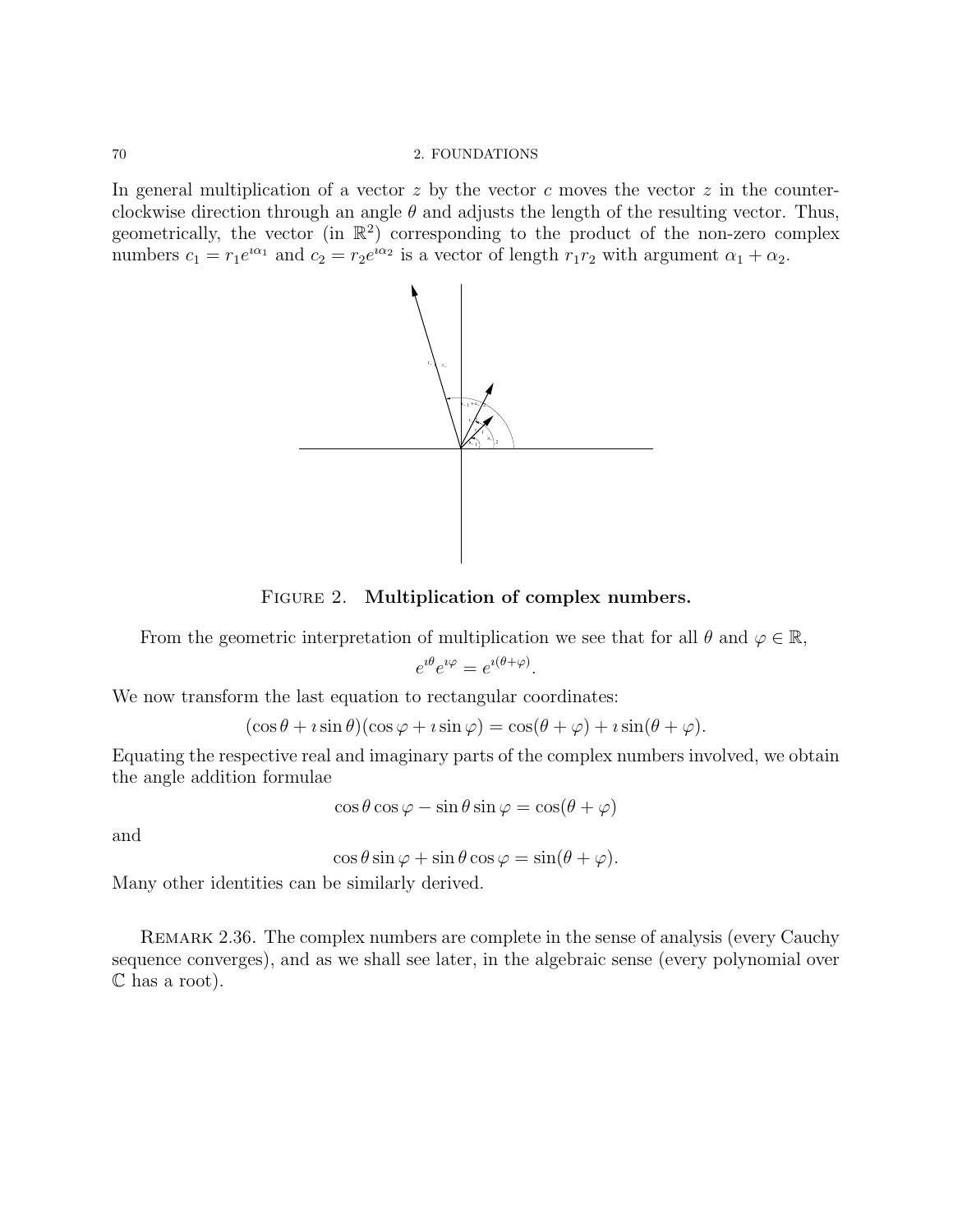# CHAPTER 3

# Groups

In this chapter we introduce, mostly through examples, the most basic algebraic structures; that of a group. We have already encountered several families of groups:

- (1)  $(\mathbb{Z}, +), (\mathbb{Q}, +), (\mathbb{R}, +) \text{ and } (\mathbb{C}, +).$
- (2)  $({\pm 1}, \cdot)$ ,  $(\mathbb{Q}^*, \cdot)$ ,  $(\mathbb{R}^*, \cdot)$  and  $(\mathbb{C}^*, \cdot)$ , where  $R^*$  denotes the set of elements in R that are invertible with respect the mutiplication (usually, but not always, the non-zero elements in  $R$ ).
- (3)  $(\mathbb{Z}_n, +), n \in \mathbb{Z}_{>0}$ .
- (4)  $(\mathbb{Z}_n^*, \cdot), n \in \mathbb{Z}_{>0}.$

The first two sections of the chapter are devoted to the study of one new family of groups, the permutation groups. In a sense to be made precise later (in Chapter 4, Section 6.1), all of group theory consists of a study of this family. A main difference between permutation groups and those previously considered groups is that, in general, the product of two permutations do not commute. In the third and final section of the chapter, we formally define the concept of a group and study more examples.

## 1. Permutation groups

This section is devoted to the study of the most basic operations on sets (mostly finite sets) and their self-maps that lead us very naturally to the concept of a group.

DEFINITION 3.1. Let X be a nonempty set. A *permutation* of X is a bijection from X to itself. We will denote the set of permutations of X by the symbol  $\text{Perm}(X)$ .

The case of finite X is of most interest. In this case it is convenient to use for X the set  $X_n$  consisting of the first *n* positive integers (we assume throughout that  $n \geq 2$ )<sup>1</sup>:

$$
X_n = \{1, 2, ..., n\}.
$$

In this case<sup>2</sup>, we use the symbol  $S(n)$  for  $\text{Perm}(X_n)$  equipped with the operation of composition of functions (which we regard as a *multiplication* on  $S(n)$ ) and call  $S(n)$ , the *symmetric*  $group<sup>3</sup>$  on *n* symbols (letters or elements).

An element  $\pi \in S(n)$  sends the integer  $j \in X_n$  to the integer  $\pi(j) \in X_n$ . A good way to represent such a permutation is by a matrix consisting of two rows. The first row lists the

<sup>&</sup>lt;sup>1</sup>Because the case  $n = 1$  is completely trivial.

<sup>&</sup>lt;sup>2</sup>Also for the case  $n = 1$ . Of course,  $S(1)$  consists of only one element.

<sup>&</sup>lt;sup>3</sup>We will subsequently define the concept of (abstract) group. Of course, these will be prime examples of the concept.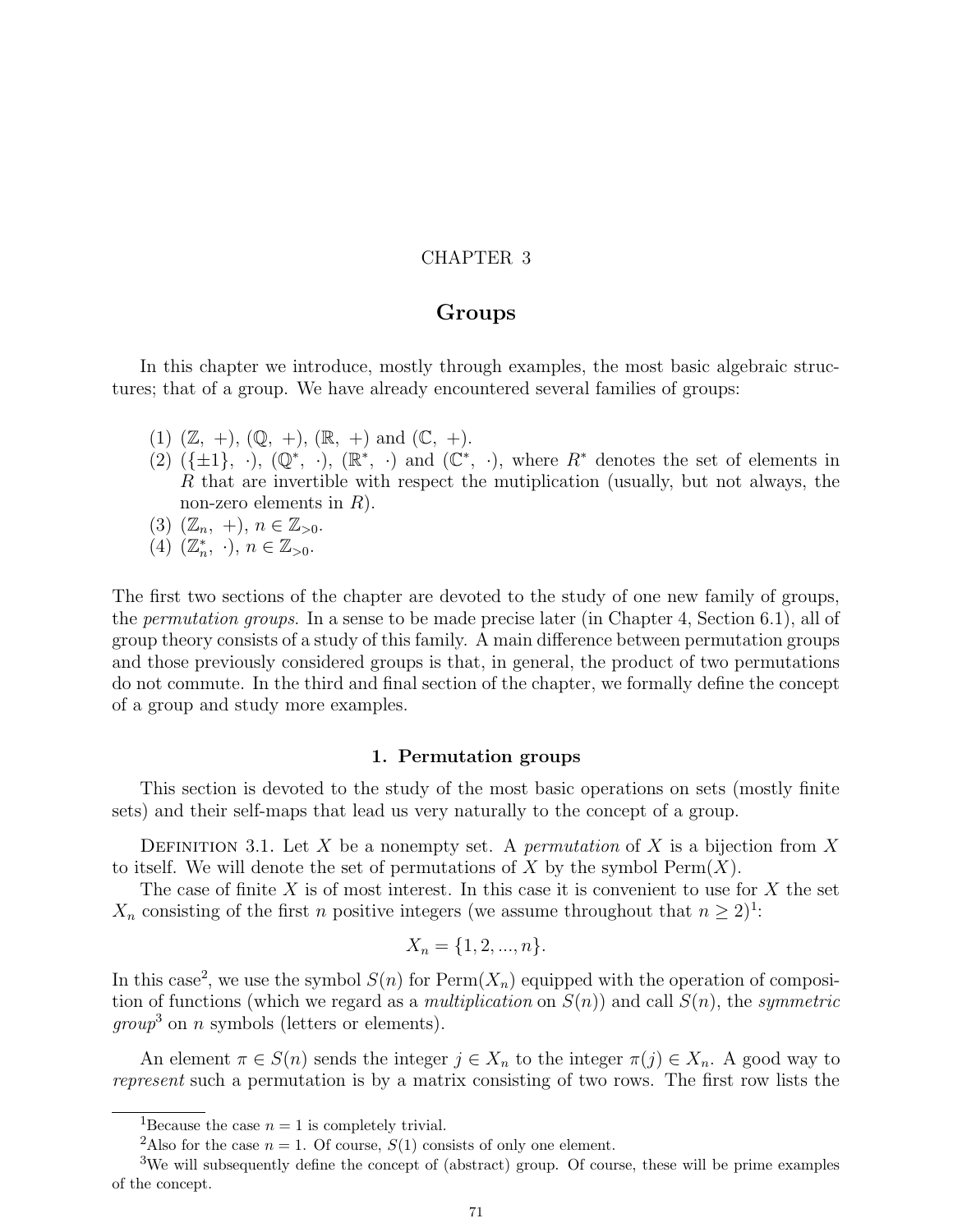integers in  $X_n$ : 1, 2, ..., n, in any convenient order, and in the second row, the entry under j is  $\pi(j)$ :

$$
\pi = \left( \begin{array}{cccc} 1 & 2 & \dots & n \\ \pi(1) & \pi(2) & \dots & \pi(n) \end{array} \right).
$$

THEOREM 3.2. Fix a positive integer  $n$ .

- If  $\pi$  and  $\sigma \in S(n)$ , then so is their composite  $\pi \circ \sigma$  which we denote as  $\pi \sigma$ .
- The identity self map of  $X_n$ , denoted by id or  $id_{X_n}$  is an element of  $S(n)$ .
- If  $\pi \in S(n)$ , then so does  $\pi^{-1}$ .
- $|S(n)| = n!$

PROOF. Only the last statement needs to be verified. To construct a permutation  $\pi \in$  $S(n)$ , we may send the integer 1 to any of n integers, the integer 2 to any of the remaining  $n-1$  integers, etc...

EXAMPLE 3.3. We illustrate most of the concepts using examples for  $n = 10$ . Let

$$
\pi = \begin{pmatrix} 1 & 2 & 3 & 4 & 5 & 6 & 7 & 8 & 9 & 10 \\ 3 & 4 & 5 & 6 & 7 & 2 & 9 & 10 & 1 & 8 \end{pmatrix}
$$

$$
\sigma = \begin{pmatrix} 1 & 2 & 3 & 4 & 5 & 6 & 7 & 8 & 9 & 10 \\ 1 & 3 & 4 & 2 & 6 & 7 & 8 & 9 & 10 & 5 \end{pmatrix}.
$$

Then

and

σπ = 4 2 6 7 8 3 10 5 1 9 . Remember that we are composing permutations as functions, thus for two permutations σ and π, (σπ)(j) = σ(π(j)). We obtain a convenient way to multiply permutations, by

realizing that reordering the columns of a given representation of a permutation does not change the permutation. Thus we may use the order of the second row of  $\pi$  to determine the first row of  $\sigma$  to obtain

$$
\pi = \begin{pmatrix}\n1 & 2 & 3 & 4 & 5 & 6 & 7 & 8 & 9 & 10 \\
3 & 4 & 5 & 6 & 7 & 2 & 9 & 10 & 1 & 8 \\
3 & 4 & 5 & 6 & 7 & 2 & 9 & 10 & 1 & 8 \\
4 & 2 & 6 & 7 & 8 & 3 & 10 & 5 & 1 & 9\n\end{pmatrix};
$$

the representation of  $\sigma\pi$  is now easily read-off; it consists of the first and fourth lines of the last array (note in the above "algorithm," we write down first the permutation for the rightmost map (the one we do first). Using the reordering idea, we obtain the representation of  $\pi^{-1}$  from the one for  $\pi$  by interchanging its two rows. Note that

$$
\pi\sigma = \left(\begin{array}{rrrrrr} 1 & 2 & 3 & 4 & 5 & 6 & 7 & 8 & 9 & 10 \\ 3 & 5 & 6 & 4 & 2 & 9 & 10 & 1 & 8 & 7 \end{array}\right) \neq \sigma\pi.
$$

The last example showed that the multiplication on  $S(n)$  is not commutative. Note that in order to show that two elements  $\sigma$  and  $\pi \in S(n)$  do not commute, it is not necessary to compute  $\pi\sigma$  and  $\sigma\pi$ . All we need to do is to find one  $j \in X_n$  for which  $\pi\sigma(j) \neq \sigma\pi(j)$ . In our example, there are many such j; in particular,  $3 = \pi \sigma(1) \neq \sigma \pi(1) = 4$ .

We note that our way of representing permutations is still rather cumbersome. A more detailed study of  $S(n)$  will also suggest better ways to represent elements of this group.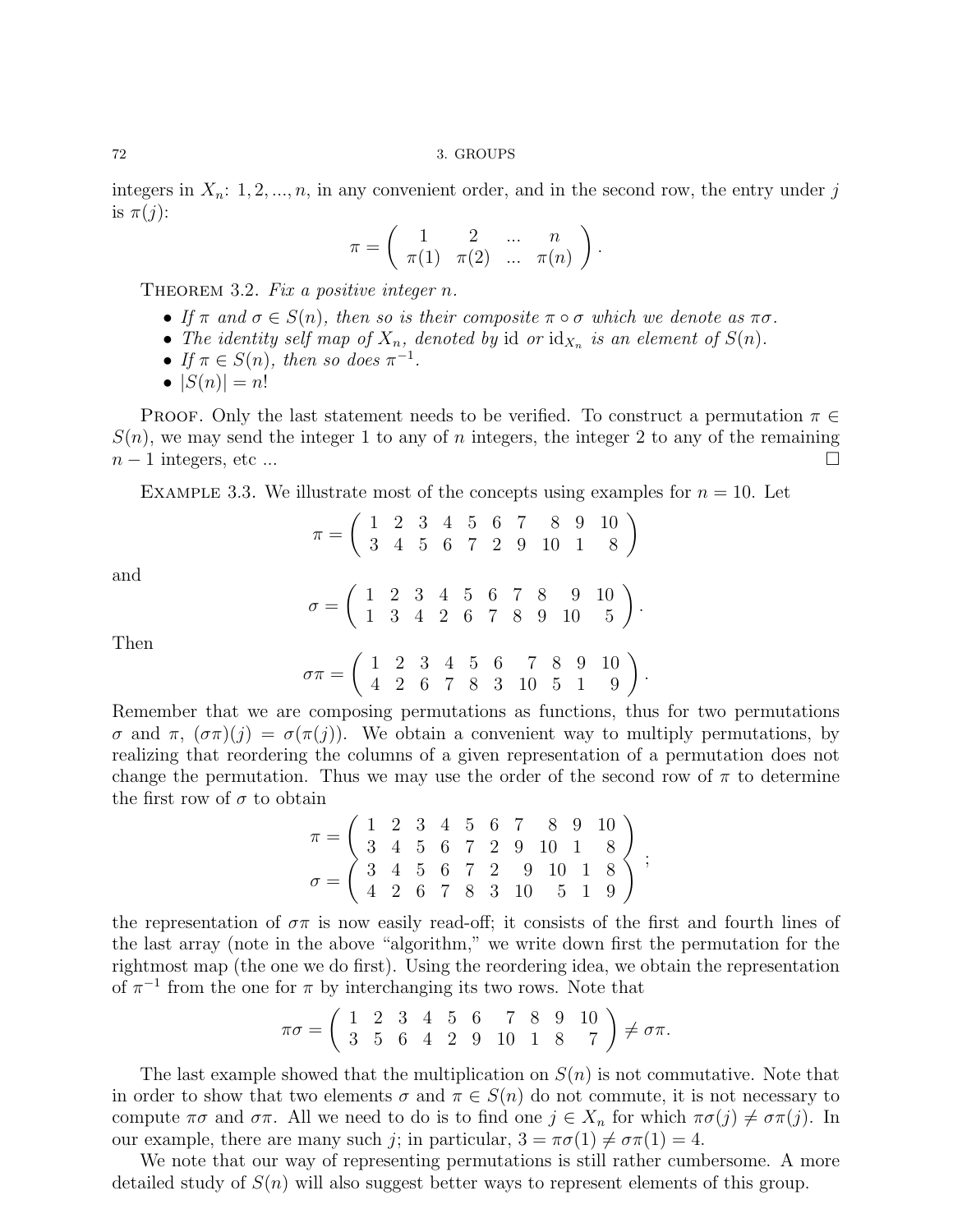DEFINITION 3.4. Let us introduce the convention that whenever the integer  $n + 1$  appears, it is replaced<sup>4</sup> by 1. A permutation  $\pi \in S(n)$  is cyclic if there is a rearrangement  $x_1, x_2, \ldots, x_r, x_{r+1}, \ldots, x_n$  of the integers  $1, 2, \ldots, n$  such that  $\pi$  fixes  $x_{r+1}, \ldots, x_n$  (that is,  $\pi(x_j) = x_j$  for  $j = r+1, ..., n$ ) and cycles  $x_1, x_2, ..., x_r$  (that is,  $\pi(x_i) = x_{i+1}$  for  $i = 1, ..., r-1$ and  $\pi(x_r) = x_1$ ). The integer r is called the *length* of the cycle, in symbols  $l(\pi)$ , and  $\pi$  is called an r-cycle. A 2-cycle is called a transposition.

NOTATION 3.5. The cycle defined above is conveniently represented by

$$
\pi = (x_1, x_2, ..., x_r).
$$

Note that the fixed points  $x_{r+1},...,x_n$  of the cycle do not appear at all in its new symbol. Whenever appropriate, we will use the symbol  $(\cdot)$  to denote the identity cycle. Since cycles are special cases of permutations, we can multiply them. Note that in the product

$$
(x_1, x_2, ..., x_r)(y_1, y_2, ..., y_s)
$$

we first perform the second permuatation; thus

$$
(1,2,4,5)(1,3,6) = \left(\begin{array}{cccccc} 1 & 2 & 3 & 4 & 5 & 6 & 7 & 8 & 9 & 10 \\ 3 & 4 & 6 & 5 & 1 & 2 & 7 & 8 & 9 & 10 \end{array}\right).
$$

We read products of cycles from right to left, but each cycle from left to right.

DEFINITION 3.6. Let  $\pi \in S(n)$ . We say that  $\pi$  moves  $j$   $(j \in \mathbb{Z}, 1 \leq j \leq n)$  if  $\pi(j) \neq j$ . Let  $\pi$  and  $\sigma \in S(n)$ . We say that  $\pi$  and  $\sigma$  are *disjoint* if every integer moved by  $\pi$  is fixed by  $\sigma$  and every integer moved by  $\sigma$  is fixed by  $\pi$ .

LEMMA 3.7. Let  $\pi \in S(n)$ . If  $j \in \mathbb{Z}$ ,  $1 \leq j \leq n$ , is moved by  $\pi$ , then so are  $\pi(j)$  and  $\pi^{-1}(j)$ .

**PROOF.** If  $\pi(j)$  is not moved by  $\pi$ , then  $\pi(\pi(j)) = \pi(j)$  and applying  $\pi^{-1}$  to both sides of this equation, we get the contradiction that  $\pi(j) = j$ . If  $\pi^{-1}(j)$  is not moved by  $\pi$ , then  $j = \pi(\pi^{-1}(j)) = \pi^{-1}(j)$  and applying  $\pi$  to the extreme terms of this equation, we get once again the contradiction that  $\pi(j) = j$ .

THEOREM 3.8. If  $\pi$  and  $\sigma \in S(n)$  are disjoint, then they commute.

PROOF. Let  $j \in \mathbb{Z}$ ,  $1 \leq j \leq n$ . There are three possibilities:

- Either j is moved by  $\pi$  and hence j and  $\pi(j)$  are fixed by  $\sigma$  (By definition j is fixed by  $\sigma$ ). If j is moved by  $\pi$ , then so is  $\pi(j)$  by the last lemma and hence the disjointness of  $\pi$  and  $\sigma$  gurantees that  $\pi(j)$  is fixed by  $\sigma$ .).
- Or j is moved by  $\sigma$  and hence j and  $\sigma(j)$  are fixed by  $\pi$ .
- Or *j* is fixed by both  $\pi$  and  $\sigma$ .

In the first case

$$
\pi(\sigma(j)) = \pi(j) = \sigma(\pi(j)),
$$

in the second,

$$
\pi(\sigma(j)) = \sigma(j) = \sigma(\pi(j)),
$$

and in the third

$$
\pi(\sigma(j)) = j = \sigma(\pi(j)).
$$

<sup>&</sup>lt;sup>4</sup>We are thus using arithmetic modulo  $n$ ; however we modified the standard representation of equivalence classes in one case only. The equivalence class  $[0]_n$  is represented by n instead of 0.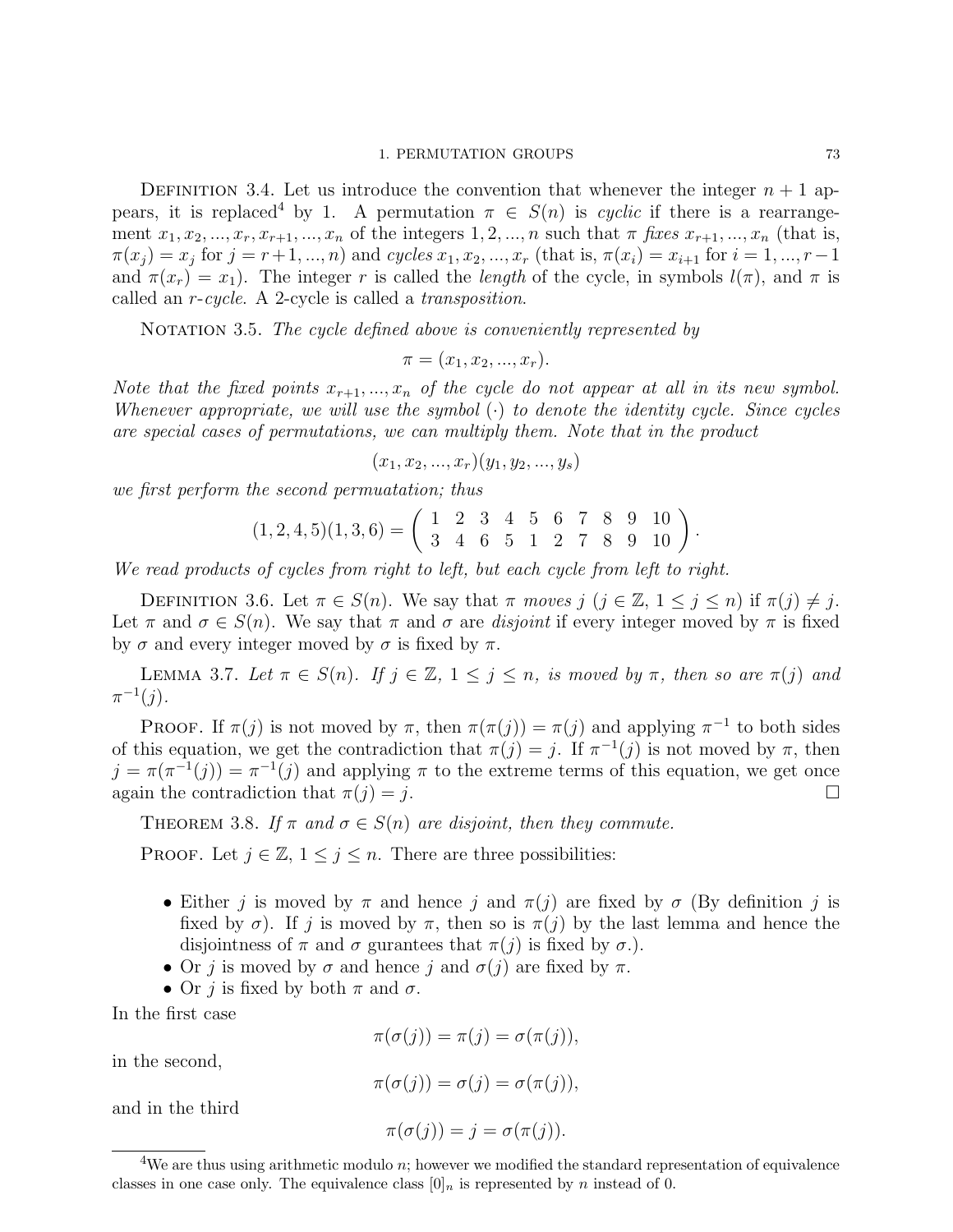Thus in all cases,  $\pi(\sigma(j)) = \sigma(\pi(j)).$ 

EXAMPLE 3.9. Non-disjoint cycles need not commute. This already happens for  $n = 3$ since  $(1, 2)(1, 3) = (1, 3, 2)$  while  $(1, 3)(1, 2) = (1, 2, 3)$ . We can, of course, view this example as taking place in  $S(10)$ .

EXAMPLE 3.10. Consider our Example 3.3. To represent  $\pi$  by disjoint cycles, we start with  $j = 1$  and follow it around under the action of  $\pi$ . Note that

$$
\pi(1) = 3
$$
,  $\pi^2(1) = \pi(3) = 5$ ,  $\pi^3(1) = \pi(5) = 7$ ,  $\pi^4(1) = \pi(7) = 9$  and  $\pi^5(1) = \pi(9) = 1$ .

Thus this part of  $\pi$  is represented by the cycle  $(1, 3, 5, 7, 9)$ . We note that 2 does not appear in this cycle. So we now start with  $j = 2$  and follow it around under the action of  $\pi$ :

$$
\pi(2) = 4
$$
,  $\pi^2(2) = \pi(4) = 6$  and  $\pi^3(2) = \pi(6) = 2$ .

Thus this part of  $\pi$  is represented by the cycle  $(2, 4, 6)$  and the first two parts of the transformation are represented by the product  $(1, 3, 5, 7, 9)(2, 4, 6)$  (we could have reversed the order). Note that 8 and 10 do not appear in the last product. Continuing the process one more step, we see that

$$
\pi = (1, 3, 5, 7, 9)(2, 4, 6)(8, 10).
$$

In the above steps we tacitly assumed that  $\pi \in S(10)$ . The same representation holds for  $\pi \in S(n)$  with  $n > 10$  provided we view the permutation  $\pi$  as fixing each integer j with  $11 \leq j \leq n$ . In decomposing  $\pi$  into a product of disjoint cycles, the order does not matter. Thus also

$$
\pi = (1, 3, 5, 7, 9)(8, 10)(2, 4, 6) = (8, 10)(2, 4, 6)(1, 3, 5, 7, 9),
$$

are among the 6 possible ways of writing  $\pi$  as a product of disjoint cycles.

It is not at all surprising that the above construction is quite general. We indeed have

THEOREM 3.11. Every  $\pi \in S(n)$  can be written as a product, perhaps the empty product, of disjoint cycles. This decomposition into cycles is unique up to order.

**PROOF.** If  $\pi$  is the identity, it is represented by the empty product. Otherwise  $\pi$  does not fix every integer. Ignore the integers fixed by  $\pi$ ; they do not contribute to any nontrivial cycle. More precisely we remove these integers from the first and second row of the matrix representation of the permutation  $\pi$ . We now have a permutation  $\pi_o$  of a subset of the integers 1, 2, ..., n. Start (what we call the process) with the smallest integer  $k_1$  in the domain of this transformation, it is the smallest integer not fixed by  $\pi$ , and follow  $k_1$  around through  $\pi$  or  $\pi_o$  to obtain a set of integers  $k_1, k_2, ...,$  such that  $\pi(k_i) = k_{i+1}$ . We stop this process as soon as we get a repetition in the set  $k_1, k_2, ..., k_{r+1}$ . We must get a repetition since for all  $i, 1 \leq k_i \leq n$ . Note that  $r > 1$ . We claim that  $k_{r+1} = k_1$ . If  $k_{r+1} = k_s$  with  $1 < s \leq r$ , then

$$
\pi(k_{s-1}) = k_s = k_{r+1} = \pi(k_r),
$$

and applying  $\pi^{-1}$  to extreme sides of the last displayed equation we get  $k_{s-1} = k_r$ ; contradicting the minimality of  $r + 1$ . Hence we have

$$
\pi(k_1) = k_2, \ \pi(k_2) = k_3, \ \dots, \ \pi(k_{r-1}) = k_r, \ \pi(k_r) = k_1
$$

for some integer r,  $2 \le r \le n$ , where the collection  $k_1, k_2, ..., k_r$  consists of distinct integers. Thus this part of the permutation  $\pi$  is represented by the cycle  $(k_1, k_2, ..., k_r)$ . Add this new cycle constructed (either on the left or right) to the ones previously constructed. Remove the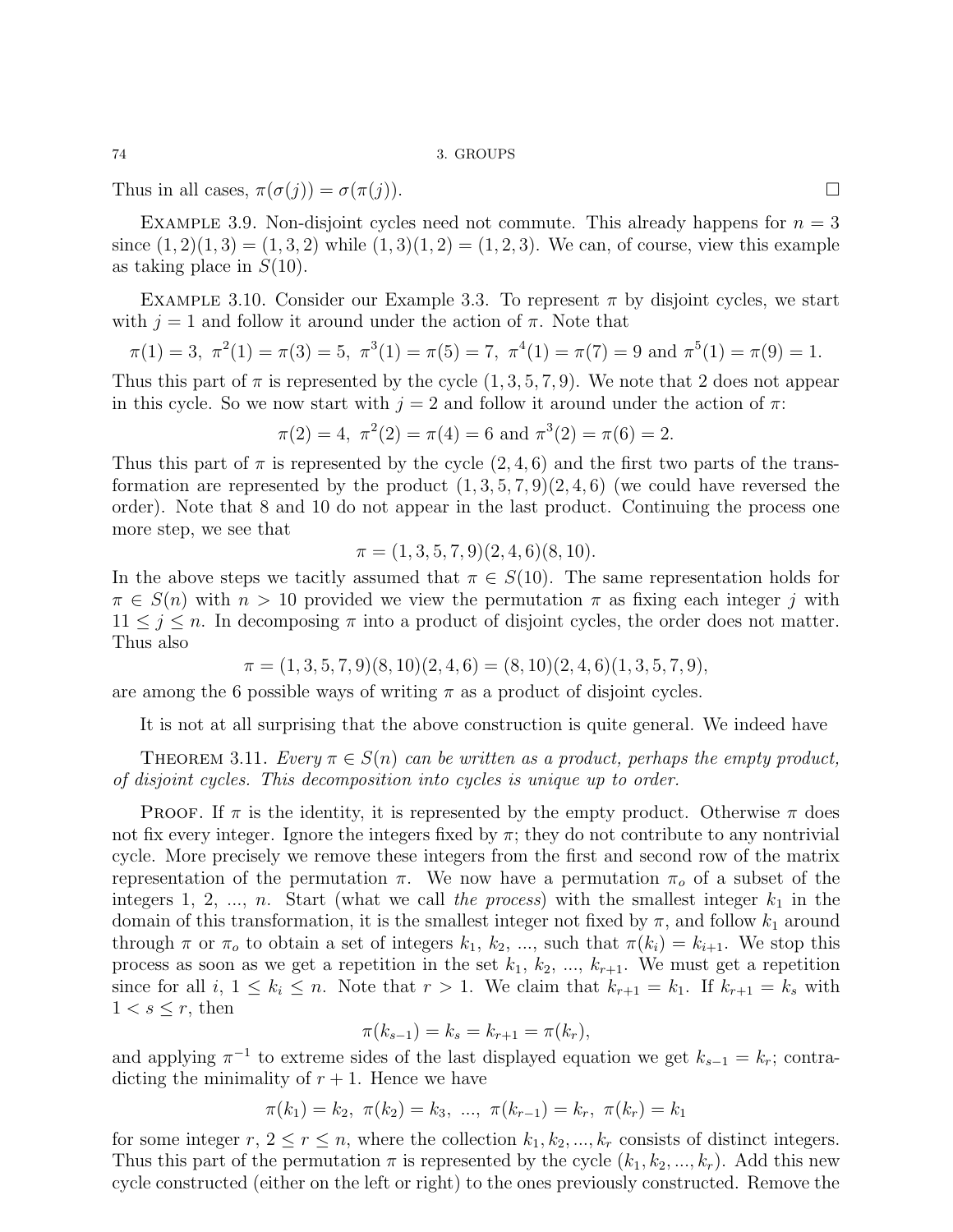integers in this cycle from the matrix representation of  $\pi_{o}$ . If we have obtained the empty set, we are done. Otherwise, call this new permutation  $\pi_0$  and repeat the process on it. It is clear that we will eventually stop. This yields the desired decomposition; the uniqueness of the decomposition up to order is obvious from the construction.

We illustrate with an example.

EXAMPLE 3.12. We simplify the product

$$
\pi = (1, 4, 5, 6)(1, 7, 3)(2, 5, 4)(2, 3).
$$

The integers 8, 9 and 10 do not appear in the above product; they are fixed by  $\pi$ . It is easiest if we work with an alternate representation of the permutation. We readily compute

$$
\pi = \left(\begin{array}{cccccc} 2 & 3 & 5 & 4 & 6 & 1 & 7 \\ 4 & 6 & 5 & 2 & 1 & 7 & 3 \end{array}\right);
$$

from which it follows rather quickly that

$$
\pi = (2, 4)(1, 7, 3, 6).
$$

As a result of the last theorem, we can easily construct the multiplication table for  $S(n)$ , as long as n is not too large. It is an  $n \times n$  matrix (ignoring headers) where we index the rows by  $x \in S(n)$  and the columns by  $y \in S(n)$ . The  $(x, y)$  entry in the matrix is then the product of the permutations x and y (in this order; that is, xy). For small n, the calculation can be done by hand. We illustrate with the

### MULTIPLICATION TABLE FOR  $S(3)$ .

|        |         |           | (1,3)                      | (2,3)     | (1, 2, 3) | (1,3,2)   |
|--------|---------|-----------|----------------------------|-----------|-----------|-----------|
|        |         | (1, 2)    | (1,3)                      | (2, 3)    | 1, 2, 3   | (1, 3, 2) |
|        | (1, 2)  |           | (1,3,2)                    | (1, 2, 3) | (2,3)     |           |
|        | (1,3)   | (1, 2, 3) | $\left( \ \cdot \ \right)$ | (1,3,2)   | (1, 2)    | (2,3)     |
| (2, 3) | (2, 3)  | (1, 3,    | (1, 2, 3)                  |           | (1, 3)    |           |
| 1.2    | 1, 2, 3 | (1,3)     | (2, 3)                     |           | 1, 3,     |           |
| 1, 3,  | (1,3,2) | (2,3)     |                            | 1,3       |           | (1, 2, 3) |

It is quite tedious to produce by hand the multiplication table for  $S(n)$  even with relatively small n. For example, for  $n = 5$ , the multiplication table is a  $120 \times 120$  matrix. Computers can, once again, help. We illustrate with a program that computes the multiplication table for  $S(3)$  as a check on our work and then computes the multiplication table for a subset of  $S(n)$ ,  $n \geq 4$  consisting of 8 permutations.

### MAPLE SESSION #9

```
> with(group):
```
- $> f(1) := [[1]]: f(2) := [[1,2]]: f(3) := [[1,3]]: f(4) := [[2,3]]:$  $f(5) := [[1,2,3]]: f(6) := [[1,3,2]]:$
- $> a := array(1..6,1..6)$ :
- > for i to 6 do for j to 6 do a[i,j] := mulperms(f(j),f(i)) end do end do;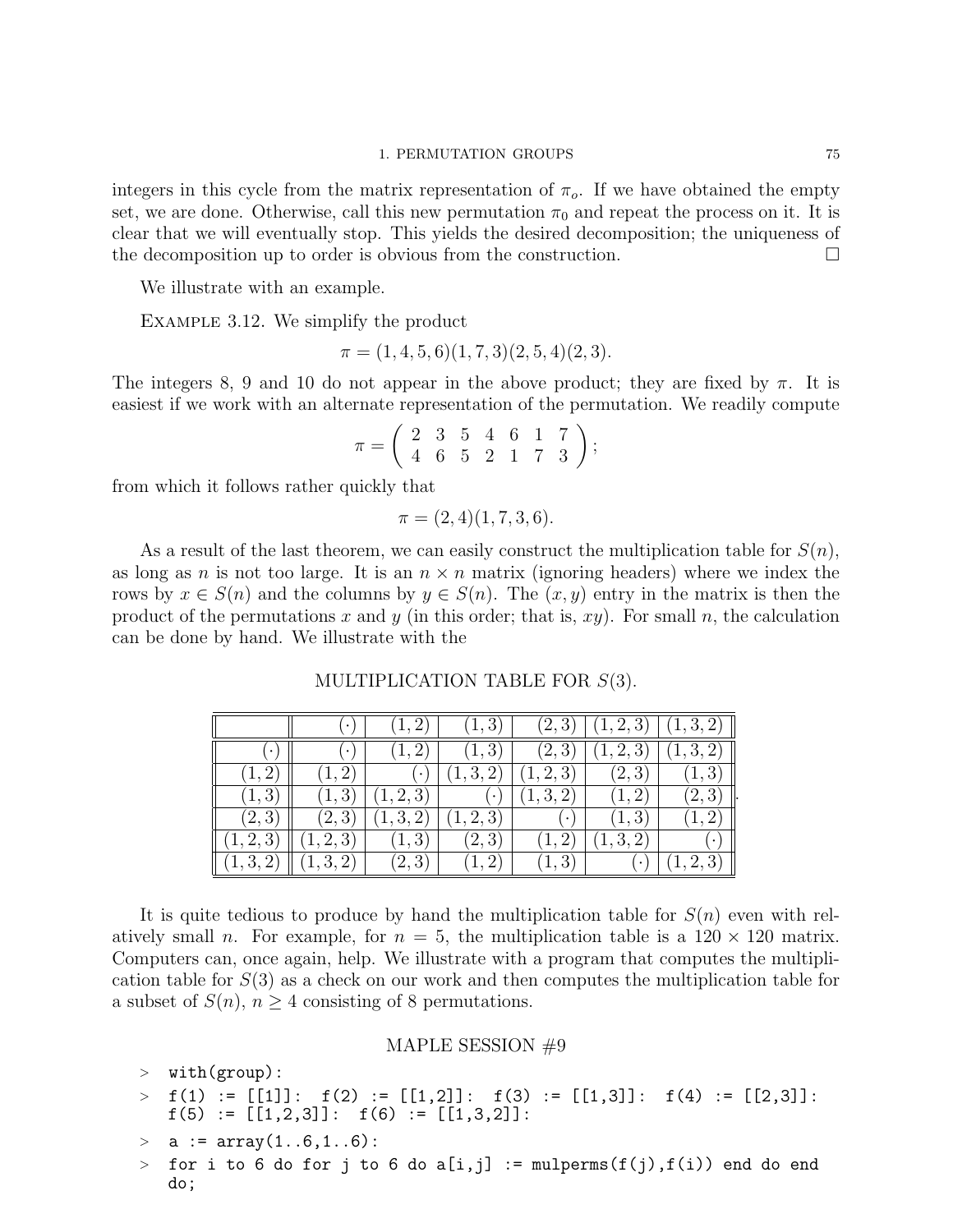|   | $>$ print(a); |                                                                                                                                                                                                                                                                                                                                                                                   |                                                                                                                                                                                                                                                                                                                                                                                             |                                                                                                                                                                            |                |                                                                                                                                                          |                                                                                             |                                                                               |  |
|---|---------------|-----------------------------------------------------------------------------------------------------------------------------------------------------------------------------------------------------------------------------------------------------------------------------------------------------------------------------------------------------------------------------------|---------------------------------------------------------------------------------------------------------------------------------------------------------------------------------------------------------------------------------------------------------------------------------------------------------------------------------------------------------------------------------------------|----------------------------------------------------------------------------------------------------------------------------------------------------------------------------|----------------|----------------------------------------------------------------------------------------------------------------------------------------------------------|---------------------------------------------------------------------------------------------|-------------------------------------------------------------------------------|--|
|   |               |                                                                                                                                                                                                                                                                                                                                                                                   | $[1,2] \qquad [[1,2]] \qquad [[1,3]] \qquad [[2,3]] \qquad [[1,2,3]] \quad [[1,3,2]]$<br>$[[1,2]]$ $[1,3,2]$ $[[1,2,3]$ $[[2,3]]$ $[[1,3]]$<br>$[[1,3]]$ $[[1,2,3]]$ $[[1,3,2]]$ $[[1,2]]$ $[[2,3]]$<br>$[[2,3]]$ $[[1,3,2]]$ $[[1,2,3]]$ $[1,3]]$ $[[1,3]]$ $[[1,2]]$<br>$[[1,2,3]]$ $[[1,3]]$ $[[2,3]]$ $[[1,2]]$ $[[1,3,2]]$ $[]$<br>$[1,3,2]$ $[2,3]$ $[1,2]$ $[1,3]$ $[1,3]$ $[1,3,3]$ |                                                                                                                                                                            |                |                                                                                                                                                          |                                                                                             |                                                                               |  |
|   |               | $g(4) := \text{mulperms}(g(2), g(3)): g(5) := [[3,4],[1,2]]: g(6) :=$<br>mulperms(g(2), g(5)): g(7) := mulperms(g(3), g(5)): g(8) :=<br>$mulperms(g(4), g(5))$ :                                                                                                                                                                                                                  |                                                                                                                                                                                                                                                                                                                                                                                             |                                                                                                                                                                            |                |                                                                                                                                                          |                                                                                             | > $g(1) := [[1]]: g(2) := [[1,2,3,4]]: g(3) := \text{mulperms}(g(2), g(2))$ : |  |
|   |               | > b := $array(18,18)$ :                                                                                                                                                                                                                                                                                                                                                           |                                                                                                                                                                                                                                                                                                                                                                                             |                                                                                                                                                                            |                |                                                                                                                                                          |                                                                                             |                                                                               |  |
| > | do;           |                                                                                                                                                                                                                                                                                                                                                                                   |                                                                                                                                                                                                                                                                                                                                                                                             |                                                                                                                                                                            |                |                                                                                                                                                          |                                                                                             | for i to 8 do for j to 8 do b[i,j] := mulperms( $g(j)$ , $g(i)$ ) end do end  |  |
|   | $>$ print(b); |                                                                                                                                                                                                                                                                                                                                                                                   |                                                                                                                                                                                                                                                                                                                                                                                             |                                                                                                                                                                            |                |                                                                                                                                                          |                                                                                             |                                                                               |  |
|   | [[1,3]]       | $\begin{bmatrix} 1, 2, 3, 4 \end{bmatrix}$<br>$[[1, 2, 3, 4]]$ $[[1, 3], [2, 4]]$<br>$[[1,3],[2,4]]$ $[[1,4,3,2]]$<br>$[[1,4,3,2]]$ $[[1,2,3,4]]$ $[[1,3],[2,4]]$<br>$[[1,2],[3,4]]$ $[[2,4]]$ $[[1,4],[2,3]]$ $[[1,3]]$ $[[1,3]]$ $[[1,2,3,4]]$<br>$[[2,4]]$ $[[1,4],[2,3]]$ $[[1,3]]$ $[[1,2],[3,4]]$ $[[1,4,3,2]]$ $[[1,4,3,4]]$<br>$[[1,4],[2,3]]$ $[[1,3]]$<br>[[1,2],[3,4]] | $[[2,4]]$ $[[1,4],[2,3]]$                                                                                                                                                                                                                                                                                                                                                                   | $[[1,3],[2,4]]$ $[[1,4,3,2]]$<br>$[[1,4,3,2]]$ $[[1,3]]$ $[[1,2],[3,4]]$ $[[2,4]]$ $[[1,4],[2,3]]$<br>$[[1,2,3,4]]$ $[[1,4],[2,3]]$ $[[1,3]]$<br>$[[1,2],[3,4]]$ $[[2,4]]$ | [[1, 2, 3, 4]] | $[[1,2],[3,4]]$ $[[2,4]]$ $[[1,4],[2,3]]$ $[[1,3]]$<br>$[[2,4]]$ $[[1,4],[2,3]]$ $[[1,3]]$ $[[1,2],[3,4]]$<br>$[[1,3],[2,4]]$ $[[1,4,3,2]]$ $[1,2,3,4]]$ | $[[1,2],[3,4]]$ $[[2,4]]$<br>$[[1,3],[2,4]]$ $[[1,4,3,2]]$<br>$[[1,3],[2,4]]$ $[[1,4,3,2]]$ | [[1,3],[2,4]]                                                                 |  |

# \*\*\*END OF PROGRAM\*\*\*

- (1) MAPLE denotes the identity permutation by [] and the cycle  $(a, b, c)$  by [[a,b,c]].
- (2) The MAPLE command multperms  $(a, b)$  for the product of the permutations a and b computes the product ba; that is, MAPLE reads products from left to right – not the way we have been doing.

### EXERCISES

- (1) In the proof of Theorem 3.8 the case "j is moved by both  $\pi$  and  $\sigma$ " does not occur. Explain why.
- (2) What are necessarry and sufficient c0nditions for two distinct transpositions to commute?
- (3) Let *n* be an integer  $> 2$ .
	- Let  $\sigma$  be a permutation in  $S(n)$ . Show that

$$
\sigma(1,2)\sigma^{-1} = (\sigma(1), \sigma(2)).
$$

• Let  $1\leq k\leq n$  and let

$$
\tau=(1, 2, \ldots n).
$$

Show that

$$
\tau^k(1,2)\tau^{-k} = (k+1,k+2).
$$

How should you interpret  $n+1$  and/or  $n+2$  if they appear in the last equation?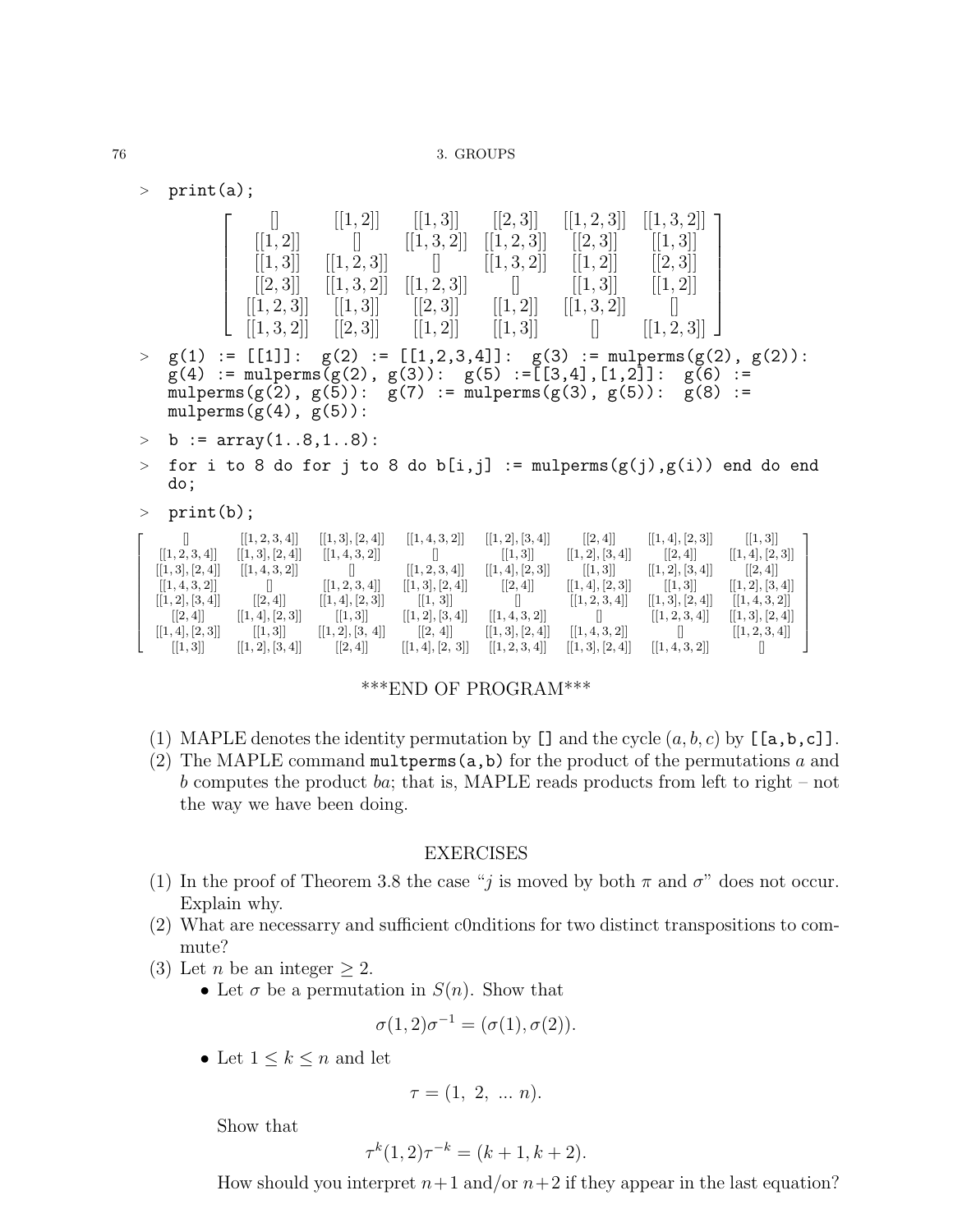### 2. THE ORDER AND SIGN OF A PERMUTATION 77

• Let  $1 \leq a < b \leq n$ . Show that

$$
(a,b)=(a+1,a)(a,a-1)...(b-2,b-3)(b-1,b-2)(b-1,b)...(a+1,a+2)(a,a+1).
$$

• Conclude that that any  $\sigma \in S(n)$  can be written as product of powers of  $\tau$  and  $(1, 2)$ .

# 2. The order and sign of a permutation

For this section, we fix once and for all a positive integer  $n$ .

DEFINITION 3.13. Let  $\pi \in S(n)$ . To define the powers  $\pi^k$  of  $\pi$ , we set  $\pi^0 = id$  and  $\pi^1 = \pi$ . For  $k \in \mathbb{Z}_{>0}$ , we define inductively  $\pi^k = \pi \pi^{k-1}$ . We also define  $\pi^{-k} = (\pi^{-1})^k$ . Note that in the left hand side of the last equality,  $\pi^{-1}$  represents the minus one power of  $\pi$ ; while in right hand side, it represents the inverse of  $\pi$ . The same symbol is used for these two objects because they define the same permutation.

PROPOSITION 3.14. Let  $\pi$  and  $\sigma \in S(n)$  and  $r$  and  $s \in \mathbb{Z}$ . Then

(1)  $\pi^r \pi^s = \pi^{r+s}$ , (2)  $(\pi^r)^s = \pi^{rs}$ , (3)  $\pi^{-r} = (\pi^r)^{-1}$ , (4) if  $\pi$  and  $\sigma$  commute, then  $\pi \sigma^r = \sigma^r \pi$ , and (5) if  $\pi$  and  $\sigma$  commute, then  $(\pi \sigma)^r = \pi^r \sigma^r$ .

PROOF. We prove only the first and last two assertions, leaving the proofs of the other two to the reader. To establish the first claim we fix s. We now prove the assertion for  $r \geq 0$ by induction. The base case  $r = 0$  is trivial. We assume the formula for  $r \geq 0$  and prove it for  $r + 1$ . Now,

$$
\pi^{r+1}\pi^s = \pi\pi^r\pi^s = \pi\pi^{r+s} = \pi^{1+r+s};
$$

the first equality uses the definition of the  $r + 1$  power of  $\pi$ ; the second, the induction step; and the third, the definition once again. We have established (1) for all  $s \in \mathbb{Z}$  and all  $r \in \mathbb{Z}_{\geq 0}$ . So, by symmetry, we know that (1) holds if either r or s is non-negative. The reader should at this pont establish (3) which is needed for continuing with the proof of (1). If both  $r$  and  $s$  are negative, then

$$
\pi^r \pi^s = (\pi^{-r})^{-1} (\pi^{-s})^{-1} = (\pi^{-s} \pi^{-r})^{-1} = (\pi^{-s-r})^{-1} = \pi^{s+r}.
$$

This finishes the proof of (1). We show that (4) holds for  $r \geq 0$  by induction on r. The base case,  $r = 0$ , is a tautology. Assume (4) for  $r \geq 0$ . Then

$$
\pi \sigma^{r+1} = \pi \sigma^r \sigma = \sigma^r \pi \sigma = \sigma^r \sigma \pi = \sigma^{r+1} \pi.
$$

To prove (4) for negative r, we first obseve that if  $\pi\sigma = \sigma\pi$ , then pre-multiplying and postmultiplying both sides by  $\sigma^{-1}$ , we get  $\sigma^{-1}\pi = \pi\sigma^{-1}$ ; that is, if  $\pi$  and  $\sigma$  commute so do  $\pi$  and  $\sigma^{-1}$  (thus also  $\pi^{-1}$  and  $\sigma$ , as will be needed in the next displayed set of equations). Hence for negative  $r$ ,

$$
\pi \sigma^r = \pi (\sigma^{-r})^{-1} = (\sigma^{-r} \pi^{-1})^{-1} = (\pi^{-1} \sigma^{-r})^{-1} = \sigma^r \pi.
$$

We establish (5) for non-negative r by induction. The base case.  $r = 0$ , is again obviously true. So assume that the formula holds for  $r \geq 0$ . Then

$$
(\pi\sigma)^{r+1} = (\pi\sigma)^r \pi\sigma = \pi^r \sigma^r \sigma \pi = \pi^r \sigma^{r+1} \pi = \pi^r \pi \sigma^{r+1} = \pi^{r+1} \sigma^{r+1}.
$$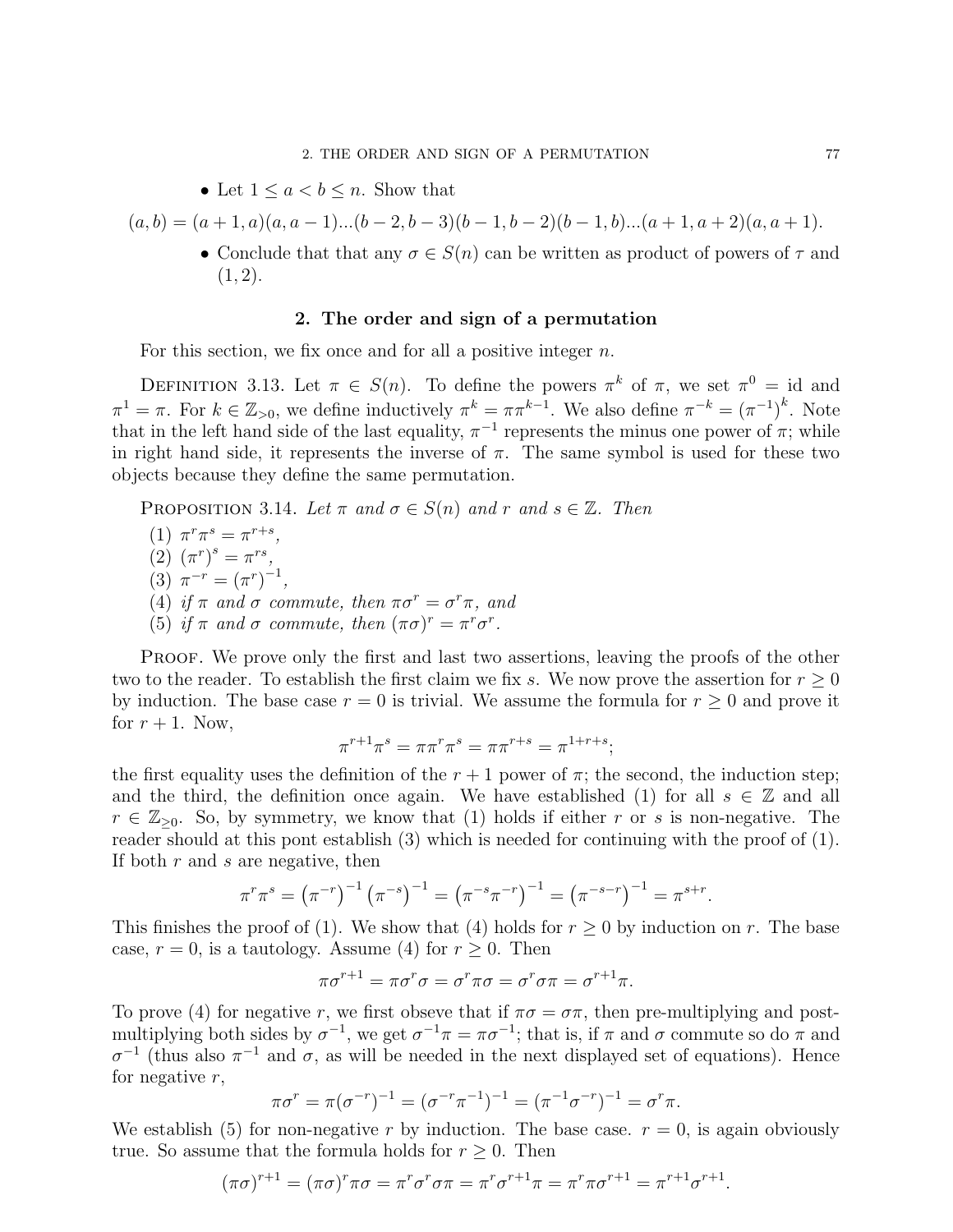78 3. GROUPS

If  $r$  is negative, then

$$
(\pi\sigma)^r = ((\pi\sigma)^{-r})^{-1} = (\pi^{-r}\sigma^{-r})^{-1} = \sigma^r\pi^r = \pi^r\sigma^r.
$$

PROPOSITION 3.15. Let  $\pi \in S(n)$ . There exists an  $m \in \mathbb{Z}_{\geq 1}$  such that  $\pi^m = id$ .

**PROOF.** The group  $S(n)$  has n! elements. The successive powers  $\pi, \pi^2, \pi^3, \dots$ , all belong to  $S(n)$ . Hence there must exist positive integers  $r < s$  such that  $\pi^r = \pi^s$ . Multiplying both sides by  $\pi^{-r}$  shows that id =  $\pi^{s-r}$ . В последните при последните последните последните последните последните последните последните последните по<br>В последните последните последните последните последните последните последните последните последните последнит

DEFINITION 3.16. The *order* of the permutation  $\pi \in S(n)$  (in symbols,  $o(\pi)$ ) is the smallest positive integer m such that  $\pi^m = id$ .

Example 3.17. We record several elementary facts about orders of permutations.

- The order of the identity is 1 and this is the only permutation of order 1.
- The order of every transposition is 2.
- The successive powers of the cycle  $(1, 3, 5, 7, 9) \in S(10)$  are

 $(1, 3, 5, 7, 9), (1, 5, 9, 3, 7), (1, 7, 3, 9, 5), (1, 9, 7, 5, 3)$  and (·).

Thus the cycle  $(1, 3, 5, 7, 9)$  has order 5.

REMARK 3.18. The properties of the order function on  $S(n)$  should be compared to the (multiplicative) order function on  $\mathbb{Z}_m^*$ .

THEOREM 3.19. Let r and  $s \in \mathbb{Z}$ . If  $\pi \in S(n)$  has order m, then  $\pi^r = \pi^s$  if and only if  $r \equiv s \mod m$ .

**PROOF.** Assume without loss of generality that  $r \geq s$ . Now  $\pi^r = \pi^s$  if and only if  $\pi^{r-s} = \text{id}$ . Thus we establish the theorem by showing that for  $q \in \mathbb{Z}$ ,  $\pi^q = \text{id}$  if and only if  $q \equiv 0 \mod m$ . If  $q = km$  for some  $k \in \mathbb{Z}$ , then  $\pi^q = (\pi^m)^k = id$ . Conversely, assume that  $\pi^q = id$ . Using the division algorithm, we write  $q = km + \rho$ , with k and  $\rho \in \mathbb{Z}$  and  $0 \leq \rho < m$ . Thus  $\pi^{\rho} = \pi^{q-mk} = \pi^q (\pi^m)^{-k} = \text{id}(\text{id})^{-k} = \text{id}$ , and thus by the minimality of  $m, \rho = 0.$ 

PROPOSITION 3.20. The order  $o(\pi)$  of a cycle  $\pi \in S(n)$  is its length.

PROOF. Let  $\pi = (a_1, a_2, ..., a_m)$  be a cycle of length m. This cycle moves an  $a_i$  to  $a_{i+1}$ , provided that for subscripts we interpret all operations modulo m. Thus  $\pi^r$  moves  $a_i$  to  $a_{i+r}$ and  $r = m$  is the first power of  $\pi$  that fixes each  $a_i$ . .

PROPOSITION 3.21. Let  $\pi$  and  $\sigma$  be disjoint cycles in  $S(n)$ . Then (10)  $o(\pi\sigma) = \text{lcm}(o(\pi), o(\sigma)).$ 

PROOF. Let  $r = o(\pi)$ ,  $s = o(\sigma)$  and  $d = \text{lcm}(r, s)$ . Then  $d = ra = sb$ , for some a and  $b \in \mathbb{Z}_{>0}$ . Thus because  $\pi$  and  $\sigma$  commute,  $(\pi \sigma)^d = \pi^{ra} \sigma^{sb} = id$ . It follows that  $o(\pi \sigma)|d$ . Suppose that  $(\pi \sigma)^e = \pi^e \sigma^e = id$  for some  $e \in \mathbb{Z}_{>0}$  (thus  $e|o(\pi \sigma)$ ). Choose an integer k,  $1 \leq k \leq n$ . If k is moved by  $\pi$ , then it is fixed by  $\sigma$  (hence also by  $\sigma^e$ ). Thus

$$
k = \mathrm{id}(k) = \pi^e(\sigma^e(k)) = \pi^e(k).
$$

Thus  $r = o(\pi)|e$ . Similarly,  $s = o(\sigma)|e$ . We conclude that  $d = \text{lcm}(r, s)|e$ . In particular,  $d|o(\pi\sigma)$  and we conclude that  $d = o(\pi\sigma)$ .  $d|o(\pi\sigma)$  and we conclude that  $d = o(\pi\sigma)$ .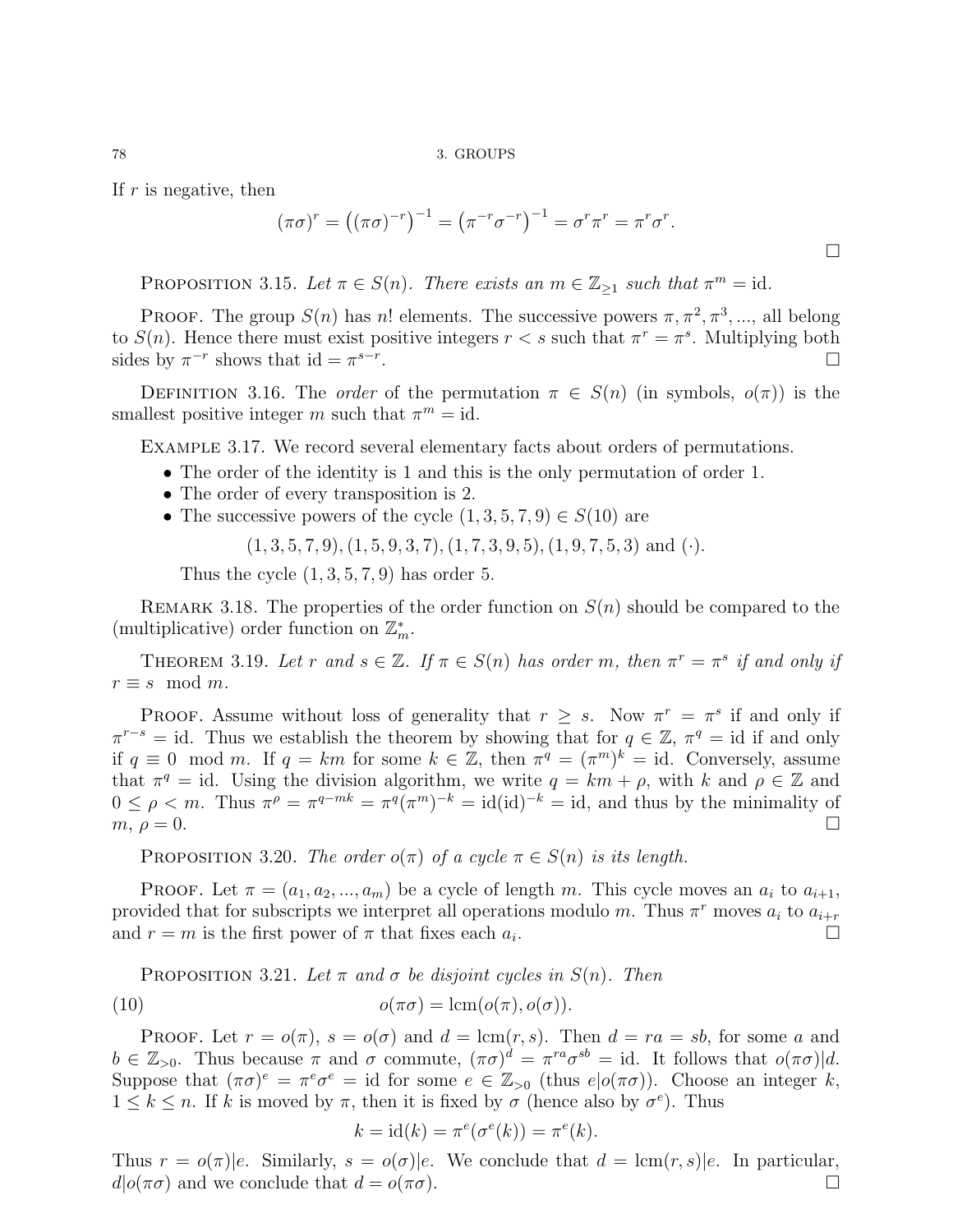In the last proof we never used the fact that  $\pi$  and  $\sigma$  were cycles; only that they were disjoint permutations. Hence we also have

COROLLARY 3.22 (of proof). If  $\pi$  and  $\sigma$  are disjoint permutations in  $S(n)$ , then (10) holds.

Example 3.23. We have seen that the permutation

$$
\pi = \left(\begin{array}{rrrrrr} 1 & 2 & 3 & 4 & 5 & 6 & 7 & 8 & 9 & 10 \\ 3 & 4 & 5 & 6 & 7 & 2 & 9 & 10 & 1 & 8 \end{array}\right)
$$

is decomposed as  $(1, 3, 5, 7, 9)(2, 4, 6)(8, 10)$ . Thus (formally the conclusion follows only after we have established the next theorem)

$$
o(\pi) = \text{lcm}(5, 3, 2) = 30.
$$

THEOREM 3.24. Let  $\pi = \tau_1 \tau_2 ... \tau_k$  be the decomposition of  $\pi \in S(n)$  as a product of disjoint cycles. Then

$$
o(\pi) = \text{lcm}(o(\tau_1), o(\tau_2), \ldots, o(\tau_k)).
$$

**PROOF.** We use induction on k. The base case  $k = 1$  is of course trivial. Assume that k > 1 and that we have the formula for permutations  $\pi$  which are products of k − 1 disjoint cycles. If  $\pi = (\tau_1 \tau_2 ... \tau_{k-1}) \tau_k$ , where the k cycles are disjoint, then the permutations  $\tau_1 \tau_2 \dots \tau_{k-1}$  and  $\tau_k$  are also disjoint. Thus by Corollary 3.22,

$$
o((\tau_1 \tau_2 ... \tau_{k-1}) \tau_k) = \text{lcm}(o(\tau_1 \tau_2 ... \tau_{k-1}), o(\tau_k)),
$$

and by the induction assumption,

$$
o(\tau_1 \tau_2 ... \tau_{k-1}) = \text{lcm}(o(\tau_1), o(\tau_2) ..., o(\tau_k - 1)).
$$

Finally,

$$
\operatorname{lcm}(o(\tau_1), o(\tau_2), ..., o(\tau_k)) = \operatorname{lcm}(\operatorname{lcm}(o(\tau_1), o(\tau_2), ..., o(\tau_{k-1})), o(\tau_k)).
$$

REMARK 3.25. The usefulness of the theorem is due to the fact that  $o(\tau_i)$  is the length of  $\tau_i$ .

DEFINITION 3.26. Let  $\pi = \tau_1 \tau_2 ... \tau_k$  be the decomposition of a non-trivial (meaning  $\pi \neq$ id) permutation  $\pi \in S(n)$  as a product of disjoint cycles. Since the  $\tau_i$  commute, it involves no loss of generality to assume that

$$
o(\tau_1) \leq o(\tau_2) \leq \ldots \leq o(\tau_k).
$$

We call the k-tuple  $(o(\tau_1), o(\tau_2), ..., o(\tau_k))$ , the shape of  $\pi$ . The identity permutation has the empty shape. Two permutations  $\pi_1$  and  $\pi_2 \in S(n)$  are *conjugate* if there exists a  $\sigma \in S(n)$ such that  $\pi_2 = \sigma \pi_1 \sigma^{-1}$ .

Conjugation is an equivalence relation on  $S(n)$ . We verify that it satisfies the three required properties.

- (Reflexivity) Every  $\pi \in S(n)$  is conjugate to itself  $(\pi = id\pi id^{-1})$ .
- (Symmetry) If for  $\pi_1$  and  $\pi_2 \in S(n)$ ,  $\pi_2 = \sigma \pi_1 \sigma^{-1}$  for some  $\sigma \in S(n)$ , then  $\pi_1 =$  $\sigma^{-1}\pi_2\sigma.$

 $\Box$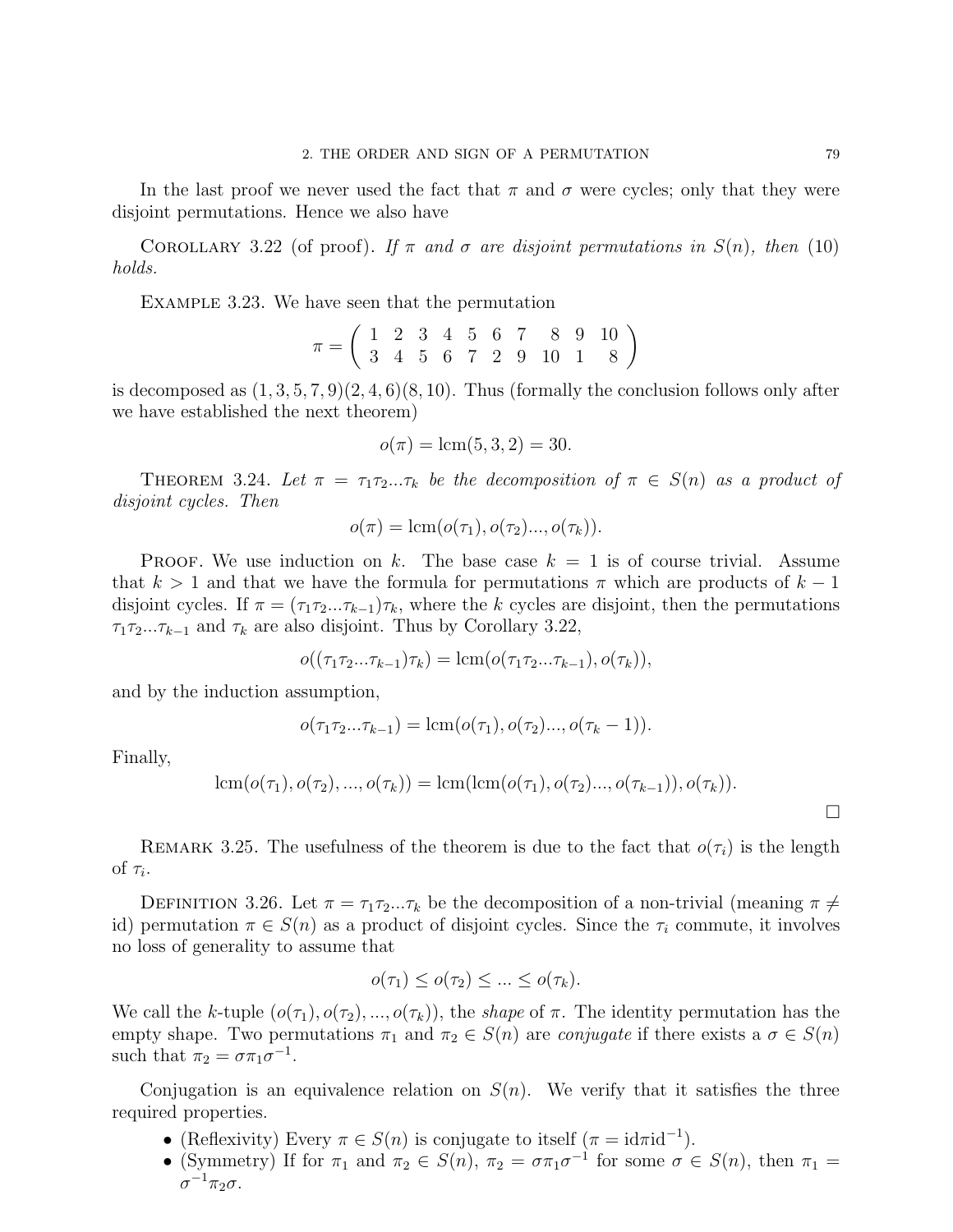#### 80 3. GROUPS

• (Transitivity) If for  $\pi_1$ ,  $\pi_2$  and  $\pi_3 \in S(n)$  there exist  $\sigma_1$  and  $\sigma_2 \in S(n)$  such that,  $\pi_2 = \sigma_1 \pi_1 \sigma_1^{-1}$  and  $\pi_3 = \sigma_2 \pi_2 \sigma_2^{-1}$ , then

$$
\pi_3 = \sigma_2 \pi_2 \sigma_2^{-1} = \sigma_2 \sigma_1 \pi_1 \sigma_1^{-1} \sigma_2^{-1} = (\sigma_2 \sigma_1) \pi_1 (\sigma_2 \sigma_1)^{-1}.
$$

Thus conjugation partitions  $S(n)$  into *conjugacy classes*. The conjugacy class of  $\pi \in S(n)$ is the subset (of  $S(n)$ )

$$
S(n)_{\pi} = {\sigma \pi \sigma^{-1}; \sigma \in S(n)}.
$$

It is easily seen that the conjugacy class of the identity consists only of one element (namely, id).

THEOREM 3.27. The permutations  $\pi_1$  and  $\pi_2 \in S(n)$  are conjugate if and only if they have the same shape.

**PROOF.** It is clear by the above remarks that we may assume that both  $\pi_1$  and  $\pi_2 \neq$ id. We begin with some further general remarks about *conjugation* that help us understand what this operation means. For any three permutations  $\pi_1$ ,  $\pi_2$  and  $\sigma \in S(n)$ ,

$$
\sigma(\pi_1\pi_2)\sigma^{-1}=(\sigma\pi_1\sigma^{-1})(\sigma\pi_2\sigma^{-1});
$$

that is, conjugation (by the same permutation) preserves products. Next, if  $\pi_1$  sends  $i \in X_n$ to j and  $\pi_2 = \sigma \pi_1 \sigma^{-1}$ , then  $\pi_2$  sends  $\sigma(i)$  to  $\sigma(j)$ ; that is, conjugation corresponds to a relabeling of the elements of  $X_n$ . Thus if  $\pi_1$  is the cycle  $(x_1, x_2, ..., x_r)$ , then

$$
\pi_2 = \sigma \pi_1 \sigma^{-1} = (\sigma(x_1), \sigma(x_2), ..., \sigma(x_r)).
$$

We note that the cycles  $\pi_1$  and  $\pi_2$  have the same length.

We are now ready to prove the theorem. We assume that  $\pi_1$  and  $\pi_2 \in S(n)$  are conjugate via the motion  $\sigma$ . Assume that

$$
\pi_1 = \tau_1 \tau_2 ... \tau_k
$$

is the decomposition of  $\pi_1$  as a product of disjoint cycles. Then

$$
\pi_2 = \sigma \pi_1 \sigma^{-1} = (\sigma \tau_1 \sigma^{-1})(\sigma \tau_2 \sigma^{-1}) \dots (\sigma \tau_k \sigma^{-1})
$$

is a decomposition of its conjugate as a product of disjoint cycles. Since  $\tau_i$  and  $\sigma\tau_i\sigma^{-1}$  have the same length, the only if part of the theorem has been established. To prove the if part of the theorem we assume that  $\pi_1$  and  $\pi_2$  have the same shape. Let (11) be the decomposition of  $\pi_1$  as a product of disjoint cycles. Since  $\pi_2$  has the same shape as  $\pi_1$ , its decomposition as a product of disjoint cycles is given by

$$
\pi_2 = \tau_1' \tau_2' ... \tau_k',
$$

where we have the same number  $(k)$  of disjoint cycles and each of the cycles  $\tau'_{i}$  (of  $\pi_{2}$ ) has the same length as corresponding cycle  $\tau_i$  (of  $\pi_1$ ). Let  $(x_1, x_2, ..., x_r)$  be a typical cycle  $\tau_i$ and  $(x'_1, x'_2, ..., x'_r)$  be the corresponding cycle  $\tau'_i$ . We define a permutation  $\sigma \in S(n)$  by  $\sigma(x_j) = x'_j$  if  $x_j$  appears in one of the cycles in the decomposition of  $\pi_1$ . This definition makes sense since a fixed  $x_j$  appears in at most one such cycle. We set  $\sigma(x_j) = x_j$ , if  $x_j$  does not appear in any of the cycles. It is easy to see that this indeed defines a permutation on *n*-letters and that it conjugates  $\pi_1$  to  $\pi_2$ .

We proceed to the definition of another invariant of a permutation, its sign. In the next definition we use formal expressions in variables (indeterminates) indexed by integers.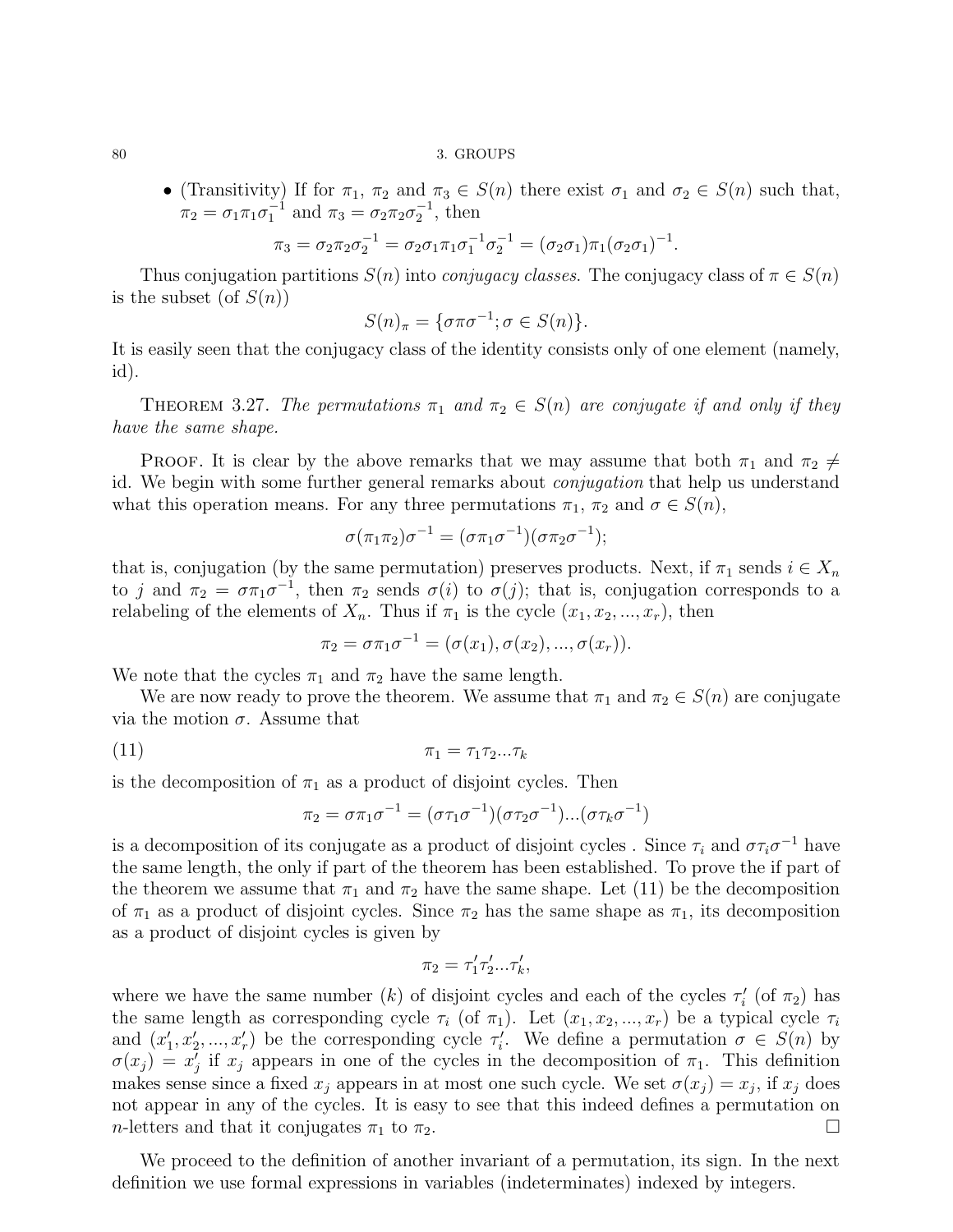DEFINITION 3.28. For  $n \in \mathbb{Z}_{\geq 2}$ , we define a polynomial  $\Delta$  in the *n* indeterminates  $x_1$ ,  $x_2, \ldots, x_n$  by

$$
\Delta(x_1, x_2, ..., x_n) = \prod_{1 \le i < j \le n} (x_i - x_j),
$$

and for  $\pi \in S(n)$ , we define the polynomial  $\pi \Delta$ , by

$$
\pi \Delta(x_1, x_2, ..., x_n) = \Delta(x_{\pi(1)}, x_{\pi(2)}, ..., x_{\pi(n)}).
$$

(The polynomial  $\pi\Delta$  is obtained from the polynomial  $\Delta$  by replacing each appearance of  $x_i$ by  $x_{\pi(i)}$ .) The expressions  $(x_i - x_j)$  appearing in the definition of  $\Delta$  are called, its *factors*. They are transformed to factors  $(x_{\pi(i)} - x_{\pi(i)})$  in  $\pi\Delta$ .

EXAMPLE 3.29. For 
$$
n = 3
$$
 and  $\pi = (1, 2, 3) = (1, 3)(1, 2)$ ,

$$
\Delta(x_1, x_2, x_3) = (x_1 - x_2)(x_1 - x_3)(x_2 - x_3)
$$

and

$$
\pi \Delta(x_1, x_2, x_3) = (x_2 - x_3)(x_2 - x_1)(x_3 - x_1) = (-1)^2 \Delta(x_1, x_2, x_3).
$$

Note that for  $\pi$  and  $\sigma \in S(n)$ ,

$$
(\pi \sigma) \Delta = \pi (\sigma \Delta)
$$

since each side is obtained by replacing  $x_i$  by  $x_{\pi(\sigma(i))}$ . The next lemma is, at least at first glance, rather surprising. Its proof is also surprising; it is almost trivial.

LEMMA 3.30. For each  $\pi \in S(n)$ ,  $\pi \Delta = \pm \Delta$ .

**PROOF.** Both  $\Delta$  and  $\pi\Delta$  have the same number of factors. Consider one of these factors  $(x_i - x_j)$  in  $\Delta$  (thus  $1 \leq i < j \leq n$ ). The corresponding factor in  $\pi \Delta$  is  $(x_{\pi(i)} - x_{\pi(j)})$ . We can, of course, assert that  $\pi(i) \neq \pi(j)$  because  $\pi$  is a bijection of  $X_n$ . Further, for the same reason, there exist unequal positive integers k and l, each  $\leq n$ , such that  $k = \pi(i)$  and  $l = \pi(j)$ . Thus either  $(x_{\pi(i)} - x_{\pi(j)})$  is a factor of  $\Delta$  (if  $k < l$ ) or  $-(x_{\pi(i)} - x_{\pi(j)})$  is a factor of  $\Delta$  (if  $k > l$ ). Thus each factor of  $\pi\Delta$  is either plus or minus a factor of  $\Delta$ . The result follows by collecting (multiplying) all the minus signs.  $\square$ 

DEFINITION 3.31. The sign of the permutation  $\pi \in S(n)$ , sgn $(\pi)$ , whose value is  $\pm 1$ , is defined by  $\pi\Delta = \text{sgn}(\pi)\Delta$ . The definition makes sense as a result of the last lemma. A permutation  $\pi$  is *even* if  $sgn(\pi) = 1$  and *odd* otherwise.

THEOREM 3.32. For  $\pi$  and  $\sigma \in S(n)$ ,

$$
sgn(\pi\sigma) = sgn(\pi)sgn(\sigma).
$$

PROOF. From the definitions,

$$
(\pi \sigma) \Delta = \text{sgn}(\pi \sigma) \Delta
$$

and

$$
\pi(\sigma \Delta) = \text{sgn}(\pi)\sigma \Delta = \text{sgn}(\pi)\text{sgn}(\sigma)\Delta.
$$

PROPOSITION 3.33. The sgn function satisfies the following properties.

 $(1)$  sgn(id) = 1 (2) For all  $\pi \in S(n)$ ,  $sgn(\pi) = sgn(\pi^{-1})$ .  $\Box$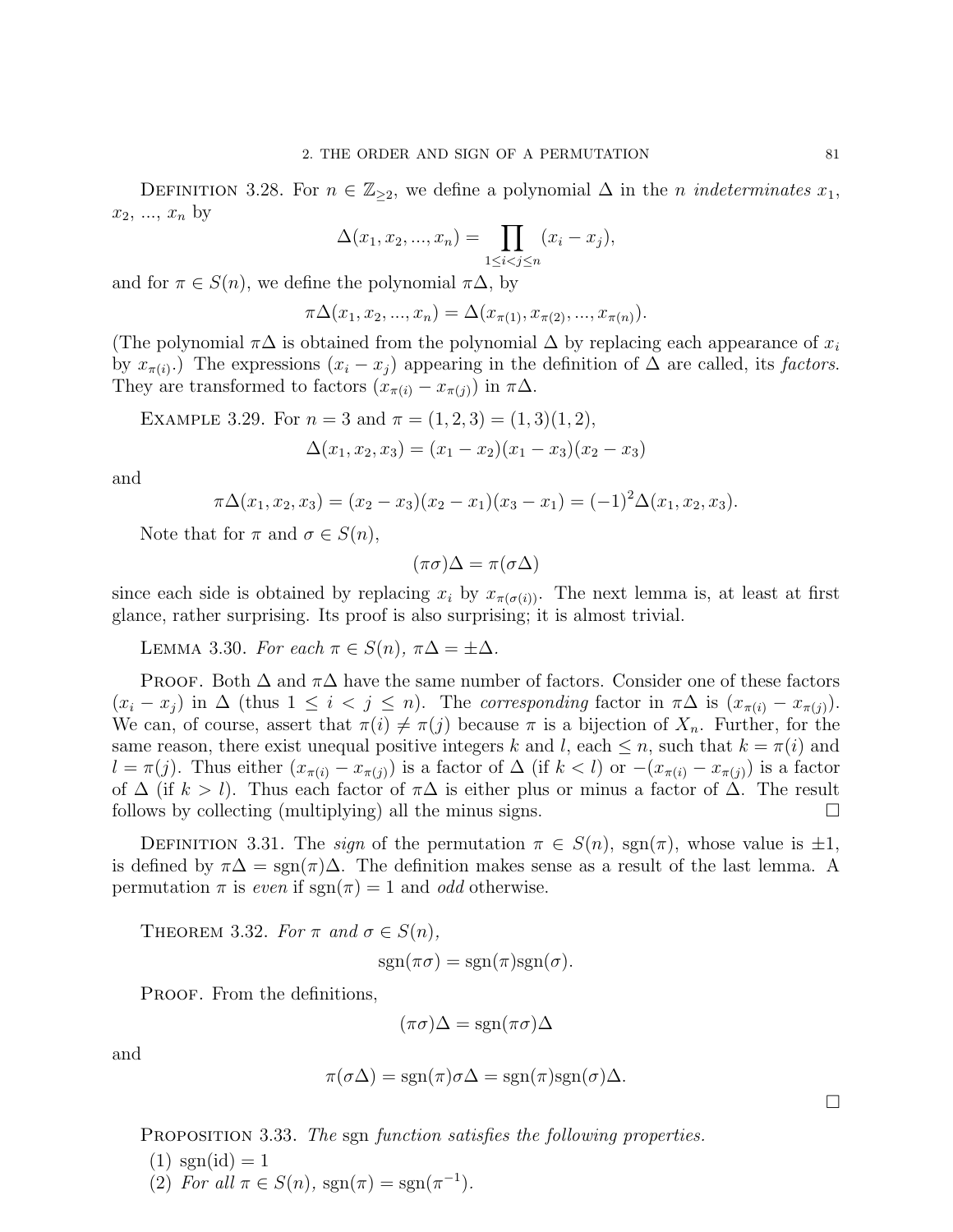- (3) For all  $\pi$  and  $\sigma \in S(n)$ ,  $sgn(\sigma \pi \sigma^{-1}) = sgn(\pi)$ .
- (4) Every transposition has sign  $-1$ .

PROOF. Since  $id\Delta = \Delta$ , (1) follows. If  $\pi \in S(n)$ , then by the previous theorem and (1),

$$
sgn(\pi)sgn(\pi^{-1}) = sgn(\pi \pi^{-1}) = sgn(id) = 1.
$$

So both sgn( $\pi$ ) and sgn( $\pi^{-1}$ ) are either +1 or -1, establishing (2). By the previous theorem, for all  $\pi$  and  $\sigma \in S(n)$ ,

$$
sgn(\sigma \pi \sigma^{-1}) = sgn(\sigma)sgn(\pi)sgn(\sigma^{-1})
$$

and since  $\sigma$  and  $\sigma^{-1}$  have the same sign by (2), (3) follows. The transposition (1, 2) clearly has sign  $-1$  and since an arbitrary transposition has the same shape as  $(1, 2)$ , it is conjugate to (1, 2) by Theorem 3.27 and thus with sign  $-1$  as a consequence of (3); finishing the proof of (4).  $□$ of  $(4)$ .

EXAMPLE 3.34. Let  $A(n)$  denote the set of even permutations in  $S(n)$ . Then

- id  $\in A(n)$ .
- If  $\pi$  and  $\sigma \in A(n)$ , then  $\pi \sigma \in A(n)$ .
- If  $\pi$ , then  $\pi^{-1} \in A(n)$ .
- If  $\pi \in A(n)$  and  $\sigma \in S(n)$ , then  $\sigma \pi \sigma^{-1} \in A(n)$ .
- Since  $n \geq 2$ ,  $(1, 2) \notin A(n)$  and so the inclusion  $A(n) \subset S(n)$  is proper.
- For  $n > 1$ , the map  $\pi \mapsto (1, 2)\pi$  sends even permutations bijectively onto odd permutations. So that

$$
|A(n)| = \frac{n!}{2} \text{ for } n \ge 2.
$$

• In language to be subsequently introduced,  $A(n)$  is a normal subgroup of index two of  $S(n)$ , and that for  $n \geq 1$ ,

$$
sgn: S(n) \to \{\pm 1\}
$$

is a surjective homomorphism with kernel  $A(n)$ .

LEMMA 3.35. Every cycle  $\pi$  is a product of transpositions. Further

$$
\operatorname{sgn}(\pi) = (-1)^{l(\pi)-1}
$$

.

PROOF. We easily check that

$$
(x_1, x_2, ..., x_r) = (x_r, x_1)(x_{r-1}, x_1) ..., (x_3, x_1)(x_2, x_1).
$$

The lemma is an immediate consequence of this identity.

The lemma and our previous results imply

Theorem 3.36. Every permutation is a product of transpositions. The number of transpositions is even if and only if the permutation is.

Example 3.37. We have been studying

$$
\pi = (1, 3, 5, 7, 9)(2, 4, 6)(8, 10) = (1, 9)(1, 7)(1, 5)(1, 3)(2, 6)(2, 4)(8, 10)
$$

and thus

$$
\pi^{-1} = (1,3)(1,5)(1,7)(1,9)(2,4)(2,6)(8,10).
$$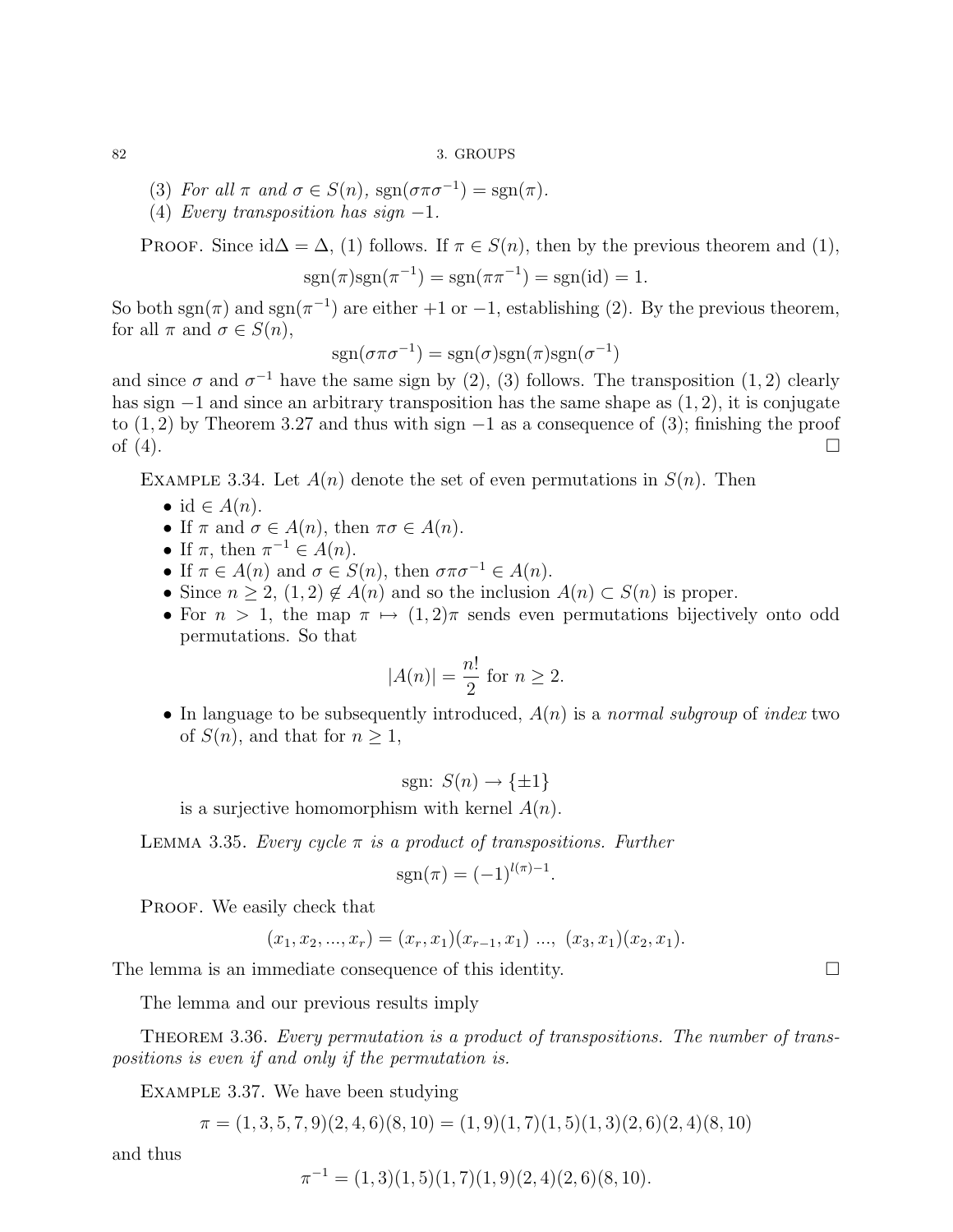REMARK 3.38. The last identity is a consequence of the fact that if

$$
\pi = \tau_1 \tau_2 ... \tau_k
$$

is a decomposition of  $\pi$  as a product of transpositions, then

$$
\pi^{-1} = \tau_k \tau_{k-1} ... \tau_1;
$$

which follows immediately from the fact that each 2-cycle is its own inverse.

# EXERCISES

- (1) What is  $|A(1)|$ ?
- (2) Determine the order and sign of
	- $(1, 2, 3, 4, 5)(10, 8, 6)(9, 11)$
	- $(1, 2, 3, 4, 5)(10, 5, 6)(9, 11)$
- (3) Is every permutation of order 2 a transposition?
- (4) Let  $n > 2$ . Show that every transposition is a product of transpositions of the form  $(k, k + 1), 1 \leq k \leq n - 1.$
- (5) Let  $n \geq 3$ .

(a) Show that a product of two transposions in  $S(n)$  is also a product of 3-cycles.

(b) Show that the elements of  $A(n)$  are products of 3-cycles.

(c) Let  $\pi \in A(n)$  be a k-cycle. Write  $\pi$  as a product of l 3-cycles. What is the minimum such  $l$ ?

#### 3. Definitions and more examples of groups

DEFINITION 3.39. Let X be a set. A binary operation or product on X is a map  $*$ :  $X \times X \to X$ ; thus an assignment  $x * y \in X$  to each ordered pair  $(x, y) \in X \times X$ . This property is also called closure of X under ∗.

DEFINITION 3.40. A group  $(G, *)$  is a set G with a binary operation  $*$  on G with the following properties.

- (Associativity) For all g, h and  $k \in G$ ,  $(g * h) * k = g * (h * k)$ . (We say that the binary operation  $*$  on G is *associative*.)
- (Existence of identity). There exists an *identity element*  $e \in G$  such that  $e * q =$  $g * e = g$  for all  $g \in G$ .
- (Existence of inverses) For each  $g \in G$ , there exists an *inverse*  $g^{-1} \in G$  such that  $g^{-1} * g = g * g^{-1} = e.$

DEFINITION 3.41. A group  $(G, *)$  is called *abelian* or *commutative* if  $q * h = h * q$  for all g and  $h \in G$ . In this case we say that the binary operation  $*$  on G is *commutative*.

NOTATION 3.42. Some of the standard conventions are the following.

- We usually identify the group  $(G, *)$  with the set G, and say the group G when the corresponding binary operation ∗ is understood from the context.
- The binary operation ∗ is many times written as · and also dropped from the notation completely. Thus xy,  $x * y$  and  $x \cdot y$  all stand for the product of x and y (in that order) in a group G.
- One never uses (interchangeably, for example) two different symbols (for example, ∗ and ·) for the same binary operation.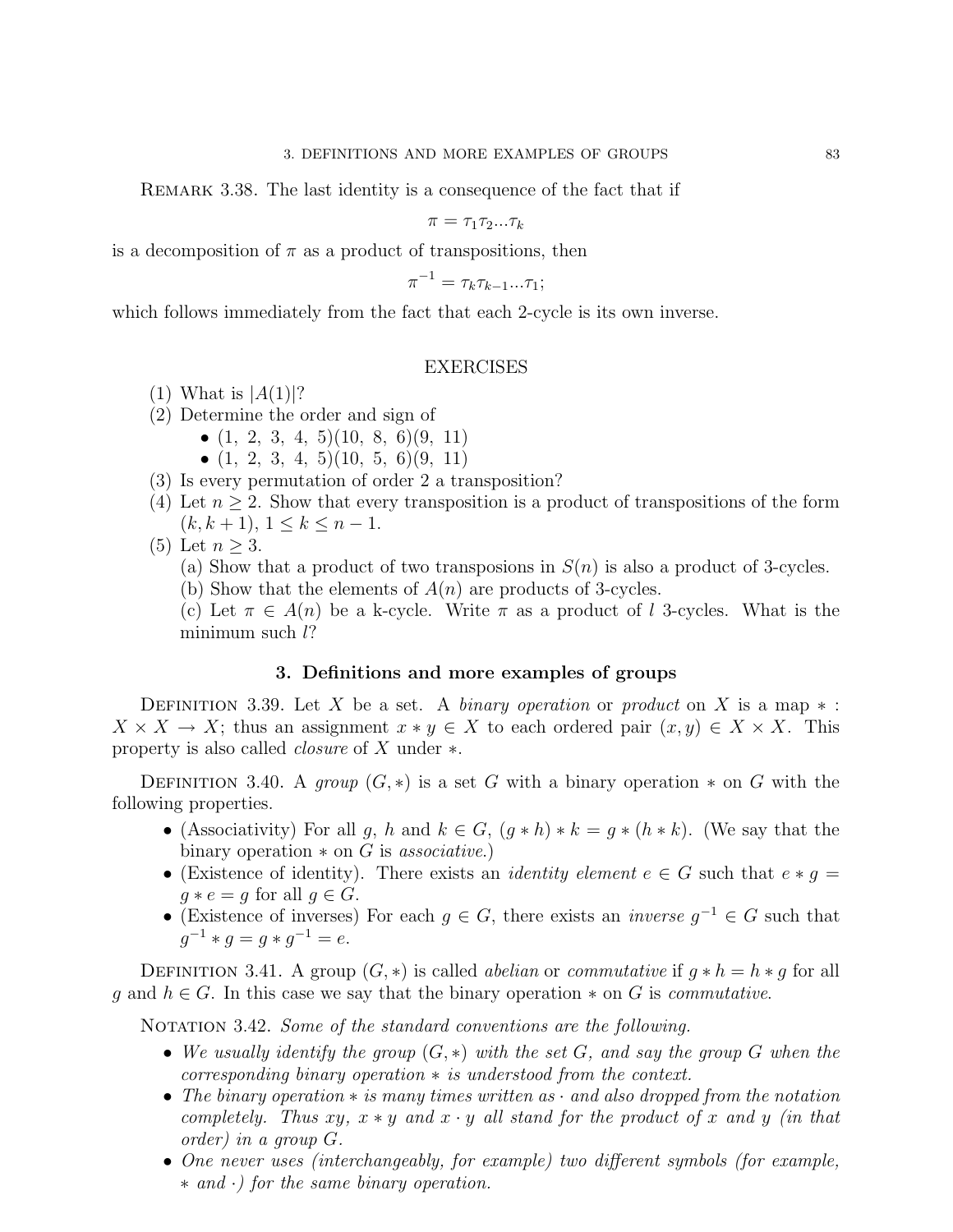#### 84 3. GROUPS

• For commutative groups, the binary operation is usually written as  $+$  and called a sum (rather than product), and an inverse of g will be denoted by  $-g$ .

The definitions have some immediate consequences. Among them is

THEOREM 3.43. The identity and inverses in groups are unique.

PROOF. Let  $e$  and  $e'$  be identity elements of a group  $G$ . Then

$$
e = ee' = e'.
$$

The first equality uses the fact that  $e'$  is an identity element; the second, that  $e$  is. Now let  $g \in G$  and assume it has h and k as inverses. Then

$$
h = he = h(gk) = (hg)k = ek = k.
$$

 $\Box$ 

REMARK 3.44. For groups  $(G, \cdot)$ , the identity e is often written as 1; as 0, for abelian groups  $(G, +)$ . The identity element e of  $(G, *)$  will be denoted by  $e_G$  when we need to emphasize which identity (group) is needed.

The next worksheet involves ideas from linear algebra and is preparation for an alternate discussion of Example (22) below.

# WORKSHEET #4

#### Orthogonal affine transformations, a review.

- (1) Let n be a positive integer. In this exercise we review affine orthogonal transformations of  $\mathbb{R}^n$ ; with particular attention to the case  $n = 2$ . For this special case, all claims appearing below should be verified. One of the aims of this work sheet, is to explore the interplay between calculations and geometric ideas, between the Cartesian plane  $\mathbb{R}^2$  and the complex plane  $\mathbb{C}$ .
- (2) Recall that an  $n \times n$  real matrix A is orthogonal iff  $A<sup>T</sup>A = I$ . An affine orthogonal transformation is a self-map of  $\mathbb{R}^n$  defined by sending the column vector  $v \in \mathbb{R}^n$  to the vector  $Av + a$ , where A is a fixed orthogonal  $n \times n$  matrix and  $a \in \mathbb{R}^n$  is fixed vector.
- (3) Show that the determinant of a real orthogonal  $n \times n$  matrix A must be either  $+1$ or  $-1$  by using the fact that for  $n \times n$  matrices A and B,

$$
\det AB = \det A \det B.
$$

(4) Consider the case  $n = 2$  and the real orthogonal matrix  $A =$  $\begin{bmatrix} a & b \end{bmatrix}$ c d 1 . Conclude that the four real numbers  $a, b, c$  and  $d$  satisfy the three equations

> $a^2 + c^2 = 1$ ,  $b^2 + d^2 = 1$

and

$$
ab+cd=0.
$$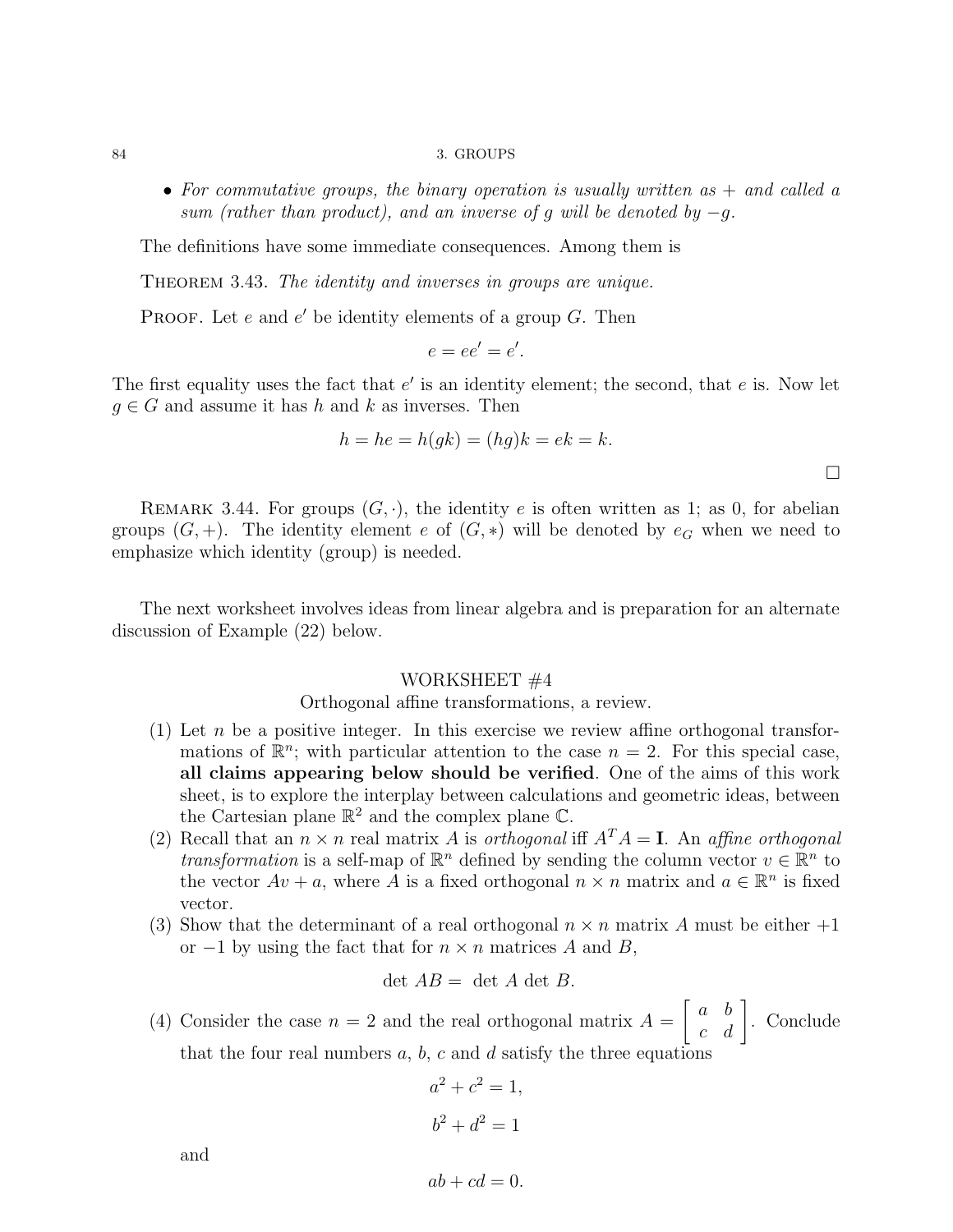(5) The next task is to solve (simultaneously) the last three equations. The first of these equations tells us that the point  $(a, c) \in \mathbb{R}^2$  lies on the circle with center at the origin and radius 1; hence  $a = \cos \theta$  and  $c = \sin \theta$  for a unique real number  $\theta$ with  $0 \leq \theta < 2\pi$ .

Similarly the second equation tells us that  $b = \cos \varphi$  and  $d = \sin \varphi$  for some unique real number  $\varphi$  with  $0 \leq \varphi < 2\pi$ .

Conclude from the third equation that tan  $\theta$  tan  $\varphi = -1$  and hence that  $\varphi =$  $\theta \pm \frac{\pi}{2}$  $\frac{\pi}{2}$ . Hence also conclude that

$$
A = \begin{bmatrix} \cos \theta & -\sin \theta \\ \sin \theta & \cos \theta \end{bmatrix}
$$
 or 
$$
A = \begin{bmatrix} \cos \theta & \sin \theta \\ \sin \theta & -\cos \theta \end{bmatrix}
$$
.

Note that these two cases correspond to the two different possibilities for the sign of the determinant of A.

(6) Represent vectors in  $\mathbb{R}^2$  as columns  $X = \begin{bmatrix} x \\ y \end{bmatrix}$  $\hat{y}$ with x and  $y \in \mathbb{R}$ . The orthogonal matrix A acts on  $\mathbb{R}^2$  by sending the vector  $\overline{X}$  to  $AX$ . In the two cases we have described we get

$$
AX = \begin{bmatrix} x\cos\theta - y\sin\theta \\ x\sin\theta + y\cos\theta \end{bmatrix} \text{ and } AX = \begin{bmatrix} x\cos\theta + y\sin\theta \\ x\sin\theta - y\cos\theta \end{bmatrix},
$$

respectively.

- (7) A pair of real numbers  $(x, y)$  can be represented in rectangular coordinates by the single complex number  $z = x + iy$ . If  $z \neq 0$ , it can also be represented in polar coordinates by  $re^{i\theta}$ , where  $r = \sqrt{x^2 + y^2}$  and  $\theta = \sin^{-1}\frac{y}{r} = \cos^{-1}\frac{x}{r}$ . We can in this context think of  $e^{i\theta}$  as a short hand form of  $\cos \theta + i \sin \theta$ .
- (8) In terms of complex numbers, our first map sends  $z = x + iy$  to

$$
(x\cos\theta - y\sin\theta) + i(x\sin\theta + y\cos\theta) = (\cos\theta - i\sin\theta)(x + iy) = e^{-i\theta}z
$$

and in the second to

 $(x \cos \theta + y \sin \theta) + i(x \sin \theta - y \cos \theta) = (\cos \theta + i \sin \theta)(x - iy) = e^{i\theta} \overline{z} = \overline{e^{-i\theta} z}.$ 

- (9) Geometrically, the first case corresponds to a clockwise rotation of  $\mathbb C$  about the origin by an angle  $\theta$ . The second case, to complex conjugation followed by a counterclockwise rotation by an angle  $\theta$  or equivalently, a clockwise rotation by an angle  $\theta$ followed by complex conjugation.
- (10) The analysis of the case  $n = 3$  is similar, but requires (much) more work.

#### EXAMPLES OF GROUPS

Example 3.45. We have already encountered several groups. We list these as well as some new groups and some non-groups. We have grouped the examples under several categories. The reader should verify the axioms for the various groups and find the reason why other examples are not groups.

EXAMPLES BASED ON INTEGERS AND OTHER NUMBER SYSTEMS (1)  $(\mathbb{Z}, +)$  is an abelian group (and  $|\mathbb{Z}| = \infty$ ).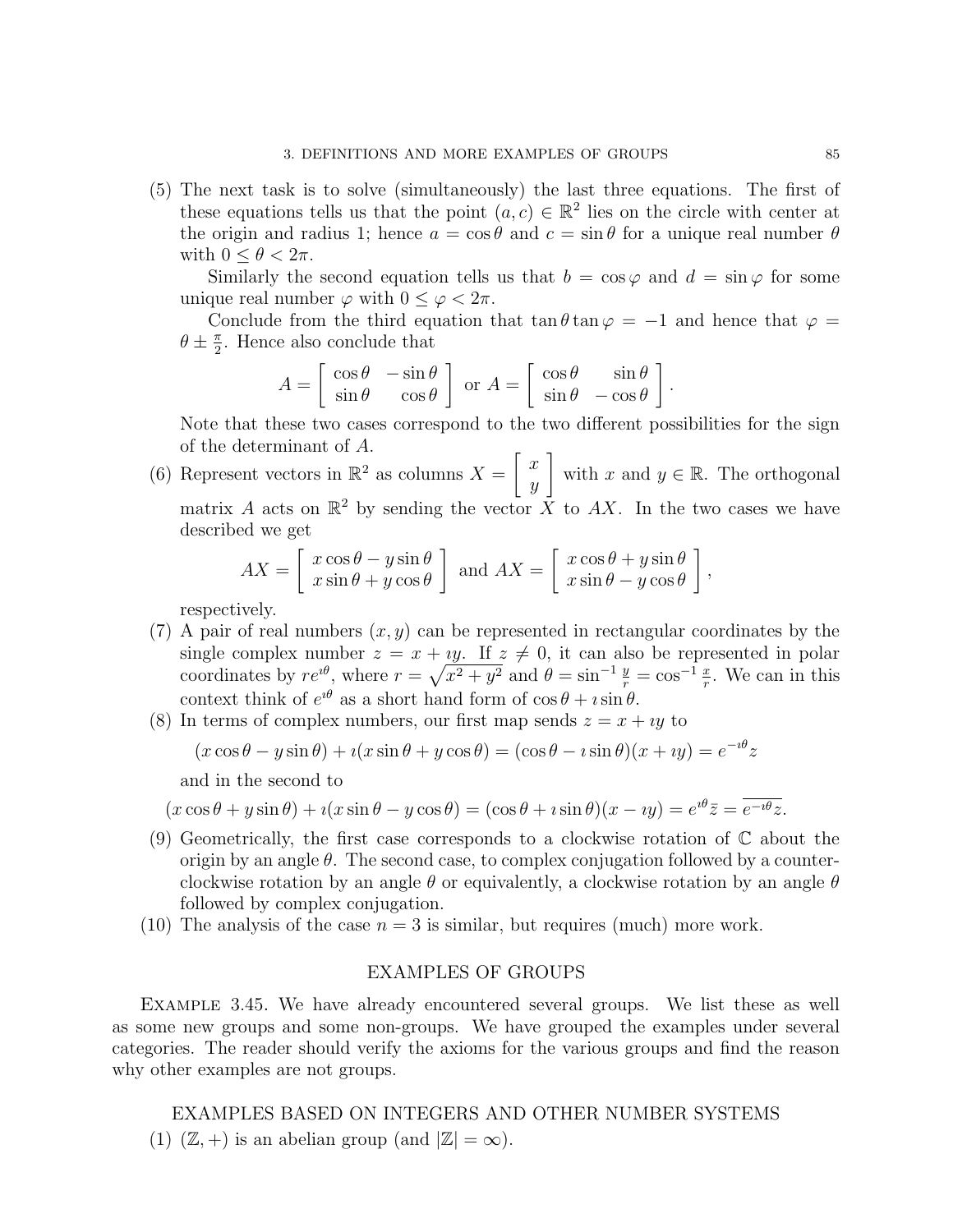(2) So is  $(n\mathbb{Z}, +)$  for every integer n, where

$$
n\mathbb{Z} = \{jn; j \in \mathbb{Z}\}\
$$

(and  $|n\mathbb{Z}| = \infty$ ). In language to be developed,  $n\mathbb{Z}$  is a normal subgroup of  $\mathbb{Z}$ .

- (3)  $(\mathbb{Z}_{\geq a}, +)$  is not a group for any  $a \in \mathbb{Z}$  since the set is not closed under inverses.
- (4) Neither is  $(\mathbb{Z}, \cdot)$ .
- (5) For every positive integer n,  $(\mathbb{Z}_n, +)$  is an abelian group and  $|\mathbb{Z}_n| = n$ . Its identity element is  $[0]_n$ .
- (6)  $(\{\pm 1\},\cdot)$  is an abelian group with 2 elements. So is  $(\mathbb{Z}_2,+)$ . As we shall see later these are the same groups.
- (7) For each  $n \in \mathbb{Z}_{\geq 1}$ , the  $n^{th}$  roots of unity (these are complex numbers of the form  $e^{\frac{2\pi ik}{n}}$  with  $k \in \mathbb{Z}$ ,  $0 \leq k < n$ ,  $\mathcal{U}_n$ , form a commutative group of size *n* under multiplication.
- (8) For  $n \in \mathbb{Z}_{>0}$ ,  $(\mathbb{Z}_n, \cdot)$  is not a group, but it has an identity element  $[1]_n$ . However,  $(\mathbb{Z}_n^*, \cdot)$  is a group with  $\varphi(n)$  members.
- (9) The rationals  $(\mathbb{Q})$ , the reals  $(\mathbb{R})$  and the complex numbers  $(\mathbb{C})$  are each infinite abelian groups under addition. If we remove the zero element from these (obtaining Q<sup>∗</sup> , R <sup>∗</sup> and C ∗ ), we obtain infinite abelian groups under multiplication.
- (10) Complex numbers of absolute value 1 form an infinite abelian group under multiplication.
- (11) We can use the complex numbers to construct another finite abelian group  $\mathbb{C}_o$  under multiplication:

$$
\mathbb{C}_o = \{\pm 1, \pm i\}
$$

consisting of 4 elements. Its multiplication table is

### The multiplication table for  $\mathbb{C}_o$ .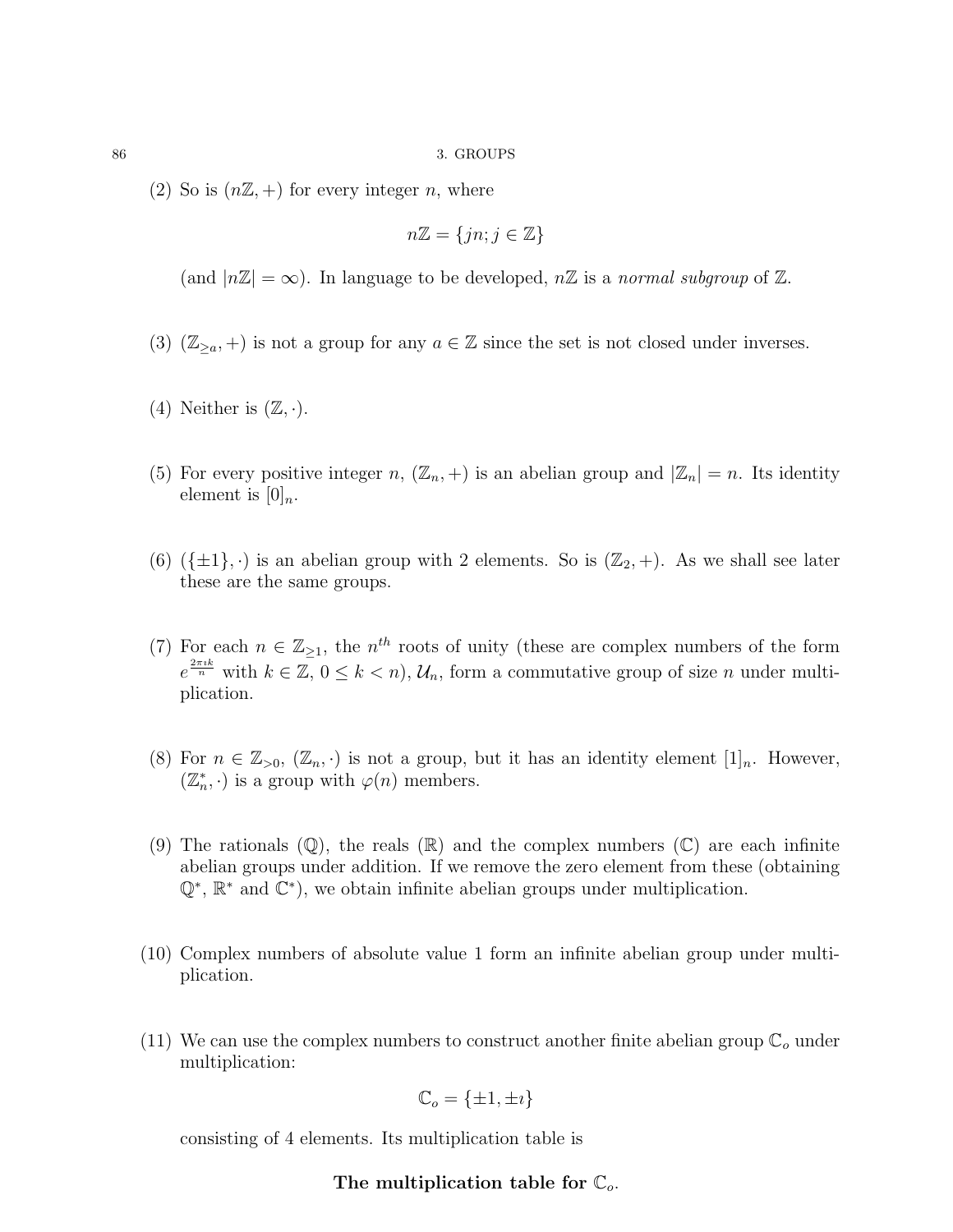|         |          | I, |  |
|---------|----------|----|--|
|         |          |    |  |
| $\iota$ | $\imath$ |    |  |
|         |          |    |  |

(12) We now explore a less familiar example: a number system  $\mathbb H$  known as the *quater*nions. We first consider three undefined new symbols  $i, j$  and  $\kappa$ . The set  $\mathbb H$  is to consist of expressions of the form  $a+b+c+dk$  with a, b c and  $d \in \mathbb{R}$ . (We are really considering 4 quantities 1, *i*, *j* and  $\kappa$ . The last formal sum is then  $a_1 + b_1 + c_1 + d\kappa$ .) If we view 1,  $\imath$ ,  $\jmath$  and  $\kappa$  as basis elements of a real 4-dimensional vector spaces, we obtain the additive structure on the quaternions  $(\mathbb{H}, +)$ . In this structure

$$
(a_11 + b_1i + c_1j + d_1\kappa) + (a_21 + b_2i + c_2j + d_2\kappa)
$$
  
=  $(a_1 + a_2)1 + (b_1 + b_2)i + (c_1 + c_2)j + (d_1 + d_2)\kappa$ .

To obtain a product structure for the quaternions, we must merely describe how to multiply the the 4 basis elements and then let the usual rules of arithmetic take over. We want 1 to be the identity element under the multiplication. So the 9 products among the other 3 basis elements must be specified. We require that

$$
i^2 = j^2 = \kappa^2 = -1, ij = \kappa, ji = -\kappa, j\kappa = i, \kappa j = -i, \kappa i = j
$$
 and  $i\kappa = -j$ .

Under these rules

$$
(a_11 + b_1i + c_1j + d_1\kappa)(a_21 + b_2i + c_2j + d_2\kappa)
$$
  
=  $(a_1a_2 - b_1b_2 - c_1c_2 - d_1d_2)1 + (a_1b_2 + b_1a_2 + c_1d_2 + d_1c_2)i$   
+ $(a_1c_2 - b_1d_2 + c_1a_2 + d_1b_2)j + (a_1d_2 + b_1c_2 - c_1b_2 + d_1a_2)\kappa.$ 

We leave two questions for the reader to resolve. If we remove the zero element from  $\mathbb{H}$ , do we get a group under multiplication? An abelian group? The quaternions  $\mathbb{H}$ contain a very interesting finite subset, the quaternion group consisting of 8 elements

$$
\mathbb{H}_o = \{\pm 1, \pm i, \pm j, \pm \kappa\}.
$$

It is a tedious but routine matter to construct

#### The multiplication table for  $\mathbb{H}_{o}$ .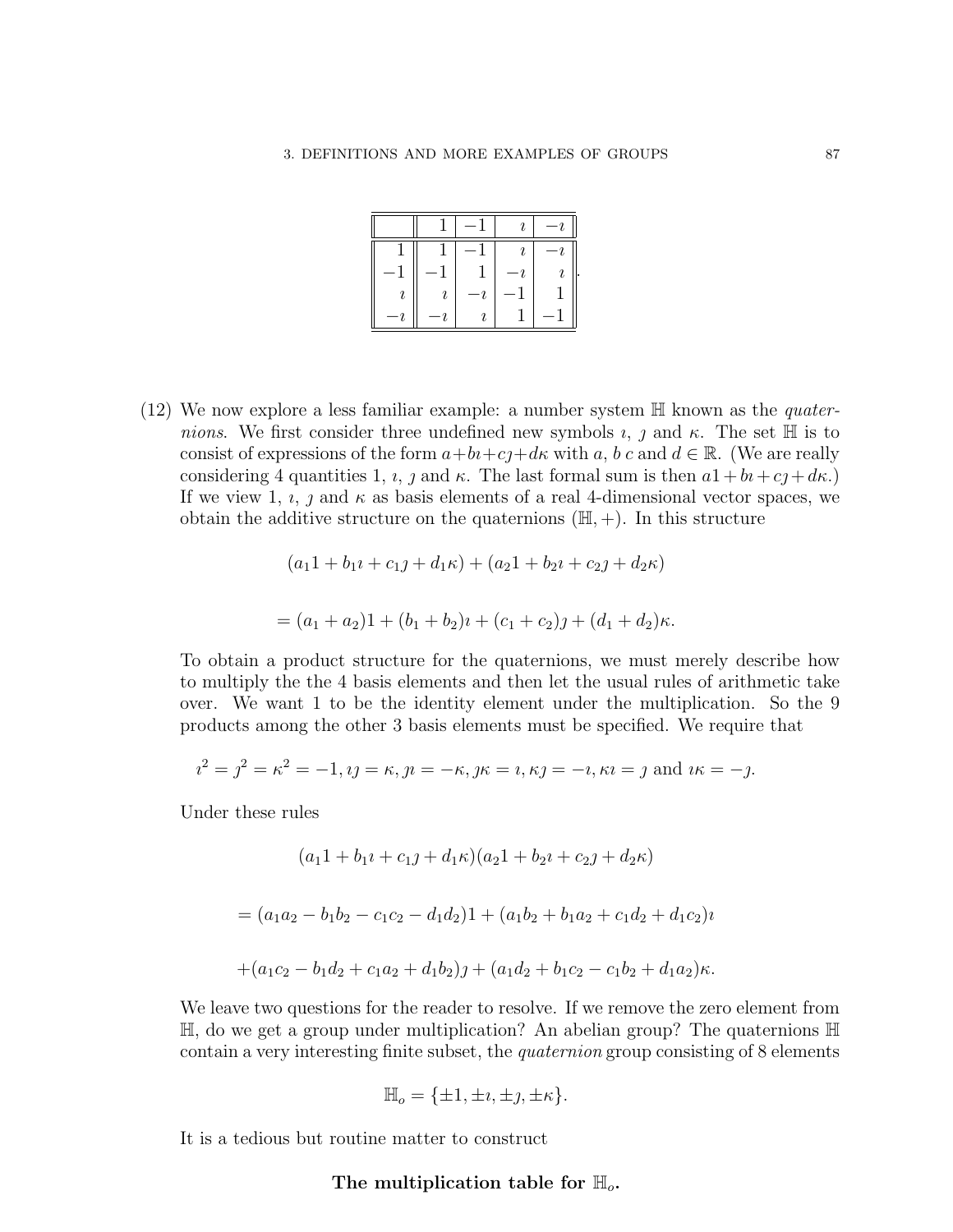#### 88 3. GROUPS

The entry in the *i*-th row, *j*-th column is the product of the *i*-th element with the j-th element (in this order).

.

|          |          |          | $\imath$  | $-2$      |           |           | $\kappa$  | $-\kappa$ |
|----------|----------|----------|-----------|-----------|-----------|-----------|-----------|-----------|
|          |          |          | $\imath$  | $-i$      | $\jmath$  | $-j$      | $\kappa$  | $-\kappa$ |
|          |          |          |           | $\imath$  | $-j$      |           | $-\kappa$ | $\kappa$  |
| $\imath$ | $\iota$  | $-i$     |           |           | $\kappa$  | $-\kappa$ | $-1$      |           |
| I,       | I.       | $\imath$ |           |           | $-\kappa$ | $\kappa$  | J         |           |
| J        | $\jmath$ |          | $\kappa$  | $-\kappa$ |           |           | $\iota$   |           |
|          |          | J        | $-\kappa$ | $\kappa$  |           |           | - I.      |           |
| $\kappa$ | $\kappa$ | $\kappa$ |           | $\jmath$  | I,        | $\imath$  |           |           |
|          | $\kappa$ | $\kappa$ |           |           | $\imath$  |           |           |           |

The entries in the above table are enough to convince us that all the group axioms except possibly associativity are satisfied. We will easily see that associativity holds too when we study Example (19), below. Is the group we have constructed abelian?

#### GROUPS OF PERMUTATIONS

- (13) We have seen that for every non-empty set X, the set of permutations of X,  $Perm(X)$ , forms a group under composition. This group is finite if and only if |X| is finite and abelian if and only if  $|X| \leq 2$ .
- (14) For every positive integer n, the sets  $S(n)$  and  $A(n)$  form groups under composition. In language to be established,  $A(n)$  is a normal subgroup of  $S(n)$ . Here  $|S(n)| = n!$ and for  $n \geq 2$ ,  $|A(n)| = \frac{n!}{2}$  $\frac{n!}{2}$ . If  $n > 2$ ,  $S(n)$  is not commutative; neither is  $A(n)$  for  $n > 3$ .
- (15) If we choose any  $\pi \in S(n)$ , then the powers of  $\pi$

$$
<\pi>=\{\pi^m; m\in\mathbb{Z}\}
$$

form a group with  $o(\pi)$  elements. There are many more groups of permutations. For example, the four elements of  $S(n)$ ,  $n \geq 4$ ,

$$
id, (1,2)(3,4), (1,3)(2,4), (1,4)(2,3)
$$

form, a group. The easiest way to verify the closure property is to construct

# The multiplication table for G.

|                                                                        |  | id $ (1,2)(3,4)  (1,3)(2,4)   (1,4)(2,3)$                                                                                                                                                        |
|------------------------------------------------------------------------|--|--------------------------------------------------------------------------------------------------------------------------------------------------------------------------------------------------|
|                                                                        |  | $\begin{array}{c c c c} \text{id} & (1,2)(3,4) & (1,3)(2,4) & (1,4)(2,3) \\ \hline \text{id} & (1,4)(2,3) & (1,3)(2,4) \\ \hline \text{4)} & (1,4)(2,3) & \text{id} & (1,2)(3,4) \\ \end{array}$ |
|                                                                        |  |                                                                                                                                                                                                  |
| $\ (1,2)(3,4)\ (1,2)(3,4)\ $ $(1,3)(2,4)\ (1,3)(2,4)\ $ $(1,4)(2,3)\ $ |  |                                                                                                                                                                                                  |
| $\ (1,4)(2,3)\ (1,4)(2,3)\ (1,3)(2,4)\ (1,2)(3,4)$                     |  |                                                                                                                                                                                                  |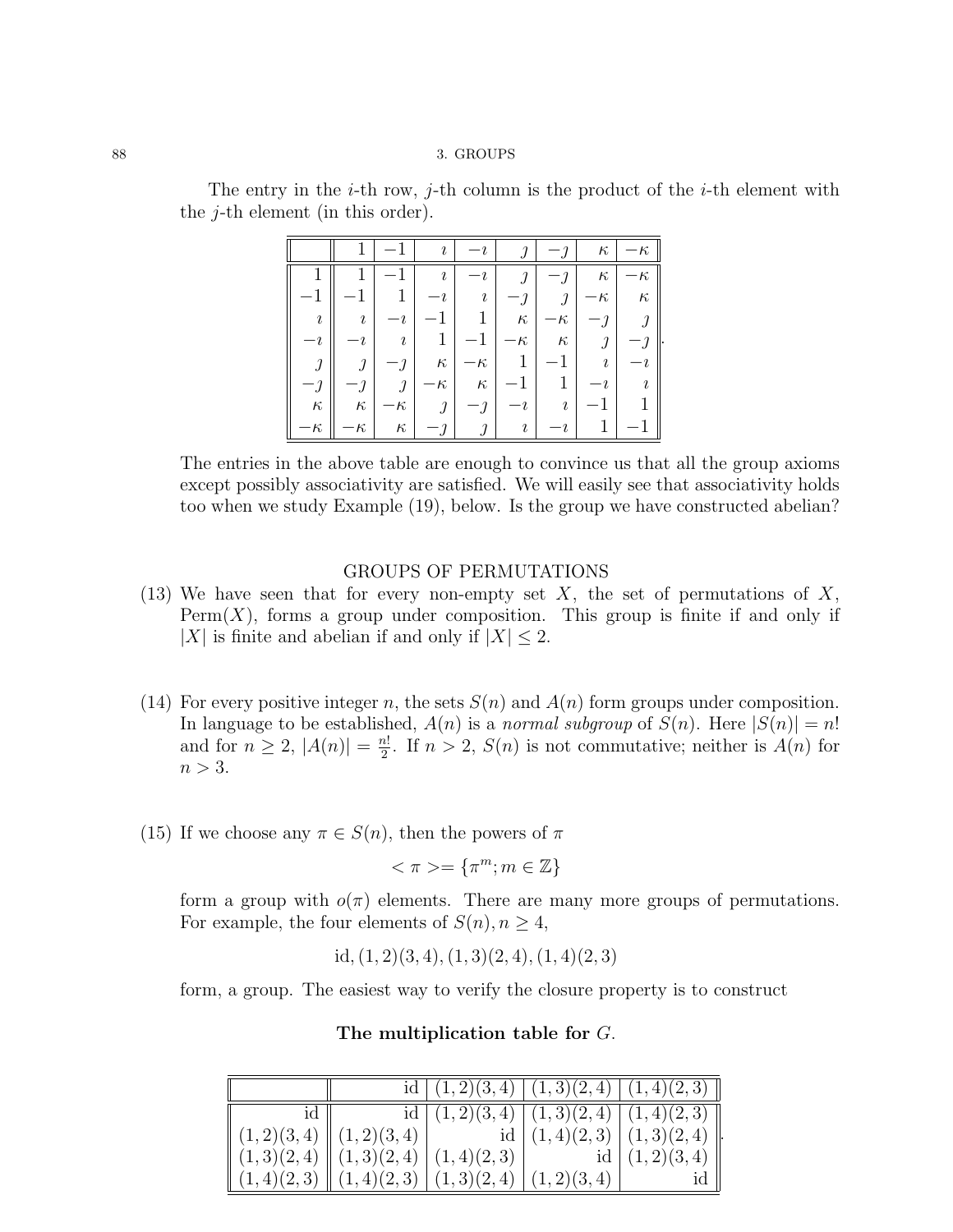We also note as a result of the last calculation that each element of  $G$  is its own inverse. Why is this not surprising?

# GROUPS OF MATRICES

(16) Let *n* be a positive integer. Recall<sup>5</sup> that an  $n \times n$  matrix is *invertible* if it has an inverse with respect to matrix multiplication. The set of invertible  $n \times n$  matrices over the integers<sup>6</sup> (GL $(n,\mathbb{Z})$ ), rationals (GL $(n,\mathbb{Q})$ ), reals (GL $(n,\mathbb{R})$ ), and complex numbers  $(GL(n, \mathbb{C}))$  form a group under multiplication. The verification of the group axioms for these sets can be based on two facts from linear algebra. An  $n \times n$ matrix with integer entries is invertible if and only if its determinant is  $\pm 1$ ; while in any of the other three cases, if and only if its determinant is  $\neq 0$ . Note that we have the proper inclusions

$$
GL(n, \mathbb{Z}) \subset GL(n, \mathbb{Q}) \subset GL(n, \mathbb{R}) \subset GL(n, \mathbb{C}).
$$

The reader unfamiliar with elementary matrix theory should verify the group axioms for  $n = 2$ .

- (17) Upper triangular invertible matrices form a group under multiplication. An  $n \times n$ matrix  $A = [a_{ij}]$  is upper triangular if  $a_{ij} = 0$  for all  $i > j$ .
- (18) Diagonal invertible matrices form a group under multiplication. An  $n \times n$  matrix  $A = [a_{ij}]$  is diagonal if  $a_{ij} = 0$  for all  $i \neq j$ .
- (19) Let us define two  $2 \times 2$  matrices

$$
X = \left[ \begin{array}{cc} 0 & -1 \\ 1 & 0 \end{array} \right] \text{ and } Y = \left[ \begin{array}{cc} i & 0 \\ 0 & -i \end{array} \right].
$$

As usual we note by **I** the  $2 \times 2$ , in this case, identity matrix: **I** =  $\begin{bmatrix} 1 & 0 \end{bmatrix}$ 0 1 1 . Simple calculations show that

$$
X^2 = Y^2 = -\mathbf{I} \text{ and } XY = -YX.
$$

Define

 $Z = XY$ 

and calculate (once again) to see that

$$
Z^2 = -\mathbf{I}, YZ = X, ZY = -X, ZX = Y \text{ and } XZ = -Y.
$$

Thus the 8 matrices

$$
\{\pm \mathbf{I}, \pm X, \pm Y, \pm Z\}
$$

have the same multiplication as the quaternion group  $\mathbb{H}_{o}$  (Example (12), above), with  $\pm 1$  in  $\mathbb{H}_0$  corresponding to  $\pm I$  in this example;  $\pm i$ , to  $\pm X$ ;  $\pm j$ , to  $\pm Y$  and  $\pm \kappa$ ,

<sup>&</sup>lt;sup>5</sup>From linear algebra courses.

 ${}^6$ An  $n \times n$  matrix A with integer entries may be invertible and still not belong to GL $(n, \mathbb{Z})$ . It belongs to  $GL(n, \mathbb{Z})$  if and only if so does  $A^{-1}$ .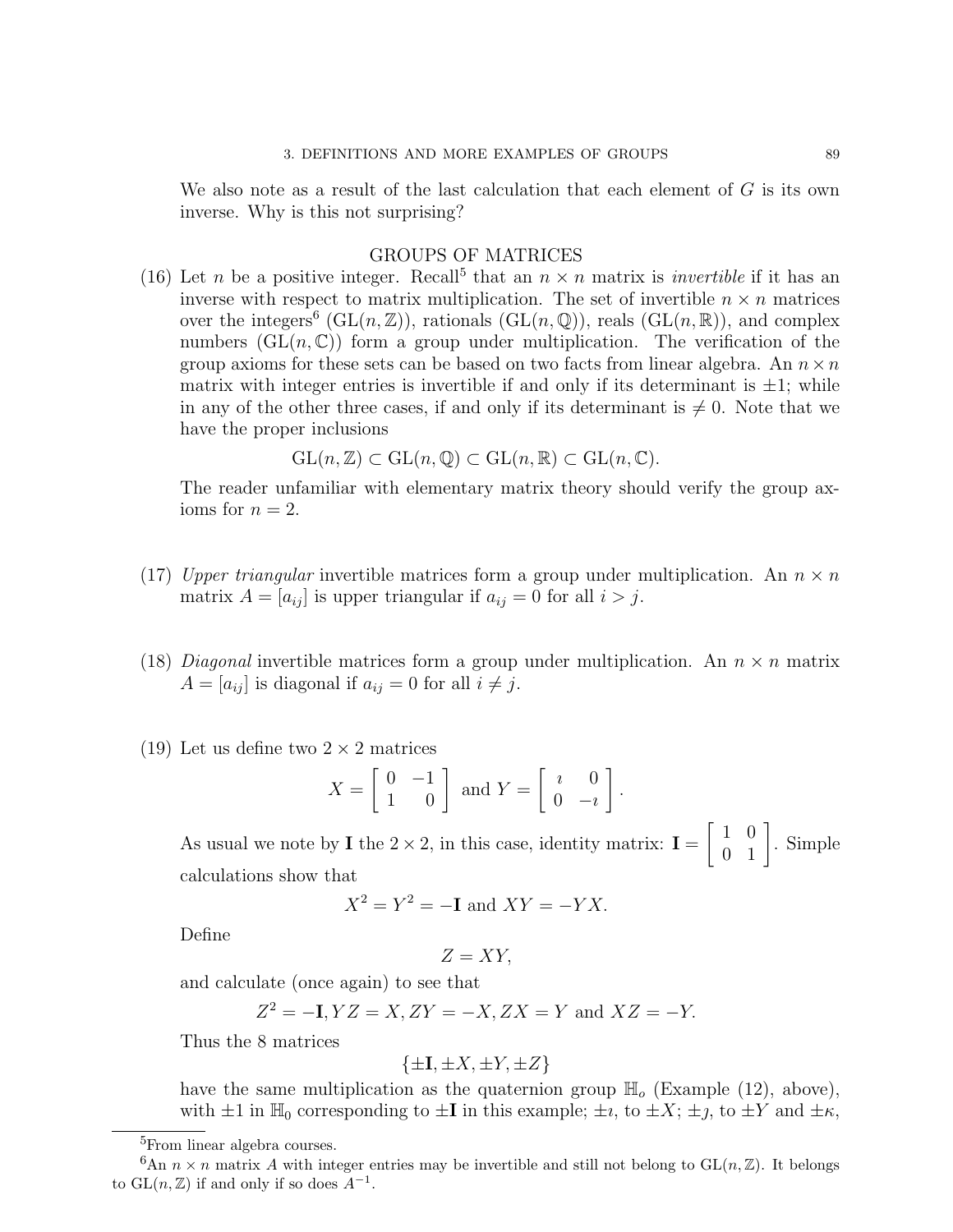to  $\pm Z$ . Since we know that matrix multiplication is associative, we conclude that so is the multiplication in  $\mathbb{H}_0$ .

(ASIDE TO THOSE WHO REMEMBER THE CONCEPT OF A LINEAR MAP.) If we send the quaternion  $a + bi + cj + d\kappa$  (here a, b, c and d are real numbers) to the  $2 \times 2$  matrix  $a\mathbf{I} + bX + cY + dZ$ , then we have obtained an injective linear map from the quaternions (viewed as a real vector space)  $\mathbb H$  into the  $2 \times 2$ complex matrices, viewed as a real vector space.

- (20) The set  $SL(2,\mathbb{Z})$  of  $2\times 2$  matrices with integer coefficient and determinant 1 forms a group under matrix multiplication. How does  $SL(2,\mathbb{Z})$  differ from  $GL(2,\mathbb{Z})$ ?
- (21) Let p be a prime. An example closely related to the last one is the set  $SL(2,\mathbb{Z}_p)$ of  $2 \times 2$  matrices whose entries are mod p congruence classes of integers and whose determinant is  $[1]_p$ . Thus an element of  $SL(2, \mathbb{Z}_p)$  is a matrix  $A = \begin{bmatrix} [a]_p & [b]_p \\ [a] & [d] \end{bmatrix}$  $[c]_p$   $[d]_p$ 1 with  $[a]_p[d]_p - [b]_p[c]_p = [1]_p$ . A number of routine calculations are needed to verify that  $SL(2,\mathbb{Z}_p)$  is a group under matrix multiplication. One shows, in particular that the inverse of the matrix A is  $A^{-1} = \begin{bmatrix} [d]_p & [-b]_p \ {} & [d]_p & [d]_p \end{bmatrix}$  $[-c]_p$  [a]<sub>p</sub> 1 . We can view the elements of  $\text{SL}(2,\mathbb{Z}_p)$  as  $2 \times 2$  integral matrices  $\begin{bmatrix} a & b \\ c & d \end{bmatrix}$ c d 1 with the integers  $a, b, c$  and  $d$  to be restricted to the values in  $\{0, 1, ..., p-1\}$  and replacing all results of calculations by the mod  $p$  equivalent integer from this set. But despite the use of this notation  $SL(2,\mathbb{Z}_p)$  is NOT a *subgroup* of  $SL(2,\mathbb{Z})$ .

### GROUPS OF SYMMETRIES

These groups arise as *symmetries* of a geometric shape  $F$ ; meaning orthogonal affine transformations of the plane  $\mathbb{R}^2$  or 3-space  $\mathbb{R}^3$  which leave invariant the fixed geometric figure  $F$ .

 $(22)$  (Rigid motions of an equilateral triangle.) We start with an equilateral triangle T and label its three vertices 1, 2 and 3, say in counter-clockwise order, to enable us to keep track of the motions we discuss. The three altitudes of  $T$  meet in a point  $O$ . Observe that any symmetry of  $T$  must maps vertices of  $T$  to vertices and sides of T to sides. Furthermore every symmetry of T is completely described by its action on the vertices this triangle.

The group of symmetries of **T** is often called  $D(3)$ . We proceed to describe it in detail. We define the first motion  $\rho$  as counter-clockwise rotation about O through an angle of  $\frac{2\pi}{3}$ . It is clear that this motion is a symmetry of **T**. It is completely described (as a motion preserving  $T$ ) by its action on the vertices; hence by the permutation  $(1, 2, 3) \in S(3)$  of these 3 points. A second motion R that we introduce is reflection in the perpendicular bisector of the side connecting the vertices 1 and 2 (this line passes through the mid-point of this side and the vertex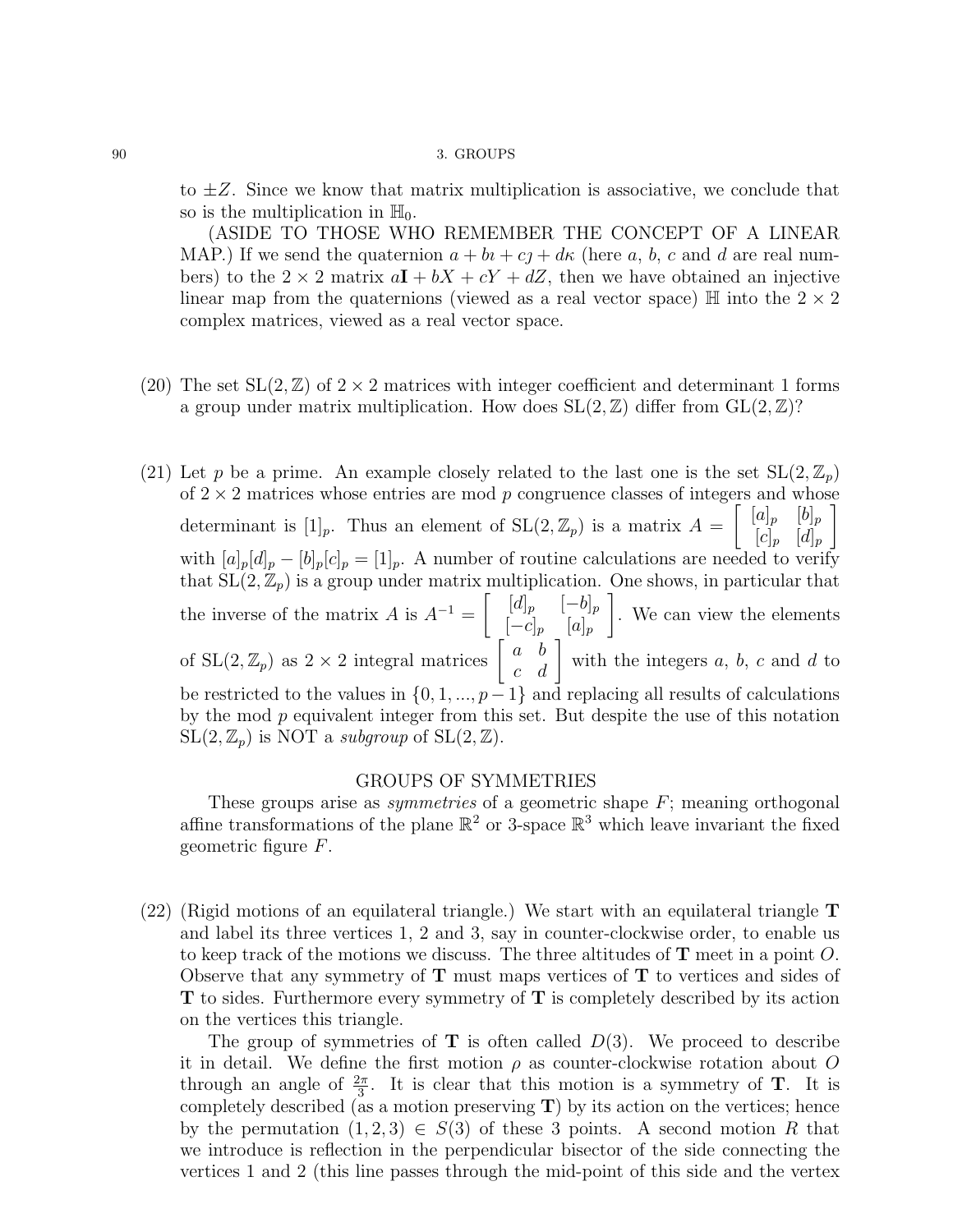3). This motion is described by the transposition  $(1, 2) \in S(3)$ . The figure **T** has, of course, many other symmetries. All of them will be described in terms of  $\rho$ , R and the identity map (id  $\in S(3)$ ) that we denote by e. We introduce a multiplication on the set of symmetries of T: if  $\sigma$  and  $\tau$  are such symmetries, then  $\sigma\tau$  is defined as the symmetry  $\tau$  followed by the symmetry  $\sigma$ . (There is a good reason for this choice. We are viewing symmetries as maps and hence multiplication should correspond to composition. As a bonus, it also corresponds to multiplication of permutations.) This multiplication is associative. It is clear that the inverse of a symmetry is again a symmetry; it undoes what the original symmetry did. Let us observe that  $\rho^3 = R^2 = e$  and start listing some of the symmetries we have:

$$
\{e, \rho, \rho^2, R, \rho R \text{ and } \rho^2 R\}.
$$

These six motions are distinct as can be seen by examining their action on the vertices of T. There can be no other symmetries since there are at most 6 permutations of the vertices. Thus the last set coincides with  $D(3)$  and is hence closed under multiplication. The construction of the multiplication table of  $D(3)$  is simplified by the *relations*<sup>7</sup>

 $(12)$ 

$$
\rho^3 = e = R^2 \text{ and } \rho^2 R = R\rho.
$$

The first two of these relations are obvious from the definitions. A geometric argument proves the last one. The reader is invited to provide one. The impatient reader could consult [7, pg. 186] or read the similar argument in the next example and adopt it to the current situation. We illustrate the calculation involved by considering two cases:

$$
(\rho R)(\rho R) = \rho (R\rho)R = \rho (\rho^2 R)R = \rho^3 R^2 = e
$$

and

$$
(\rho^2 R)\rho^2 = (R\rho)\rho^2 = R\rho^3 = R.
$$

The multiplication table for  $D(3)$ .

|   | е        |            |            | $\, R \,$ | $\rho R$   | $\rho^2 R$ |
|---|----------|------------|------------|-----------|------------|------------|
| e | е        |            |            | R         | $\rho R$   | ${}^2R$    |
|   |          |            | $\epsilon$ | JΚ        | $\rho^2 R$ | R          |
|   |          | $\epsilon$ |            |           | $R_{\rm}$  | $\rho R$   |
| ĸ | R        | R          | ρR         | e         |            |            |
|   | $\rho R$ | $\, R \,$  |            |           | $\epsilon$ |            |
|   | ${}^2R$  | $\rho R$   |            |           |            |            |

If we place our triangle **T** on a coordinate system (a copy of  $\mathbb{R}^2$  or  $\mathbb{C}$ ) with center at  $O$  such that the base (for definiteness, take the base to be the side joining vertices 1 and 2) of **T** is parallel to the x-axis (the horizontal axis), then we can realize<sup>8</sup> the

.

<sup>&</sup>lt;sup>7</sup>There are, of course, others. But all the relations in  $D(3)$  are consequences of these three.

<sup>&</sup>lt;sup>8</sup>As a consequence of the material in the last worksheet, for example.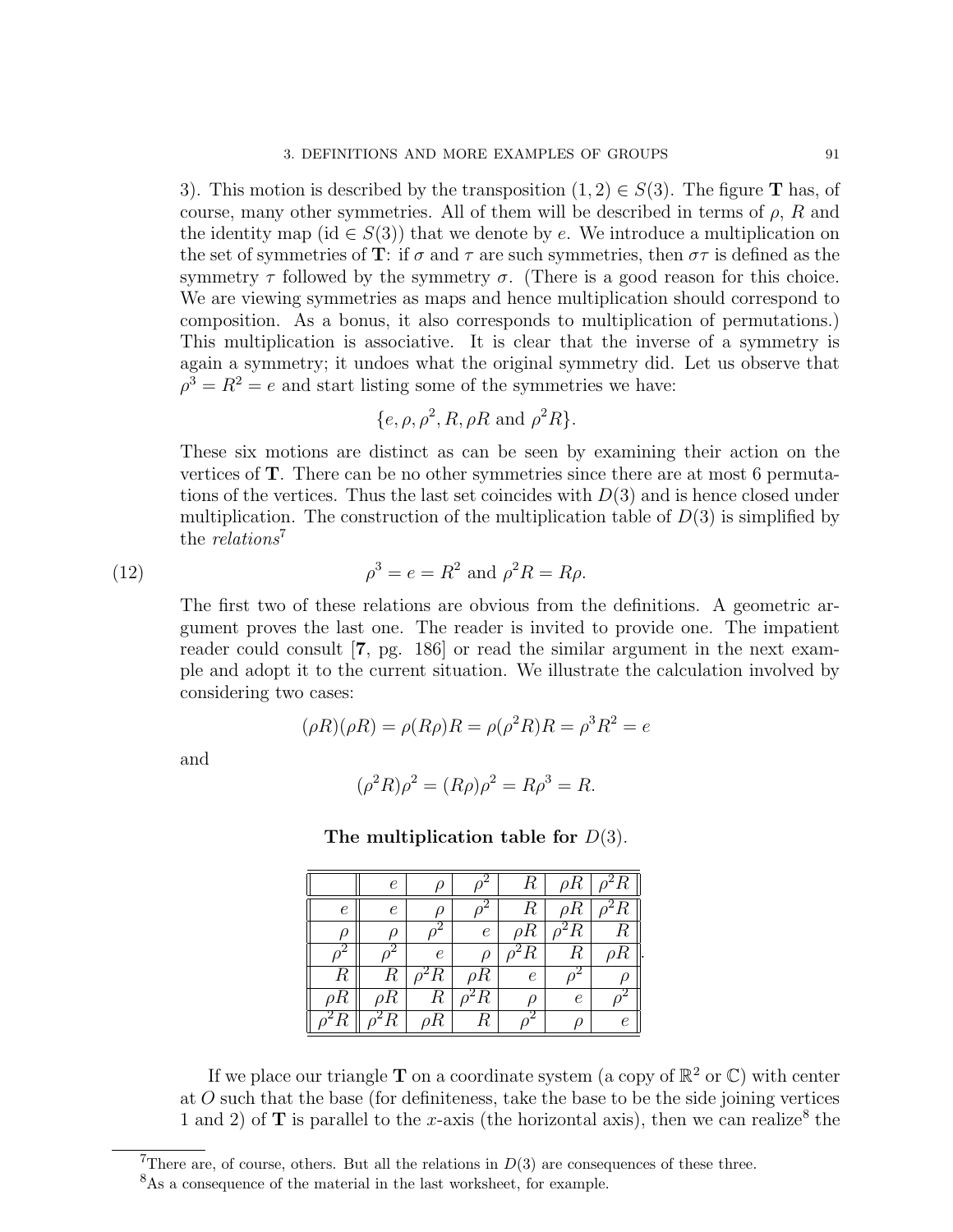motions  $\rho$  and R as orthogonal  $2 \times 2$  matrices:

$$
\rho = \begin{bmatrix} -\frac{1}{2} & -\frac{\sqrt{3}}{2} \\ \frac{\sqrt{3}}{2} & -\frac{1}{2} \end{bmatrix} \text{ and } R = \begin{bmatrix} -1 & 0 \\ 0 & 1 \end{bmatrix}.
$$

It is easier if we think of these as motions of C:

 $z \mapsto e^{\frac{2\pi i}{3}}z$  and  $z \mapsto -\overline{z}$ .

Even if we did not know how to derive these motions, we should easily be able to check that as self-maps of  $\mathbb C$  or  $\mathbb R^2$  they do the right thing. To do so we may scale our triangle so that its vertices lie on the unit circle and vertex 3 has complex coordinates  $i = e^{\frac{\pi i}{2}}$ . Thus vertices 1 and 2 must have coordinates  $-\frac{\sqrt{3}}{2} - \frac{1}{2}$  $\frac{1}{2}i = e^{\frac{7\pi i}{6}}$ and  $\frac{\sqrt{3}}{2} - \frac{1}{2}$  $\frac{1}{2}i = e^{\frac{-\pi i}{6}}$ , respectively. Hence these two motions do act as expected on the vertices.

(23) (Rigid motions of a square.) Place a square S in the complex plane with vertices at  $-1 - i$  (labeled vertex 1),  $1 - i$  (labeled 2),  $1 + i$  (labeled 3) and  $-1 + i$  (labeled 4). Hence the center of S is at the origin O of the plane. We define the rigid motion  $\rho$ as rotation about O through an angle of  $\frac{\pi}{2}$  (represented by the self map of  $\mathbb{C} \times \rightarrow iz$ ) and R as reflection in the perpendicular bisector of the edge joining the vertices 1 and 2 (represented by  $z \mapsto -i\bar{z}$ ). The relations among these eight maps

(13) 
$$
\{e, \rho, \rho^2, \rho^3, R, \rho R, \rho^2 R, \rho^3 R\}
$$

are

$$
(14) \t\t \t\rho
$$

$$
\rho^4 = e = R^2 \text{ and } \rho^3 R = R\rho,
$$

as can easily be checked using the geometric interpretation of the symmetries. The multiplication table for the set of these 8 elements, that we call  $D(4)$ , is easily calculated, using only these relations, to be

|            | $\epsilon$    | Ω                |                 |            | $R_{\parallel}$ | $\rho R$   | $\rho^2 R$       | $\rho^3 R$           |
|------------|---------------|------------------|-----------------|------------|-----------------|------------|------------------|----------------------|
| e          | $\epsilon$    | Ω                |                 | $\rho^3$   | $\, R \,$       | $\rho R$   | $\boldsymbol{R}$ | $\rho^3$<br>$\kappa$ |
| $\rho$     | Ω             |                  | $\rho^3$        | $\,e\,$    | $\, R \,$       | $\rho^2 R$ | $\rho^3 R$       | $\, R$               |
|            |               | $\rho^3$         | $\epsilon$      | $\rho$     | $\, R \,$       | $\rho^3 R$ | $R_{\rm}$        | $\rho R$             |
| $\rho^3$   | $\rho^3$      | e                | $\varrho$       |            | $\rho^3 R$      | $\, R \,$  | $\boldsymbol{R}$ | $\rho^2 R$           |
| R          | R             | $_{\it R}$       | R               | $\rho R$   | $\epsilon$      | $\rho^3$   |                  |                      |
|            | $\rho R$      | $\boldsymbol{R}$ | $\rho^3$<br>R   | $\rho^2 R$ | $\rho$          | $\epsilon$ | $\rho^3$         |                      |
|            | $\rho^2 R$    | $\rho R$         | $R_{\parallel}$ | $\rho^3 R$ |                 | Ω          | $\epsilon$       | $\rho^{\rm o}$       |
| $\rho^3 R$ | $\rho^3$<br>R | $o^2R$           | $\rho R$        | R          | $\rho^3$        |            | Ω                | e                    |

### The multiplication table for  $D(4)$ .

The fact that these motions are closed under multiplication, as shown by the above table, proves that  $D(4)$  is a group. As in the case of the triangle, the motions  $\rho$  and R can be represents as  $2 \times 2$  matrices:

$$
\rho = \left[ \begin{array}{cc} 0 & -1 \\ 1 & 0 \end{array} \right] \text{ and } R = \left[ \begin{array}{cc} -1 & 0 \\ 0 & 1 \end{array} \right]
$$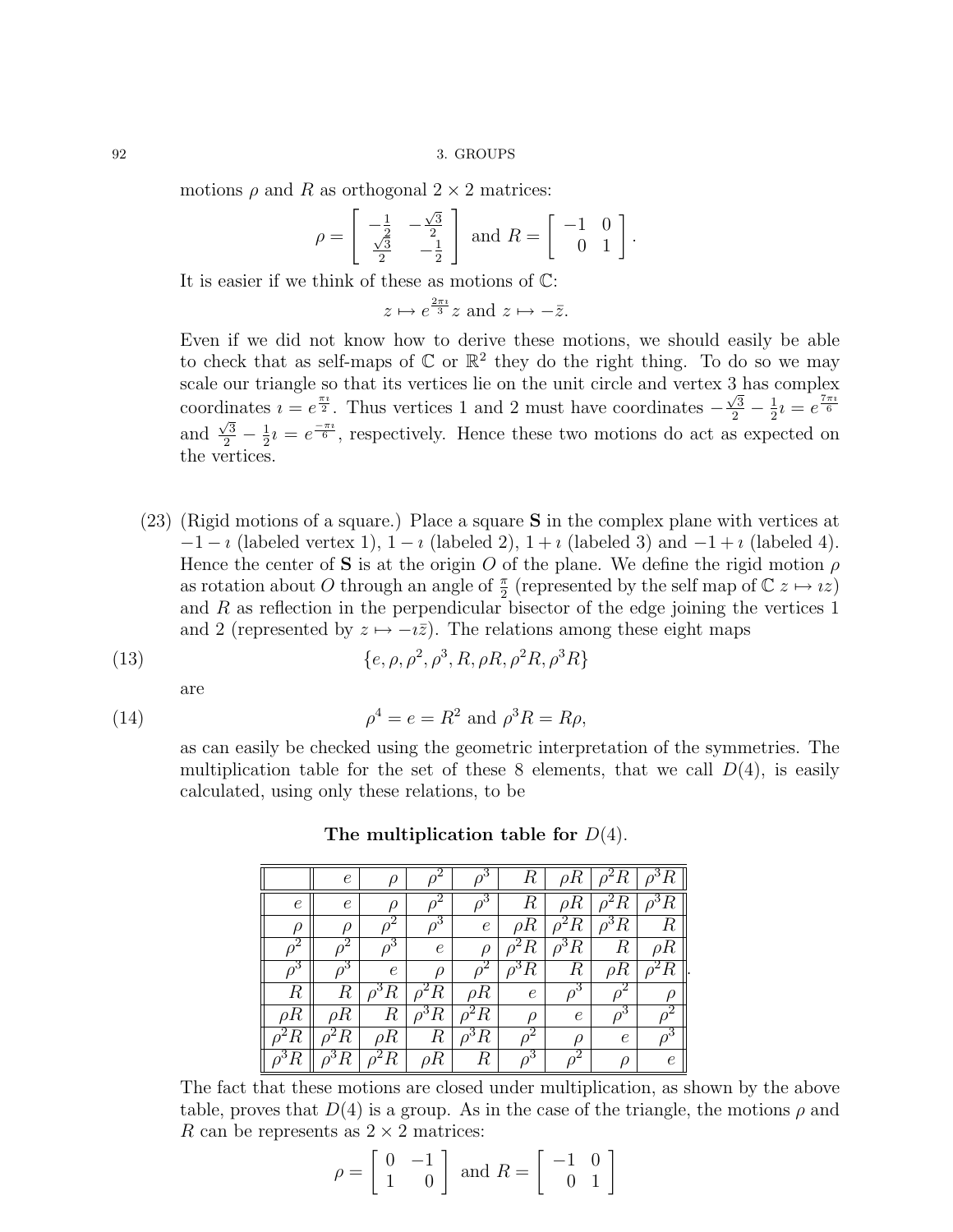and as (described above by the) self- maps of C:

(15) 
$$
\rho: z \mapsto iz \text{ and } R: z \mapsto -\overline{z}.
$$

These rigid motions can also be described as permutations of the vertices of S:

| Rigid motion         | Permutation  |
|----------------------|--------------|
|                      | id           |
|                      | (1, 2, 3, 4) |
|                      | (1,3)(2,4)   |
|                      | (1,4,3,2)    |
| R                    | (1,2)(3,4)   |
| $R\rho = \rho^3 R$   | (1, 3)       |
| $R\rho^2 = \rho^2 R$ | (1,4)(2,3)   |
| $R\rho^3 = \rho R$   |              |

The second and and fifth lines of the above table determine the other six lines, of course. We see from the above table, that only 8 of the 24 permutations in  $S(4)$ land in the group we have called  $D(4)$ . We claim that  $D(4)$  is the full group of rigid motions of **S**. There should be a reason why only  $\frac{1}{3}$  of the elements of  $S(4)$ correspond to motions of the square. To see why, consider the 6 lines joining the 4 vertices of S. We label the (un-oriented) line joining the vertices a and b by ab. A rigid motion of S can send 13 to either 13 or 24, while an arbitrary permutation on 4 symbols can send 13 to any of the six lines. We conclude that  $D(4)$  is the full group of rigid motions of the cube.

(24) (Rigid motions of a regular *n*-gon,  $n \geq 2$ .) A group can be defined by a set of *generators* ( $\rho$  (a different one in each case) and R (in some sense, the same in all cases) as in  $D(3)$  and  $D(4)$ , the examples discussed above) subject to a set of relations satisfied by the generators (in the above two cases,  $(12)$  and  $(14)$ ). To be specific, let  $n \in \mathbb{Z}_{\geq 1}$ . We construct a group  $D(n)$ , the *dihedral n-group*, on generators  $\rho$  and R subject to the relations

$$
\rho^n = e = R^2 \text{ and } \rho^{n-1}R = R\rho.
$$

These relations are sufficient to construct the multiplication table for the group (it has 2n elements). Geometrically the group represents the rigid motions of a regular  $n$ -gon (a regular n sided polygon). The definitions for  $n = 3$  and 4 agree, of courses. with our earlier definitions of the groups  $D(3)$  and  $D(4)$ , respectively.

 $(25)$  (Rigid motions of a rectangle.) Let **R** be a rectangle which is not a square. To describe the symmetries of R, we note that every element of this group must also be a symmetry of S. So, we need to determine which of the eight elements of  $D(4)$ , fix **R**. The motion  $\rho$  certainly does not. Only a little bit of thought is required to convince us that only the four motions

$$
e, \rho^2, R, \rho^2 R
$$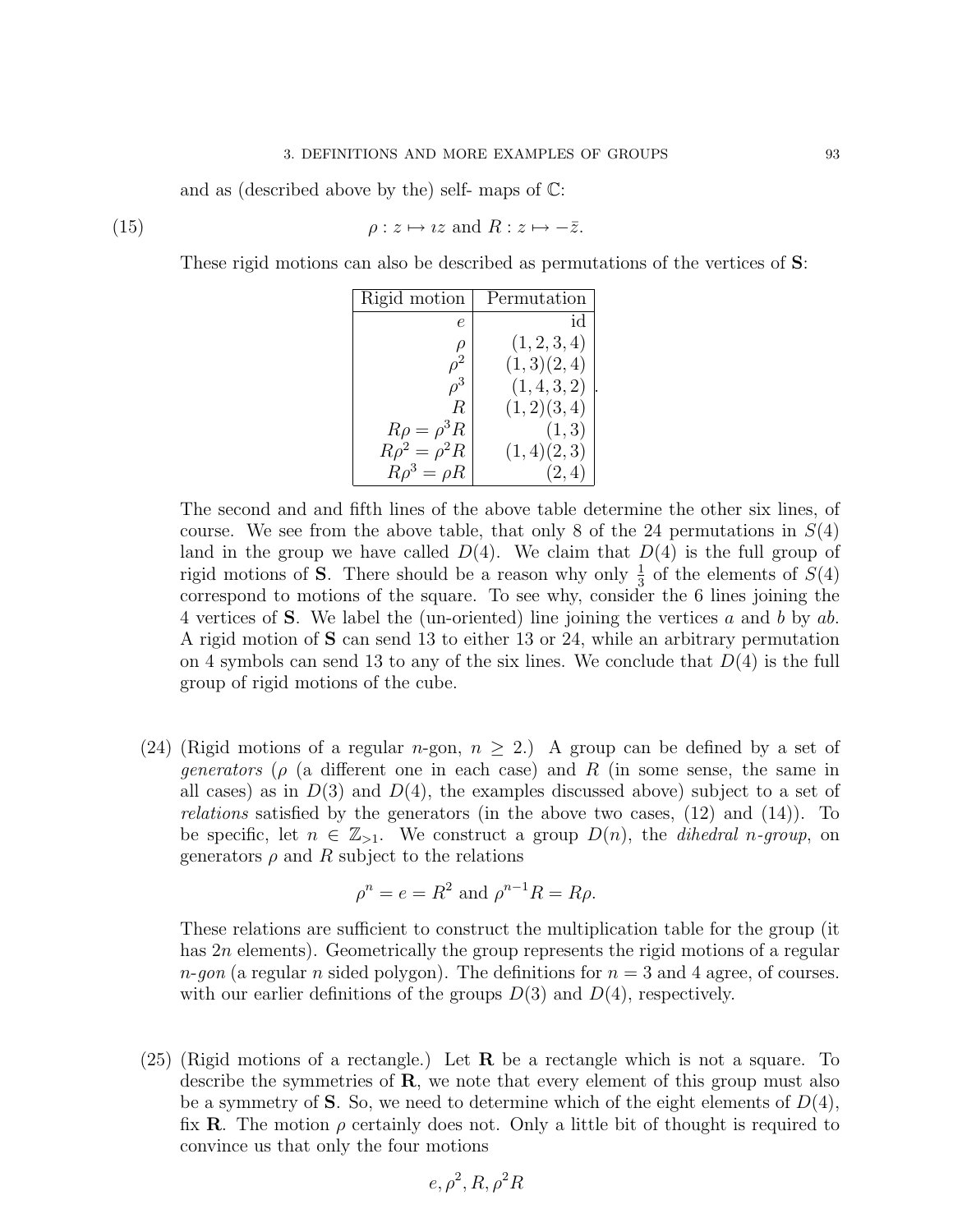#### 94 3. GROUPS

have the required property. The multiplication table for these motions is easily constructed. Observe that for each rigid motion r of **R**,  $r^2 = e$ .

(26) Groups can also be associated with the study of solutions of equations of algebraic equations. We will discuss some of these after we describe some additional algebraic structures in §1 of Chapter 7.

### EXERCISES

- (1) Let X be a non-empty set. When is the group  $\text{Perm}(X)$  cyclic (see Definition 4.15) of Chapter 4)?
- (2) Two of the rigid motions of the equilateral triangle were described as motions of  $\mathbb{R}^2$ and then as motions of  $\mathbb{C}$ . Describe the other 4 as motions of these vector spaces, and then construct the multiplication table for these 6 motions in the two models. Show that you obtained (after relabeling) once again the multiplication table for  $S(3)$  and  $D(3)$ .
- (3) Verify that the multiplication (composition) table for the 8 self maps of  $\mathbb C$  given in (13), where the maps  $\rho$  and R are defined by (15) is exactly the same as the multiplication table for  $D(4)$ .
- (4) Verify that after relabeling of the elements, the multiplication table for  $D(4)$  coincides with that for 8 permutations considered in the MAPLE program in §1.
- (5) Use MAPLE or MATHEMATICA to construct the multiplication table for  $D(5)$ .
- (6) Discuss the geometric realization of  $D(2)$ . What is the underlying geometric shape, the regular 2-gon? Can you identify  $D(2)$  with another group?
- (7) Identify the group of rigid motions of a rectangle (that is not a square) with a group encountered before.
- (8) Explain why the rotation group of the octahedron is isomorphic to  $S(4)$ .
- (9) What is the rotation group of the icosehedron?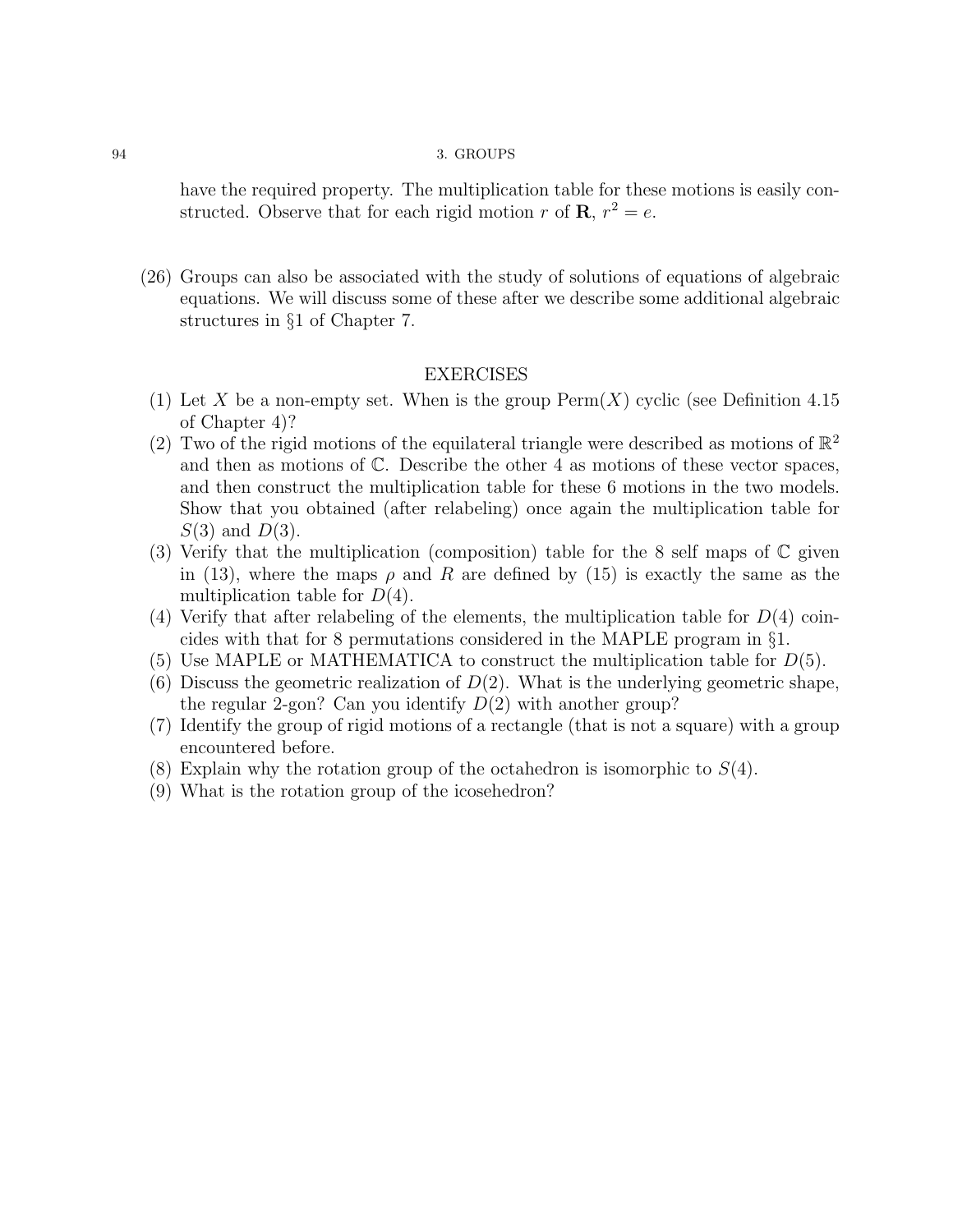# CHAPTER 4

# Group homomorphisms and isomorphisms.

The first two sections of the chapter are devoted to basic group theory. In the third section, we begin the study of homomorphisms, maps between groups that preserve the group structure. The fourth section is devoted to the study of groups of small order. The final section continues the study of homomorphisms.

### 1. Elementary group theory

This section deals with some of the elementary foundational results in group theory. The discussion parallels and generalizes part of our discussion of permutation groups.

THEOREM 4.1. Let a and b be elements in a group  $G$ . There exist unique elements x and  $y \in G$  such that  $a = bx$  and  $a = yb$ .

**PROOF.** It is easily seen that  $x = b^{-1}a$  and  $y = ab^{-1}b$ . В последните последните под на производството на применение в село в село в село в село в село в село в село<br>В село в село в село в село в село в село в село в село в село в село в село в село в село в село в село в сел

REMARK 4.2. If G is abelian, then  $x = y$ , of course.

COROLLARY 4.3 (Cancellation law). If g, h and b belong to a group G and bg = bh, then  $g = h$ . Similarly, if  $gb = hb$ , then  $g = h$ .

**PROOF.** The first assertion follows from the uniqueness of  $x$  in the theorem. But this seems to be a rather torturous way to obtain the conclusion, which follows by multiplying each side of  $bg = bh$  by  $b^{-1}$  on the left. The proof of the second assertion is similar.

COROLLARY 4.4. Let a and b be elements of a group G, then  $(b^{-1})^{-1} = b$  and  $(ab)^{-1} =$  $b^{-1}a^{-1}$ .

**PROOF.** Take  $a = e$  in the theorem and note that both b and  $(b^{-1})^{-1}$  solve  $e = b^{-1}x$ . Again this assertion follows from the uniqueness of inverses as does the last claim in the statement of the corollary.

The powers of an element q in a group  $G$  are defined exactly the way we defined the powers of a permutation  $\pi \in S(n)$ . We merely substitute g for each occurrence of  $\pi$  and G for each occurrence of  $S(n)$  in Definition 3.13 of Chapter 3.

DEFINITION 4.5. Let g be an element of a group G. Set  $g^0 = e$ . For  $k \in \mathbb{Z}_{>0}$ , define inductively  $g^k = gg^{k-1}$ . Also define  $g^{-k} = (g^{-1})^k$ .

**PROPOSITION** 4.6. Let g and h be elements in a group  $G$  and let  $r$  and  $s$  be integers. Then

(1) 
$$
g^r g^s = g^{r+s}
$$
,  
\n(2)  $(g^r)^s = g^{rs}$ ,  
\n(3)  $g^{-r} = (g^r)^{-1}$ , and  
\n(4) if g and h commute, then  $(gh)^r = g^r h^r$ .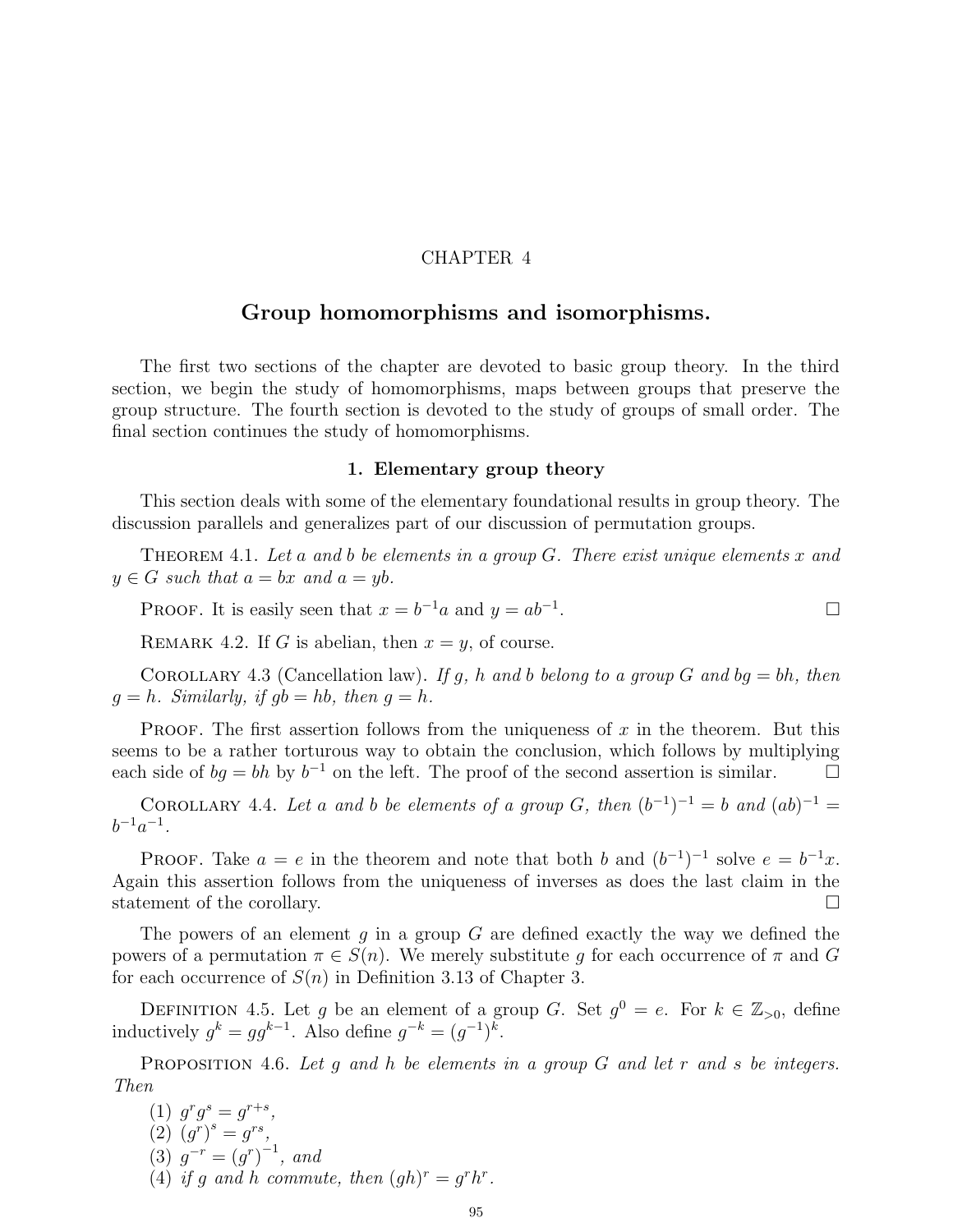PROOF. The required argument is identical to the one in the proof of Proposition 3.14 of Chapter 3.  $\Box$ 

DEFINITION 4.7. An element q in a group G has *finite order* if there exists a positive integer m such that  $g^m = e$  and the *order* of g is the smallest such m; we say that g has *infinite order* (or its order is  $\infty$ ) if it does not have finite order. We let  $o(g)$  be the order of g. Thus  $o(g)$  is either a positive integer or  $\infty$ . The number of elements  $|G|$  in a group G is also called its *order*,  $o(G)$ . So,  $|G| = o(G) \in \mathbb{Z}_{>0} \cup \{\infty\}.$ 

REMARK 4.8. 1. If n is a positive integer, then every  $\pi \in S(n)$  has finite order in the above sense and its order as defined above agrees with its order as a permutation as defined in Chapter 3.

2. If the group G has finitely many elements (we shall say in this case that G is a  $f_i$ nite group), then every one of its members has finite order.

**3.** The matrix  $A =$  $\begin{bmatrix} 1 & 1 \end{bmatrix}$ 0 1 has infinite order in the group  $SL(2, \mathbb{Z})$ . Since for every integer n,  $A^n = \begin{bmatrix} 1 & n \\ 0 & 1 \end{bmatrix}$ 0 1 1 .

4. As an element of the group  $SL(2, \mathbb{Z}_p)$ , with p a prime, the matrix  $\begin{bmatrix} 1 & 1 \\ 0 & 1 \end{bmatrix}$ 0 1 1 =  $\lceil \begin{array}{c} [1]_p & [1]_p \end{array}$  $[0]_p$   $[1]_p$ 1 has finite order p.

We now come to another key idea; the concept of a substructure.

DEFINITION 4.9. A non-empty subset H of a group  $(G, *)$  is a *subgroup* (of G) if it is a group under the binary operation  $*$  (restricted to  $H \times H$ ). It is a proper subgroup if it is  $\neq G$ .

REMARK 4.10. 1. A subgroup H of G always contains the identity  $e \in G$ . We verify this elementary fact. Since H is a group, it contains an identity element e'. Since  $H \subseteq G$ ,  $e' \in G$ . Now  $ee' = e'$  because  $e' \in G$  and e is the identity in G, and  $e'e' = e'$  because  $e'$  is the identity of H. Thus by the cancellation law (in G),  $e = e'$ .

**2.** Every group G has at least one subgroup; namely the *trivial* subgroup with one element; the identity element of G. All groups that contain more than one element have a second subgroup; namely the group  $G$  itself.

EXAMPLE 4.11. We have been discussing subgroups all along.

- (1) The set of even integers  $2\mathbb{Z}$  is a subgroup of  $(\mathbb{Z}, +)$ .
- (2) Each of the following set-theoretic inclusions are subgroup inclusions (in the first set of inclusions the group operation is addition; multiplication, in the second)

$$
\mathbb{Z} \subset \mathbb{Q} \subset \mathbb{R} \subset \mathbb{C}
$$

and

$$
\{\pm 1\}\subset \mathbb{Q}^*\subset \mathbb{R}^*\subset \mathbb{C}^*.
$$

- (3)  $SL(2, \mathbb{Z})$  is a subgroup of  $SL(2, \mathbb{R})$ .
- (4) But for any prime p,  $SL(2, \mathbb{Z}_p)$  is not a subgroup of  $SL(2, \mathbb{Z})$ .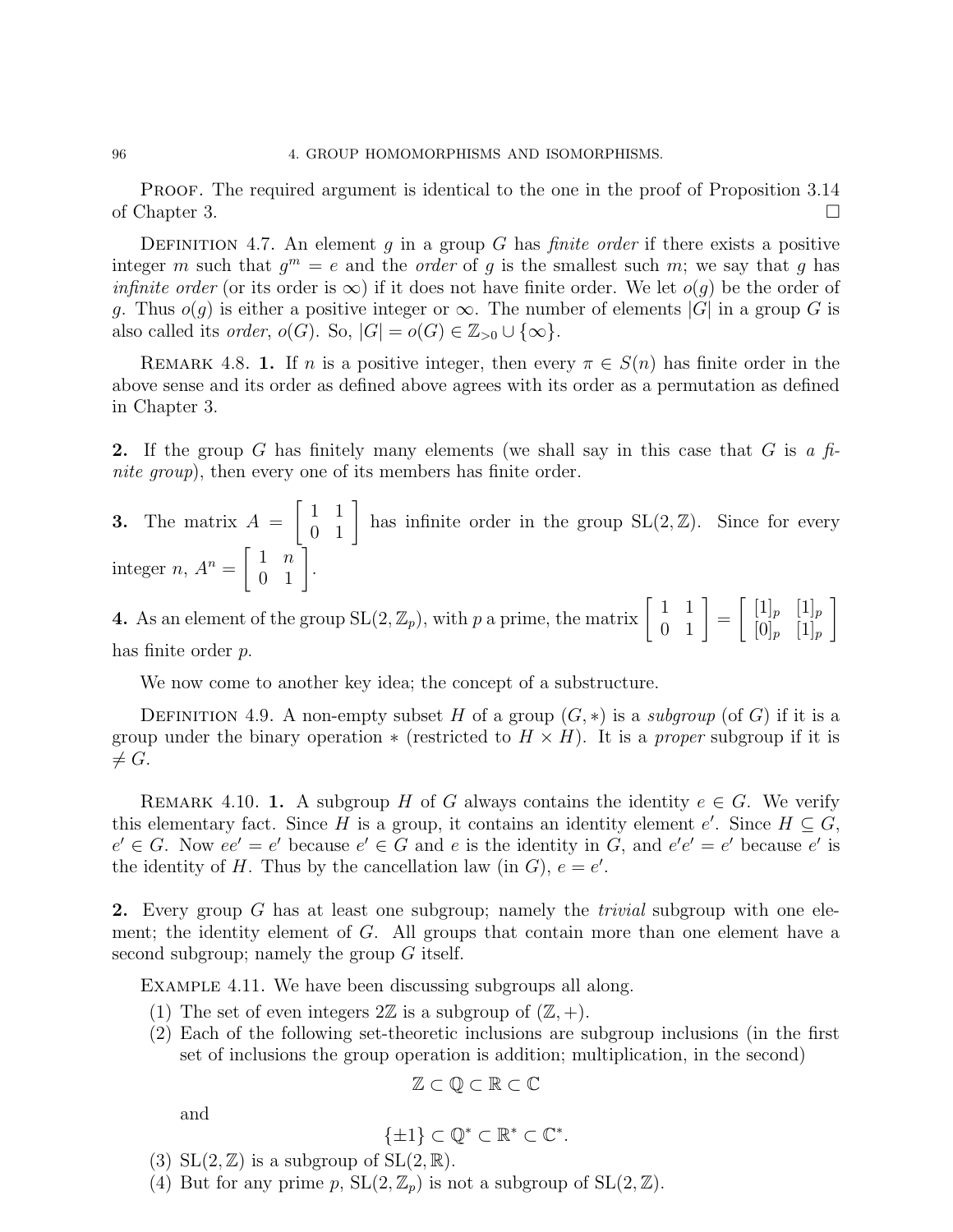The next proposition gives easy tests for determining when susets of a group  $G$  are subgroups.

**PROPOSITION** 4.12. Let H be a non-empty subset of a group  $G$ . The following conditions are equivalent:

- (a)  $H$  is a subgroup of  $G$ .
- (b) For all x and  $y \in H$ ,  $x^{-1}$  and  $xy \in H$ .
- (c) For all x and  $y \in H$ ,  $xy^{-1} \in H$ .

**PROOF.** Assume for the moment that  $H$  is closed under the multiplication it inherits from G. Since the product operation is the same for H and G; the multiplication in H is certainly associative. So in addition to closure, to show that  $H$  is a subgroup of  $G$ , we need to show that H contains the identity  $e$  of G and that the inverse of every element in H belongs to H. We are now ready to show that  $(a) \Rightarrow (b) \Rightarrow (c) \Rightarrow (a)$ . We start with  $(a)$ . Hence (b) follows from the fact that H is a group. Now if (b) holds, then  $y^{-1} \in H$  and hence so is  $xy^{-1}$ . So (b) implies (c). Finally if (c) is true, then there exists an  $x \in H$  (since it is non-empty) and by taking  $y = x$ , we see that  $e = xx^{-1} \in H$ . To see that the inverse of every element  $y \in H$  belongs to H, take  $x = e$ . To see that H is closed under multiplication of x by y (with both in H), observe that we already know that  $y^{-1} \in H$  and thus  $x(y^{-1})^{-1} \in H$ . But  $(y^{-1})^{-1} = y$ . We conclude that (c) implies (a),

The next two propositions provide methods for constructing subgroups of a given group.

PROPOSITION 4.13. If H and K are subgroups of a group G, then so is  $H \cap K$ .

PROOF. The set  $H \cap K$  is not empty since it contains e. Now if x and  $y \in H \cap K$ , then these elements belong to both H and K and because these are subgroups, so does  $xy^{-1}$ ; that says  $xy^{-1} \in H \cap K$ .

**PROPOSITION** 4.14. Let G be a group and x an element of order n in G. Then the distinct powers of x,

$$
\langle x \rangle = \{x^m; m \in \mathbb{Z}\}
$$

form a commutative subgroup of G containing n elements; called the cyclic subgroup of G generated by x.

**PROOF.** The set  $\langle x \rangle$  is not empty since it contains  $e = x^0$ . If r and  $s \in \mathbb{Z}$  and  $x^r$  and  $x^s \in \langle x \rangle$ , then so does  $(x^r)(x^s)^{-1} = x^{r-s}$ .

To apply the above concept to abstract groups, rather than just subgroups of a given group, we introduce the next

DEFINITION 4.15. A group G is said to be *cyclic* with *generator* g if there exists an element  $q \in G$  such that

$$
G = \{g^m; m \in \mathbb{Z}\}.
$$

In this case we write  $G = \langle g \rangle$  to indicate that the group G is generated by the element g. In general, we write

$$
G = \langle g_1, g_2, \dots \rangle
$$

to indicate that G is generated by the elements  $g_1, g_2, \ldots$ , and

$$
G = \langle g_1, g_2, \dots; R_1, R_2, \dots \rangle
$$

to indicate that G is generated by the elements  $g_1, g_2, \ldots$  subject to the relations  $R_1, R_2, \ldots$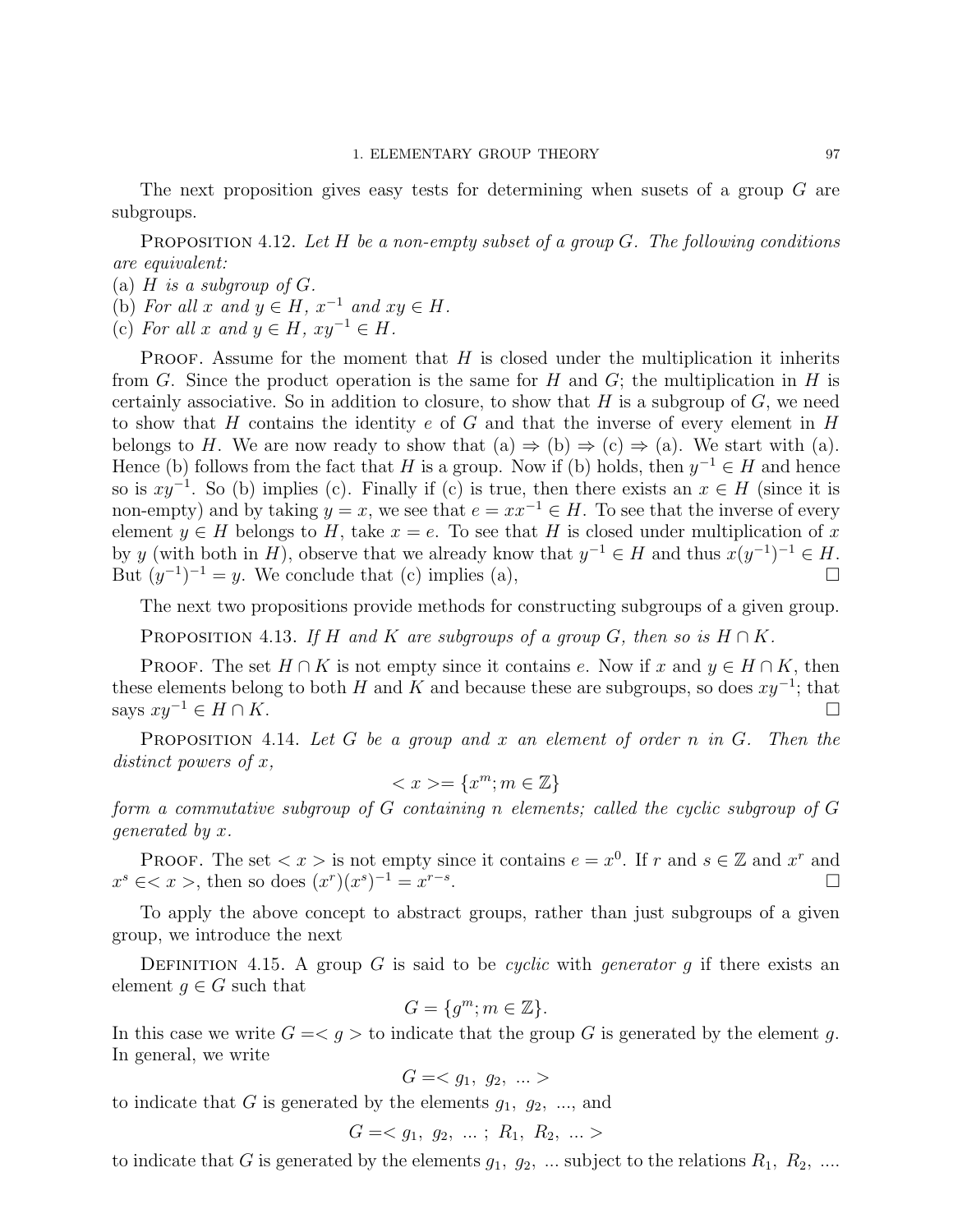#### EXERCISES

(1) Let G be a group and  $g \in G$ . If  $o(g) = n \in \mathbb{Z}_{>0}$ , show that for all  $r \in \mathbb{N}$ ,  $o(g^r) = \frac{n}{(n,r)}$  $\frac{n}{(n,r)}$ .

- (2) Is  $\mathbb Z$  a group under subtraction?
- (3) Is the intersection of two cyclic subgroups of a group also cyclic?

### 2. Lagrange's theorem

A remarkably simple way of decomposing groups will lead us to some surprisingly strong consequences. The key is a theorem due to Lagrange.

DEFINITION 4.16. Let H be a subgroup of G and let  $a \in G$ . We define a left coset (of  $H$  in  $G$ )

$$
aH = \{ah; h \in H\}.
$$

A right coset Ha is defined similarly.

REMARK 4.17. Several observations are in order.

- (1) We restrict all remarks, propositions, theorems and examples to left cosets. Similar statements can of course be made for right cosets.
- (2) Since  $H = eH$ , H is its own left coset.
- (3) Since  $a = ae, a \in aH$ .
- (4) If  $b \in aH$ , then  $bH = aH$ . Assume that  $b = ah_o$  with  $h_o \in H$ . Then for all  $h \in H$ ,  $bh = ah_0h \in H$  and hence  $bH \subseteq aH$ . Conversely, for all  $h \in H$ ,  $ah = bh_0^{-1}h \in bH$ showing that  $aH \subseteq bH$ .
- (5) aH is a subgroup of G if and only if  $a \in H$ . If  $a \in H$ , then  $aH = H$  and thus aH is a subgroup. Conversely, if  $aH$  is a subgroup, then it contains e and thus  $e = ah$ for some  $h \in H$ . Thus  $a = h^{-1} \in H$ .
- (6) If we take  $H = G$ , we see that there is only one coset of G in G. If we take  $H = \{e\}$ , then we see that the coset of  $a\{e\}$  of  $\{e\}$  in G consists of the set with one element  $\{a\}.$
- (7) Since  $a \in aH$ ,

$$
\bigcup_{a \in G} aH = G.
$$

 $(8)$  For commutative groups G, left and right cosets agree.

Example 4.18. We have already encountered some cosets and we should examine some new ones.

(1) Let us fix a positive integer n. We know that  $n\mathbb{Z}$  is a subgroup of  $(\mathbb{Z}, +)$ . Only a little thought is required to conclude that for all  $a \in \mathbb{Z}$ ,

$$
a + n\mathbb{Z} = [a]_n.
$$

Why are we using additive notation  $a + n\mathbb{Z}$  for the left coset? Does it differ from a right coset  $n\mathbb{Z} + b$ ?

(2) Let  $G = (\mathbb{Z}_6, +)$  and  $H = \{[0]_6, [3]_6\}$ , then

$$
[1]_6 + H = \{ [1]_6, [4]_6 \} = [4]_6 + H
$$

and in general

$$
[a]_6 + H = [a+3]_6 + H, \text{ for all } [a]_6 \in G.
$$

Thus there are 3 left cosets of H in G.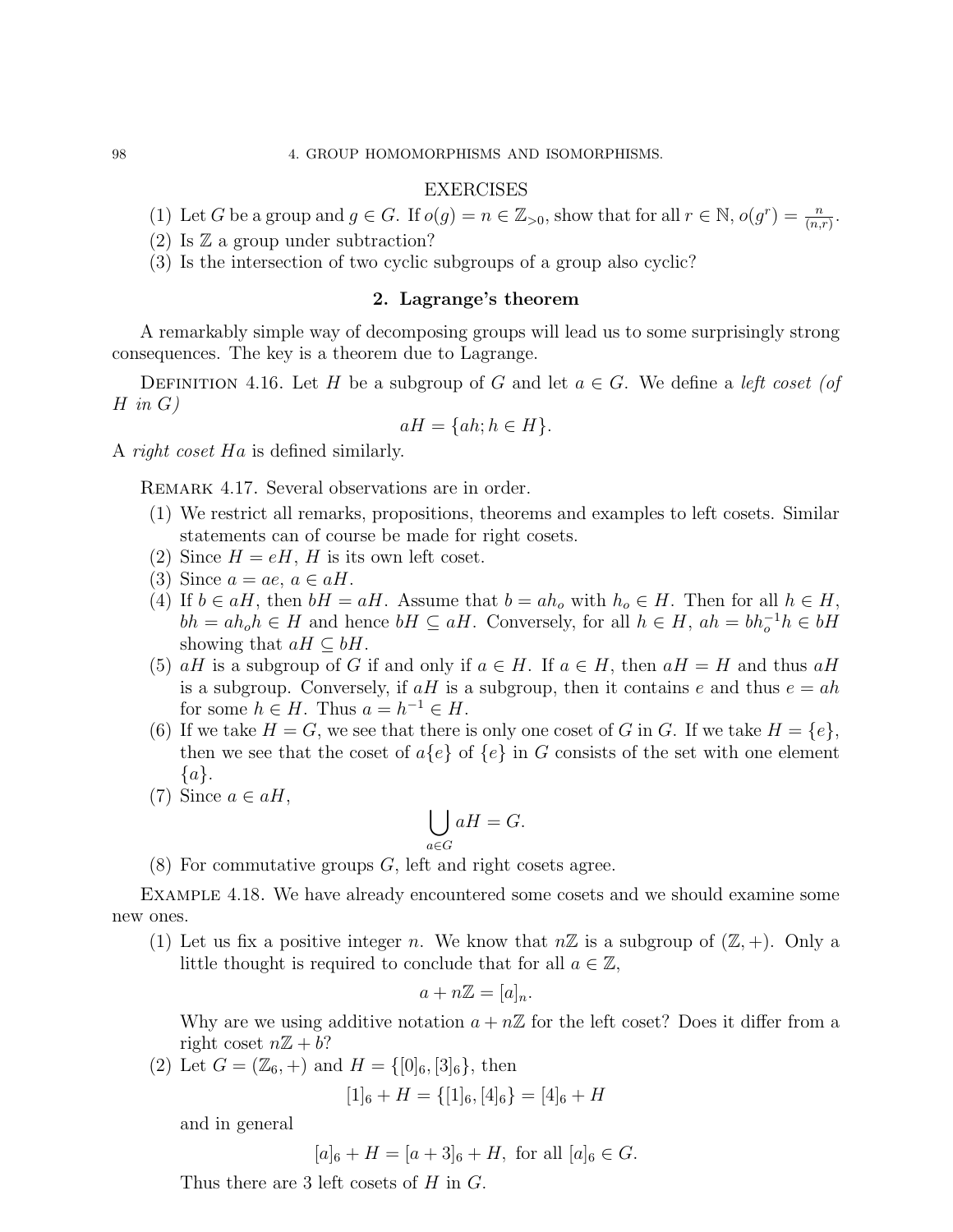(3) Let 
$$
G = S(3)
$$
 and  $H = \{id, (1, 2, 3), (1, 3, 2)\}$ . Then

$$
(1,2)H = \{(1,2), (2,3), (1,3)\},\
$$

and there are only 2 left cosets of H in G. See also the next Proposition.

**PROPOSITION** 4.19. Let a and b be elements of a group G and let H be a subgroup of  $G$ . Then either  $aH = bH$  or  $aH \cap bH = \emptyset$ .

PROOF. If  $aH \cap bH \neq \emptyset$ , then it contains an element,  $c = ax = by$ , where x and  $y \in H$ .<br>
is  $b = axu^{-1}$  and it follows that  $b \in aH$ . By Item 4 of Remark 4.17,  $aH = bH$ . Thus  $b = axy^{-1}$  and it follows that  $b \in aH$ . By Item 4 of Remark 4.17,  $aH = bH$ .

REMARK 4.20. A subgroup H of a group G introduces an equivalence relation R on  $G$ , where for x and  $y \in G$ ,  $xRy$  if and only if  $y^{-1}x \in H$ .

PROPOSITION 4.21. Let H be a subgroup of G and let  $a \in G$ . Then  $|H| = |aH|$ .

PROOF. The map which sends  $h \in H$  to  $ah \in aH$  is a bijection.

THEOREM 4.22 (Lagrange). If H is a subgroup of a finite group G, then |H| divides  $|G|$ .

**PROOF.** The group  $G$  can be decomposed as a finite union of disjoint cosets:

$$
G = \bigcup_{i=1}^{m} a_i H.
$$

Hence  $|G| = m|H|$ .

COROLLARY 4.23. Let g be an element of a finite group G, then  $o(g)$  divides  $|G|$ .

PROOF. The observation that  $o(g) = | \langle g \rangle |$  reduces the corollary to a special case of the theorem. the theorem.  $\Box$ 

DEFINITION 4.24. Let H be a subgroup of a finite group G. The index of H in  $G$ ,  $[G:H]$ , is defined as the number of distinct cosets of  $H$  in  $G$ . In this language, Lagrange's theorem may be written as

$$
o(G) = [G : H]o(H).
$$

REMARK 4.25. Lagrange's theorem (its last corollary, in a more strict sense) is a generalization of two of our earlier results. We show that these earlier results follow from our last corollary.

• (Fermat) If p is a prime and  $a \in \mathbb{Z}$  is not a multiple of p, then  $a^{p-1} \equiv 1 \mod p$ .

PROOF. We use the group  $(\mathbb{Z}_p^*, \cdot)$ . It contains  $p-1$  elements and since it contains  $[a]_p, o([a]_p)$  divides  $p-1$ .

• (Euler) For every positive integer  $n$  and all integers  $a$  that are relatively prime to  $n, a^{\varphi(n)} \equiv 1 \mod n.$ 

Proof. We repeat the argument used above to prove Fermat. The group now is  $(\mathbb{Z}_n^*, \cdot)$ . It contains  $\varphi(n)$  elements and since  $[a]_n$  has a multiplicative inverse in  $\mathbb{Z}_n$ , it belongs to  $\mathbb{Z}_n^*$ . As before,  $o([a]_p)$  divides the number of elements in the group  $\mathbb{Z}_n^*$  $\varphi(n).$ 

• We see once again that Euler is a generalization of Fermat.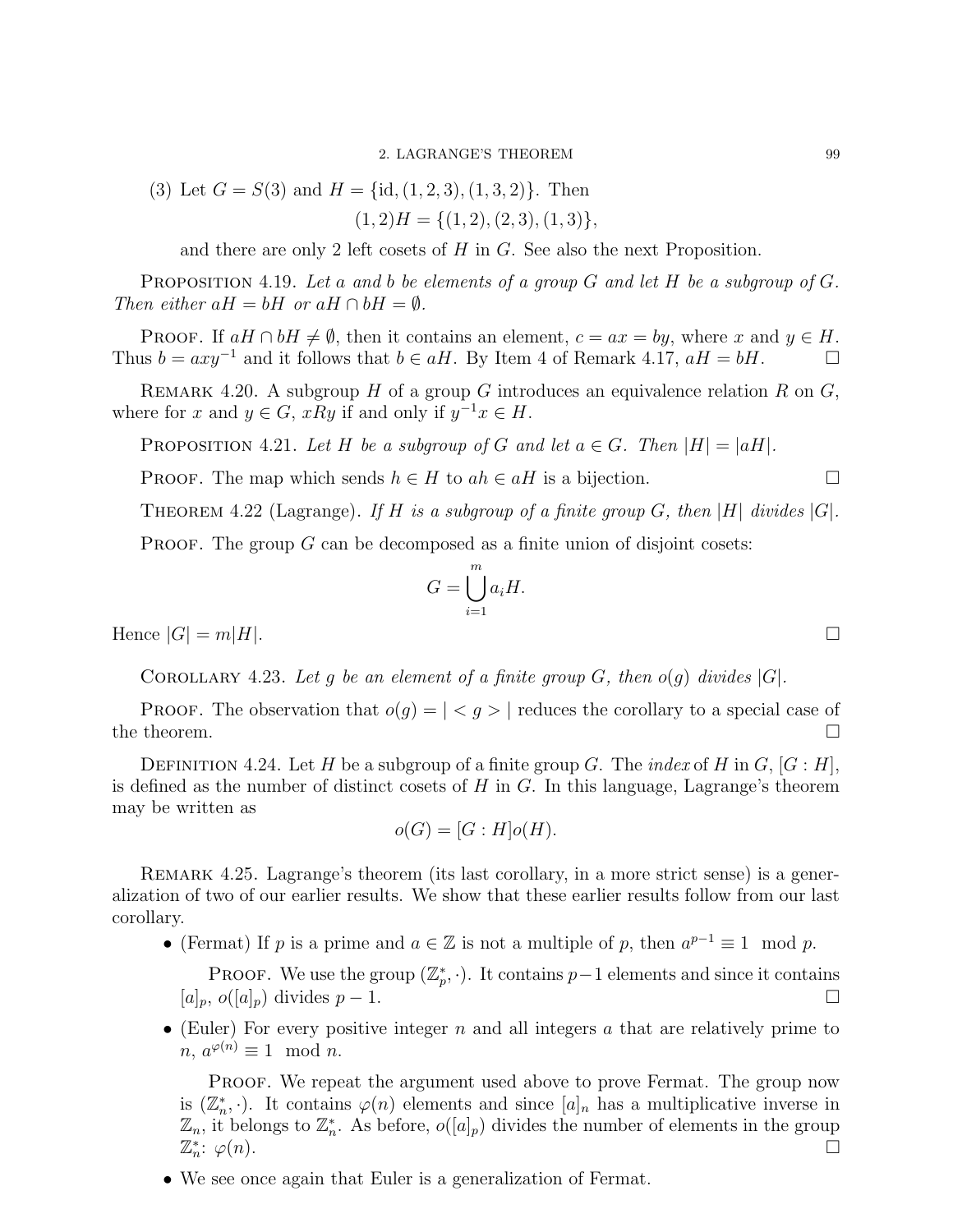#### 3. Homomorphisms

DEFINITION 4.26. A map  $\theta : G \to H$  between groups is a *homomorphism* if

 $\theta(xy) = \theta(x)\theta(y)$  for all x and  $y \in G$ .

(That is, if it preserves the group structure. Multiplication on the left hand side of the last equation is in the group  $G$ ; while the multiplication on the right hand side is in  $H$ .) The map  $\theta$  is an *isomorphism* if it is also a bijection. In this case,  $\theta^{-1}: H \to G$  is also an isomorphism. The groups G and H are *isomorphic* if there exists an isomorphism  $\theta: G \to H$ between them and we then write  $G \cong H$ .

PROPOSITION 4.27. If  $\theta : G \to H$  is a homomorphism, then  $\theta(e) = e$  and for all  $x \in G$ ,  $\theta(x^{-1}) = (\theta(x))^{-1}.$ 

**PROOF.** In the first claim, the first e is the identity  $e_G$  of G and the second,  $e_H$ , of H, of course. To establish it, we note that  $\theta(e_G) = \theta(e_Ge_G) = \theta(e_G)\theta(e_G)$ . If we multiply both sides of the last equation (ignoring the middle term) by  $\theta(e_G)^{-1}$  on either the left or the right, we conclude that  $e_H = \theta(e_G)$ . For the second claim, we note that

$$
e_H = \theta(e_G) = \theta(xx^{-1}) = \theta(x)\theta(x^{-1}) = \theta(x)(\theta(x))^{-1}
$$

and

$$
e_H = \theta(e_G) = \theta(x^{-1}x) = \theta(x^{-1})\theta(x) = (\theta(x))^{-1}\theta(x).
$$

EXERCISE 4.28. Let *n* be a positive integer. Reduction mod *n* is the map

$$
\mathrm{red}_n : \mathbb{Z} \to \mathbb{Z}_n
$$

that sends each an integer  $m$  to its congruence class modulo  $n$ . It is obviously a surjective group homomorphism with respect to the respective additive (abelian ) group structures on  $\mathbb{Z}$  and  $\mathbb{Z}_n$ .

PROPOSITION 4.29. Let G be a group where every element other than e has order 2. Then G is abelian .

**PROOF.** The hypothesis guarantees that for all  $x \in G$ ,  $x^{-1} = x$ . Hence for all y and  $x \in G$ ,

$$
(xy)^{-1} = xy
$$
 and  $(xy)^{-1} = y^{-1}x^{-1} = yx$ .

THEOREM 4.30. Let  $n \in \mathbb{Z}_{>0}$ . Every cyclic group of order n is isomorphic to  $(\mathbb{Z}_n, +)$ .

**PROOF.** If g is the generator of a cyclic group G of order n, the isomporphism of G onto  $\mathbb{Z}_n$  sends g to 1.

#### EXERCISES

(1) Show that the relation R introduced in Remark 4.20 is an equivalence relation and then verify that for each  $x \in G$ , the equivalence class

$$
[x] = \{ y \in G; yRx \}
$$

is the same as the left coset  $xH$ .

 $\Box$ 

 $\Box$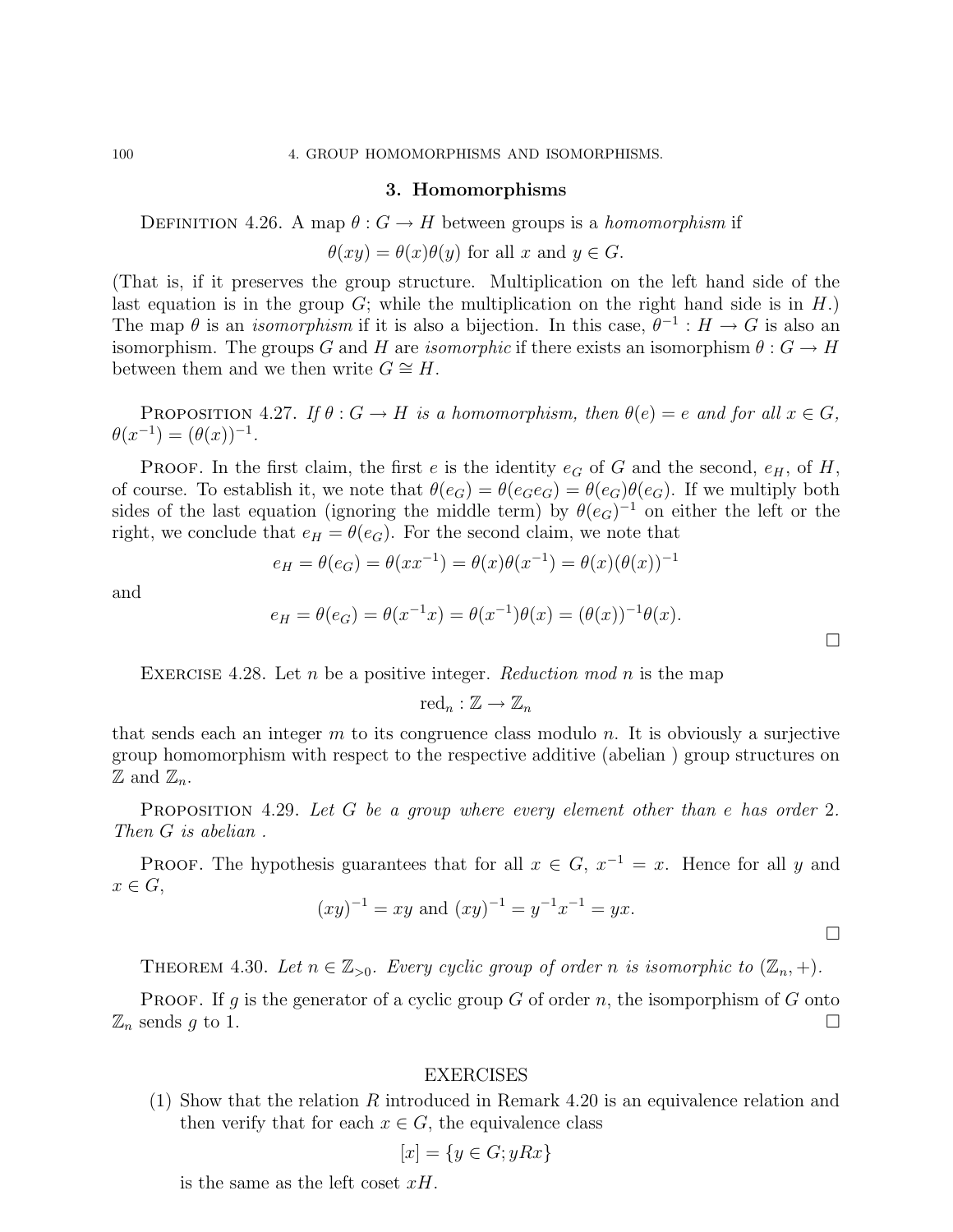#### 4. GROUPS OF SMALL ORDER 101

- (2) Show that for each positive integer  $n, (\mathbb{Z}_n, +)$  is a cyclic group of order n and that it is isomorphic to  $(\mathcal{U}_n, \cdot)$  and to the group of permutations  $\langle (1, 2, 3, ..., n) \rangle$ .
- (3) Let n be a positive integer. Show that any two cyclic groups of order n are isomorphic. As a result of this fact, we use the symbol  $\mathbb{Z}_n$  or  $\mathbb{Z}_n \leq 1 > 1$  to denote such a group when we use additive notation and  $\mathcal{U}_n$  or  $\mathcal{U}_n = \langle e^{\frac{2\pi i}{n}} \rangle$  when we use multiplicative notation; in each case the second form also describes the generator of the group.
- (4) Let  $(G, \cdot)$  be a group.
	- Show that the map that sends  $x \in G$  to its square  $x^2 = x \cdot x$  is a homomorphism of G into itself if and only if the group is abelian.
	- Conclude that for abelian groups the elements that are their own inverses and the elements that are squares are each subgroups of  $G$ ,  $H$  and  $K$ , respectively.
	- Are either of the last two statements true for non abelian groups?
	- What is the intersection of  $H$  and  $K$ ?

### 4. Groups of small order

Let G be a finite group with n elements. In this section we describe all such groups with  $n \leq 8$ . We need some preliminary results that we proceed to establish. The first of these is the beginning of the classification theory of finite groups.

THEOREM 4.31. A finite group  $G$  of prime order  $p$  is cyclic.

PROOF. Let  $e \neq g \in G$ . Then

$$
1 < o(g) \mid o(G) = p,
$$

and thus  $o(g) = p$ . It follows that  $\langle g \rangle$  is a subgroup of G of order p and hence the inclusion of  $\lt g$ ;  $g^p = e > \text{into } G$  is an isomorphism.

REMARK 4.32.  $(\mathbb{Z}_p, +)$  is a good model (representative) for the isomorphism class of cyclic groups of order p. The convenient generator for  $(\mathbb{Z}_p, +)$  is  $[1]_p$  although  $[a]_p$  will do as long as  $a \in \mathbb{Z} - p\mathbb{Z}$ .

THEOREM 4.33. Let  $G$  be a group and a and b two of its members. Assume that a has finite order  $n > 1$  and that  $b^2 = a$ . If n is odd assume further that  $b \notin < a >$ . Then  $o(b) = 2o(a)$ .

PROOF. If  $n = 2$ , then  $b \notin \{ < a > \}$ . For if  $b \in \{ < a > \}$ , then  $b = e$  or  $b = a$ . Both of these possibilities contradict the fact that  $b^2 = a$ .

Now  $b^4 = a^2 = e$ . Thus  $o(b)|4$  and the only possibilities are  $o(b) = 1, 2$  or 4. The first of these implies that  $b = e$  which is impossible. The second implies that  $b^2 = e$ ; which is also impossible since it would say that  $a = e$ . We conclude that  $o(b) = 4$ . We have established the theorem if  $n = 2$ . So assume that  $n > 2$ . We show first that if n is even, then (automatically)  $b \notin \langle a \rangle$ . For if  $b = a^r$  with  $2 \leq r \leq (n-1)$  (note that as before,  $b \neq e$ and  $b \neq a$ ), then  $a = b^2 = a^{2r}$ . Thus  $e = a^{2r-1}$  and  $n|(2r-1)$ . Since  $3 \leq 2r - 1 \leq 2n - 3$ ,  $r = n$  and it cannot be that  $b^2 = a$ . So in all cases,  $b \notin \langle a \rangle$ . Now  $b^{2n} = a^n = e$  and thus  $o(b)|2n$ . Let  $s = o(b)$  (hence  $b^s = e$ ). Thus  $a^s = b^{2s} = e$  and hence  $n|s$ . We claim that  $s \neq n$ . This claim would imply that s must be at least 2n and hence  $= 2n$ . To verify the last claim, we assume (for contradiction) that  $s = n$ . If n is even (remember it is  $\geq 4$ ), then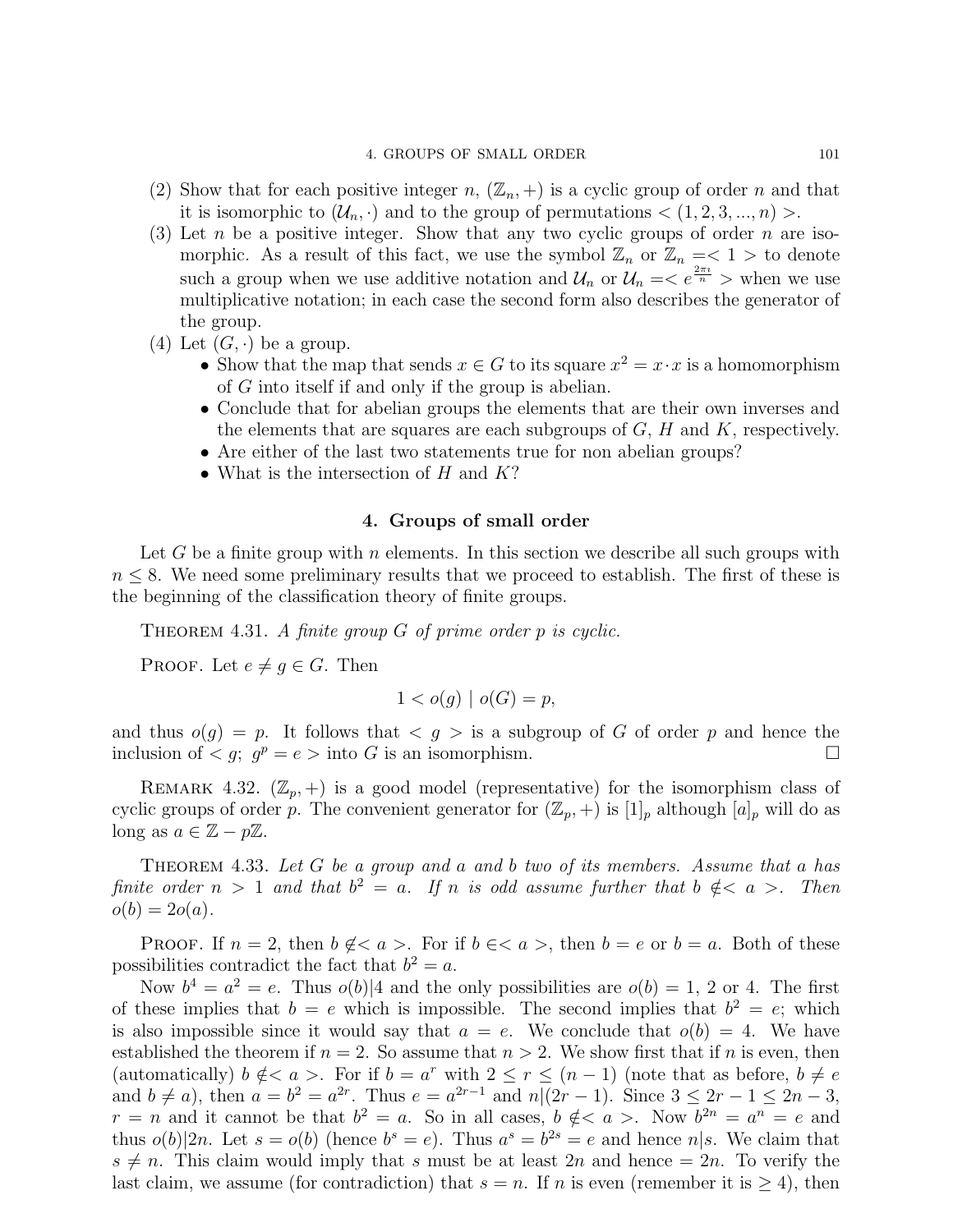$a^{\frac{n}{2}} = b^{n} = e$  which contradicts the fact that a has order n. If n is odd (remember it is  $\geq 3$ ), then  $a^{\frac{n+1}{2}} = b^{n+1} = b$  which contradicts the fact that  $b \notin \langle a \rangle$ .

REMARK 4.34. If n is odd, then the assumption that  $b \notin \langle a \rangle$  is needed for the conclusion to hold. For in this case, we can choose  $b = a^{\frac{n+1}{2}}$  and observe that

$$
b^2 = a
$$
 and  $o(b) = o(a^{\frac{n+1}{2}}) = \frac{n}{(n, \frac{n+1}{2})} \le n$ .

DEFINITION 4.35. Let  $(G, *_{1})$  and  $(H, *_{2})$  be groups. We introduce a binary operation  $*$ on the direct product,  $G \times H$ , of G and H by the rule

 $(q_1, h_1) * (q_2, h_2) = (q_1 *_1 q_2, h_1 *_2 h_2)$ , for  $q_1$  and  $q_2 \in G$ ,  $h_1$  and  $h_2 \in H$ .

PROPOSITION 4.36. If G and H are groups, so is  $G \times H$ . For finite groups G and H,

 $|G \times H| = |G| |H|.$ 

**PROOF.** The group axioms are easily verified for  $G \times H$ . For example, the identity for  $G \times H$  is  $(e_G, e_H)$  (which will be written as  $e = (e, e)$ ) and the inverse of  $(a, b) \in G \times H$  is  $(a^{-1}, b^{-1})$ .  $(a^{-1}, b^{-1})$ ).

THEOREM 4.37. If n and m are relatively prime positive integers, then

$$
\mathbb{Z}_n\times\mathbb{Z}_m\cong\mathbb{Z}_{nm}.
$$

PROOF. We make a few observation that should help the reader provide a proof of this result. Let a be a generator for  $\mathbb{Z}_n$  and b for  $\mathbb{Z}_m$ . Thus  $o(a) = n$  and  $o(b) = m$ . It follows that  $nm(a, b) = (m(na), n(bm)) = 0$ . Thus  $o(a, b) | nm$ . Since for every positive integer k,  $k(a, b) = (ka, kb)$  we conclude that  $o(a, b)$  is a multiple of  $o(a)$  and  $o(b)$  and since these are relatively prime, a multiple of their product.

REMARK 4.38. The above theorem is a special case of the Chinese remainder theorem; see 5.40 which contains a proof of the above version.

EXAMPLE 4.39. The hypothesis in the last theorem that n and m be relatively prime is necessary. To see this we construct the

# ADDITION TABLE FOR  $\mathbb{Z}_4 \times \mathbb{Z}_2$

which we write additively since the group is abelian

|              |                                                         |       |     | $0   (1,0)   (2,0)   (3,0)   (0,1)   (1,1)   (2,1)   (3,1)$ |                                 |                 |  |
|--------------|---------------------------------------------------------|-------|-----|-------------------------------------------------------------|---------------------------------|-----------------|--|
|              |                                                         |       | (2, | $(3,0)$ $(0,1)$ $(1,1)$ $(2,1)$                             |                                 |                 |  |
|              |                                                         |       |     | $(2,0) (3,0)$ 0 $(1,1) (2,1) (3,1) (0,1)$                   |                                 |                 |  |
| II           | $ (2,0) (3,0) $ 0                                       |       |     |                                                             | $(0,1)$ $(2,1)$ $(3,1)$ $(0,1)$ |                 |  |
| $\mathbb{I}$ | $(3,0)$ $(3,0)$ $(0,1)$ $(1,0)$ $(2,0)$ $(3,1)$ $(0,1)$ |       |     |                                                             |                                 |                 |  |
| $\mathbb{I}$ |                                                         |       |     | (1,1)   (2,1)   (3,1)   0                                   |                                 | $(2,0)$   $(3,$ |  |
|              |                                                         |       |     | $(2,1)$ $(3,1)$ $(0,1)$                                     | $(1,0)$ $(2,0)$ $(3,$           |                 |  |
|              | (2,1)                                                   | (3,1) |     |                                                             | $(2,0)$ $(3,0)$                 |                 |  |
|              |                                                         |       |     | $(3,1)$ $(0,1)$ $(1,1)$ $(2,1)$ $(3,0)$                     |                                 |                 |  |

<sup>1</sup>We use additive notation because all the groups under consideration in this argument are abelian.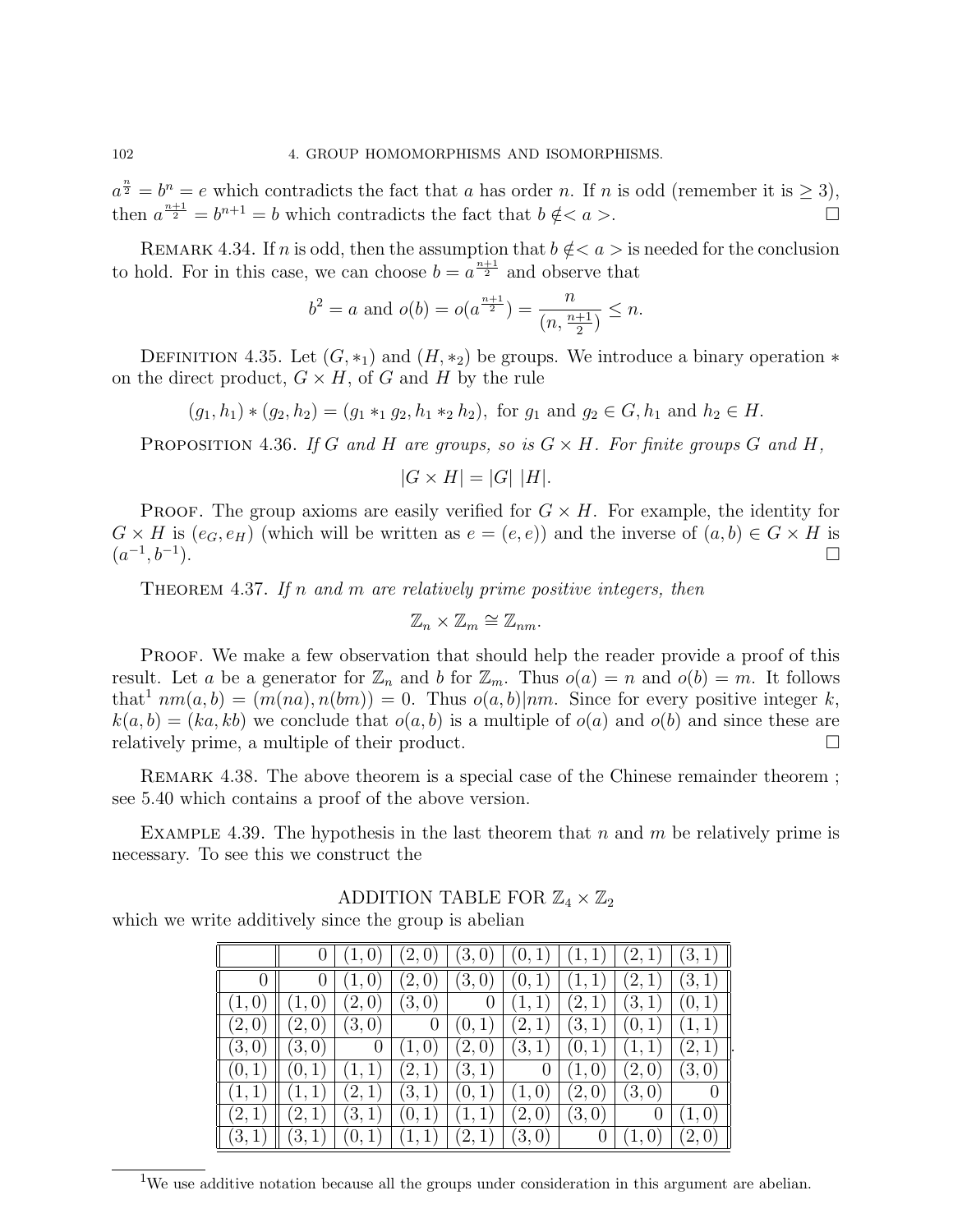#### 4. GROUPS OF SMALL ORDER 103

Using the table, we compute the orders of the elements of the group  $\mathbb{Z}_4 \times \mathbb{Z}_2$ .

| emer              |  |   | ັ<br>ັ | - |   |      |
|-------------------|--|---|--------|---|---|------|
| $\alpha$<br>1.001 |  | = | ÷      |   | ⊸ | - 11 |

If  $\mathbb{Z}_4 \times \mathbb{Z}_2$  were cyclic, it would have order 8 (thus  $\mathbb{Z}_8$ ) and hence contain an element of order 8. But none of its members have this order.

We proceed to describe all groups of order  $\leq 8$ . We should keep in mind that  $\mathbb{Z}_n \times \mathbb{Z}_m$ has order  $\leq 8$  as long as  $nm \leq 8$ .

4.1.  $|G| = 1$ . In this case  $G = \{e\}$ .

4.2.  $|G| = 2$ , 3, 5, 7 and, in fact, all primes. By Theorem 4.31, for each prime p there is only one (cyclic) group (up to isomorphisms) of size  $p$  (namely,  $\mathbb{Z}_p$ ).

4.3.  $|G| = 4$ . If G has order 4, then its nontrivial elements can only have orders 4 and 2. If G has an element a of order 4, then it is cyclic and isomorphic to  $\mathbb{Z}_4$ . Otherwise all its elements, other than e, are of order 2 by Lagrange's theorem. By Proposition 4.29, G must be abelian. Choosing two distinct elements  $a$  and  $b$  in  $G$  of order 2, we conclude that

$$
G = \{a, b; \ a^2 = e = b^2, \ ab = ba\},\
$$

and thus isomorphic to  $\mathbb{Z}_2 \times \mathbb{Z}_2$ .

4.4.  $|G| = 6$ . If G contains an element of order 6, then it is isomorphic to  $(\mathbb{Z}_6, +)$ . By Lagrange's theorem, the only other possibility is for all elements of  $G$  other that  $e$  to have orders 2 or 3.

So assume that G has no element of order 6. If G were also not to have an element of order 3, then it would have to be an abelian group by Proposition 4.29. Let  $a$  and  $b$  be two distinct elements of G of order 2. Then  $\{a, b; a^2 = e = b^2, ab = ba\}$  would be a subgroup of G of order 4, contradicting Lagrange' theorem.

We conclude that G has an element a of order 3 and thus  $H = \{e, a, a^2\}$  is a subgroup of G. Let  $b \in G - H$ . We consider the 6 elements of G:  $\{e, a, a^2, b, ba, ba^2\}$ ; the first 4 of these are certainly distinct. If  $ba = b$ , then  $a = e$ , and if  $ba = a^r$  for some  $r \in \mathbb{Z}$ , then  $b = a^{r-1}$ . We conclude that the first 5 elements in our last list are distinct. If  $ba^2 = ba^s$  for  $s = 1$  or 0, then  $a^{2-s} = e$  which is impossible. Similarly if  $ba^2 = a^r$  for some  $r \in \mathbb{Z}$ , then  $b = a^{r-2}$ . Thus the 6 elements in our list are distinct (hence this is the complete list of members of  $G$ ) and we need only establish the multiplication table for these elements. The element b must have order 2 or 3. Let us try to compute  $b^2$ . If  $b^2 \neq e$ , it would have to be  $a^r$  with  $r = 1$  or 2 or  $ba^s$  with  $s = 0, 1$  or 2. If  $b^2 = a$ , then b has order 6; a contradiction. If  $b^2 = a^2 \neq e$ , then b cannot have order 2. Also  $b^3 = ba^2 \neq e$ ; that is, b cannot have order 3; the last two statements yield a contradiction. Thus  $b^2 \neq a^r$ . If  $b^2 = ba^s$ , then  $b = a^s$ ; which is also impossible. We have reached the conclusion that  $b$  has order 2. Let us see what we know at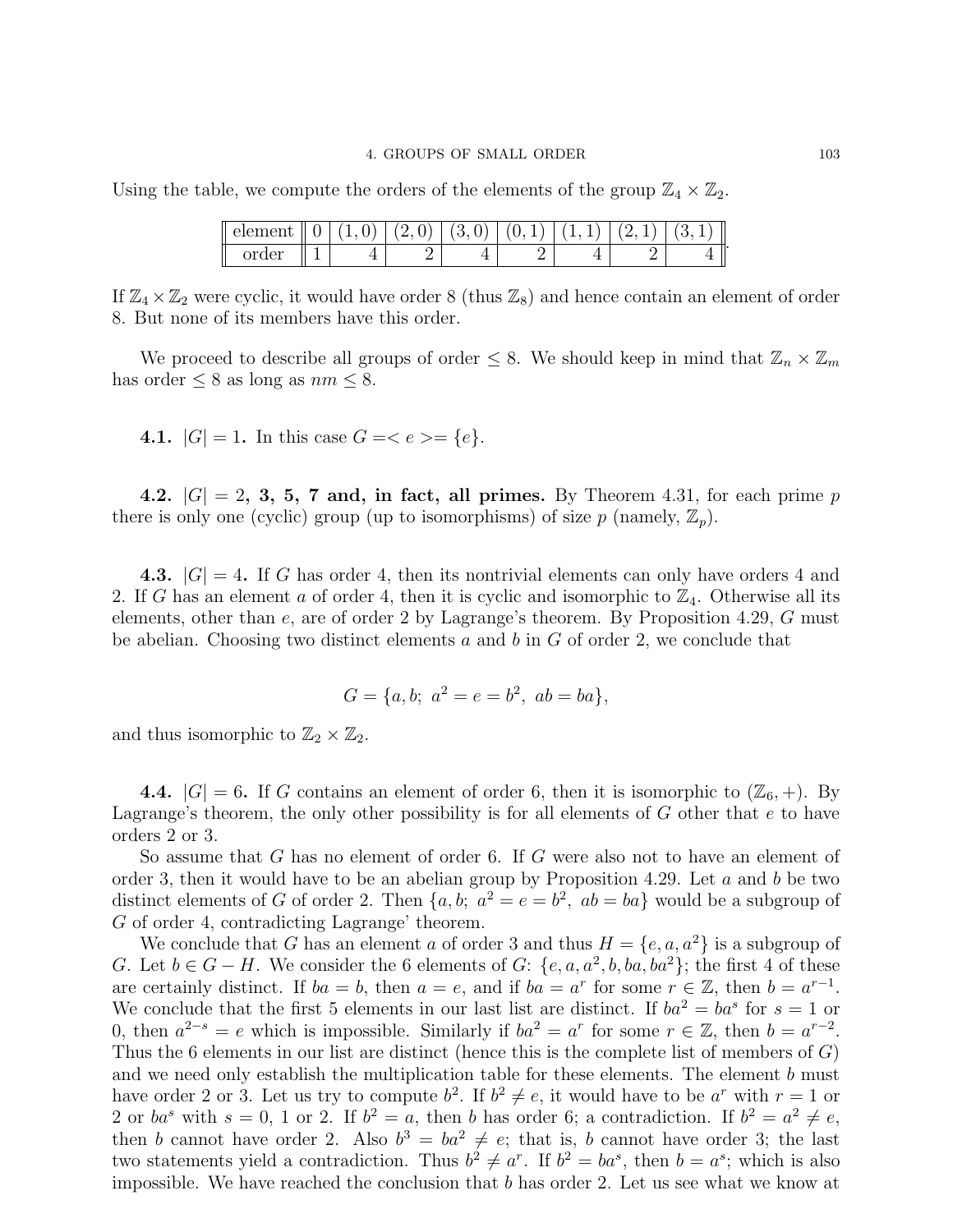this point about the multiplication table for G.

|            | $\epsilon$       | $\boldsymbol{a}$ | $a^2$            |            | ba               | $b\overline{a^2}$ |
|------------|------------------|------------------|------------------|------------|------------------|-------------------|
| $\epsilon$ | $\epsilon$       | $\boldsymbol{a}$ | $a^2$            |            | ba               | $ba^2$            |
| $\it a$    | $\boldsymbol{a}$ | $a^2$            | $\epsilon$       |            |                  |                   |
| $a^2$      | $a^2$            | $\epsilon$       | $\boldsymbol{a}$ |            |                  |                   |
|            | b                | ba               | $ba^2$           | $\epsilon$ | $\boldsymbol{a}$ | $a^2$             |
| $^{ba}$    | $^{ba}$          | $ba^2$           |                  |            |                  |                   |
|            | $ba^2$           |                  | $^{ba}$          |            |                  |                   |

We need to compute ab. There are only three possibilities  $ab = ba^r$  with  $r = 0, 1$  or 2. The first of these,  $ab = b$ , is impossible because it would imply that  $a = e$ . The second,  $ab = ba$ , would tell us that  $(ab)^s = a^s b^s$  for all integers s and we would conclude that ab has order 6 (remember the only possibilities are 2, 3 and 6). Thus  $ab = ba^2$ . We now easily complete the multiplication table for G.

|                   | $\epsilon$        | $\boldsymbol{a}$ | $\it a$          |         | ba          | $ba^2$           |
|-------------------|-------------------|------------------|------------------|---------|-------------|------------------|
| $\epsilon$        | $\epsilon$        | $\boldsymbol{a}$ |                  |         | $^{ba}$     | $ba^2$           |
| $\boldsymbol{a}$  | $\it a$           | $a^2$            | e                | $ba^2$  |             | $^{ba}$          |
| $a^2$             | $a^2$             | $\epsilon$       | $\boldsymbol{a}$ | $^{ba}$ | $ba^2$      |                  |
|                   |                   | $^{ba}$          | $ba^2$           | e       | $\it a$     | $a^2$            |
| $^{ba}$           | ba                | $ba^2$           |                  | a       | е           | $\boldsymbol{a}$ |
| $o\overline{a}^2$ | $\overline{ba^2}$ |                  | ba               | $\it a$ | $a^{\star}$ | е                |

A comparison of the above multiplication with the one for  $S(3)$  shows that the group G is isomorphic to  $S(3)$ . An isomorphism  $\theta : G \to S(3)$  can be chosen to satisfy

$$
\theta(a) = (1, 2, 3)
$$
 and  $\theta(b) = (1, 2)$ .

It follows that

$$
\begin{array}{ll}\n\theta(e) = \text{ id}, & \theta(a) = (1, 2, 3), \\
\theta(b) = (1, 2), & \theta(ba) = (1, 2)(1, 2, 3) = (2, 3), \\
\theta(ba) = (1, 2)(1, 2, 3) = (2, 3), & \theta(ba^2) = (1, 2)(1, 3, 2) = (1, 3)\n\end{array}
$$

We have shown that a group of order 6 is isomorphic to either  $\mathbb{Z}_6$  or  $S(3)$ .

4.5.  $|G| = 8$ . We will see that in this case there are 5 groups up to isomorphisms: 3 abelian groups ( $\mathbb{Z}_8$ ,  $\mathbb{Z}_4 \times \mathbb{Z}_2$  and  $\mathbb{Z}_2 \times \mathbb{Z}_2 \times \mathbb{Z}_2$ ) and 2 non-commutative groups ( $D(4)$  and  $\mathbb{H}_{o}$ ).

Let G be a group of order 8. If G contains an element q of order 8, then  $G = \langle q \rangle$  and is hence isomorphic to  $\mathbb{Z}_8$ . By Lagrange's theorem the only other possibility is for all the nontrivial ( $\neq e$ ) elements of G to have orders 4 or 2.

We now assume that G does not contain an element of order 8 and assume for the moment that  $G$  is abelian. There are two cases to consider.

(a) If G has an element a of order 4, then  $H = \langle e, a, a^2, a^3 \rangle$  is a subgroup of order 4 of G and we may choose an element  $c \in G-H$ . Lagrange's theorem now tells us that  $G = H \cup cH$ . The element c has order 4 or order 2. If  $o(c) = 2$ , let  $b = c$ . If  $o(c) = 4$ , then  $o(c^2) = 2$ . If  $c^2 \in G - H$ , then we let  $b = c^2$ . If  $c^2 \in H$ , then because it has order 2,  $c^2 = a^2$  and it follows that  $o(ca) = 2$  and we let  $b = ca$ . We have shown that G contains an element  $b \notin H$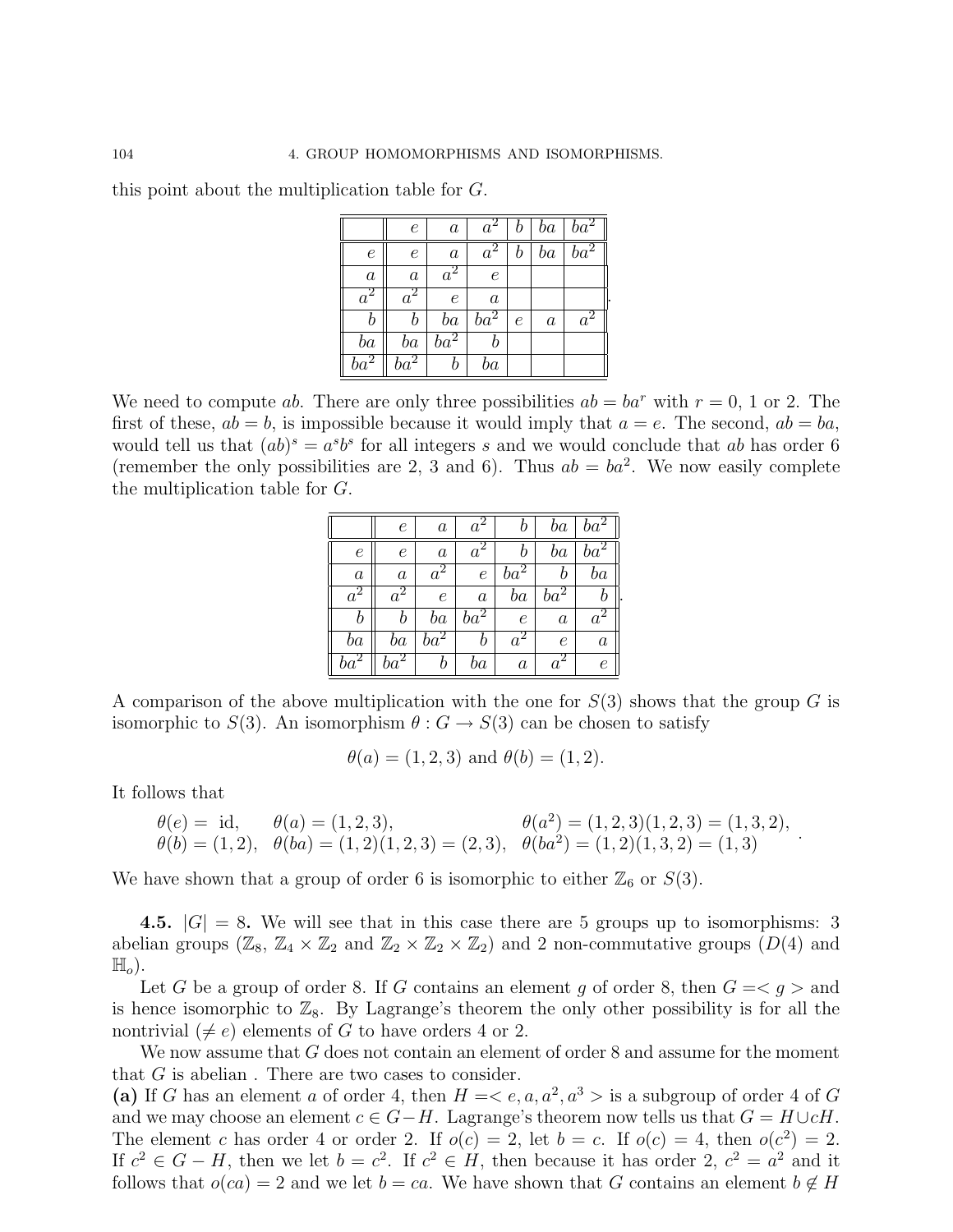|         | e                 | $\it a$ | $a^2$            | $a^3$            | b                | ba               | $ba^2$  | $b\overline{a^3}$ |
|---------|-------------------|---------|------------------|------------------|------------------|------------------|---------|-------------------|
| e       | e                 | $\it a$ | $a^{\centerdot}$ | $a^3$            | h                | $^{ba}$          | $ba^2$  | $ba^3$            |
| $\it a$ | $\it a$           | $a^2$   | $a^3$            | е                | $^{ba}$          | $ba^2$           | $ba^3$  |                   |
| $a^2$   | $a^2$             | $a^3$   | e                | $\boldsymbol{a}$ | $ba^2$           | $ba^3$           | b       | $^{ba}$           |
| $a^3$   | $a^3$             | e       | $\boldsymbol{a}$ | $a^2$            | $ba^3$           | b                | ba      | $ba^2$            |
| b       | h                 | ba      | $ba^2$           | $ba^3$           | $\epsilon$       | $\boldsymbol{a}$ | $a^2$   | $a^3$             |
| $^{ba}$ | $^{ba}$           | $ba^2$  | $ba^3$           | b                | $\boldsymbol{a}$ | $a^2$            | $a^3$   | $\epsilon$        |
| $ba^2$  | $ba^2$            | $ba^3$  | b                | $^{ba}$          | $a^2$            | $a^3$            | e       | $\boldsymbol{a}$  |
| $ba^3$  | $b\overline{a^3}$ | b       | bа               | $ba^2$           | $a^3$            | е                | $\it a$ | $a^2$             |

of order 2. We thus conclude that  $G = H \cup bH$ . Because the group G is commutative, we have enough information to complete its multiplication table

An analysis of the table shows that G is isomorphic to  $\mathbb{Z}_4 \times \mathbb{Z}_2$ ; the isomorphism  $\theta$  may be chosen to satisfy

$$
\theta(a) = (1,0)
$$
 and  $\theta(b) = (0,1)$ .

(b) We are left with the possibility that every nontrivial element of G has order 2. Let us choose two distinct elements of order 2 in  $G: a$  and b. We have already seen that the subgroup  $H = \{e, a, b, ab\}$  of G of order 4 is isomorphic to  $\mathbb{Z}_2 \times \mathbb{Z}_2$  (the case  $|G| = 4$ ). So G must contain another element c of order 2 and  $G = H \cup cH$ . It now easy to construct the multiplication table for the group and conclude that it is isomorphic to  $\mathbb{Z}_2 \times \mathbb{Z}_2 \times \mathbb{Z}_2$ .

It remains to consider non-abelian groups  $G$  of order 8. Such groups must contain elements of order 4 and choosing such an element a, we conclude that  $H =$  is a subgroup of order 4 of G. We next choose an element  $b \in G-H$ . Then  $o(b) = 4$  or  $o(b) = 2$ . In either case  $G = H \cup bH$  and  $ab \neq ba$ ; for if  $ab = ba$ , then  $(a^r)(a^s) = (a^s)(a^r) = a^{r+s}$ ,  $(a^r)(ba)^s = (ba)^s(a^r) = a^{r+s}b^s$  and  $(ba)^r(ba)^s = (ba)^s(ba)^r = a^{r+s}b^{r+s}$  for all nonnegative integers  $r$  and  $s$  and  $G$  would be abelian. We consider separately the two cases.

(a) We first study the case where all the elements of  $G - H$  have order 4. We need to compute  $b^2$  and ab. Since  $b^2$  has order 2 and such elements can be found only in H, we conclude that  $b^2 = a^2$ . We know that  $ab \neq a^r$  (for all  $r \in \mathbb{N}$ ) and  $ab \neq ba$ . Certainly,  $ab \neq b$ Thus  $ab = ba^r$  with  $r = 2$  or 3. We show that  $r = 2$  cannot occur. For if  $ab = ba^2$ , then  $(ab)^2 = (ab)(ba^2) = a$  and since  $ab \in H$ , it must have order 8. This would imply that G is cyclic. Thus we are left with a group G generated by two elements a and b subject to the relations

$$
a^4 = e
$$
,  $b^2 = a^2$  and  $ab = ba^3$ .

This suffices to construct the multiplication table for the group.

|         | $\epsilon$       | $\it a$ | a <sup>2</sup> | $a^{\rm o}$      | b                | ba               | $ba^2$           | $ba^3$                             |
|---------|------------------|---------|----------------|------------------|------------------|------------------|------------------|------------------------------------|
| е       | $\epsilon$       | $\it a$ | $a^2$          | $a^3$            | $\it b$          | ba               | $ba^2$           | $ba^3$                             |
| $\it a$ | $\boldsymbol{a}$ | $a^2$   | $a^3$          | $\boldsymbol{e}$ | $ba^3$           | $\boldsymbol{b}$ | ba               | $ba^2$                             |
| $a^2$   | $a^2$            | $a^3$   | $\epsilon$     | $\boldsymbol{a}$ | $ba^2$           | $ba^3$           | $\boldsymbol{b}$ | $^{ba}$                            |
| $a^3$   | $a^3$            | е       | $\it a$        | $a^2$            | $^{ba}$          | $ba^2$           | $ba^3$           | $\it b$                            |
| $\it b$ | b                | $^{ba}$ | $ba^2$         | $ba^3$           | $a^2$            | $a^3$            | е                | $\boldsymbol{a}$                   |
| ba      | ba               | $ba^2$  | $ba^3$         | $\it b$          | $\boldsymbol{a}$ | $a^2$            | $a^3$            | е                                  |
| $ba^2$  | $ba^2$           | $ba^3$  | b              | bа               | е                | $\boldsymbol{a}$ | $a^2$            | $a^3$                              |
| $ba^3$  | $ba^3$           | b       | ba             | $ba^2$           | $a^3$            | е                | $\it a$          | $a^{\scriptscriptstyle\textrm{-}}$ |

.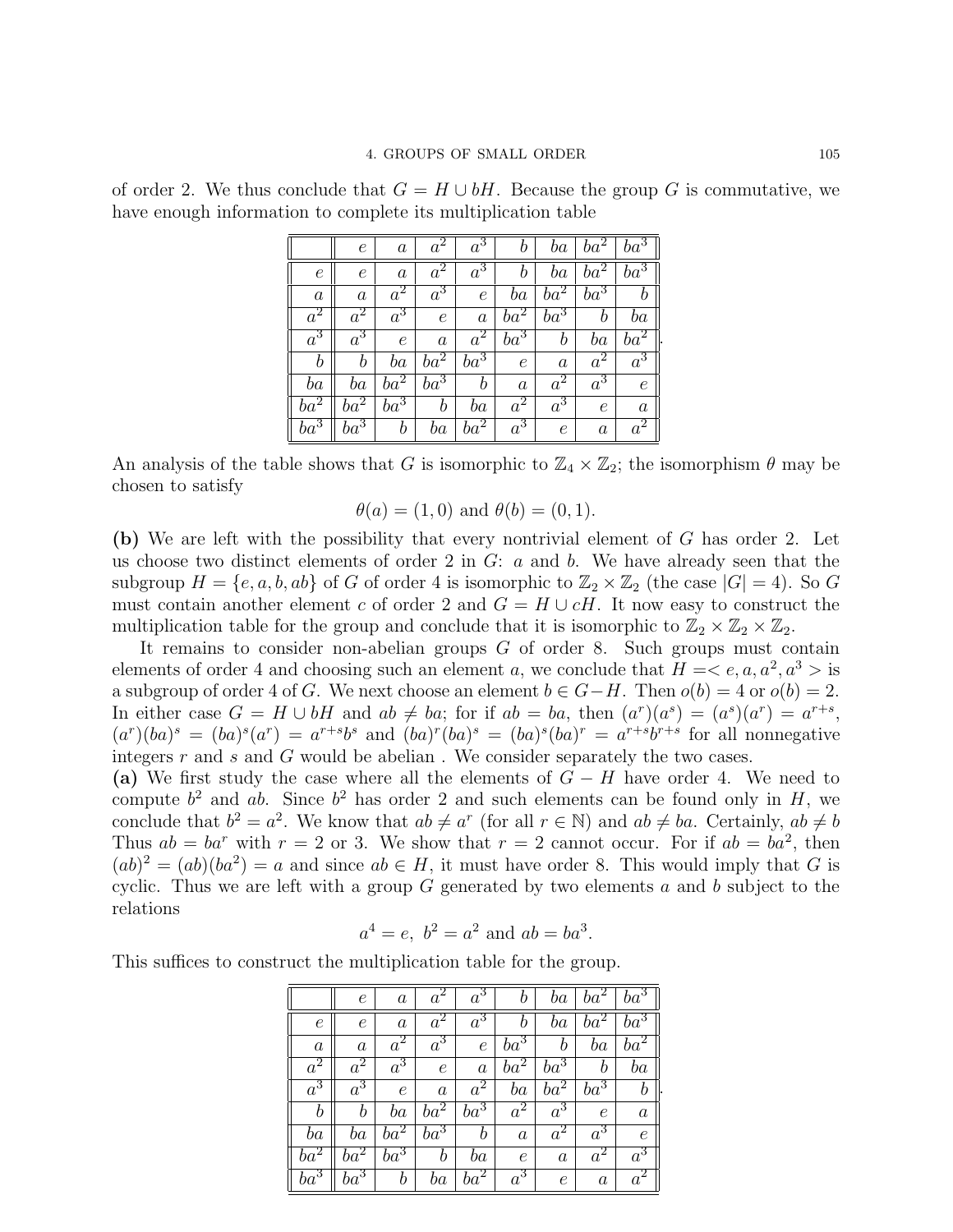An analysis of the table shows that G is isomorphic to the quaternion group  $\mathbb{H}_o$ ; an isomorphism  $\theta$  being defined by

$$
\theta(a) = i \text{ and } \theta(b) = -j.
$$

(b) We are left to consider the possibility of the existence of an element  $b \in G - H$  with  $o(b) = 2$ . We need only evaluate ab. As before  $ab = ba^r$  with  $r = 2$  or 3. Again, the case  $r = 2$  is impossible; for if  $ab = ba^2$ , then  $(ab)^2 = (ab)(ba^2) = a^3$  and we once again would be able to conclude that  $G$  is abelian. So in this case, the group is generated by two elements a and b subject to the relations

$$
a^4 = e, b^2 = e
$$
 and  $ab = ba^3$ .

This suffices to conclude that the group is isomorphic to the group of symmetries of the square  $D(4)$ .

### EXERCISES

- (1) Construct an isomorphism from  $S(3)$  to  $D(3)$ .
- (2) The group  $\mathbb{Z}_3 \times \mathbb{Z}_2$  has order 6. Hence it is isomorphic to either  $\mathbb{Z}_6$  or  $S(3)$ . Which is it? Construct the isomorphism.
- (3) Let G be the group of order 8 with the property that all its elements other than e have order 2. Compute its multiplication table and hence show that there is an isomorphism of G onto  $\mathbb{Z}_2 \times \mathbb{Z}_2 \times \mathbb{Z}_2$ .
- (4) Describe all possible groups of order 9.
- (5) Describe all the subgroups of  $S(4)$ . Which of these are isomorphic?
- (6) Let *n* be a positive integer. Describe the set of generators for  $(\mathbb{Z}_n, +)$ .
- (7) Prove Theorem 4.37.

### 5. Homomorphisms and quotients

Homomorphisms and isomorphisms between groups  $\theta : G \to H$  were defined (Definition 4.26) previously. An injective homomorphism is also called a monomorphism, and a surjective homomorphism, an epimorphism. Thus a homomorphism is an isomorphism if and only if it is both a monomorphism and an epimorphism. Homomorphisms preserve much of group structure; while isomorphisms are essentially relabellings of the "same" groups. An isomorphism of a group onto itself will be called an automorphism of the group.

DEFINITION 4.40. Let G be a group. A subgroup  $H \subset G$  is normal if  $gHg^{-1} \subseteq H$  for all  $g \in G$  (that is,  $ghg^{-1} \in H$  for all  $g \in G$  and all  $h \in H$ ). Two elements f and f' of a group G are conjugate if there exists a  $g \in G$  such that  $f' = gfg^{-1}$ .

REMARK 4.41. The condition  $gHg^{-1} \subseteq H$  is, of course equivalent to  $H \subseteq g^{-1}Hg$ . Hence H is a normal subgroup of G if and only if  $gHg^{-1} = H$  for all  $g \in G$ .

PROPOSITION 4.42. Let  $\theta : G \to H$  be a homomorphism between groups, then  $\theta^{-1}(e)$  is a normal subgroup of G called the kernel of  $\theta$  (in symbols ker( $\theta$ )). The image of  $\theta$ ,

$$
\operatorname{Im}(\theta) = \{ h \in H; h = \theta(g) \text{ for some } g \in G \}
$$

is a subgroup of H.

**PROOF.** We know that  $e \in \text{ker}(\theta)$  and if  $g_1$  and  $g_2 \in \text{ker}(\theta)$ , then

$$
\theta(g_1g_2^{-1}) = \theta(g_1) (\theta(g_2))^{-1} = e.
$$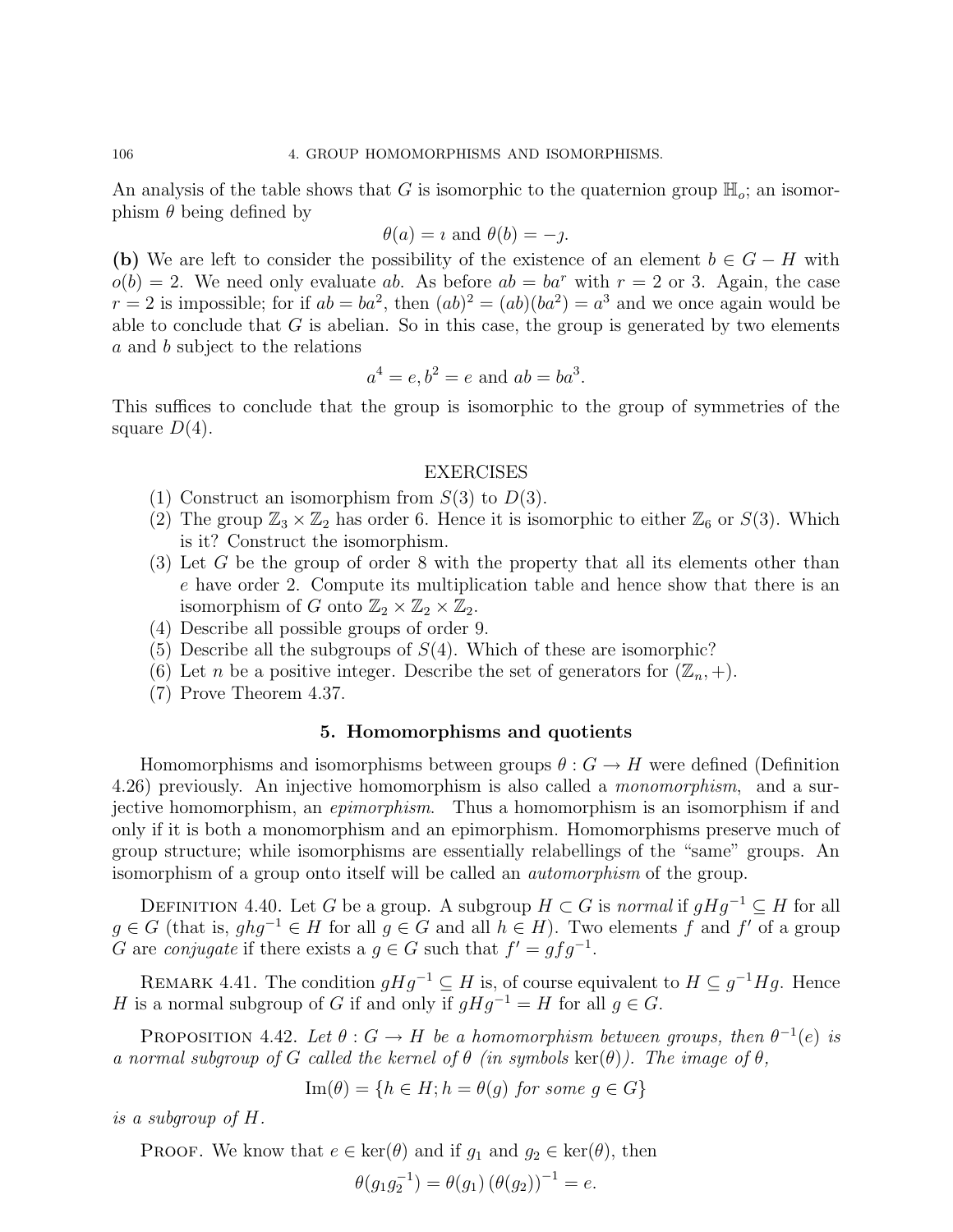Thus also  $g_1g_2^{-1} \in \ker(\theta)$ . Hence  $\ker(\theta)$  is a subgroup of G. If  $g \in G$  and  $h \in \ker(\theta)$ , then

$$
\theta\left(ghg^{-1}\right) = \theta(g)\theta(h)\theta\left(g^{-1}\right) = \theta(g)\ e\ (\theta(g))^{-1} = e,
$$

and thus  $\ker(\theta)$  is a normal subgroup of G.

Certainly  $e_H \in \text{Im}(\theta)$ . If  $h_1$  and  $h_2 \in \text{Im}(\theta)$ , then for  $i = 1$  and 2, there exist  $g_i \in G$  such that  $h_i = \theta(g_i)$ . Hence

$$
h_1 h_2^{-1} = \theta(g_1)\theta(g_2^{-1}) \in \text{Im}(\theta),
$$

and Im( $\theta$ ) is a subgroup of H.

REMARK 4.43. • In general, for a fixed element q in a group G and a fixed subgroup  $H \subseteq G$ , the map

$$
\theta_g: h \mapsto ghg^{-1}
$$

is an isomorphism of H onto the subgroup  $gHg^{-1} \subseteq G$ , called *conjugation* (by g).

**PROOF.** First we observe that  $gHg^{-1}$  is a subgroup (it certainly is a subset) of G. We note that for all  $h_1$  and  $h_2 \in H$ ,

$$
(gh_1g^{-1})(gh_2g^{-1})^{-1} = gh_1g^{-1}gh_2^{-1}g^{-1} = g(h_1h_2^{-1})g^{-1} \in gHg^{-1};
$$

thus  $gHg^{-1}$  is a subgroup of G. The map  $\theta$  preserves multiplication since for  $h_1$ and  $h_2 \in H$ ,

$$
\theta(h_1h_2) = g(h_1h_2)g^{-1} = gh_1g^{-1}gh_2g^{-1} = (gh_1g^{-1})(gh_2g^{-1}) = \theta(h_1)\theta(h_2).
$$

If  $ghg^{-1} = h'$ , then  $h = g^{-1}h'g^{-1}$ . Thus  $\theta(h) = e$  implies that  $h = e$ . It is clear that  $\theta(H) = gHg^{-1}$ . В последните при последните последните последните последните последните последните последните последните по<br>В последните последните последните последните последните последните последните последните последните последнит<br>

- We say that two subgroups  $H_1$  and  $H_2 \subseteq G$  are *conjugate* if there exists a  $g \in G$ such that  $H_2 = gH_1g^{-1}$ .
- Let H be a subgroup of the group G. Then H is a normal if and only if  $qH = Hq$ for all  $q \in G$ . Thus for a normal subgroup H, left and right cosets coincide.

**PROOF.** Assume that H is normal in G. Fix  $g \in G$ . Define a map  $\theta : gH \to Hg$ by  $\theta(gh) = hg$ ,  $h \in H$ . This map is injective since  $h_1g = h_2g$  for  $h_1$  and  $h_2 \in H$ implies that  $gh_1gg^{-1} = gh_2gg^{-1}$  or  $gh_1 = gh_2$ . It is obviously surjective. Conversely, if  $gH = Hg$  for all  $g \in G$ , then  $gHg^{-1} = H$  for all  $g \in G$  and hence H is a normal subgroup of  $G$ .

- Every non-trivial group has at least two normal subgroups: the group itself and its trivial subgroup.
- All subgroups of an abelian group are normal.
- Every group of prime order has precisely two distinct subgroups; each is normal.
- The cyclic subgroup  $\lt(1,2) > \text{of } S(3)$  is NOT normal since

$$
(1,2,3)(1,2)(1,3,2) = (2,3).
$$

The reason for introducing the concept of normality is explained by the next proposition and remark.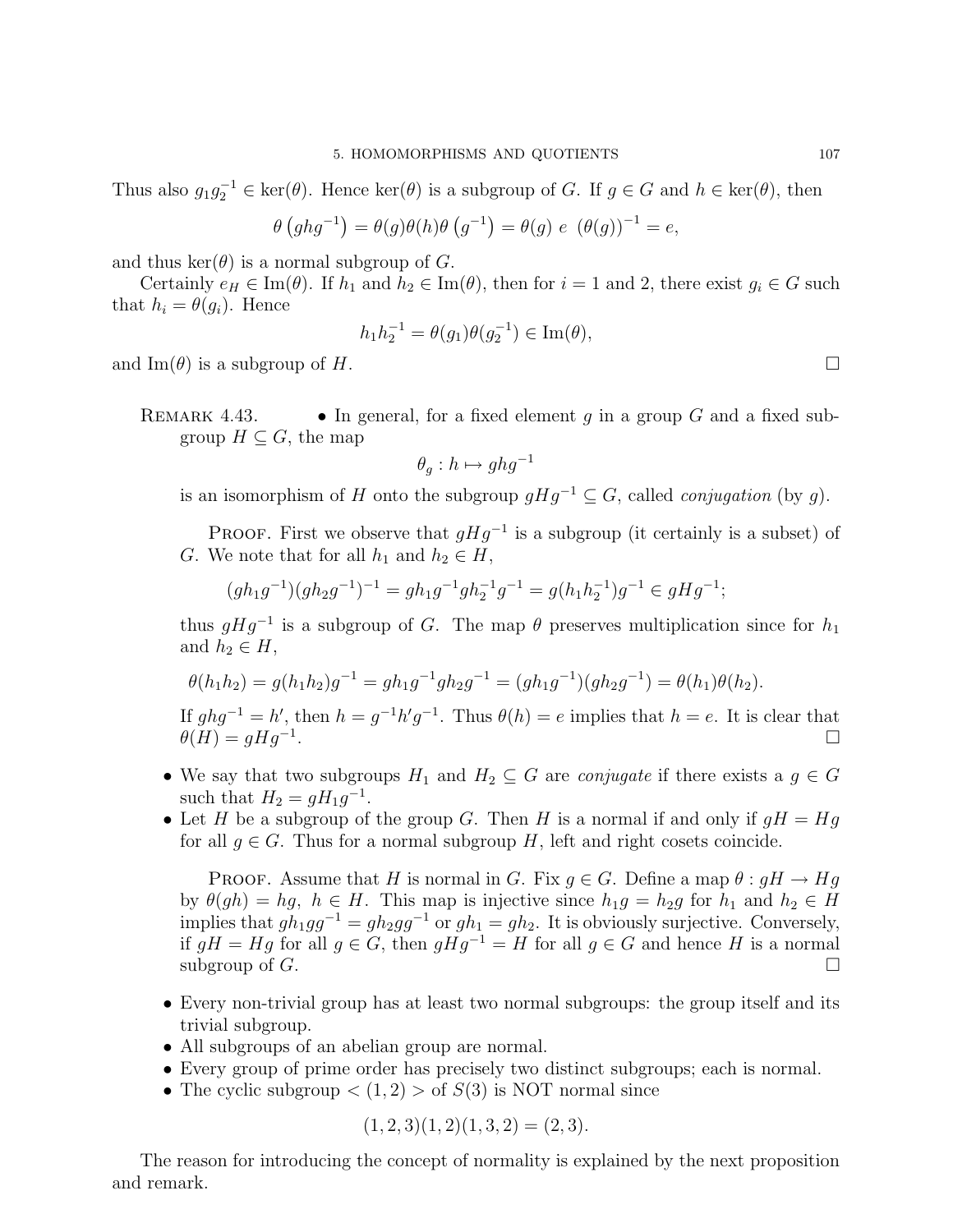**PROPOSITION** 4.44. Let H be a normal subgroup of the group  $G$ . The set of cosets

$$
G/H = \{gH; g \in G\}
$$

has a natural group structure by defining the product

$$
(g_1H)(g_2H) = (g_1g_2)H
$$
 for  $g_1$  and  $g_2 \in G$ .

The coset  $H = eH$  is the identity element of this group known as the quotient group G modulo H. For all  $g \in G$ , the coset  $g^{-1}H$  is the inverse of the coset  $gH$ .

PROOF. We are using left cosets; we could, of course use right cosets. The only issue is whether or not the multiplication is well defined. (Convince yourself that all the group axioms do indeed hold.) So what we have to prove is that if  $g_1H = g'_1H$  and  $g_2H = g'_2H$ , then  $(g_1g_2)H = (g'_1g'_2)H$ . The facts that  $g_1H = g'_1H$  and  $g_2H = g'_2H$  tell us, using only that H is a subgroup, that  $g'_1 g_1^{-1}$  and  $g'_2 g_2^{-1} \in H$ . This alone is not enought to conclude that  $(g'_1g'_2)(g_1g_2)^{-1} = g'_1g'_2g_2^{-1}g_1^{-1} \in H$ . We must use the fact that H is normal in G. Since  $g'_2g_2^{-1} \in H$  and  $g'_1 \in G$  we conclude that  $g'_1(g'_2g_2^{-1})g'_1^{-1} \in H$ . Next because H is a group (we do not need normality for this step) and  $g'_1g_1^{-1} \in H$ , we also see that  $g'_1g'_2g_2^{-1}g'_1^{-1}g'_1g_1^{-1} \in H$ as required.  $\Box$ 

REMARK 4.45. Let H be a normal subgroup of the group  $G$ .

- (1) The map that sends  $q \in G$  to the coset  $qH$  is a surjective homomorphism of G onto  $G/H$  with kernel H. We call it the *canonical* homomorhism of G onto  $G/H$ .
- (2) The simplest example shows that the normality assumption is needed. We use the fact that  $H = \langle 1, 2 \rangle$  is not a normal subgroup of  $G = S(3)$  to show that multiplication on  $S(3)/\langle (1,2) \rangle$  is not well defined. We try to multiply  $(1,3)H$  with  $(2,3)H$ ; the result should be  $(1,3,2)H$  if were to use  $(1,3)$  as the representative for  $(1,3)H$  and  $(2,3)$  for  $(2,3)H$ , then we do get  $(1,3,2)$  as the representative for  $(1,3,2)H$ . But we can use  $(1,3)$  as the representative for  $(1,3)H$ and  $(2,3)(1,2) = (1,3,2)$  as representative for  $(2,3)H$ . If multiplication were well defined then  $((1,3)H)((1,3,2)H) = (2,3)H = (1,3,2)H$ ; from which we would conclude the false statement that  $(1, 3, 2)(2, 3) = (1, 3) \in H$ .
- (3) For all  $g \in G$ , the conjugation  $\theta_q$  is an automorphism of H.
- (4) For commutative groups  $(G,+)$  the the multiplicative coset notation  $gH$  is replaced by the additive notation  $g + H$ . In this case  $G/H$  is also commutative.

REMARK 4.46. We discuss several examples fo group homomorphosms.

- (1) The map the sends the complex number z to its absolute value  $|z|$  is a homomorhism from  $(\mathbb{C}^*, \cdot)$  onto  $(\mathbb{R}_{>0}, \cdot)$  whose kernel consists of the complex numbers of absolute value 1.
- (2) The exponential map that sends  $x \in (\mathbb{R}, +)$  to  $e^x \in (\mathbb{R}_{>0}, \cdot)$  is an isomorphism whose inverse is the logarithm map.
- (3) More complicated is the complex exponential map that sends  $z \in (\mathbb{C}, +)$  to  $(\mathbb{C}^*, \cdot)$ . It is a surjective homomorphism with kernel  $2\pi i \mathbb{Z} \subset \mathbb{C}$ .
- (4) Let G be any group and  $a \in G$ . Left translation by a,  $T_a$ , is defined by

$$
T_a(x) = ax \text{ for } x \in G.
$$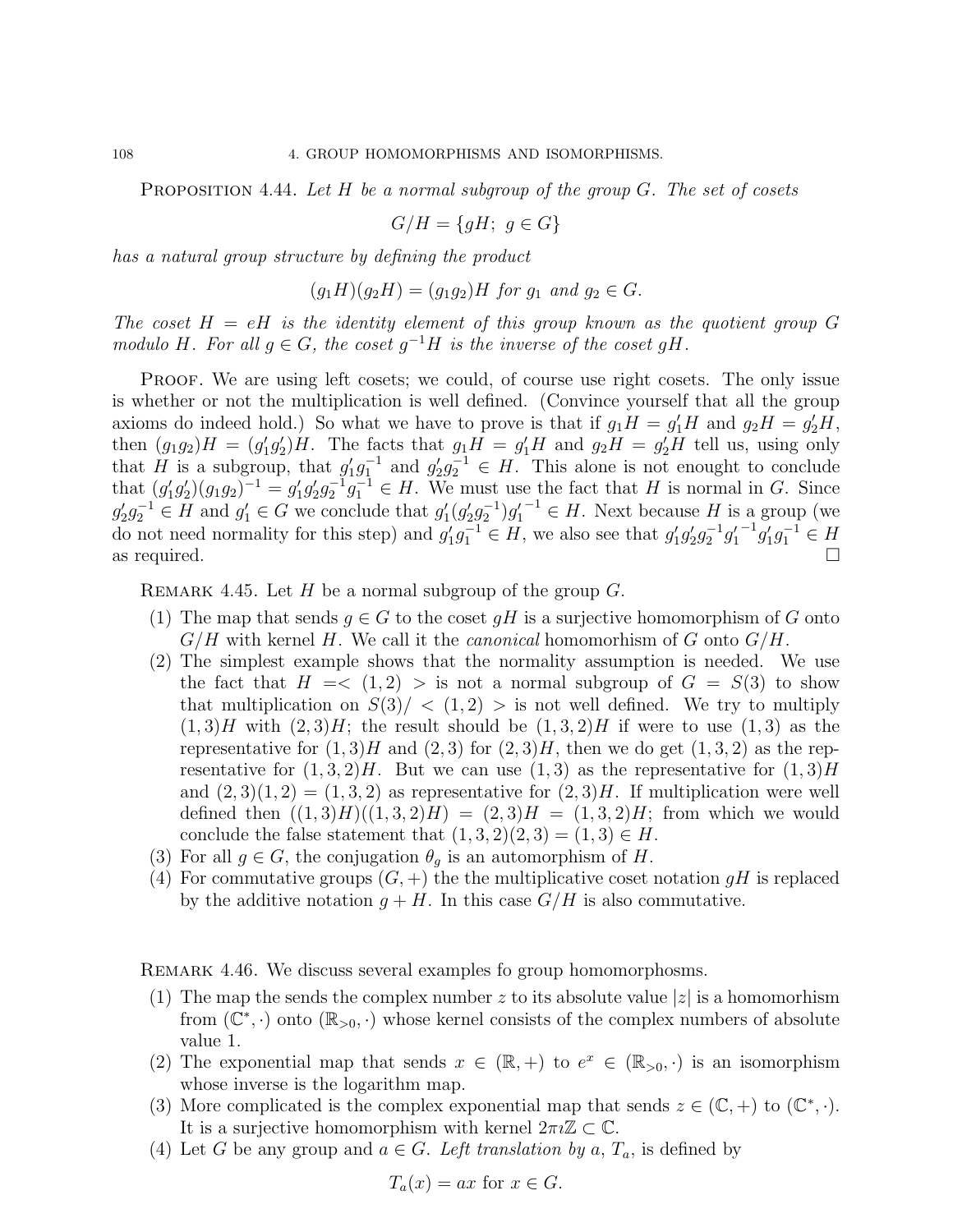Then  $T_a \in \text{Perm}(G)$  and T defines an injective homomorphism from G to Perm (G). See the next section (Cayley's theorem) for a more complete discussion.

- (5) Specialize the above situation with the two dimensional real vector space  $G =$  $(\mathbb{R}^2, +) = \mathbb{R} \times \mathbb{R}.$
- (6) We construct one more group of homomorphisms (actually, a group of automorphisms). Let G be a group and  $a \in G$ . Conjugation by a,  $\sigma_a$ , is defined by

$$
\sigma_a(x) = axa^{-1} \text{ for } x \in G.
$$

Then  $\sigma_a \in \text{Perm}(G)$  and since for all  $a, b$  and  $x \in G$ ,

$$
\sigma_a(\sigma_b(x)) = abxb^{-1}a^{-1},
$$

the map  $\sigma$  that sends  $a \in G$  to  $\sigma_a \in \text{Perm}(G)$  is a group homomorphism. What is its kernel?

DEFINITION 4.47. An exact sequence of groups is a (perhaps infinite) collection of groups  ${G_i}$  and homomorphisms  $\theta_i: G_i \to G_{i+1}$ :

$$
\dots G_{-1} \xrightarrow{\theta_{-1}} G_0 \xrightarrow{\theta_0} G_1 \xrightarrow{\theta_1} G_2 \xrightarrow{\theta_2} G_3 \xrightarrow{\theta_3} \dots,
$$

where

Im  $(\theta_i) = \text{ker}(\theta_{i+1}),$  or alternatively

the composite homomorphism  $\theta_{i+1}\theta_i$ :  $G_i \to G_{i+2}$  is the trivial homomorphism (it sends every element of  $G_i$  to the identity element of  $G_{i+2}$ ).

DEFINITION 4.48. A *short exact sequence* of groups is a diagram (a special case of the last definition that is most useful):

$$
\{e\} \to G_1 \xrightarrow{\theta_1} G_2 \xrightarrow{\theta_2} G_3 \to \{e\},
$$

where

the  $G_i$  for  $i = 1, 2, 3$  are groups,  $\theta_1$  and  $\theta_2$  are group homomorphisms,  $\theta_1$  is a monomorphism (injective), Im  $(\theta_1) = \text{ker } (\theta_2)$ , and  $\theta_2$  is an epimorphism (surjective).

We have seen that for every normal subgroup  $H$  of a group  $G$ ,

$$
\{e\} \to H \to G \to G/H \to \{e\}
$$

is a short exact sequence.

#### EXERCISES

- (1) Let  $U$  be the group of complex numbers of absolute value 1 under mutiplication. Show that  $\theta(x) = e^{2\pi ix}$  defines a homomorphism of  $(\mathbb{R}, +)$  onto  $\mathcal{U}$ . What is the kernel of this homomorphism?
- (2) Show that  $\mathbb{R}/\mathbb{Z}$  is isomorphic to  $\mathcal{U}$ .
- (3) Do the powers of a three cycle in  $S(3)$  form a normal subgroup of  $S(3)$ ?
- (4) Describe the kernel of the homomorphism  $\sigma$ .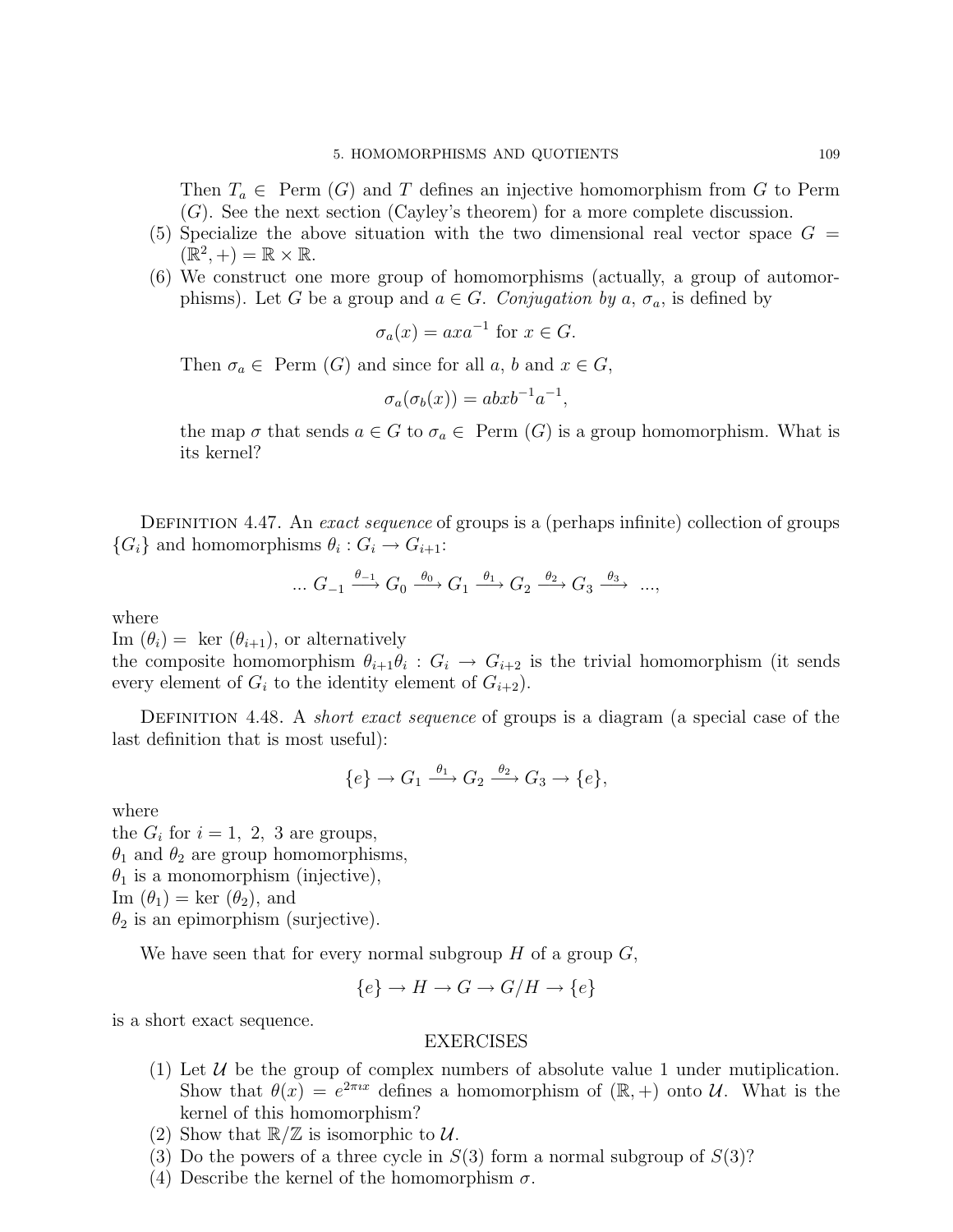#### 6. Isomorphisms

In the abstract study of groups, a group and its isomorphic image are usually indistinguishable. We already saw, for example, that for each positive integer  $n$ , there is up to isomorphisms but one cyclic group  $\mathbb{Z}_n$  of order n, that  $\mathbb{Z}_n \times \mathbb{Z}_m \cong \mathbb{Z}_{nm}$  provided  $(n, m) = 1^2$ , and that  $D(3) \cong S(3)$ . One of the principal aims of this section is to properly place this last isomorphism within a more general theory as is done in the first subsection of this section.

# 6.1. Every group is a subgroup of a permutation group.

THEOREM 4.49. (Cayley) Every group is isomorphic to a group of permutations.

**PROOF.** Let G be a group. We must find a set X and a group  $G^*$  of permutations of X such that  $G \cong G^*$  (thus we will have shown that G is isomorphic to a subgroup of  $\text{Perm}(X)$ ). There is very little besides G to work with. We set  $X = G$ . For  $g \in G$ , we define a self-map  $L_q$  of G by

$$
L_g(x) = gx, x \in G
$$

 $(L_q$  stands for multiplication on the left by g. It is obvious that  $L_q$  is a self-map of the set G. It is one-to-one since for  $x_1$  and  $x_2 \in G$ ,  $gx_1 = gx_2$  implies that  $x_1 = x_2$ . The map is onto since for all  $y \in G$ ,  $g^{-1}y \in G$  and  $L_g(g^{-1}y) = y$ . Thus  $L_g \in \text{Perm}(G)$ . We let  $G^* = \{L_q: g \in G\}$ . Obviously  $G^* \subseteq \text{Perm}(G)$ . Since  $\text{Perm}(G)$  is a group under composition, composition is a binary operation on  $G^*$ , and to show that it is a subgroup of  $\mathrm{Perm}(G)$ , we must only establish the closure statement: for all  $g_1$  and  $g_2 \in G$ ,  $L_{g_1} \circ (L_{g_2})^{-1} \in G^*$ . This follows from the obvious identities

$$
L_{g_1} \circ (L_{g_2})^{-1} = L_{g_1} \circ L_{g_2^{-1}} = L_{g_1 g_2^{-1}}.
$$

These identities are verified in a straight forward manner. As an example we show that for all  $g \in G$ ,  $(L_g)^{-1} = L_{g^{-1}}$ . This last equality means that  $L_g \circ L_{g^{-1}} = L_{g^{-1}} \circ L_g = \text{id}_G$ ; it follows from

$$
L_g \circ L_{g^{-1}} = L_{gg^{-1}} = L_e = L_{g^{-1}g} = L_{g^{-1}} \circ L_g = \mathrm{id}_G
$$

and  $L_e = \mathrm{id}_G$ .

We now have an obvious candidate for a homomorphism  $\theta_L$  from G onto  $G^*$ : for  $g \in G$ ,  $\theta_L(g) = L_g$ . The map  $\theta_L$  is a homomorphism since for  $g_1$  and  $g_2 \in G$ ,

$$
\theta_L(g_1g_2) = L_{g_1g_2} = L_{g_1} \circ L_{g_2} = \theta_L(g_1) \circ \theta_L(g_2).
$$

The map  $\theta_L$  is injective, since for  $g \in G$ ,  $L_g$  is the identity map if and only if  $g = e$ ; it is surjective by definition. surjective by definition.

DEFINITION 4.50. The isomorphism  $\theta_L: G \to G^*$  is called the *left regular representation* of G.

REMARK 4.51. It should be recognized that the map  $L_q, g \in G$  used in this section corresponds to (is the same as) the translation map map  $T_a, a \in G$ , used in the previous section.

<sup>2</sup> In the next section we generalize this result.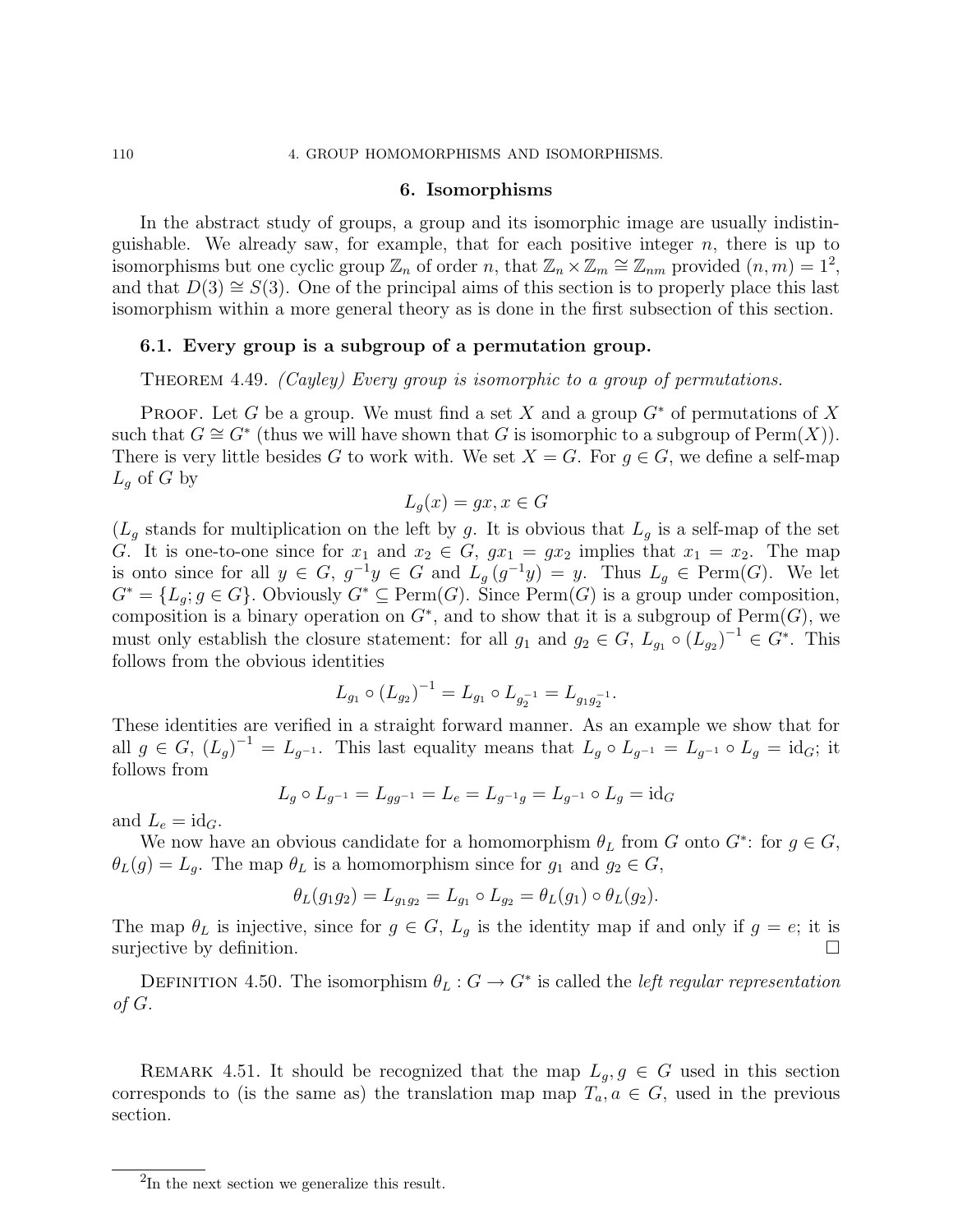6.2. Solvable groups. In the study of the structure of groups, the following concept turns out to be extremely useful.

DEFINITION 4.52. Let G be a group. We say that G is *solvable* if there exists a finite sequence of subgroups  $\{H_i\}$  of  $G$ :

(16) 
$$
G = H_0 \supset H_1 \supset H_2 \dots \supset H_r = \{e\}
$$

such that  $H_i$  is normal in  $H_{i-1}$  and the factor group  $H_{i-1}/H_i$  is abelian for  $i = 1, ..., r$ .

All abelian groups are obviously solvable. So are the groups  $S(n)$  for  $n = 2, 3$  or 4 (Exercise). We establish that for each  $n \geq 5$ , the permutation group  $S(n)$  is not solvable. We need some preliminaries.

THEOREM 4.53. Let H be a normal subgroup of G. Then  $G/H$  is abelian if and only if  $aba^{-1}b^{-1} \in H$  for all a and  $b \in G$ .

**PROOF.** Let  $\theta : G \to G/H$  be the canonical homomorphism. Assume that  $G/H$  is abelian. For all  $a$  and  $b \in G$ ,

$$
\theta(aba^{-1}b^{-1}) = \theta(a)\theta(b)\theta(a^{-1})\theta(b^{-1}) = e_{G/H}.
$$

Thus  $aba^{-1}b^{-1} \in H$ . Conversely, assume that  $aba^{-1}b^{-1} \in H$  for all a and  $b \in G$ . Let A and  $B \in G/H$ . Since  $\theta$  is surjective, there exists a and  $b \in G$  such that  $A = \theta(a)$  and  $B = \theta(b)$ . Thus

$$
e_{G/H} = \theta(e_G) = \theta(aba^{-1}b^{-1}) = ABA^{-1}B^{-1};
$$

from which it follows readily that  $BA = AB$ .

PROPOSITION 4.54. Let H and N be subgroups of  $S(n)$  with  $n \geq 5$  and N normal in H. If H contains every 3-cycle and  $H/N$  is abelian, then N contains every 3-cycle.

**PROOF.** We take two 3-cycles in  $S(n)$  with exactly one element in common, without loss of generality,  $\sigma = (1, 2, 3)$  and  $\tau = (3, 4, 5)$ . By hypothesis both of these belong to H and since  $H/N$  is abelian, by the previous theorem,  $(4,3,1) = \sigma \tau \sigma^{-1} \tau^{-1} \in N$ . We have completed the argument.

THEOREM 4.55. For each  $n \in \mathbb{Z}_{\geq 5}$ ,  $S(n)$  is not solvable.

PROOF. Using the notation of the definition of solvability, we conclude by induction that each  $H_i$  contains all 3-cycles which contradicts the fact that  $H_r$  is the trivial group.  $\Box$ 

6.3. MORE sections to be included. Consider what we should have in this section.

### EXERCISES

(1) The right regular representation of the group G is defined by the map  $\theta_R : G \to G_*,$ where

$$
\theta_R(g) = R_g,
$$
  
\n
$$
R_g(x) = xg^{-1} \text{ for } x \in G
$$

and

$$
G_* = \{R_g; g \in G\}.
$$

Show that  $G_*$  is a subgroup of  $\text{Perm}(G)$  and that  $\theta_R$  is an isomorphism of G onto  $G_*$ .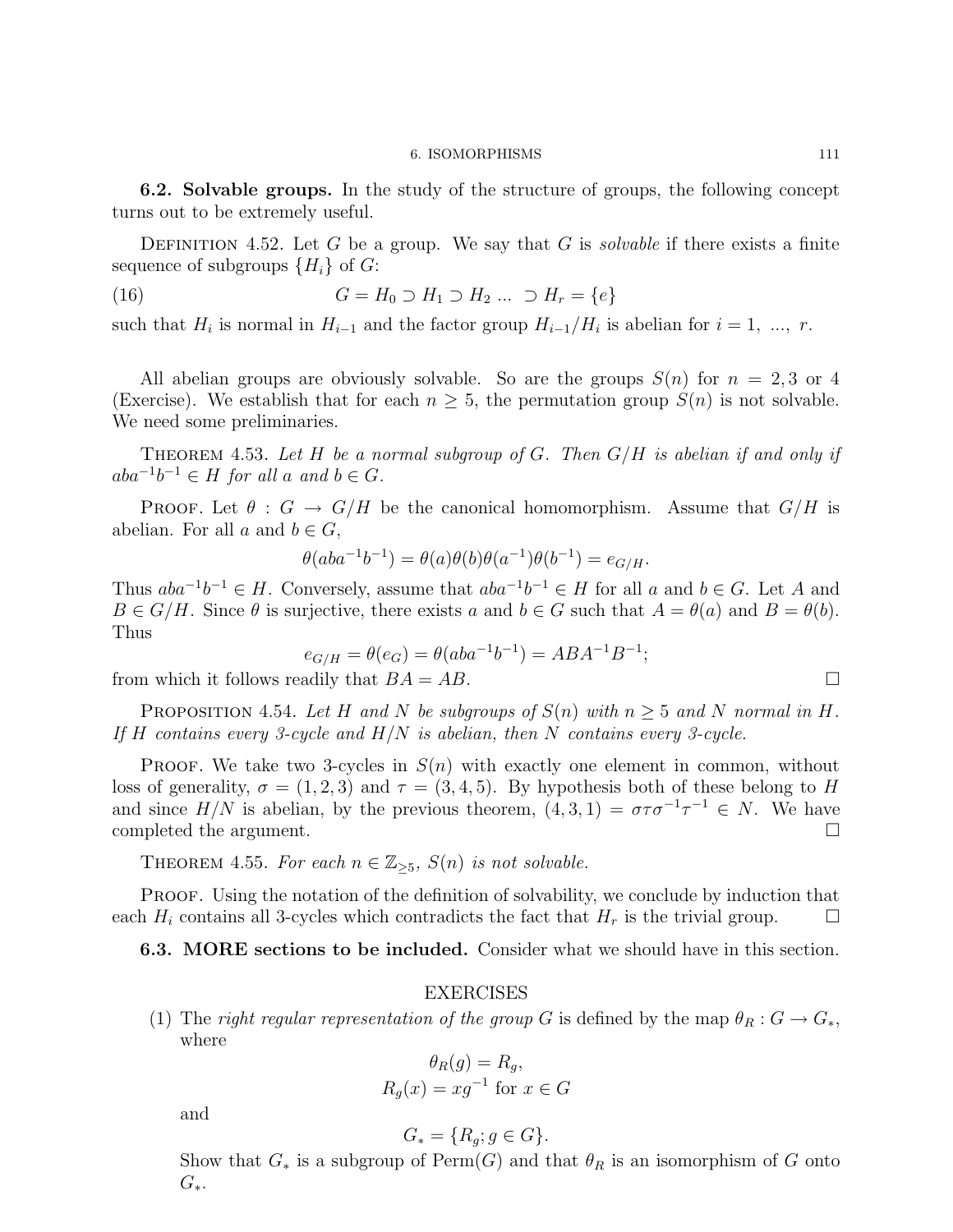- (2) Relate  $\theta_L$  to  $\theta_R$ .
- (3) What can you conclude about  $\theta_R$  of if we were to define  $R_g$  by  $R_g(x) = xg, g \in G$ ?
- (4) In this exercise we study the group  $A(4)$ .
	- What are the possible orders of the subgroups of  $A(4)$ ?
	- Write an element  $\pi \in A(4)$  as a disjoint product of cycles. Describe the products that can possibly appear.
	- Which of the following appear as isomorphic images of subgroups of  $A(4)$ :  $(\mathbb{Z}_3, +), \mathbb{Z}_2, \mathbb{Z}_4, \mathbb{Z}_2 \times \mathbb{Z}_2?$
- (5) Prove that  $S(n)$  is solvable for  $n = 2$ , 3 and 4.
- (6) Is  $A(n)$ ,  $n \geq 5$ , solvable? Proof required.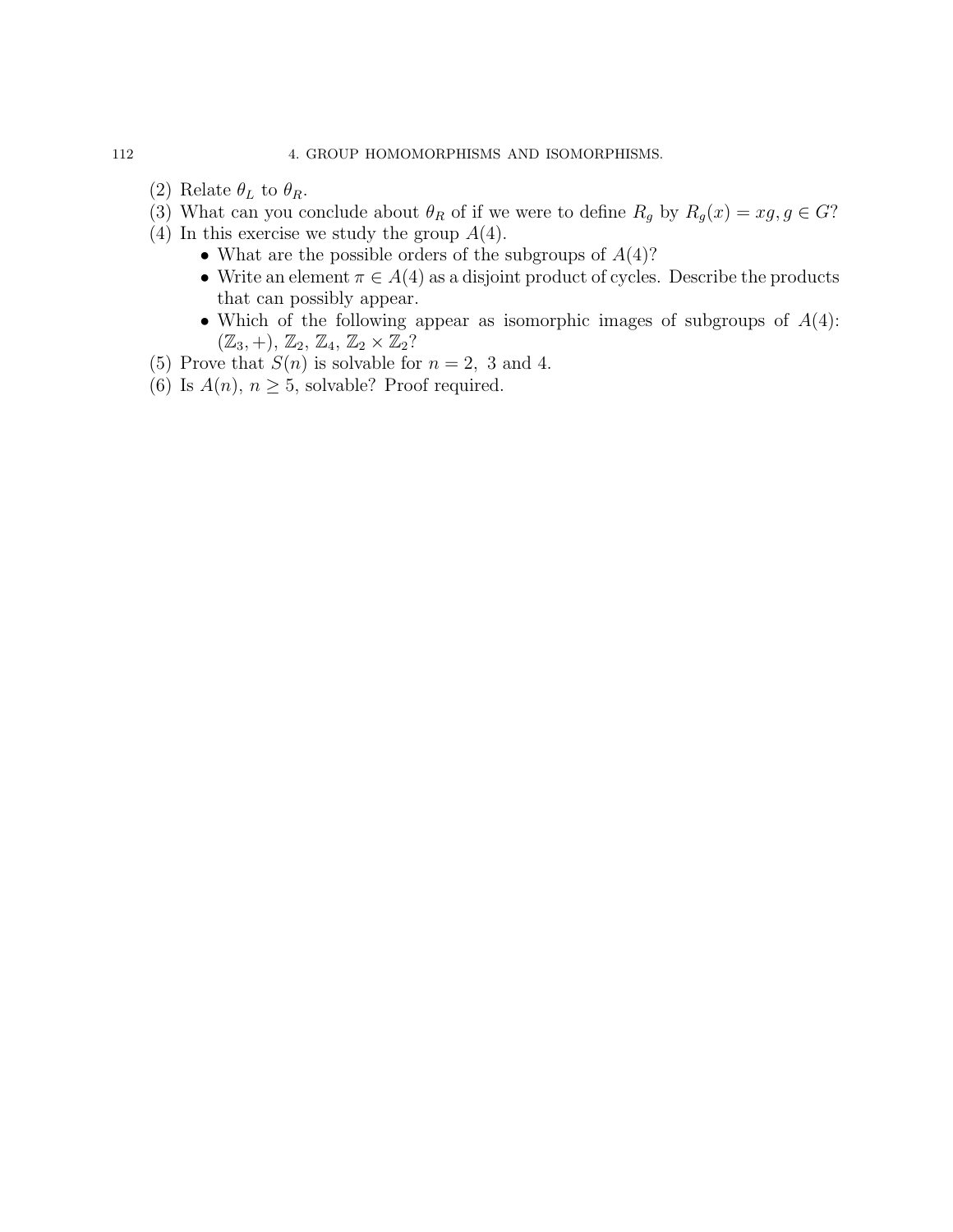# CHAPTER 5

# Algebraic structures

The main structures studied in this chapter are commutative rings and their ideals especially the ring integers and the ring of complex polynomials. We explore many of the similarities and some of the differences between these two structures.

## 1. A collection of algebraic structures

We start with a rather weak structure.

DEFINITION 5.1. A semigroup  $(S, *)$  is a set S together with an associative binary operation  $*$  on it. It has an *identity* if there is an element  $e \in S$  such that  $e * s = s = s * e$  for all  $s \in S$ .

Example 5.2. We continue with some simple observations.

- Every group is a semigroup.
- The integers with multiplication  $(\mathbb{Z}, \cdot)$  form a semigroup with identity element 1, but not a group.
- Let X be any set. The set  $F(X)$  of all functions from X to itself is a semigroup under composition  $\circ$  with identity id. If  $|X| > 1$ , then  $(F(X), \circ)$  is not a group.

More interesting are the structures that are stronger than groups.

DEFINITION 5.3. A ring  $(R, +, \cdot)$  is a set R together with two binary operations *addition*  $+$  and multiplication  $\cdot$  (usually dropped entirely from expressions) such that  $(R, +)$  is an abelian group (thus the *(additive) identity* element of R is denoted by 0 and called *zero*) and

• multiplication is associative; that is, for all x, y and  $z \in R$ ,

$$
x(yz) = (xy)z,
$$

and

• the the *distributivity* laws hold; that is, for all x, y and  $z \in R$ .

$$
x(y+z) = xy + xz
$$

and

$$
(x+y)z = xy + yz.
$$

• has a multiplicative identity 1; that is, there exists an  $1 \neq 0$  in R such that  $1x =$  $x1 = x$  for all  $x \in R$ .<sup>1</sup>

The ring  $(R, +, \cdot)$  is usually abbreviated by R. We need to specify various kinds of rings.

DEFINITION 5.4. A non-empty subset S of  $(R, +, \cdot)$  is a *subring* of R if it a ring with respect to the ring operations  $+$  and  $\cdot$  of R.

<sup>&</sup>lt;sup>1</sup>CAUTION: this axiom is not always required in the definition of rings.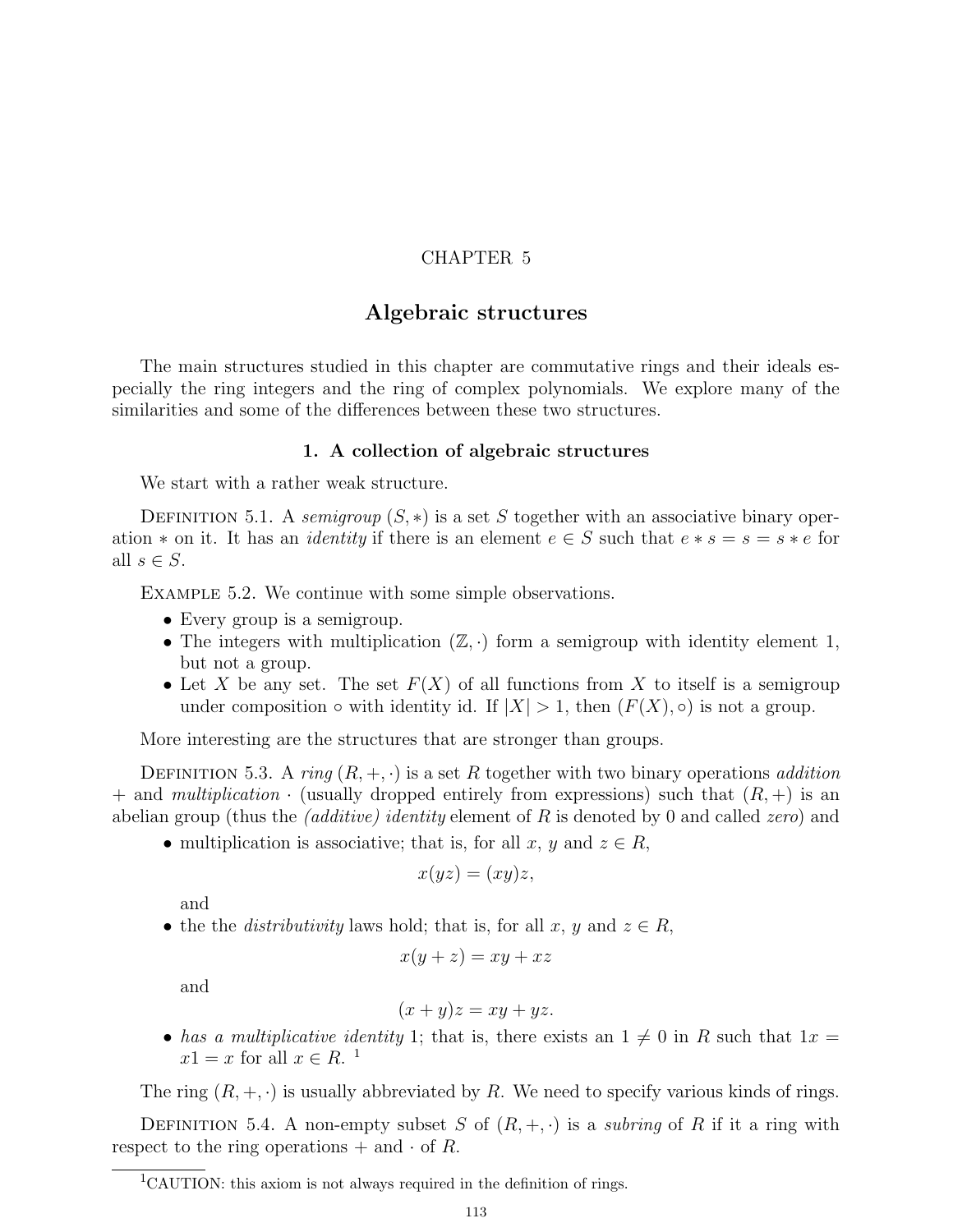It is easy to establish the following

PROPOSITION 5.5. A non-empty subset S of  $(R, +, \cdot)$  is a subring if and only if for all a and  $b \in S$ 

 $(a)$  1  $\in$   $S$ , (b)  $a - b \in$ , and  $(c)$   $ab \in S$ .

DEFINITION 5.6. A ring  $(R, +, \cdot)$ 

- is commutative if its multiplication is; that is, if  $xy = yx$  for all x and  $y \in R$ .
- is an *integral domain* if it is a commutative ring without zero divisors. A zero divisor in the ring R is a non-zero  $a \in R$  for which there exists a non-zero  $b \in R$ such that  $ab = 0$ .
- is a *field* if it is a commutative ring in which every non-zero element has a multiplicative inverse; that is, for all  $0 \neq x \in R$ , there exists a  $y \in R$  such that  $xy = 1$ .
- Let a and b be elements of the commutative ring  $R$ . It has been our practice to denote the additive inverse of b by  $-b$  and  $a + (-b)$  by  $a - b$ . Similarly if b has a multiplicative inverse  $b^{-1}$ , it is customary to denote  $ab^{-1}$  also by  $\frac{a}{b}$ b

REMARK 5.7. In the setting of Proposition 5.5 we shall say that  $R$  is an extension of  $S$ . This will be particularly usefull language in our discussions of subfields of C.

Example 5.8. A discussion of various important examples follows.

- (1) We studied in great detail the ring  $(\mathbb{Z}, +, \cdot)$ . It is an integral domain, but not a field. Under our definitions,  $(2\mathbb{Z}, +, \cdot)$  certainly satisfies all the properties to be an integral domain, but it is not even a subring of  $\mathbb Z$  because it does not contain a (mutiplicative) identity.
- (2) The rationals  $\mathbb{Q}$ , reals  $\mathbb{R}$ , and complex numbers  $\mathbb{C}$  are fields. Do the quaternions H form an integral domain or a field. Why? Each non-zero element of H has an inverse (see the exercise below).
- (3) The set  $M_2(\mathbb{Z})$  of  $2 \times 2$  matrices with integer entries is a ring under matrix addition  $\begin{bmatrix} 1 & 0 \end{bmatrix}$ 1

and multiplication with identity  $I =$ 0 1 , but not an integral domain since

$$
\left[\begin{array}{cc} 1 & 0 \\ 0 & 0 \end{array}\right] \left[\begin{array}{cc} 0 & 0 \\ 0 & 1 \end{array}\right] = \left[\begin{array}{cc} 0 & 0 \\ 0 & 0 \end{array}\right].
$$

The ring is not commutative since, for example,

$$
\left[\begin{array}{cc} 2 & 1 \\ 0 & 1 \end{array}\right] = \left[\begin{array}{cc} 1 & 1 \\ 0 & 1 \end{array}\right] \left[\begin{array}{cc} 2 & 0 \\ 0 & 1 \end{array}\right] \neq \left[\begin{array}{cc} 2 & 0 \\ 0 & 1 \end{array}\right] \left[\begin{array}{cc} 1 & 1 \\ 0 & 1 \end{array}\right] = \left[\begin{array}{cc} 2 & 2 \\ 0 & 1 \end{array}\right].
$$

- (4) Similar properties hold for the rings  $M_2(\mathbb{Q})$ ,  $M_2(\mathbb{R})$  and  $M_2(\mathbb{C})$ .
- (5) For every integer,  $n \geq 2$ ,  $(\mathbb{Z}_n, +, \cdot)$  is a commutative ring with identity. It has zero divisors if n is composite and it is a field for for n prime (see next set of exercises). (6) Define

$$
\mathbb{Z}[\sqrt{2}]=\{a+b\sqrt{2};a,b\in\mathbb{Z}\}\subset\mathbb{R}
$$

and endow it with the usual addition and multiplication it inherits as a subset of R. Then  $(\mathbb{Z}[\sqrt{2}], +, \cdot)$  is an integral domain with an identity.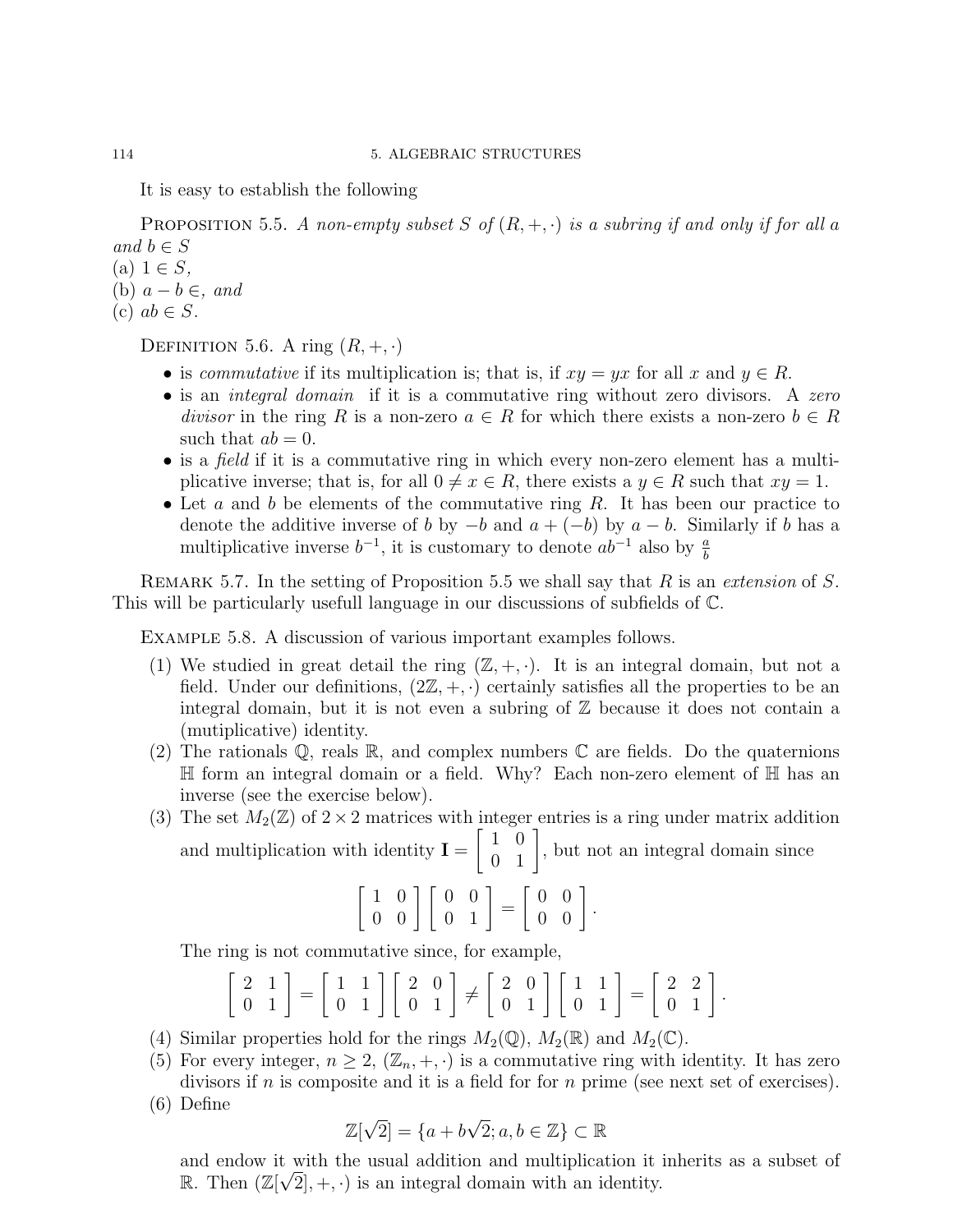(7) So is

$$
\mathbb{Z}[i] = \{a + bi; a, b \in \mathbb{Z}\} \subset \mathbb{C}.
$$

(8) The last two integral domains are not fields. We can enlarge them to get fields  $\mathbb{Q}[\sqrt{2}]$  and  $\mathbb{Q}[i]$ :

$$
\mathbb{Z}[\sqrt{2}]\subset \mathbb{Q}[\sqrt{2}]=\{a+b\sqrt{2}; a,b\in \mathbb{Q}\}\subset \mathbb{R}
$$

and

$$
\mathbb{Z}[i] \subset \mathbb{Q}[i] = \{a + bi; a, b \in \mathbb{Q}\} \subset \mathbb{C}.
$$

(9) The last set of examples is part of the story of the first appearance of fields in the study of mathematics – see Chapter 9. Let  $n$  be a positive integer and consider a *monic* polynomial<sup>2</sup>  $P(x)$  of degree n

$$
x^n + a_{n-1}x^{n-1} + \dots + a_1x + a_0
$$

with rational coefficients  $a_i$ . The fundamental theorem of algebra<sup>3</sup> tells us that  $P(x)$ has precisely n roots counting multiplicities; thus at most n distinct roots. There is smallest field F consisting of complex numbers and containing these roots. The study of the roots of  $P(x)$  is facilitated by the field F. For degree one polynomials,  $F = \mathbb{Q}$ . For degree two polynomials, there are already infinitely many candidates for  $F$  (these fields can be divided however into finitely many classes). The examples  $\mathbb{Q}[\sqrt{2}]$  and  $\mathbb{Q}[i]$  belong to distinct classes and correspond to the polynomials  $x^2 - 2$ and  $x^2 + 1$ , respectively.

Rings share many properties with the integers. An example is

PROPOSITION 5.9. Let R be a ring. Then  $x0 = 0 = 0x$  for all  $x \in R$ .

PROOF. Using the axioms for rings

$$
0x + 0x = (0 + 0)x = 0x.
$$

Thus also

$$
(0x + 0x) + (-0x) = 0x + (-0x) = 0.
$$

But the left-hand side of the last equation is

$$
0x + (0x + (-0x)) = 0x.
$$

The proof that  $x_0 = 0$  is similar and left to the reader.

DEFINITION 5.10. A map  $\theta$  from a ring R to a ring S is a *(ring)* homomorphism if

- (1)  $\theta(a+b) = \theta(a) + \theta(b)$  and
- (2)  $\theta(ab) = \theta(a)\theta(b)$  for all a and  $b \in R$ .
- (3)  $\theta(1) = 1$ .
- (4) As usual,  $\theta$  is an *isomorphism* if it both injective and surjective. An isomorphism of the ring R onto itself is an *automorphism* pf R.

We define two more general structures. The first of these should be familiar to most readers.

<sup>&</sup>lt;sup>2</sup>See the next section for more information on polynomials.

<sup>3</sup> Its "easiest" proof uses complex analysis.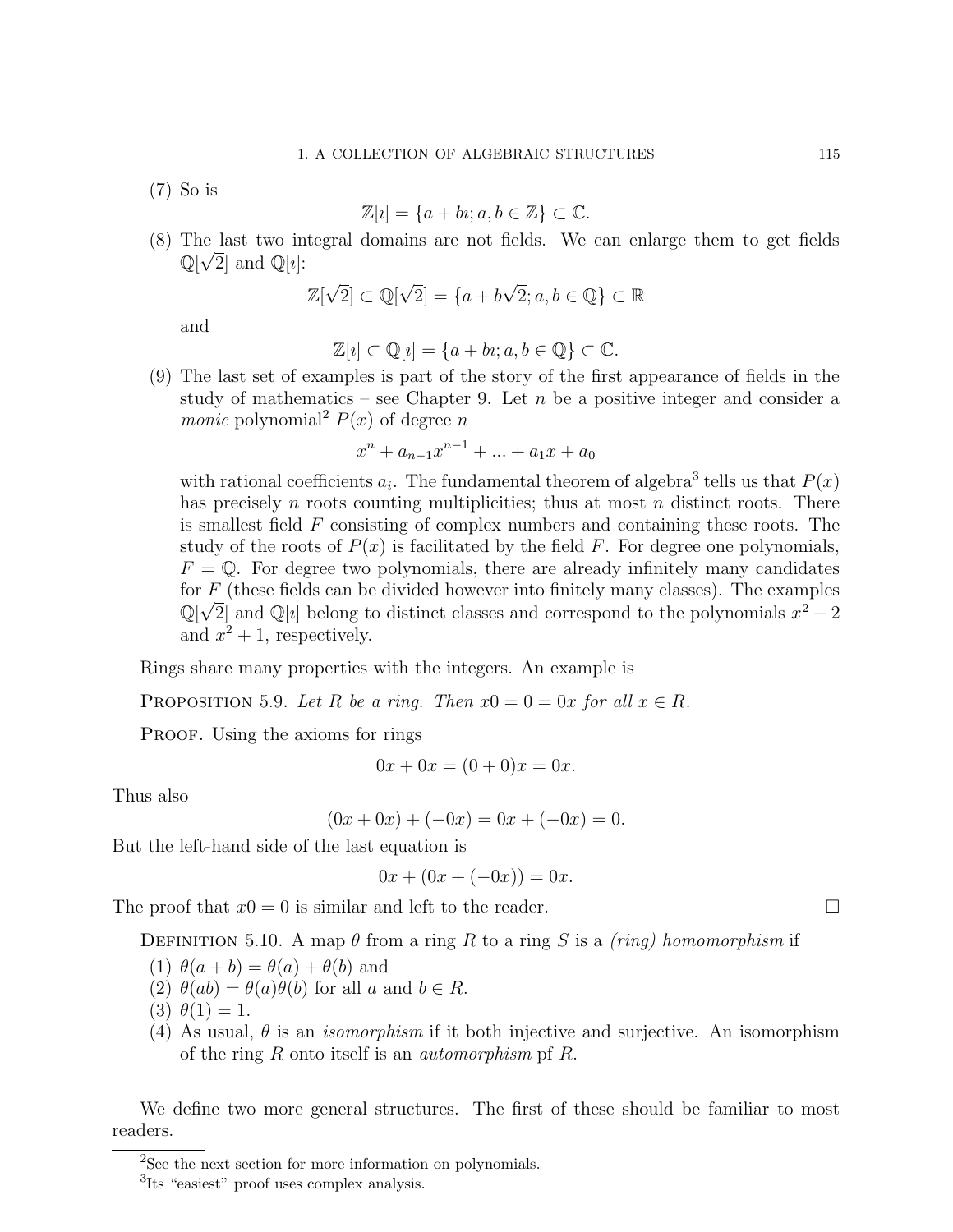DEFINITION 5.11. Let K be a field.<sup>4</sup> A vector space V (over the field K) is an abelian group V (written additively) together with a *scalar multiplication* (of elements of V by elements of K); that is, an operation<sup>5</sup> that assigns to each scalar  $\lambda \in K$  and each vector  $v \in K$ , a vector (written as)  $\lambda v \in V$  such that

- (1) for all  $v \in V$ ,  $1v = v$ ,
- (2) for all  $\lambda$  and  $\mu \in K$  and all  $v \in V$ ,  $(\lambda \mu)v = \lambda(\mu v)$ ,
- (3) for all  $\lambda$  and  $\mu \in K$  and all  $v \in V$ ,  $(\lambda + \mu)v = \lambda v + \mu v$ , and<sup>6</sup>
- (4) for all  $\lambda \in K$  and all u and  $v \in V$ ,  $\lambda(u + v) = \lambda u + \lambda v$ .

If V is also a ring (thus with a second multiplication operation which maps ordered pairs of vectors into their product;  $V = (V, +, \cdot)$ , then it is called a  $(K-)algebra$  provided the two multiplications (ring multiplication in  $V$  and scalar multiplication) are related by

$$
\lambda(uv) = (\lambda u)v = u(\lambda v) \text{ for all } \lambda \in K \text{ and all } u \text{ and } v \in V.
$$

Example 5.12. Some examples that should be familiar to the reader as well as some examples that are not so familiar follow.

- (1) Most elementary linear algebra courses (books) are devoted to a study of the vector spaces  $\mathbb{R}^n$  over  $\mathbb R$  consisting on *n*-tuples  $(\lambda_1, ..., \lambda_n)$  of real numbers and the vector space  $\mathbb{C}^n$  over  $\mathbb C$  where the *n*-tuples  $(\lambda_1, ..., \lambda_n)$  consist of complex numbers.
- (2) Every vector space over  $\mathbb C$  is automatically a vector space over  $\mathbb R$ . For  $(\lambda_1, ..., \lambda_n) \in$  $\mathbb{C}^n$ , we can use the decomposition

$$
\lambda_i = a_i + b_i i
$$

of each component into its real an imaginary part, to construct a canonical identification

 $\mathbb{C}^n \ni (\lambda_1, ..., \lambda_n) \mapsto (a_1, ..., a_n, b_1, ..., b_n) \in \mathbb{R}^{2n}$ .

- (3) Sets of polynomials form interesting vector spaces. They are studied in the next section.
- (4) Let I be any interval in R. The space  $C_{\mathbb{R}}(I)$  of continuous real valued functions on  $I$  is an R-algebra with the usual definitions of addition and multiplication of functions.
- $(5)$  The constructions and definitions of the last example also hold with R replaced by  $\mathbb Q$  or  $\mathbb C$ . We can also replace I by any topological space – a space where the concept of continuity makes sense.
- (6) We fix a prime p. The set  $M_2(\mathbb{Z}_p)$  of  $2 \times 2$  matrices with entries from the field  $\mathbb{Z}_p$ with the usual matrix operations form a  $\mathbb{Z}_p$ -algebra.
- (7) The set of  $2 \times 2$  matrices of the form

$$
a \left[ \begin{array}{cc} 1 & 0 \\ 0 & 1 \end{array} \right] + b \left[ \begin{array}{cc} 0 & -1 \\ 1 & 0 \end{array} \right],
$$

<sup>&</sup>lt;sup>4</sup>For most of the interesting examples K is  $\mathbb{O}$ ,  $\mathbb{R}$  or  $\mathbb{C}$ .

<sup>&</sup>lt;sup>5</sup>Thus a map from  $K \times V$  into V.

<sup>&</sup>lt;sup>6</sup>Note that in the last and next equation, the  $+$  sign is used in a different sense on the two sides of the equal sign. The  $+$  sign on the left hand-side refers to scalar addition in the field  $K$ ; while the  $+$  sign on the right hand-side refers to vector addition in  $V$ . Similarly the symbol 0 stands for both the additive identity in the field  $K$  and the identity in the group  $V$ .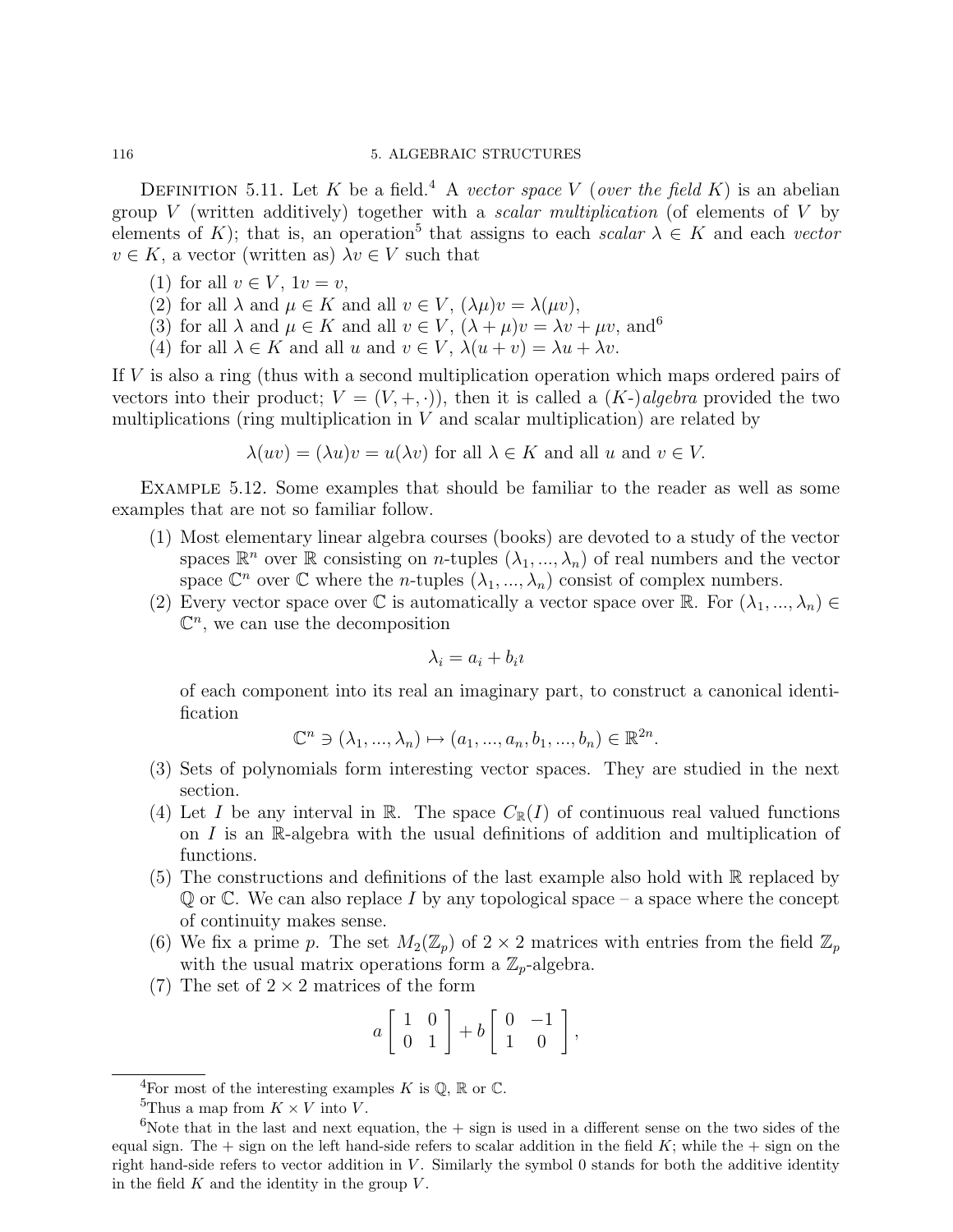with a and  $b \in \mathbb{R}$  with the usual matrix operations form another model for the complex numbers  $\mathbb{C}$ ; the matrices

$$
\mathbf{I} = \left[ \begin{array}{cc} 1 & 0 \\ 0 & 1 \end{array} \right] \text{ and } Y = \left[ \begin{array}{cc} 0 & -1 \\ 1 & 0 \end{array} \right]
$$

represent 1 (the identity) and *i*, respectively. In particular, a complex number  $a+bi$ can also be considered as the real  $2 \times 2$  matrix  $\begin{bmatrix} a & -b \\ b & a \end{bmatrix}$ b a 1 .

(8) Fix a positive integer n. The set of  $n \times n$  matrices  $M_n(\mathbb{Z})$ ,  $M_n(\mathbb{Q})$ ,  $M_n(\mathbb{R})$  and  $M_n(\mathbb{C})$ , with respectively, integer, rational, real and complex entries are much studied objects in many branches of theoretical and applicable mathematics.

Remark 5.13. In the rest of this chapter we will use elementary properties of vector spaces and linear maps between them. In particular, we will use the following properties: Let  $X = \{X_1, X_2, ..., X_n\}$  be a finite set of vectors in a vector space V over the field K.

- We say that the set X is a *spanning set* for V if every vector  $v \in V$  is a linear combination of vectors in X; that is, there exists constants  $\lambda_i$  such that  $v = \sum_{i=1}^n \lambda_i X_i$ . In this case we say that the vector space is finite dimensional.
- The set X is linearly independent if a relation of the form  $0 = \sum_{i=1}^{n} \lambda_i X_i$  with the constants  $\lambda_i \in K$  implies that each  $\lambda_i = 0$ .
- For finite dimensional vector spaces, the dimension of the space can be defined as the minimum number of spanning vectors or the maximum number of linearly independent vectors in the space.

SOME MATERIAL ON DETERMINANTS AND DIAGONALIZATION OF MATRI-CES NEEDED FOR FUTURE CHAPTERS.

## EXERCISES

(1) Show that the semigroup  $(F(X), \circ)$  has the following weak form of the cancellation property. Let f, g and  $h \in F(X)$ . If  $f \circ g = f \circ h$  and f is injective, then  $g = h$ . Show conversely that if for some fixed  $f \in F(X)$ , we have that for all g and  $h \in F(X)$  $f \circ g = f \circ h$  implies that  $g = h$ , then f is injective.

Similarly show that  $f \in F(X)$  is surjective if and only if for all q and  $h \in F(X)$ ,  $g \circ f = h \circ g$  implies that  $g = h$ .

- (2) Show that every non-zero element in the quaternions  $\mathbb H$  has a (multiplicative) inverse.
- (3) We have seen that there is a map M that assigns to the complex number  $c = a + bi$ ,

with a and  $b \in \mathbb{R}$ , the real  $2 \times 2$  matrix  $\begin{bmatrix} a & -b \\ b & a \end{bmatrix}$ b a . Call this set of matrices M.

- Show that M is a field with respect to matrix addition and multiplication.
- Show that for two complex numbers  $c_1$  and  $c_2$ ,

 $M(c_1 + c_2) = M(c_1) + M(c_2)$  and  $M(c_1c_2) = M(c_1)M(c_2)$ .

- Show that Thus M is an isomorphism between  $\mathbb C$  and M.
- (4) Prove that a finite integral domain must be field.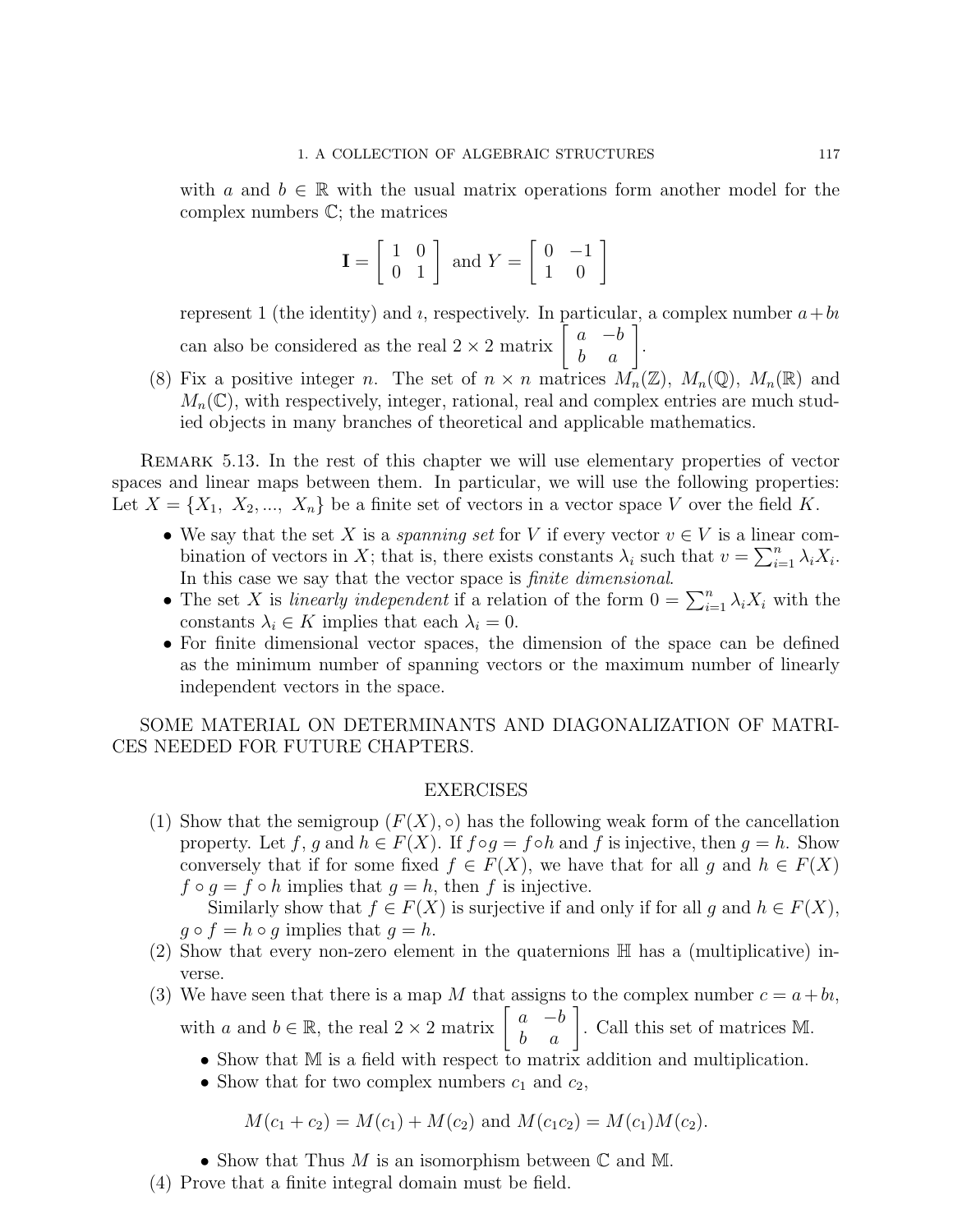### 118 5. ALGEBRAIC STRUCTURES

Most of our examples on rings will involve two cases: the integers  $(\mathbb{Z}, +, \cdot)$  that were already studied in great detail and spaces of polynomials whose study is begun in the next section.

## 2. The algebra of polynomials

We begin with a

DEFINITION 5.14. A *(complex) polynomial*  $p(x)$  is a formal expression in an *indeterminate* x and its powers of the form

(17) 
$$
p(x) = a_0 + a_1 x + \dots + a_n x^n,
$$

where  $n \in \mathbb{Z}_{\geq 0}$  and  $a_i \in \mathbb{C}$  for  $i = 0, 1, ..., n$ . For each non-negative integer k we view  $x^k$ as the  $k^{th}$  power of x and thus  $x^0 = 1$ . We denote the set of polynomials by  $\mathbb{C}[x]$ . If we restrict the domain of coefficients to be respectively the reals, rationals, integers, we get respectively the sets of real polynomials, rational polynomials and integer polynomials. With obvious notational conventions, we have the proper set inclusions

$$
\mathbb{C}[x] \supset \mathbb{R}[x] \supset \mathbb{Q}[x] \supset \mathbb{Z}[x].
$$

If  $a_n \neq 0$ , then we say the polynomial  $p(x)$  has *degree n* and write deg  $p(x) = n$ , and we call  $a_n$  the leading coefficient of of  $p(x)$ . The polynomial  $p(x)$  is monic if  $a_n = 1$ .

- REMARK 5.15. (1) The degree has not been defined for the identically zero polynomial  $(n = 0 = a_0)$ . It is covenient to define the degree of that polynomial, which will be denoted by 0, to be  $-\infty$  and to regard  $-\infty < d$  for all  $d \in \mathbb{Z}_{\geq 0}$ .
- (2) The constants are a subset of the polynomials:  $\mathbb{C} \subset \mathbb{C}[x]$ . The non-zero constants  $\mathbb{C}_{\neq 0}$  are precisely the polynomials of degree 0.
- (3) We will work mostly with complex polynomials. The reader should decide what changes, if any, are required for more restrictive classes of polynomials. Because  $\mathbb Z$ is not a field, the  $\mathbb{Z}[x]$  theory is significantly different from the  $\mathbb{C}[x]$  theory.
- (4) The complex polynomial  $p(x)$  can be regarded both as a formal expresssion in its own right and as a continuous (it has many more properties) self-map of C. In this context, it is usually written as

$$
p:\mathbb{C}\to\mathbb{C},
$$

and  $p(x)$  denotes the value of the function p at the point  $x \in \mathbb{C}$ . Real (rational, integral) polynomials define self maps of  $\mathbb{R}$  ( $\mathbb{Q}, \mathbb{Z}$ ). We can, of course, use results from calculus when considering element of  $\mathbb{R}[x]$ . We will use below at least one such result.

It is convenient to write

$$
p(x) = \sum_{i=0}^{n} a_i x^{i} = \sum_{i=0}^{\infty} a_i x^{i},
$$

where in the last sum it is understood that  $a_i = 0$  for all but finitely many indeces i. With this convention we introduce several binary operations:

addition of polynomials (on  $\mathbb{C}[x] \times \mathbb{C}[x]$ )

$$
\sum_{i=0}^{\infty} a_i x^i + \sum_{i=0}^{\infty} b_i x^i = \sum_{i=0}^{\infty} (a_i + b_i) x^i,
$$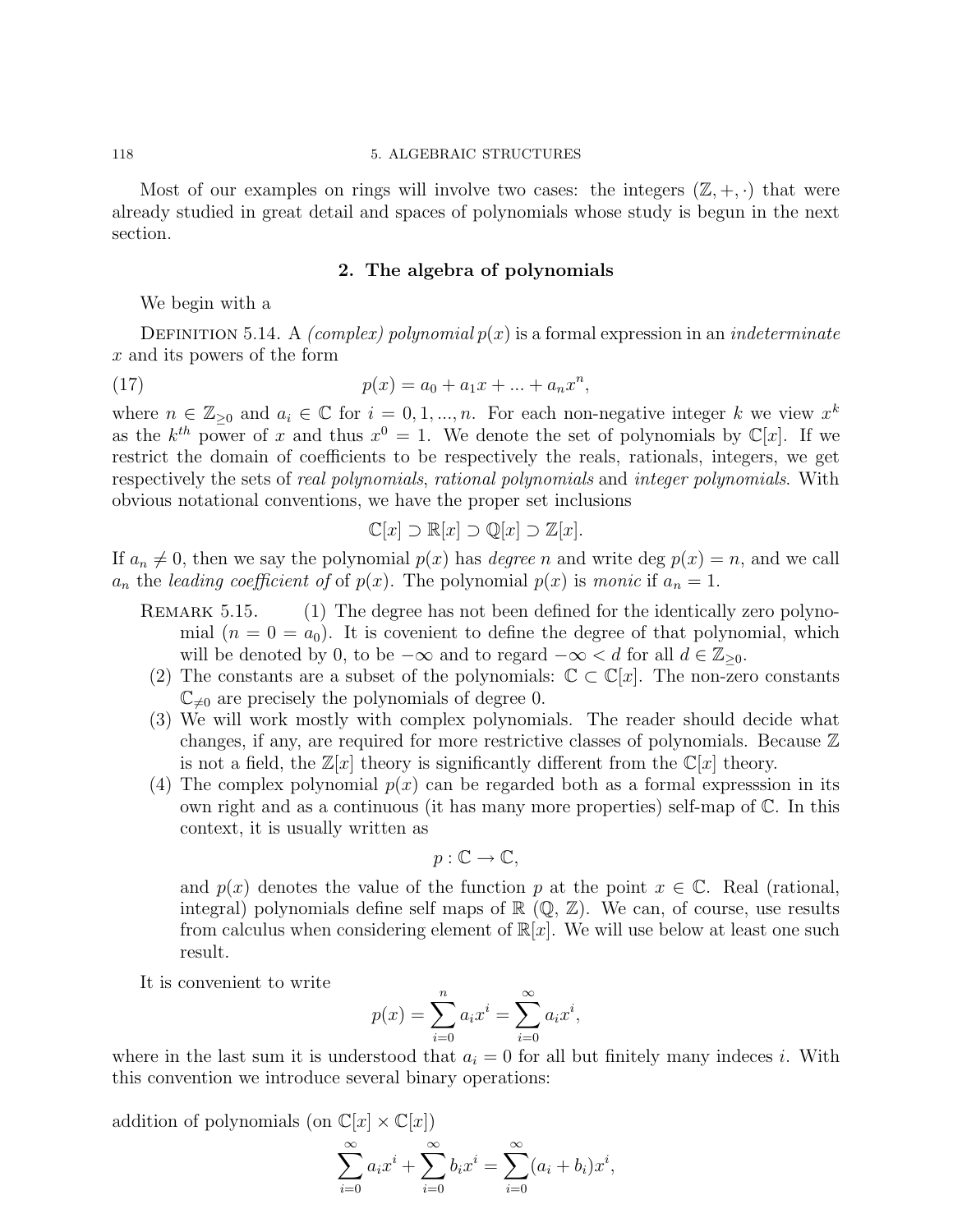multiplication of polynomials by scalars (on  $\mathbb{C} \times \mathbb{C}[x]$ )

$$
\lambda \left( \sum_{i=0}^{\infty} a_i x^i \right) = \sum_{i=0}^{\infty} \lambda a_i x^i
$$

and multiplication of polynomials (on  $\mathbb{C}[x] \times \mathbb{C}[x]$ )

$$
\left(\sum_{i=0}^{\infty} a_i x^i\right) \left(\sum_{i=0}^{\infty} b_i x^i\right) = \sum_{i=0}^{\infty} \left(\sum_{j=0}^i a_j b_{i-j}\right) x^i.
$$

Multiplication of polynomials by scalars is a special case of the binary operation of multiplication of polynomials. A tedious checking of the many axioms shows that  $\mathbb{C}[x]$  with the above algebraic binary operations is a C-algebra. Its dimension as a vector space over C is  $\infty$ . The reader should check that the above binary operations (especially multiplication of polynomials) are the ones familiar from high school algebra. As remarked earlier, the C-algebra  $\mathbb{C}[x]$  is a subalgebra of  $C_{\mathbb{C}}(\mathbb{C})$  the space of continuous complex valued functions of a complex variable. As such its study is also a part of analysis. The reader should be convinced that the formal operations of addition and multiplication of polynomials, do agree with the corresponding concepts when the polynomials are viewed as functions.

The function degree is a map

$$
\deg : \mathbb{C}[x] \to \mathbb{Z}_{\geq 0} \cup \{-\infty\}.
$$

The most important, for our applications, properties of this map are summarized in

THEOREM 5.16. Let  $a(x)$  and  $b(x) \in \mathbb{C}[x]$ . Then (a) deg  $(a(x) + b(x)) \leq \max\{\deg(a(x)), \deg(b(x))\},$  and (b) deg  $(a(x)b(x)) = \deg(a(x)) + \deg(b(x)).$ 

PROOF. The proof is completely straight forward and hence left to the reader. We remark that in the arithmetic for  $(\mathbb{Z}_{\geq 0} \cup \{-\infty\}, +, \cdot)$  that we are using  $-\infty + a = -\infty$  for all  $a \in \mathbb{Z}_{\geq 0} \cup \{-\infty\}.$ all  $a \in \mathbb{Z}_{\geq 0} \cup \{-\infty\}.$ 

Remark 5.17. In our study of the integers, the absolute value was a useful tool in determining the size of an integer (in existence arguments, for example). We shall see that we can use the degree to assign a size to a polynomial in many arguments.

For each non-negative integer n, we let  $\mathbb{C}_n[x]$  denote the set of polynomials of degree  $\leq n$ . It is clear that  $\mathbb{C}_n[x]$  is a vector subspace of  $\mathbb{C}[x]$  of dimension  $n+1$  and that for all n and  $m \in \mathbb{Z}_{\geq 0}$ , the multiplication map

(18) 
$$
M: \mathbb{C}_n[x] \times \mathbb{C}_m[x] \to \mathbb{C}_{n+m}[x]
$$

which assigns to each ordered pair  $(p(x), q(x)) \in \mathbb{C}_n[x] \times \mathbb{C}_m[x]$  its product  $p(x)q(x) \in$  $\mathbb{C}_{n+m}[x]$  is a surjection.

A useful alternate form of writing (17) is

(19) 
$$
p(x) = \lambda (x - \alpha_1) \dots (x - \alpha_n),
$$

with  $\lambda$  and the collection of  $\alpha_i \in \mathbb{C}$ . It is quite easy to go from (19) to (17):

$$
a_j = (-1)^{n-j} \lambda \sum_{i_1 < i_2 \dots i_{n-j}} \alpha_{i_1} \alpha_{i_2} \dots \alpha_{i_{n-j}}, \ j = 0, 1, \dots, n.
$$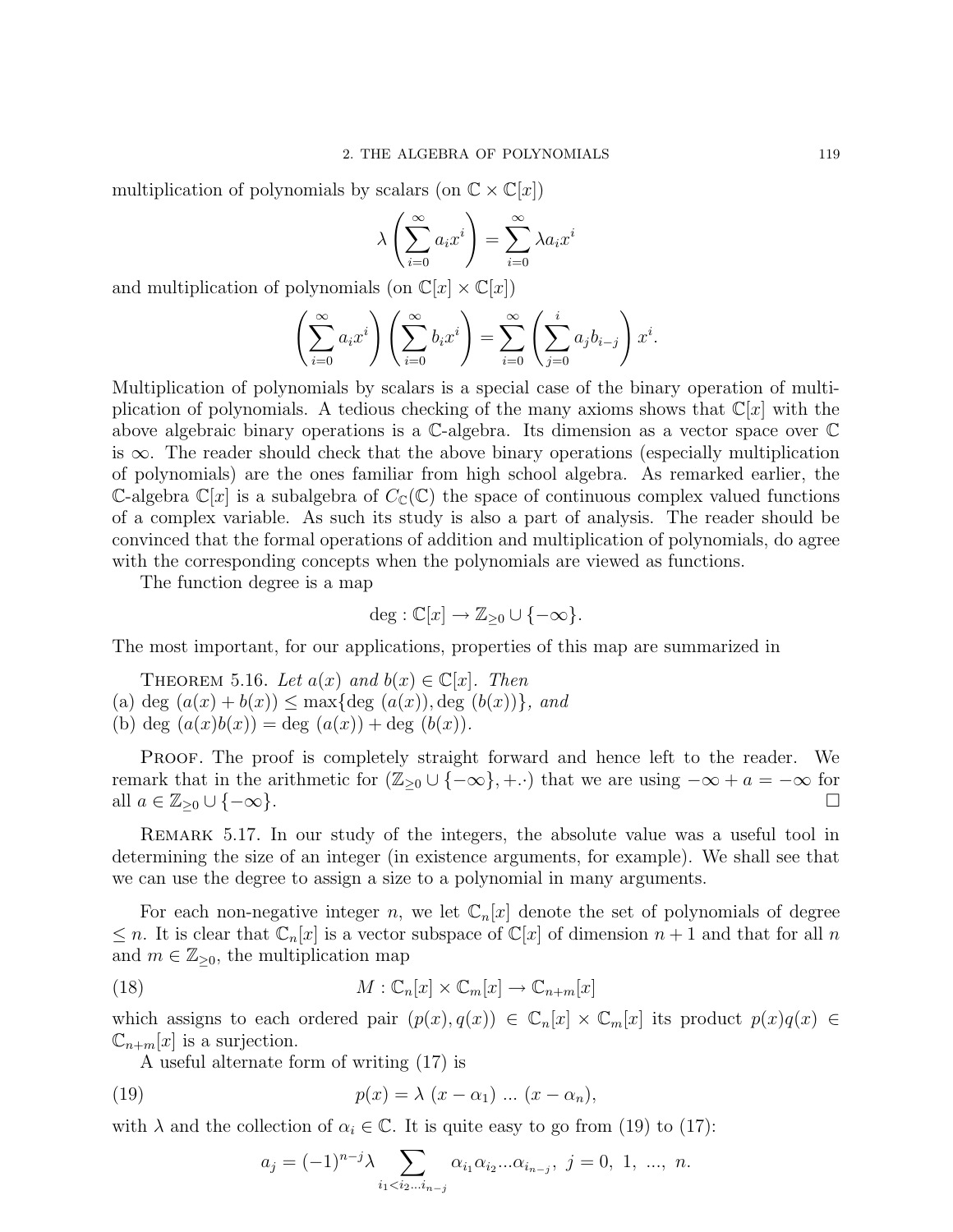#### 120 5. ALGEBRAIC STRUCTURES

It is particularly easy to conclude that

$$
a_0 = (-1)^n \lambda \alpha_1 \alpha_2 \dots \alpha_n, \ a_{n-1} = -\lambda(\alpha_1 + \alpha_2 + \dots + \alpha_n), \ a_n = \lambda;
$$

equations that will be used many times in the sequel.

The journey from (17) to (19) is not so quick and requires some very non-trivial mathematics, the Fundamental theorem of algebra discussed in Chapter 7.

## EXERCISES

(1) Show that the the map M of (18) is surjective. Let  $p(x) \in \mathbb{C}_{n+m}[x]$ . Describe  $M^{-1}(p(x)).$ 

HINT: You may (and probably should) use the Fundamental theorem of algebra.

(2) Let  $a(x)$  and  $b(x) \in \mathbb{C}[x]$ . What happens if you try to divide the polynomial  $b(x)$ by the polynomial  $a(x)$ ? Is there a different answer if you assume that  $a(x)$  and  $b(x) \in \mathbb{Z}[x]$ ?

2.1. The vector space of polynomials of degree  $n$ . We are assuming that the reader has some familiarity with the concepts of linear algebra and use it to study in detail the vector space  $\mathbb{C}_n[x]$ , here *n* is an arbitraty non-negative integer. As we already observed this vector space (over  $\mathbb{C}$ ) has dimension  $n+1$ . A convenient basis for  $\mathbb{C}_n[x]$  consists of the  $n+1$  vectors

$$
1, x, x^2, \ldots, x^n.
$$

The polynomial (17) can be represented by the column vector  $((n + 1) \times 1$  matrix) with entries  $a_0, a_1, ..., a_n$ , and a *linear operator* 

$$
T: C_n[x] \to \mathbb{C}_m[x]
$$

can be represented with respect to such bases by the an  $(m+1) \times (n+1)$  matrix  $M_T$  whose  $j<sup>th</sup>$  row is the vector  $(\alpha_1, \alpha_2, ..., \alpha_{m+1})$  provided that the the operator T sends the vector  $x^{j-1} \in \mathbb{C}_n[x]$  to the vector  $\sum_{i=1}^{m+1} \alpha_i x^{j-1} \in \mathbb{C}_m[x]$ . Thus the vector of coefficients of the image of the vector of coefficients  $v \in \mathbb{C}^{n+1}$  of the vector  $p(x) \in \mathbb{C}_n[x]$  is the vector  $M_T v \in \mathbb{C}^{m+1}$ . Review linear operator, kernel or null space of an operator and image of an operator as well as the

THEOREM 5.18. Let  $L$  be a linear operator from a vector space  $V$  to a vector space  $W$ . Then the dimension of V equals the dimension of the kernel of  $L$  plus the dimension of its image (the vector space  $L(V) \subseteq W$ ).

# 2.2. The Euclidean algorithm (for polynomials). We start with

DEFINITION 5.19. Let  $a(x)$  and  $b(x) \in \mathbb{C}[x]$ . We say that  $a(x)$  divides  $b(x)$  and write  $a(x)|b(x)$  if there exists a  $q(x) \in \mathbb{C}[x]$  such that  $b(x) = a(x)q(x)$ . We write in this case  $q(x) = \frac{b(x)}{a(x)}$  $\frac{b(x)}{a(x)}$ .

THEOREM 5.20 (The division algorithm). Let  $a(x)$  and  $b(x)$  be polynomials and assume that  $a(x)$  is not the zero polynomial (thus deg  $a(x) > -\infty$ ). There exist unique polynomials  $q(x)$  and  $r(x)$  such that (a)  $b(x) = a(x)q(x) + r(x)$ , and (b) deg  $r(x) <$  deg  $a(x)$ .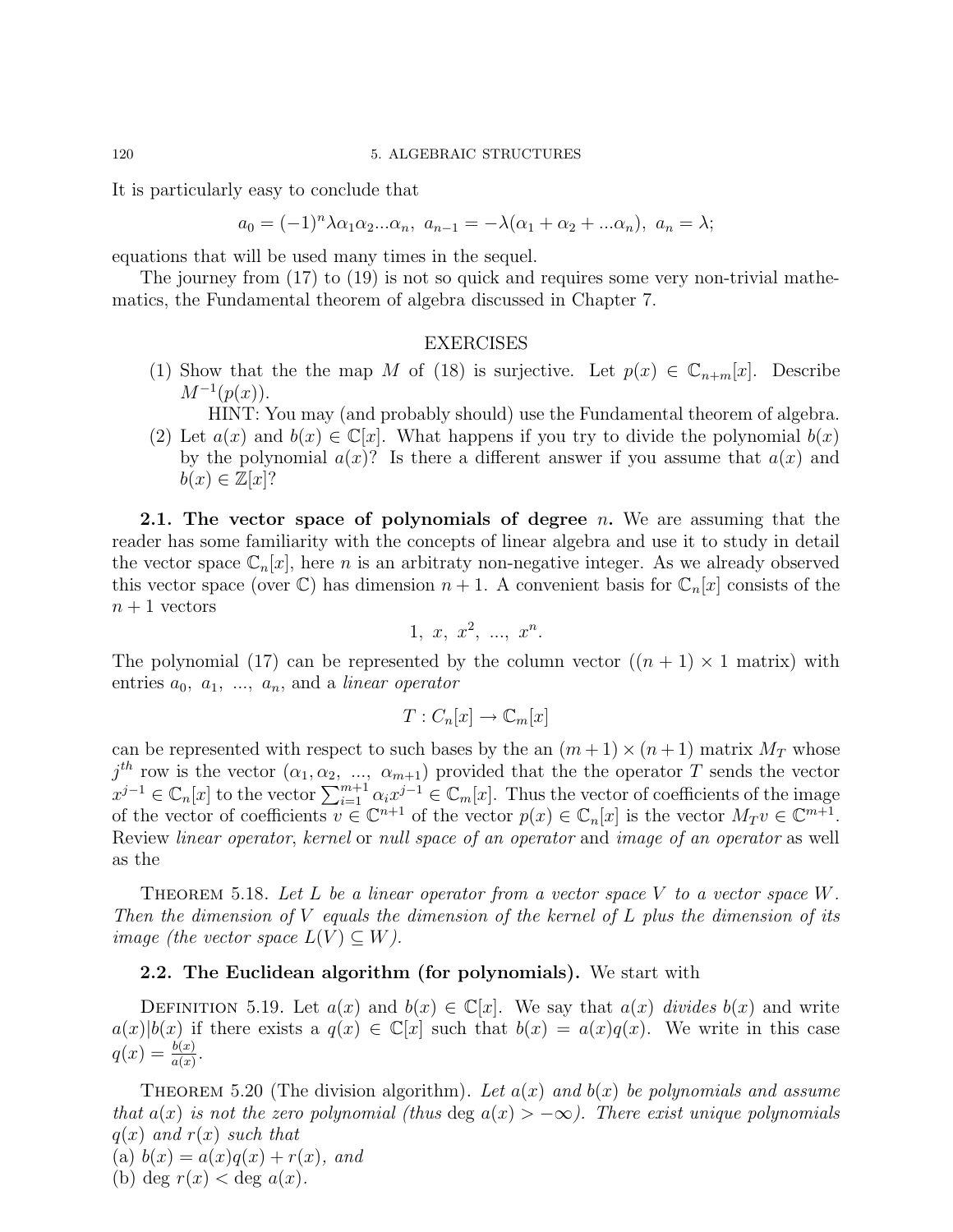PROOF. The reader should note the similarities of the statement and proof to those of Theorem 1.13 of Chapter 1. In each case we are dividing one quantity by second quantity to obtain a quotient and a remainder. The remainder should be "smaller" than the second quantity. The measurement of smallness in the case of integers was obvious; for polynomials, it is measured by the degree. Just like in the case of integers, the proof has two parts.

Existence: If  $a(x)$  divides  $b(x)$ , set  $q(x) = \frac{b(x)}{a(x)}$  $\frac{a(x)}{a(x)}$  and  $r(x) = 0$ .

Assume now that  $a(x)$  does not divide  $b(x)$ . This forces the degree of  $a(x)$  to be positive, Let

$$
D = \{ \deg (b(x) - a(x)k(x)); k(x) \in \mathbb{C}[x] \}.
$$

We claim that  $D \subseteq \mathbb{Z}_{\geq 0}$ . For if there exists a  $k(x) \in \mathbb{C}[x]$  such that  $b(x) - a(x)k(x) = 0$ , then  $a(x)$  would divide  $b(x)$ . Let d be the greatest lower bound for D. Then there exists a polynomial  $q(x) \in \mathbb{C}[x]$  such that  $r(x) = b(x) - a(x)q(x)$  has degree d. If  $d = 0$ , then ceratainly  $d = \deg r(x) < \deg a(x)$ . We claim that also if  $d > 0$ , then  $d < \deg a(x)$ . So assume that  $d > 0$ . If  $d \ge \text{deg } a(x)$ , we write

$$
r(x) = \alpha_0 x^d + \alpha_1 x^{d-1} + \dots + \alpha_d, \ \alpha_0 \neq 0
$$

and

$$
a(x) = \beta_0 x^n + \beta_1 x^{n-1} + ... + \beta_n, \ \beta_0 \neq 0, \ d \geq n.
$$

Since

$$
b(x) - a(x)\left[q(x) + \frac{\alpha_0}{\beta_0}x^{d-n}\right] = r(x) - a(x)\left[\frac{\alpha_0}{\beta_0}x^{d-n}\right] = \gamma_0 x^{d-1} + \dots + \gamma_{d-1}
$$

has non-negative degree  $\leq (d-1)$ , we have reached a contradiction to the fact that d is the smallest element of D.

Uniqueness: Write  $b(x) = a(x)q(x) + r(x) = a(x)q_1(x) + r_1(x)$ , where  $q(x)$ ,  $q_1(x)$ ,  $r(x)$ and  $r_1(x) \in \mathbb{C}[x]$ , and also deg  $r(x) <$  deg  $a(x) >$  deg  $r_1(x)$ . Then

$$
a(x)[q(x) - q_1(x)] = r_1(x) - r(x).
$$

If  $q(x) \neq q_1(x)$ , then

$$
\deg (a(x)[q(x) - q_1(x)]) \geq \deg (a(x))
$$

while

$$
\deg (r_1(x) - r(x)) \le \max\{\deg (r_1(x)), \deg (r(x))\} < \deg (a(x));
$$
\nwith a Type  $c(x) = c(x)$  and hence also  $c(x) = c(x)$ .

which is impossible. Thus  $q(x) = q_1(x)$  and hence also  $r(x) = r_1(x)$ .

THEOREM 5.21. Let  $a(x)$  and  $b(x)$  be polynomials and assume that not both of these are the zero polynomial. There exists a unique monic polynomial  $d(x) = (a(x), b(x)) =$  $gcd(a(x), b(x))$  of degree  $\geq 0$  such that (a)  $d(x)|a(x)$  and  $d(x)|b(x)$ , and

(b) whenever  $c(x) \in \mathbb{C}[x]$  divides both  $a(x)$  and  $b(x)$ , it also divides  $d(x)$ .

PROOF. We are again modeling our proof on the corresponding theorem for the integers. Let

$$
\mathcal{D} = \{a(x)s(x) + b(x)t(x); s(x) \text{ and } t(x) \in \mathbb{C}[x] \text{ and } a(x)s(x) + b(x)t(x) \neq 0\}.
$$

The set  $\mathcal D$  is not empty (it contains either  $a(x)$  or  $b(x)$ ). Let

$$
D = \{ d \in \mathbb{Z}; \ d = \text{deg } (p(x)) \text{ for some } p(x) \in \mathcal{D} \}.
$$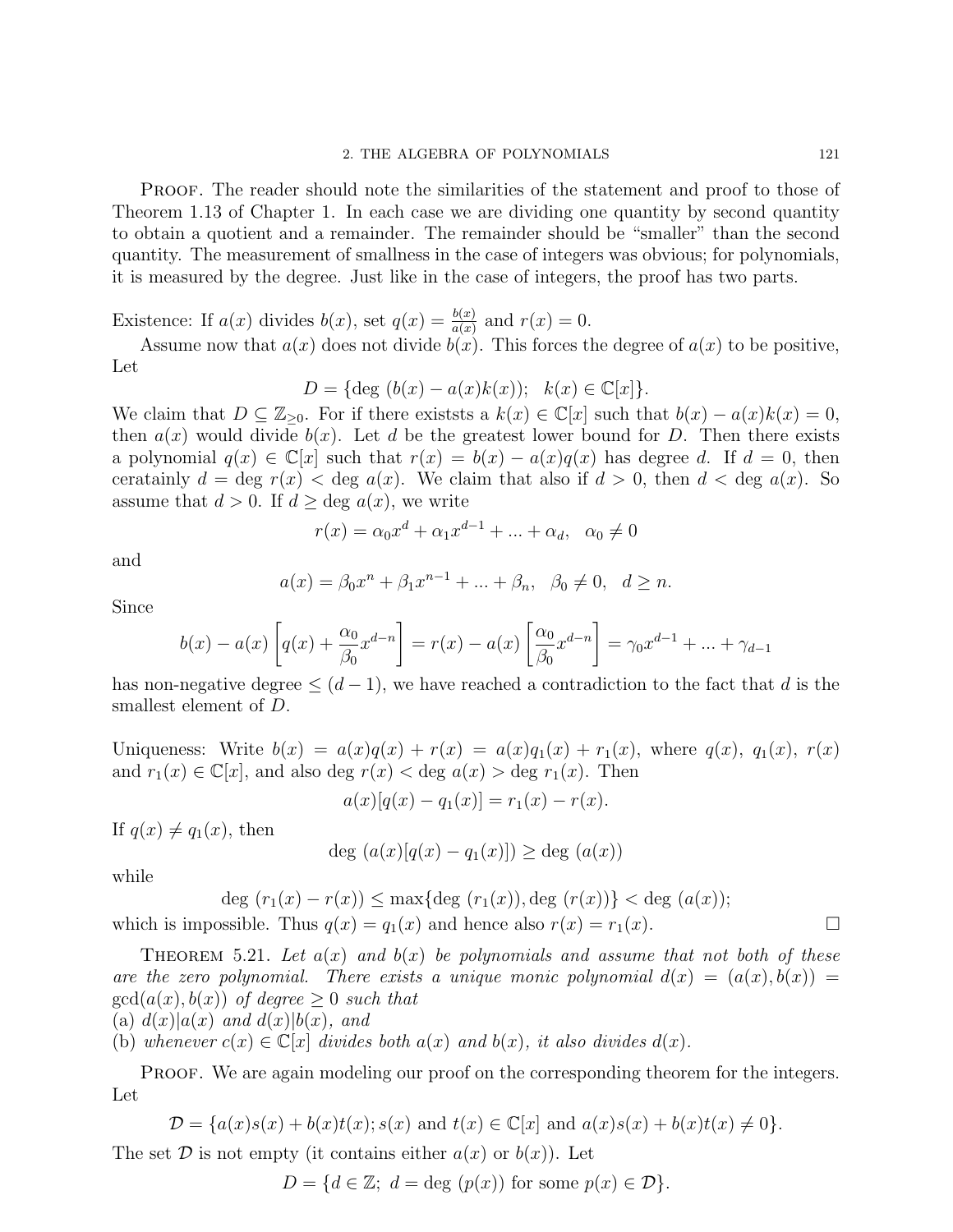#### 122 5. ALGEBRAIC STRUCTURES

The set D is not empty because D is not and does not contain  $-\infty$  because  $0 \notin \mathcal{D}$ . Hence D is a non-empty set of integers that is bounded from below (by 0). It hence contains a smallest (non-negative) element  $\delta$ . We can thus find a monic polynomial  $d(x) = a(x) s_o(x) +$  $b(x)t_o(x) \in \mathcal{D}$  whose degree is  $\delta(d(x))$  cannot be the zero polynomial).

The proof of (b) is rather simple. We first note that  $c(x) \neq 0$  as otherwise both  $a(x) =$  $0 = b(x)$ . Obviously  $c(x)$  divides  $d(x) = a(x)s_o(x) + b(x)t_o(x)$ .

We proceed to the proof of (a). By the division algorithm  $a(x) = d(x)q(x) + r(x)$  where  $r(x)$  and  $q(x) \in \mathbb{C}[x]$  with deg  $(r(x)) < \delta = \deg(d(x))$ . Thus

$$
r(x) = a(x) - d(x)q(x) = a(x) - q(x)[a(x)s_o(x) + b(x)t_o(x)]
$$
  
=  $a(x)[1 - q(x)s_o(x)] + b(x)[-q(x)t_o(x)],$ 

and if  $r(x)$  were not the zero polynomial, it would certainly belongs to  $\mathcal{D}$ . Since the degree of  $r(x)$  is smaller than  $\delta$  (which is the minimum of the degrees of the polynomials in  $\mathcal{D}$ ),  $r(x) = 0$ . This shows of course that  $d(x)$  divides  $a(x)$ . The argument that  $d(x)|b(x)$  is similar. We have established existence.

For uniqueness assume that the monic polynomial  $d_1$  also satisfies conditions (a) and (b). We use (a) for  $d_1(x)$  to conclude that it divides both  $a(x)$  and  $b(x)$ . Now we use (b) for  $d(x)$ with  $c(x) = d_1(x)$  to conclude that  $d_1(x)|d(x)$ . Similarly  $d(x)|d_1(x)$ . Since both  $d(x)$  and  $d_1(x)$  are monic polynomials, we conclude that  $d(x) = d_1(x)$ .  $d_1(x)$  are monic polynomials, we conclude that  $d(x) = d_1(x)$ .

DEFINITION 5.22. As with integers, we call  $d(x)$ , the greatest common divisor (gcd) of  $a(x)$  and  $b(x)$  and say that  $a(x)$  and  $b(x)$  are relatively prime if  $d(x) = 1$ . As with integers, we define  $(0, 0) = 0$ .

COROLLARY 5.23 (of proof). For all  $a(x)$  and  $b(x) \in \mathbb{C}[x]$ ,  $(a(x), b(x))$  is a linear combination of  $a(x)$  and  $b(x)$ ; that is, there exist  $s(x)$  and  $t(x) \in \mathbb{C}[x]$  such that

$$
(a(x), b(x)) = a(x)s(x) + b(x)t(x).
$$

REMARK 5.24. The above corollary does not tell us how to compute  $(a(x), b(x))$  as a linear combination of  $a(x)$  and  $b(x)$ . THE GCD ALGORITHM of section 3 of Chapter 1 works for complex polynomials

Instead of describing the general algorithm, we illustrate (using notation that is a straight forward translation of the algorithn for integers) with an example of two poynomials  $a(x) =$  $x^3 - 3x^2 + 2x$  and  $b(x) = 2x^2 - 6x$ . To give us confidence in our calculation, we use the fundamental theorem of algebra to factor the polynomials:

$$
a(x) = x(x - 1)(x - 2), \quad b(x) = 2x(x - 3).
$$

The factored forms of the two polynomials tell us immediately that  $(a(x), b(x)) = x$ . The algorithm (without taking advantage of the factorization which is not needed) now reads

$$
\left[\begin{array}{cc|c} 1 & 0 & x^3 - 3x^2 + 2x \\ 0 & 1 & 2x^2 - 6x \end{array}\right] \xrightarrow{\frac{1}{2}x} \left[\begin{array}{cc|c} 1 & -\frac{1}{2}x & 2x \\ 0 & 1 & 2x^2 - 6x \end{array}\right] \xrightarrow{\frac{1}{2}x} \left[\begin{array}{cc|c} \frac{1}{2} & -\frac{1}{4}x & x \\ 0 & \frac{1}{2} & x^2 - 3x \end{array}\right].
$$

As is the case with the earlier version of this algorithm, the arrows need not alternate between the rows of matrices; whereas it was convenient to use this alternating convention when dealing with integers, it may not be when dealing with polynomials – the aim in this case is to continue reducing the degrees of the polynomials appearing un the last columns of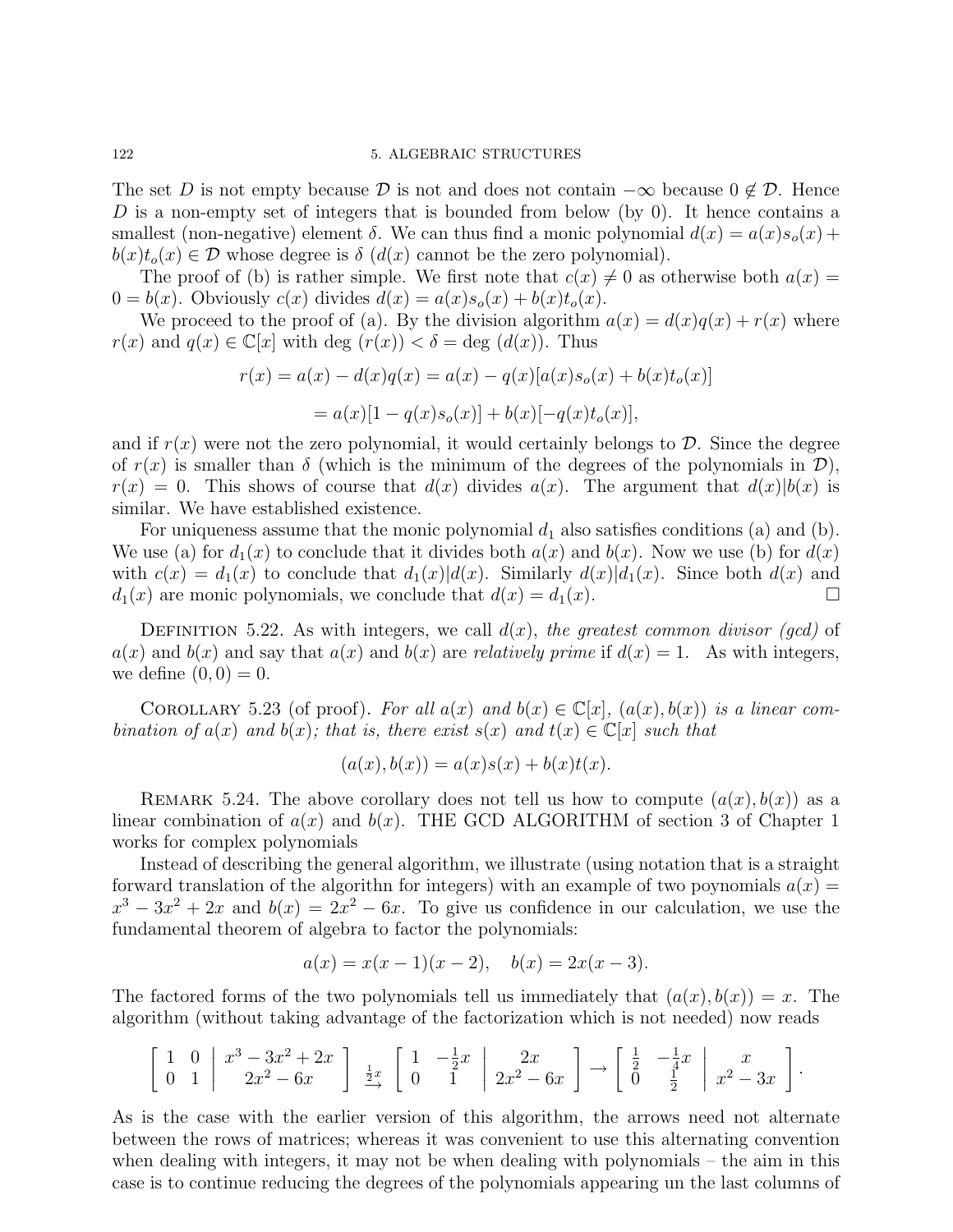the matrices. The meaning of the last arrow should be obvious to the reader. We conclude from the above calculations that

$$
x = (a(x), b(x)) = \frac{1}{2}(x^3 - 3x^2 + 2x) - \frac{1}{4}x(2x^2 - 6x);
$$

as can easily be checked. As we have pointed out, we need not the use the fundamental theorem of algebra to factor the polynomials nor do we need to know what the gcd is in order to compute it. We compute the gcd of a second set of two polynomials:

$$
a(x) = x^3 - 3x^2 + 2x, \quad b(x) = x^4 - 5x^3 + 7x^2 - 3x.
$$

It is completely obvious that  $x|(a(x), b(x))$ ; but of course other monic polynomials of degree 1 may also divide  $(a(x), b(x))$ . The algorithm reads

$$
\begin{bmatrix} 1 & 0 \ 0 & 1 \end{bmatrix} \begin{bmatrix} x^4 - 5x^3 + 7x^2 - 3x \\ x^3 - 3x^2 + 2x \end{bmatrix} \xrightarrow{x} \begin{bmatrix} 1 & -x \ 0 & 1 \end{bmatrix} \begin{bmatrix} -2x^3 + 5x^2 - 3x \\ x^3 - 3x^2 + 2x \end{bmatrix}
$$
  
\n
$$
\xrightarrow{-2} \begin{bmatrix} 1 & -x + 2 \\ 0 & 1 \end{bmatrix} \begin{bmatrix} -x^2 + x \\ x^3 - 3x^2 + 2x \end{bmatrix} \xrightarrow{-x} \begin{bmatrix} 1 & -x + 2 \\ x & -x^2 + 2x + 1 \end{bmatrix} \begin{bmatrix} -x^2 + x \\ -2x^2 + 2x \end{bmatrix}.
$$

It is now easily concluded that

$$
x(x-1) = (a(x), b(x)) = (-1)(x4 – 5x3 + 7x2 – 3x) + (x - 2)(x3 – 3x2 + 2x);
$$

LEMMA 5.25. Let  $a(x)$  and  $b(x) \in \mathbb{C}[x]$ , and assume that  $b(x) = a(x)q(x) + r(x)$  for some  $q(x)$  and  $r(x) \in \mathbb{C}[x]$ . Then  $(a(x), b(x)) = (a(x), r(x))$ .

**PROOF.** Let  $d(x) = (a(x), b(x))$ . If  $d(x) = 0$ , then  $a(x) = 0 = b(x)$  and there is nothing to prove. So assume that  $d(x) \neq 0$ . In this case,  $d(x)|r(x)$  and thus  $d(x)|(a(x), r(x))$ . But also  $(a(x), r(x))|b(x)$  and  $(a(x), r(x))|a(x)$ ; hence  $(a(x), r(x))|d(x)$  and thus  $(a(x), r(x)) = d(x)$ .  $d(x)$ .

THEOREM 5.26 (The Euclidean algorithm). Let  $a(x)$  and  $b(x) \in \mathbb{C}[x]$  with  $a(x) \neq$ 0. Then there exists a unique  $n \in \mathbb{N}$ , unique  $r_1(x), r_2(x), ..., r_n(x) \in \mathbb{C}[x]$  and unique  $q_1(x), q_2(x), ..., q_n(x), q_{n+1}(x) \in \mathbb{C}[x]$  such that

$$
b(x) = a(x)q_1(x) + r_1(x), \ 0 \le \deg (r_1(x)) < \deg (a(x))
$$
  
\n
$$
a(x) = r_1(x)q_2(x) + r_2(x), \ 0 \le \deg (r_2(x)) < \deg (r_1(x))
$$
  
\n
$$
r_1(x) = r_2(x)q_3(x) + r_3(x), \ 0 \le \deg (r_3(x)) < \deg (r_2(x))
$$
  
\n
$$
\vdots
$$
  
\n
$$
r_{n-2}(x) = r_{n-1}(x)q_n(x) + r_n(x), \ 0 \le \deg (r_n(x)) < \deg (r_{n-1}(x))
$$
  
\n
$$
r_{n-1}(x) = r_n(x)q_{n+1}(x)
$$

and  $(a(x), b(x)) = r_n(x)$ .

**PROOF.** The existence and uniqueness of  $n$ , and the existence and properties of the collections of  $r_i(x)$  and  $q_i(x)$  follow from the division algorithm. The last lemma tells us that  $(b(x), a(x)) = (a(x), r_1(x)) = (r_1(x), r_2(x)) = ... = (r_{n-2}(x), r_{n-1}(x)) = (r_{n-1}(x), r_n(x)) = r_n(x).$ 

 $\Box$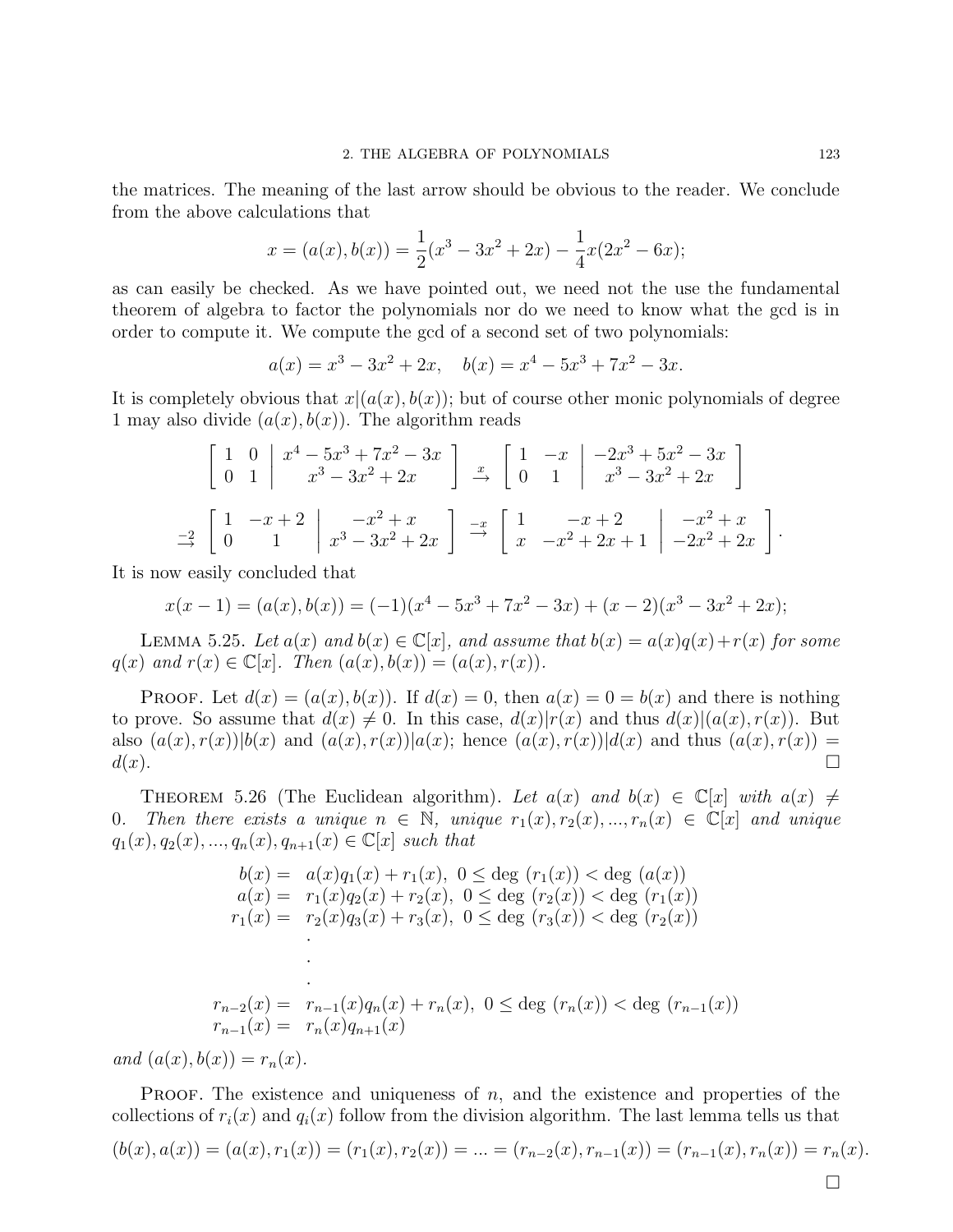## 124 5. ALGEBRAIC STRUCTURES

# 2.3. Differentiation.

DEFINITION 5.27. We define formally the *derivative*,  $p'(x)$  of the polynomial  $p(x)$  of (17) as the polynomial

$$
p'(x) = a_1 + 2a_2x + \dots + na_n x^{n-1}.
$$

For each non-negative integer k, the  $k^{th}$  derivative  $p^{(k)}(x)$  of the polynomial  $p(x)$  is defined inductively by  $p^{(0)}(x) = p(x)$  and  $p^{(k+1)}(x)$  is the derivative of  $p^{(k)}(x)$ . Note that the  $n^{th}$ derivative of an  $n^{th}$  degree polynomial is a non-zero constant, while for each  $m > n$ , its  $m^{th}$ derivative is zero.

THEOREM 5.28 (Taylor series). Let  $p(x)$  be an n<sup>th</sup> degree polynonial, then for all  $z_o$  and  $\Delta \in \mathbb{C}$ 

$$
p(z_o + \Delta) = p(z_o) + p'(z_o)\Delta + \frac{p^{(2)}(z_o)}{2!}\Delta^2 + \dots + \frac{p^{(n)}(z_o)}{n!}\Delta^n.
$$

PROOF. The proof is a long calculation using the binomial theorem that is left to the reader. Note that we claim here that the proof is formal calculation that does not require any analysis.  $\square$ 

As an illustration of the power of formal calculations and because it will be needed in the section on multiple roots, we establish the following

THEOREM 5.29. Let 
$$
p(x)
$$
,  $q(x)$  and  $r(x)$  be three polynomials with  $r(x) = p(x)q(x)$ . Then  
\n
$$
r'(x) = p'(x)q(x) + p(x)q'(x).
$$

PROOF. In the arguments that follow, we have ignored the indeces of summation, and coefficients indexed by a negative integer should be taken as zero. Let

$$
p(x) = \sum_{i} a_i x^i
$$
,  $q(x) = \sum_{i} b_i x^i$  and  $r(x) = \sum_{i} c_i x^i$ ,

Then

$$
p'(x) = \sum_{i} i a_i x^{i-1}, \ q'(x) = \sum_{i} i b_i x^{i-1}, \ r'(x) = \sum_{i} i c_i x^{i-1}
$$

and

$$
c_i = \sum_j a_j b_{i-j}.
$$

Write

$$
p'(x)q(x) + p(x)q'(x) = \sum_i d_i x_i.
$$

We compute  $d_i$ . From the last equation, it follows that

(20) 
$$
d_i = \sum_j ((j+1)a_{j+1}b_{i-j} + (i-j+1)a_j b_{i-j+1}).
$$

We need to establish that

$$
d_i = (i+1)c_{i+1} = (i+1)\sum_j a_j b_{i+1-j};
$$

which follows upon rewriting  $(20)$  as

$$
d_i = \sum_j (j+1)a_{j+1}b_{i-j} + \sum_j (i-j)a_{j+1}b_{i-j} = \sum_j (i+1)a_{j+1}b_{i-j} = (i+1)\sum_j a_jb_{i-(j-1)}.
$$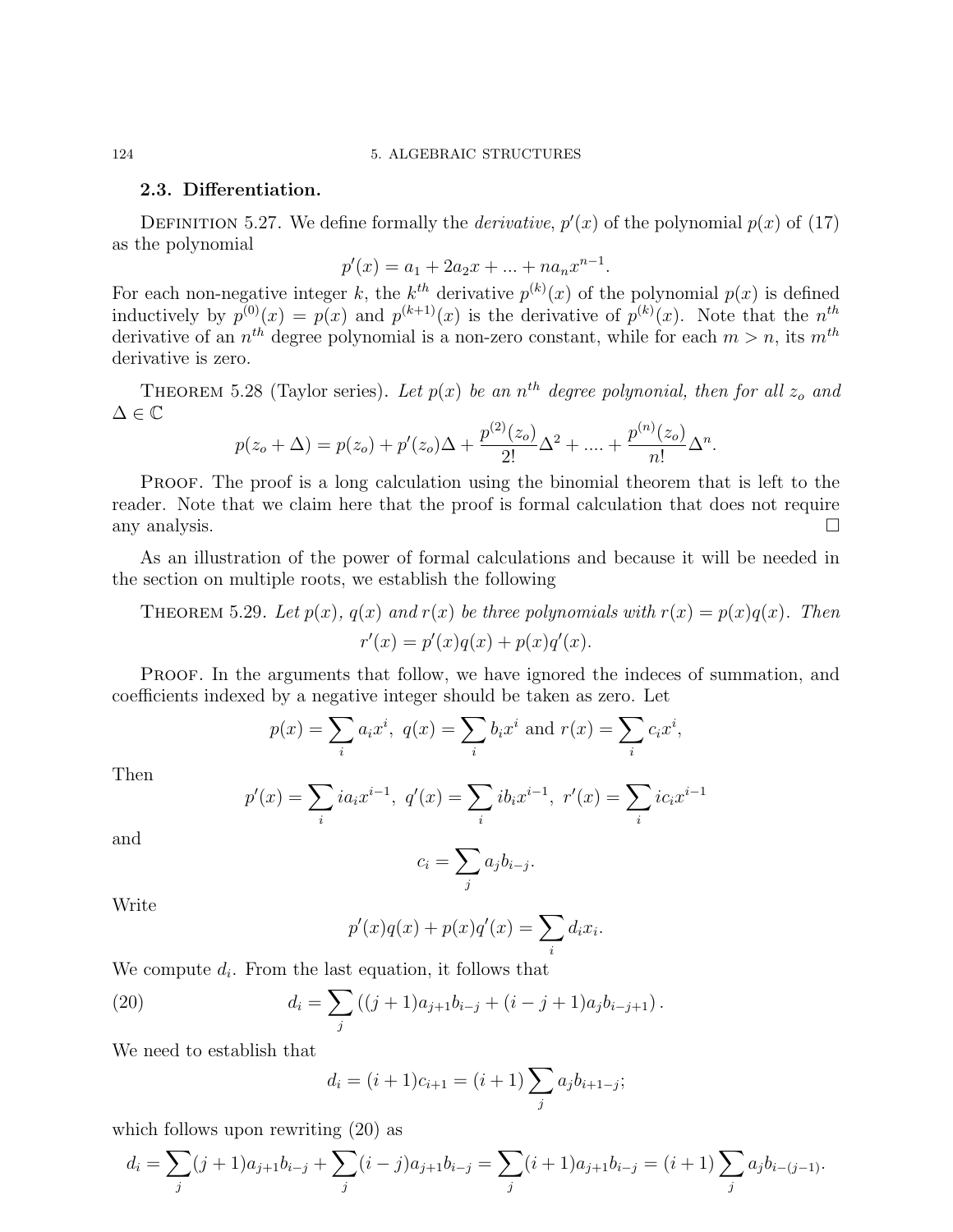$\Box$ 

# EXERCISES

(1) Let *n* be a positive integer, and let  $p(x)$ ,  $p_1(x)$ , ...  $p_n(x)$  be a collection of  $n+1$ polynomials with

$$
p(x) = \prod_{i=1}^{n} p_i(x).
$$

Show that

$$
p'(x) = \sum_{j=1}^{n} \prod_{i=1}^{n} q_{ij}(x),
$$

where

$$
q_{ij}(x) = \begin{cases} p_i(x) \text{ for } i \neq j \\ p'_i(x) \text{ for } i = j \end{cases}.
$$

(2) Let n be a positive integer. We study the *differential* operator

$$
D: \mathbb{C}_{n+1}[x] \to \mathbb{C}_n[x]
$$

defined by sending the polynomial  $p(x)$  to the polynomial  $p'(x)$ , and the *integral* operator

$$
I: \mathbb{C}_n[x] \to \mathbb{C}_{n+1}[x]
$$

defined by sending the polynomial  $a_n x^n + a_{n-1} x^{n-1} + \dots + a_0$  to the polynomial  $\frac{a_n}{n+1}x^{n+1} + \frac{a_{n-1}}{n}$  $\frac{n-1}{n}x^n + \dots + a_0x.$ 

- Show that  $D$  and  $I$  are linear operators.
- Show that  $D$  is surjective and that  $I$  is injective.
- Show that

$$
I \circ D : \mathbb{C}_n[x] \to \mathbb{C}_n[x]
$$

has a one dimensional kernel. What is the image of this operator?

• Show that

$$
D \circ I : \mathbb{C}_n[x] \to \mathbb{C}_n[x]
$$

is the identity operator.

• Does there exist a linear operator

$$
T: \mathbb{C}_n[x] \to \mathbb{C}_{n+1}[x]
$$

such that  $T \circ D$  is the identity?

#### 3. Ideals

**3.1. Ideals in commutative rings.** Let  $(R, +, \cdot)$  be a commutative ring and  $I \subseteq R$  a subring. We would like to give the additive cosets

$$
R/I = \{a + I; a \in R\}
$$

a quotient ring structure. Let a and  $b \in R$ . From our work on quotient groups, we know that  $R/I$  is an abelian group; addition is, of course, defined by

$$
(a+I) + (b+I) = (a+b) + I.
$$

We try to define multiplication anologously by

$$
(a+I)(b+I) = (ab) + I
$$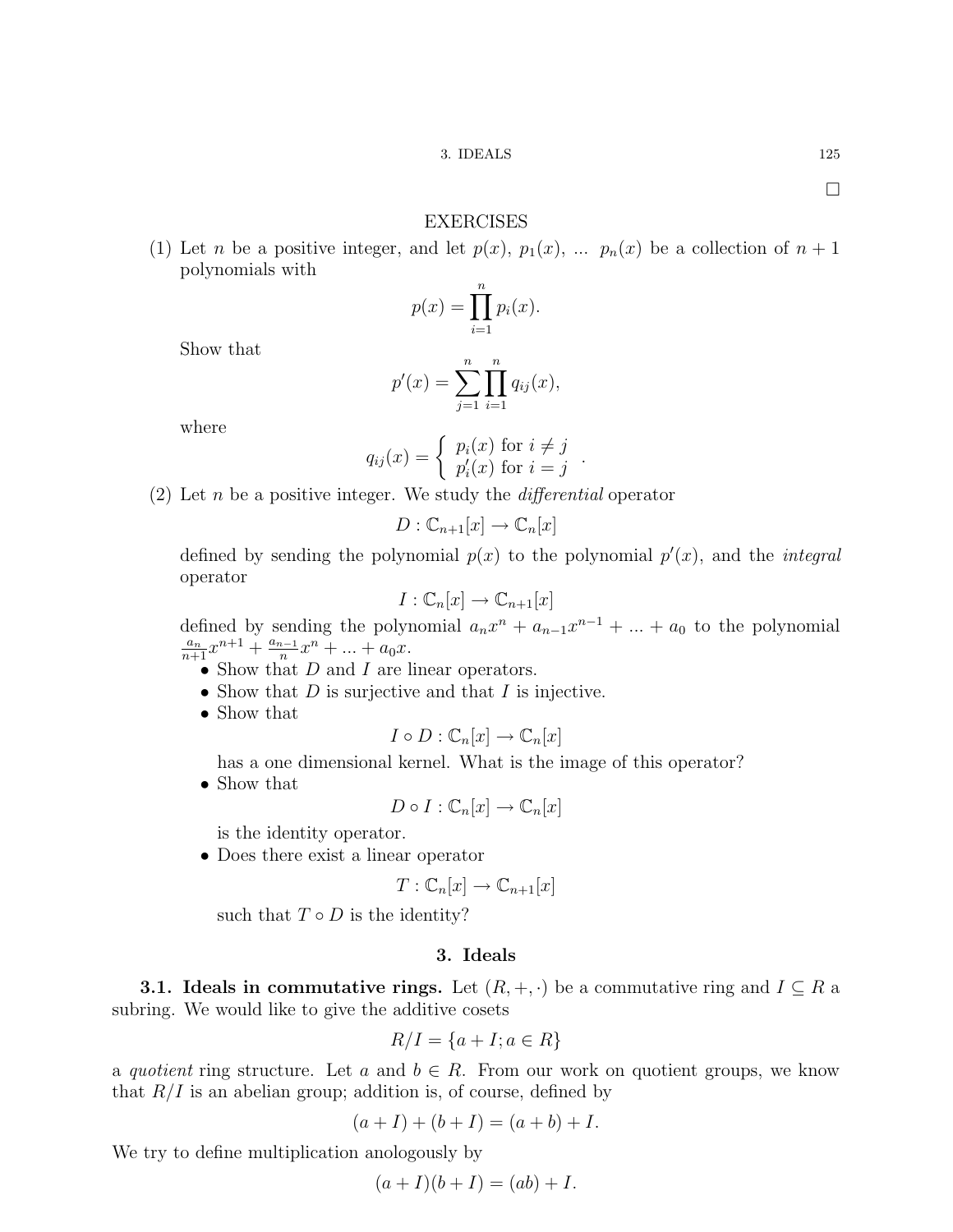#### 126 5. ALGEBRAIC STRUCTURES

We must verify that this is a well defined operation. Toward this end, let  $a'$  and  $b' \in R$  be such that  $a - a'$  and  $b - b' \in I$ . We need to verify that  $a'b' - ab \in I$ . We try to do so by observing that

$$
a'b' - ab = a'b' - a'b + a'b - ab = a'(b' - b) + (a' - a)b.
$$

We know that  $(b'-b)$  and  $(a'-a) \in I$ . But since we only know that  $a'$  and  $b \in R$  (not I), we are unable to conclude that  $a'(b'-b)$  and  $(a'-a)b \in I$  (which would conclude the proof that multiplication is well defined). Try as one might, there is no way out of this difficulty without some addtional assumption on I.

DEFINITION 5.30. A non-empty subset I of a commutative ring R is an *ideal* provided: (a) for all a and  $b \in I$ ,  $(a - b) \in I$ , and

- (b) for all  $a \in I$  and all  $r \in R$ ,  $ar \in I$ .
	- REMARK 5.31. Every commutative ring R that contains 2 or more elements has two ideals: the *trivial* ideal  $\{0\}$  and the *unit* ideal R. An ideal  $I \subset R$  is called proper.
		- Ideals need not be subrings since they need not contain 1.
		- If an ideal I in R contains an invertible element (then it must also contain 1) of R, then  $I = R$ .
		- If I is a proper ideal in the commutative ring  $R$ , then  $R/I$  is a commutative ring known as quotient ring .
		- For every commutative ring  $R, R/\{0\} = \{R\}$  and  $R/R = \{0\} = \{0+R\}$ . The latter is, of course, not a ring in our definition since it does not contain 1.
		- Ideal may also be defined for non-commutative rings. In this case one needs to distinguish three classes of ideals: left, right and two sided.
		- If  $I_1$  and  $I_2$  are ideals in the commutative ring  $R$ , then so is

$$
I_1 + I_2 = \{ a \in R; \ a = a_1 + a_2 \text{ with } a_i \in I_i \}.
$$

DEFINITION 5.32. Let R be a commutative ring and  $a \in R$ , the principal ideal generated by  $a$  is defined by

$$
\langle a \rangle = Ra = \{ra; \ r \in R\}.
$$

More generally, assume that for some positive integer  $n, a_1, ..., a_n \in R$ . The ideal generated by  $a_1, \ldots, a_n$  is

$$
\langle a_1, ..., a_n \rangle = a_1 R + ... + a_n R = \{ r_1 a_1 + ... + r_n a_n ; r_i \in R \text{ for } i = 1, ..., n \}.
$$

The proof that  $a_1R + ... + a_nR$  is an ideal is elementary. Let  $r_1a_1 + ... + r_na_n$  and  $r'_1a_1 + \dots + r'_na_n \in a_1R + \dots + a_nR$ . Then

 $(r_1a_1 + ... + r_na_n) - (r'_1a_1 + ... + r'_na_n) = (r_1 - r'_1)a_1 + ... + (r_n - r'_n)a_n \in a_1R + ... + a_nR$ and if  $r \in R$ , then

$$
r(r_1a_1 + ... + r_na_n) = (rr_1)a_1 + ... + (rr_n)a_n \in a_1R + ... + a_n.
$$

PROPOSITION 5.33. Let  $\theta : R \to S$  be a ring homomorphism. Then (a) ker( $\theta$ ) = { $r \in R$ ;  $\theta(r) = 0$ } is an ideal in R, (b) Im( $\theta$ ) is a subring of S, (c) ker( $\theta$ ) = {0} if and only if  $\theta$  is injective, and

(d)  $\theta$  is injective whenever R is a field.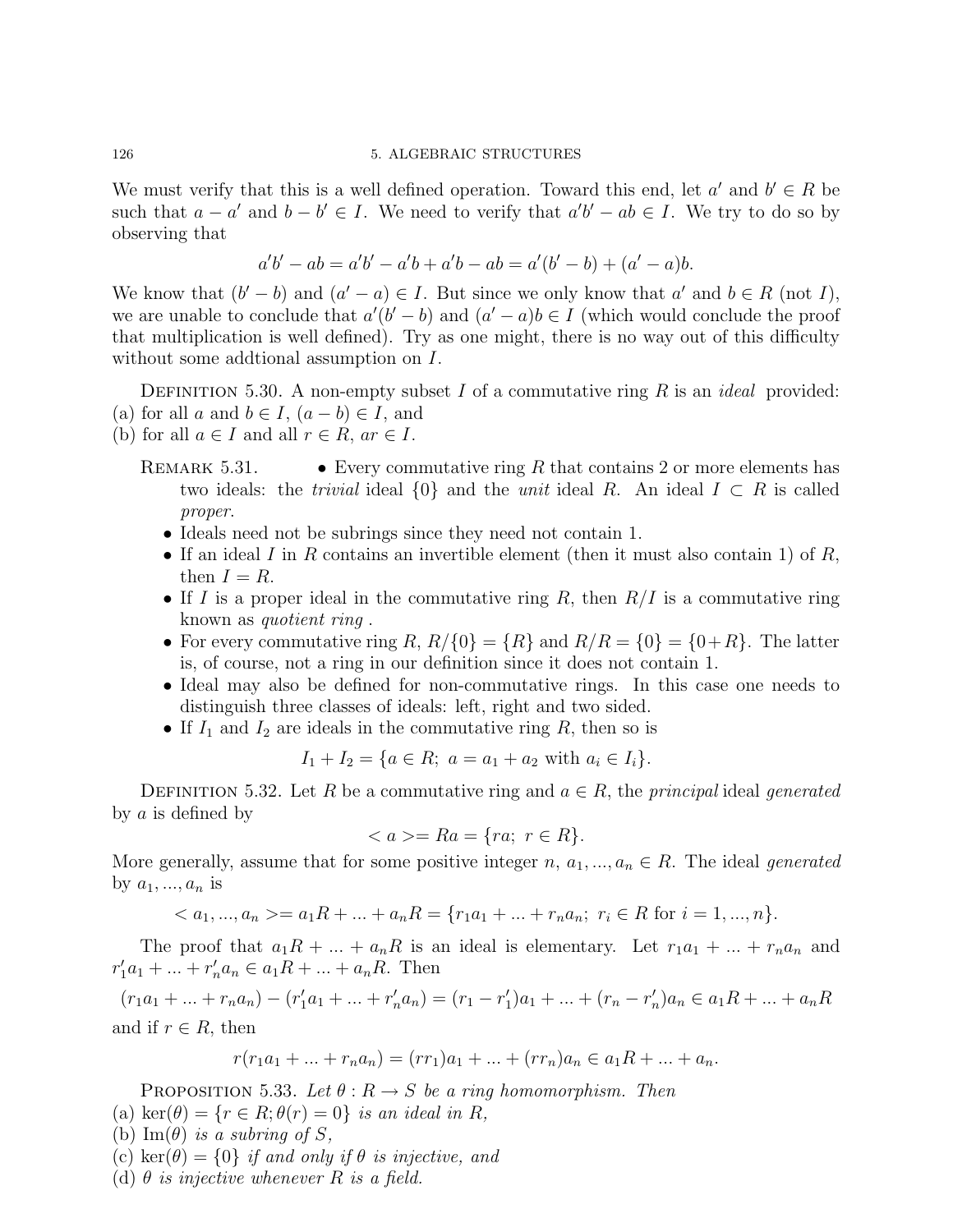EXAMPLE 5.34. We discuss three important examples.

- $(\mathbb{Z}, +, \cdot)$  is a subring, hence a subgroup, of  $(\mathbb{Z}[x], +\cdot)$ , with respect to the additive structures. But the two groups are not isomorphic. In this case, we can determine all group homomorphisms  $\theta : (\mathbb{Z}, +) \to (\mathbb{Z}[x], +)$ . The group  $\mathbb Z$  is cyclic with generator 1. Hence  $\theta(\mathbb{Z})$  is cyclic with generator  $\theta(1)$ . But  $\mathbb{Z}[x]$  is certainly not a cyclic group.
- Z is a subring of  $\mathbb{Z}[\sqrt{2}]$ , but not an ideal.
- Let  $p(x)$  be a monic polynomial in  $\mathbb{C}[x]$  of degree  $n > 0$ . Let I be the principal ideal  $(p(x))$ . Then the quotient ring  $\mathbb{C}[x]/I$  is isomorphic as a vector space to  $\mathbb{C}_{n-1}[x]$ . Each equivalence class  $Q(x) + I \in \mathbb{C}[x]/I$  has a canonical representative as a polynomial  $q(x)$  of degree  $\leq (n-1)$ . To verify the last claim assume that the degree of  $Q(x) = ax^m + ...$  is  $m > n$ , then  $Q(x) - ax^{m-n}p(x)$  is equivalent to  $Q(x)$ and has degree and most  $m-1$ . If  $m-1 < n$  we are done. Otherwise, we iterate the procedure and eventually find a plynomial  $q(x)$  of degree at most  $n-1$  that is equivalent to  $Q(x)$ . It is clear that two distinct polynomials of degree  $\leq (n-1)$ cannot be equivalent modulo the ideal  $I$  (their difference cannot belong to  $I$ ). This example introduces a multiplication structure on polynomials of degree  $\leq (n-1)$ that is very different from the multiplicative stucture on  $\mathbb{C}[x]$
- We continue with the last example with  $p(x) = x^3 1$ . Here the multiplication (in terms of canonical representatives for equivalence classes) yields

 $(a_0 + a_1x + a_2x^2)(b_0 + b_1x + b_2x^2) = (a_0b_0 + a_1b_2a_2b_1) + (a_1b_0 + a_0b_1 + a_2b_2)x + (a_2b_0 + a_1b_1 + a_0b_2)x^2.$ 

3.2. Ideals in  $\mathbb Z$  and  $\mathbb C[x]$ .

PROPOSITION 5.35. Every ideal I in  $\mathbb Z$  is principal.

**PROOF.** If I is the trivial ideal  $(< 0 >)$  or the unit ideal  $(< 1 > = \mathbb{Z}$ ), it is certainly principal. Assume now that I is not the trivial ideal. It thus contains an integer  $a \neq 0$ . If  $a < 0$ , then I also contains  $(-1)a > 0$ . Thus the set of integers  $S = \{b \in I; b > 0\}$  is non-empty and bounded from below and hence contains a smallest element d. We claim that  $I = \langle d \rangle$ . Because  $d \in I$ , it follows the  $\langle d \rangle = d\mathbb{Z} \subseteq I$ . Conversely, if  $c \in I$ , then by the division algorithm  $c = qd + r$  for some q and  $r \in \mathbb{Z}$  with  $0 \leq r < d$ . Hence  $r \in I$ . If  $r \neq 0$ , then it would also belong to S which would contradict that d was the smallest element of S. We conclude that  $c \in \leq d >$  and hence  $I \subseteq \leq d >$ .

PROPOSITION 5.36. Every ideal I in  $\mathbb{C}[x]$  is principal.

**PROOF.** If I is the trivial ideal  $(< 0 >)$  or the unit ideal  $(< 1 > = \mathbb{C}[x])$ , it is certainly principal. Assume now that  $I$  is not the trivial ideal nor the unit ideal. Let  $D$  be the set of degrees of the non-zero elements of  $I$ . It is a non-empty subset of  $N$ . It thus contains a smallest integer  $d \neq 0$ . If  $d = 0$ , then I would contain a non-zero constant and would hence be a the unit ideal. Thus there is a polynomial  $d(x)$  of degree d in I. We claim that  $I = \langle d(x) \rangle$ . Because  $d(x) \in I$ , it follows that  $\langle d(x) \rangle = d(x) \mathbb{C}[x] \subseteq I$ . Conversely, if  $p(x) \in I$ , then by the division algorithm  $p(x) = q(x)d(x)+r(x)$  for some  $q(x)$  and  $r(x) \in \mathbb{C}[x]$ with  $r(x) = 0$  or  $0 \le \deg(r(x)) < d$ . Now  $r(x) \in I$ . If  $r(x) \ne 0$ , then its degree would belong to D and would be smaller than d. This contradiction shows that  $r(x) = 0$  and hence that  $p(x) \in \langle d(x) \rangle$ . Thus  $I \subseteq \langle d(x) \rangle$ .

DEFINITION 5.37. A proper ideal I in a commutative ring R is a prime ideal if for all a and  $b \in R$ ,  $ab \in I$  implies that either a or  $b \in I$ , and is a maximal ideal if whenever N is another proper ideal with  $I \subseteq N \subset R$ , then  $I = N$ .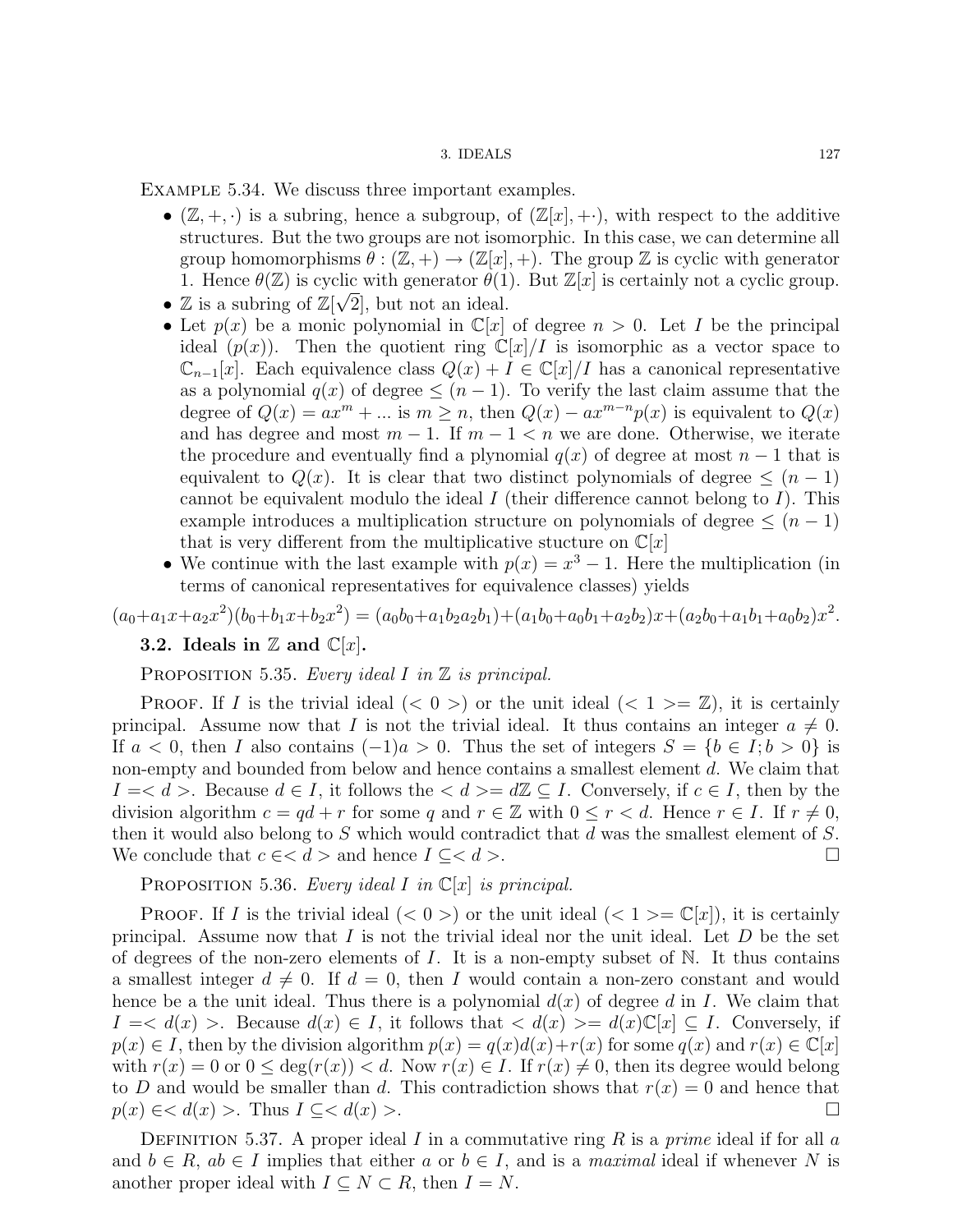REMARK 5.38. The following assertions are easily established.

- An ideal I in a commutative ring R is maximal if and only if  $R/I$  is a field.
- An ideal I in R is prime if and only if  $R/I$  is an integral domain.

Proof. As an illustration, we provide a proof of this (and part of the next) assertion. Say I is a prime ideal. Let a and  $b \in R$  if  $(a+I)(b+I) = I$ , then  $ab \in I$ and hence either a or b must be in I and thus either  $a+I$  or  $b+I$  is the zero element of  $R/I$ . Conversely, if  $ab \in I$ , then either  $a + I$  or  $b + I$  is the zero element of  $R/I$ <br>and hence either  $a$  or  $b \in I$ and hence either a or  $b \in I$ .

• Every maximal ideal is prime. The converse is false.

**PROOF.** We verify only the first claim. Let  $I$  be a maximal ideal in the ring R. Then  $R/I$  is a field, hence certainly an integral domain. Hence I is a prime ideal. □

THEOREM 5.39. (a) An ideal  $d > in$  the integers Z is prime if and only if d or  $-d$  is. (b) An ideal  $\langle d(x) \rangle \subset \mathbb{C}[x]$  is prime if and only if  $d(x) = \alpha x + \beta$ , with  $\alpha \in \mathbb{C}_{\neq 0}$  and  $\beta \in \mathbb{C}$ . (c) An ideal  $I \subset \mathbb{Z}$  or  $\subset \mathbb{C}[x]$  is prime if and only if it is maximal.

**PROOF.** (a) Without loss of generality, d is a positive integer. Assume that  $\langle d \rangle$  is a prime ideal. If d were not a prime integer, we could certainly find integers a and  $b \in \mathbb{Z}$  such that d divides the product ab, but d does not divide either a or b. But then  $ab \in I = \langle d \rangle$ implies that either a or  $b \in I$ . Thus d divides either a or b. This contradiction establishes that d is a prime. We leave the proof of the converse as an exercise.

(b) We use the fundamental theorem of algebra (to be established in Chapter 7) to conclude that the principal ideal  $\langle d(x) \rangle$  is prime if and only if  $d(x)$  is a polynomial of degree one. (c) This is an imediate consequence of the fact that all ideals in either  $\mathbb{Z}$  or  $\mathbb{C}[x]$  are principal.

 $\Box$ 

## EXERCISES

- (1) Let d be a prime integer. Prove that  $d >$  is a prime ideal in  $\mathbb{Z}$ .
- (2) Prove that an ideal in  $\mathbb{Z}$  or in  $\mathbb{C}[x]$  is prime if and only if it is maximal.
- (3) Exhibit some of the differences between  $\mathbb{Z}[x]$  and  $\mathbb{C}[x]$ .
- (4) Prove that for every positive integer n, the quotient ring  $\mathbb{Z}/n\mathbb{Z}$  is isomorphic to the ring  $\mathbb{Z}_n$ .
- (5) Compute the gcd of the polynomials  $x^4 + 1$  and  $x^3 + 1$ .
- (6) Let n be a positive integer. Define the gcd  $d(x)$  of n polynomials  $p_1(x), p_2(x), ..., p_n(x) \in$  $\mathbb{C}[x]$  and show the that the ideal generated by these polynomials is the principal ideal generated by the gcd.
- (7) Describe all homomorphisms  $\theta$  from the integers  $(\mathbb{Z}, +)$  to an arbitrary group. In particular, is  $\theta(\mathbb{Z})$  cyclic and what are the possible orders of such groups?

# 4. CRT revisited

THEOREM 5.40 (The Chinese remainder theorem). Let  $m_1, m_2, ..., m_r$  be  $r > 0$  relatively prime positive integers. The map

$$
\theta: \mathbb{Z}_{m_1m_2...m_r} \to \mathbb{Z}_{m_1} \times \mathbb{Z}_{m_2} \times ... \times \mathbb{Z}_{m_r}
$$

defined by

$$
\theta\left([a]_{m_1m_2...m_r}\right) = ([a]_{m_1}, [a]_{m_2}, \dots [a]_{m_r})
$$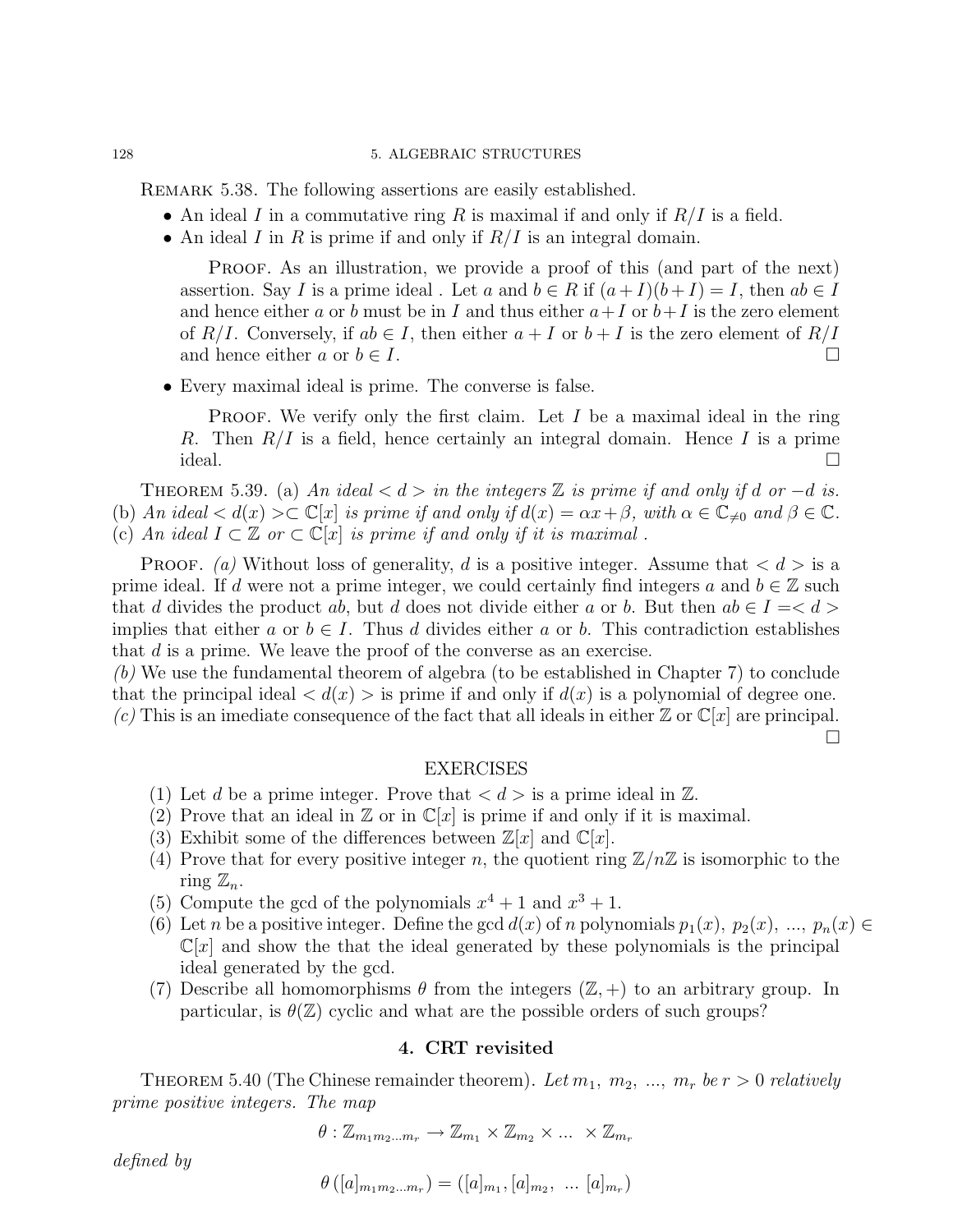is a ring isomorphism.

**PROOF.** We need to show that  $\theta$  is well defined and a ring isomorphism. The map is well defined: if for a and  $b \in \mathbb{Z}$ , we have that  $[a]_{m_1m_2...m_r} = [b]_{m_1m_2...m_r}$ , then for each  $i, [a]_{m_i} = [b]_{m_i}$ . It is clear that  $\theta$  preserves additive and multiplicative structures of the respective rings and is thus a ring homomorphism. The map  $\theta$  is injective: if for a and  $b \in \mathbb{Z}$ and for each *i* we have that  $[a]_{m_i} = [b]_{m_i}$ , then  $(a - b)|m_i$  and hence  $(a - b)|m_1m_2...m_r$ . The surjectivity of the map  $\theta$  is a set theoretic consequence of two facts: (1) the map is injective and (2)  $|\mathbb{Z}_{m_1m_2...m_r}| = |\mathbb{Z}_{m_1} \times \mathbb{Z}_{m_2} \times ... \times \mathbb{Z}_{m_r}$ <sup>|</sup>.

Remark 5.41. We discuss some connections to previous results (that such connections must exist is implied by the name of the theorem, for example).

- Unlike the earlier version of the Chinese remainder theorem (Theorem 1.70), the above proof produces the existence of the solution, but does not provide an algorithm for finding it.
- Recall Theorem 4.37.

## EXERCISES

- (1) Supply the details to show that the map  $\theta$  of the last theorem preserves both the additive and multiplicative structures.
- (2) Construct an inverse for the map  $\theta$ .

# 5. Polynomials over more general fields

Throughout this section K is field that contains  $\mathbb Q$  and is contained in  $\mathbb C$ . All of our work on  $\mathbb{C}[x]$ , in the previous sections, that does not involve the fundamental theorem of algebra applies to  $K[x]$ . In this section we explore some of the differences, especially concepts needed in Chapter 9. As usual, we start with a

DEFINITION 5.42. Let  $p(x) \in K[x]$  have positive degree. We say that the polynomial  $p(x)$  is irreducible over K if given a factorization  $p(x) = f(x)q(x)$  with  $f(x)$  and  $q(x) \in K[x]$ , then either  $f(x)$  or  $g(x) \in K$  (that is, at least one of them must have degree 0).

REMARK 5.43. The concept of irreducibility depends on the field  $K$ .

- Over C, the only polynomials of positive degree that are irreducible are those of degree one (by the fundamental theorem of algebra).
- The polynomial of degree two  $x^2 + 1$  is irreducible over  $\mathbb{R}$ .

THEOREM 5.44. Every polynomial in  $K[x]$  of positive degree can be expressed as a product of a constant  $\lambda \in K$  and irreducible monic polynomials  $p_1(x)$ , ...,  $p_r(x) \in K[x]$ . In such a product, the constant and polynomials are uniquely determined up to rearrangement.

DEFINITION 5.45. A field K is algebraically closed if every polynomial in  $K[x]$  of positive degree has a root in  $K$ .

COROLLARY 5.46. If K is algebraically closed, then every  $p(x) \in K[x]$  of positive degree n has a factorization (19). The constant  $\lambda \in K$  is unique; so are the roots  $\alpha_i$ , up to rearrangement.

REMARK 5.47. • The field of complex numbers  $\mathbb C$  is algebraically closed as a result of the fundamental theorem of algebra (discussed in Chapter 7), but  $\mathbb Q$  and  $\mathbb R$  are not.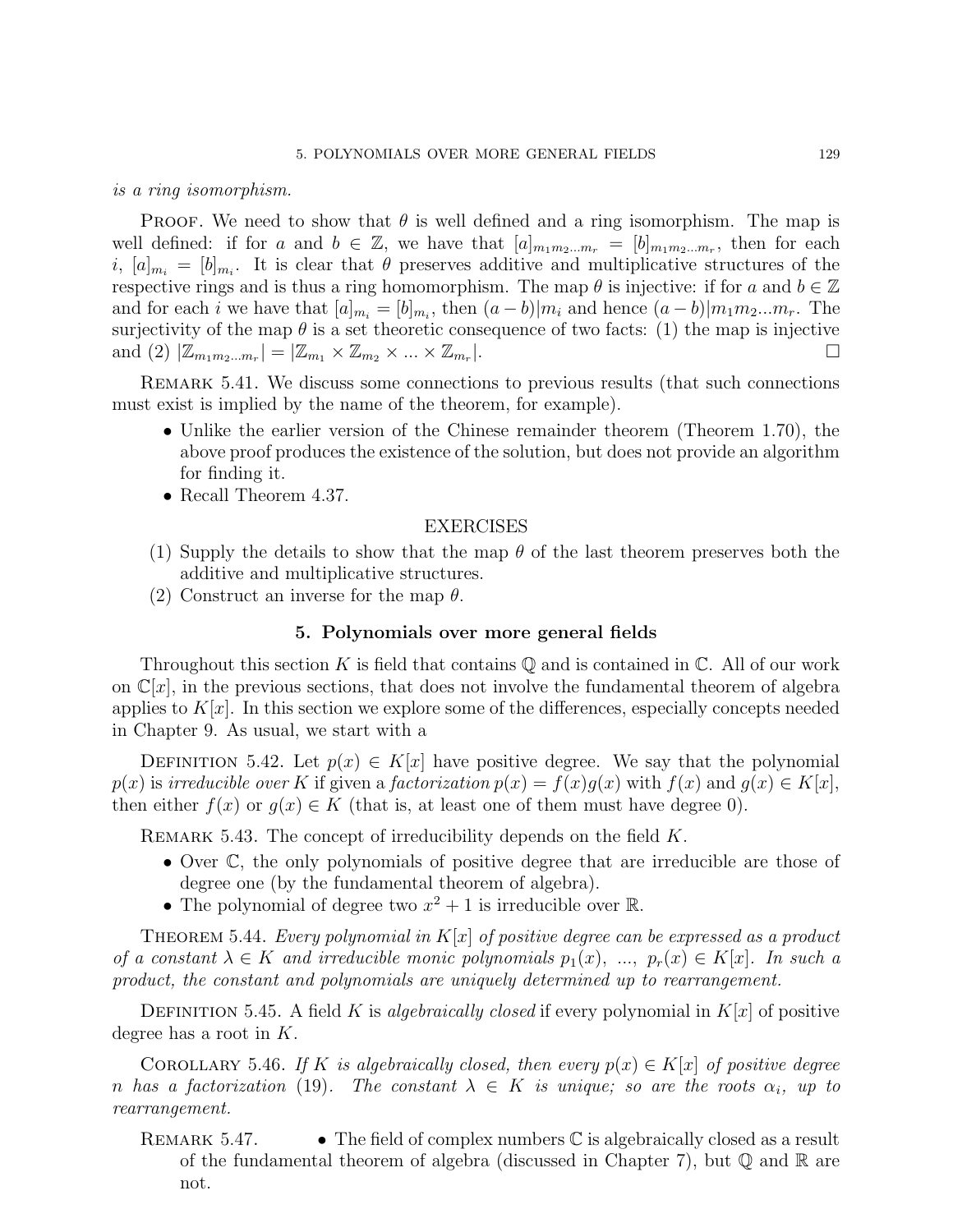#### 130 5. ALGEBRAIC STRUCTURES

- Finite dimensional vector spaces over the field with two elements  $\mathbb{Z}_2$  will be important in our study of error correcting codes in Chapter 6.
- For an arbitrary commutative ring R, we can form its polynomial ring  $R[x]$ . It is easy to see that  $R[x]$  is an integral domain whenever R is.

## 6. Fields of quotients and rings of rational functions

In Sub-section 5.1 of Chapter 1 we discussed the construction of the rationals from the integers. That construction is quite general.

DEFINITION 5.48. Let  $R$  be an integral domain. We introduce an equivalence relation  $\equiv$  on  $S = R \times R_{\neq 0}$  by declaring  $(a, b)$  to be *equivalent* to  $(\alpha, \beta)$  provided  $a\beta = b\alpha$ ; we write a  $\frac{a}{b}$  as a representative for the equivalence class of  $(a, b) \in R \times R_{\neq 0}$ . We let Q be the set of equivalence classes so obained and call it the field of quotients of R. Addition  $+$  and multiplication  $\cdot$  in Q are defined as in the construction of Q from  $\mathbb{Z}$ .

PROPOSITION 5.49. (a)  $(Q, +, \cdot)$  is a field. (b) The map  $\theta$  that sends  $a \in R$  to  $\frac{a}{1} \in Q$  is an injective ring homomorphism. We identify R with  $\theta(R)$  and can hence view it as a subring of the field Q. (c) If a and  $b \in R$  with b invertible, then  $\frac{a}{b} = ab^{-1}$ .

For an arbitrary commutatine ring R, we have defined a polynomial ring  $R[x]$ . We can also define the *ring of rational functions*  $R(x)$  as the set of formal expressions  $\rho(x) = \frac{p(x)}{q(x)}$  $q(x)$ with  $p(x)$  and  $q(x) \in R[x]$  and  $q(x) \neq 0$ . We can define the binary operations + and · on  $R(x)$  that extend the corresponding operations on  $R[x]$  and turn  $R(x)$  into a commutative ring. We can thus view  $R[x]$  as a subring of  $R(x)$  and also view  $\rho$  as a function from  $R_{q(r)\neq0}$ to R.

In the most interesting cases R is an integral domain and we can form the field of quotients  $Q_1$  of the integral domain  $R[x]$  as well as the field of quotients  $Q_2$  of the integral domain  $R(x)$ . We can also construct the field of quotients Q of R and hence also  $Q|x|$  and  $Q(x)$ . One checks at this point that the various constructions are related. In particular, the field of quotients of  $Q_1$ ,  $Q_2$  and  $Q(x)$  are more or less the same object.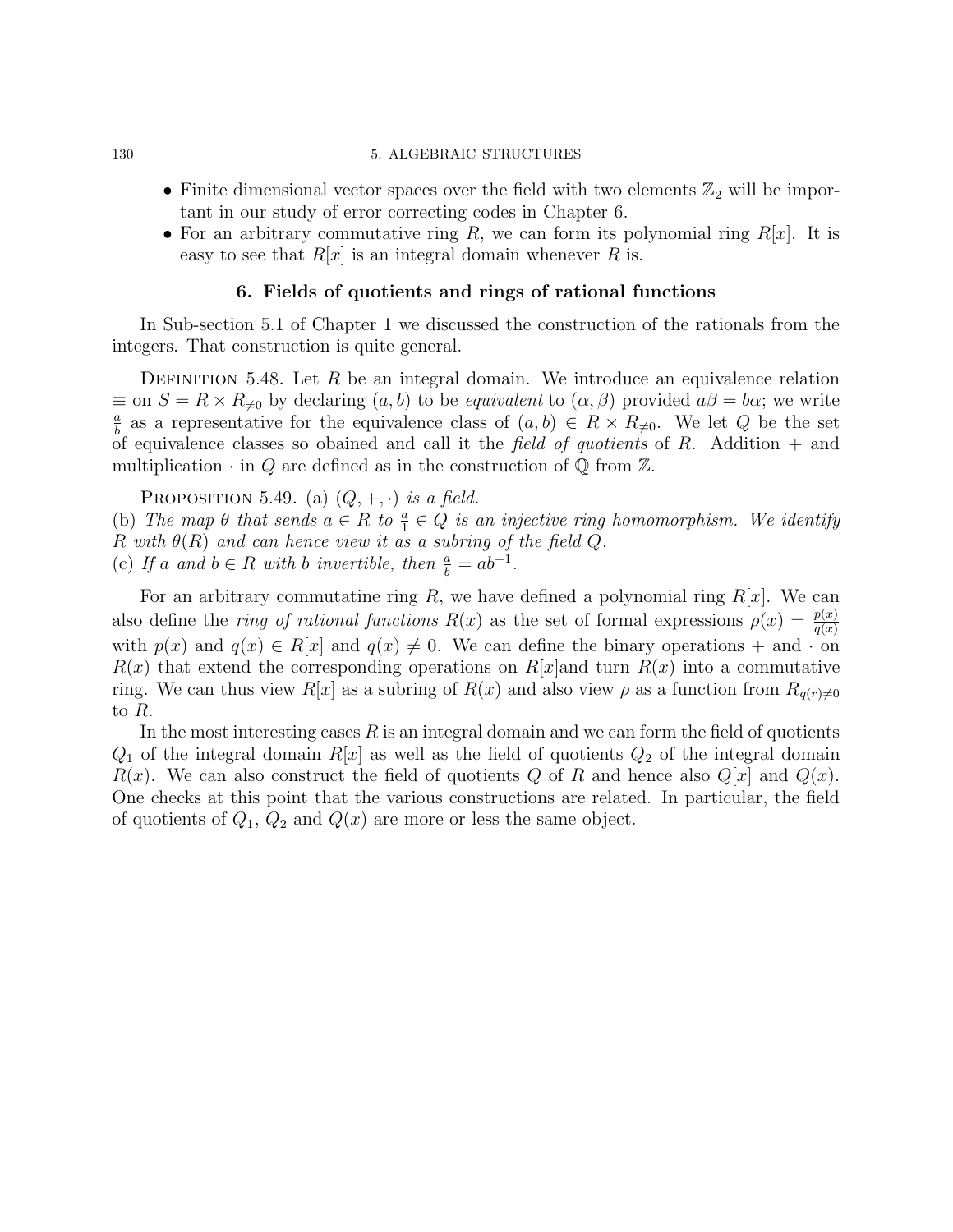# CHAPTER 6

# Error correcting codes

We apply the material we have developed to study error detecting and error correcting codes.

#### 1. ISBN

A code is just a number. We have discussed methods for transmitting codes that can not be deciphered by un-authorized listeners. We now turn to a different issue. How can the receiver be sure that the information received is identical with that sent? And if there is a transmission error, how can it be corrected? To what degree of certainty? We start with a discussion of

Example 6.1. The International Standard Book Number (ISBN) is a sequence of nine integers  $a_1a_2...a_8a_9$ , where  $0 \le a_i \le 9$ , for each i, together with a *check digit a* (thus  $a_1a_2...a_8a_9a$ , where a is either an integer between 0 and 9 (inclusive) or the symbol X which stands for the integer 10. The inclusion of this 10-th digit gives a check on the other 9. It is constructed as the representative of the congruence class of

$$
-(10a_1 + 9a_2 + \dots + 3a_8 + 2a_9) = -\sum_{i=1}^{9} (11-i)a_i \mod 11
$$

chosen, as usual (for us), between the integers 0 and 10 (inclusive). If  $a_i$  is erroneously transmitted as  $\beta$  instead of its correct value  $\alpha$ , and all the other digits, including the check digit, are transmitted correctly, then the receiver computes as check digit  $y = a - (11$  $i)(\beta - \alpha)$  mod 11 and since 11 is prime and

$$
11 - i \not\equiv 0 \mod 11 \text{ and } (\beta - \alpha) \not\equiv 0 \mod 11,
$$

we see that also  $(11 - i)(\beta - \alpha) \neq 0 \mod 11$ . Thus  $y \neq a$  and the receiver knows that there is an error in the transmission. What the receiver does NOT know is which digit is wrong. It could, of course, be the check digit. Similarly, if the sender interchanges  $a_i$  with  $a_j$  and say that  $1 \le i, j \le 9$ , then the receiver computes  $-(11-i)a_j - (11-j)a_i$  instead of  $-(11-i)a_i - (11-j)a_j$  as the contribution of these two terms to the check digit. The difference

$$
-(11-i)(a_j - a_i) - (11 - j)(a_i - a_j) = (i - j)(a_j - a_i)
$$

is congruent to 0 mod 11) if and only  $a_i = a_j$ , and again a single error is detected.

## 2. Groups and codes

Codes and information, in general, are usually transmitted in binary rather than decimal mode (notation). Thus a message is a finite set of zeros and ones; for example, 00011 or 10100.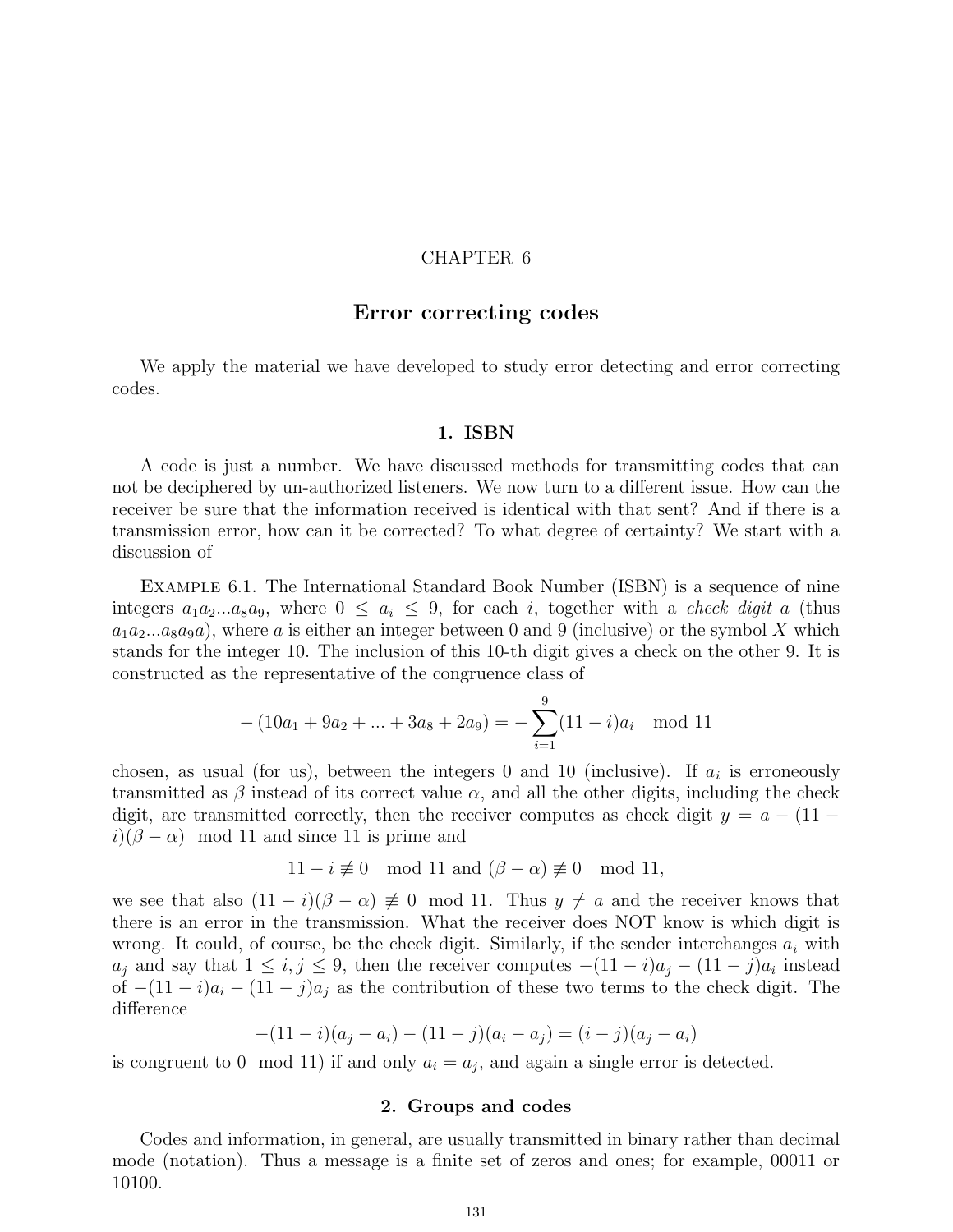DEFINITION 6.2. We fix a positive integer n. A word of length n is a point in  $\mathbb{Z}_2^n$ . We write such a word as  $a = a_1 a_2 ... a_n$ , where each  $a_i$  is either 0 or 1.

REMARK 6.3. The simplest finite field with two elements  $(\mathbb{Z}_2, +, \cdot)$  has lots of structure. We will denote from now on by **B**. In particular, we fix a positive integer n and study  $\mathbf{B}^n$ the abelian group (under addition) of order  $2^n$ ; it is also a vector space over **B** of dimension n. (We will not use this additional structure nor that it is a Boolean algebra<sup>1</sup>.) The addition table for the group  $\mathbf{B}^n$  is rather simple: if the element  $b \in \mathbf{B}^n$  is the *n*-tuple  $b_1b_2...b_n$ , then  $a + b$  is the *n*-tuple  $c_1 c_2 ... c_n$  where,  $c_i = 0$  if and only if  $a_i = b_i$ . Thus each element of this group is its own inverse. The (scalar) product of the scalar  $\lambda \in \mathbf{B}$  with the vector  $w \in \mathbf{B}^n$ is also quite simple:

$$
\lambda w = \begin{cases} 0 \text{ if } \lambda = 0 \\ w \text{ if } \lambda \neq 0 \end{cases}
$$

.

To formalize the concept of check-digits, we consider a word w of positive length  $m$  and transmit instead a *code word*  $f(w)$  of length n which should have redundant information to enable us to detect and perhaps correct transmission errors. We thus are considering a coding function

$$
f:\mathbf{B}^m\to\mathbf{B}^n.
$$

Whenever necessary we have at our disposal a list of all possible code words.

In order for the coding function to enable us to recover the original word  $w$  from the code word  $f(w)$ , it is necessary that f be an injective mapping; in particular, that  $n \geq m$ . In practice we take  $n > m$ . WE ASSUME FROM NOW ON THAT f IS INJECTIVE AND THAT  $n > m$ . In practice there is a necessary trade off; the bigger n is, the more redundancy we have, the easier it should be to catch errors and correct mistakes, however, it is more expensive to transmit longer messages.

EXAMPLE 6.4. We begin by considering prototypes for the two simplest examples of coding functions.

- We take  $n = m + 1$  and define  $f(w) = wx$ , where for  $w = a_1 a_2 ... a_m$ ,  $x = \sum_{i=1}^m a_i$ , where the sum is evaluated in **B**. Thus the check digit  $x$  is 0 if the number of non-zero digits in the word  $w$  is even and 1 otherwise. If exactly one error is made in transmission, it will certainly be detected. But we cannot correct it, since we do not know where it is – it might be the check digit (so the message we receive,  $wx$ with x stripped from it) is correct although we cannot be sure of it<sup>2</sup>. In general this coding function will detect an odd number of transmission errors – but not an even number. How bad is this? Assume the probability  $p$  of a transmission error in any single digit is 1 in a 1000 ( .001 or  $10^{-3}$ ). (In practice it is much smaller.) If our word w is of length five  $(m = 5)$ , then the probability of precisely 2 transmission errors is  $\begin{pmatrix} 6 \\ 2 \end{pmatrix}$ 2  $(0.001)^2(.999)^4 = .0000149...,$  much smaller than the probability of precisely one error  $6(.001)(.999)^5 = .00597...$
- Let us now take  $n = 3m$  and define  $f(w) = www.$  When we receive a code word (of length 3m) we break it up into 3 words of length m: abc. If  $a = b = c$  we can be fairly certain but not sure that  $w = a$ . Say that one mistake was made

<sup>&</sup>lt;sup>1</sup>We have not defined this structure.

<sup>&</sup>lt;sup>2</sup>Even if the check digit shows no obvious errors, there may be some.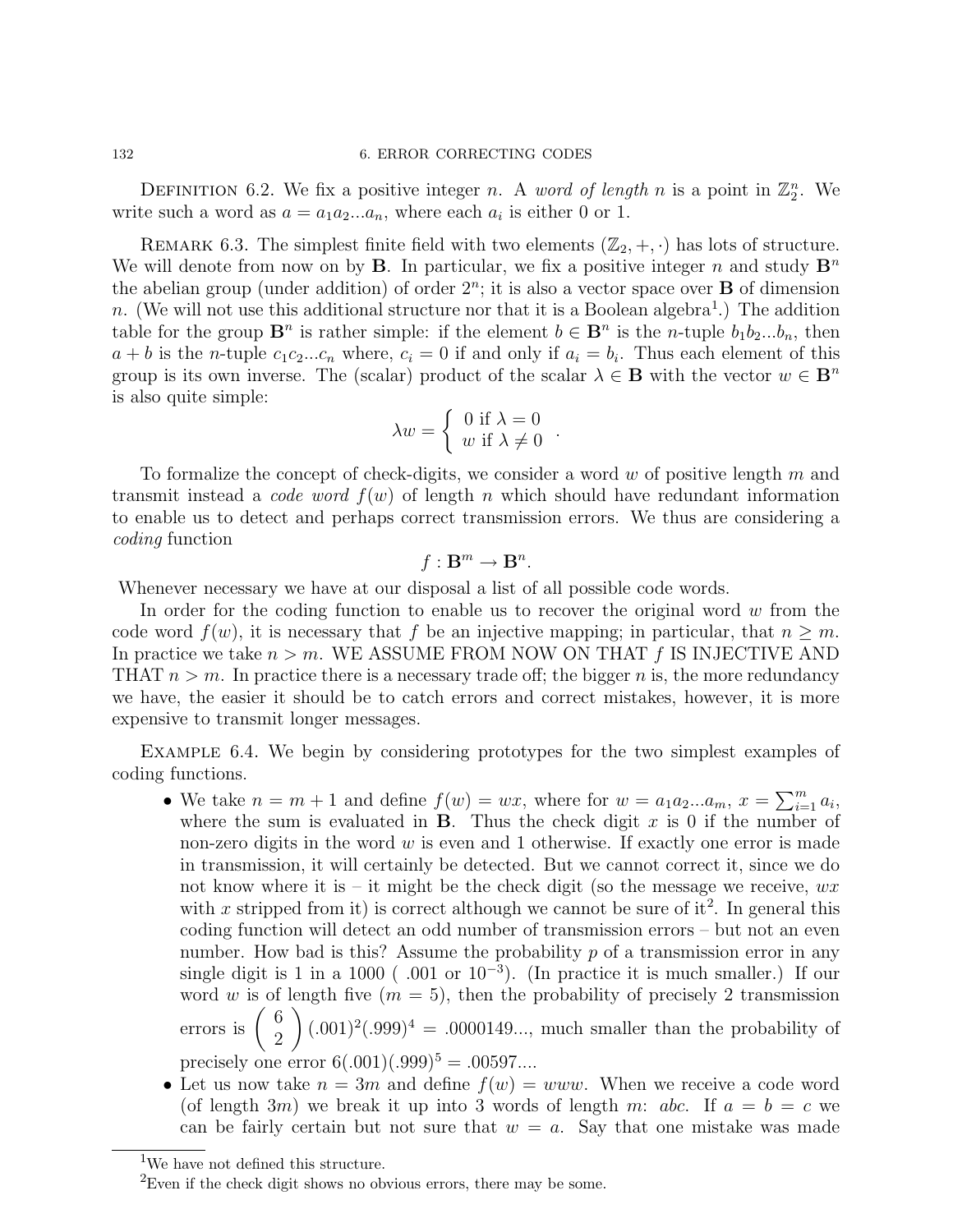in the transmission of a and then the same mistake was made in the transmission of b and c. What is the probability of this happening. Using the same set of values for  $m$  and  $p$  as in the previous example, we evaluate this probability as  $5((.001)(.999)^4)^3 = .0000000049...$ ; quite an unlikely event.

• We will use the next two examples in much of our subsequent development. We will hence refer to them in the sequel as *standard small examples* 1 and 2, respectively. We use  $m = 4$  in the first of these and add a check digit before transmitting the word. The transition from word to code word in the second example will be explained later. For these examples, we consider the maps  $f : \mathbf{B}^4 \to \mathbf{B}^5$  and  $g : \mathbf{B}^3 \to \mathbf{B}^6$  defined by the following two tables.

| $\boldsymbol{x}$ | f(x)  |     |               |        |
|------------------|-------|-----|---------------|--------|
| 0000             | 00000 |     |               |        |
| 0001             | 00011 |     |               |        |
| 0010             | 00101 |     |               |        |
| 0011             | 00110 |     | $\mathcal{X}$ | g(x)   |
| 0100             | 01001 |     | 000           | 000000 |
| 0101             | 01010 |     | 001           | 001111 |
| 0110             | 01100 |     | 010           | 010101 |
| 0111             | 01111 | and | 011           | 011010 |
| 1000             | 10001 |     | 100           | 100111 |
| 1001             | 10010 |     | 101           | 101000 |
| 1010             | 10100 |     | 110           | 110010 |
| 1011             | 10111 |     | 111           | 111101 |
| 1100             | 11000 |     |               |        |
| 1101             | 11011 |     |               |        |
| 1110             | 11101 |     |               |        |
| 1111             | 11110 |     |               |        |

.

The list of elements  $x \in \mathbf{B}^4$  and  $\mathbf{B}^3$  appearing in the first columns of the above tables are shown in lexicographic (dictionary) ordering. The reader should check that the table for f represents the first of our examples with  $m = 4$ . We will see below that these two examples are special cases of a family of codes.

We introduce some preliminaries in order to discuss more efficient codes than the next to last example.

DEFINITION 6.5. We define the *weight* of a word  $w = a_1 a_2 ... a_m \in \mathbf{B}^m$  as

$$
\mathrm{wt}(w) = \sum_{i=1}^m a_i,
$$

where the sum is in  $\mathbb{Z}$ ; thus the weight of a word is the number of ones in its binary expansion, and

$$
0 \leq \text{wt}(w) \leq m
$$

with equality  $0 = wt(w)$  if and only if  $w = 0$ . We thus have a map

$$
\mathrm{wt}: \mathbf{B}^m \to \mathbb{Z}.
$$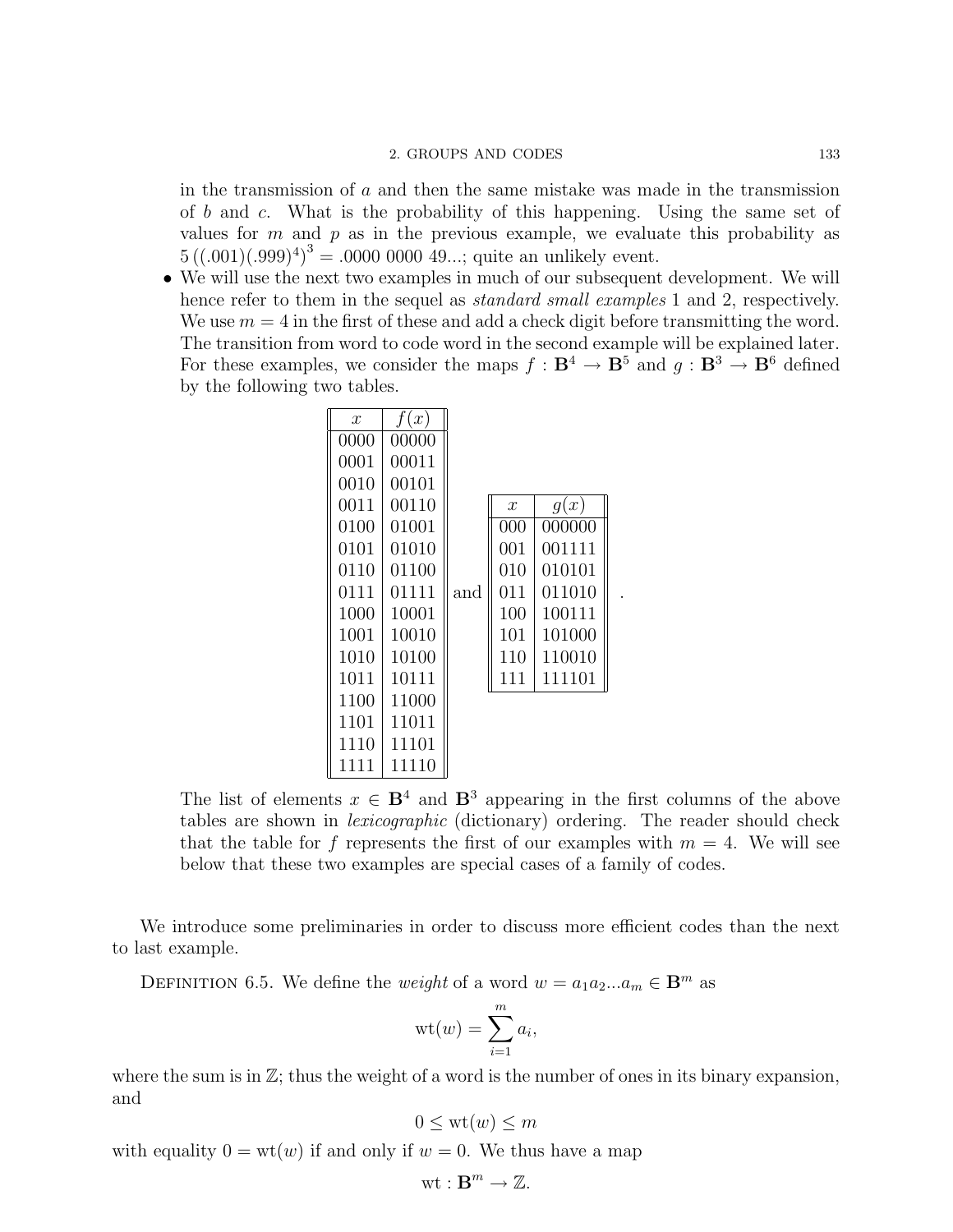### 134 6. ERROR CORRECTING CODES

The *distance*  $d(v, w)$  between words v and  $w \in \mathbf{B}^m$  is

$$
d(v, w) = \operatorname{wt}(v - w) = \operatorname{wt}(v + w);
$$

thus the distance between these words  $v = b_1b_2...b_m$  and w is precisely the number of places where they differ (that is,

$$
d(v, w) = |\{i = 1, 2, ..., m; a_i \neq b_i\}| = \sum_{i=1}^{m} |a_i - b_i|,
$$

where the last sum is again in  $\mathbb{Z}$ ). As in the case of weights,  $d(w, v) = 0$  if and only if  $w = v$ .

REMARK 6.6. The distance function provides us with a map

$$
d: \mathbf{B}^m \times \mathbf{B}^m \to \mathbb{Z}_{\geq 0}
$$

that satisfies the usual properties of distance functions studied in analysis: For all  $u, v$  and  $w \in \mathbf{B}^m$ ,

•  $d(w, v) = 0$  if and only if  $w = v$ .

• 
$$
d(w, v) = d(v, w).
$$

•  $d(u, w) \leq d(u, v) + d(v, w)$ .

Its values land in  $\mathbb{Z}_{\geq 0}$ , a subset of  $\mathbb{R}_{\geq 0}$ , where the "normal" distance functions of analysis take their values. The distance function d is translation invariant: that is,

$$
d(u - v, w - v) = d(u, w).
$$

THEOREM 6.7. Let k be a positive integer. A coding function  $f : \mathbf{B}^m \to \mathbf{B}^n$  detects k or fewer errors if and only if the minimum distance between distinct code words is at least  $k+1$ .

**PROOF.** Say we have received a message  $w \in \mathbf{B}^n$ , whereas  $v \in \mathbf{B}^n$  was the intended (correct) message. The code word  $v$  is in our list of possible code words. We need to know, of course, that such a list exists. If there are  $k$  or fewer errors in our message, then  $d(v, w) \leq k$ . So unless  $v = w$ , w is not in our list of code words and we have detected an error if and only if the minimum distance between code words is  $>(k + 1)$ . error if and only if the minimum distance between code words is  $\geq (k+1)$ .

THEOREM 6.8. Let k be a positive integer. A coding function  $f : \mathbf{B}^m \to \mathbf{B}^n$  allows the correction of k or fewer errors if and only if the minimum distance between distinct code words is at least  $2k + 1$ .

**PROOF.** If the distance between distinct code words is at least  $2k + 1$ , then by the previous theorem, we can detect up to and including  $2k$  transmission errors. But even if we had as few as  $k + 1$  transmission errors, there may be two distinct code words in  $\mathbf{B}^n$  that are are within distance  $k + 1$  to the erroneous message we received, so we cannot be sure how to correct the error. However, there is at most one code word within distance  $k$  of the erroneous message. So if the transmission had at most  $k$  errors, there is precisely one code word within distance k of the message.  $\square$ 

Example 6.9. For our standard small example 1, an examination of the differences between code words shows that the minimum distance between distinct code words is 2. (This involves computing  $15+14+\ldots+1=120$  differences and then checking their weights.) Hence this coding function can detect one error, but cannot correct it. For small example 2, the minimum distance between distinct code words is also 2.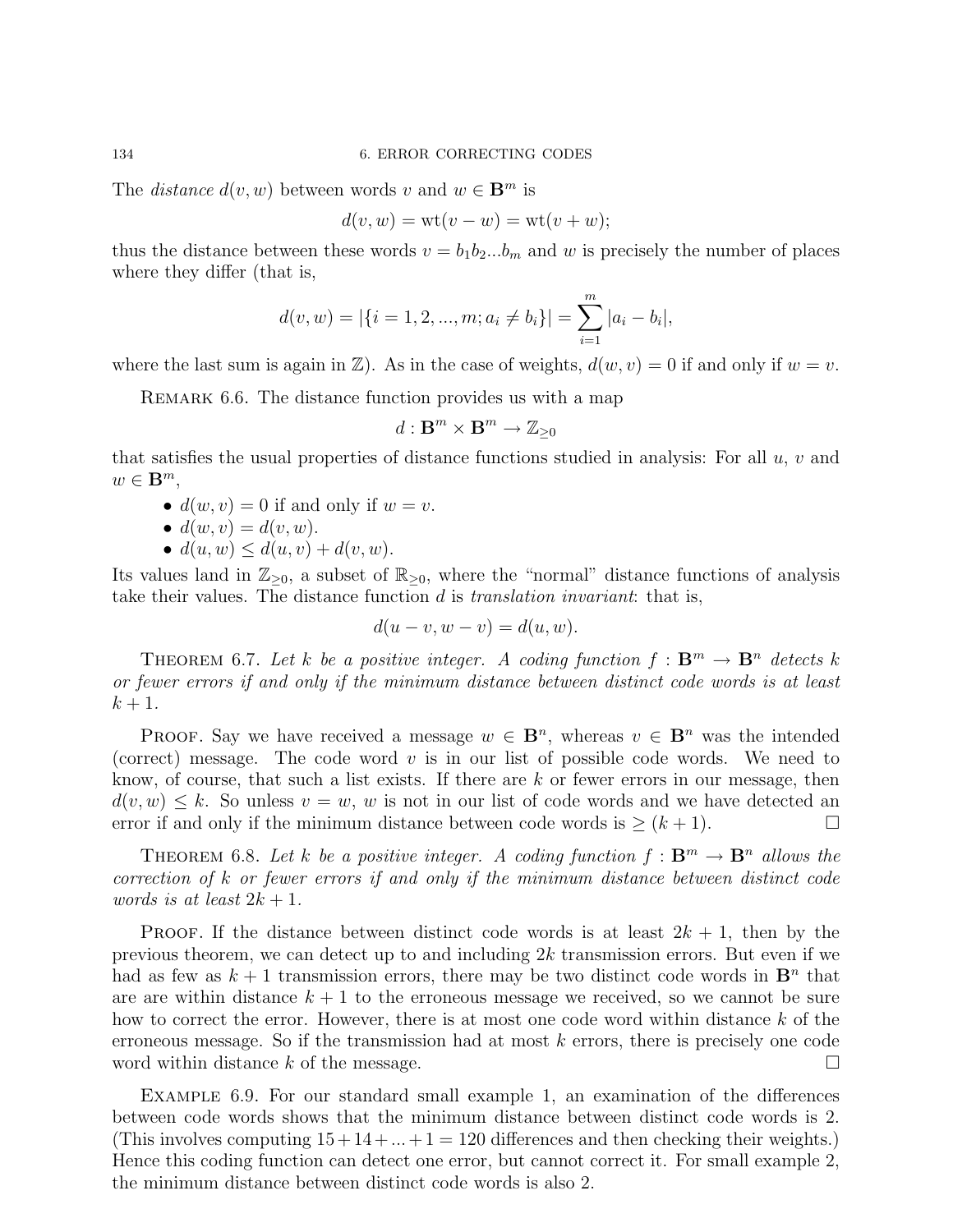DEFINITION 6.10. Let  $f : \mathbf{B}^m \to \mathbf{B}^n$  be a coding function. We say that f is a group or linear code if  $f(\mathbf{B}^m)$  is a subgroup of  $\mathbf{B}^n$ .

REMARK 6.11. If  $f: \mathbf{B}^m \to \mathbf{B}^n$  is a group homomorphism, then it certainly is a linear code.

THEOREM 6.12. If  $f: \mathbf{B}^m \to \mathbf{B}^n$  is a linear code, the minimum distance between distinct code words is minimum of the weights of non-zero code words.

PROOF. Let  $d$  and  $d'$  be the minima of the distances between distinct code words and of the weights of non-zero code words, respectively; that is,

$$
d = \min \{d(v, w); v \text{ and } w \in f(\mathbf{B}^m), v \neq w\}
$$

and

$$
d' = \min \{ \text{wt}(v); v \in f(\mathbf{B}^m), v \neq 0 \}.
$$

Both d and d' exist (and belong to  $\mathbb{Z}_{>0}$ ) since they are minima of non-empty (finite<sup>3</sup>) sets of positive integers. Since f is a linear code,  $0 \in f(\mathbf{B}^m)$ , and thus we conclude from the fact that for all  $v \in f(\mathbf{B}^m)$ ,  $wt(v) = d(v, 0)$ , that

 $d \leq d'$ .

Also there exist code words u and  $v \in f(\mathbf{B}^m)$  (hence also  $u + v \in f(\mathbf{B}^m)$ ) such that  $u \neq v$ and

$$
d = d(u, v) = wt(u - v) = wt(u + v) \ge d'.
$$

.

Example 6.13. Standard small examples 1 and 2 are linear codes. The first set of code words is the group generated by the words 00011, 00101, 01001 and 10001; the second by 001111, 010101 and 100111. For linear codes, the last theorem certainly simplifies the calculations of the minimal distances between code words. For our standard small example 1, we need to examine only 15 words (instead of 120 differences between words).

We describe a useful method for producing group codes  $f$  as group homomorphisms.

DEFINITION 6.14. Let m and n be positive integers with  $m < n$ . An  $m \times n$  matrix (thus with m rows and n columns) G with entries in **B** is a *generator* matrix if its first m columns form the  $m \times m$  identity matrix  $\mathbf{I} = \mathbf{I}_m$ . Thus  $G = [\mathbf{I}_m, A]$  where A is a  $m \times (n - m)$  matrix of zeros and ones.

EXAMPLE 6.15. Examples of generator matrices with  $m = 1, 2, 3, 4$  and  $n = m + 1$  are

$$
\begin{bmatrix} 1 & 0 \end{bmatrix}, \begin{bmatrix} 1 & 0 & 0 \\ 0 & 1 & 1 \end{bmatrix}, \begin{bmatrix} 1 & 0 & 0 & 0 \\ 0 & 1 & 0 & 0 \\ 0 & 0 & 1 & 1 \end{bmatrix} \text{ and } \begin{bmatrix} 1 & 0 & 0 & 0 & 1 \\ 0 & 1 & 0 & 0 & 1 \\ 0 & 0 & 1 & 0 & 1 \\ 0 & 0 & 0 & 1 & 1 \end{bmatrix}
$$

Another generator matrix is

$$
\left[\begin{array}{cccccc} 1 & 0 & 0 & 1 & 1 & 1 \\ 0 & 1 & 0 & 1 & 0 & 1 \\ 0 & 0 & 1 & 1 & 1 & 1 \end{array}\right].
$$

<sup>3</sup>This extra fact is not needed.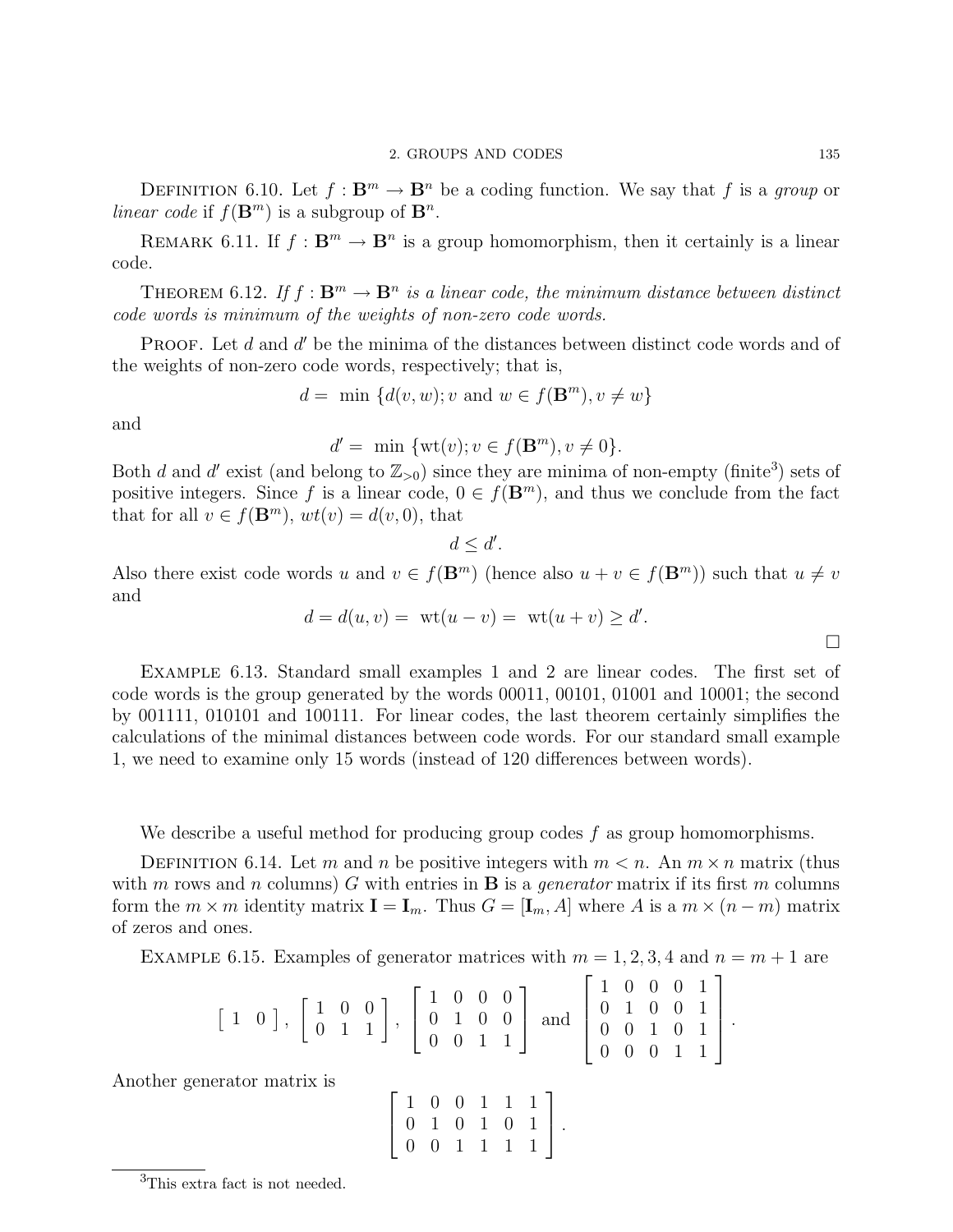#### 136 6. ERROR CORRECTING CODES

DEFINITION 6.16. View the elements of  $\mathbf{B}^m$  as  $1 \times m$  matrices (row vectors). An  $m \times n$ generator matrix  $G$  defines, using matrix multiplication, the group code (homomorphism<sup>4</sup>)

$$
f_G: \mathbf{B}^m \ni w \mapsto wG \in \mathbf{B}^n.
$$

We will say that G is the *generator matrix for the code*  $f_G$ .

Example 6.17. The last two matrices are generator matrices for our two standard small examples.

REMARK 6.18. A basis (over **B**) of the vector space  $\mathbf{B}^m$  consists of the m-row vectors  $v_i$ ,  $i = 1, 2, ..., m$ , consisting of a one in the *i*-th column and  $m-1$  zeros (in the other columns, of course). The image  $f_G(v_i)$  of  $v_i$  under the map  $f_G$  is the *i*-th row of the matrix G. The vector subspace  $f_G(\mathbf{B}^m)$  of  $\mathbf{B}^n$  is hence spanned by the *n* rows of the matrix G. We also observe that for each  $w \in \mathbf{B}^m$ , the first m letters of the code word  $f_G(w)$  consist of the word w; thus  $f_G(w) = wv$ , where  $v \in \mathbf{B}^{n-m}$  constitutes a set of *check digits* and  $f_G$  is injective. The property of group homomorphisms (or equivalently of linear maps between vector spaces) that we find most useful is

$$
f_G(v + w) = f_G(v) + f_G(w)
$$
 for all v and  $w \in \mathbf{B}^m$ .

THEOREM 6.19. Let  $\theta : \mathbf{B}^m \to \mathbf{B}^n$  be an arbitrary homomorphism. Then there exists an  $(m \times n)$  generator matrix G such that  $\theta = f_G$ .

PROOF. (This theorem is really a standard result from linear algebra.) We may of course view  $\theta$  as a **B**-linear map from the vector space (over **B**)  $\mathbf{B}^m$  to the vector space  $\mathbf{B}^n$ . The vectors  $v_i$  form a basis for  $\mathbf{B}^m$ . The *i*-th row of the matrix G is then  $\theta(v_i) \in \mathbf{B}^n$ . — П

Example 6.20. The last three matrices in Example 6.15 are the generator matrices for the codes f and g described in the third set of codes in Example 6.4.

We describe a useful way to proceed with an error detection and correction procedure. Assume that we are using a group code  $f : \mathbf{B}^m \to \mathbf{B}^n$ , not necessarily given as a group homomorphism. We let  $W \subset \mathbf{B}^n$  be the set of code words; a subgroup of  $\mathbf{B}^n$ . Let d be the minimum of the distances between code words in W. Suppose we receive a word  $v \in \mathbf{B}^n$ with a single error in it. It differs from a word  $w \in W$ , by a basis element  $v_i \in \mathbf{B}^n$ . So instead of receiving a word  $w \in W$ , we have received the word  $v_i + w$  in the coset  $v_i + W$ . Similarly, if we receive a word with precisely two errors, then a code word in the group W has been transformed by mistake into a word in the coset  $v_i + v_j + W$  with  $i \neq j$ . In general a word with precisely k transmission errors involves replacing W by  $v_{i_1} + v_{i_2} + ... + v_{i_k} + W$ , where the integers  $i_j$  may be assumed to satisfy  $1 \leq i_1 < i_2 < \ldots < i_k \leq n$ .

Assume that we receive a word  $v$ . If it is a code word, we can be fairly certain that it is error free. It could of course contain transmission errors, necessarily more than one if we have check digits, that transforms one code word to another. If the minimum distance<sup>5</sup> between code words is  $(d = 7$ , then we would need at least 7 errors to change one code word to another – a very unlikely possibility. Say v is not a code word. Thus it contains at least one error. We want to correct the error, without requesting that the word be resent.

<sup>&</sup>lt;sup>4</sup>The map  $f_G$  is also **B**-linear (a stronger property); that is, a linear map from the vector space **B**<sup>m</sup> to the vector space  $\mathbf{B}^n$ .

<sup>&</sup>lt;sup>5</sup>We will be making parenthetical remarks about such an example as we go along.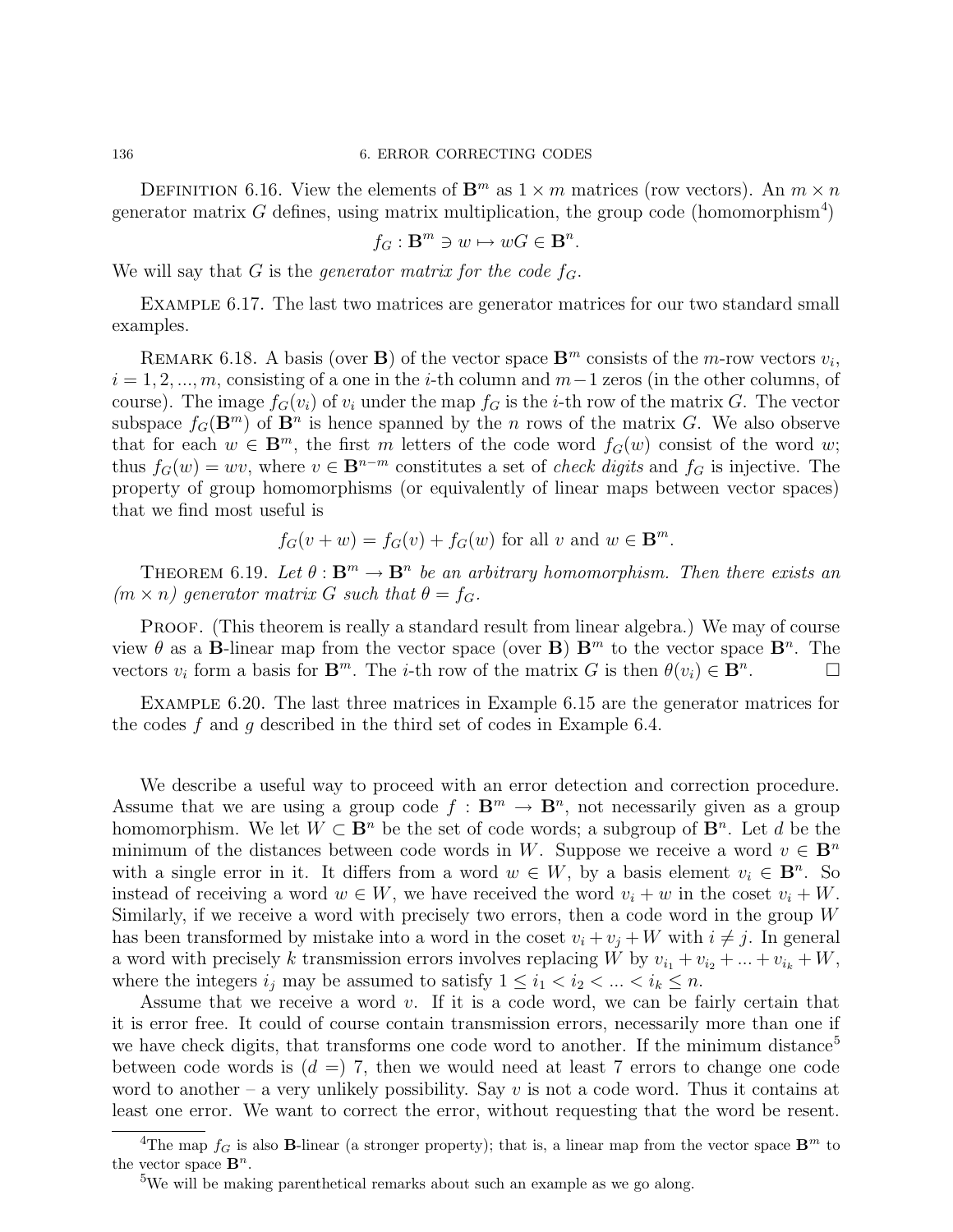#### 2. GROUPS AND CODES 137

It turns out that we cannot be absolutely sure that we are correcting the erroneous word to the correct code word. However, in practice, the probability that we have corrected an error is very close to 1. We use what is known as the maximum likelihood decoding procedure. We replace v by a code word closest to it. To do so, we compute the set of distances  $d(v, w)$ for all  $w \in W$  and choose as our replacement word  $w<sub>o</sub>$  as one that minimizes these set of distances; if there is more than one such  $w<sub>o</sub>$ , choose one arbitrarily. (In our example,  $w<sub>o</sub>$  is unique if  $v$  has fewer than 4 transmission errors.)

Instead of constructing a  $w<sub>o</sub>$  for each v we receive, we can calculate in advance a *decoding* table as follows.

We start with a coding function  $f : \mathbf{B}^m \to \mathbf{B}^n$  for which the code words form a subgroup W of  $\mathbf{B}^n$ .

- The decoding table T is a  $2^{n-m} \times 2^m$  matrix (thus consisting of  $2^n = o(\mathbf{B}^n)$  entries; each of these entries is a word in  $\mathbf{B}^n$ ).
- We list in a single row the  $2^m$  elements in the group W, starting with the identity<sup>6</sup>  $\mathbf{0} = 000...000$  of W. This is the first row of the matrix T. It is convenient to label  $0 = x_1$ .
- Find a word  $x_2$  in  $\mathbf{B}^n W$  of minimal weight (there will, in general, be more than one of these; choose one). Add  $x_2$  to (equivalently, subtract  $x_2$  from) the entries in the first row of  $T$  to obtain its second row. Observe that above each word in the second row is the word in the first row that is closest to it. The entries in the second row of T hence list the elements in the coset  $x_2 + W$ . Of course,  $W \cap (x_2 + W) = \emptyset$ .
- Find a word  $x_3$  in  $\mathbf{B}^n W (x_2 + W)$  of minimal weight. The third row in the matrix T is constructed as the coset  $x_3 + W$ . We now observe that, in addition to  $W \cap (x_3 + W) = \emptyset$ , we also have that  $(x_2 + W) \cap (x_3 + W) = \emptyset$ ; for if  $v \in$  $(x_2+W) \cap (x_3+W)$ , then  $v = x_2 + w_2 = x_3 + w_3$  for some  $w_2$  and  $w_3 \in W$  and it follows that  $x_3 = x_2 + (w_2 - w_3) \in x_2 + W$ ; contrary to our choice of  $x_3$ .
- We keep repeating the above procedure.
- After r steps, we have used  $2^m r$  elements of  $\mathbf{B}^n$ , arranged into r rows, the r-th row consisting of the coset  $x_r + W$ . We observe that

$$
(x_j + W) \cap (x_r + W) = \emptyset
$$
, for  $j = 1, ..., r - 1$ .

We have listed all the elements of  $\mathbf{B}^n$  after  $2^{n-m}$  steps and at this point we have completed the construction of the decoding table T.

- We call the words  $x_i$ ,  $i = 1, ..., 2^{n-m}$ , the *coset leaders* of the decoding table; they are the entries in the first column of the matrix T.
- We receive a word v. It certainly is an element of  $\mathbf{B}^n$ ; hence in our decoding table T. Say the word v is the  $(i, j)$  entry of the matrix T. The code word (in W) nearest to v that we use is then the  $(1, j)$  entry of T.

We illustrate the above construction for the group code  $f_G : \mathbf{B}^4 \to \mathbf{B}^7$  defined by the generator matrix

$$
G = \left[ \begin{array}{rrrrr} 1 & 0 & 0 & 0 & 0 & 1 & 1 \\ 0 & 1 & 0 & 0 & 1 & 1 & 0 \\ 0 & 0 & 1 & 0 & 1 & 1 & 1 \\ 0 & 0 & 0 & 1 & 1 & 1 & 1 \end{array} \right].
$$

<sup>6</sup> It is convenient but not necessary to do so.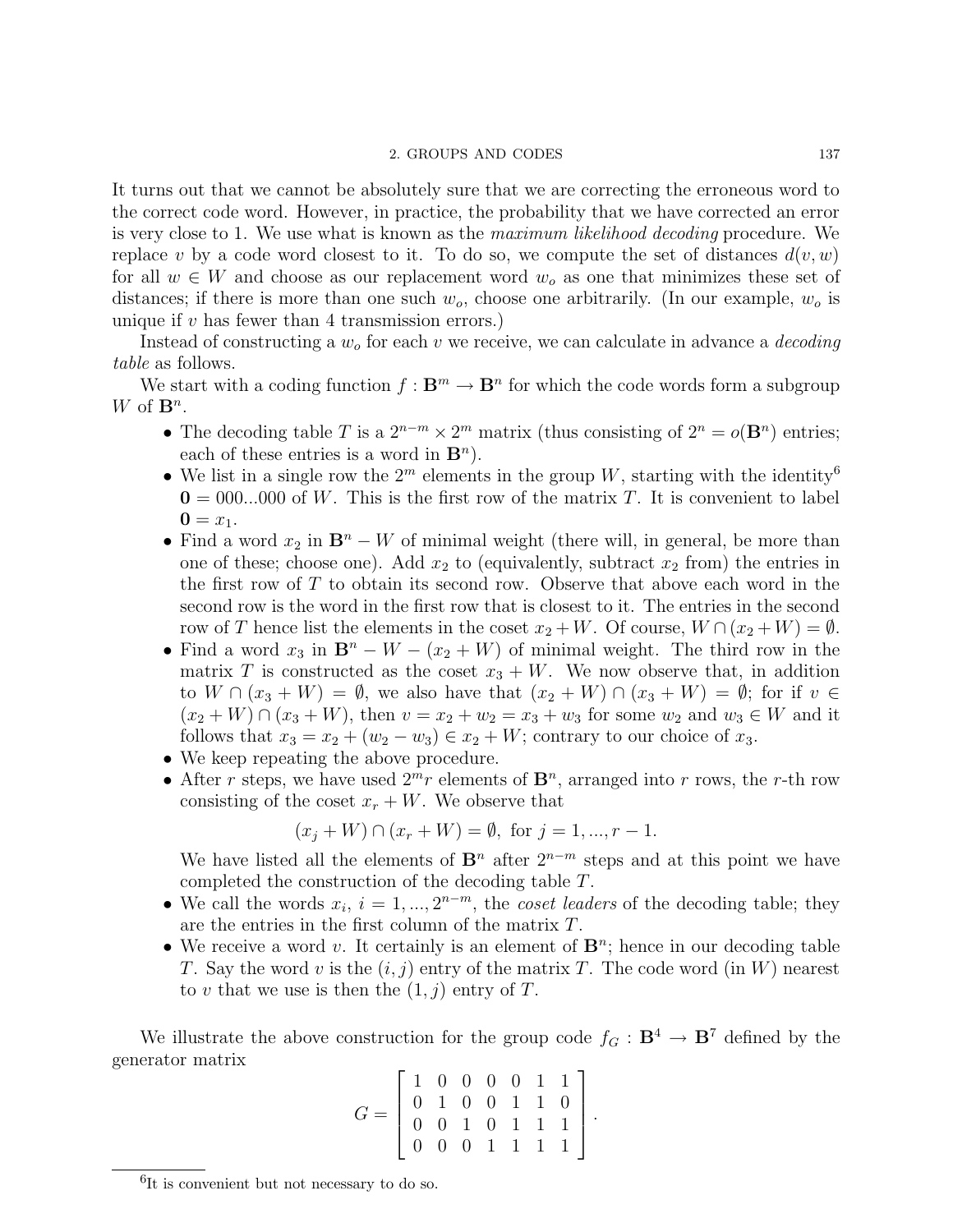138 6. ERROR CORRECTING CODES

The lengthy calculations are best performed on a computer. A sample (not simple) MAPLE program is shown below. We follow the program with some explanatory notes.

### MAPLE SESSION #10

```
> with(linalg): dirprod:=proc(A::{list,set},B::{list,set})
   local AxB,Ai, Bi, i,j;
   AxB := [];
   for i from 1 to nops(A) do
   Ai:=op(A[i]);for j from 1 to nops(B) do
   Bi:=op(B[j]);AxB := [op(AxB), [Ai, Bi]],od;
   od;
   end:
   selfprod:=proc(S::{list},n::posint)
   local A,m;
   if (n=1) then
   return(S);
   fi;
   if (modp(n,2)=0) then
   return( selfprod(dirprod(S,S),n/2));
   else
   return( dirprod(S,selfprod(S,n-1)));
   fi;
   end:
> listA := selfprod([0,1],4):
> listB := selfprod([0,1],7):
> G :=
   matrix([[1,0,0,0,0,1,1],[0,1,0,0,1,1,0],[0,0,1,0,1,1,1],[0,0,0,1,1,1,1
   ]]);
                        G :=\sqrt{ }\Bigg\}1 0 0 0 0 1 1
                               0 1 0 0 1 1 0
                               0 0 1 0 1 1 1
                               0 0 0 1 1 1 1
                                                  1
                                                  \overline{\phantom{a}}> g := x \rightarrow multiply(x, G) : list1 := map(g, listA) : mod2 := x \rightarrow\text{modp}(x,2): listmod2 := 1 -> map(mod2,1): gpW := map(listmod2,list1):
> SetMinus:=(A,B)->remove(x->inlist(x,B),A):
> inlist:=proc(x,L)
   local i;
   for i from 1 to nops(L) do
   if (equal(L[i],x)) then return(true) fi;
   od;
   false;
   end:
> list2 := SetMinus(listB,gpW): nops(listB); nops(list2);
                                    128
                                    112
> wt := x \rightarrow sum(x[k], k=1..7): listwtgpW := map(wt,gpW);
```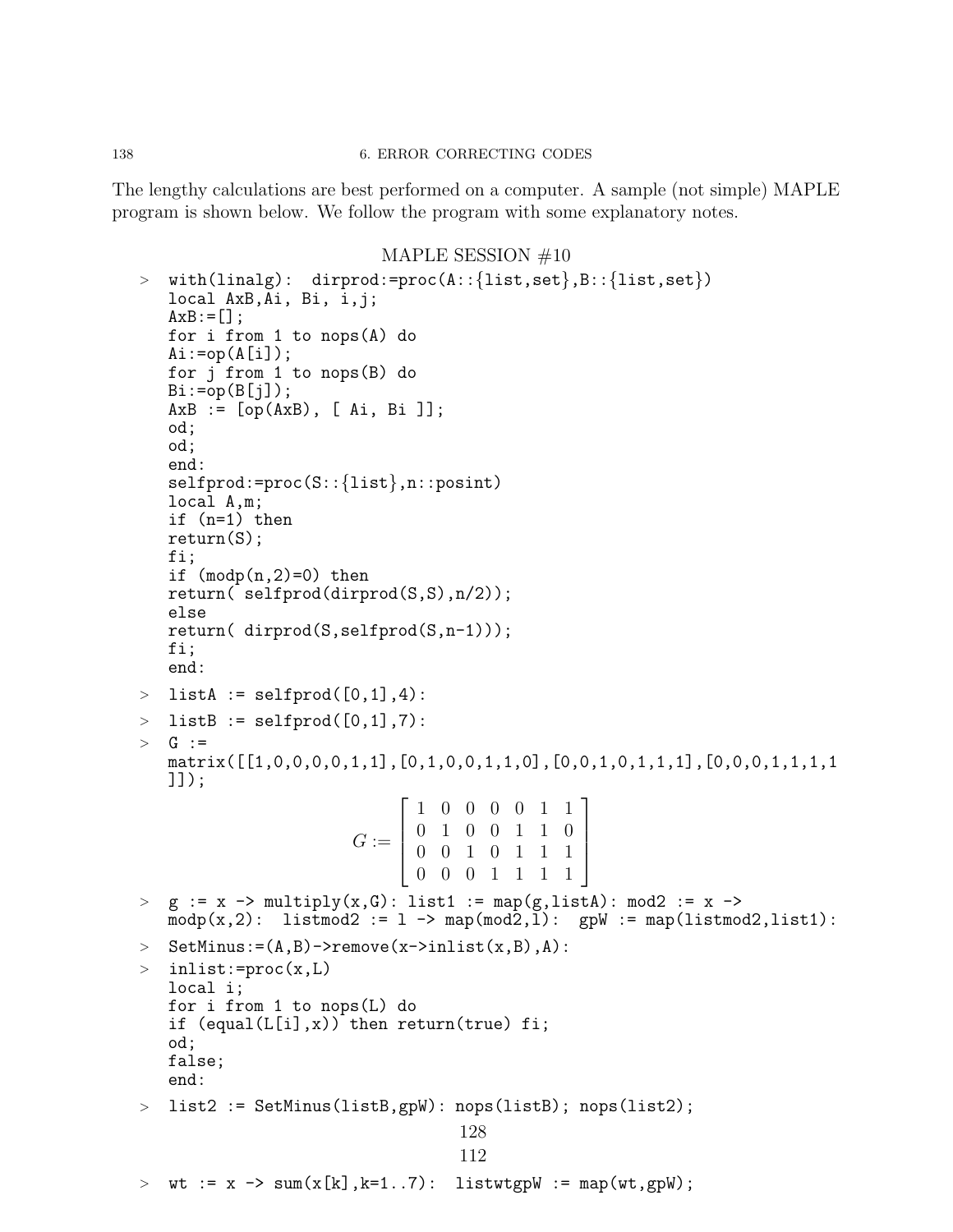$listwtgpW := [0, 4, 4, 2, 3, 3, 3, 5, 3, 3, 3, 5, 4, 4, 4, 6]$ 

- > lowestwt:=proc(L) local result, i; result :=  $L[1]$ ; for i from 2 to nops(L) do if  $(wt(L[i]) \leq wt(result))$  then result := L[i] fi; od; eval(result); end proc:
- $> x2 :=$  lowestwt(list2):
- > addvect:=proc(x,L) local fcn, preres; fcn :=  $y \rightarrow$  matadd(x,y); preres := map(fcn,L); map(listmod2,preres) end proc:
- $>$  coset2 := addvect(x2,gpW):
- <sup>&</sup>gt; list3 := SetMinus(list2,coset2):
- $> x3 :=$  lowestwt(list3):
- $>$  coset3 := addvect(x3,gpW):
- <sup>&</sup>gt; list4 := SetMinus(list3,coset3):
- $> x4 :=$  lowestwt(list4):
- $>$  coset4 := addvect(x4,gpW):
- $>$  list5 := SetMinus(list4, coset4):
- $> x5 :=$ lowestwt $(list5)$ :
- $>$  coset5 := addvect(x5,gpW):
- $>$  list $6 := SetMinus(list5, coset5)$ :
- $> x6 :=$  lowestwt(list6):
- $>$  coset6 := addvect(x6,gpW):
- <sup>&</sup>gt; list7 := SetMinus(list6,coset6):
- $>$  x7 := lowestwt(list7): coset7 := addvect(x7,gpW):
- <sup>&</sup>gt; list8 := SetMinus(list7,coset7): x8 := lowestwt(list8): coset8 := addvect(x8,gpW):
- <sup>&</sup>gt; nops(SetMinus(list8,coset8));

```
\Omega
```
 $decoding matrix := array(1..8,1..16, [gpw, coset2, coset3, coset4,$ coset5, coset6, coset7, coset8]);

 $\sqrt{2}$ 6 6 6 6 6  $\overline{1}$ 6 6 6  $\overline{1}$ 4 0000000 0001111 0010111 0011000 0100110 0101001 0110001 0111110 1000011 1001100 1010100 1011011 0000001 0001110 0010110 0011001 0100111 0101000 0110000 0111111 1000010 1001101 1010101 1011010 0000010 0001101 0010101 0011010 0100100 0101011 0110011 0111100 1000001 1001110 1010110 1011001 0000100 0001011 0010011 0011100 0100010 0101101 0110101 0111010 1000111 1001000 1010000 1011111 0001000 0000111 0011111 0010000 0101110 0100001 0111001 0110110 1001011 1000100 1011100 1010011 0100000 0101111 0110111 0111000 0000110 0001001 0010001 0011110 1100011 1101100 1110100 1111011 1000000 1001111 1010111 1011000 1100110 1101001 1110001 1111110 0000011 0001100 0010100 0011011 0000101 0001010 0010010 0011101 0100011 0101100 0110100 0111011 1000110 1001001 1010001 1011110 1  $\overline{1}$  $\mathbf{1}$  $\mathbf{1}$  $\mathbf{1}$  $\mathbf{1}$  $\overline{1}$  $\mathbf{1}$  $\mathbf{1}$  $\mathbf{1}$  $\mathbf{1}$  $\overline{1}$ 

 $>$  H

:=matrix([[0,1,1],[1,1,0],[1,1,1],[1,1,1],[1,0,0],[0,1,0],[0,0,1]]);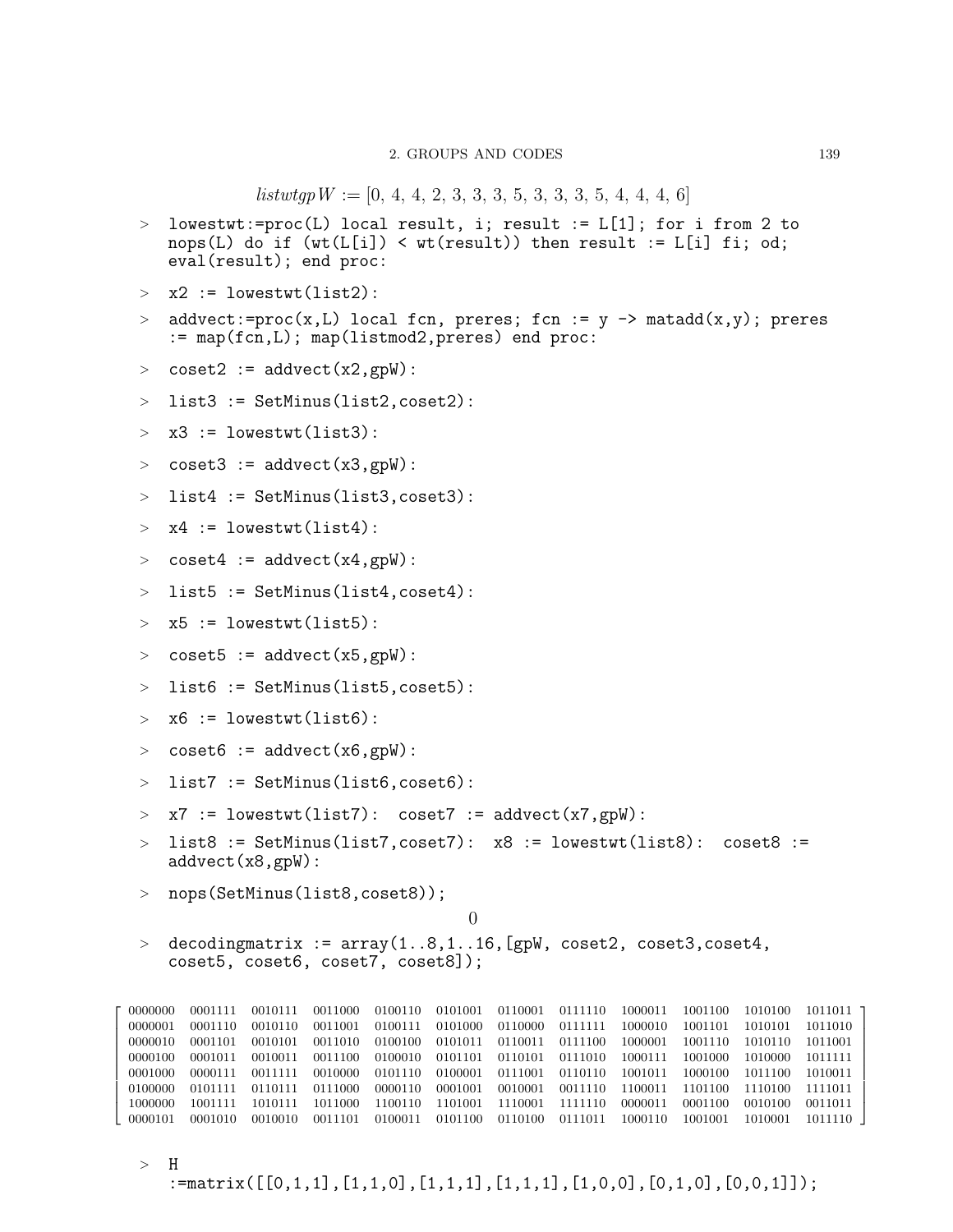$$
H := \left[\begin{array}{rrr} 0 & 1 & 1 \\ 1 & 1 & 0 \\ 1 & 1 & 1 \\ 1 & 1 & 1 \\ 1 & 0 & 0 \\ 0 & 1 & 0 \\ 0 & 0 & 1 \end{array}\right]
$$

- $>$  result := array $(1..8,1..2)$ : for k to 8 do for 1 to 2 do if  $(1 = 2)$ then result $[k,1]$  := eval(decoding matrix $[k,1]$ ) else result $[k,1]$  := listmod2(eval(multiply(decodingmatrix[k,1],H))) end if end do end do: print(result);
	- $\sqrt{ }$  $\overline{1}$  $\left| \right|$  $\overline{1}$  $\overline{1}$  $\overline{1}$  $\overline{1}$  $\overline{1}$  $\overline{1}$  $\vert$  $\overline{1}$ 000 0000000 001 0000001 010 0000010 100 0000100 111 0001000 110 0100000 011 1000000 101 0000101 1  $\overline{1}$  $\mathbf{I}$  $\frac{1}{2}$  $\overline{1}$  $\overline{1}$  $\overline{1}$  $\overline{1}$  $\overline{1}$  $\overline{a}$  $\overline{1}$

\*\*\*END MAPLE PROGRAM\*\*\*

- The first item in the program consists of two parts; the first computes the Cartesian product of two sets or lists and the second uses this procedure to compute the n-th Cartesian product of a list.
- The second and third commands compute  $\mathbf{B}^4$  and  $\mathbf{B}^7$ , respectively.
- The next step enters the matrix  $G$ .
- The next set of instructions execute the mod 2 multiplication of matrices to obtain the group W. We have suppressed the printing of  $W$  as well as the cosets of  $W$  in  $B<sup>7</sup>$  in the subsequent commands because they appear as the rows of the decoding matrix.
- The next two sets of commands compute the relative complement of one list with respect to another. The standard MAPLE set difference command is inappropriate for our purposes.
- The computations of the cosets of W in  $\mathbf{B}^7$  need several preliminaries. One needs to compute relative differences of sets (the listn entries), minimal weights of sets of words, and finally the cosets. This is done in the subsequent set of commands. As a check on our work, we have computed the cardinality of list B and list 2 using the nops command.
- We have displayed the weights of the code words  $W$ . Since the lowest non-zero weight of elements of  $W$  is 2, the coding function will detect 1 error, but will correct none.
- The eight xi are the coset leaders.
- The lists list<sup>8</sup> and coset<sup>8</sup> contain the same words in a different order; this fact is verified by the nops(SetMinus(list8,coset8)) command.
- We have shown only 12 of the 16 columns of the decoding matrix.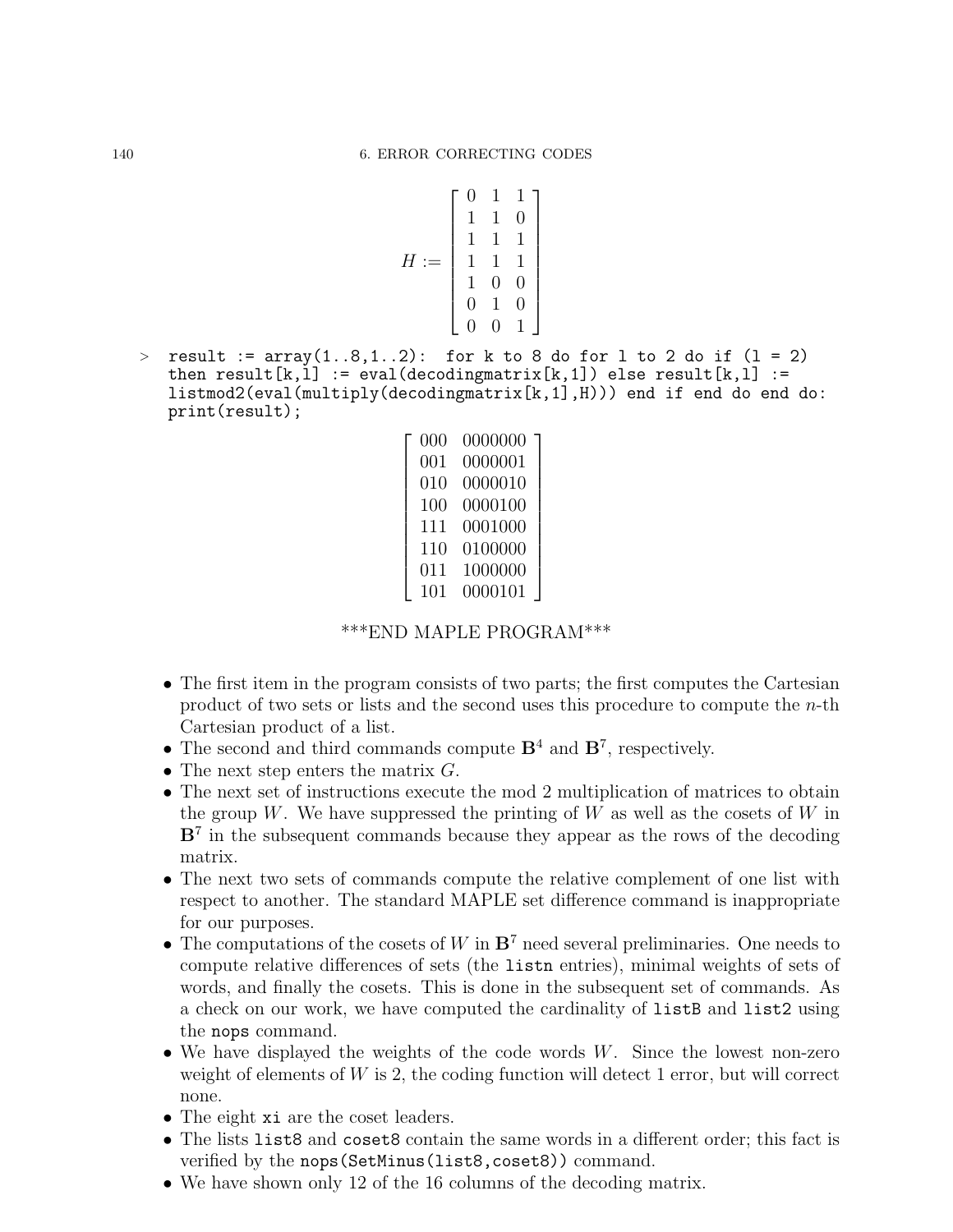• The role of the last two commands should be obvious after we develop a little more theory.

We now proceed to a discussion of correcting errors with less information than a complete decoding table.

DEFINITION 6.21. Let  $G = [\mathbf{I}_m, A]$  be an  $m \times n$  generator matrix. The corresponding parity-check matrix is the  $n \times (n - m)$  matrix  $H =$  $\begin{bmatrix} A \end{bmatrix}$  $\mathbf{I}_{n-m}$ 1 . The syndrome of a word  $w \in \mathbf{B}^n$  is the word  $wH \in \mathbf{B}^{n-m}$ .

**PROPOSITION** 6.22. Let H be a parity-check matrix corresponding to the generator matrix G. Then  $w \in \mathbf{B}^n$  is a code word if and only if  $wH = 0$ .

PROOF. A word  $w \in \mathbf{B}^n$  is a code word if and only if  $w = sG = s[\mathbf{I}_m, A]$  for some  $s \in \mathbf{B}^m$ if and only if  $w = uv$  with  $u \in \mathbf{B}^m$  and  $v = uA$ . We rewrite the last equation as

$$
\mathbf{0} = uA - v\mathbf{I}_{n-m} = uA + v\mathbf{I}_{n-m} = (uv)H = wH
$$

showing that w is a code word if and only if  $\mathbf{0} = wH$ .

COROLLARY 6.23. Two words are in the same row of the coset decoding table if and only if they have the same syndrome.

**PROOF.** Two words u and  $v \in \mathbf{B}^n$  are in the same row of the decoding table (in the same coset of the code group W) if and only if they differ by a code word  $w \in W$ ; that is, if and only if  $w = u - v$  if and only if  $\mathbf{0} = wH = uH - vH$  or if and only if  $uH = vH$ . only if  $w = u - v$  if and only if  $\mathbf{0} = wH = uH - vH$  or if and only if  $uH = vH$ .

REMARK 6.24. A parity-check matrix  $H$  defines a linear mapping

$$
H: \mathbf{B}^n \ni v \mapsto vH \in \mathbf{B}^{n-m}.
$$

This linear mapping need not be injective nor surjective. If  $H$  is the parity-check matrix corresponding to the generator matrix  $G$ , then we also have the injective (not surjective) linear mapping (we called it  $f_G$  before)

$$
G: \mathbf{B}^m \ni w \mapsto wG \in \mathbf{B}^n.
$$

The last proposition shows that  $H \circ G$  is the zero map.

We can now expand the decoding table for a group code by adding an extra column, say at the left, that records the syndrome of each row. Thus the first two entries of the first row of the expanded decoding table T, which is now a  $2^{n-m} \times (2^m + 1)$  matrix, start with  $0 \in \mathbf{B}^{n-m}$  and  $0 \in \mathbf{B}^n$ . We can dispense with all but the first two columns of this expanded decoding table and label the resulting  $2^{n-m} \times 2$  matrix **T**. If we receive a word v, we first compute its syndrome  $vH$ , which we find in the first of our two column matrix **T**. In the next column, in the same row as  $vH$ , is the coset leader u of the row in the full decoding table T where v is found. Adding u to v we obtain  $u + v$ , a code word closest to the word v that we received. Stripping away the last  $n - m$  digits from the word  $u + v$  we obtain the maximum likelihood candidate for the word  $w$  that we believe was intended.

## EXERCISES

(1) If  $f: \mathbf{B}^m \to \mathbf{B}^n$  is a linear code, must it also be a group homomorphism?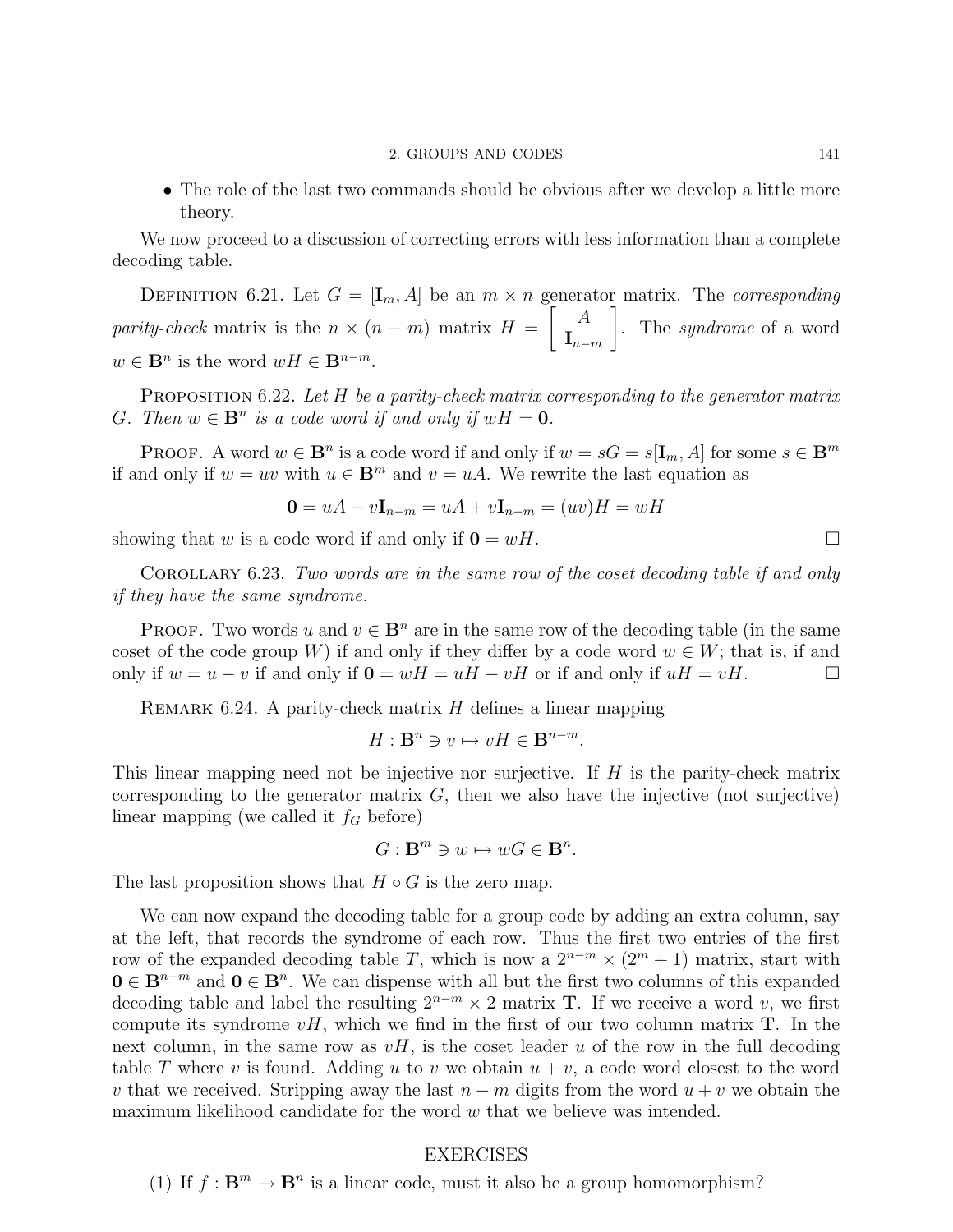# 142 6. ERROR CORRECTING CODES

(2) Show that wt :  $\mathbf{B}^m \to \mathbb{Z}$  is not a group homomorphism but that

 $\mathrm{red}_2 \circ \mathrm{wt} : \mathbf{B}^m \to \mathbb{Z}_2$ 

- is.
- (3) In this section words were considered as row vectors of length  $m$  and hence the coding function f for a group code was a map  $w \mapsto wG$  for some some generator matrix G. How would you define a generator matrix and the corresponding paritycheck matrix if words were viewed as column vectors of length m?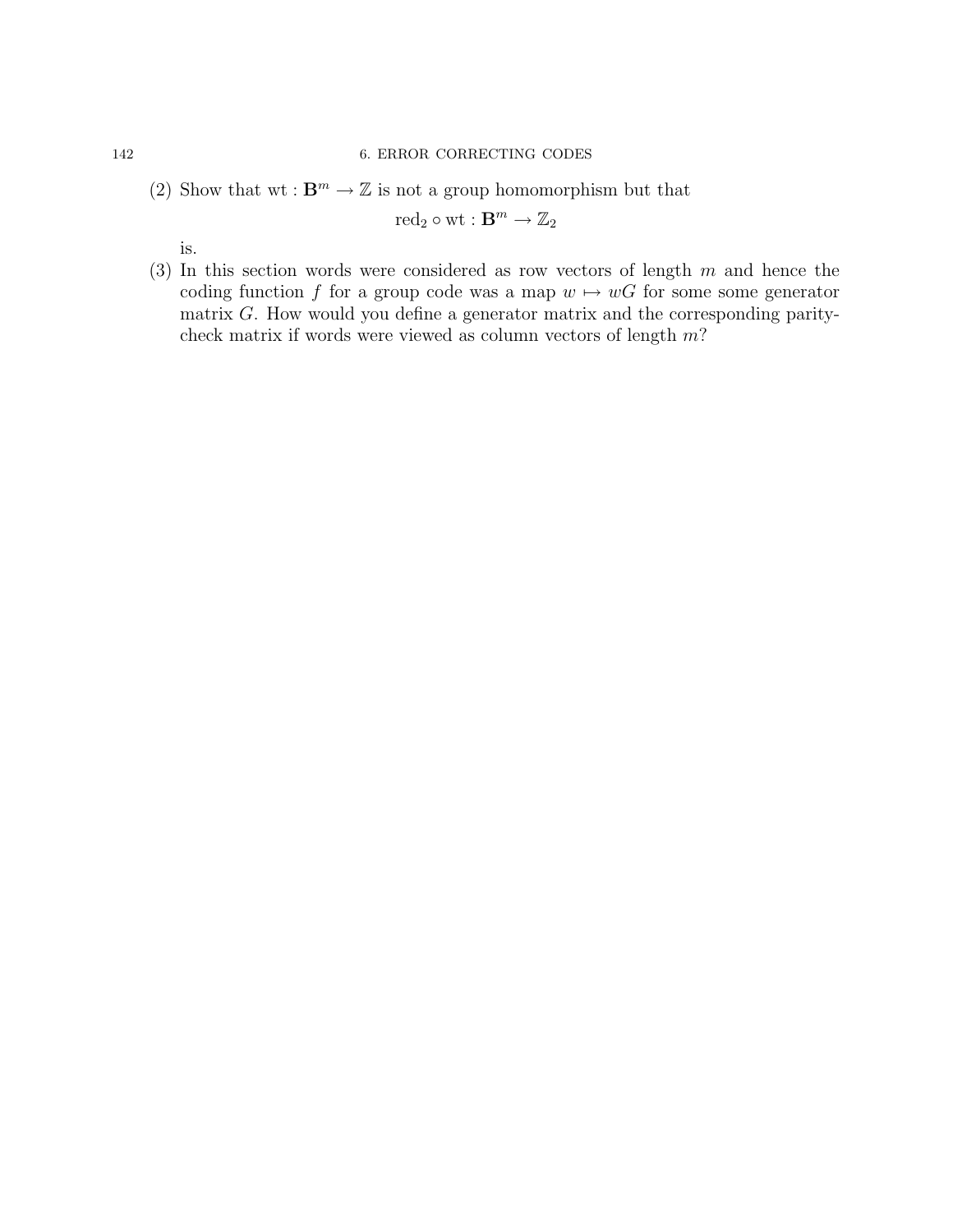# CHAPTER 7

# Roots of polynomials

Among the main purposes of this chapter is to discuss unified approaches (formulae) for solving polynomial equation of degree  $\leq 4$ . We outline several approaches to establishing a key result: the fundamental theorem of algebra. Along the way we continue the study of the ring of polynomials; emphasising once again that it shares many properties with the ring of integers. For this chapter, we assume that the reader is familiar with some basic linear algebra; for example, the contents of [2]. THE MATERIAL IN THIS CHAPTER IS IN PRELIMINARY FORM.

# 1. Roots of polynomials

The main results of this subsection is the next theorem, the fundamental theorem of algebra. We present several proofs. Each of them requires some analysis.

THEOREM 7.1 (The fundamental theorem of algebra, FTA). For all  $n \in \mathbb{Z}_{>0}$ , an  $n^{th}$ degree complex polynomial  $p(x)$  has precisely n complex roots counting multiplicities; thus there exist constants  $0 \neq \lambda$  and  $\beta_1, ..., \beta_n \in \mathbb{C}$  such that

$$
p(x) = \lambda(x - \beta_1)...(x - \beta_n).
$$

We start with

DEFINITION 7.2. A zero or root of a polynomial  $p(x)$  of positive degree is a complex number  $\alpha$  such that  $p(\alpha) = 0$ .

It is an immediate consequence of the Euclidean algorithm that if  $\alpha$  is a root of the polynomial  $p(x)$  of degree  $n > 0$ , then there exists a unique polynomial  $q(x)$  of degree  $n - 1$ such that

$$
p(x) = (x - \alpha)q(x).
$$

1.0.1. A linear algebra approach. We outline a recent argument due to H. Derksen  $[4]$ , based mostly on linear algebra. While this approach requires considerable algebraic tools (which our outlined without proof), it depends on very little analysis (complete details provided).

LEMMA 7.3. Every real polynomial  $p(x)$  of odd degree has a real zero.

Proof. This standard fact is proved in most calculus courses. The argument goes as follows. It involves no loss of generality to assume that  $p(x)$  is monic. Thus

$$
\lim_{x \to \infty} p(x) = \infty \text{ and } \lim_{x \to -\infty} p(x) = -\infty.
$$

it follows that there exists an  $R > 0$  such that

$$
p(R) > 0 \text{ and } p(-R) < 0.
$$

By the intermediate value theorem there exists a  $\lambda$  in the open interval  $(-R, R)$  such that  $p(\lambda) = 0$ .  $p(\lambda) = 0.$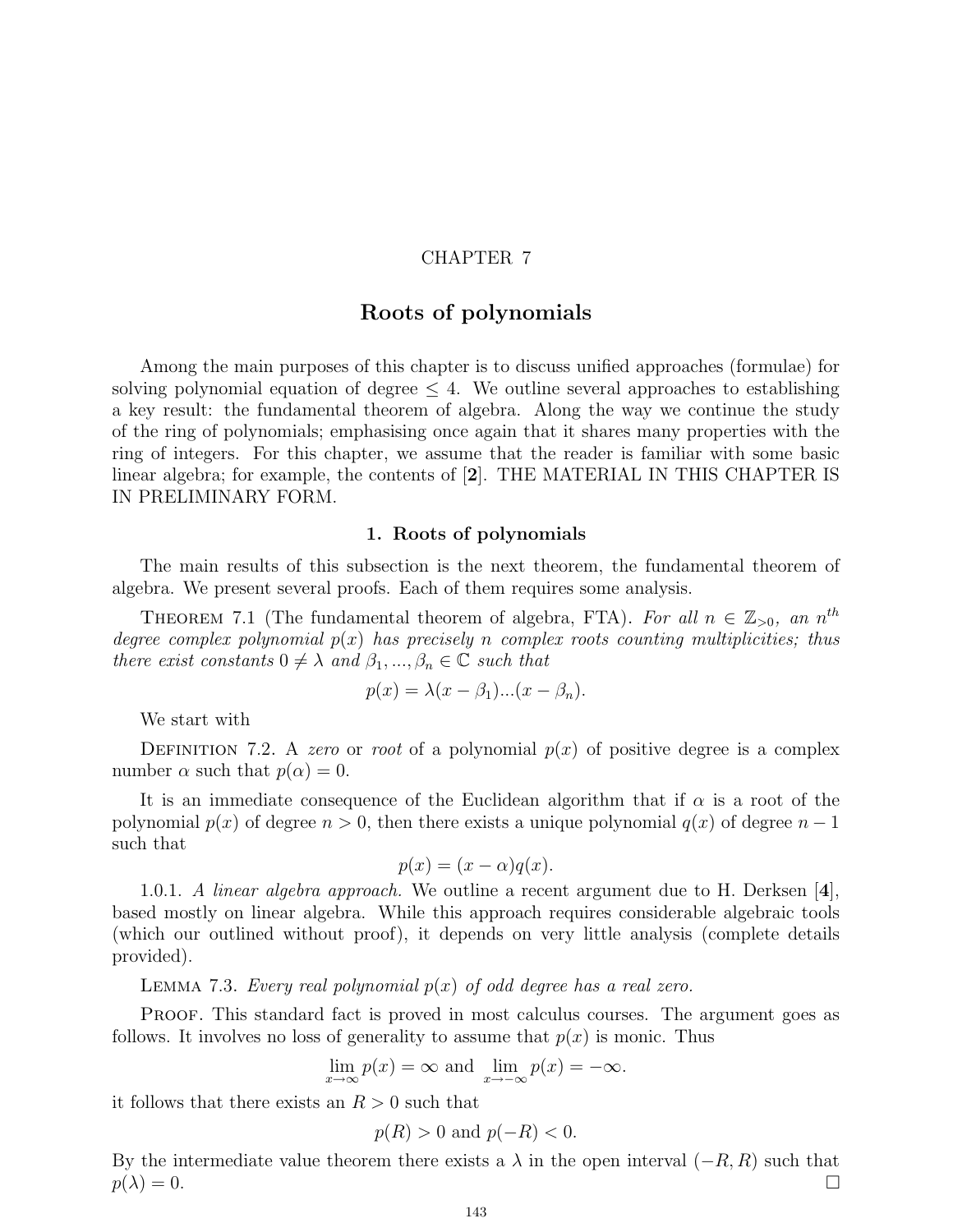## 144 7. ROOTS OF POLYNOMIALS

LEMMA 7.4. Every complex number  $z = \alpha + \beta i$ ,  $\alpha$  and  $\beta \in \mathbb{R}$ , has a square root.

PROOF. Put  $\gamma = \sqrt{\alpha^2 + \beta^2} = |z|$ . The existence of square roots of non-negative real numbers is a basic property of the real number system; a fact from calculus. Then

$$
\left(\sqrt{\frac{\gamma+\alpha}{2}} + \sqrt{\frac{\gamma-\alpha}{2}}i\right)^2 = \alpha + \beta i.
$$

 $\Box$ 

We begin an outline the the algebraic tolls needed in this approach.

DEFINITION 7.5. Let K be a field and V a K-vector space. A K-linear self map L of V is called an *endomorphism* of V. A scalar  $\lambda \in K$  is an *eigenvalue* of L if there exists a vector  $x \in V$ ,  $x \neq 0$ , called an *eigenvector* of  $\lambda$  or of L, such that  $L(x) = \lambda x$ .

We introduce a statement  $\mathcal{P}(K, d, r)$  for a field K and positive integers d and r: Any r commuting endomorphisms of a K-vector space V of dimension n such that d does not divide n have a common eigenvector.

LEMMA 7.6. If  $\mathcal{P}(K, d, 1)$  holds, then so does  $\mathcal{P}(K, d, r)$  for all positive integers r.

LEMMA 7.7.  $\mathcal{P}(\mathbb{R},2,r)$  holds for all positive integers r; that is, any collection  $A_1, A_2, \ldots$ ,  $A_r$  of commuting endomorphisms of an odd dimensional real vector space have a common eigenvector.

LEMMA 7.8.  $\mathcal{P}(\mathbb{C}, 2, 1)$  holds; that is, every endomorphism of an odd dimensional complex vector has an eigenvector.

LEMMA 7.9.  $\mathcal{P}(\mathbb{C}, 2^k, r)$  holds for all positive integers k and r.

The above series of technical results lead to a theorem that is of interest in its own right.

THEOREM 7.10. Let r be a positive integer. If  $A_1, A_2, ..., A_r$  are commuting endomorphisms of non-trivial finite dimensional  $\mathbb{C}\text{-vector space } V$ , then they have a common eigenvector.

As a consequence (corollary in some sense) of the last theorem, we can now establish the fundamental theorem of algebra in the following form:

COROLLARY 7.11 (The fundamental theorem of algebra). If  $p(x)$  is a non-constant polynomial with complex coefficients, then there exists a  $\beta \in \mathbb{C}$  such that  $p(\beta) = 0$ .

**PROOF.** It suffices to assume that  $p(x)$  is a monic polynomial of degree  $n \geq 1$ :

(21) 
$$
p(x) = x^n + a_1 x^{n-1} + \dots + a_n.
$$

We claim that  $p(x) = \det(xI - A)$ , where A is the *companion* matrix of  $p(x)$ :

$$
A = \begin{bmatrix} 0 & 0 & \dots & 0 & -a_n \\ 1 & 0 & & 0 & -a_{n-1} \\ 0 & 1 & & 0 & -a_{n-2} \\ \vdots & & & \vdots \\ 0 & 0 & \dots & 1 & -a_1 \end{bmatrix}.
$$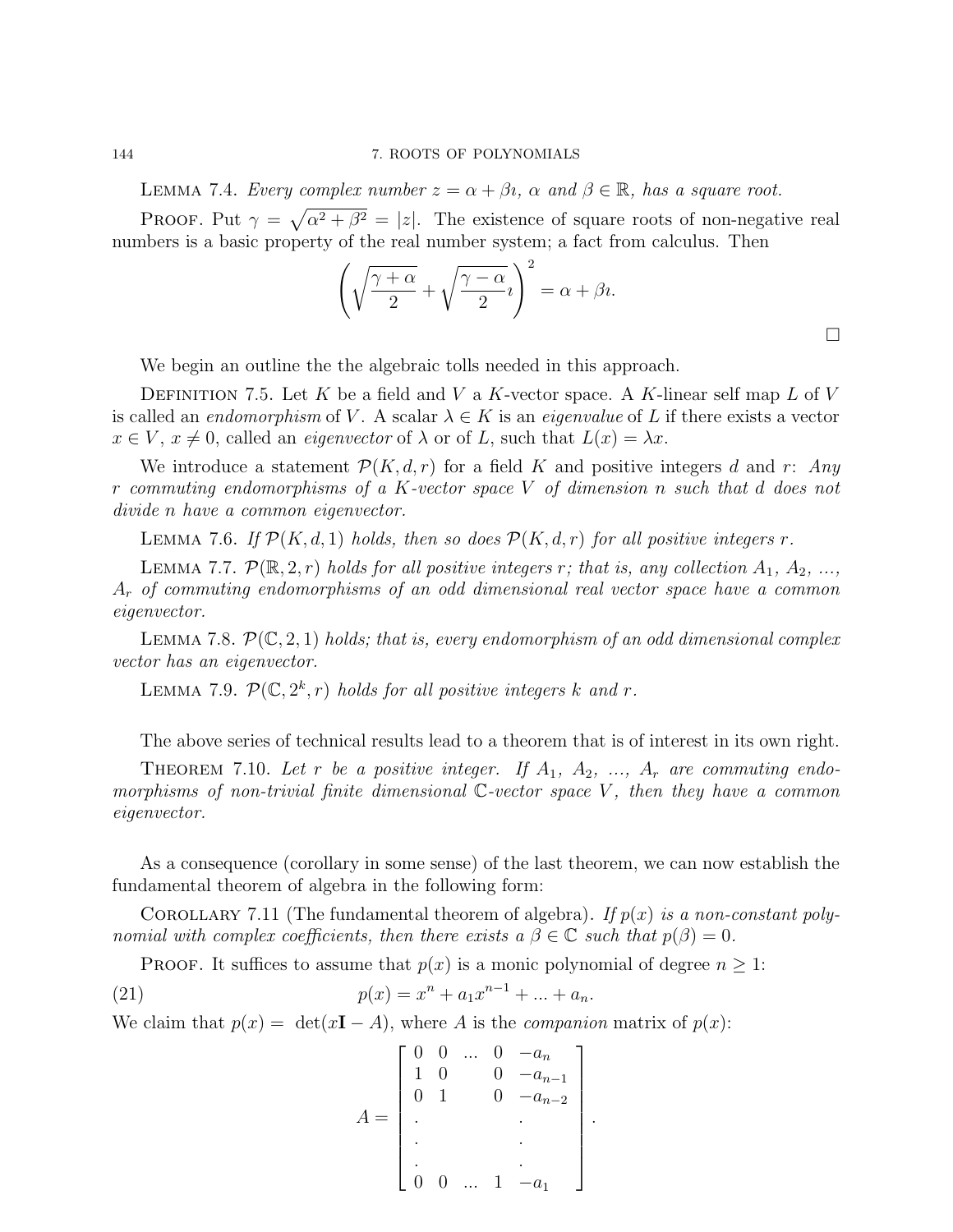We use induction on  $n$  to verify that

$$
x^{n} + a_{1}x^{n-1} + ... + a_{n} = \det \begin{bmatrix} x & 0 & 0 & ... & 0 & 0 & a_{n} \\ -1 & x & 0 & 0 & 0 & a_{n-1} \\ 0 & -1 & x & 0 & 0 & a_{n-2} \\ . & . & . & . & . & . \\ 0 & 0 & 0 & ... & -1 & x & a_{2} \\ 0 & 0 & 0 & ... & 0 & -1 & x + a_{1} \end{bmatrix}.
$$

The formula for the base case  $n = 1$  reads

$$
x + a_1 = \det [x + a_1],
$$

which is obviously true. We assume now that  $n > 1$ . Expanding in terms of minors, we see that

$$
\det \begin{bmatrix} x & 0 & 0 & \dots & 0 & 0 & a_n \\ -1 & x & 0 & 0 & 0 & a_{n-1} \\ 0 & -1 & x & 0 & 0 & a_{n-2} \\ \vdots & \vdots & \vdots & \ddots & \vdots & \vdots \\ 0 & 0 & 0 & \dots & -1 & x & a_2 \\ 0 & 0 & 0 & \dots & 0 & -1 & x+a_1 \end{bmatrix}
$$

$$
= x \det \begin{bmatrix} x & 0 & 0 & 0 & a_{n-1} \\ -1 & x & 0 & 0 & a_{n-2} \\ \cdot & \cdot & \cdot & \cdot \\ \cdot & \cdot & \cdot & \cdot \\ 0 & 0 & \dots & -1 & x & a_2 \\ 0 & 0 & \dots & 0 & -1 & x+a_1 \end{bmatrix} + \det \begin{bmatrix} 0 & 0 & 0 & 0 & a_n \\ -1 & x & 0 & 0 & a_{n-2} \\ \cdot & \cdot & \cdot & \cdot \\ \cdot & \cdot & \cdot & \cdot \\ 0 & 0 & \dots & -1 & x & a_2 \\ 0 & 0 & \dots & 0 & -1 & x+a_1 \end{bmatrix}.
$$

The induction hypothesis tells us that

$$
\det \begin{bmatrix} x & 0 & 0 & 0 & a_{n-1} \\ -1 & x & 0 & 0 & a_{n-2} \\ \vdots & & & & \vdots \\ 0 & 0 & \dots & -1 & x & a_2 \\ 0 & 0 & \dots & 0 & -1 & x+a_1 \end{bmatrix} = x^{n-1} + a_1 x^{n-2} + \dots + a_{n-1};
$$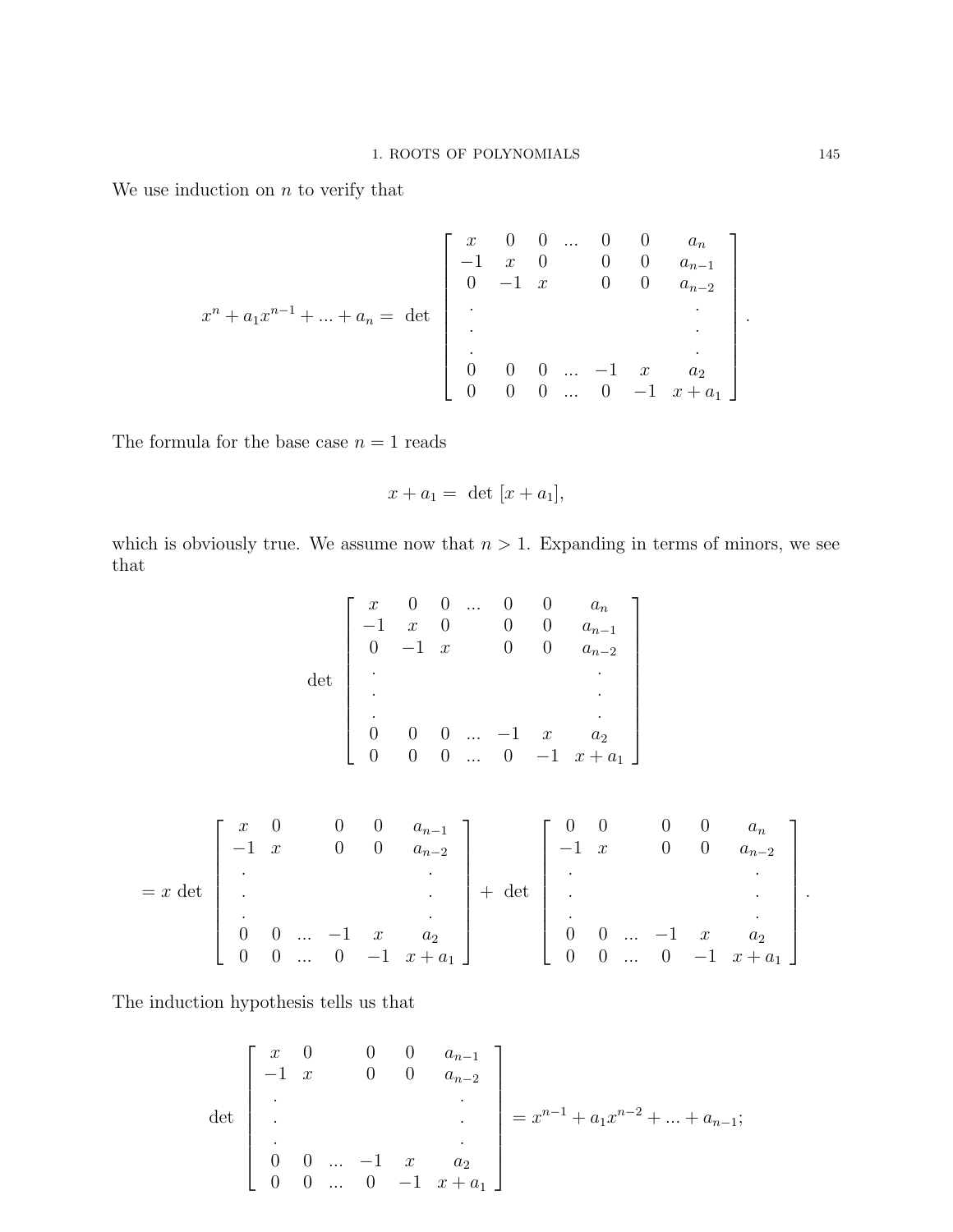#### 146 7. ROOTS OF POLYNOMIALS

while another expansion in terms of minors and the fact that the determinant of an upper triangular matrix is the product of the diagonal elements yields

$$
\det \begin{bmatrix} 0 & 0 & 0 & 0 & a_n \\ -1 & x & 0 & 0 & a_{n-2} \\ \vdots & & & & \vdots \\ 0 & 0 & \dots & -1 & x & a_2 \\ 0 & 0 & \dots & 0 & -1 & x+a_1 \end{bmatrix} = (-1)^{n-2} a_n \det \begin{bmatrix} -1 & x & 0 & 0 \\ \vdots & & & \vdots \\ 0 & 0 & \dots & -1 & x \\ 0 & 0 & \dots & 0 & -1 \end{bmatrix} = a_n.
$$

The last two equalities finish the induction argument. The last theorem tells that A has an eigenvalue; that is, there exists a  $\beta \in \mathbb{C}$  such that  $p(\beta) = 0$ .

REMARK 7.12. The above corollary implies Theorem 7.1 by induction on  $n \in \mathbb{Z}_{>0}$ . The base case  $n = 1$  holds. So if  $n > 1$  and  $p(x)$  is a polynomial of degree n, then by our last corollary, there is a  $\beta_n \in \mathbb{C}$  such that  $p(\beta_n) = 0$ . By the division algorithm,

$$
p(x) = (x - \beta_n)q(x) + r(x),
$$

where  $q(x)$  is a complex polynomial of degree  $n-1$  and  $r(x) \in \mathbb{C}$ . Since  $p(\beta_n) = 0$ ,  $r(x) = 0$ . The induction hypothesis tell us that  $q(x)$  factors as required.

1.0.2. A topological (real analysis) approach.

LEMMA 7.13 (d'Alembert). If  $p(x)$  is a non-constant polynomial and  $p(z_0) \neq 0$ , then any ball about  $z_0$  contains a point  $z_1$  with  $|p(z_1)| < |p(z_0)|$ .

**PROOF.** We use the Taylor series (with  $z_0$  replacing  $x_o$ ) for the polynomial  $p(x)$ . Since the polynomial is not constant, there exists a smallest integer  $k, 1 \leq k \leq n$  such that  $p^{(k)} \neq 0$ . Thus (as a polynomial in  $\Delta$ )

$$
p(z_0 + \Delta) = p(z_0) + \alpha \Delta^k + \epsilon \Delta^{k+1},
$$

where  $\alpha$  is a non-zero complex number and  $\epsilon$  is a polynomial in  $\Delta$  of degree  $n - k - 1$  (if  $n = k$ , then  $n - k - 1$  should be interpreted as  $-\infty$ ). Now let us think of  $\Delta$  as a complex number of small (certainly much less than 1) absolute value – which can be made even smaller as our argument proceeds. By choosing  $\Delta$  sufficiently small we can certainly make  $\left|\epsilon\Delta^{k+1}\right| \leq \frac{1}{4}$  $\frac{1}{4}|p(z_0)|$ . By making  $|Delta|$  even smaller, if necessary, we can also make sure that  $|\alpha\Delta^k| < \frac{1}{2}$  $\frac{1}{2}|p(z_0)|$ . It readily follows that  $0 < |p(z_0 + \Delta)| < 2|p(z_0)|$ . We would like to eliminate the 2 from the last equation. We have one more degree of freedom at our disposal: CHANGING THE ARGUMENT OF THE COMPLEX NUMBER  $\Delta$ . So let  $\theta_0$ ,  $\theta$  and  $\theta_1$  be the initial arguments of  $p(z_0)$ ,  $\Delta$  and  $\alpha\Delta^k + \epsilon\Delta^{k+1}$ , respectively; chosen to lie in the interval [0, 2π). As we crank up the argument of  $\Delta$  from  $\theta$  to  $\theta + 2\pi$ , the argument of  $\alpha \Delta^k + \epsilon \Delta^{k+1}$ changes *continuously* from  $\theta_1$  to  $\theta_1 + 2\pi n$  for some positive integer n. (This is not obvious – an analysis proof is needed.) By the intermediate value theorem there is a  $\varphi \in [0, 2\pi n]$  so that if we choose  $\Delta$  to have argument  $\varphi$ , the complex number  $\alpha \Delta^k + \epsilon \Delta^{k+1}$  will have argument  $-\theta_0$ . This means that the vectors  $p(z_0)$  and  $\alpha\Delta^k + \epsilon\Delta^{k+1}$  point in opposite directions and hence (TO BE CONTINUED); hence (TO BE CONTINUED) $i$ .

We are once again ready to prove

THEOREM 7.14 (FTA). Every non-constant polynomial has a root.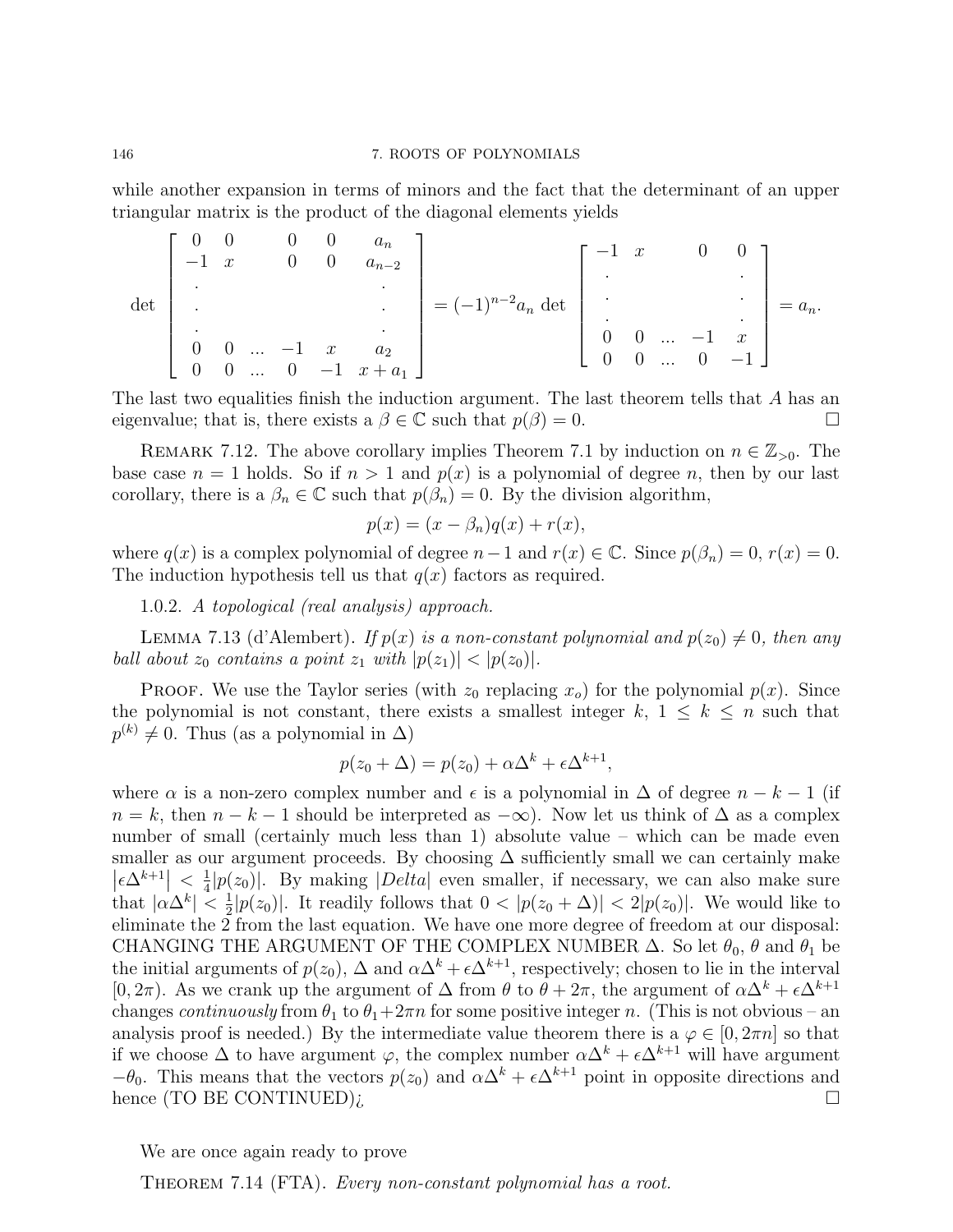### PROOF. NEED ARGUMENT HERE.

Remark 7.15. Another proof of FTA using some analytic steps, similar to those used above, can be found in [9].

1.0.3. A complex analysis approach. By far the most elegant proof of FTA is through complex analysis. See for example [6].

### EXERCISES

- (1) Let  $F_1$  and  $F_2$  be subfields of  $\mathbb C$  that contain  $\mathbb Q$ . Show that  $F_1 \cap F_2$  is also a subfield of C that contains Q. Conclude that if  $\zeta_1, \zeta_2, ..., \zeta_n$  is an arbitrary finite collection of complex numbers, then there exists a unique smallest (by inclusion) subfield  $F \subset \mathbb{C}$ that contains each  $\zeta_i$ ,  $i = 1, 2, ..., n$ .
- (2) Let  $p(x)$  be a monic polynomial of degree  $n \geq 1$ . Let  $\zeta_i$ ,  $i = 1, 2, ..., n$  be the roots of  $p(x)$ .
	- (a) Show that there exists a unique field  $F \subset \mathbb{C}$  that contains  $\mathbb{Q}$  and  $\zeta_i$  for  $i =$  $1, 2, ..., n$ .
	- (b) Does F contain the coefficients of the polynomial  $p(x)$ ?
- (3) Let n be a positive integer and let  $p(x)$  of (21) be a monic real polynomial of degree n. Let

$$
a = |a_1| + \dots + |a_n| + 1.
$$

Show that  $p(a) > 0$  and  $p(-a) < 0$ . Hence there exists a real number  $\lambda \in (-a, a)$ such that  $p(\lambda) = 0$ .

### 1.1. Derivatives and multiple roots. SECTION TO BE COMPLETED LATER.

### 2. Circulant matrices

Fix a positive integer  $n \geq 2$ , and let

$$
v=(v_0, v_1,\ldots,v_{n-1})
$$

be a row vector in  $\mathbb{C}^n$ . Define a *shift* operator  $T: \mathbb{C}^n \to \mathbb{C}^n$  by

$$
T(v_0, v_1, \ldots, v_{n-1}) = (v_{n-1}, v_0, \ldots, v_{n-2}).
$$

The *circulant matrix* associated to v is the  $n \times n$  matrix whose rows are given by iterations of the shift operator acting on v, that is to say, the matrix whose k-th row is given by  $T^{k-1}v$ ,  $k = 1, \ldots, n$ . Such a matrix will be denoted by

(22) 
$$
V = \text{circ}\{v\} = \text{circ}\{v_0, v_1, \dots, v_{n-1}\}.
$$

THEOREM 7.16. Let  $v = (v_0, v_1, \ldots, v_{n-1})$  be a vector in  $\mathbb{C}^n$ , and  $V = \text{circ}\{v\}$ . If  $\epsilon$  is a primitive n-th root of unity, then

(23) 
$$
\det V = \det \begin{bmatrix} v_0 & v_1 & \cdots & v_{n-2} & v_{n-1} \\ v_{n-1} & v_0 & \cdots & v_{n-3} & v_{n-2} \\ \vdots & \vdots & \ddots & \vdots & \vdots \\ v_2 & v_3 & \cdots & v_0 & v_1 \\ v_1 & v_2 & \cdots & v_{n-1} & v_0 \end{bmatrix} = \prod_{l=0}^{n-1} \left( \sum_{j=0}^{n-1} \epsilon^{jl} v_j \right).
$$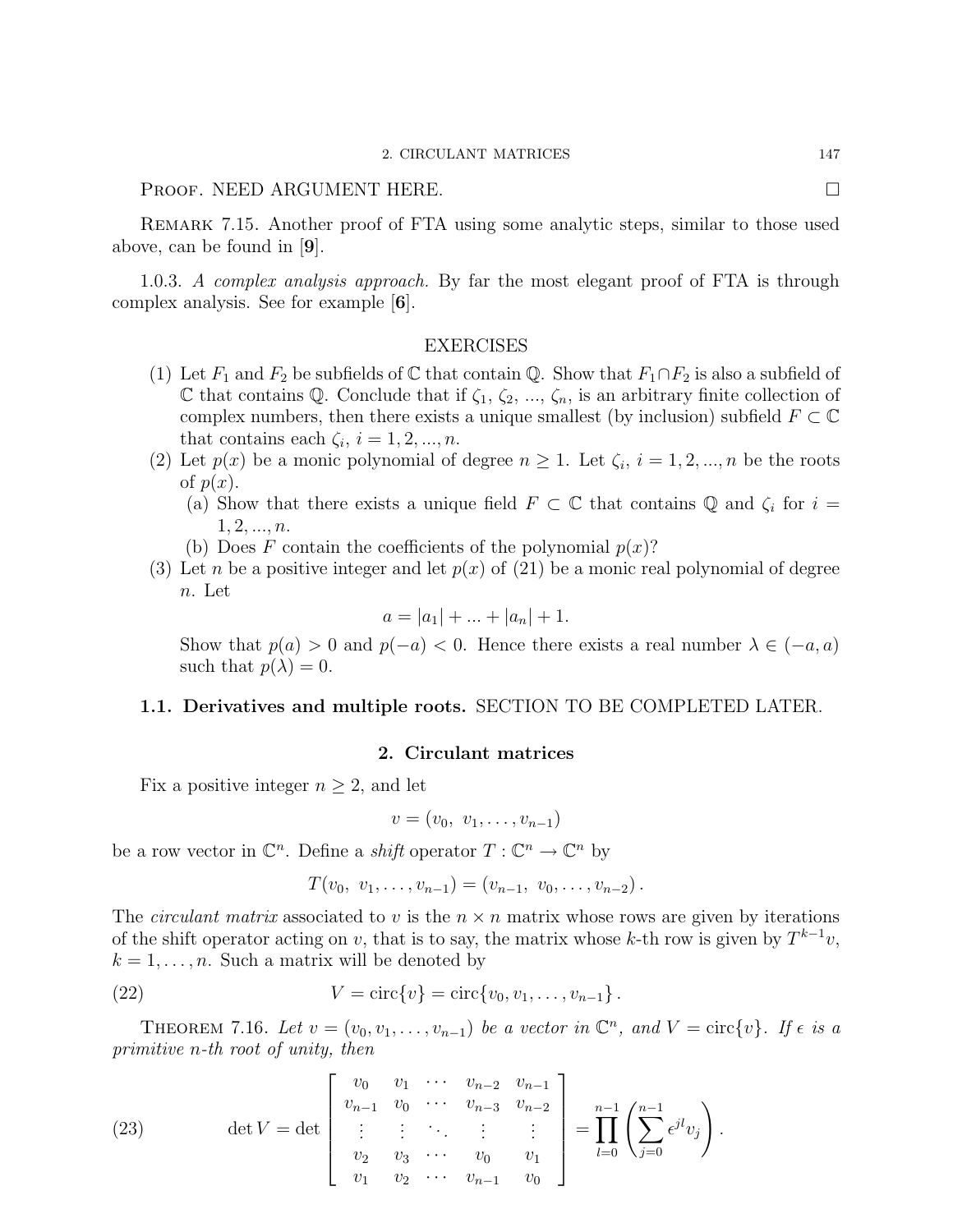PROOF. We view the matrix  $V = \text{circ}\{v_0, v_1, \ldots, v_{n-1}\}$  as a self map (linear operator) of  $\mathbb{C}^n$ . For each integer  $l, 0 \leq l \leq n-1$ , let  $x_l \in \mathbb{C}^n$  be the transpose of the row vector  $\frac{1}{\sqrt{2}}$  $\frac{1}{n}(1, \epsilon^l, \epsilon^{2l}, \ldots, \epsilon^{(n-1)l})$  and<sup>1</sup>

(24) 
$$
\lambda_l = v_0 + \epsilon^l v_1 + \dots + \epsilon^{(n-1)l} v_{n-1}.
$$

A calculation shows that

$$
\begin{bmatrix} v_0 & v_1 & \cdots & v_{n-2} & v_{n-1} \\ v_{n-1} & v_0 & \cdots & v_{n-3} & v_{n-2} \\ \vdots & \vdots & \ddots & \vdots & \vdots \\ v_2 & v_3 & \cdots & v_0 & v_1 \\ v_1 & v_2 & \cdots & v_{n-1} & v_0 \end{bmatrix} \begin{bmatrix} 1 \\ \epsilon^l \\ \epsilon^{2l} \\ \vdots \\ \epsilon^{(n-1)l} \end{bmatrix} = \lambda_l \begin{bmatrix} 1 \\ \epsilon^l \\ \epsilon^{2l} \\ \vdots \\ \epsilon^{(n-1)l} \end{bmatrix}.
$$

Thus  $\lambda_l$  is an eigenvalue of V with normalized eigenvector  $x_l$ . Since the n vectors  $x_0, x_1, \ldots, x_{n-1}$ are linearly independent, they form a basis for  $\mathbb{C}^n$ . We conclude, by a standard result from linear algebra, that the matrix  $V$  is diagonalizable and that

$$
\det V = \prod_{l=0}^{n-1} \lambda_l \, .
$$

Let  $D_V$  be the diagonal matrix with diagonal entries  $\lambda_0, \lambda_1, \ldots, \lambda_{n-2}, \lambda_{n-1}$ , respectively. Then there exists<sup>2</sup> an  $n \times n$  invertible matrix C such that

 $(25)$  C  $C^{-1}VC = D_V$ .

Thus the matrices

$$
V = \operatorname{circ}\{v_0, v_1, \dots, v_{n-1}\} \text{ and } D_V = \operatorname{diag}(\lambda_0, \lambda_1, \dots, \lambda_{n-1})
$$

are conjugate<sup>3</sup>.

REMARK 7.17. It is possible to always use  $\epsilon = e^{\frac{2\pi i}{n}}$ . The  $\varphi(n)$  distinct primitive *n*-th roots of unity are then  $\{\epsilon^k; k \in \mathbb{Z}, 1 \le k \le n, (n, k) = 1\}.$ 

DEFINITION 7.18. For  $\epsilon = e^{\frac{2\pi i}{n}}$ , we call the set  $\{\lambda_0, ..., \lambda_{n-1}\}$  defined by (24), the *ordered* eigenvalues of the circulant matrix (22).

COROLLARY 7.19. The characteristic polynomial of  $V$  is

$$
p_V(x) = \det(xI - V) = \prod_{l=0}^{n-1} (x - \lambda_l).
$$

COROLLARY 7.20. We have  $\sum_{l=0}^{n-1} \lambda_l = nv_0$ .

<sup>2</sup>We will describe this matrix shortly.

<sup>3</sup>The diagonal matrix with entries  $a_1, a_2, \ldots, a_{n-1}, a_n$  is denoted by  $diag(a_1, a_2, \ldots, a_{n-1}, a_n)$ .

 $\Box$ 

<sup>&</sup>lt;sup>1</sup>We reserve the symbols  $\lambda_l$  and  $x_l$  for this eigenvalue and eigenvector throughout this chapter. We use the convention that, unless otherwise specified, all vectors are column matrices. To avoid too many empty spaces, we will often write them as row matrices without mentioning that we are considering the transpose of the column vector. This identification should not cause any confusion. In a sense, it was already used in defining the shift operator T. In line with this convention, matrices, when viewed as linear operators, multiply column vectors on the left.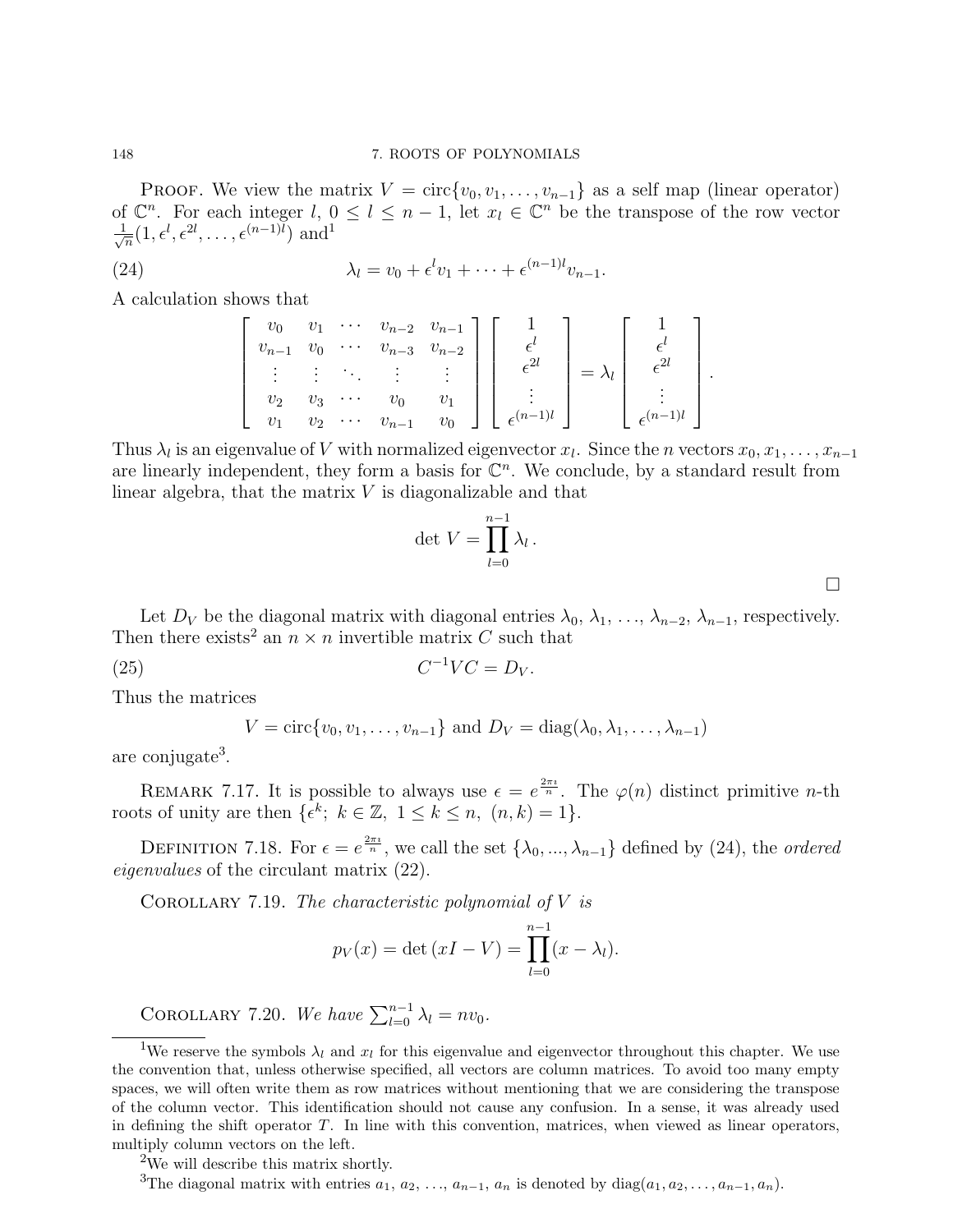#### 2. CIRCULANT MATRICES 149

PROOF. Since

$$
\sum_{l=0}^{n-1} e^{il} = \begin{cases} n & \text{for } i = 0 \\ 0 & \text{for } i = 1, ..., n-1 \end{cases}
$$

we see that

$$
\sum_{l=0}^{n-1} \lambda_l = \sum_{l=0}^{n-1} \sum_{i=0}^{n-1} e^{li} v_i = \sum_{i=0}^{n-1} \left( \sum_{l=0}^{n-1} e^{li} \right) v_i = n v_0.
$$

REMARK 7.21. The trace of a square matrix is the sum of its diagonal entries. Since  $\sum_{l=0}^{n-1} \lambda_l = \text{trace } V$ , since the sum is the trace of  $D_V$ . the trace is a conjugacy class invariant, the last corollary also follows from the identity

DEFINITION 7.22. Let Circ(n) and Diag(n) be the sets of all  $n \times n$  complex circulant and diagonal matrices, respectively, viewed as subsets of  $M_n(\mathbb{C})$ , the algebra of  $n \times n$  complex matrices with the usual matrix operations of addition and multiplication and scalar multiplication (by complex numbers).

 $Diag(n)$  is an *n*-dimensional commutative subalgebra of  $M_n(\mathbb{C})$ . Furthermore, transposes of diagonal matrices and inverses of nonsingular (a diagonal matrix is nonsingular if and only if the product of its diagonal entries (which equals its determinant) is not zero) diagonal matrices are also diagonal. We record a number of consequences of the last theorem that show that  $Circ(n)$  has many similar properties. As a matter of fact, we will show that  $Diag(n)$  and  $Circ(n)$  are isomorphic algebras.

COROLLARY 7.23. Circ $(n)$  is an n-dimensional commutative subalgebra of  $M_n(\mathbb{C})$ . Furthermore, complex conjugates and transposes of circulant matrices and inverses of nonsingular circulant matrices are also circulant. All elements of  $Circ(n)$  are simultaneously diagonalized by the same unitary matrix.

**PROOF.** Our first observation is that  $Circ(n)$  is an *n*-dimensional vector space over the complex numbers  $\mathbb{C}$ . Let C be the  $n \times n$  matrix that represents the linear transformation sending the *l*-th unit vector  $e_l$  (this is the vector  $(0, ..., 0, 1, 0, ..., 0)$ ) with the 1 in the *l*-th slot) to  $x_l$ :

.

(26) 
$$
C = \frac{1}{\sqrt{n}} \begin{bmatrix} 1 & 1 & \cdots & 1 & 1 \\ 1 & \epsilon & \cdots & \epsilon^{n-2} & \epsilon^{n-1} \\ \vdots & \vdots & \ddots & \vdots & \vdots \\ 1 & \epsilon^{n-2} & \cdots & \epsilon^{(n-2)^2} & \epsilon^{(n-1)(n-2)} \\ 1 & \epsilon^{n-1} & \cdots & \epsilon^{(n-2)(n-1)} & \epsilon^{(n-1)^2} \end{bmatrix}
$$

Observe that C is *symmetric* (its own *transpose*) and that  $C^*$ , the transpose of the conjugate of C, equals  $C^{-1}$ , the inverse of C. Thus C is a symmetric *unitary* matrix. A lengthy but routine calculation shows that (25) holds. This calculation can be avoided if we use the definitions and results on eigenvalues at our disposal:

$$
C^{-1}VC(e_l) = C^{-1}V(x_l) = C^{-1}(\lambda_l x_l) = \lambda_l C^{-1}(x_l) = \lambda_l e_l = D_V(e_l).
$$

Thus the unitary matrix  $C$ , that depends only on  $n$ , diagonalizes each circulant matrix. It is convenient to fix the matrix  $C$  and study the map

$$
C^* : \text{Circ}(n) \ni V \mapsto C^{-1}VC \in \text{Diag}(n).
$$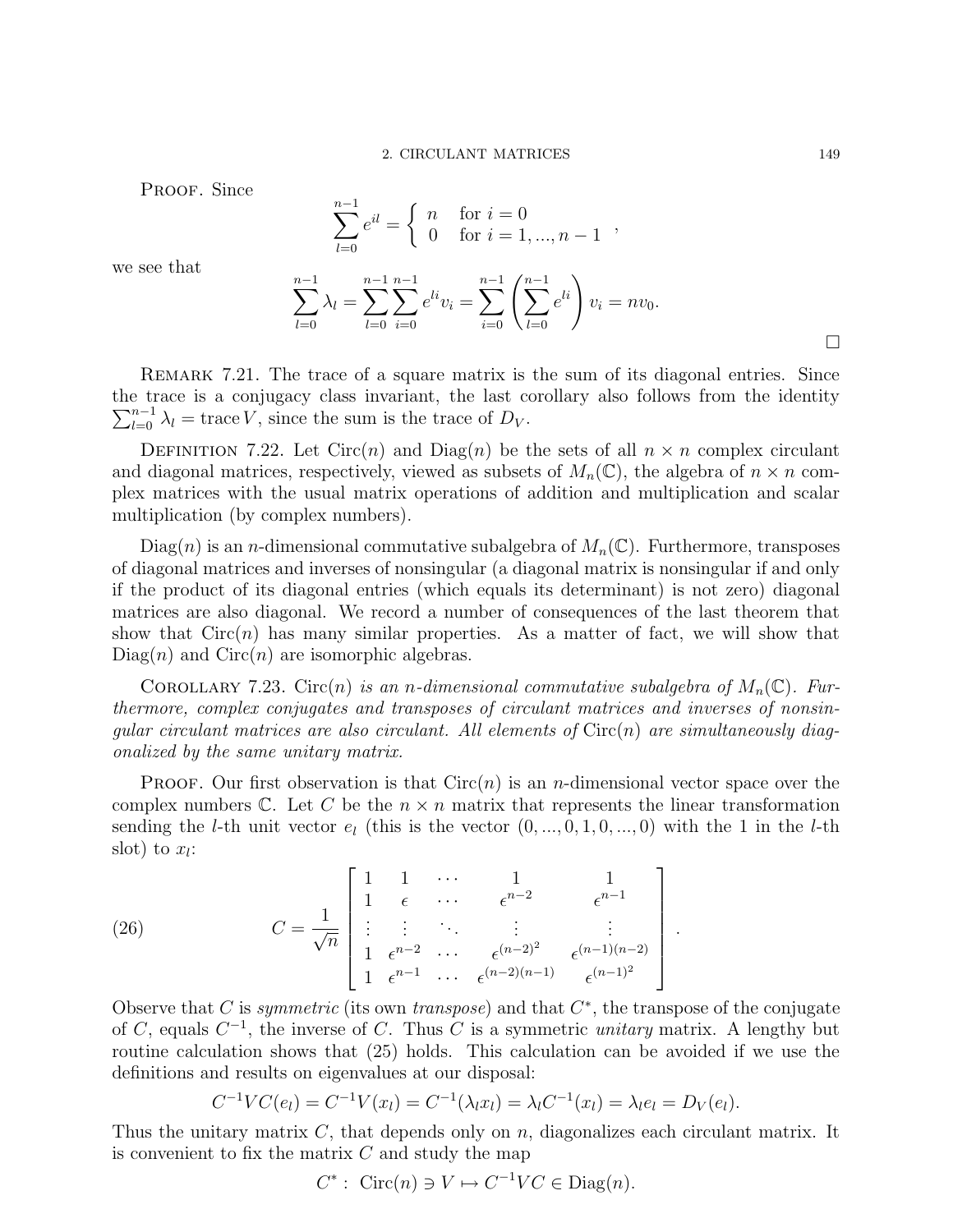For U and  $V \in M_n(\mathbb{C}),$ 

(27) 
$$
C^{-1}VC = U \text{ iff } V = CUC^{-1}.
$$

Since for all  $V_1$  and  $V_2 \in \text{Circ}(n)$  and all  $c \in \mathbb{C}$ ,

$$
C^*(V_1 + cV_2) = C^*(V_1) + cC^*(V_2)
$$

and as a result of (27) for  $V \in \text{Circ}(n)$ ,

$$
C^*(V) = \mathbf{O} \text{ iff } V = \mathbf{O},
$$

we conclude that  $C^*$  is a C-linear injection of  $Circ(n)$  into  $Diag(n)$ . Since

$$
\dim(\operatorname{Circ}(n)) = n = \dim(\operatorname{Diag}(n)),
$$

we conclude that  $C^*$  is surjective; that is,  $C^*(Circ(n)) = (Diag(n))$  and hence that  $Circ(n)$ and  $\text{Diag}(n)$  are isomorphic as vector spaces over  $\mathbb C$  and  $(C^*)^{-1} = C \cdot C^{-1}$  maps  $\text{Diag}(n)$ onto Circ $(n)$ . Since for two diagonal matrices  $D_1$  and  $D_2$ ,

$$
(C^*)^{-1}(D_1D_2) = CD_1D_2C^{-1} = (CD_1C^{-1})(CD_2C^{-1}) = (C^*)^{-1}(D_1)(C^*)^{-1}(D_2),
$$

we conclude that  $Circ(n)$  is closed under matrix multiplication. Since  $Diag(n)$  is closed under complex conjugation, transposes and inverses (of nonsingular matrices that it contains), so is  $Circ(n)$  by an argument similar to the one used to show that  $Circ(n)$  is closed under matrix multiplication.

COROLLARY 7.24 (of proof). Circ(n) and Diag(n) are isomorphic subalgebras of  $M_n(\mathbb{C})$ .

We proceed to describe another algebra that is isomorphic to  $Circ(n)$ . If we let

$$
W = \mathrm{circ}\{0, 1, 0, \ldots, 0\},\
$$

then it is easily seen that

$$
\operatorname{circ}\{v_0, v_1, \dots, v_{n-1}\} = \sum_{i=0}^{n-1} v_i W^i.
$$

REMARK 7.25. With respect to the standard basis of  $\mathbb{C}^n$ , the shift operator T is represented by the transpose of the matrix W; that is, by  $circ{0, 0, \ldots, 0, 1}$ .

COROLLARY 7.26. The map that sends  $W$  to the indeterminate  $X$  establishes an isomorphism of algebras between Circ(n) and the algebra  $\mathbb{C}[X]/(X^n-1)$ .

DEFINITION 7.27. Given a circulant matrix  $V = \text{circ}\{v_0, v_1, \ldots, v_{n-1}\}$ , we define its representer as the polynomial  $P_V(X) = \sum_{i=0}^{n-1} v_i X^i$ .

COROLLARY 7.28. For  $l = 0, ..., n - 1$ , we have that  $\lambda_l = P_V\left(e^{\frac{2\pi i l}{n}}\right)$ .

We know that a matrix cannot be recovered from its collection of eigenvalues, not even from an ordered set of eigenvalues. However, given an ordered set of *n* eigenvalues:  $\{\lambda_l, l =$  $(0, 1, \ldots, n-1)$ , there exists a unique diagonal matrix D with entry  $\lambda_l$  in the l-th slot. Thus  $CDC^{-1}$  is the unique circulant matrix with this set of ordered eigenvalues.

### EXERCISES

(1) A complex  $n \times n$  matrix V is *Hermetian* if and only if  $V^t = \overline{V}$ .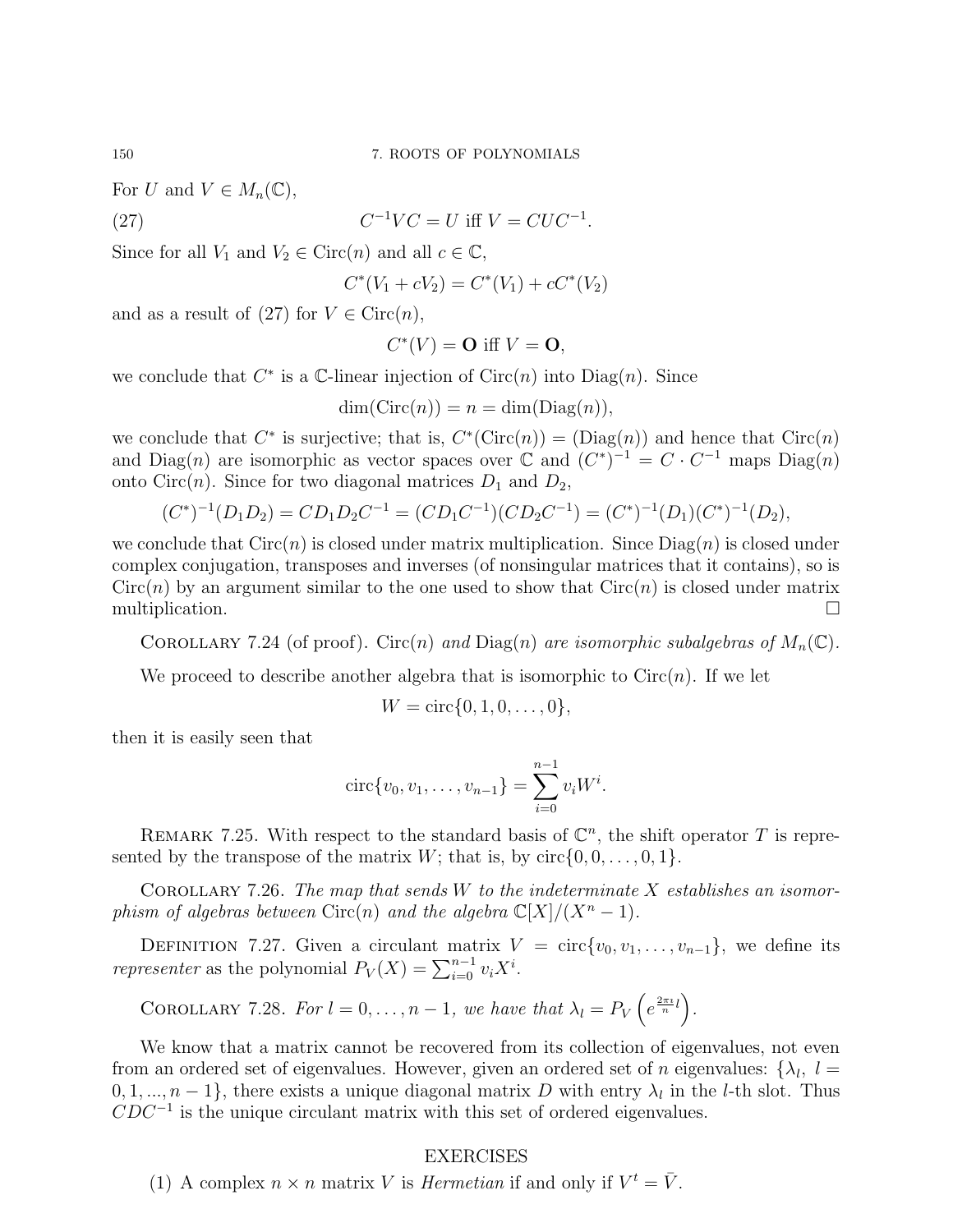- (a) What is the dimension over  $\mathbb R$  of the vector space of  $n \times n$  complex Hermetian matrices?
- (b) What is the dimension over  $\mathbb R$  of the vector space of  $n \times n$  complex Hermetian circulant matrices?
- (2) Let  $\mathbf{v} \in \mathbb{C}^n$  be the row vector

$$
\mathbf{v}=(v_0,v_1,...,v_{n-1}).
$$

We have associated with **v** several other algebraic quantities: a circulant matrix

$$
\mathbf{V} = \operatorname{circ}\{\mathbf{v}\} \in \operatorname{Circ}(n),
$$

an ordered set of eigenvalues

$$
\lambda_{\mathbf{V}} = {\lambda_0, \lambda_1, \ldots, \lambda_{n-1}} \in \mathbb{C}^n,
$$

the characteristic polynomial of V

$$
p_{\mathbf{V}}(x) = \det(xI - \mathbf{V}) = \prod_{l=0}^{n-1} (x - \lambda_l) = x^n + \sum_{k=0}^{n-1} a_k x^k,
$$

hence also a vector

$$
\mathbf{a} = \{a_0, a_1, \dots a_{n-1}\} \in \mathbb{C}^n \text{ with } a_{n-1} = -nv_0,
$$

and the representer of V

$$
P_{\mathbf{V}}(x) = \sum_{k=0}^{n-1} v_k x^k.
$$

Let  $J \in \mathbb{C}^n$  and  $K \in \text{Circ}(n)$  be respectively the vector and matrix with all entries equal to 1 (thus  $\mathbf{K} = \text{circ} \{ \mathbf{J} \}$ ). Let

$$
\mathbf{v}' = (0, v_1 - v_0, ..., v_{n-1} - v_0) = \mathbf{v} - v_0 \mathbf{J},
$$

and denote by symbols with primes the associated quantities for  $\mathbf{v}'$ . Show that (a)  $V' = V - v_0K$ .

- (b)  $\lambda_{\mathbf{V'}} = {\lambda_0 nv_0, \lambda_1, ...\lambda_{n-1}} = {-\sum_{l=1}^{n-1} \lambda_l, \lambda_1, ...\lambda_{n-1}}.$ (c)  $p_{\mathbf{V}'}(x) = (x + \sum_{l=1}^{n-1} \lambda_l) \prod_{l=1}^{n-1} (x - \lambda_l).$ (d)  $\mathbf{a}' = \{a'_0, a'_1, ... a'_n\}$  $\mathcal{U} = \{a'_0, a'_1, \ldots a'_{n-2}, 0\}$ (e)  $P_{\mathbf{V}'}(x) = \sum_{k=1}^{n-1} (v_k - v_0) x^k$ . (f)  $P_{\mathbf{V}'}\left(e^{\frac{2\pi i}{n}l}\right)=$  $\begin{cases} \lambda_0 - nv_0 & \text{for } l = 0 \end{cases}$  $\lambda_l$  for  $l = 1, 2, ..., n - 1$ . (g) trace( $V'$ ) = 0.
- (3) Show that the  $n \times n$  circulant matrices with trace 0 form a  $(n-1)$ -dimensional subspace of  $Circ(n)$ .
- (4) Let  $\alpha \in \mathbb{C}$ . Show that there exists a

$$
\mathbf{v}'' = (v''_0, v''_1, ..., v''_{n-1}) \in \mathbb{C}^n
$$

such that (with notation as in the first exercise)

$$
\lambda_{\mathbf{V}''} = {\lambda_0 - \alpha, \lambda_1 - \alpha, \ldots, \lambda_{n-1} - \alpha} = \lambda_{\mathbf{V}} - \alpha \mathbf{J}.
$$

Show that

(a)  $p_{\mathbf{V}''}(x) = p_{\mathbf{V}}(x + \alpha) = \det((x + \alpha)I - \mathbf{V}).$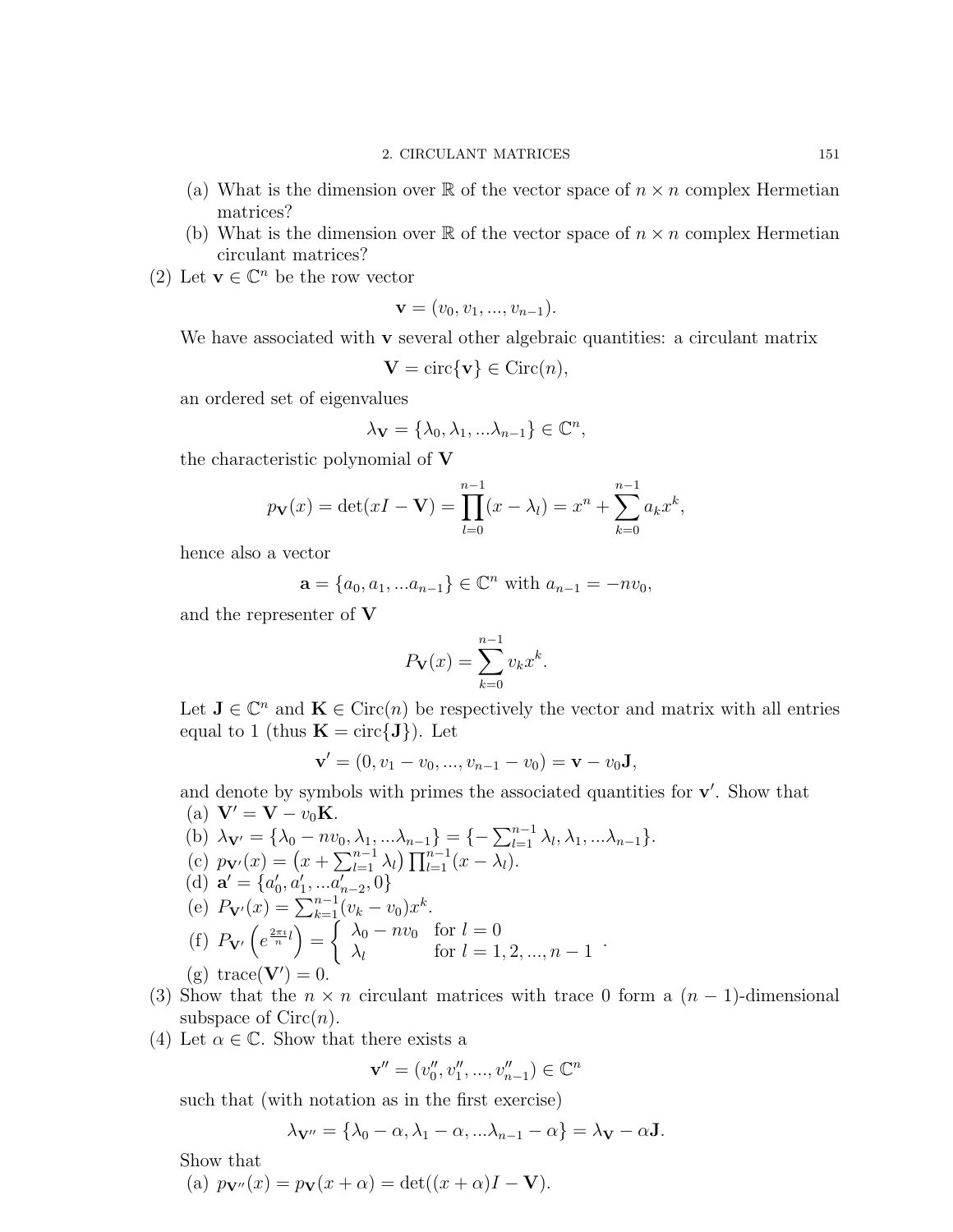#### 152 7. ROOTS OF POLYNOMIALS

\n- (b) 
$$
trace(\mathbf{V''}) = trace(\mathbf{V}) - n\alpha
$$
 and hence that for  $\alpha = v_0$ ,  $trace(\mathbf{V''}) = 0$ .
\n- (c)  $\mathbf{a''} = \{a''_0, a''_1, \ldots, a''_{n-2}, 0\}$ .
\n- (d)  $P_{\mathbf{V''}}\left(e^{\frac{2\pi i}{n}l}\right) = \lambda_l - \alpha$  for  $l = 0, 1, \ldots, n-1$ .
\n

### 3. Roots of polynomials of small degree

The last corollary and the interplay between the characteristic polynomial  $p_V$  of a circulant matrix V and its representer  $P_V$  leads us to a method for finding roots of (monic) polynomials of degree less than or equal to 4.

The roots of the characteristic polynomial of an arbitrary  $n \times n$  matrix V (these are the eigenvalues of the matrix  $V$ ) are obtained by solving a monic *n*-degree polynomial equation. However, in the case of circulant matrices V, the roots of  $p<sub>V</sub>$  are easily calculated using the *auxiliary companion* polynomial  $P_V$ , the representer of V. Thus if a given polynomial p is known to be the characteristic polynomial of a KNOWN circulant matrix  $V$ , its zeros can be readily found. This remark is the basis the method we will describe for solving polynomials of low degree. It is thus of considerable interest to determine which monic polynomials are characteristic polynomials of circulant matrices. Further, if we are given that  $p = p<sub>V</sub>$  for some circulant matrix V, can we determine V, or equivalently  $P_V$ , directly from p?

We can obviously recover V from its representer. If  $\lambda = {\lambda_0, \ldots, \lambda_{n-1}}$  is an ordered set of eigenvalues (viewed in  $(28)$  as a column vector in  $\mathbb{C}^n$ ), then there is a unique circulant matrix  $V = \text{circ}\{v\} = \text{circ}\{v_0, v_1, \dots, v_{n-1}\}$  whose ordered eigenvalues are  $\lambda$ :

(28) 
$$
v = \sqrt{n}C^{-1}\lambda.
$$

If the eigenvalues are distinct, then there are precisely  $n!$  ordered sets of eigenvalues producing the same characteristic polynomial. In this case, there are  $n!$  circulant matrices V with characteristic polynomial  $p_V$ . Corollary 7.20 tells us that for each such circulant matrix  $V = \text{circ}\{v_0, ..., v_{n-1}\}, v_0 = \frac{1}{n}$  $\frac{1}{n}\sum_{l=0}^{n-1}\lambda_l$  is independent of the ordering of the eigenvalues; however, the  $v_i$  for  $1 \leq i \leq n$  do depend on the ordering. If k is the number of distinct roots of the characteristic polynomial, then there are of course at least k! circulant matrices with the given characteristic polynomial. In particular, every monic polynomial  $p$  is the characteristic polynomial of some circulant matrix V .

DEFINITION 7.29. Let n be a positive integer, p be a monic n-th degree polynomial, and V an  $n \times n$  circulant matrix. We say that V adheres to p or V is the adhering circulant matrix to p if  $p = p<sub>V</sub>$  (that is if p is the characteristic polynomial of V).

But the above argument avoids completely the issue of finding the roots of  $p$ , as the given construction of V from  $p$  started by assuming we had the roots of the polynomial. So the more difficult question is the construction of V (or equivalently, it representer  $P_V$ ) in terms of the coefficients of the polynomial p.

We are now ready to state and try to solve the problem of interest. Let us consider a monic *n*-th degree polynomial  $p$ :

(29) 
$$
p(x) = x^{n} + \alpha_{n-1}x^{n-1} + \alpha_{n-2}x^{n-2} + \dots + \alpha_1x + \alpha_0,
$$

where  $\alpha_i \in \mathbb{C}$ . A basic result in complex analysis (which we now use) tells us that the polynomial has precisely  $n$  roots, counting multiplicities. Thus there exist complex numbers  $\beta_i$  such that

$$
p(x) = (x - \beta_1)(x - \beta_2)...(x - \beta_n).
$$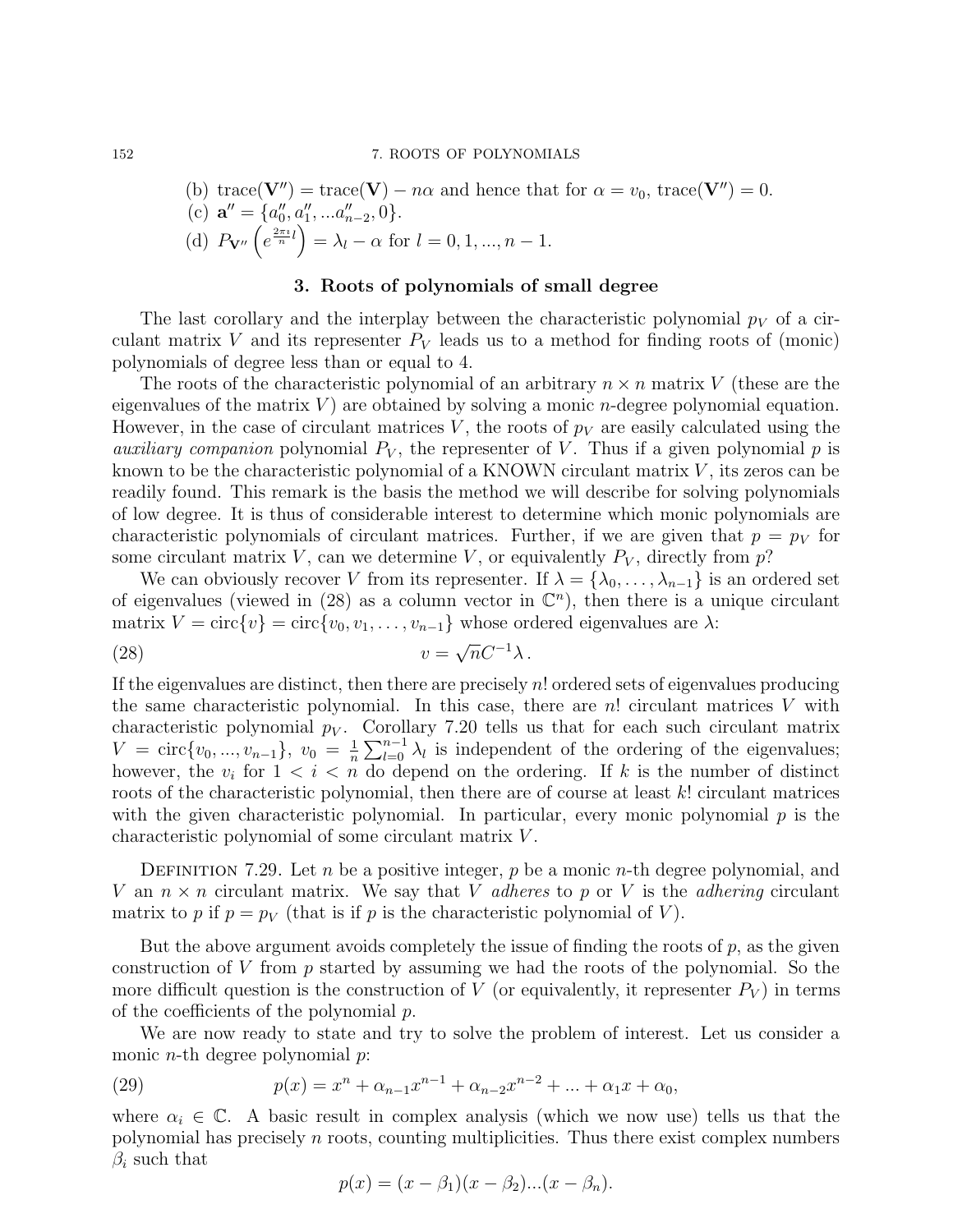The task is to find these roots  $\beta_i$ . Since

$$
\alpha_{n-1} = -\sum_{i=1}^{n} \beta_i,
$$

the substitution  $y = x + \frac{\alpha_{n-1}}{n}$  $\frac{n-1}{n}$  eliminates the term of degree  $n-1$ ; that is, it changes (29) to

(30) 
$$
q(y) = p\left(y - \frac{\alpha_{n-1}}{n}\right) = y^n + \gamma_{n-2}x^{n-2} + \dots + \gamma_1y + \gamma_0,
$$

where the constants  $\gamma_j$  are easily computed in terms of the  $\alpha_i$ . If we can solve equation (30), then we can certainly also solve (29) since

$$
q(y) = \left(y - \beta_1 - \frac{\alpha_{n-1}}{n}\right)\left(y - \beta_2 - \frac{\alpha_{n-1}}{n}\right)\dots\left(y - \beta_n - \frac{\alpha_{n-1}}{n}\right).
$$

In the notation of the last set of exercises, if  $p = p_{\mathbf{V}}$ , then  $q = p_{\mathbf{V}''}$ , where we use  $\alpha = \frac{\alpha_{n-1}}{n}$ n in the definition of  $V''$ .

3.1. Roots of linear and quadratic polynomials. The solution of the linear monic equation

 $x + \alpha_0$ 

does not present any problems; so we proceed to the quadratic monic equation (still only a warm-up exercise)

$$
(31) \t\t x2 + \alpha_1 x + \alpha_0.
$$

The classical solution of the last equation is based on completing the square; rewriting it as

$$
x^{2} + \alpha_{1}x + \left(\frac{\alpha_{1}}{2}\right)^{2} + \alpha_{0} - \frac{\alpha_{1}^{2}}{4} = \left(x + \frac{\alpha_{1}}{2}\right)^{2} + \alpha_{0} - \frac{\alpha_{1}^{2}}{4};
$$

thus its roots are

$$
x = -\frac{\alpha_1}{2} \pm \sqrt{\frac{\alpha_1^2}{4} - \alpha_0}.
$$

As a warm-up exercise we use circulant matrices to solve for the roots of (31). We are looking for a circulant  $2 \times 2$  matrix

$$
V = \left[ \begin{array}{cc} a & b \\ b & a \end{array} \right]
$$

whose characteristic polynomial

$$
p_V(x) = \det \begin{bmatrix} x-a & -b \\ -b & x-a \end{bmatrix} = x^2 - 2ax + a^2 - b^2
$$

equals (31). We are thus required to solve

$$
\begin{array}{rcl}\n-2a & = & \alpha_1 \\
a^2 - b^2 & = & \alpha_0\n\end{array}
$$

.

The solution is easily seen to be

$$
a = -\frac{\alpha_1}{2} \text{ and } b = \sqrt{\frac{\alpha_1^2}{4} - \alpha_0}.
$$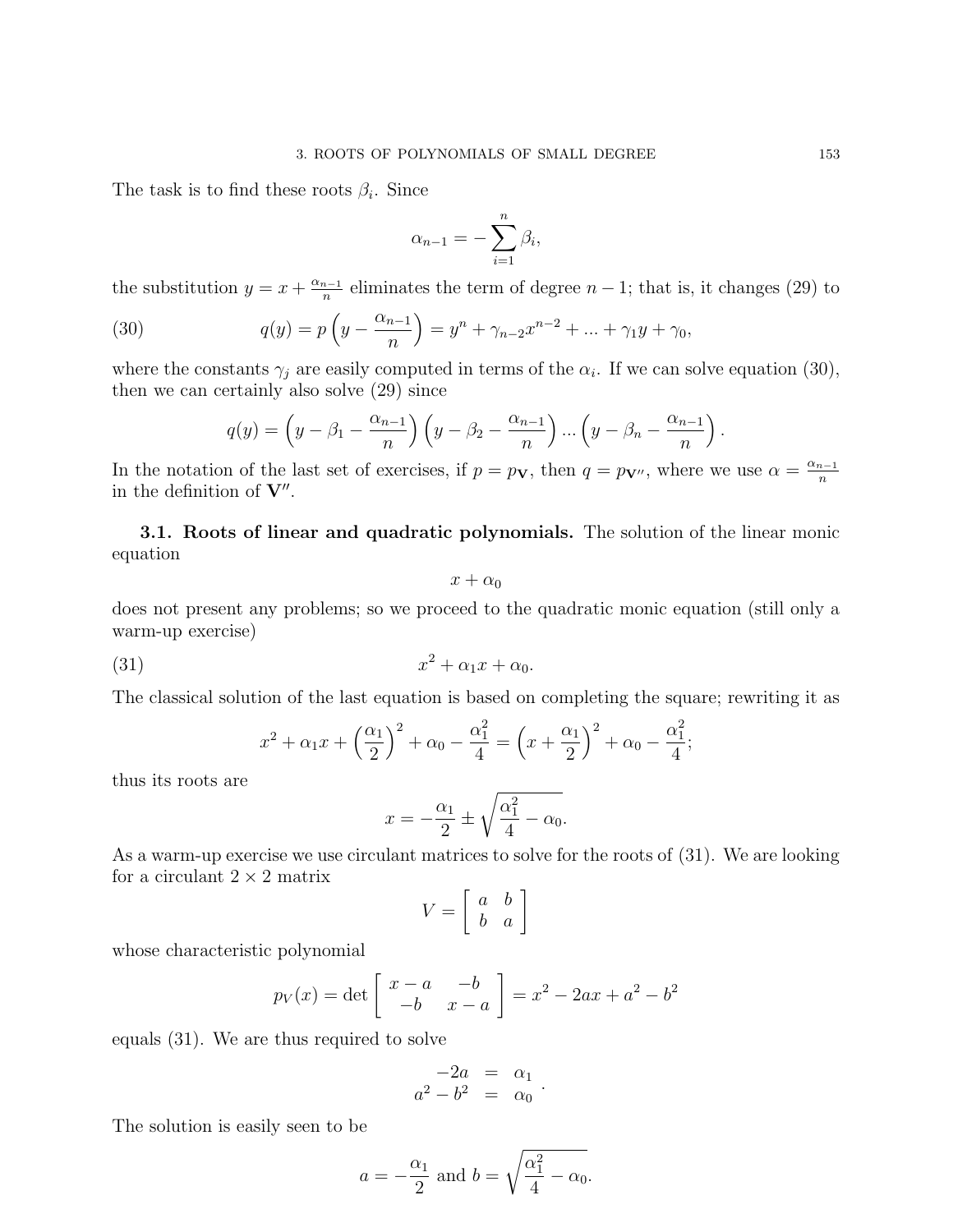There are in general, of course, two square roots of the complex number  $\frac{\alpha_1^2}{4} - \alpha_0$ , we choose one of them. The representer for  $V$  is hence the polynomial

$$
P_V(x) = \left(\sqrt{\frac{\alpha_1^2}{4} - \alpha_0}\right)x - \frac{\alpha_1}{2}.
$$

Thus the roots of the original quadratic polynomial  $(31)$  (which is also  $p<sub>V</sub>$ ) are

$$
P_V(1) = -\frac{\alpha_1}{2} + \sqrt{\frac{\alpha_1^2}{4} - \alpha_0}
$$

and

$$
P_V(-1) = -\frac{\alpha_1}{2} - \sqrt{\frac{\alpha_1^2}{4} - \alpha_0}.
$$

We observe, as expected, that a our choice of the square root of  $\frac{\alpha_1^2}{4} - \alpha_0$  only affected the order of the roots we found.

We leave it to the reader to recast the above discussion in terms of  $2\times 2$  circulant matrices of trace 0.

**3.2. The general case.** We are now given the monic *n*-th degree polynomial p of (29) and we are trying to find a circulant matrix  $V = \text{circ}\{v_0, v_1, \ldots, v_{n-1}\}\$  whose characteristic polynomial

$$
p_V(x) = \det(xI - V) = \det\begin{bmatrix} x - v_0 & -v_1 & \cdots & -v_{n-2} & -v_{n-1} \\ -v_{n-1} & x - v_0 & \cdots & -v_{n-3} & -v_{n-2} \\ \vdots & \vdots & \ddots & \vdots & \vdots \\ -v_2 & -v_3 & \cdots & x - v_0 & -v_1 \\ -v_1 & -v_2 & \cdots & -v_{n-1} & x - v_0 \end{bmatrix}
$$

$$
= x^n - \left(\sum_{i=0}^{n-1} v_i\right) x^{n-1} + \dots
$$

is equal to  $p$ , the polynomial whose roots we are trying to find. We are thus attempting to solve for the *n* unknown  $v_i$  in *n*-equations; the first of these is

$$
\alpha_{n-1} = \sum_{i=0}^{n-1} v_i = \text{trace}(V).
$$

We have already seen that we can make a simple change of variable to eliminate the term of degree  $n-1$  in the equation (29) and hence solve for the roots of (30). We are thus looking for a traceless circulant matrix  $V$ ; the first equation to be solved is now

$$
0 = \sum_{i=0}^{n-1} v_i = \text{trace}(V).
$$

We will use this reduction in the next two subsections.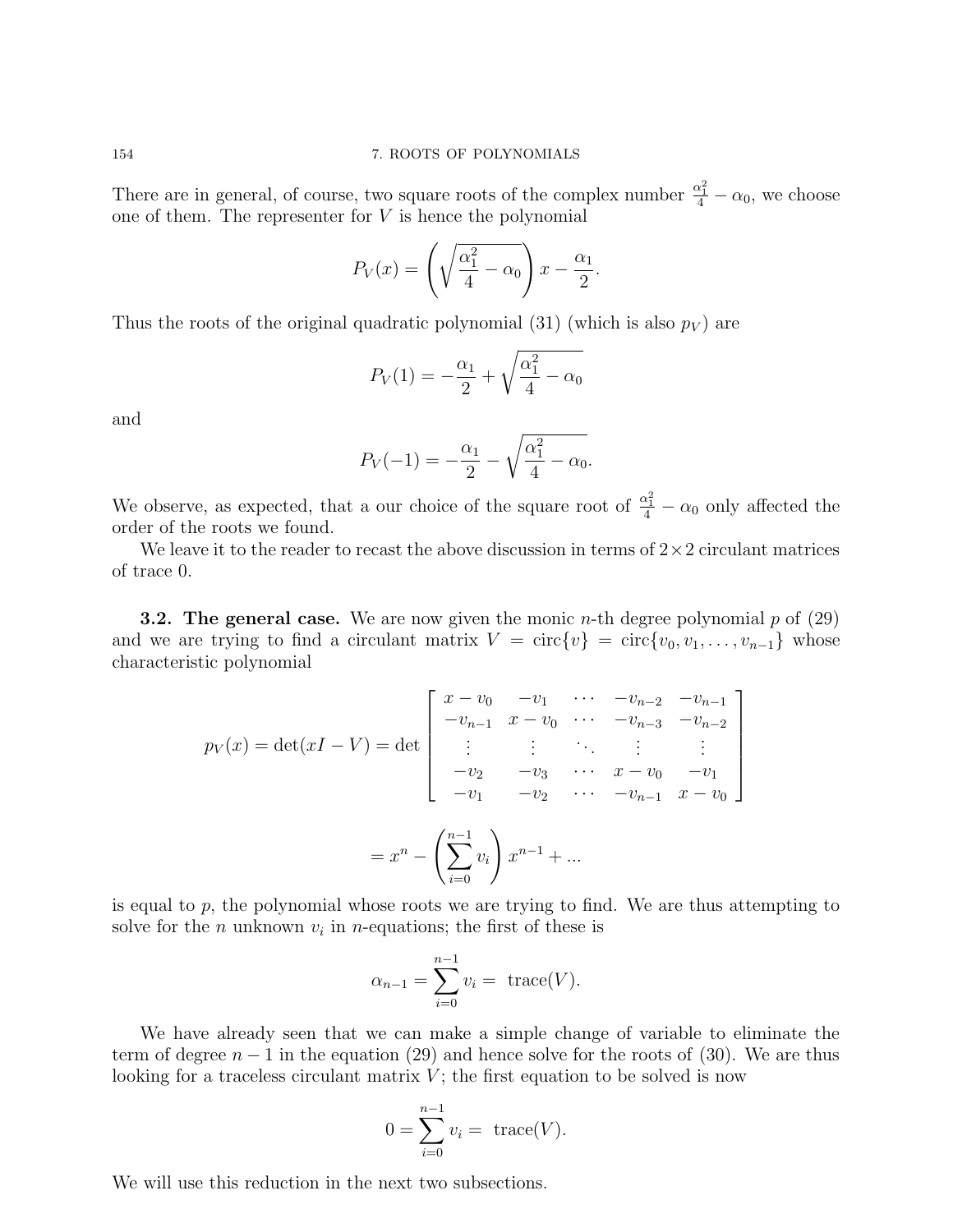**3.3. Roots of cubics.** We start with the normalized<sup>4</sup> monic cubic

$$
q(y) = y^3 + \beta y + \gamma
$$

and look for a traceless circulant matrix

$$
C = \left[ \begin{array}{ccc} 0 & b & c \\ c & 0 & b \\ b & c & 0 \end{array} \right]
$$

whose characteristic polynomial

$$
det(yI - C) = \begin{bmatrix} y & -b & -c \\ -c & y & -b \\ -b & -c & y \end{bmatrix} = y^3 - 3bcy - (b^3 + c^3)
$$

equals  $q(y)$ . The equations to be solved for b and c are

$$
b^3 + c^3 = -\gamma
$$
 and 
$$
3bc = -\beta.
$$

Cubing the last equation we solve for  $b^3$  and  $c^3$  in

$$
b^3 + c^3 = -\gamma
$$
 and  $27b^3c^3 = -\beta^3$ .

Replacing, as is permitted by the second equation, for example,  $c^3$  by  $-\frac{\beta^3}{27b}$  $\frac{\beta^{\circ}}{27b^3}$  in the first of these equations and then using the quadratic formula we conclude that

$$
b^{3} = \frac{-\gamma \pm \sqrt{\gamma^{2} + \frac{4\beta^{3}}{27}}}{2}.
$$

The same formula holds for  $c^3$ , however we must choose square roots consistently. Thus having chosen one square root

$$
b^{3} = \frac{-\gamma + \sqrt{\gamma^{2} + \frac{4\beta^{3}}{27}}}{2}, \ c^{3} = \frac{-\gamma - \sqrt{\gamma^{2} + \frac{4\beta^{3}}{27}}}{2}
$$

.

We must use a little care, as suggested by the last displayed equation, because we are working with complex numbers. We choose one of the six<sup>5</sup> possible values of

$$
b = \left(\frac{-\gamma \pm \sqrt{\gamma^2 + \frac{4\beta^3}{27}}}{2}\right)^{\frac{1}{3}}.
$$

We then set

$$
c = \frac{-\beta}{3b}.
$$

To keep track of what is going on, let us write

$$
2b^3 = -\gamma + \delta, \ \delta^2 = \gamma^2 + \frac{4\beta^3}{27},
$$

<sup>4</sup>To have 0 as the coefficient of its quadratic term.

<sup>&</sup>lt;sup>5</sup>In the generic case.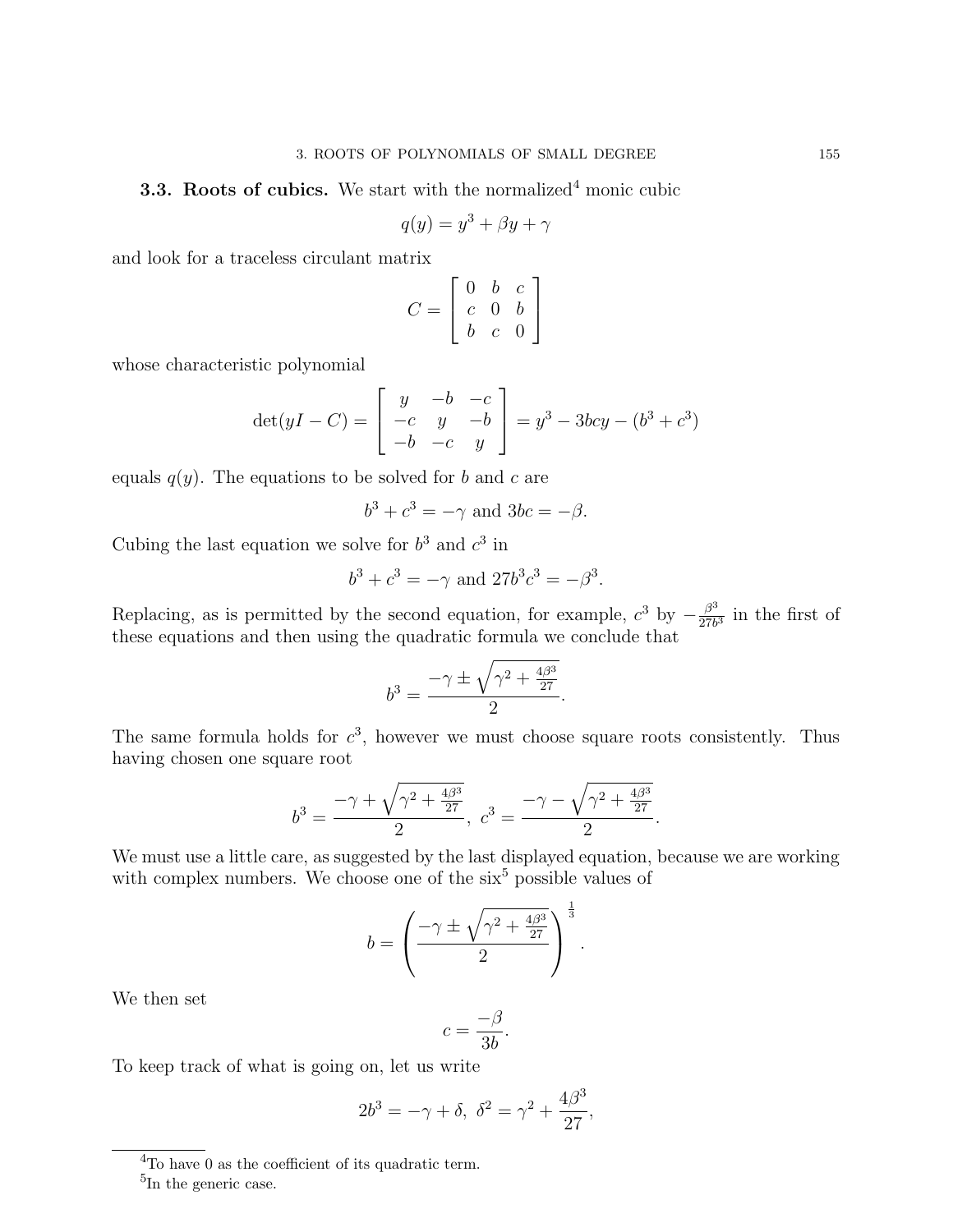#### 156 7. ROOTS OF POLYNOMIALS

and observe that the definition of  $\delta$  involves a choice of a square root and that the resulting δ may be replaced by  $-\delta$  and the resulting two values of b may each be replaced by  $\omega^{j}b$  with  $\omega = e^{\frac{2\pi i}{3}}$  and  $j = 1$  or 2. The values of b and c are described by

$$
b = \left(\frac{-\gamma + \delta}{2}\right)^{\frac{1}{3}} \text{ and } c = \left(\frac{-\gamma - \delta}{2}\right)^{\frac{1}{3}};
$$

it follows from these equations that  $3bc = -(\beta^3)^{\frac{1}{3}}$ . Having chosen a cube root in the formula for  $b$ , the correct cube root must be chosen in the formula for  $c$  so that the last equation becomes  $3bc = -\beta$ . With these conventions in mind, the three roots of q can now be written as  $P(\omega^j)$  with  $j = 0, 1, 2$  where

$$
P(y) = by + cy^2.
$$

Thus the roots are

$$
r_1 = b + c = \left(\frac{-\gamma + \delta}{2}\right)^{\frac{1}{3}} + \left(\frac{-\gamma - \delta}{2}\right)^{\frac{1}{3}},
$$

$$
r_2 = b\omega + c\omega^2 = \omega\left(\frac{-\gamma + \delta}{2}\right)^{\frac{1}{3}} + \omega^2\left(\frac{-\gamma - \delta}{2}\right)^{\frac{1}{3}}
$$

and

$$
r_3 = b\omega^2 + c\omega = \omega^2 \left(\frac{-\gamma + \delta}{2}\right)^{\frac{1}{3}} + \omega \left(\frac{-\gamma - \delta}{2}\right)^{\frac{1}{3}}.
$$

We can determine the effect of the various choices made on the values of the roots. Replacing  $\delta$  by  $-\delta$ , certainly interchanges b and c. Hence  $r_1$  is fixed while  $r_2$  and  $r_3$  are permuted. Keeping  $\delta$  fixed and replacing a cube root choice, say b by  $\omega b$  (the only other possibility is  $\omega^2b$  results in the replacement of say c by  $\omega^2c$ . Thus  $r_1$  is replaced by  $r_2$ ,  $r_2$ by  $r_3$  and hence (without the need of a calculation)  $r_3$  by  $r_1$ . In general, the various choices made correspond to the action of the symmetric group  $S(3)$  on the roots of the monic cubic polynomial.

If we start with the general monic cubic

$$
p(x) = x^3 + \alpha_2 x^2 + \alpha_1 x + \alpha_0,
$$

then the change of variable  $y = x - \frac{\alpha_2}{3}$  $\frac{y_2}{3}$  reduces us to the normalized case with

$$
\beta = -\frac{1}{3}\alpha_2^2 + \alpha_1
$$
 and  $\gamma = \frac{2}{27}\alpha_2^3 - \frac{1}{3}\alpha_2\alpha_1 + \alpha_0$ .

3.4. Roots of quartics. To find the roots of the normalized monic quartic

$$
q(y) = y^4 + \beta y^2 + \gamma y + \delta
$$

we look for a traceless  $4 \times 4$  circulant matrix

$$
C = \left[ \begin{array}{rrr} 0 & b & c & d \\ d & 0 & b & c \\ c & d & 0 & b \\ b & c & d & 0 \end{array} \right]
$$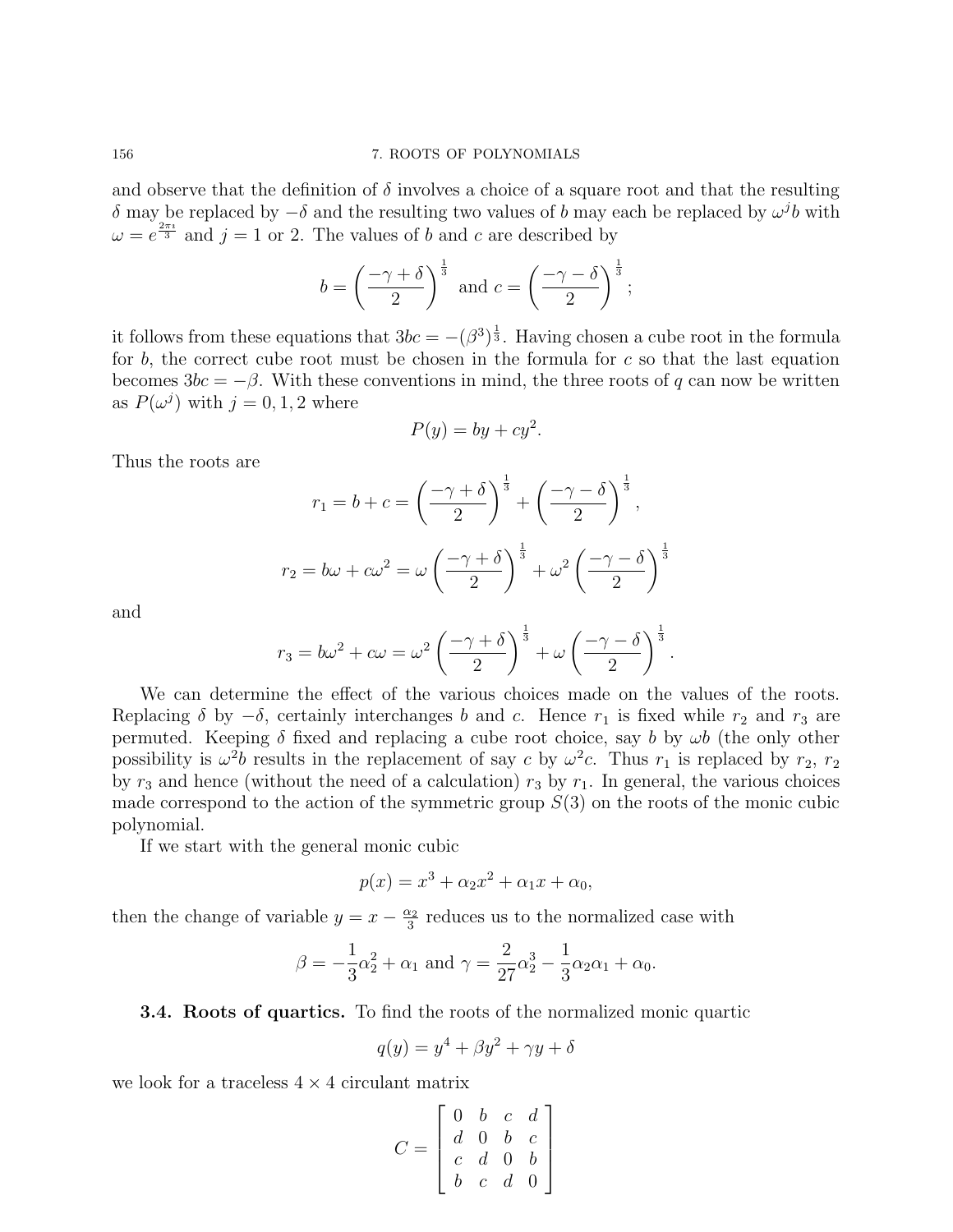whose characteristic polynomial

$$
det(yI-C) = \begin{bmatrix} y & -b & -c & -d \\ -d & y & -b & -c \\ -c & -d & y & -b \\ -b & -c & -d & y \end{bmatrix} = y^4 - (4bd + 2c^2)y^2 - 4c(b^2 + d^2)y + c^4 - b^4 - d^4 - 4bc^2d + 2b^2d^2
$$

equals  $q(y)$ . We thus have to solve for b, c and d the system

(32) 
$$
4bd + 2c^2 = -\beta 4c(b^2 + d^2) = -\gamma c^4 - b^4 - d^4 - 4bc^2d + 2b^2d^2 = \delta
$$

Assume for the moment that  $c \neq 0$ . In this case, the first and second equations of (32) can be rewritten as

(33) 
$$
bd = -\frac{\beta + 2c^2}{4} \text{ and } b^2 + d^2 = -\frac{\gamma}{4c},
$$

they determine bd and  $b^2 + d^2$  in terms of c. This suggests that the third equation of (32) be rewritten as

$$
c4 - 4bdc2 - (b2 + d2)2 + 4(bd)2 = \delta.
$$

Substitution of (33) into this equation and clearing fractions leads us to

(34) 
$$
c^6 + \frac{\beta}{2}c^4 + \left(\frac{\beta^2}{16} - \frac{\delta}{4}\right)c^2 - \frac{\gamma^2}{64} = 0;
$$

a monic (not normalized) cubic in  $c^2$  that can be solved by the methods of the previous subsection. Choose one non-zero root c of  $(34)$ . This is possible since 0 is a root of  $(34)$  if and only if  $\gamma = 0$ ; while all the roots of this equation are 0 if and only if  $\beta = 0 = \delta = \gamma$ . Using this value of c, we solve for b and d in (33). The roots of  $q(x)$  are then the values at 1,  $i, -1$  and  $-i$  of the representer

$$
P(y) = by + cy^2 + dy^3
$$

of the circulant matrix C. If  $\gamma = 0$ , we can of course use  $c = 0$  and solve for b and d in

$$
4bd = -\beta \text{ and } b^2 - d^2 = \sqrt{-\delta}.
$$

The various choices made lead to an action of  $S(4)$  on the roots of q. We illustrate the various ideas encountered with a MAPLE program to solve the equation

$$
x^{4} - 10x^{3} + 35x^{2} - 50x + 24 = 0.
$$
  
MAPLE SESION #xx

> p := x -> x<sup>2</sup> - 10 \* x<sup>3</sup> + 35 \* x<sup>2</sup> - 50 \* x + 24;  
\n
$$
p := x \rightarrow x^{4} - 10x^{3} + 35x^{2} - 50x + 24
$$
\n> solve(p(x) = 0, x);  
\n1, 2, 3, 4  
\n> q := y -> p(y + 5/2);  
\n
$$
q := y \rightarrow p(y + \frac{5}{2})
$$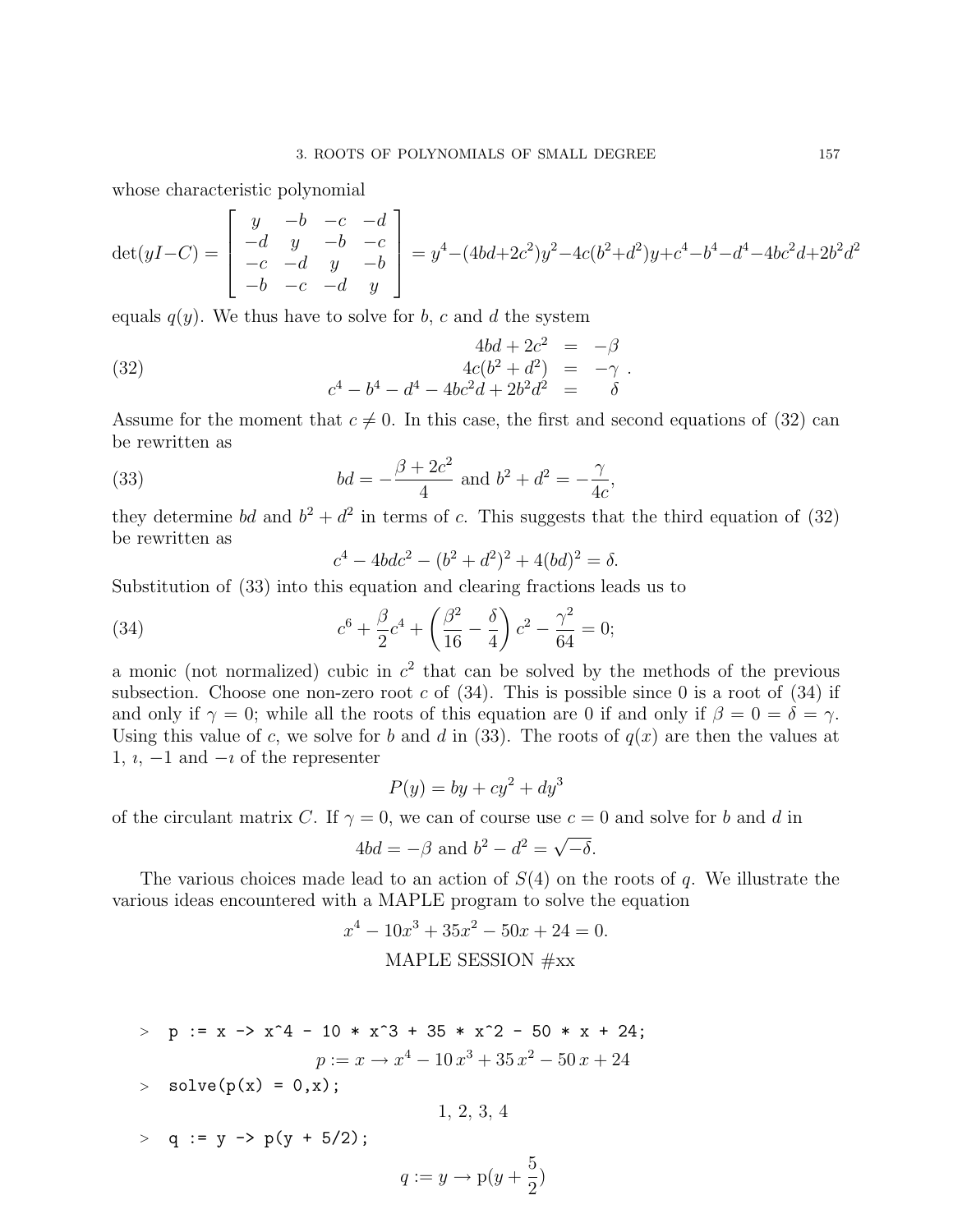$>$  expand(q(y));  $y^4 - \frac{5}{2}$ 2  $y^2 + \frac{9}{16}$ 16  $solve(z^2 - 5/2 * z + 9/16 = 0, z);$ 9 4 , 1 4 beta :=  $-5/2$ : gama := 0: delta :=  $9/16$ : > solve(t<sup>2</sup> + (beta/2) \* t<sup>2</sup> + (beta<sup>2</sup>/16 - delta/4) \* t - gama<sup>2</sup>/64 =  $0, t$ ; 0, 1, 1 4  $>$  c := 0:  $c := 0$ > solve({ $4 * b * d = -beta, b^2 - d^2 = sqrt(-delta), \{b, d\};$  $\{d =$  $-1$ 4  $+$ 3 4  $I, b = \frac{-1}{4}$  $\frac{1}{4}$ 3  $\frac{3}{4}I$ , { $d=$ 1  $\frac{1}{4}$ 3 4  $I, b =$ 1 4  $+$ 3  $\frac{3}{4}I$ , { $d=$  $-3$ 4  $+$ 1 4  $I, b = \frac{-3}{4}$  $\frac{1}{4}$ 1  $\frac{1}{4}I$ ,  $\{d =$ 3  $\frac{1}{4}$ 1 4  $I, b =$ 3 4  $+$ 1  $\frac{1}{4}I$  $\ge$  b := -1/4 -3/4 \* I: d := -1/4 + 3/4 \* I:  $>$  P := t -> b \* t + c \* t<sup>2</sup> + d \* t<sup>2</sup>3;  $P := t \to b t + c t^2 + d t^3$  $> P(1) + 5/2$ ,  $P(I) + 5/2$ ,  $P(-1) + 5/2$ ,  $P(-I) + 5/2$ ; 2, 4, 3, 1

### \*\*\*END MAPLE PROGRAM\*\*\*

We describe the various steps of the above program.

- (1) The first line of the program introduces the polynomial  $p(x)$  to be solved.
- (2) The second line uses the internal MAPLE command to solve this equation (as a check on our work).
- (3) The third and fourth lines change the polynomial  $p(x)$  to its normal form  $q(x)$ . We note that the roots of  $p(x)$  are the roots of  $q(x)$  plus  $\frac{5}{2}$ .
- (4) The next line (again a check on our work) uses MAPLE to solve the normalized polynomial  $q(x)$  – because it is a quadratic in  $y^2$ .
- (5) Next, the constants defining the  $q(x)$  are entered.
- (6) We solve for the possible values of c and use  $c = 0$ . Thus we will use a circulant matrix of the form  $V = \text{circ}\{0, b, 0, d\}.$
- (7) We proceed to solve for the possible values of b and d, and choose a solution set (out of the 4 possibilities).
- (8) The last two commands calculate the roots of  $p(x)$  using the representer  $P(y)$  of V.

3.5. Real roots and roots of absolute value 1. We fix throughout this subsection an  $n \in \mathbb{Z}_{>0}$ , a monic n-th degree polynomial p and an  $n \times n$  matrix  $V \in \text{Circ}(n)$  that adheres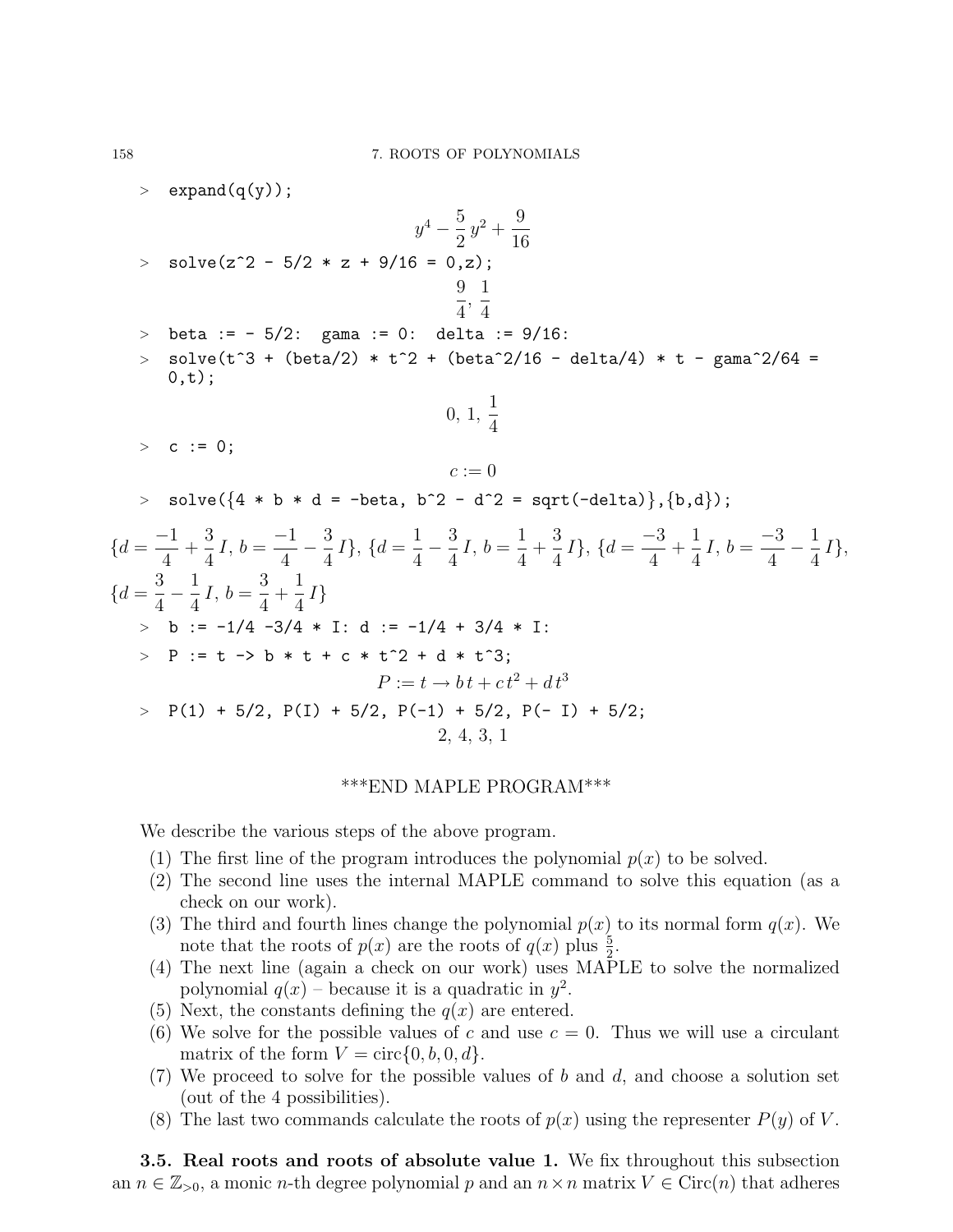to p. We are interested in learning what properties of p are reflected in  $V$ . Recall that in the case under study  $p$  is the characteristic polynomial of  $V$ .

THEOREM 7.30. The monic polynomial p has only real roots if and only if its adhering circulant matrix V is Hermetian.

**PROOF.** It is easy to see that a monic polynomial  $p \in \mathbb{C}[x]$  with only real roots must belong to  $\mathbb{R}[x]$  (that is, it must have real coefficients). A matrix V is Hermetian iff  $V = \overline{V^t}$ . We know from linear algebra that the eigenvalues of a Hermetian matrix are real. Thus if V is Hermetian,  $p$  has real roots. Conversely, if  $p$  has real roots, then  $V$  has real eigenvalues. Thus there exists an  $n \times n$  real diagonal matrix D with  $V = C D \overline{C}^t$  and C is defined by (26) (in particular,  $C^{-1} = \overline{C^t}$ ). We now compute

$$
\overline{V^t} = \overline{(CD\overline{C^t})^t} = \overline{\overline{C}DC^t} = CD\overline{C^t} = V;
$$

thus V is Hermetian.  $\square$ 

Many other properties of  $p(x)$  can be read off from V. We record some of these in

THEOREM 7.31. Let p be a monic polynomial with adhering circulant matrix  $V$ . Then (a) the roots of  $p(x)$  are real if and only if V is Hermetian  $(V = V<sup>t</sup>)$ ,

- (b) the roots of  $p(x)$  have absolute value 1 if and only if V is unitary  $(V^{-1} = \overline{V^t})$ , and
- (c) the roots of  $p(x)$  are purely imaginary if and only if V is skew-Hermetian  $(V = -V<sup>t</sup>)$ .

3.6. What goes wrong for polynomials of higher degree? Will the method described in subsections 3.3 and 3.4 work on polynomials of degree  $\geq$  5? The answer to this question is a resounding NO, but that is a topic for an entirely different chapter of mathematics.

## EXERCISES

- (1) Using circulant matrices find the roots of each of the following polynomials.
	- (a)  $1 + 2x + x^3$ .
	- (b)  $1 + 2x + x^2 + 3x^3$ .
	- (c)  $1 + x + 2x^2 + x^4$ .
	- (d)  $1 + x + 2x^2 + 3x^3 + x^4$ .
- (2) Complete the solution of the example worked out by the MAPLE program by choosing a value  $c \neq 0$ . What is the formula for the representer  $P(y)$  in this case? What element of  $S(4)$  is represented by permutation that changes the MAPLE solution to your solution?
- (3) (a) Prove parts (b) and (c) of Theorem 7.31 using the ideas in the proof of Theorem 7.30 (part (a) of Theorem 7.30).
	- (b) Deduce part (c) of Theorem 7.31 from Theorem 7.30 and the observation that a monic polynomial  $p(x)$  of degree n has purely imaginary roots if and only if the monic polynomial  $\frac{p(ix)}{i^n}$  has only real roots. Describe an adhering circulant matrix V for  $p(x)$  in terms of one for  $\frac{p(ix)}{i^n}$ .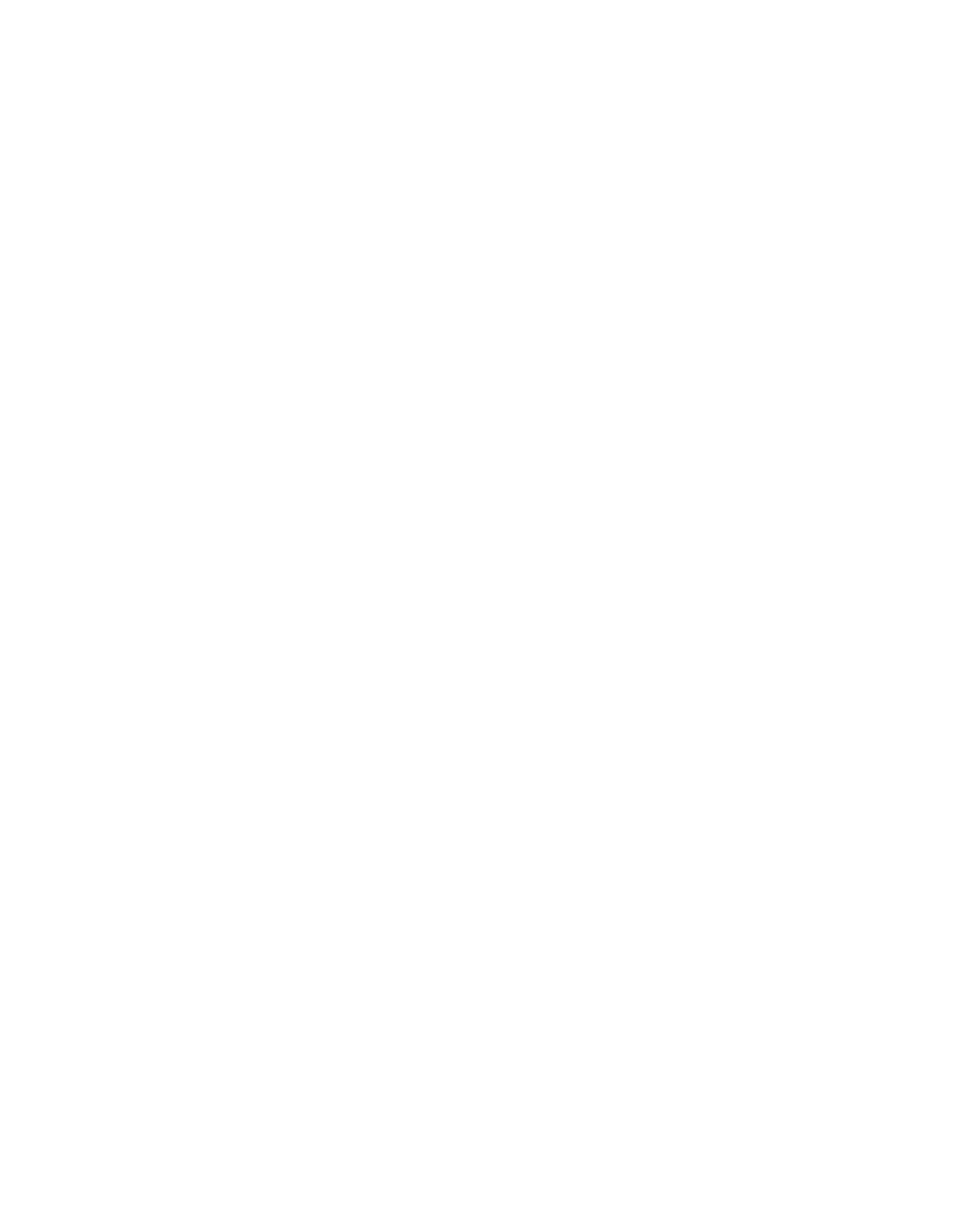# CHAPTER 8

# Moduli for polynomials

Preliminary version of chapter. Written in a form that should be accessible to most high school mathematics teachers. Certain results from previous chapters are repeated here to make the presentation more self contained.

#### 1. Polynomials in three guises

Let  $n$  be a positive integer. We will be dealing with expressions of the form

(35) 
$$
p(x) = a_n x^n + a_{n-1} x^{n-1} + \dots + a_0,
$$

or alternatively just the expression

(36) 
$$
a_n x^n + a_{n-1} x^{n-1} + \ldots + a_0,
$$

where x is an *indeterminate* or *independent variable*, each  $a_i$  is a real number (or more generally, a complex number) and  $a_n \neq 0$ .

We call (36) an *n-th degree polynomial (with real or complex coefficients)*. Polynomials with real (complex) coefficients will be referred to as *real (complex)* polynomials. At times there are significant differences between the two cases. Polynomials can be manipulated using the usual rules of arithmetic; for example, replaceing x by  $\alpha x + \beta$  with  $\alpha \neq 0$  and  $\beta$ real or complex numbers transforms it into another  $n$ -th degree polynomial. An algebraist would say that (36) is an element of the integral domain  $\mathbb{R}[x]$  or  $\mathbb{C}[x]$ .

It is quite clear that (36) and (35) are more or less the same object. The introduction of the extra symbol  $p(x)$  or p in (35) reminds us that we may also think of a polynomial as a function

$$
p : \mathbb{R} \to \mathbb{R} \text{ or } p : \mathbb{C} \to \mathbb{C},
$$

with  $p(x)$  denoting the value of this function at  $x \in \mathbb{R}$  or  $\mathbb{C}$ , respectively. When viewed as a function from C to itself a real polynomial has the added feature of assuming real values at the real points in  $\mathbb{C}$ . The symbol p is the *dependent* variable and y is another common letter used to represent it. Associated to any funnction  $f : \mathbb{R} \to \mathbb{R}$  is its graph; the set

$$
\{(x, y) \in \mathbb{R}^2 \text{ such that } y = f(x)\}.
$$

This set is often identified with the function f.

When discussing roots of the polynomail  $(36)$  or  $(35)$  we are looking for those x (usually in C) that satisfy the equation

$$
0 = a_n x^n + a_{n-1} x^{n-1} + \dots + a_0.
$$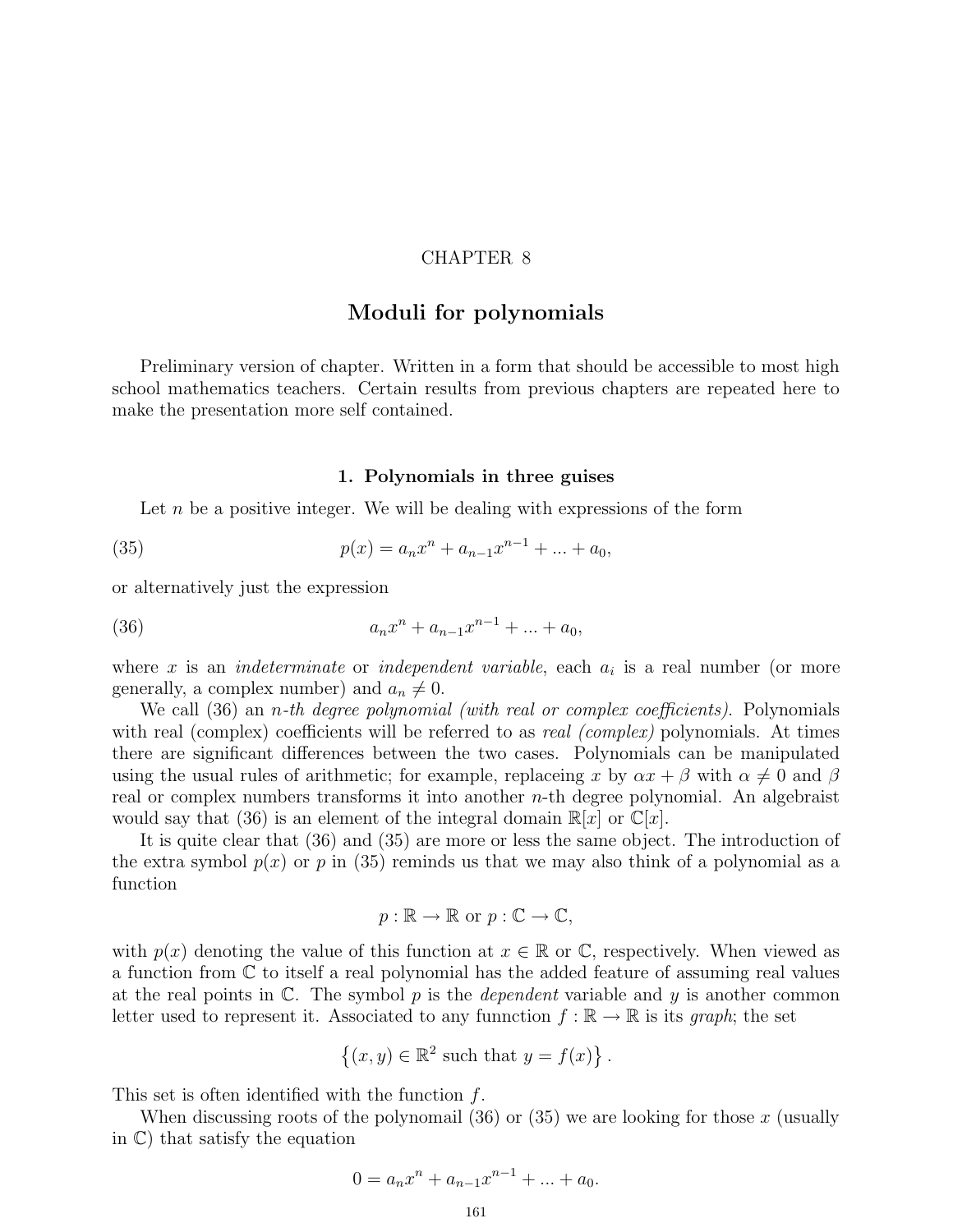# 2. An example from high school math: the quadratic polynomial

The study of first degree polynomials

 $l(x) = ax + b$ 

with complex coefficients (a and b are complex numbers and  $a \neq 0$ ) is certainly trivial for all high school mathematics teachers. The quadratic polynomial

$$
(37) \t\t y(x) = ax^2 + bx + c
$$

with complex coefficients (a, b and c are complex numbers and  $a \neq 0$ ) is only slightly more challenging. We present a treatment that is much more concise than the one found in many high school texts (for example in  $[5]$ ). The graph of the *standard form of the real quadratic* polynomial  $y(x) = x^2$  (the special case  $a = 1, b = 0 = c$ ) is certainly familiar to every reader. By completing squares and applying elementary algebraic manipulations one easily concludes from (37) that

(38) 
$$
\frac{y}{a} = \left(x + \frac{b}{2a}\right)^2 + \left(\frac{c}{a} - \frac{b^2}{4a^2}\right).
$$

This tells the complete story for quadratic polynomials:

- Every quadratic polynomial has two, perhaps complex, roots counting multiplicities.
- The roots of (37) are easily obtained from its equivalent form (38); they are

$$
-\frac{b}{2a} \pm \frac{\sqrt{b^2 - 4ac}}{2a}.
$$

- For real quadratic polynomials, the roots are real and distinct if the *discriminant*  $b^2 - 4ac$  of the polynomial is positive.
- There is one double real root if the discriminant vanishes.
- There is a pair of conjugate complex roots if the discriminant is negative.
- The linear change of coordinates

$$
X = x + \frac{b}{2a}
$$
 and  $Y = \frac{y}{a} + \frac{b^2 - 4ac}{4a^2}$ 

transforms (37) (and (38), of course) to standard form  $Y = X^2$ .

Up to change of coordinates, this is all there is to quadratic polynomials; that is, the general quadratic polynomial  $ax^2 + bx + c$  is obtained from the standard quadratic  $x^2$  by first pre-composing with the affine map  $x \mapsto x + \frac{b}{2a}$  $\frac{b}{2a}$  and then post-composing with the affine map  $x \mapsto ax + c - \frac{b^2}{4a}$  $\frac{b^2}{4a}$ . We illustrate the concept of change of coordinates in Figure 1 with an example that hints at the important equivalence relation we are about to introduce.

We do not claim this approach is the way an excellent teacher would present the quadratic to a high school audience, but rather that every competent high school mathematics teacher should be aware of this elegant and short treatment.

### 3. An equivalence relation

If we start, in general, with a polynomial  $y = y(x)$  in the independent variable x and use the linear change of both independent and dependent variables

$$
X = ax + b, \quad Y = cy + d,
$$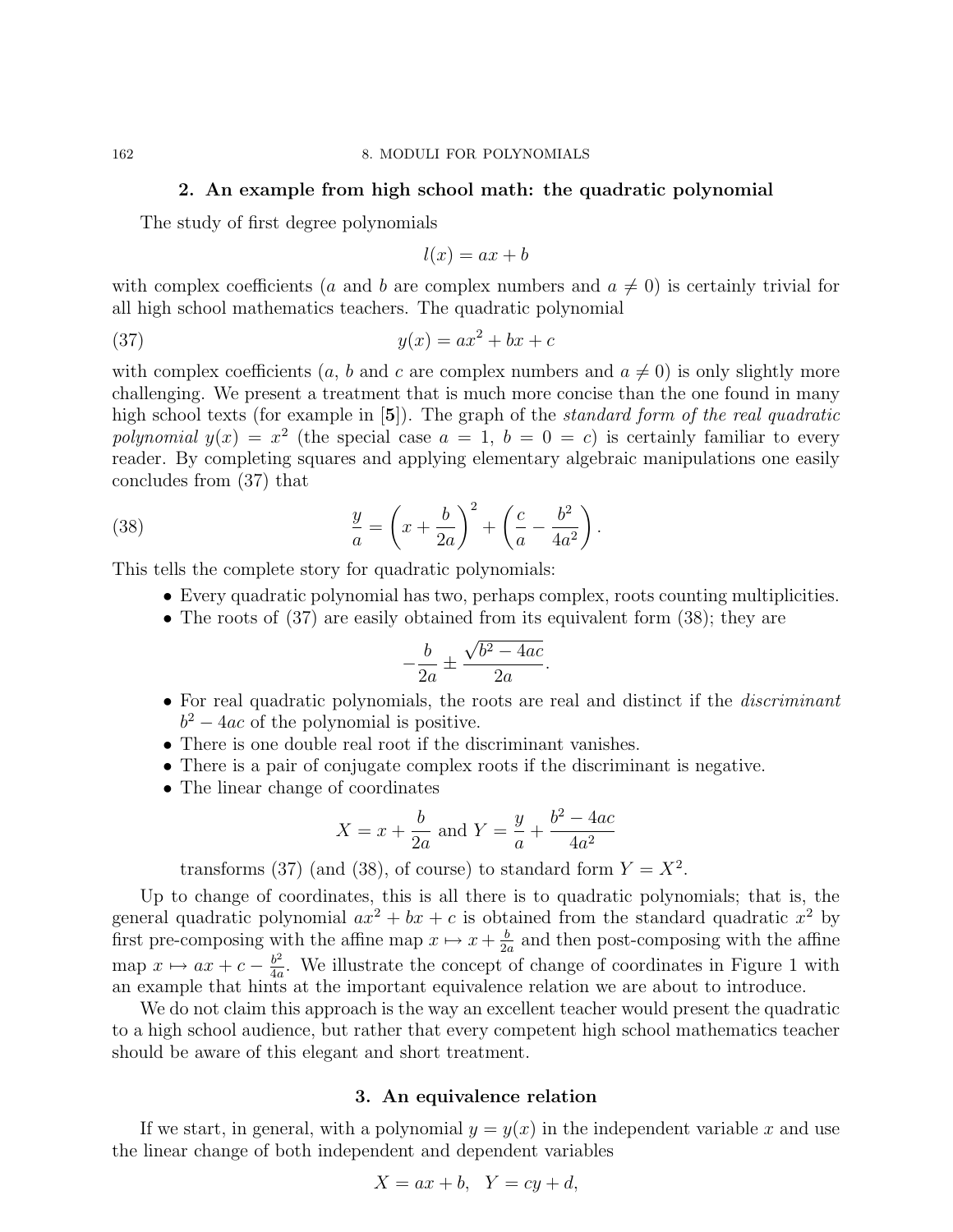

FIGURE 1. On the left is the graph of  $y = -2x^2 + x + 1$ . Apply the change of coordinates  $X = x - \frac{1}{4}$  $\frac{1}{4}$ ,  $Y = \frac{y}{2} + \frac{9}{16}$  to get the standard form  $Y = X^2$  graphed on the right.

where a, b, c and d are complex constants with  $ac \neq 0$ , we obtain a polynomial  $Y = Y(X)$ in a new independent variable X. Notice we can write  $Y(X) = Y(ax + b) = cy(ax + b) + d$ . We consider these two polynomials to be *equivalent*. Of course, equivalent polynomials share many properties. Most importantly, the real or complex number  $x = r$  is a root of y (so  $y(r) = 0$ ) if and only if the polynomial Y evaluated at  $X = ar + b$  equals d. In particular, if the dependent variable is not subject to a translation (that is, if  $d = 0$ ), then r is a root of  $y(x)$  if and only if  $ar + b$  is a root of  $Y(X)$ , or equivalently,  $\frac{r-b}{a}$  is a root of  $Y(ax + b)$ .

We emphasize that our changes of coordinates allow translations, resizing, and sign changes in both the independent and dependent variables. We may consider only real polynomials and work only with real affine maps. Let us examine the situation in a more formal way.

First degree polynomials are also called *affine maps* of the complex plane C. They form a group under composition (composing two affine maps generates a third one). We denote by  $L^{-1}(x)$  the inverse of the affine map  $L(x)$  in this group<sup>1</sup>. Our equivalence relation (which we will denote by the symbol  $\equiv$ ) is actually independent of the dependent variable y: The polynomial  $p(x)$  is equivalent to the polynomial  $q(x)$  if  $q(x)$  can be obtained from  $p(x)$  by pre-composition and post-composition with affine maps; that is, if and only if there exist affine maps  $L_1(x)$  and  $L_2(x)$  such that

(39) 
$$
q(x) = L_2(p(L_1(x))).
$$

We note that every polynomial  $p(x)$  is equivalent to itself since the identity map is affine. If  $p(x) \equiv q(x)$ , then there existaffine maps  $L_1$  and  $L_2$  such that (39) holds, and thus

$$
p(x) = L_2^{-1} (q(L_1^{-1}(x))) ;
$$

or  $q(x) \equiv p(x)$ . Finally, if  $p_1(x) \equiv p_2(x)$  and  $p_2(x) \equiv p_3(x)$ , then there exist affine maps  $L_i$ ,  $i = 1, 2, 3, 4$  such that

$$
p_2(x) = L_2(p_1(L_1(x)))
$$
 and  $p_3(x) = L_4(p_2(L_3(x))).$ 

<sup>&</sup>lt;sup>1</sup>The notation is meant to emphasize the fact affine maps are polynomials of degree one.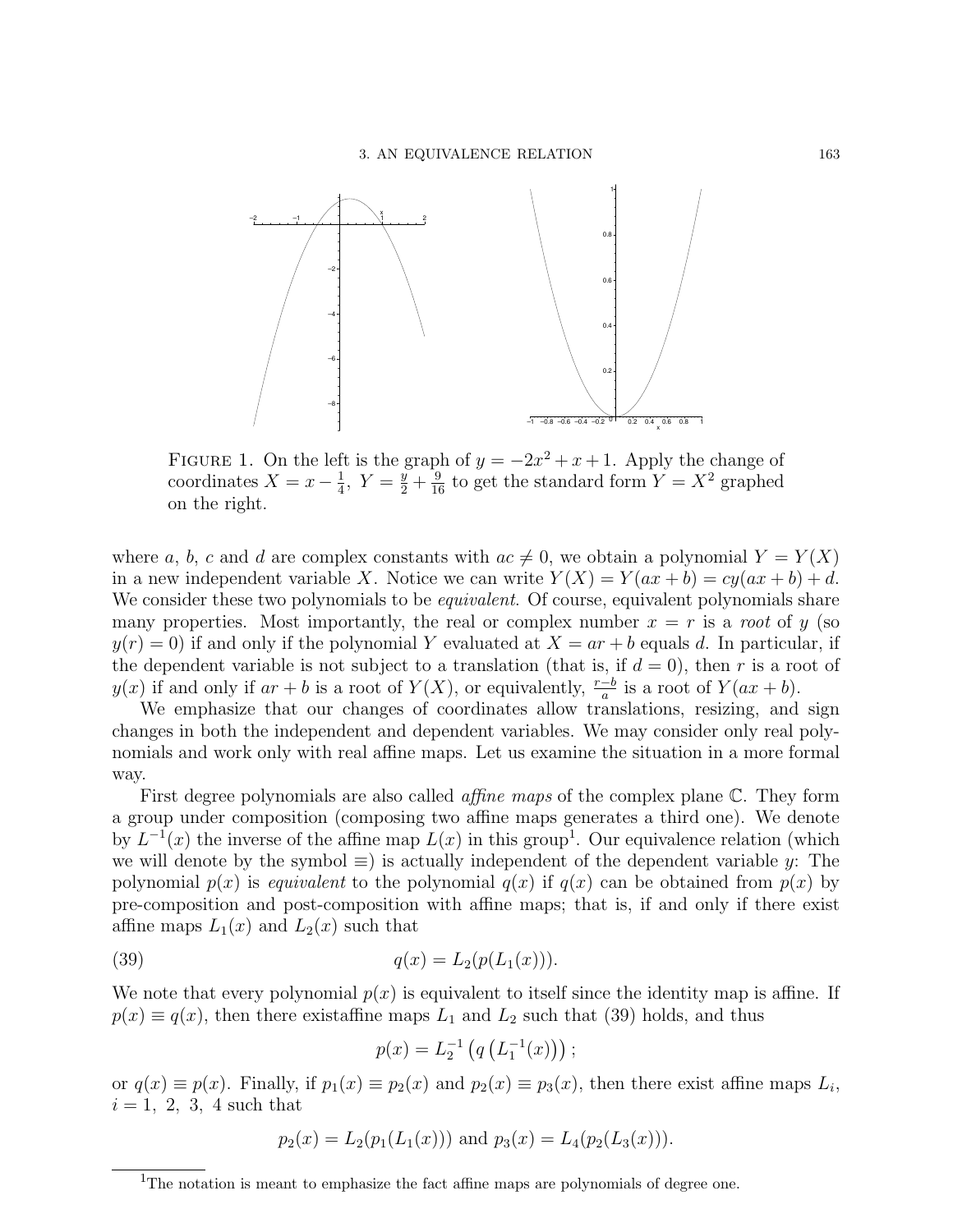#### 164 8. MODULI FOR POLYNOMIALS

Thus

$$
p_3(x) = L_4(L_2(p_1(L_1(L_3(x))))))
$$

or  $p_1(x) \equiv p_3(x)$ .

# 4. An example all high school math teachers should know: the cubic polynomial

To understand what is going on with quadratic polynomials, one should be able to answer several questions. How much of the development of §2 carries over to arbitrary real or complex polynomials (of degree 3 or higher); how much is peculiar to quadratics? What do these questions mean?

An example more challenging than the quadratic polynomial is the real or complex cubic

(40) 
$$
p(x) = y = ax^3 + bx^2 + cx + d,
$$

with a, b, c and d real or complex numbers and  $a \neq 0$ .

If  $p(x) \in \mathbb{R}[x]$ , then by the intermediate value theorem,  $p(x)$  must have at least one real root r. It follows that

$$
\frac{p(x)}{x-r} = ax^2 + \beta x + \gamma
$$

for some real constants  $\beta$  and  $\gamma$ , so that the analysis of the cubic  $p(x) \in \mathbb{R}[x]$  can be reduced to a study of the quadratic  $ax^2 + \beta x + \gamma$ . We follow a slight variation of this observation; in prt, because it does not tell us how to find  $r$  algebraically. But first, we make a small digression to observe some facts about

#### 5. Arbitrary real or complex polynomials

Let us return to the arbitrary *n*-th degree real or complex polynomial (35). A basic fact is the Fundamental theorem of algebra, whose easiest proof is via complex analysis (see, for example,  $[1, \text{ page } 122]$ : such a polynomial has precisely *n*-complex roots<sup>2</sup>. Because of the division algorithm, this implies that

$$
p(x) = a_n(x - r_1)(x - r_2)...(x - r_n),
$$

where each of the  $r_i$  is a (complex) root of  $p(x)$ . In case the polynomial has real coefficients, we find that if  $r \in \mathbb{C}$  is a root of (35), then so is its complex conjugate  $\bar{r}$ . The proof of this assertion is rather easy. The fact that  $0 = p(r)$  tells us that

$$
0 = \overline{p(r)} = \overline{\sum_{i=0}^{n} a_i r^i} = \sum_{i=0}^{n} a_i \overline{r}^i = p(\overline{r}),
$$

so that  $\bar{r}$  is a root of (35). We claim more: if the complex number r is a root of multiplicity k of (35) (that is, precisely k of the  $r_i$  equal r), then so is  $\bar{r}$ . The easiest proof of this assertion is by induction on the degree of the polynomial. We may and do assume that  $r \notin \mathbb{R}$  since otherwise there is nothing to prove. We may also assume that  $n \geq 3$  and  $k \geq 2$  because otherwise there once again is nothing to prove. Our assertion holds for  $n = 3$ , because in this case we have at least one real root, so  $k = 1$ . Now assume  $n > 3$  and the complex number r is a root of  $p(x)$  of multiplicity k. We already know  $\bar{r} \neq r$  is also a root of  $p(x)$ . Note that

$$
(x-r)(x-\overline{r}) = x^2 - (r+\overline{r})x + r\overline{r},
$$

 ${}^{2}$ Even for real polunomials, the roots may be complex.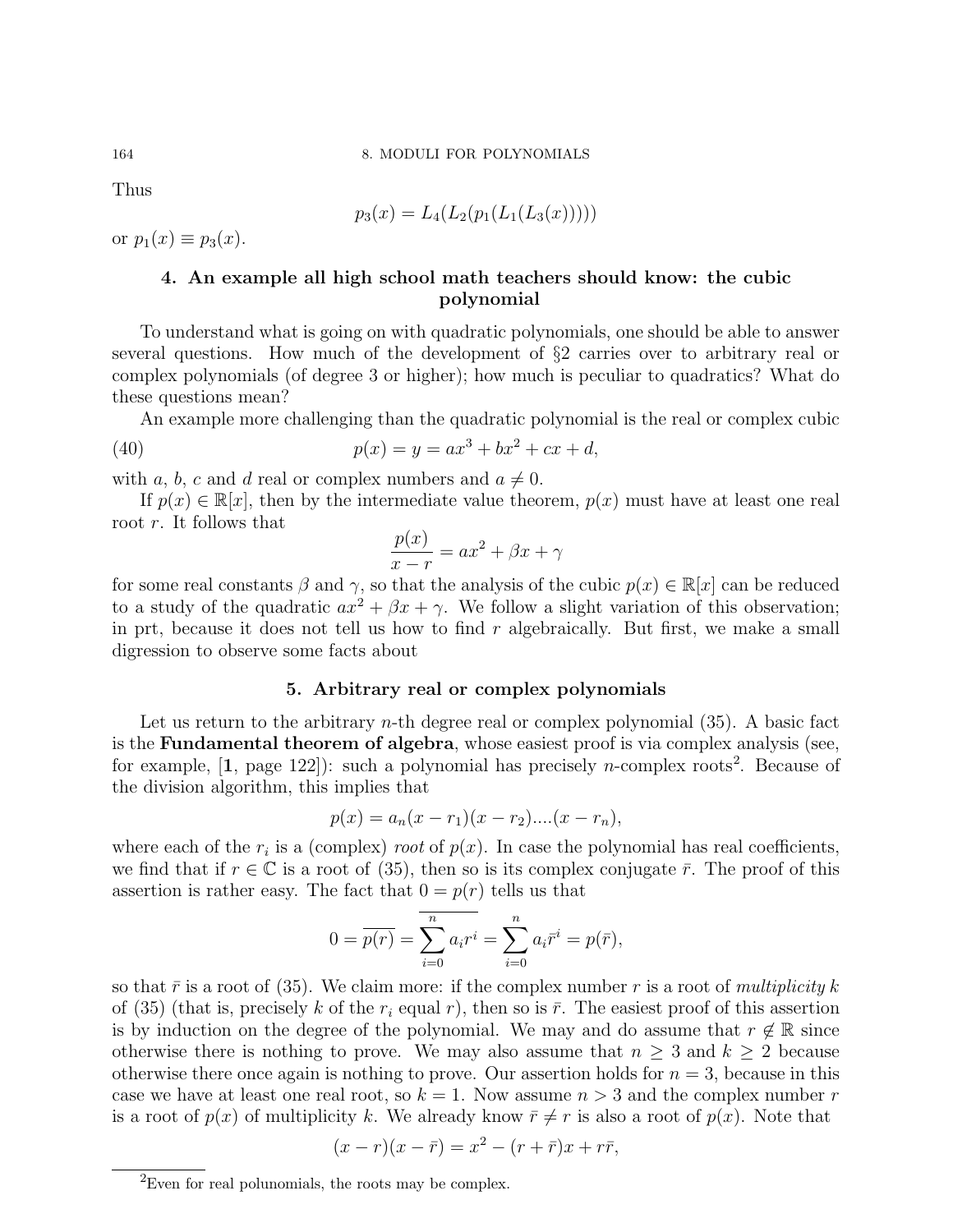with both  $r + \bar{r}$  and  $r\bar{r}$  real numbers. Hence

$$
q(x) = \frac{p(x)}{x^2 - (r + \bar{r})x + r\bar{r}}
$$

is a real polynomial of degree  $n-2$  having r as a complex root of multiplicity  $k-1$ . By complete induction  $\bar{r}$  is also a complex root of multiplicity  $k - 1$  of  $q(x)$ . Hence a root of multiplicity k of  $p(x)$ .

#### 6. Back to the cubic polynomial

We begin a leisurely exploration of the real cubic. The study of the real cubic polynomial (40) does not require the material of the last section, except for the fact that non-real roots come in pairs (a complex number and its conjugate). We start with the useful, if trivial, general observation already encountered in §3. Let a and  $b \in \mathbb{R}$  with  $a \neq 0$ , then r is a root of  $p(x)$  if and only if  $\frac{r-b}{a}$  is a root of  $p(ax+b)$ .

As observed earlier,  $p(x)$  must have at least one real root. Therefore we have either 1, 2 or 3 distinct real roots. We consider cases:

- (1) Exactly one real root.
	- This root could have multiplicity three. A good example is the special case  $p_1(x) = x^3$  whose graph is shown below.



FIGURE 2.  $y = x^3$ 

The general case  $p_2(x) = a(x-b)^3$ , where a and b are real numbers with  $a \neq 0$ , is reduced to the special case by the change of coordinates  $P = \frac{p_2}{q}$  $\frac{a_2}{a}$  and  $X = x - b$ .

- This root could not have multiplicity two. If it did  $p(x)$  would have to have 4 roots, counting multiplicities, of course.
- This root could have multiplicity one. In this case, the polynomial must have a pair of complex roots. A typical example here is  $p_3(x) = x(x^2 + 1)$  whose graph is shown below.

The general equation here is of the form  $p_4(x) = c(x - r)(x^2 + \alpha x + \beta)$  with c, r,  $\alpha$ ,  $\beta$  real numbers,  $c \neq 0$  and  $\alpha^2 - 4\beta < 0$ . If we make the change of variable  $x = aX + b$  with  $a \neq 0$  and b real, we transform the general equation to

$$
p(aX + b) = c(aX + b - r)(a^{2}X^{2} + (2ab + \alpha a)X + (b^{2} + \alpha b + \beta)).
$$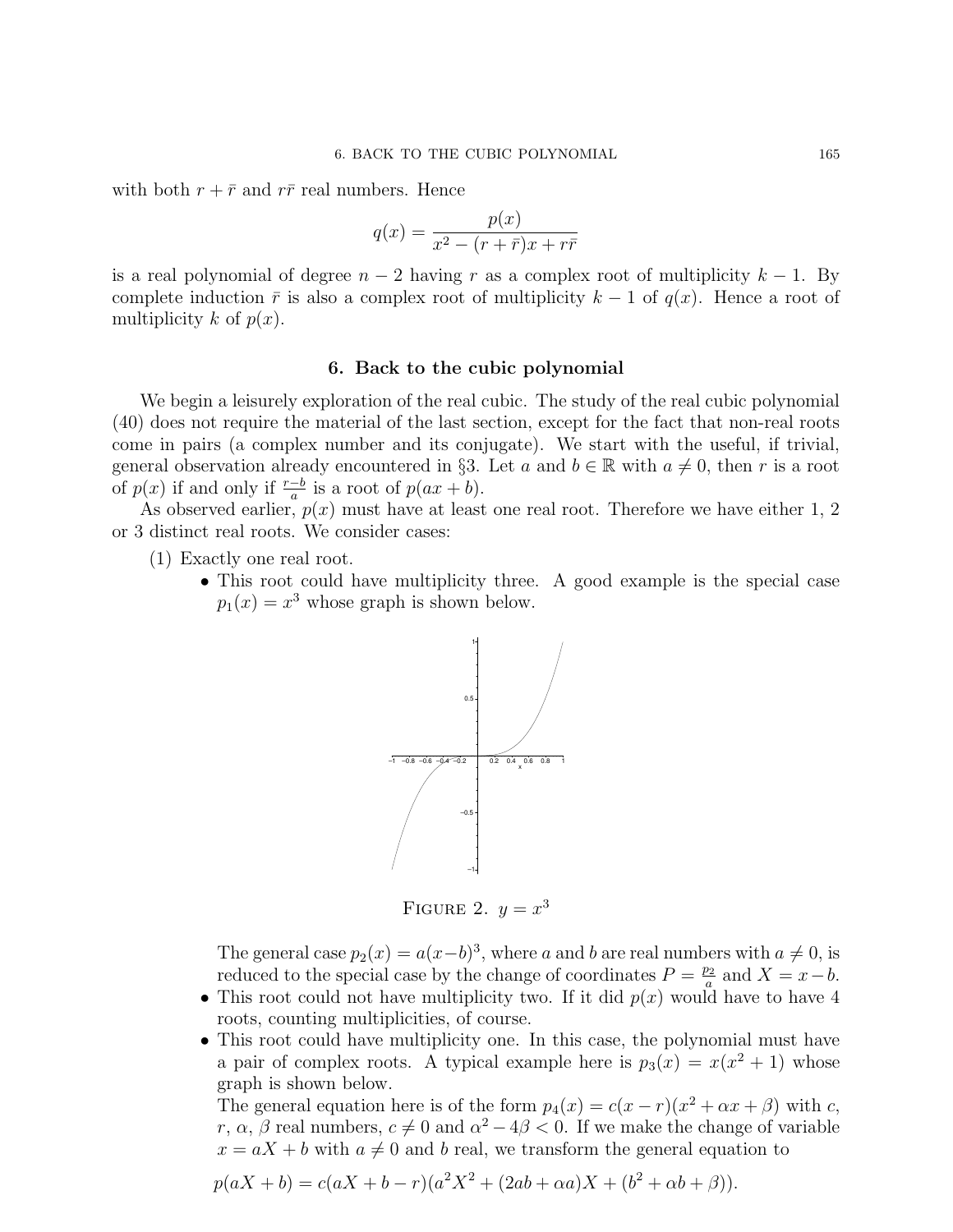

FIGURE 3.  $y = x(x^2 + 1)$ 

We now set  $b = r$  (thus placing the one real root at the origin) and consider two cases:

– If  $\alpha = -2r$ , we conclude that  $p_4(aX + r) = caX(a^2X^2 + (\beta - r^2))$  and after further change of variables we reduce the equation to the form

$$
P(X) = X(X^2 + d), \ d > 0.
$$

– If  $\alpha \neq -2r$ , we cannot kill the first degree term in the quadratic polynomial  $a^2X^2 + (2ab + \alpha a)X + (b^2 + \alpha b + \beta)$ . If  $p(x)$  has complex roots at  $ρ$  and  $\bar{ρ}$ , then  $p(aX + r)$  has complex roots at  $\frac{ρ-r}{a}$  and  $\frac{\bar{ρ}-r}{a}$ . By properly choosing a, we can ensure that the roots of the polynomial  $p(aX + r)$  are at 0 and  $e \pm i$  for some real number e. Thus we conclude, with proper choices for  $a$  and  $b$ ,

$$
p(aX + b) = dX(X^2 - 2eX + (e^2 + 1))
$$

for some non-zero real number  $d$ . So the standard form of our polynomial in this case is

$$
P(X) = X(X^2 - 2eX + (e^2 + 1))
$$
 for some  $e \in \mathbb{R}$ .

We graph another example:  $p_5(x) = (x+2)(x^2-2x+3)$  which will shortly lead us to reconsider our approach.

(2) Exactly two distinct real roots.

In this case one of the roots must have multiplicity one and the other multiplicity two. A typical example is  $p_6(x) = x(x-1)^2$  whose graph is shown below

The general case is  $p_7(x) = c(x - r_1)(x - r_2)^2$  with  $c, r_1$  and  $r_2$  real constants,  $c \neq 0$  and  $r_1 \neq r_2$ . The change of variables  $x = (r_2 - r_1)X + r_1$ ,  $P = \frac{p}{c}$  $\frac{p}{c}$  reduces the general case to the typical example.

(3) Three distinct real roots.

A typical example is  $p_8(x) = x(x+1)(x-1)$  whose graph is once again shown below The general case is  $p(x) = c(x - r_1)(x - r_2)(x - r_3)$  with  $0 \neq c \in \mathbb{R}$  and  $r_1, r_2$ and  $r_3$  three distinct real numbers. The change of variables  $x = (r_2 - r_1)X + r_1$ ,  $P=\frac{p}{c}$  $\frac{p}{c}$  reduces the general case to the standard form

$$
P(X) = X(X - 1)(X - \alpha), \text{ with } \alpha \in \mathbb{R}, \ 0 \neq \alpha \neq 1.
$$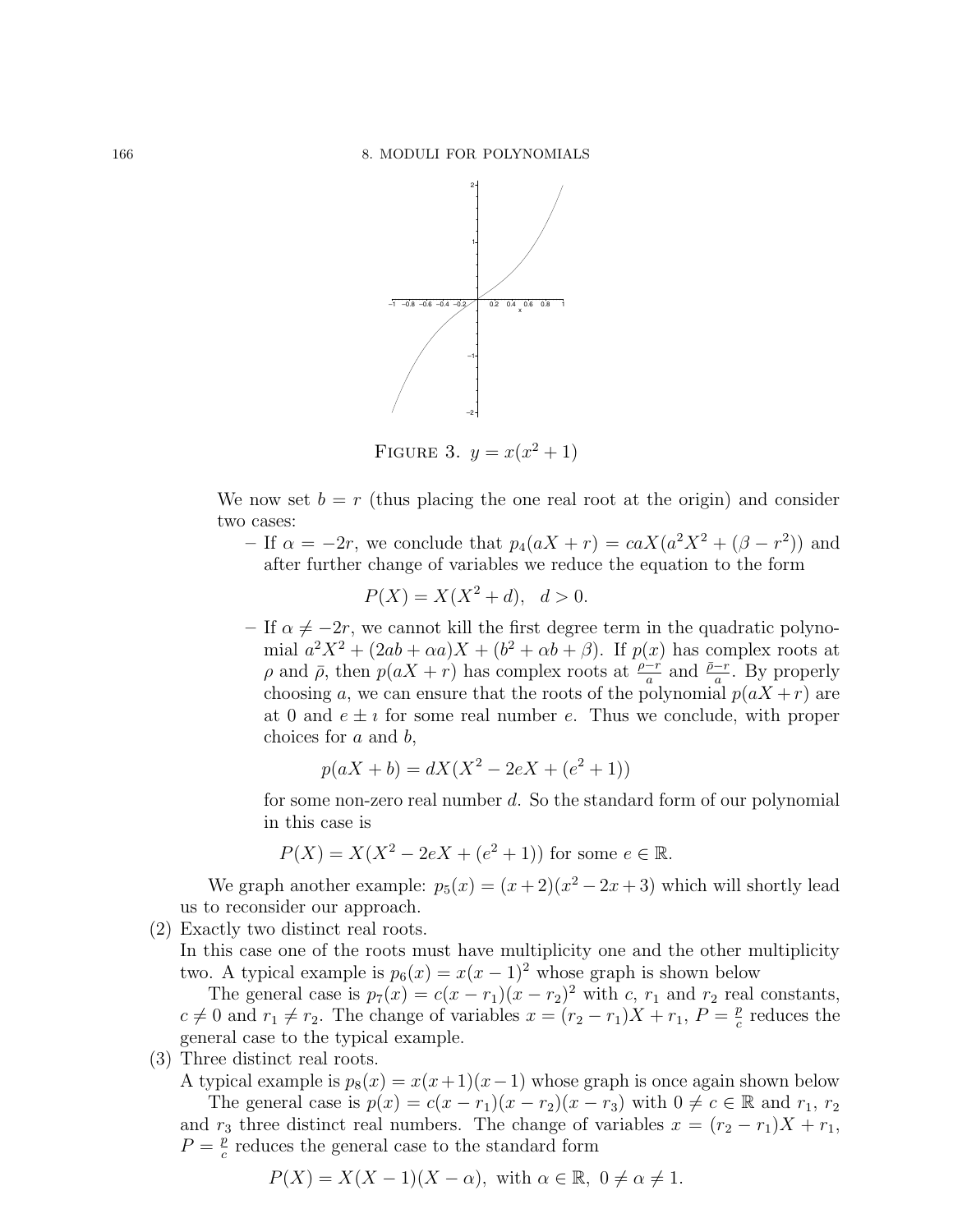

FIGURE 4.  $y = (x+2)(x^2-2x+3)$ 



FIGURE 6.  $y = x(x+1)(x-1) = x(x^2-1)$ 

The reader should notice a striking similarity between the graphs of  $p_5$  (Figure 4) and  $p_8$ (Figure 6). This is, of course, not a coincidence. As can easily be seen,

$$
p_5(x) = p_8(x) + 6.
$$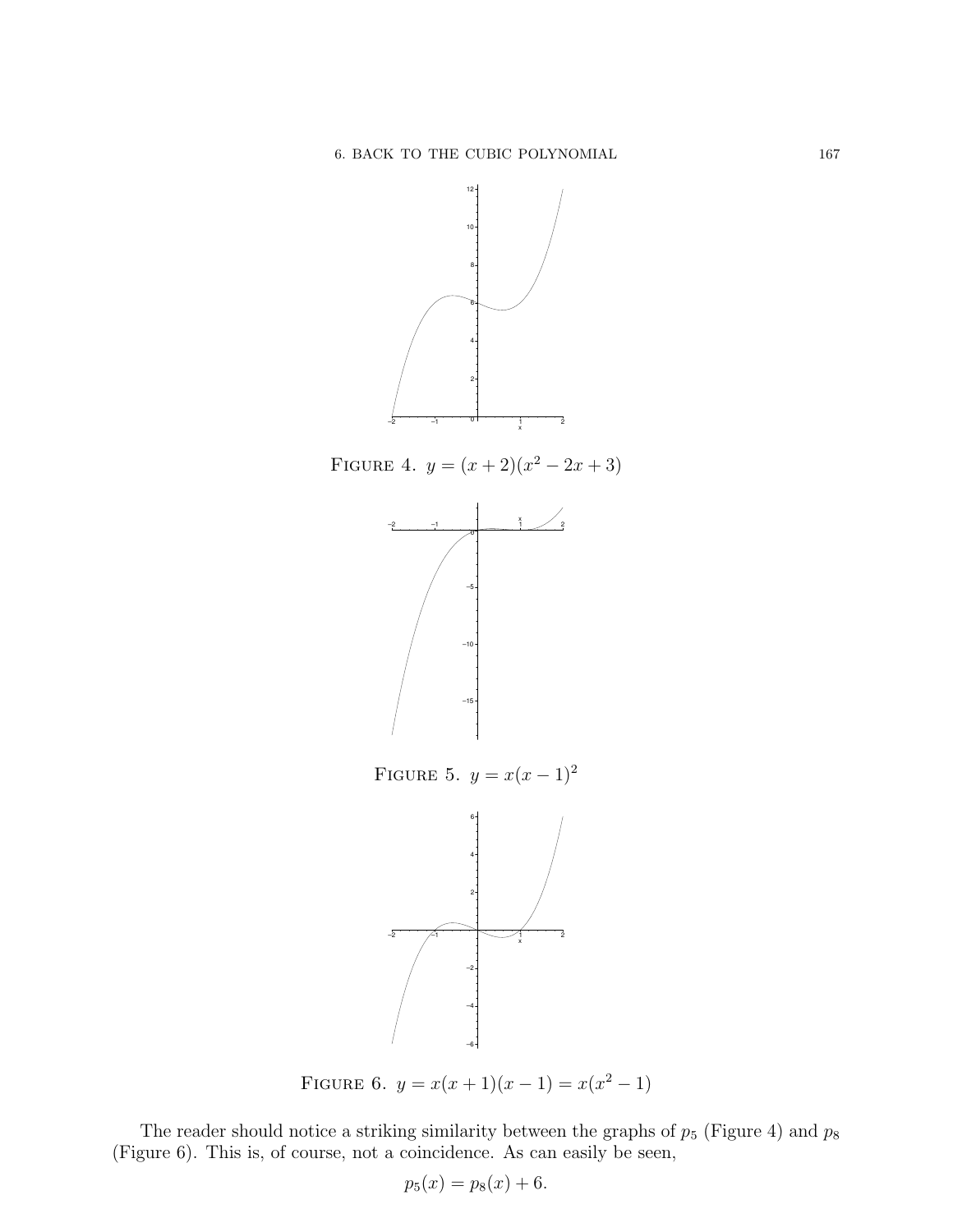168 8. MODULI FOR POLYNOMIALS

This suggests that we have not paid sufficient attention to the dependent variable. We now make a "bold" conjecture: If  $y$  is a cubic with 3 distinct real roots, there is a constant c such that  $y + c$  has precisely one simple real root (and thus also a pair of complex roots). In verifying this claim, we may assume that  $\lim_{x\to-\infty} y(x) = -\infty$ , since we can replace y by  $-y$  if this is not the case. Let  $r_1 < r_2 < r_3$  be the three roots of the cubic. From calculus we know that the restriction of y to the closed interval  $[r_2, r_3]$  has a negative minimum  $-c$  at some point  $x_o \in (r_2, r_3)$ . So the function  $y + 2c$  has precisely one simple real root. Therefore, in the classification of cubic polynomials up to equivalence, we may ignore the case of three distinct real roots.

The above analysis on the structure of the roots of the real cubic can also be obtained in a very straight forward manner. As we have seen, we can think of the general cubic as the product of a linear term and a quadratic term. The quadratic term can have either no real roots, one real root of multiplicity two, or two distinct real roots, while the linear term must have exactly one simple real root. If the quadratic term has no real roots, then the cubic must have exactly one real root of multiplicity one and two complex conjugate roots. If the quadratic term has one real root of multiplicity two, then the cubic must have either two real roots (a simple one from the linear term and the one of multiplicity two from the quadratic term), or one real root of multiplicity three (if the linear and quadratic roots coincide). If the quadratic term has two distinct real roots, then the cubic has either three distinct real roots, or again, one root of multiplicity one, and one root of multiplicity two.

#### 7. Standard forms for cubics

The above analysis does not produce a satisfactory set of standard forms for cubics. To obtain a more satisfactory set, we start with the arbitrary real cubic polynomial (40) and describe an *algorithm* consisting of a series of steps, not all intuitive, which reduces it to standard form.<sup>3</sup> We work only with real affine maps in this reduction process.

- (1) By rescaling the dependent variable, replacing y by  $ay$ , we may assume  $a = 1$ .
- (2) Completing the cube, replacing x by  $x \frac{b}{3}$  $\frac{b}{3}$ , allows us to assume  $b = 0$ .
- (3) If  $c = 0$  we proceed to the next step. Otherwise, we resize both the dependent (replacing y by  $|c|^{\frac{3}{2}}y$ ) and independent variables (replacing x by  $x\sqrt{|c|}$ ), allowing us to assume  $c = \pm 1$ . (The case +1 occurs when  $c > 0$  and  $-1$  when  $c < 0$ .)
- (4) A final translation of the dependent variable (replacing y by  $y + d$ ) reduces the original equation to standard form

(41) 
$$
P(x) = x^3 + \epsilon x, \ \epsilon = -1, \ 0 \text{ or } 1.
$$

We show next that no two of these three polynomials are equivalent. As we have seen, the family of cubics equivalent to  $y = x^3$  can be written  $c(ax + b)^3 + d$  with a, b, c and d real and  $ac \neq 0$ . But

$$
c(ax+b)^3 + d = a^3cx^3 + 3a^2bcx^2 + 3ab^2cx + b^3c + d.
$$

So for  $x^3 + x$  or  $x^3 - x$  to be in this family, we would need  $a^2bc = 0$  and  $ab^2c \neq 0$ . Similarly, the family of cubics equivalent to  $x^3 + x$  can be written  $c[(ax + b)^3 + (ax + b)] + d$ . If we want to reduce this to  $x^3 - x$  we must have  $b = 0 = d$ , which gives the family  $a^3 c x^3 + acx$ . But now we would require  $a^3c = 1$  and  $ac = -1$  so  $a^2 = -1$  and a could not be real.

 ${}^{3}$ The values of the constants a, b, c and d keep changing during the process.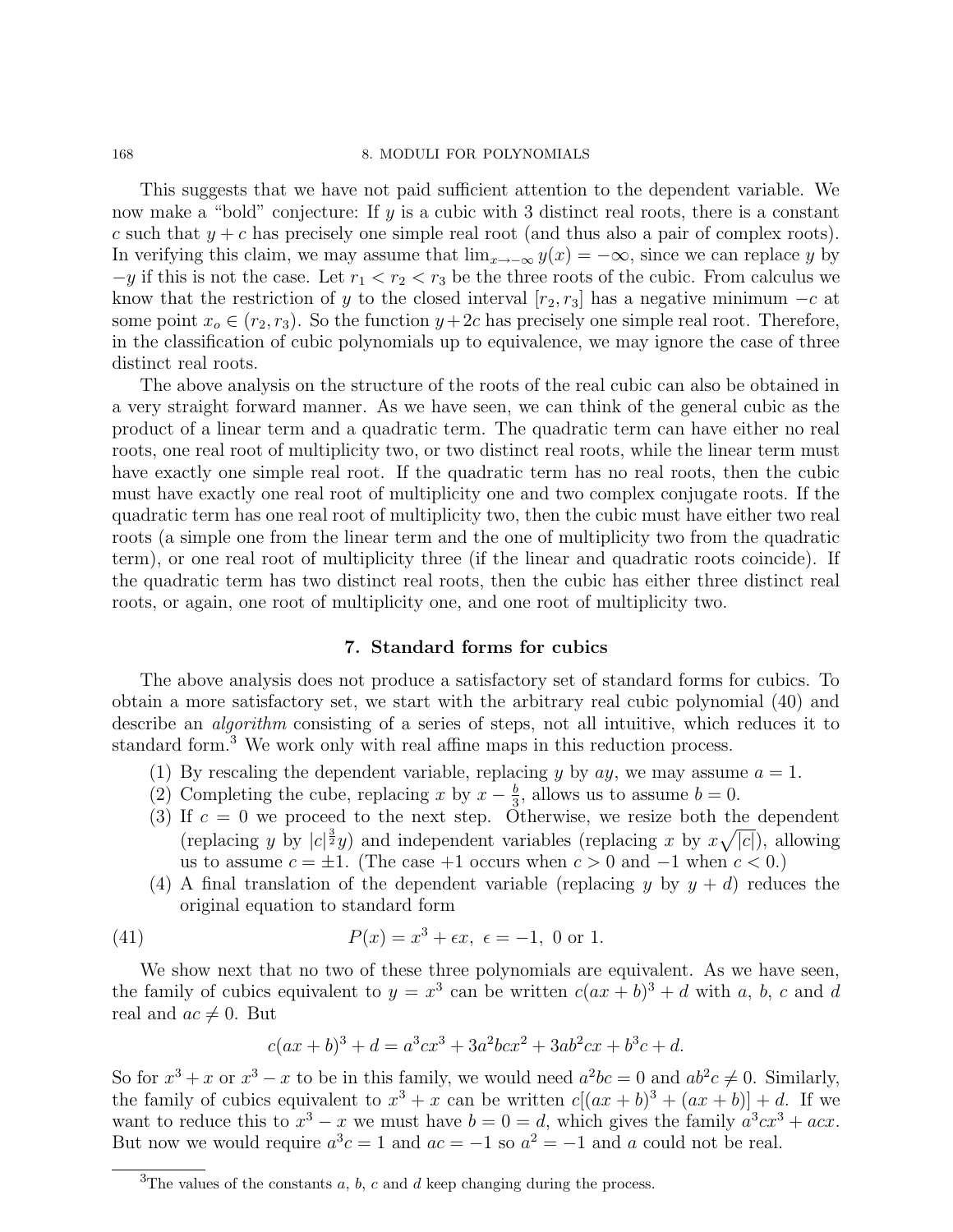It is important to realize that while the development of this section did not rely on the intermediate value theorem, it has NOT established the existence of a real root for every cubic.

Much of our discussion of cubics is accessible to bright high school students and it leads us to several natural questions; some that students can pursue. Every third degree polynomial belongs to one of three equivalence classes. How do we determine which equivalence class contains a specific polynomial. Are there common characteristics shared by all polynomials in an equivalence class? If so, what are they? Note that multiplicities of roots is not constant over an equivalence class. The polynomials  $x^3 - x$  and  $x(x - 1)^2$  are in the same equivalence class; the first of these has three simple roots and the second only two distinct roots (precisely one of these of multiplicity 2).

We have seen that there are only three equivalence classes of cubic equation and that representatives for these classes are described by the standard forms (41). These three equations are easily solved. If  $\epsilon = 0$ , then 0 is a root of multiplicy 3; if  $\epsilon = -1$ , then 0 and  $\pm 1$  are simple roots, and if  $\epsilon = 1$ , then 0 and  $\pm i$  are simple roots. Does this information help us solve the genral cubic  $p(x)$  given by (40)? We know that there are four real constants  $\alpha$ , β, γ and δ such that  $\alpha \gamma \neq 0$  and

(42) 
$$
ax^3 + bx^2 + cx + d = \alpha \left[ (\gamma x + \delta)^3 + \epsilon (\gamma x + \delta) \right] + \beta.
$$

The unknown constants are easily determined. Equating the coefficients of the same powers of  $x$  in (42) leads to four equations:

$$
a = \alpha \gamma^3,
$$
  
\n
$$
b = 3\alpha \gamma^2 \delta,
$$
  
\n
$$
c = \alpha \gamma \left[ 3\delta^2 + \epsilon \right]
$$

and

$$
d = \alpha \delta \left[ \delta^2 + \epsilon \right] + \beta,
$$

and we seem to have replaced solving a single cubic equation with solving four equations in four unknowns that also involve cubics – not obviously a simpler problem. Again a change of course is useful. There exist affine maps  $L_1$  and  $L_2$  such that

$$
L_2\left[a(L_1(x)^3) + b(L_1(x)^2) + cL_1(x) + d\right] = x^3 + \epsilon x
$$

with  $\epsilon = 0$  or  $\pm 1$ . The algorithm described at the begining of this section tells us how to compute the two affine maps. We find that

$$
L_1(x) = x - \frac{b}{3a}
$$
 and  $L_2(x) = \frac{1}{a}x - \left(\frac{2b^3}{27a^3} - \frac{bc}{3a^2} + \frac{d}{a}\right) = \frac{1}{a}x + \frac{9ad - bc}{9a^2}$ 

when  $b^2 - 3ac = 0$  (in this case  $\epsilon = 0$ ). If  $b^2 - 3ac \neq 0$ , then

$$
L_1(x) = \sqrt{\left|\frac{b^2 - 3ac}{3a}\right|} x - \frac{b}{3a} \text{ and } L_2(x) = \frac{1}{a\left|\frac{b^2 - 3ac}{3a}\right|^{\frac{3}{2}}} x - \frac{\left(\frac{2b^3}{27a^3} - \frac{bc}{3a^2} + \frac{d}{a}\right)}{\left|\frac{b^2 - 3ac}{3a}\right|^{\frac{3}{2}}}
$$

with  $\epsilon = 1$  if  $b^2 - 3ac < 0$ , and  $\epsilon = -1$  if  $b^2 - 3ac > 0$ .

Inverting  $L_1$  and  $L_2$ , we conclude that if  $b^2 - 3ac = 0$  then

$$
\alpha = a, \ \beta = \frac{9ad - bc}{9a}, \ \gamma = 1, \ \delta = \frac{b}{3a}
$$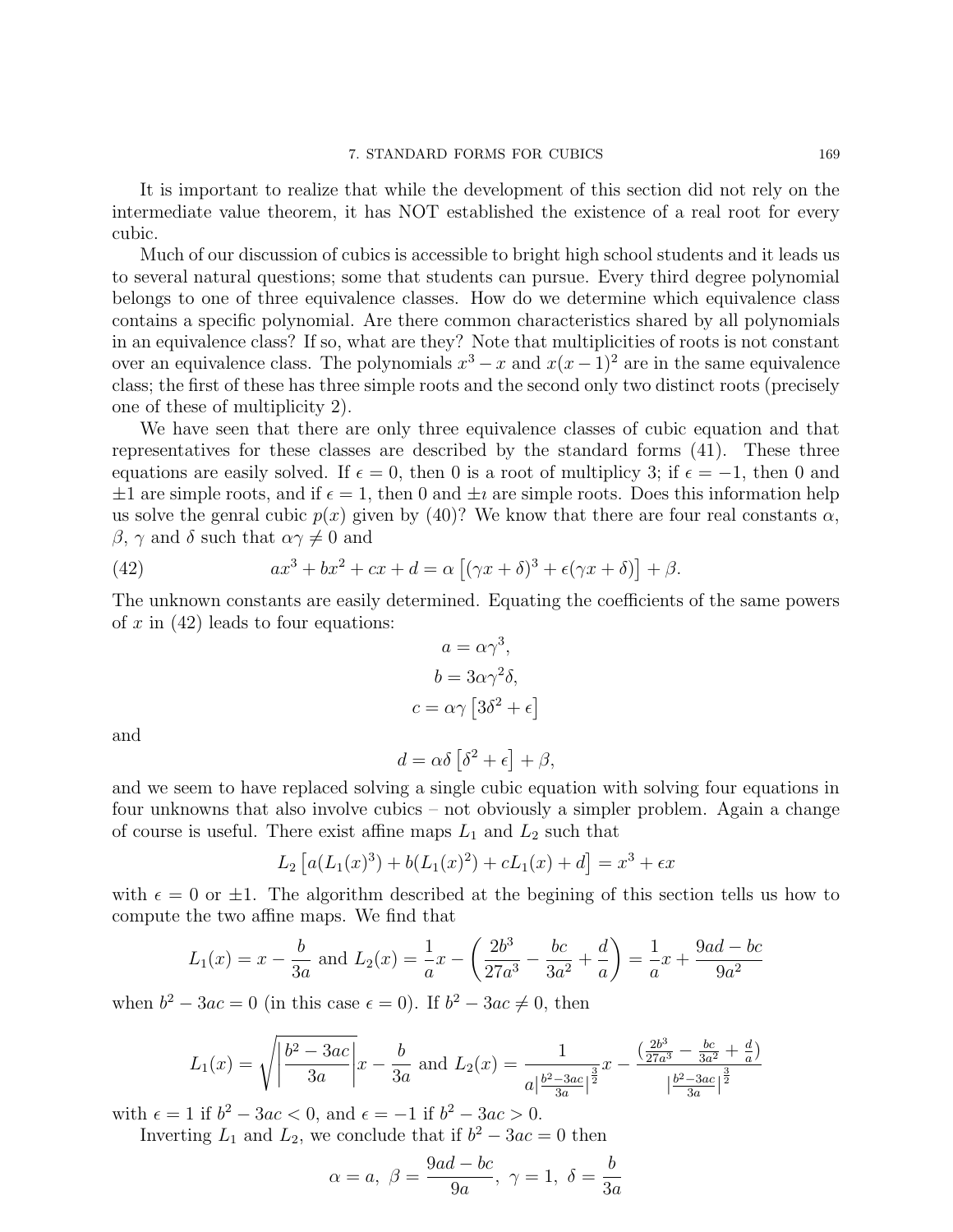#### 170 8. MODULI FOR POLYNOMIALS

and

$$
\alpha = a \left| \frac{b^2 - 3ac}{3a} \right|^{\frac{3}{2}}, \ \beta = \frac{2b^3}{27a^2} - \frac{bc}{3a} + d, \ \gamma = \left| \frac{b^2 - 3ac}{3a} \right|^{-\frac{1}{2}}, \ \delta = \frac{b}{3a \left| \frac{b^2 - 3ac}{3a} \right|^{\frac{1}{2}}}
$$

if  $b^2 - 3ac \neq 0$ . We are looking for the zeros (roots) of the left hand side of of (42). Using the right hand side of that equation we need to find the complex numbers  $r$  such that for  $P(x) = x^3 + \epsilon x$ , we have  $P(\gamma r + \delta) = -\frac{\beta}{\alpha}$  $\frac{\beta}{\alpha}$ . So<sup>4</sup> the problem reduces to solving the equation

(43) 
$$
x^3 + \epsilon x - 2\eta = 0, \ \eta = -\frac{\beta}{2\alpha} \in \mathbb{R}.
$$

The above discussion assumed that we were dealing with a real cubic. What changes need to be made for a general cubic? In studying the complex cubic, it is natural to consider complex affine maps in the definition of equivalence of polynomials. One can easily be convinced that in this setting the two cubics  $x^3 + x$  and  $x^3 - x$  are equivalent, but neither of these is equivalent to the cubic  $x^3$  – resulting in two rather than three equivalence classes of complex cubics.

## 8. Solving the cubic

We continue with the notation of the previous section and aim to solve (43). Assume, however, that the two constants  $\epsilon$  and  $\eta \in \mathbb{C}^*$ . We follow a method discovered by the sixteenth century Italian mathematician Girolama Cardano (and probably many others). Let us write

$$
x = y + z.
$$

This may seem like an unnecessary complication, but it actually gives us additional freedom, because we will be able to introduce a convenient side relation between  $y$  and  $z$ . Algebraic manipulations transform (43) to

$$
(y^3 + z^3) + (y + z)(3yz + \epsilon) - 2\eta = 0.
$$

This last formula reveals the appropriate side condition:

$$
3yz + \epsilon = 0,
$$

and thus leads us to consider the system

$$
y^3 z^3 = -\frac{\epsilon^3}{3^3}, \ \ y^3 + z^3 = 2\eta.
$$

But look! This reduces the problem to solving a quadratic equation (in  $y^3$ )

$$
y^3 - 2\eta - \frac{\epsilon^3}{3^3 y^3}.
$$

(We note that  $y \neq 0$  since  $\epsilon \neq 0$ .) The solution is

$$
y^3 = \eta \pm \sqrt{\eta^2 - \left(\frac{\epsilon}{3}\right)^3}.
$$

Note that this quadratic equation in  $y^3$  appears to give six solutions: one "positive" and one "negative" for each cube root of  $y^3$ , where "positive" and "negative" denote a choice of sign in the quadratic formula. As we know, the cubic has at most three distinct roots. We must appropriately choose three from the six possibilities. Note that the possible 6 values of

<sup>&</sup>lt;sup>4</sup>The cases with  $\epsilon = 0$  or  $\beta = 0$  are of course trivial.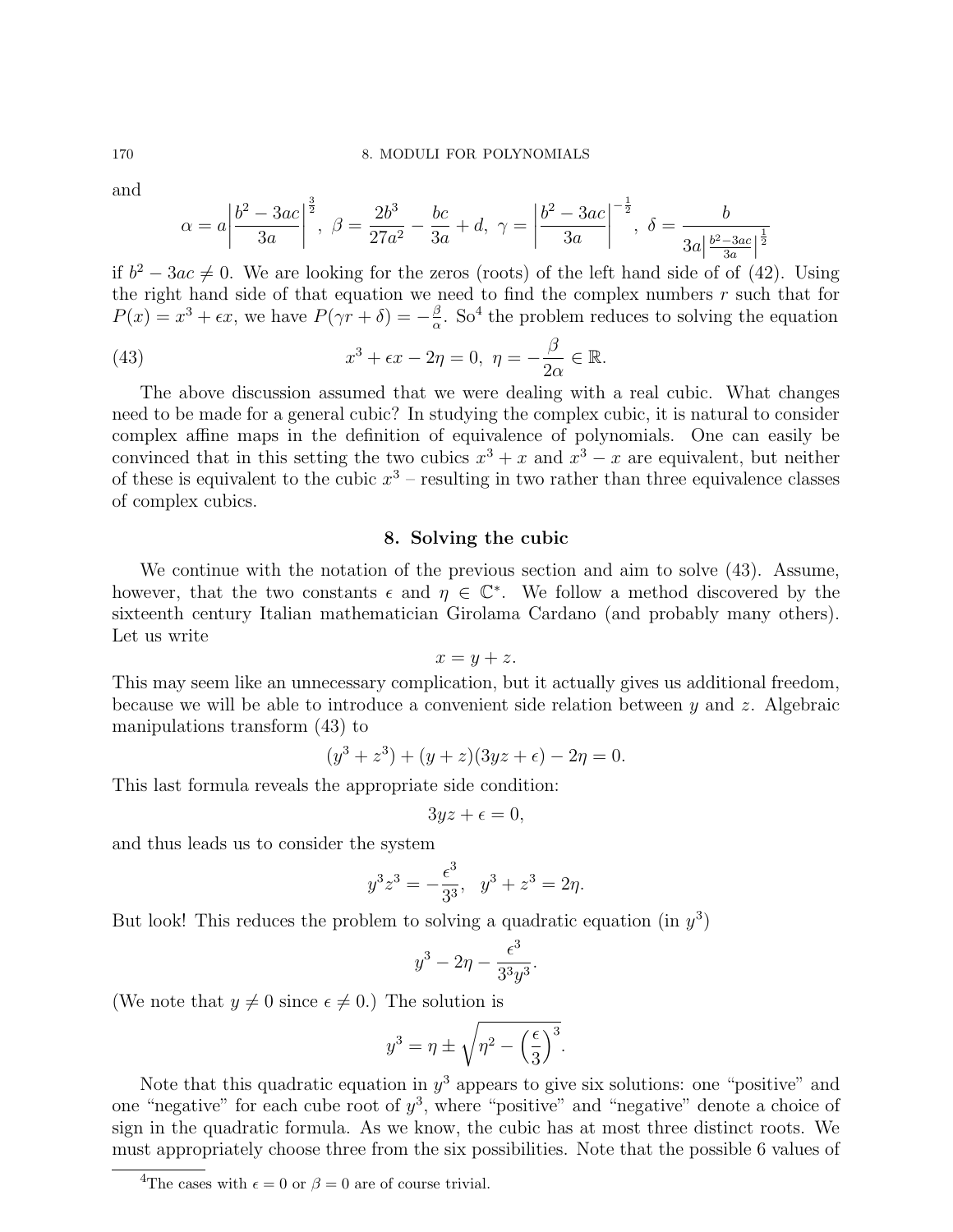y are identical to the 6 possible values of z. We must now use the side condition  $yz = -\frac{2}{3}$  $\frac{\epsilon}{3}$ . Thus each of the possible values of  $y$  corresponds to a unique value of  $z$ . By symmetry, the 6 possible choices for y result in only 3 possibilities for  $y + z$ . In practice, it is not necessary to find all the possible solutions of the quadratic or cubic equations. Once we have a single solution to the cubic, chosen arbitrarily, we can factor this out of the original equation, leaving ourselves with a well understood quadratic term.

EXAMPLE 8.1. As an example of Cardano's method we solve the cubic  $x^3 - 3x + 1 = 0$ . For this example, using the notation introduced above,  $\epsilon = -3$  and  $\eta = -\frac{1}{2}$  $\frac{1}{2}$ . We are lead to solving the quadratic (in  $y^3$ )  $y^6 + y^3 + 1 = 0$ . The resulting 6 possible values of y are  $e^{\frac{2\pi i}{9}}$ ,  $e^{\frac{8\pi i}{9}}$ ,  $e^{\frac{14\pi i}{9}}$ ,  $e^{\frac{4\pi i}{9}}$ ,  $e^{\frac{10\pi i}{9}}$  and  $e^{\frac{16\pi i}{9}}$ . These are also the possible 6 values of z. Since we know that  $yz = 1$  (leaving us precisely 3 pairs of solutions), athe solutions  $(y + z)$  to our cubic are  $x = e^{\frac{2\pi i}{9}} \left(1 + e^{\frac{14\pi i}{9}}\right), e^{\frac{8\pi i}{9}} \left(1 + e^{\frac{2\pi i}{9}}\right)$  and  $e^{\frac{14\pi i}{9}} \left(1 + e^{-\frac{10\pi i}{9}}\right)$ .

The above method solves the general cubic

$$
x^3 + b_2 x^2 + b_1 x + b_0
$$

which reduces to the form

$$
x^3 + a_1 x + a_0
$$

after replacing x by  $x - \frac{b_2}{3}$  $\frac{3}{3}$ . Observe that finding the solutions involves the usual field operations (on  $(\mathbb{C}, +, \cdot)$ ) and the extraction of square and cube roots.

### 9. Solving the quartic

Our aim is to solve the general quartic

$$
x^4 + b_3 x^3 + b_2 x^2 + b_1 x + b_0
$$

which reduces to

$$
x^4 + a_2 x^2 + a_1 x + a_0
$$

by replacing x by  $x - \frac{b_3}{4}$  $\frac{33}{4}$ . We follow a method discovered by Lodovici Ferrari, who certainly was familiar with Cardano's work. To solve the reduced quartic, we factor it into a product of quadratics

(44) 
$$
x^4 + a_2x^2 + a_1x + a_0 = (x^2 + \alpha x + \beta)(x^2 + \gamma x + \delta).
$$

As a consequence of the fundamental theorem of algebra, we know that such a factorization is possible. What is not obvious is that we can find an algorithm for determining the four constants  $\alpha$ ,  $\beta$ ,  $\gamma$  and  $\delta$  in terms of given  $a_2$ ,  $a_1$  and  $a_0$ .

Equating the coefficients of the  $x^3$  terms in (44), we obtain  $\gamma = -\alpha$ , the first step in reducing the problem to more manageable size.

The next step is to equate the coefficients of the  $x^2$  terms in the two sides of (44) to obtain

$$
-\alpha^2 + \beta + \delta = a_2.
$$

At this point we rely on an inspired "guess" – probably reached by Ferrari after a number of other trials:

$$
\beta = \frac{1}{2}(a_2 + \alpha^2 + \eta)
$$
 and  $\delta = \frac{1}{2}(a_2 + \alpha^2 - \eta)$ ;

thus reducing the task of finding two constants  $\beta$  and  $\delta$  to the apparently simpler task of finding one constant  $\eta$ . To complete the algorithm, we need to evaluate  $\alpha$  and  $\eta$ .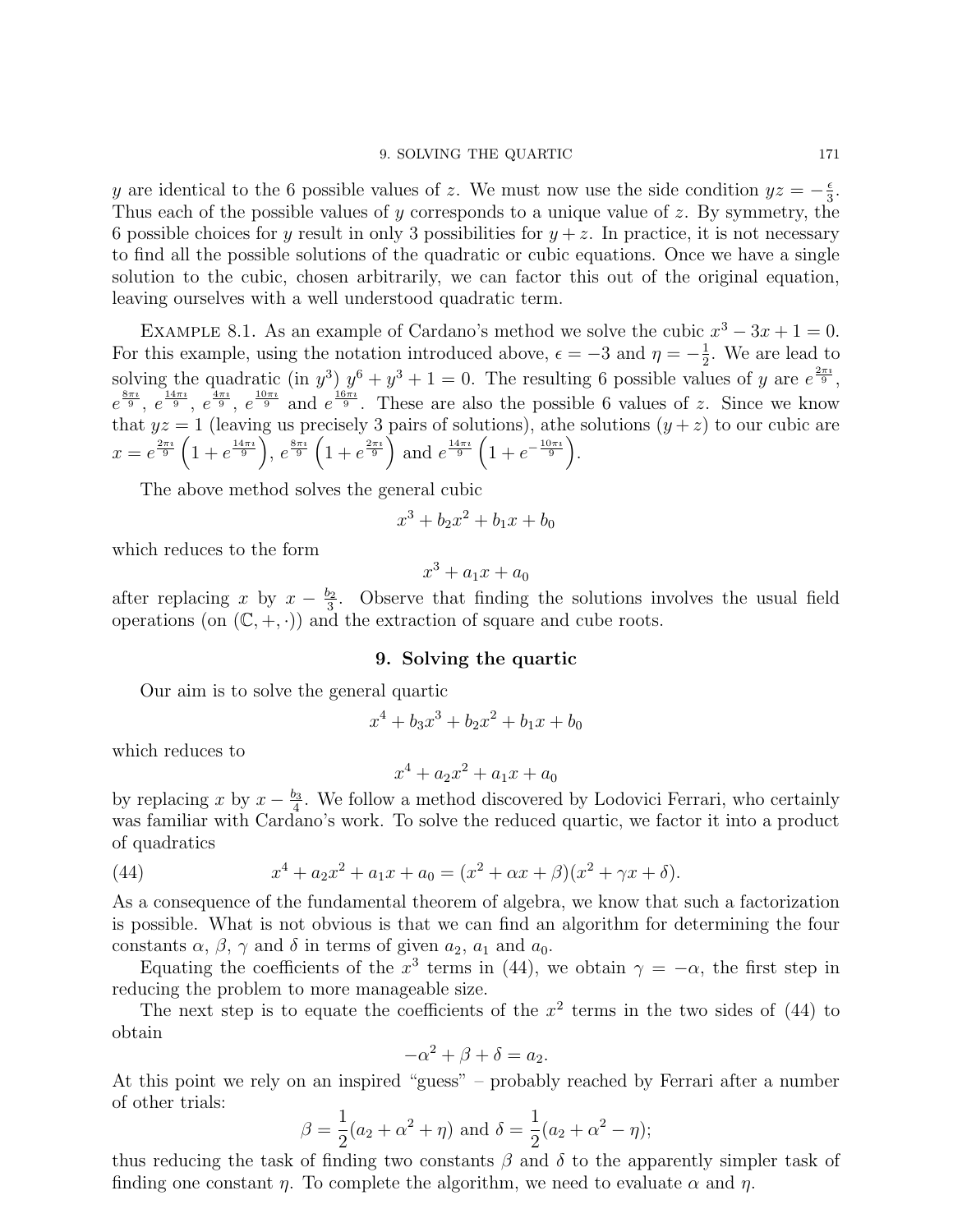### 172 8. MODULI FOR POLYNOMIALS

Equating the coefficients of the x terms in the two sides of  $(44)$ , we obtain

$$
\frac{1}{2}\alpha(a_2 + \alpha^2 - \eta) - \frac{1}{2}\alpha(a_2 + \alpha^2 + \eta) = a_1;
$$

from which we easily conclude that

$$
\eta=-\frac{a_1}{\alpha};
$$

provided that  $\alpha \neq 0.5$  We are left with the task of evaluating the last unknown constant  $\alpha$ .

If we equate the constant terms in the two sides of (44), we obtain

$$
a_2^2 + 2a_2\alpha^2 + \alpha^4 - \frac{a_1^2}{\alpha^2} = 4a_0;
$$

a cubic in  $\alpha^2$  that we know how to solve from the results of the previous section.

EXAMPLE 8.2. We consider the quartic  $x^4 + i x + \frac{3}{4}$  $\frac{3}{4}$ . The resulting cubic in  $\alpha^2$  is  $\alpha^6 - 3\alpha^2 + 1$ . This equation was solved in the last section.

### 10. Concluding remarks

We proceed to some remarks about the general case of a real polynomial  $p(x)$  of arbitrary degree  $n \geq 3$ . If n is odd, it must have at least one real root, say at  $x = r$ . Dividing  $p(x)$  by  $x - r$  we obtain a polynomial of even degree  $n - 1$ . A polynomial of even degree may have a number of real roots and and an even number of complex roots that occur as conjugate pairs. Thus  $p(x)$  has m real roots and  $\frac{n-m}{2}$  pairs of non-real complex conjugate roots. Note that  $n$  and  $m$  must have the same parity. This analysis does not reveal how many families of polynomials of a given degree there are, nor what they look like. It leads to a series of questions paralleling those posed at the beginning of our discussion of the cubic.

We conclude by returning to the questions which preceded our discussion of the cubic. We have seen how the root structure of the quadratic is a special case of the root structure of arbitrary polynomials, while the standard form of a quadratic is very special. For degree 2, there is one standard form. For degree 3, there are three standard forms. What happens for polynomials of degree  $n \geq 4$ ? For quartics an analysis similar to that used for cubics will work (how many equivalence classes will result?), not quite so for polynomials of degree five or higher. But this leads to a different fascinating chapter in the study of algebra.

### 11. A moduli (parameter) count

The general cubic depends on four parameters. Our equivalence relation on polynomials of degree three also depends on four parameters (two each for pre and post composition). It thus seems reasonable, as we discovered, that there are only three equivalence classes. The quartic depends on five parameters and we thus expect that there should one parameter families of equivalece classes of quartics.

### **EXERCISES**

These exercises are more open ended than those in previous chapters – projects for the readers requiring thinking as well as readings of literature on the subject.

<sup>&</sup>lt;sup>5</sup>The condition  $\alpha = 0$  implies that the reduced quartic is of the form  $x^4 + a_2x^2 + a_0$  – a quadratic in  $x^2$ and hence easily solved. Thus we may assume that  $\alpha \neq 0$ .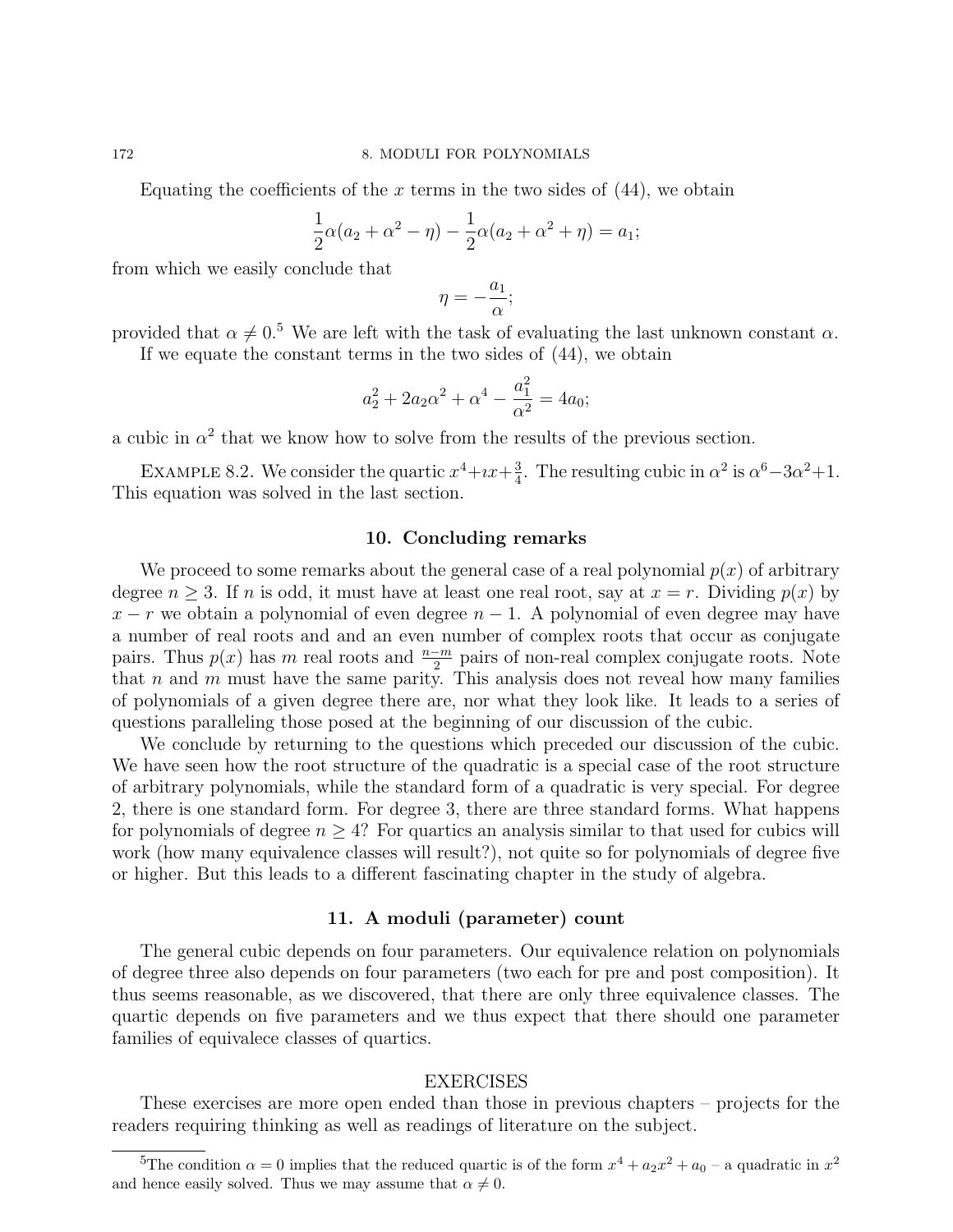- (1) Let n be a positive integer. On how many parameters does the space of equivalence classes of n-th degree polynomials depend? Does it make any difference if one considers polynomials with coefficients in the rings  $\mathbb{Z}, \mathbb{Q}, \mathbb{R}$  or  $\mathbb{C}$  and the affine maps with coeffiecents in the corresponding rings.
- (2) Complete the work needed to compute the 4 roots of Example 8.2.
- (3) Find the roots of each of the following polynomials.
	- (a)  $1 + 2x + 2x^2 + x^3$
	- (b)  $1 + 2x + 3x^2 + 4x^3$
	- (c)  $1 + 2x + 2x^2 + 2x^3 + x^4$
	- (d)  $1 + 2x + 3x^2 + 4x^3 + 5x^4$
- (4) Complete the details for the classification of complex cubics into two equivalence classes.
- (5) Determine the set of standard forms for quartics over the reals and complex numbers. On how many parameters does each of the equivalence classes depend?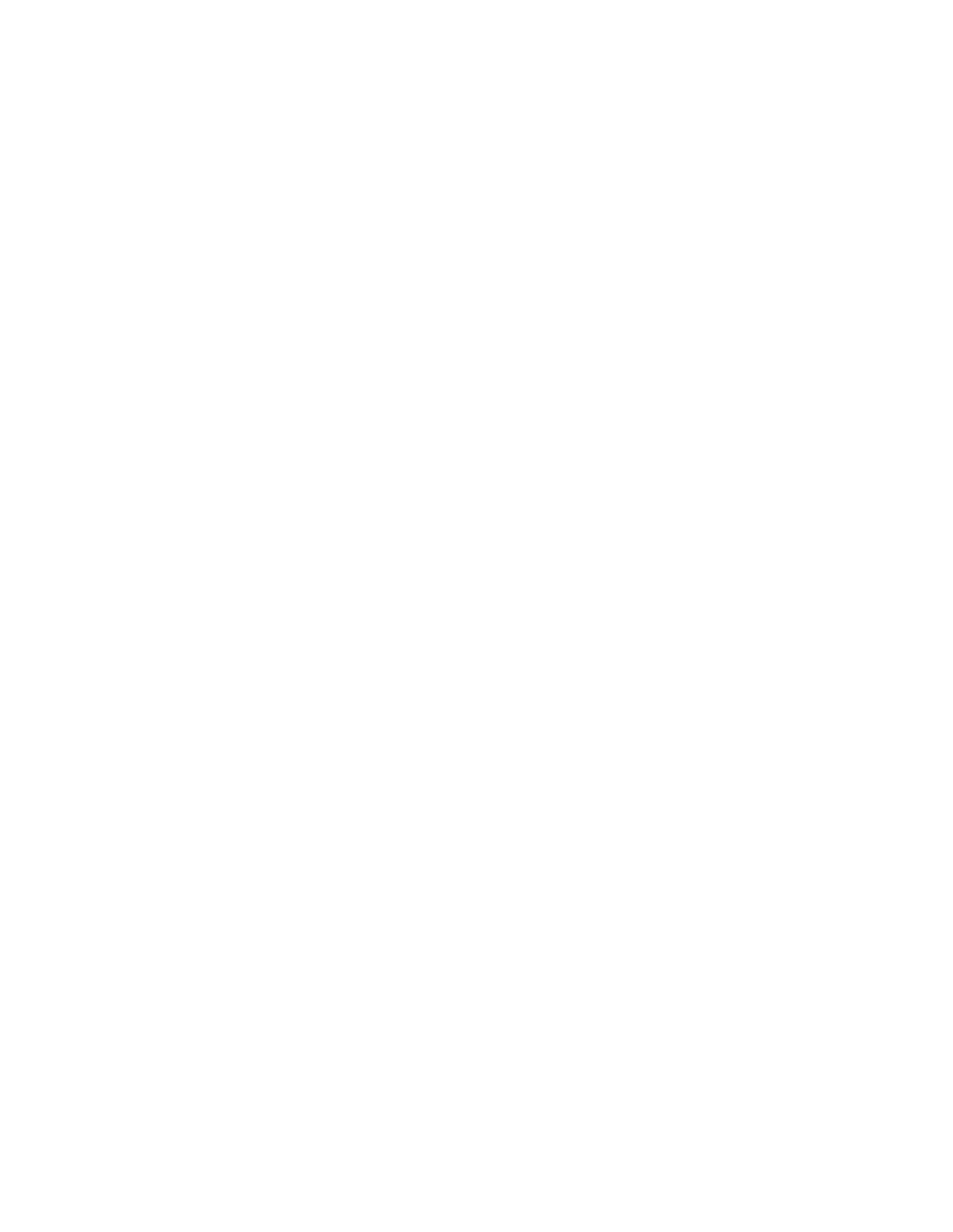# CHAPTER 9

# Nonsolvability by radicals

The main aim of this chapter is to prove that polynomials of degree greater than 4 cannot be solved by simple formulae. We follow a path described in Chapter VI of [8]. To avoid some technical complications, we assume that all fields under discussion are contained in C; they automatically contain Q. THE MATERIAL IN THIS CHAPTER IN PRELIMINARY FORM – MANY REVISIONS ARE REQUIRED.

### 1. Algebraic extensions of fields

We begin with a general

DEFINITION 9.1. Let  $F \subseteq \mathbb{C}$  be a field. A number  $\alpha \in \mathbb{C}$  is *algebraic* over F if there exists a polynomial  $P(x) \in F[x]$  of positive degree with  $P(\alpha) = 0$ . Thus  $\alpha$  is a root of  $P(x)$ and  $P(x)$  vanishes at  $\alpha$ . A number  $\alpha \in \mathbb{C}$  is algebraically independent or transcendental over  $F$  if it is not algebraic. The definitions make perfectly good sense for integral domains  $F\subset\mathbb{C}.$ 

REMARK 9.2. If the polynomial  $P(x)$  of the last definition has degree 1, then  $\alpha \in F$  if the latter is a field.. Hence, for fields, the interesting cases involve polynomials of degree at least 2. The complex numbers  $\pm \sqrt{2}$ ,  $\pm i$  are algebraic over Q satisfying the polynomial equations  $x^2 - 2 = 0$  and  $x^2 + 1 = 0$ , respectively. The reason for allowing polynomials of degree one to appear in the last definition is to guarantee that all the elements of the field F are algebraic over F.

DEFINITION 9.3. Let F be a subfield of E. We view E as a F-vector space and call it an extension of the field F and a finite extension if the dimension of E as an F-vector space is finite. We say that E is algebraic over F if every  $e \in E$  is algebraic over F.

THEOREM 9.4. If E is a finite extension of the field F, then every element  $\alpha \in E$  is algebraic over F.

**PROOF.** If  $\alpha \in E$  there is nothing to prove. So assume that  $\alpha \notin E$ . If n is bigger than or equal to the dimension of E as an F-vector space, then the  $n + 1$  elements  $1, \alpha, ..., \alpha^n$  in E cannot be linearly independent over F. So there exists elements  $a_i \in F$ , not all zero, such that

(45) 
$$
a_0 + a_1 \alpha + \dots + a_n \alpha^n = 0.
$$

The degree of the last polynomial must be at least two since otherwise  $\alpha$  would belong to  $E.$ 

PROPOSITION 9.5. Let  $\alpha \in \mathbb{C}$  be algebraic over the field F. Let J be the ideal of polynomials in F[x] which vanish at  $\alpha$ . Let  $p(x)$  be the monic polynomial that generates J. Then  $p(x)$  is irreducible.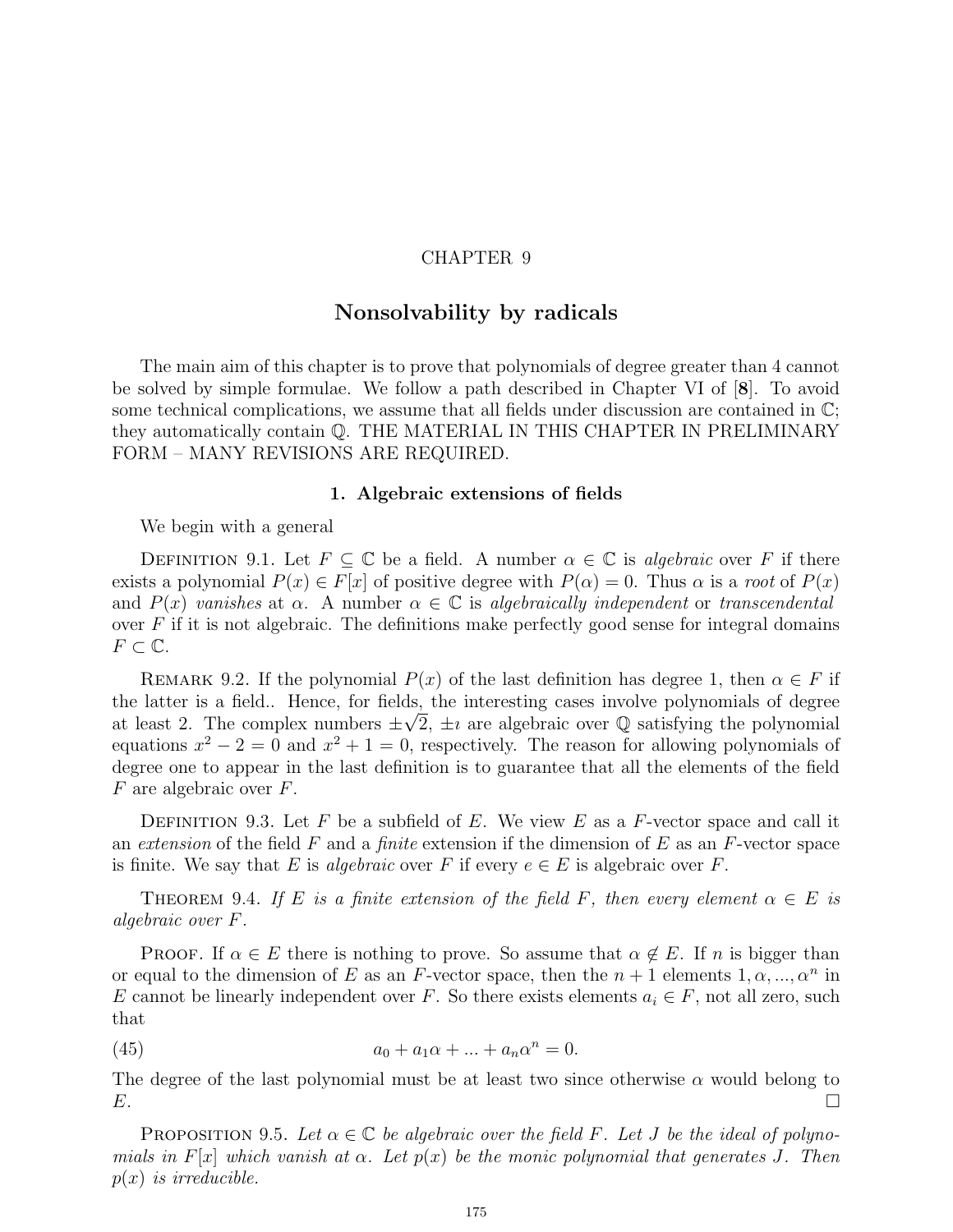### 176 9. NONSOLVABILITY BY RADICALS

**PROOF.** Suppose that  $p(x) = g(x)h(x)$  is a factorization of the polynomial  $p(x)$  and the degrees of  $g(x)$  and  $h(x)$  are strictly less than the degree of  $p(x)$ . Since  $p(\alpha) = 0$ , either  $g(\alpha) = 0$  or  $h(\alpha) = 0$ . Since  $p(x)$  is a polynomial of minimal degree in J, we have reached a  $\Box$ contradiction.

DEFINITION 9.6. With the notation of the last theorem, we may assume that  $p(x)$  is monic. It is then uniquely determined by  $\alpha$  and  $F$ , and we call it the *irreducible polynomial* of  $\alpha$  over F. Its degree is the *degree* of  $\alpha$  over F.

REMARK 9.7. Note that  $\alpha \in F$  if and only if  $p(x) = x - \alpha$  if and only if the degree of  $\alpha$ over  $F$  is one.

THEOREM 9.8. (a) Let  $\alpha \in \mathbb{C}$  be algebraic over the field F. Let n be the degree of its irreducible monic polynomial  $p(x)$  over F. Then the F-vector space<sup>1</sup>,  $F(\alpha)$ , generated by 1,  $\alpha$ , ...,  $\alpha^{n-1}$  is a field, and the dimension of  $F(\alpha)$  as a F-vector space is n (also denoted by  $[F(\alpha):F]$ .

(b) Let  $\alpha \in \mathbb{C}$  be algebraicaly independendent over the field F. Then the F-vector space, E, generated by 1,  $\alpha$ , ...,  $\alpha^n$ , ... is infinite dimensional, an integral domain, and the map  $\theta$ that is the identity on F and sends  $\alpha$  to x extends to a ring isomorphism  $\theta : E \to F[x]$ .

(c) Under the same assumptions and notation as in the previous part, let  $F(\alpha)$  be the smallest subfield of C containing F and  $\alpha$ . Then  $F(\alpha)$  is the field of fractions of the integral domain E and isomorphic to the field of rational functions  $F(x)$ .

PROOF. (a) Let  $f(x) \in F[x]$ . By the division algorithm, we can find polynomials  $q(x)$ and  $r(x) \in F[x]$  with

$$
f(x) = q(x)p(x) + r(x)
$$
 and deg  $r(x) < \deg p(x)$ .

Thus

$$
f(\alpha) = r(\alpha).
$$

Denote by E the F-vector space generated by  $1, \alpha, ... \alpha^{n-1}$ . (We need to show that E is a field; hence  $F(\alpha)$ .) Let a and  $b \in E$ . Then there exist polynomials  $f_1(x)$  and  $f_2(x) \in F[x]$ each of degree less than n with  $f_1(\alpha) = a$  and  $f_2(\alpha) = b$ . Thus (using  $f(x) = f_1(x)f_2(x)$ )

$$
ab = f_1(\alpha) f_2(\alpha) = r(\alpha) \in E.
$$

Now suppose  $f(x) = f_1(x) f_2(x)$  has degree less than n and  $f(\alpha) \neq 0$ . Then  $p(x)$  does not divide  $f(x)$ . Since  $p(x)$  is irreducible, we conclude that the polynomials  $p(x)$  and  $f(x)$ must be relatively prime and hence there exist polynomials  $q(x)$  and  $h(x) \in F[x]$  such that  $g(x)f(x) + h(x)p(x) = 1$ . Hence  $g(x)f(x) = 1$ . Showing that every non-zero element of E is invertible. This suffices to establish that the ring  $E$  is a field.

(b) It is clear that  $E$  is a ring. It is an infinite dimensional  $F$ -vector space since for every positive integer n, the vectors 1,  $\alpha$ , ...,  $\alpha^n$  are lineraly independent over F since a relation of the form (45) would imply that  $\alpha$  is algebraic over F. The ring E is an integral domain since in is contained in  $\mathbb C$ . The F-linear map  $\theta$  is extended to the vector space E by defining  $\theta(\alpha^n) = x^n$ . It is clearly a ring isomorphism.

(c) It is clear that the field of fractions of E is equal to  $F(\alpha)$ . The map  $\theta : F(\alpha) \to F(x)$  is defined as the identity on F and by sending  $\alpha$  to the indeterminate x. It is rather obvious how to extend it to all of  $F(\alpha)$  to obtain a ring homomorphism to the space of rational

<sup>&</sup>lt;sup>1</sup>The notation implies that we vector space we obtain is a field, as we establish below.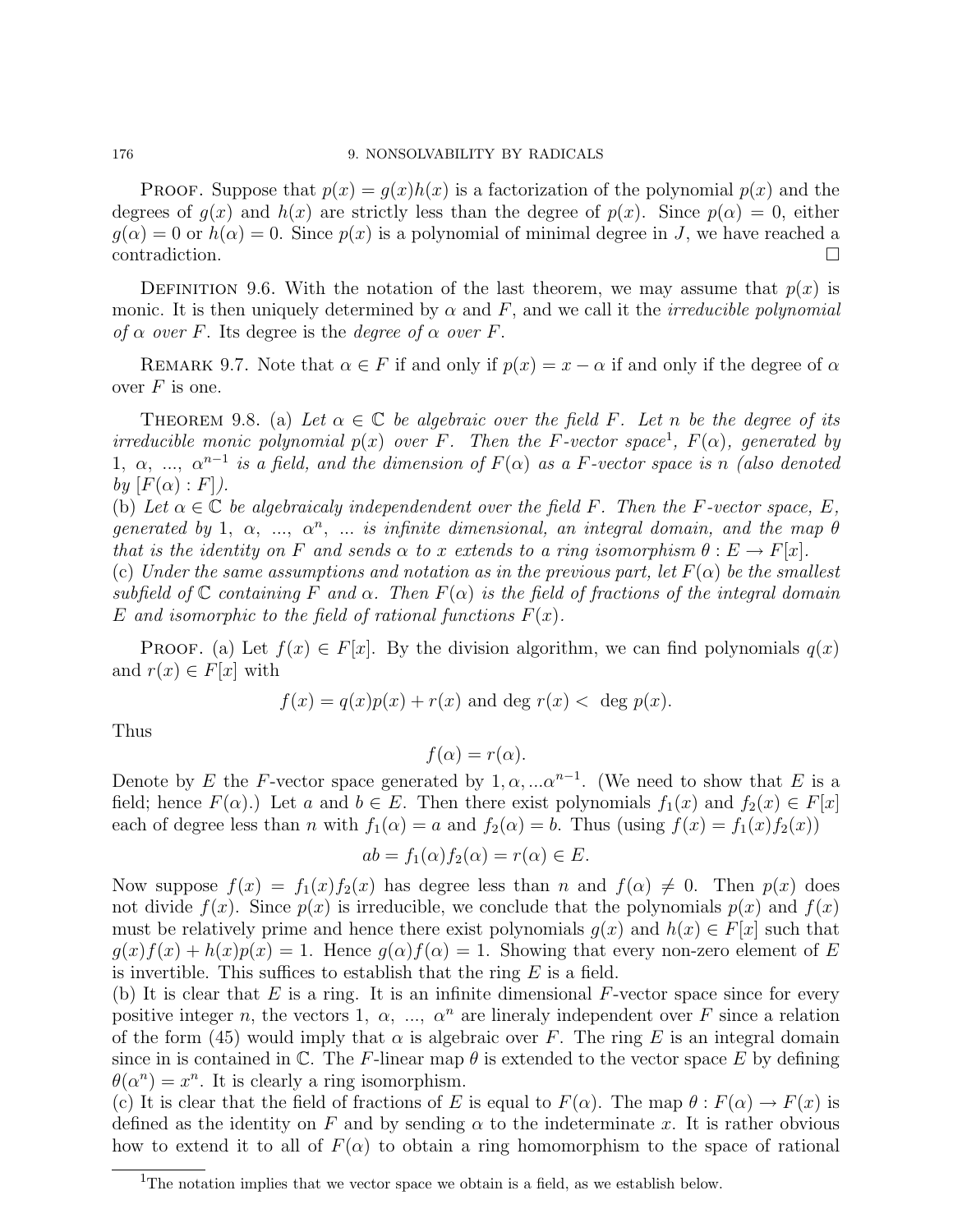#### 2. FIELD EMBEDDINGS 177

functions  $F(x)$  over F. To show that  $\theta$  is an isomorphism between fields, all we need to show that it is surjective. So let  $p(x)$  and  $q(x) \in F[x]$  with  $q(x) \neq 0$ . Hence  $\frac{p(x)}{q(x)}$  is an arbitrary element of  $F(x)$ . Certainly both  $p(\alpha)$  and  $q(\alpha) \in F(\alpha)$ . We claim that  $q(\alpha) \neq 0$ since otherwise  $\alpha$  would (once again) be algebraic over F. It is clear  $\theta \left( \frac{p(\alpha)}{q(\alpha)} \right)$  $\frac{p(\alpha)}{q(\alpha)}\Big)=\frac{p(x)}{q(x)}$  $q(x)$  $\Box$ 

DEFINITION 9.9. In general, if E is a finite dimensional extension of  $F$ , we denote by  $|E : F|$  the dimension of E as an F-vector space.

THEOREM 9.10. If  $E_1$  is a finite extension of the field F and  $E_2$  is a finite extension of  $E_1$ , then  $E_2$  is a finite extension of F and

$$
[E_2 : F] = [E_2 : E_1][E_1 : F].
$$

DEFINITION 9.11. Let  $\alpha_1$  and  $\alpha_2 \in \mathbb{C}$  be algebraic over a field F, then  $\alpha_2$  is obviously algebraic over  $F(\alpha_1)$  and we can form the field  $F(\alpha_1)(\alpha_2)$ . Since any field that contains F,  $\alpha_1$  and  $\alpha_2$  will contain  $F(\alpha_1)(\alpha_2) = F(\alpha_2)(\alpha_1)$ , this is the smallest field that contains F,  $\alpha_1$ and  $\alpha_2$ ; we will denote it by  $F(\alpha_1, \alpha_2)$ . This field is algebraic over F. In particular, sums and products of algebraic numbers are algebraic. For if  $\alpha_1$  and  $\alpha_2$  are algebraic over the field F, then both  $\alpha_1 + \alpha_2$  and  $\alpha_1 \alpha_2 \in F(\alpha_1, \alpha_2)$ . By induction, if  $\alpha_1$ ,  $\alpha_2$ , ...,  $\alpha_r$  are algebraic over  $F$ , we obtain the field

$$
F(\alpha_1, \alpha_2, \ldots, \alpha_r),
$$

by adjoining  $\alpha_1$ ,  $\alpha_2$ , ...,  $\alpha_r$  to F.

REMARK 9.12. In the notation of the last definition, we have the equality

 $[F(\alpha_1, \alpha_2, ..., \alpha_r):F] = [F(\alpha_1, \alpha_2, ..., \alpha_r):F(\alpha_1, \alpha_2, ..., \alpha_{r-1}] [F(\alpha_1, \alpha_2, ..., \alpha_{r-1}):F(\alpha_1, \alpha_2, ..., \alpha_{r-2}]$ Hence Theorem 9.21 will tell us that  $F(\alpha_1, \alpha_2, ..., \alpha_r) = F(\gamma)$  for some  $\gamma \in \mathbb{C}$  that is algebraic over F.

Let  $F$  be a field. The discussion of transcendental numbers over  $F$  is similar, but not completely parallel to the discussion of algebraic numbers over F.

DEFINITION 9.13. Let F be a subfield of C and  $\alpha_1, \alpha_2, ..., \alpha_r \in \mathbb{C}$ . Let  $F_0 = F$  and define inductively  $F_i = F_{i-1}(\alpha_i)$  for  $i = 1, 2, ..., r$ . We will say that the r complex numbers  $\alpha_1, \alpha_2, \ldots, \alpha_r$  are algebraically independent over F if for  $i = 1, 2, \ldots, r, \alpha_i$  is algebraically independent over  $F_{i-1}$ .

**PROPOSITION** 9.14. Under the notation of the last definition,  $F_r$  is independent of the ordering of the  $\alpha_1, \alpha_2, \ldots, \alpha_r$  and is hence denoted by  $F(\alpha_1, \alpha_2, \ldots, \alpha_r)$ .

#### 2. Field embeddings

DEFINITION 9.15. Let F and E be fields. A ring homomorphism  $\sigma : F \to E$  is automatically injective and we will hence refer to it also as an *embedding* of F in E. Since  $\sigma(F)$  is a subfield of E, the map  $\sigma : F \to \sigma(F)$  is an isomorphism and hence invertible. If

$$
p(x) = a_n x^n + \dots + a_0 \in F[x],
$$

then we define the polynomial

$$
\sigma p(x) = \sigma(a_n)x^n + \dots + \sigma(a_0) \in E[x].
$$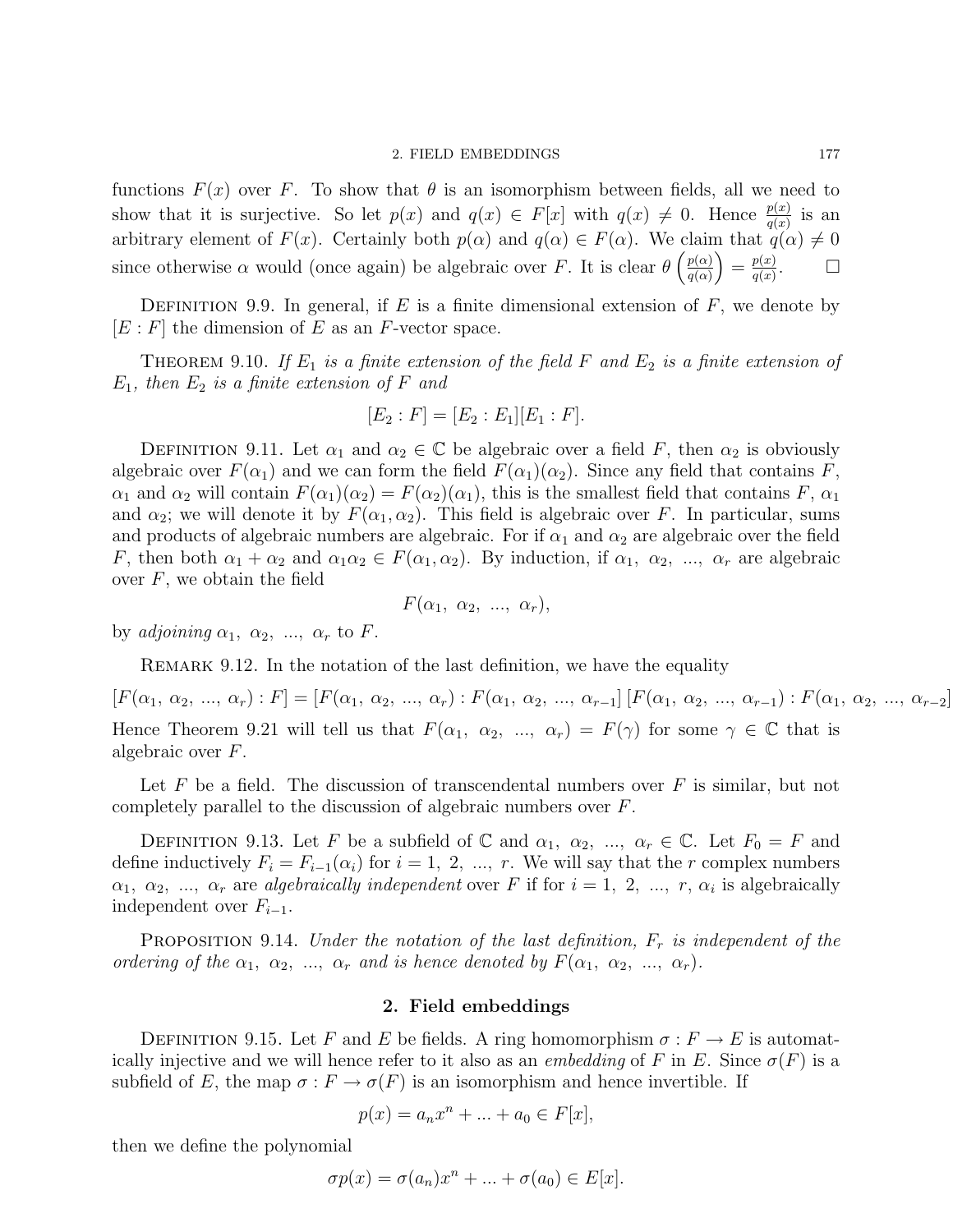PROPOSITION 9.16. Let F and E be fields and  $\sigma : F \to E$  an embedding. The induced map  $\sigma : F[x] \to \sigma(F)[x]$  is an Q-algebra isomorphim. Further, if  $p(x) \in F[x]$  is irreducible over F, then  $\sigma p(x) \in \sigma(F)[x]$  is irreducible over  $\sigma(F)$ .

Let F and L be fields and  $f(x) \in F[x]$ . Let  $\alpha \in \mathbb{C}$ , be algebraic over F. If  $\sigma : F(\alpha) \to L$ is an embedding, then

$$
(\sigma f)(\sigma(\alpha)) = \sigma(f(\alpha)).
$$

In particular, the embedding  $\sigma$  of  $F(\alpha)$  into L is determined by the restriction of  $\sigma$  to  $F \cup {\alpha}$ .

DEFINITION 9.17. Let  $\sigma : F \to L$  and  $\tau : E \to L$  be field embeddings and let E be an extension of F. We say that  $\tau$  is an extension of  $\sigma$  to E or that  $\sigma$  is a restriction of  $\tau$  to F if  $\tau(f) = \sigma(f)$  for all  $f \in F$ .

THEOREM 9.18. Let  $\sigma : F \to L$  be a field embedding. Let  $p(x) \in F[x]$  be irreducile. Let  $\alpha \in \mathbb{C} - F$  be a root of  $p(x)$  and let  $\beta$  be a root of  $(\sigma p)(x)$  in L. Then there exists an embedding  $\tau : F(\alpha) \to L$  which is an extension of  $\sigma$  and satisfies  $\tau(\alpha) = \beta$ . Conversely, for every extension  $\tau$  of  $\sigma$  to  $F(\alpha)$ ,  $\tau(\alpha)$  is a root of  $(\sigma p)(x)$ .

COROLLARY 9.19. Let  $p(x)$  be an irreducible polynomial over the field F and  $\alpha \in \mathbb{C}$  a root of  $p(x)$ . Let  $\sigma : F \to \mathbb{C}$  be an embedding. Then the number of possible embeddings of  $F(\alpha)$  into  $\mathbb C$  that extend  $\sigma$  equals the degree of the polynomial  $p(x)$  (which is the same as the degree of the complex number  $\alpha$  over the field F).

COROLLARY 9.20. Let E be a finite extension of the field F of degree n. Let  $\sigma : F \to \mathbb{C}$ be an embedding. Then the number of extensions of  $\sigma$  to an embedding of  $E \to \mathbb{C}$  equals n.

THEOREM 9.21. If E is a finite field extension of F, then there exists an element  $\gamma \in E$ such that  $E = F(\gamma)$ .

### 3. Splitting fields

DEFINITION 9.22. Let E be a finite extension of the field F. Let  $\sigma$  be an embedding of F (into some field) and  $\tau$  an extension of  $\sigma$  to an embedding of E. If  $\sigma$  is the identity map, then it is convenient to say that  $\tau$  is an embedding of E over F and that  $\tau$  leaves F fixed.

PROPOSITION 9.23. Let  $\sigma$  be an embedding over F of a finite extension K of a field F. If  $\sigma(K) \subseteq K$ , then  $\sigma(K) = K$  and is an automorphism of the field K.

**PROPOSITION** 9.24. (a) The set G of all automorphisms of a field K is a group under composition.

(b) If  $G$  is a group of automorphisms of a field  $K$ , then

$$
K^G = \{ a \in K; \sigma(a) = a \text{ for all } g \in G \}
$$

is a subfield of K.

DEFINITION 9.25. A finite extension K of a field F is Galois if every embedding of K over F is an automorphism of K; it is a *splitting field* of the polynomial  $p(x) \in F[x]$  if  $K = F(\alpha_1, \ldots, \alpha_n)$ , where  $\alpha_1, \ldots, \alpha_n$  are (all) the roots of  $p(x)$ .

THEOREM 9.26. A finite extension of a field  $F$  is Galois if and only if it is the splitting field of a polynomial  $p(x) \in F[x]$ .

THEOREM 9.27. Let K be a Galois extension of a field F. If  $p(x) \in F[x]$  is irreducible (over  $F$ ) and has one root in K, then all its roots are in K.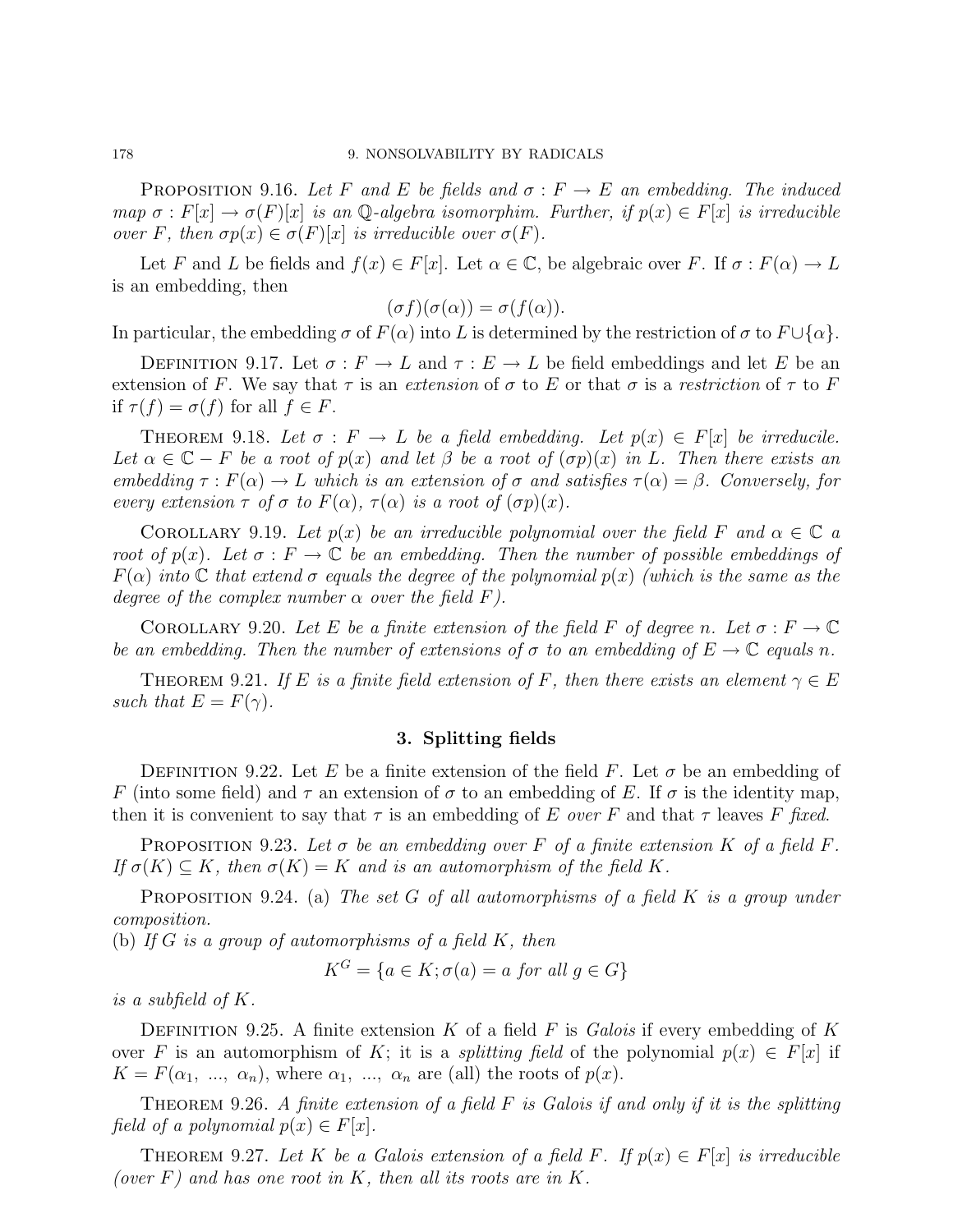#### 4. Galois extensions

THEOREM 9.28. Let K be a Galois extension of a field  $F$ . If G is the group of automorphisms of K over F, then F is the fixed field of  $G$ .

THEOREM 9.29. Let K be a Galois extension of a field  $F$ . To each intermediate field  $E$ (between F snd K) associate the subgroup  $G_{K/E}$  of the automorphism group of K consisting of those automorphisms that leave  $E$  fixed. Then  $K$  is Galois over  $E$  and the map

$$
E\mapsto G_{K/E}
$$

is a bijection between the set of intermeddiate fields onto the set of subgroups of G. Further E is the fixed field of  $G_{K/E}$ .

DEFINITION 9.30. If K is a Galois extension of the field  $F$ , we call the group of automorphisms  $G_{K/F}$  the Galois group of K over F. If K is the splitting field of the polynomial  $P(x) \in F[x]$ , then we also say that  $G_{K/F}$  the Galois group of  $P(x)$ .

PROPOSITION 9.31. Let F be a field,  $\alpha_1, \alpha_2, ..., \alpha_n \in \mathbb{C}$  and

$$
p(x) = (x - \alpha_1)(x - \alpha_2)...(x - \alpha_n).
$$

Let  $K = F(\alpha_1, \alpha_2, ..., \alpha_n)$  and  $\sigma \in G_{K/F}$ . Then  $\{\sigma(\alpha_1), \sigma(\alpha_2), ..., \sigma(\alpha_n)\}\)$  is a permutation  $\pi_{\sigma} \in S(n)$  of  $\{\alpha_1, \alpha_2, ..., \alpha_n\}$ . The map that sends  $\sigma \in G_{K/F}$  to  $\pi_{\sigma} \in S(n)$  is an injective group homomorphism.

#### 5. Quadratic, cubic and quartic extensions

**5.1. Linear extensions.** The only irreducible monic polynomial of degree 1 over a field F is of the form  $x + b$  with  $b \in F$ . Hence the only extension E of F with  $[E : F] = 1$  is  $E = F$ .

**5.2. Quadratic extensions.** Let F be a field. An irreducible polynomial  $p(x) = x^2 + y^2$  $bx + c$ , b and  $c \in F$  over F has a splitting field  $F(\alpha)$ , where

$$
\alpha = \frac{-b \pm \sqrt{b^2 - 4c}}{2}.
$$

We conclude that  $F(\alpha)$  is Galois over F and  $G_{F(\alpha)/F}$  is cyclic of order 2. If we let  $d = b^2 - 4c$ (this is the *discriminant* of the quadratic polynomial  $p(x)$ ), then we see that  $F(\alpha) = F(\sqrt{d})$ . Conversely, the polynomial  $x^2 - d$  is irreducible over F if and only d is not a square in  $F^2$ .

**5.3. Cubic extensions.** We start with a field F and a cubic plynomial  $p(x) \in F[x]$ . We have already seen several times that after completing a square, a monic cubic can be reduced to the form

$$
p(x) = x3 + bx + c = (x - \alpha1)(x - \alpha2)(x - \alpha3),
$$

where b and  $c \in F$ , but the complex roots  $\alpha_i$  may or may not be elements of the field F. If  $p(x)$  has no root in F, then it is irreducible over F, (which we assume for the rest of this subsection) and simple calculations show that

$$
-(\alpha_1 + \alpha_2 + \alpha_3) = 0, \ \alpha_1 \alpha_2 + \alpha_1 \alpha_3 + \alpha_2 \alpha_3 = b, \ -\alpha_1 \alpha_2 \alpha_3 = c.
$$

<sup>&</sup>lt;sup>2</sup>Whenever *d* is a square in *F*,  $F(\sqrt{d}) = F$ , of course.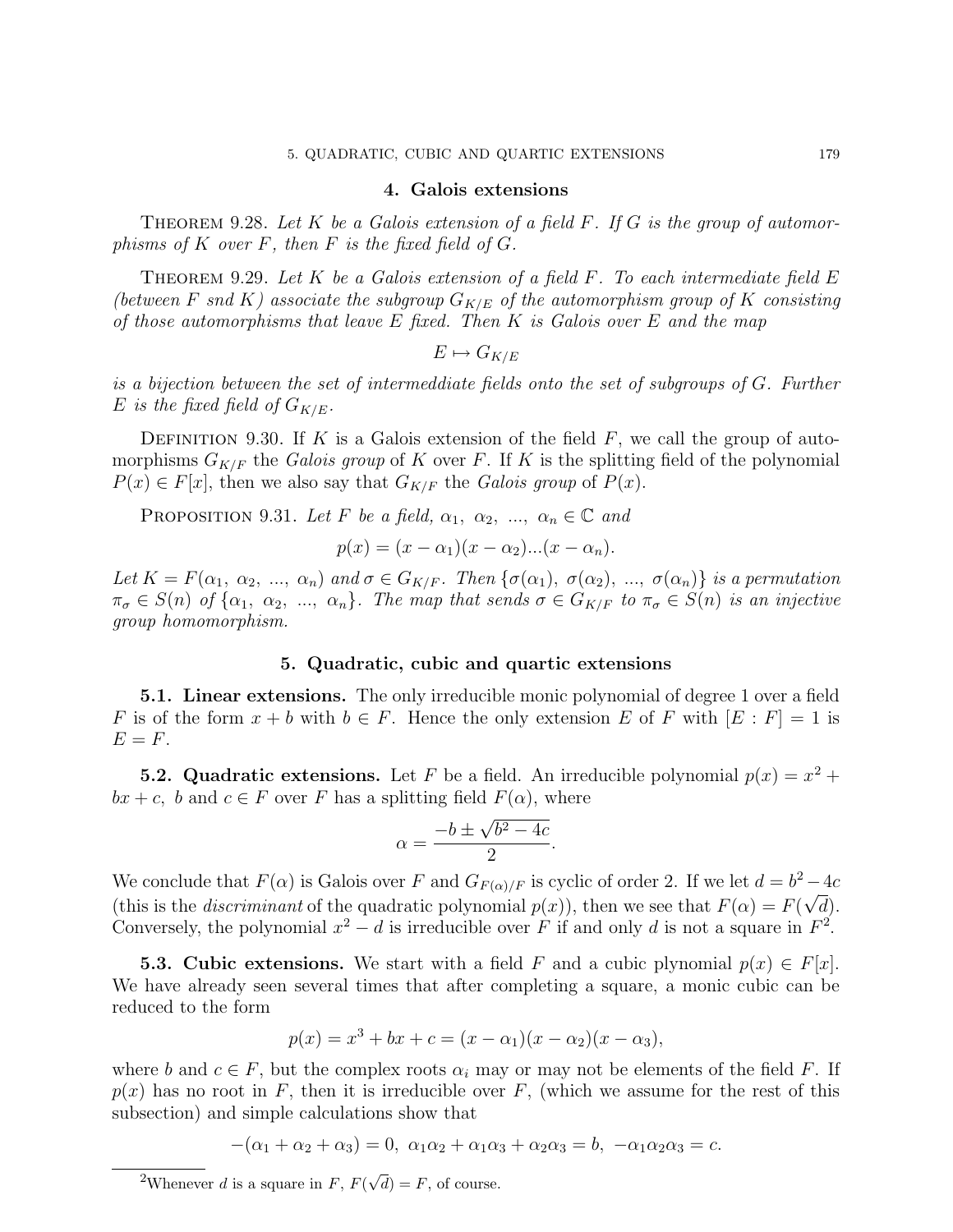It is convenient to define

$$
\delta = (\alpha_2 - \alpha_1)(\alpha_3 - \alpha_1)(\alpha_3 - \alpha_2)
$$
 and  $D = \delta^2$ ,

and call D the *discriminant* of the polynomial  $p(x)$ .

Let  $K = F(\alpha_1, \alpha_2, \alpha_3)$  be the splitting field of  $p(x)$  and G its Galois group over F. The group G is isomorphic to a subgroup of the symmetric group  $S(3)$ . Since K contains a root (say  $\alpha_1$ ) of  $p(x)$ , it follows that the order of  $G = [K : E]$  is either 3 or 6 – it cannot be 2. In the first case G is cyclic of order 3 and  $K = F(\alpha_1)$ . In the second case G is isomorphic to  $S(3)$ .

THEOREM 9.32. We have two mutually exclusive possibilities: (a) If D is a square in F, then K has degree 3 over F, or (b) If D is not a square in F, then the group G is isomorphic to  $S(3)$ .

THEOREM 9.33.  $K = F(\sqrt{D}, \alpha_1)$ .

EXAMPLE 9.34. Consider the polynomial  $p(x) = x^3 - 3x + 1$ . It has no roots over  $\mathbb{Z}_2$ ; hence no roots in  $\mathbb{Z}$ . Thus irreducible over  $\mathbb{Q}$ . Its discriminant is  $3^4$ , a square in  $\mathbb{Q}$ . The Galois group of  $p(x)$  is thus cyclic of order 3 and its splitting field is  $\mathbb{Q}(\alpha)$ , where  $\alpha$  is a root of  $p(x)$ ; for example,  $e^{\frac{2\pi i}{9}}\left(1+e^{\frac{14\pi i}{9}}\right)$  (see Example 8.1).

### 5.4. Quartic extensions.

#### 6. Nonsolvability

DEFINITION 9.35. A Galois field extension whose Galois group is abelian is called an abelian extension.

Let  $K = F(\alpha)$  is a Galois extension of the field F where  $\alpha \in \mathbb{C} - F$ . If  $\sigma$  and  $\tau$  are automorphisms of K over F, then  $\sigma\tau = \tau\sigma$  if and only if  $(\sigma\tau)(\alpha) = (\tau\sigma)(\alpha)$ .

We begin the build-up to our main (nonsolvability) theorem.

THEOREM 9.36. Let n be a positive integer and  $\omega$  be an n-th root of unity. Let F be a field that does not contain  $\omega$ . Then  $K = F(\omega)$  is an abelian extension of F.

THEOREM 9.37. Let n be a positive integer and  $F$  a field that contains the n-th roots of unity. Let  $\alpha \in \mathbb{C} - F$  with  $\alpha^n \in F$ . Then  $K = F(\alpha)$  is an abelian extension of F.

DEFINITION 9.38. Let F be a field and  $f(x) \in F[x]$  be a polynomial of degree  $\geq 1$ . We say that F or  $f(x)$  is solvable by radicals if the splitting field of F is contained in a Galois extension K which has a sequence of subfields  $\{F_i\}$  such that

$$
F = F_0 \subset F_1 \subset \dots F_r = K
$$

with

- (a)  $F_1 = F(\omega)$  for some primitive *n*-th root of unity  $\omega$ , and
- (b) For  $0 < i < r$ ,  $F_{i+1} = F_i(\alpha_i)$  with  $\alpha_i \notin F_i$ ,  $\alpha^d \in F_i$  and  $d|n$ .
	- REMARK 9.39. Because the field inclusions in the above definition are proper, we have to consider the possibility that  $F$  already contains an appropriate n-th root of unity. In this case condition (a) in the above definition is dropped and the indeces i in condition (b) run from 0 (to  $r-1$ ).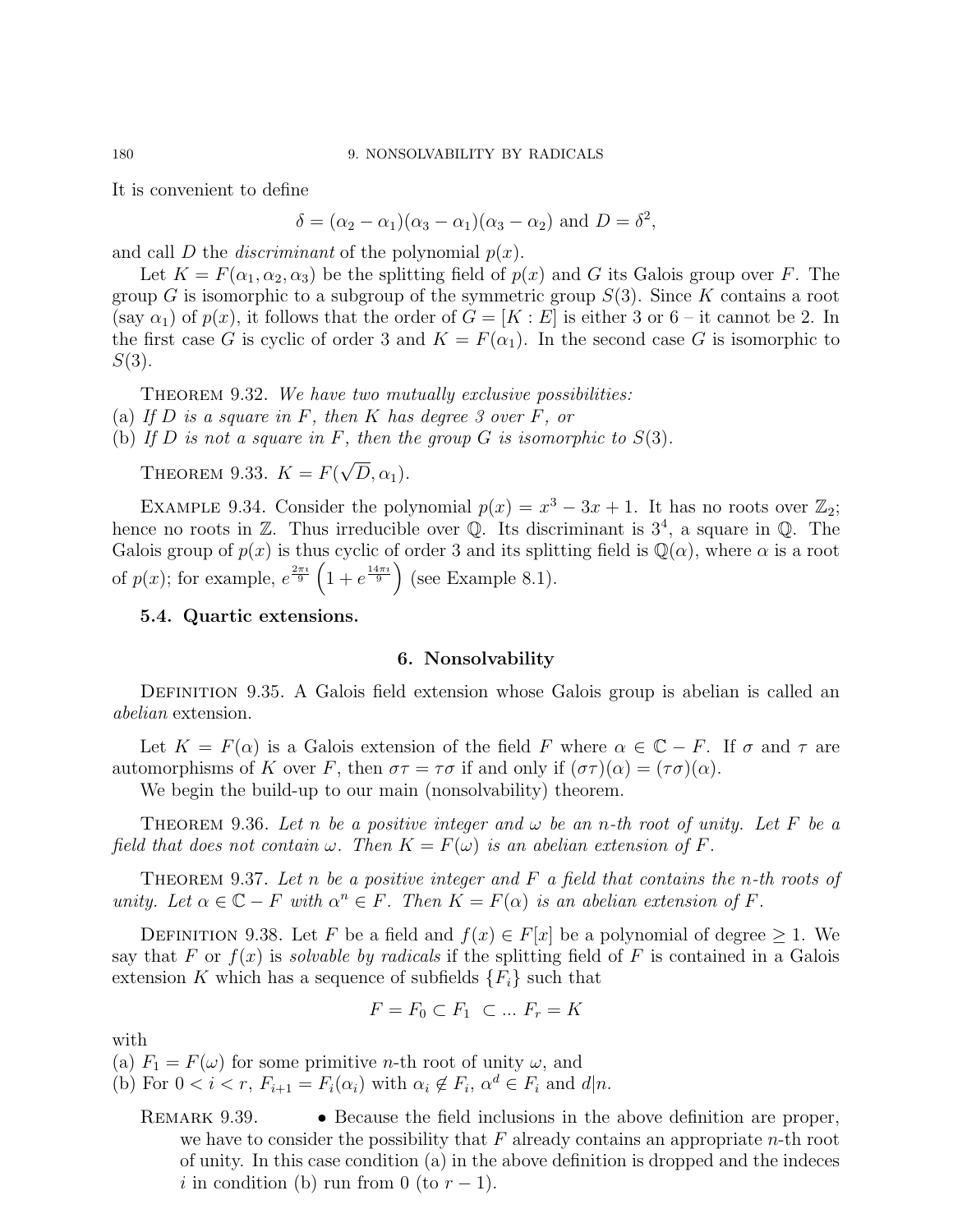• Degree 1 polynomials are, of course, solvable. For such polynomials  $(f(x) = ax +$  $b, a \in F^*, b \in F$ ,  $r = 0$ .

We use the notation and cocepts of our last definition. Since  $d|n, \omega^{\frac{n}{d}}$  is a primitive d-th root of unity. Hence  $F_{i+1}$  is an abelian extension of  $F_i$ . Thus the Galois group G of K over F decomposes into a sequence of abelian extensions and if we let  $H_i$  be the Galois group of K over  $F_i$ , we get a sequence of groups that satisfy 16 and that G is a solvable group. We have thus established

THEOREM 9.40. If  $f(x)$  is solvable by radicals, then its Galois group is solvable.

We can now state the main theorem of this chapter:

THEOREM 9.41. Let  $\alpha_1, \alpha_2, ..., \alpha_n$  be algebraically independent over a field  $F_0$ , and let

$$
f(x) = \prod_{i=1}^{n} (x - \alpha_i) = x^n + a_{n-1}x^{n-1} + \dots \, a_0 \in \mathbb{C}[x].
$$

Let  $F = F_0(a_{n-1},..., a_0)$  and  $K = F(\alpha_n,..., \alpha_1)$ . Then K is a Galois extension of F with Galois group  $S(n)$ .

We need to know we can find a set of complex numbers  $\alpha_1, \alpha_2, ..., \alpha_n$  that are algebraically independent over a field  $F_0 \subset \mathbb{C}$ ; for example, over Q. This will follow from the fact that Q is countable, while  $\mathbb C$  is not.

DEFINITION 9.42. Let F be a field. We define the *algebraic closure*  $\bar{F}$  of F to be the set of complex numbers that are algebraic over F.

PROPOSITION 9.43. If F is a countable field, so are  $\overline{F}$  and  $F(x)$ .

COROLLARY 9.44. For every positive integer n, there exists n algebraically independent complex numbers over Q.

## EXERCISES

- (1) In our discussion of quadratic extensions, we assumed that the polynomial  $p(x) =$  $x^2 + bx + c$  was irreducible over the field F. What happens when the polynomial is reducible?
- (2) Formulate and solve problems similar to the last question for cubic and quartic extensions.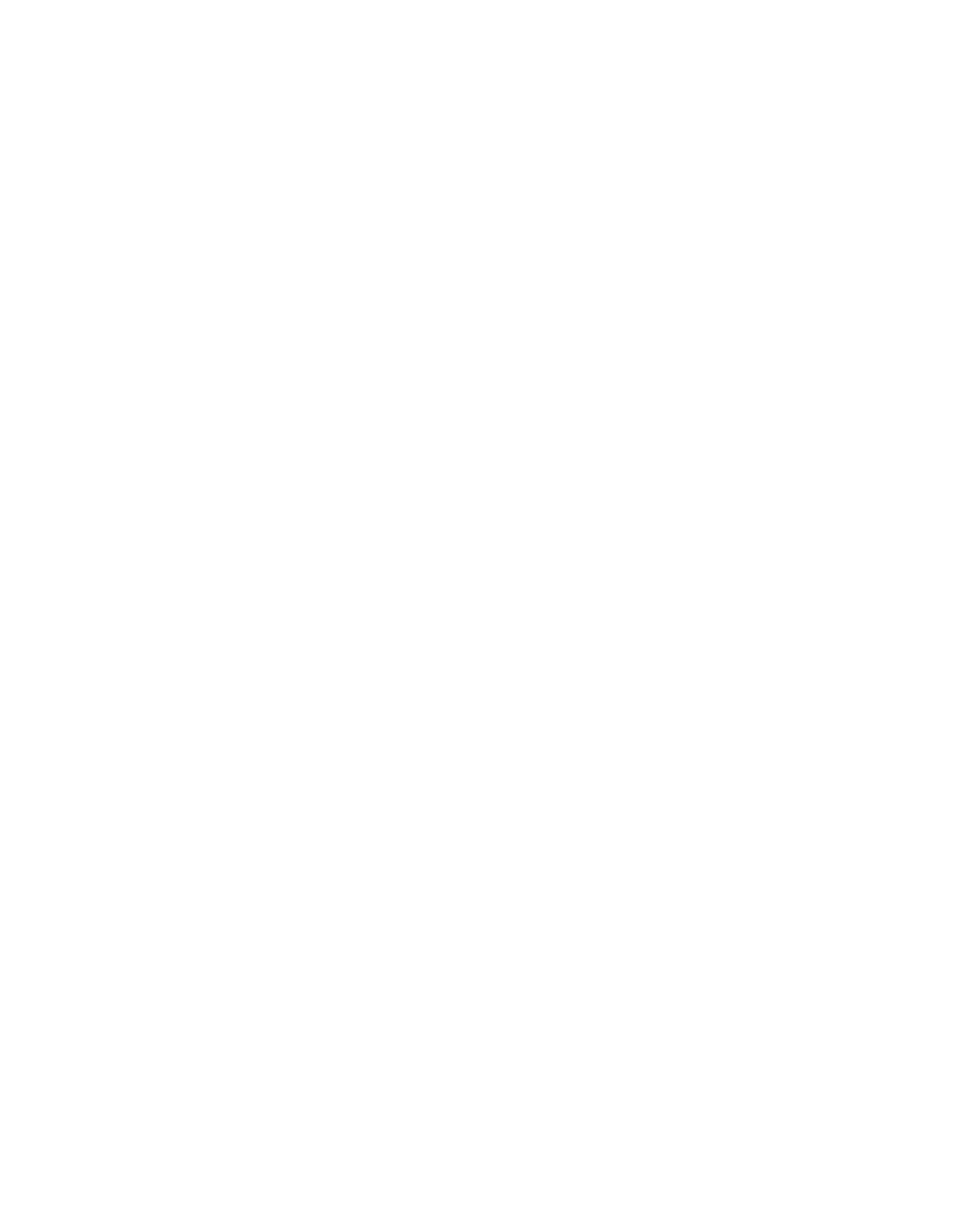# Bibliography

- [1] L.V. Ahlfors, Complex Analysis (third edition), McGraw-Hill, 1979.
- [2] H. Anton and Ch. Rorres, Elementary Linear Algebra (Applications Version), 8th edition, John Wiley and Sons, 2000.
- [3] R. Corless, Essential Maple 7, Springer, 2002.
- [4] H. Derksen, *The fundamental theorem of algebra and linear algebra*, Amer. Math. Monthly **110** (2003), 620–623.
- [5] A. F. Coxford et al, Contemporary Mathematics in Context, A unified approach; Course 2, Part A, Everyday Learning, 1997.
- [6] J. P. Gilman, I. Kra, and R. Rodriguez, Complex Analysis, In the Spirit of Lipman Bers, Graduate Texts in Mathematics, vol. 245, Springer-Verlag, 2007.
- [7] J.F. Humphreys and M.Y. Prest, Numbers, Groups and Codes, Cambridge University Press, 1989.
- [8] S. Lang, Algebraic Structures, Addison-Wesley, 1967.
- [9] M. Spivack, Calculus, Publish or Persish, Inc.
- [10] R.S. Wolf, Proof, Logic, and Conjecture: The Mathematician's Toolbox, W.H. Freeman and Company, 1998.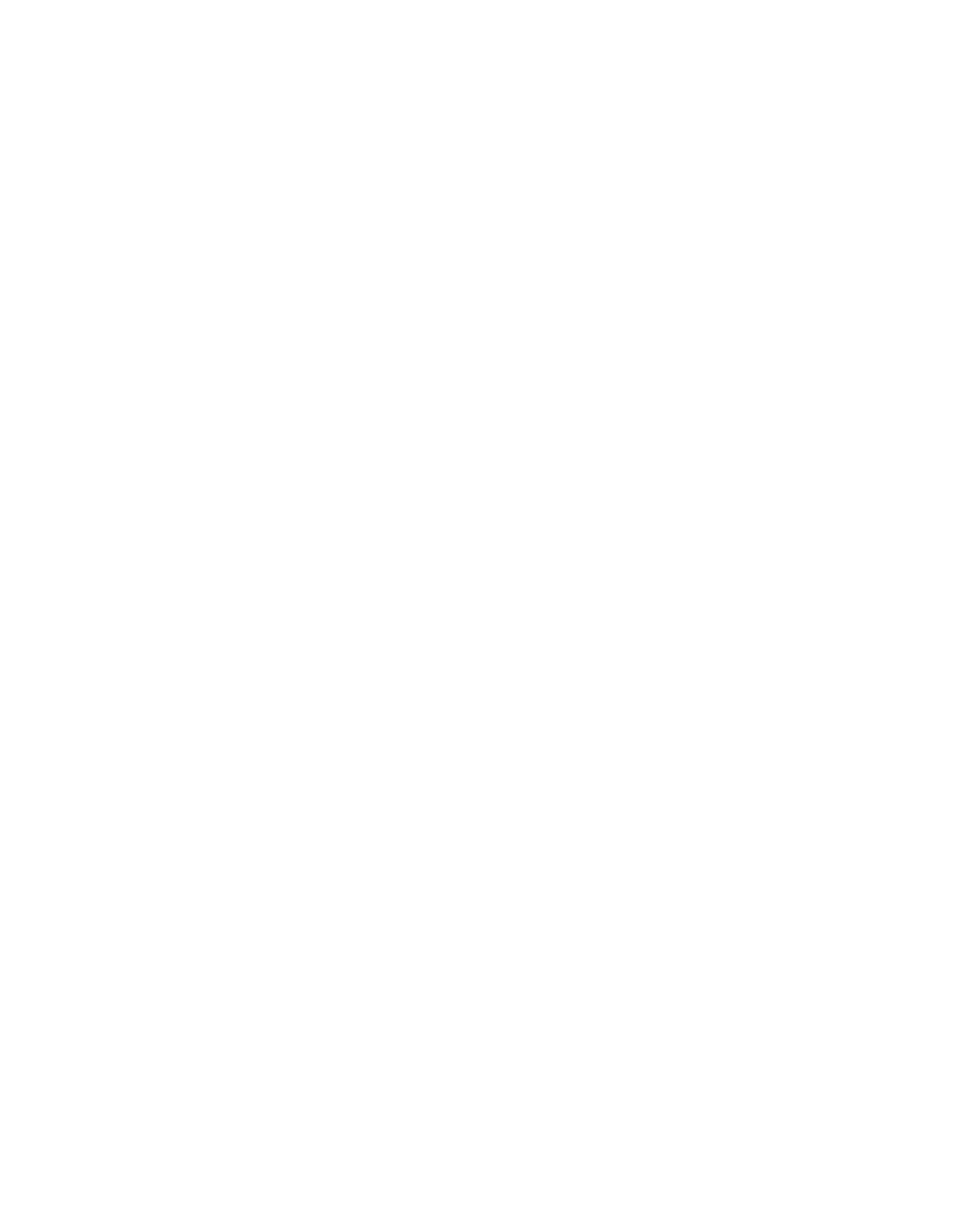## Index

#### $\varphi$ , 51

absolute value, 21 algorithm division, 19, 20, 120 Euclidean, 22, 120, 123 GCD, 23 automorphism, 106 ring, 115 binary relation, 11 operation, 83 binomial coefficient, 20 theorem, 20 cancelation, 67 Cardano, 170 cardinality, 60, 63 countable, 64 finite, 63 Cayley, 110 Chinese remainder theorem, 45, 128 code word, 132 coding function, 132 coefficient binomial, 20 complete algebraic, 36 congruence, 37 congruence class, 37 representative, 37 standard, 37 CRT, 45, 102, 128 cycle order, 78 divides, 19 division algorithm, 20, 120 division algorithm, 19

endomorphism, 144

epimorphism, 106 Euclid, 22 Euclidean algorithm, 123 Euler, 53  $\varphi$ -function, 51 exact sequence, 109 factor, 19 factorial, 19 Ferrari, 171 field, 129 of quotients, 130 FTA, 129, 143, 144, 146 function, 60  $\varphi$ , 51 coding, 132 fundamental theorem algebra, 144 fundamental theorem algebra, 146 fundamental theorem of algebra, 143 fundamental theorem of arithmetic, 32 gcd, 19, 22, 27 GCD algorithm, 23 greater than or equal, 67, 68 greatest common divisor, 22 group, 83 abelian, 83 commutative, 83 coset, 98 cyclic, 97 cyclic subgroup, 97 finite, 96 generators, 97 homomorphism, 100 index, 99 isomorphic, 100 isomorphism, 100 of order 1, 103 of order 4, 103 of order 6, 103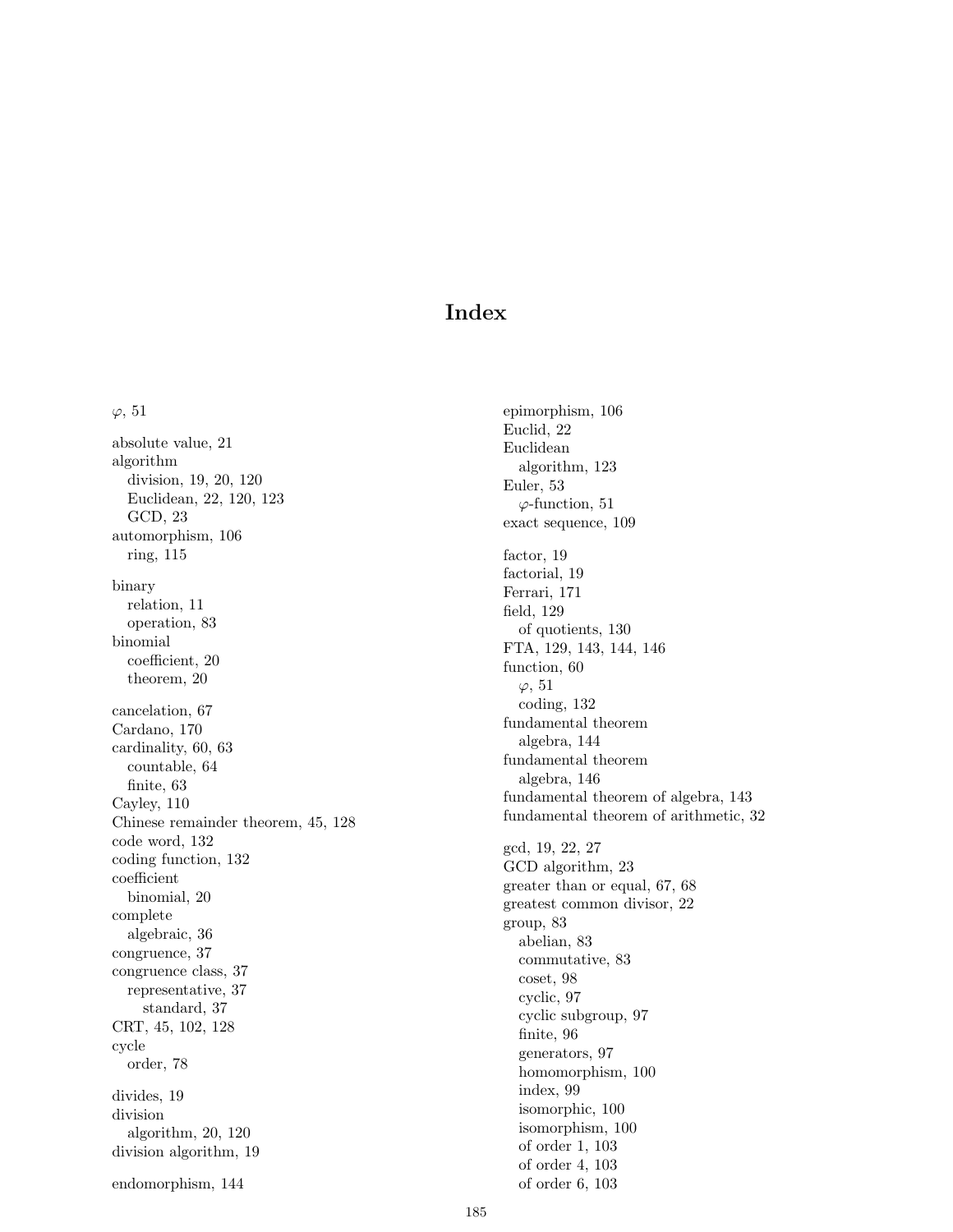of order 8, 104

## of prime order, 103 order, 96 permutation, 71 quotient, 108 relations, 97 solvable, 111 subgroup, 96 normal, 106 symmetric, 71 homomorphism, 106 canonical, 108 epimorphism, 106 image, 107 kernel, 107 monomorphism, 106 ring, 115 ideal, 125, 126 proper, 126 trivial, 126 unit, 126 indeterminate, 118 induction, 12 integer, 11 division algorithm, 20 greater than or equal, 67 negative, 67 nonnegative, 11 positive, 67 integral domain, 114 inverse, 54 isomorphism, 110 ring, 115 Lagrange's theorem, 99 lcm, 19, 28 modular arithmetic, 37 modulo n, 37 inverse, 40 zero-divisor, 40 monomorphism, 106 multiple, 19 natural number, 11 number algebraic, 36, 175 algebraically independent, 175 ceiling, 21 complex, 36 Euclidean algorithm, 22

floor, 21

fundamental theorem of arithmetic, 32

### 186 INDEX

gcd, 22, 27 integral content, 21 quaternion, 36, 87 rational, 34 real, 35 relatively prime, 22 transcendental, 36, 175 order relation, 11 permutation, 71 conjugacy class, 80 conjugate, 79 cycle, 73 disjoint, 73 length, 73 multiplication, 71 order, 78 shape, 79 sign, 80, 81 even, 81 odd, 81 transposition, 73 permutation group, 110 polynomial, 143 degree, 118 divide, 120 division algorithm, 120 Euclidean algorithm, 120, 123 gcd, 121 greatest common divisor, 122 leading coefficient, 118 monic, 118 over field, 129 relatively prime, 122 prime, 29 relatively, 22, 33 product, 83 quotient, 106 rational, 34 greater than or equal, 68 relation binary, 11 equivalence, 66 ring ideal, 126 integral domain, 114 quotient, 126 subring, 113 series Taylor, 124 solvable, 175